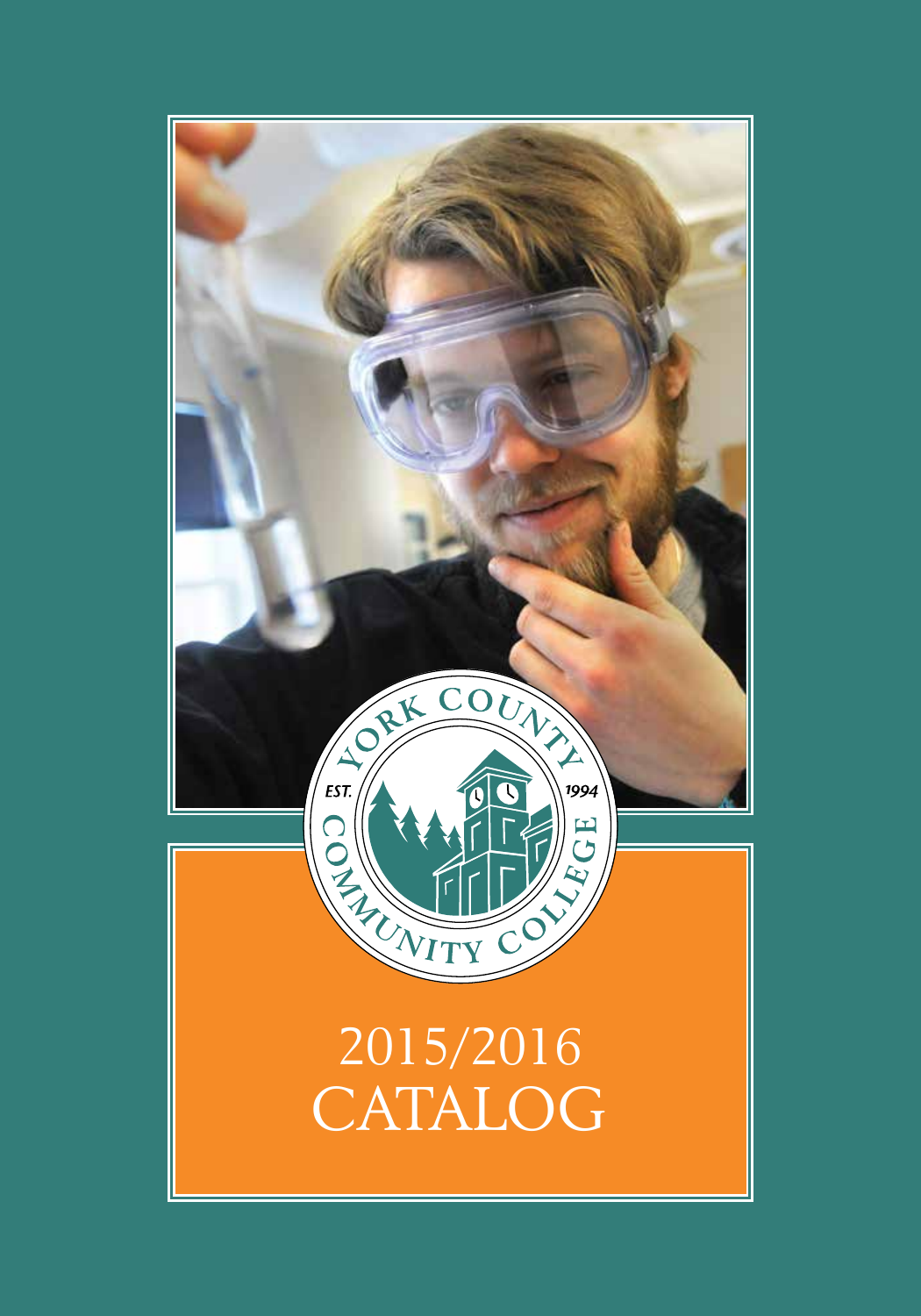# nondiscrimination notice

York County Community College (College) does not discriminate as proscribed by federal and/or state law on the basis of race, color, religion, national origin, sex, sexual orientation, age, genetic information, disability, marital, parental or Vietnam era veteran status in specified programs and activities. Inquiries about the College's compliance with, and policies that prohibit discrimination on, these bases may be directed to:

# **Affirmative Action Officer**

York County Community College 112 College Drive, Wells, ME 04090 Telephone: 207-216-4435 Maine Relay Service: 800-457-1220 Fax: 207-641-0837 E-mail: eharford@yccc.edu Internet: http://www.yccc.edu

and/or

### **United States Department of Education**

Office for Civil Rights, 33 Arch Street, Suite 900, Boston, MA 02110 Telephone: 617-289-0111 TTY/TDD: 617-289-0063 Fax: 617-289-0150 E-mail: OCR.Boston@ed.gov Internet: http:/www.ed.gov/about/offices/list/ocr/index.html?src=oc

and/or

# **Maine Human Rights Commission (MHRC)**

51 State House Station, Augusta, ME 04333-0051 Telephone: 207-624-6050 TTY/TDD: 207-624-6064 Fax: 207-624-6063 Internet: http://www.state.me.us/mhrc/index.shtml

and/or

# **Equal Employment Opportunity Commission**

475 Government Center, Boston, MA 02203 Telephone: 617-565-3200 1-800-669-4000 TTY: 617-565-3204 1-800-669-6820 Fax: 617-565-3196 Internet: http://www.eeoc.gov/

The College procedure for Discrimination, Harassment, sexual Harassment and Affirmative Action Complaints may be found in the College Catalog, Student Handbook, Employee Handbook and on the first floor Staff Lounge bulletin board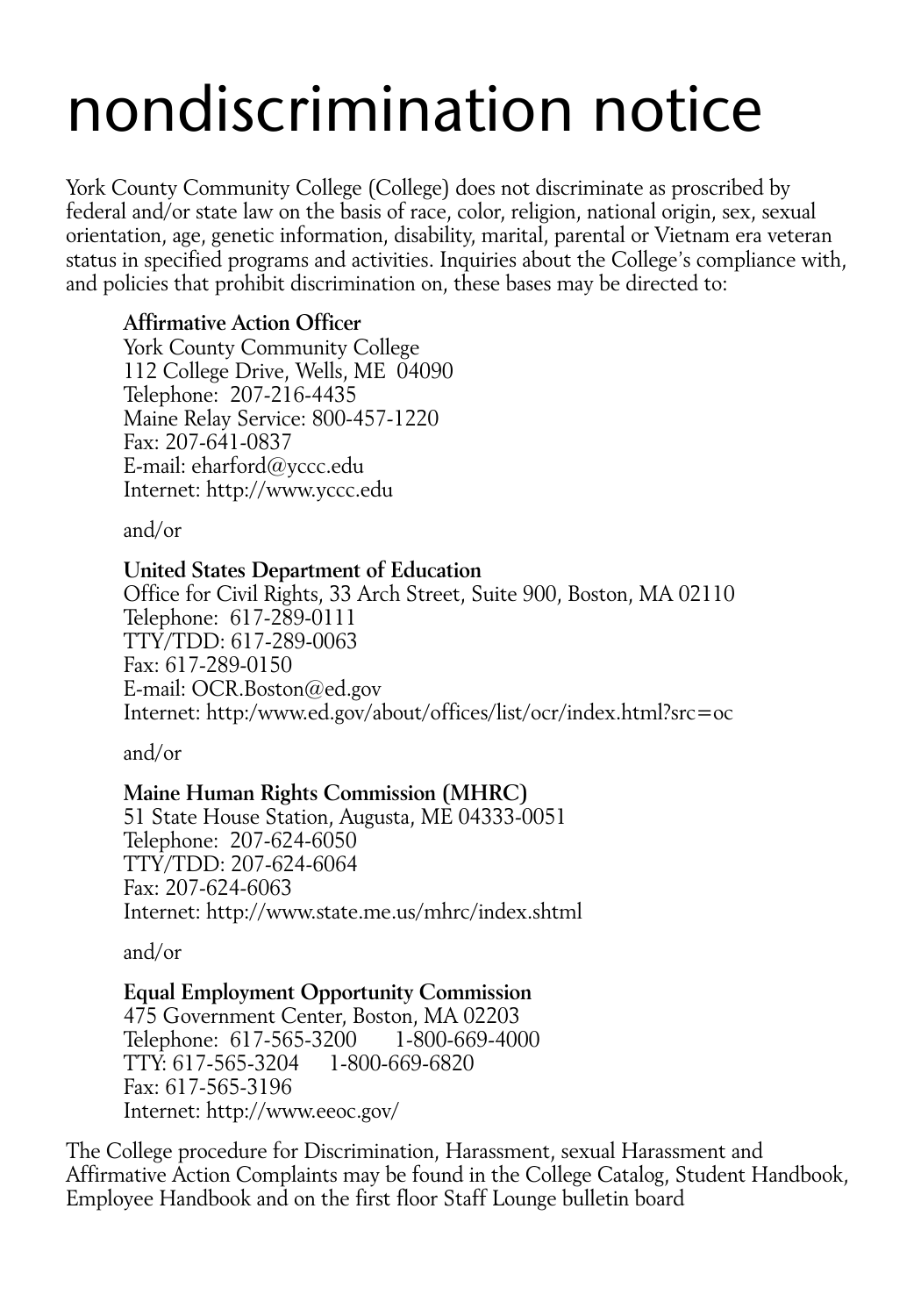

# **College Catalog 2015 / 2016**



**yccc.edu**

112 College Drive, Wells, Maine 04090-5341 Toll-Free: 800-580-3820 Phone: 207-646-9282 Fax: 207-641-0837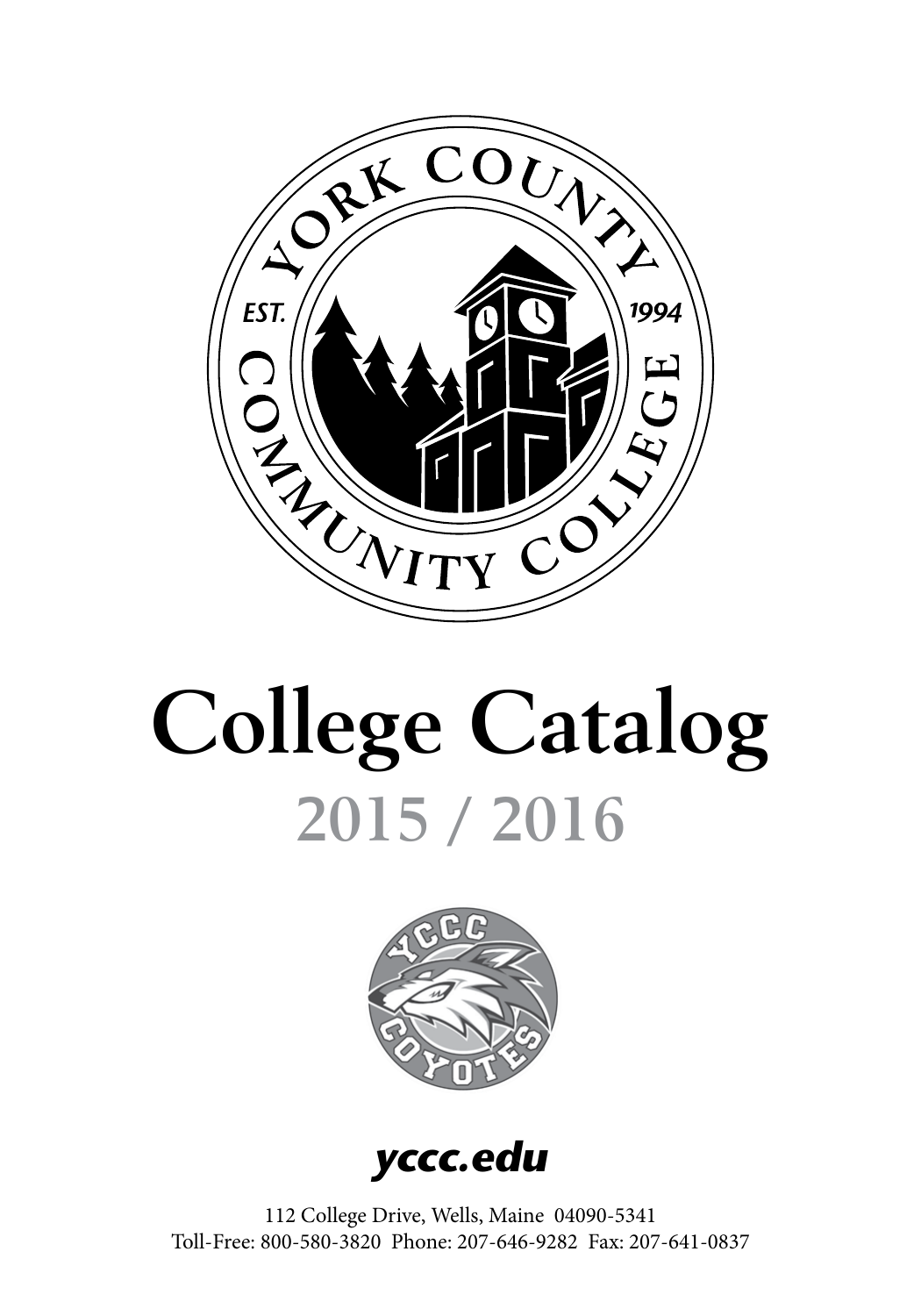# contents

| NONDISCRIMINATION NOTICE                                                     | $\overline{2}$ |
|------------------------------------------------------------------------------|----------------|
| <b>ACCREDITATION STATEMENT</b>                                               | 5              |
| <b>ACADEMIC CALENDAR</b>                                                     | 5              |
| WELCOME FROM THE PRESIDENT                                                   | 6              |
| <b>GENERAL INFORMATION</b>                                                   | 7              |
| Our Mission                                                                  | 7              |
| Our Vision                                                                   | $\overline{7}$ |
| History                                                                      | $\overline{7}$ |
| The Campus                                                                   | $\overline{7}$ |
| Nondiscrimination, Equal Opportunity and Affirmative Action Statement        | $8\,$          |
| Sexual Harassment and Sexual Assault                                         | $8\,$          |
| Consensual Sexual Relations                                                  | $\overline{9}$ |
| Procedure for Discrimination, Harassment, Sexual Harassment and              |                |
| <b>Affirmative Action Complaints</b>                                         | 9              |
| List of Responsible Individuals for Academic Year 2015/2016                  | 13             |
| ADMISSIONS                                                                   | 14             |
| Admissions Policy                                                            | 14             |
| Degree Study                                                                 | 14             |
| Non-Degree Study                                                             | 14             |
| <b>Application Procedures</b>                                                | 14             |
| Transfer Students                                                            | 15             |
| In-State/Out-of-State Residency                                              | 15             |
| Home-Schooled Students                                                       | 15             |
| <b>International Students</b>                                                | 15             |
| Upon Acceptance                                                              | 16             |
| Categories of Acceptance                                                     | 16             |
| Dual Enrollment Program                                                      | 17<br>17       |
| New England Regional Student Program<br>Nearer-to-Legal Residence Option     | 17             |
| Servicemembers Opportunity Colleges (SOC)                                    | 17             |
| ConAP                                                                        | 17             |
| Re-Admission after Leave of Absence                                          | 17             |
| <b>FINANCIAL AID</b>                                                         | 18             |
|                                                                              | 18             |
| Eligibility for Financial Aid<br>Determination of Financial Need             | 18             |
| Required Forms and Documents                                                 | 18             |
| Verification                                                                 | 19             |
| <b>Award Notification</b>                                                    | 19             |
| Types of Financial Aid                                                       | 19             |
| <b>Satisfactory Academic Progress</b>                                        | 23             |
| Financial Aid Refund Policy (Return of Title IV Funds)                       | 26             |
| American Opportunity/Lifetime Learning Credit/Other Education Credits        | 27             |
| 1098-T                                                                       | 28             |
| Rules that apply to employees and students under the Drug Free Workplace Act | 28             |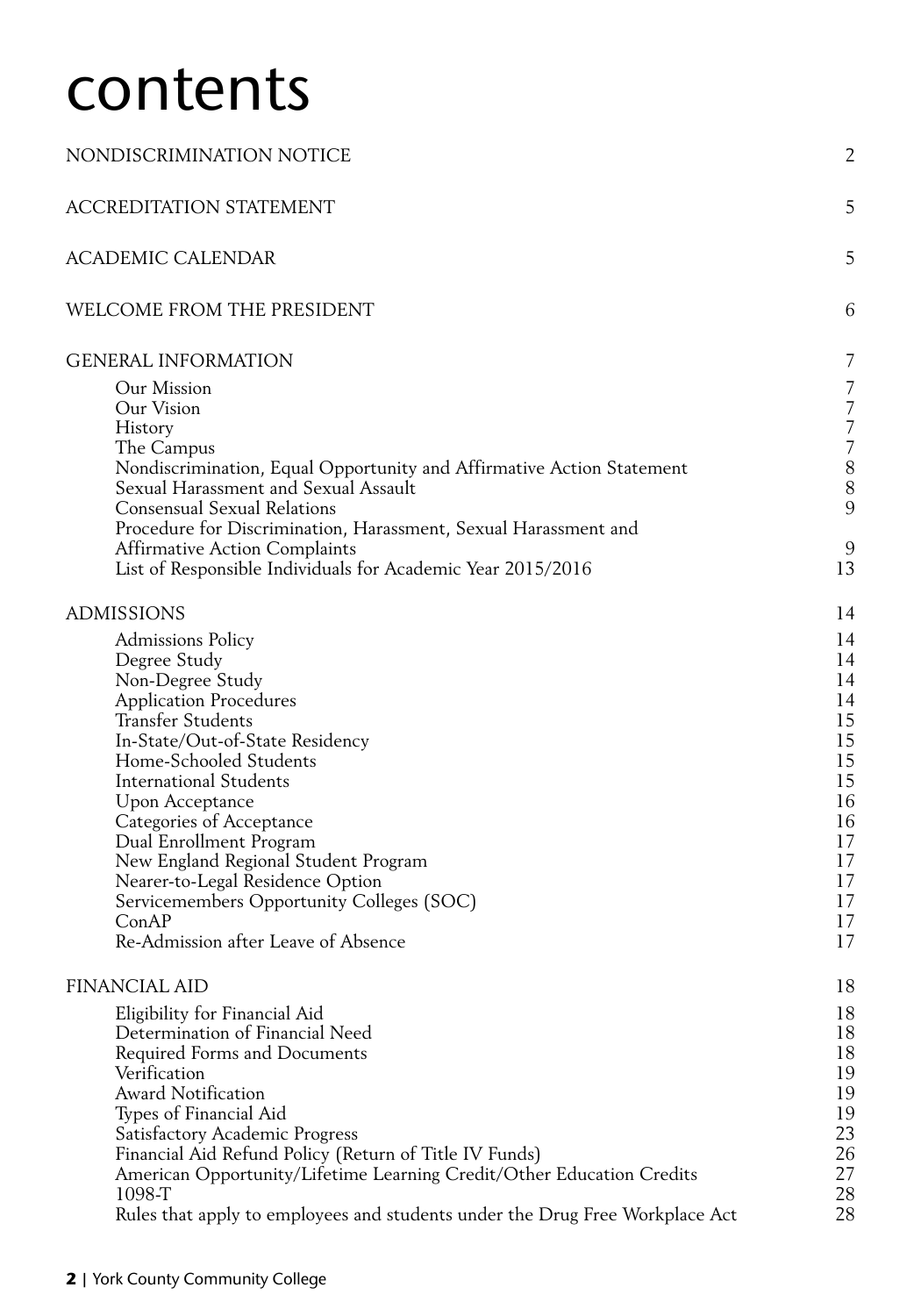# contents

| <b>TUITION AND FEES</b>                                                 | 29       |
|-------------------------------------------------------------------------|----------|
| <b>Credit Course Tuition</b>                                            | 29       |
| Fees                                                                    | 29       |
| <b>Student Responsibilities</b>                                         | 30       |
| Billing                                                                 | 30       |
| Installment Payment Plan                                                | 30       |
| Refund Policy for Credit Courses                                        | 31       |
| Statement of Financial Responsibility                                   | 31       |
| <b>REGISTRATION</b>                                                     | 32       |
| Full-Time and Part-Time Student Status                                  | 32       |
| Course Cancellation                                                     | 32       |
| Add/Drop Period                                                         | 32       |
| Administrative Drop                                                     | 32       |
| Withdrawal Period                                                       | 32       |
| Withdrawal Due to Military Activation                                   | 32       |
| Withdrawal Under Extraordinary Circumstances                            | 32       |
| Maximum Allowable Credits                                               | 33       |
| Prerequisites                                                           | 33       |
| ACADEMIC INFORMATION AND POLICIES                                       | 34       |
| Grading System                                                          | 34       |
| Grade Point Average                                                     | 35       |
| Credits                                                                 | 35       |
| Criteria for 100-level courses                                          | 35       |
| Criteria for 200-level courses                                          | 35       |
| Grade Appeal                                                            | 35       |
| Repeating a Course                                                      | 36       |
| Audit                                                                   | 36       |
| Pass/No Pass Courses<br><b>Attendance and Absences</b>                  | 36<br>36 |
| English and Math Advisement                                             | 36       |
| Recommended Course/Program Sequence                                     | 37       |
| Academic Misconduct                                                     | 37       |
| Academic Forgiveness                                                    | 37       |
| <b>Instructor Absences</b>                                              | 38       |
| Internships                                                             | 38       |
| Independent Study                                                       | 38       |
| Directed Study                                                          | 39       |
| Course Waivers                                                          | 39       |
| Transcripts                                                             | 39       |
| Grade Reports                                                           | 39       |
| Grade Change Policy                                                     | 39       |
| Change of Major/Program                                                 | 40       |
| Multiple Degrees/Majors                                                 | 40       |
| <b>Effective Catalog for Graduation Requirements</b>                    | 40       |
| Curriculum Change Policy                                                | 40       |
| <b>Course Substitutions</b><br>Commencement and Graduation Requirements | 40<br>41 |
| Academic Standing                                                       | 41       |
| Academic Dismissal                                                      | 42       |
| Readmission After Dismissal                                             | 42       |
| Assessment of Prior Learning Options                                    | 42       |
| Academic Services                                                       | 45       |
| <b>Institutional Learning Outcomes</b>                                  | 46       |
| General Education Core Areas and Outcomes                               | 46       |
| <b>General Education Core Areas</b>                                     | 46       |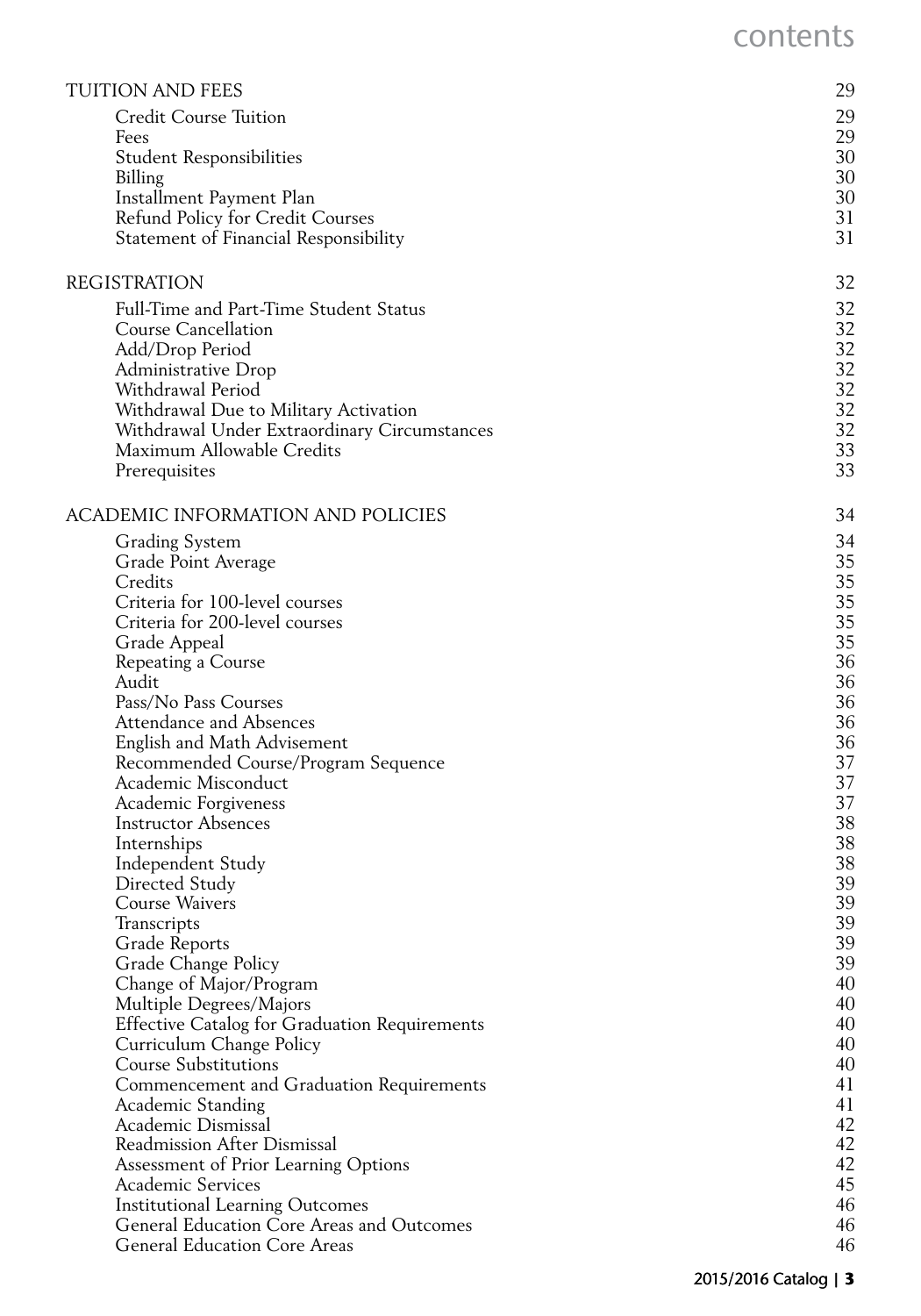# contents

# PROGRAMS OF STUDY 49

| Accounting A.A.S.                                   | 49  |
|-----------------------------------------------------|-----|
| Architectural and Engineering Design A.A.S.         | 52  |
| Behavioral Health Studies A.A.S.                    | 54  |
| Business Administration A.A.S.                      | 57  |
| Business Administration - Finance Option A.A.S.     | 60  |
| Career Studies A.A.S.                               | 63  |
| Computer Science A.S.                               | 64  |
| Criminal Justice A.A.S.                             | 66  |
| Culinary Arts A.A.S.                                | 68  |
| Digital Media A.A.S.                                | 71  |
| Digital Media - Animation Option A.A.S.             | 73  |
| Digital Media - Graphic Design Option A.A.S.        | 75  |
| Early Childhood Education A.A.S.                    | 77  |
| Education A.S.                                      | 80  |
| Health Information Management A.A.S.                | 82  |
| Health Studies A.S.                                 | 84  |
| Information Technology A.A.S.                       | 86  |
| Liberal Studies A.A.                                | 88  |
| Medical Assisting A.A.S.                            | 90  |
| Precision Machining Technology A.A.S.               | 92  |
| Trade & Technical Occupations A.A.S.                | 94  |
| Veterinary Technology A.A.S.                        | 96  |
| PARTNERSHIPS                                        | 100 |
| Associate in Science Degree in Nursing -            |     |
| A Partnership with Southern Maine Community College | 100 |
|                                                     |     |
| CERTIFICATE PROGRAMS                                | 102 |
| Architectural Drafting and Design                   | 102 |
| Baking and Pastry                                   | 104 |
| Food Service Specialist                             | 106 |
| Help Desk and User Support                          | 108 |
| Information Security - Advanced Certificate         | 110 |
| Mechanical Drafting and Design                      | 112 |
| Networked Systems Technology                        | 114 |
| Precision Machining Operations                      | 116 |
| Web Development                                     | 118 |
| COURSE DESCRIPTIONS                                 | 120 |
| COLLEGE DIRECTORY                                   | 158 |
|                                                     |     |
| <b>Board of Trustees</b>                            | 158 |
| <b>YCCC</b> Foundation                              | 158 |
| <b>Adjunct Faculty</b>                              | 162 |
| <b>GLOSSARY OF ACADEMIC TERMS</b>                   | 168 |
|                                                     |     |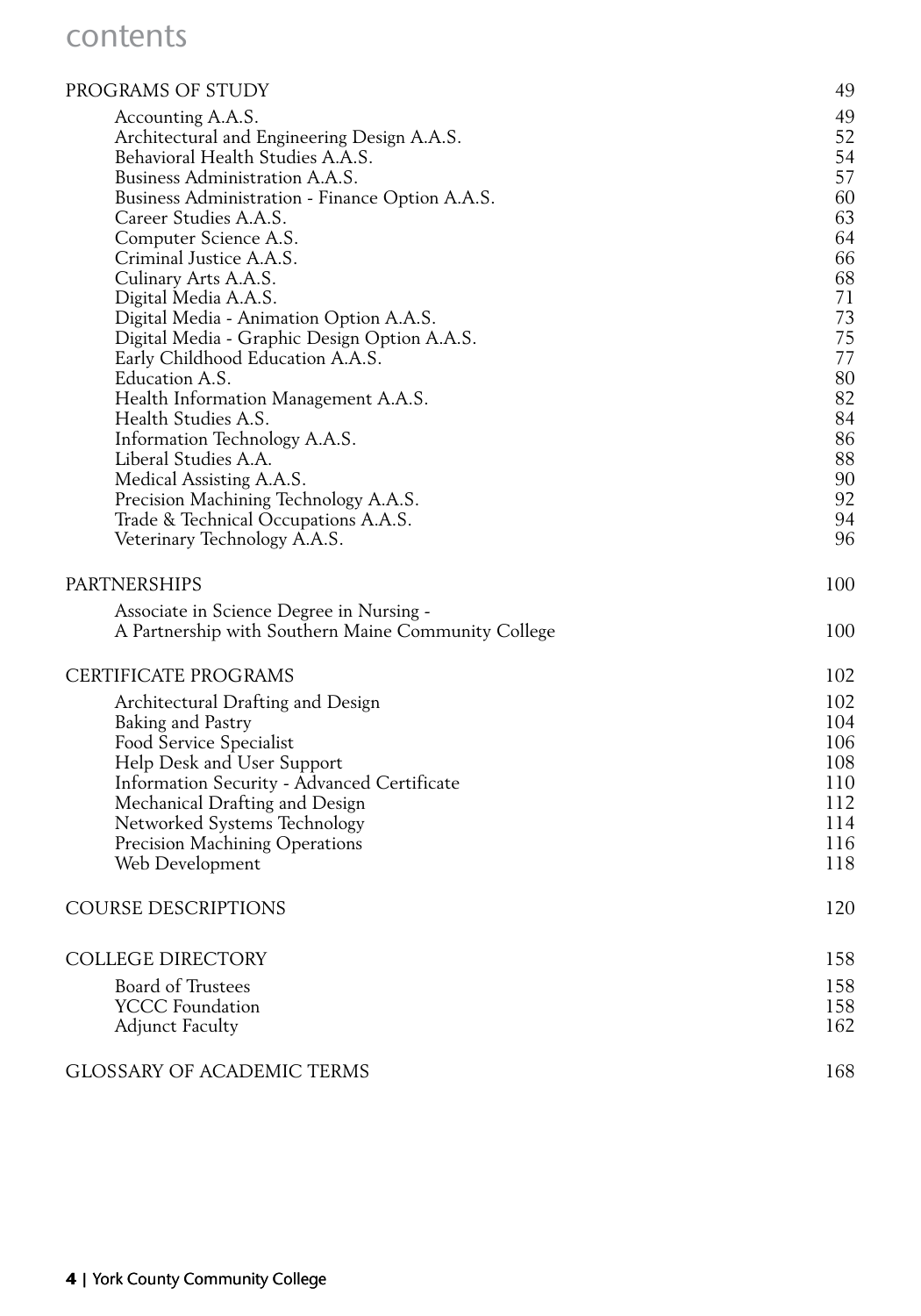# accreditation statement

**York County Community College** is accredited by the New England Association of Schools and Colleges, a non-governmental, nationally recognized organization whose affiliated institutions include elementary schools through collegiate institutions offering post-graduate instruction.

Accreditation by the New England Association indicates that the college meets or exceeds criteria for the assessment of institutional quality periodically applied through a peer group review process. An accredited school or college is one which has available the necessary resources to achieve its stated purposes through appropriate educational programs, is substantially doing so, and gives reasonable evidence that it will continue to do so in the foreseeable future. Institutional integrity is also addressed through accreditation.

Accreditation by the New England Association is not partial but applies to the institution as a whole. As such, it is not a guarantee of the quality of every course or program offered, or the competence of individual graduates. Rather, it provides reasonable assurance about the quality of opportunities available to students who attend the institution.

Inquiries regarding the status of an institution's accreditation by the New England Association should be directed to the administrative staff of the college. Individuals may also contact the New England Association of Schools and Colleges, 3 Burlington Woods Drive, Suite 100, Burlington, MA 01803. Toll Free: (855) 886-3272, Tel: (781)425-7700, Fax: (781)425-1001, www.neasc.org.

*While every effort has been made to ensure accuracy, the college reserves the right to make changes at any time with respect to course offerings, degree and program requirements, services provided, cost of attendance, or any other subject addressed in this publication. The information provided in this publication is provided solely for the convenience of the reader, and the college disclaims any liability, which may otherwise be incurred. Acceptance of students into a new program, approved after publication of this catalog, will be subject to this catalog and any appropriate addendums.*

# academic calendar

#### *FALL 2015*

**September 8, 2015** Classes begin

**September 15, 2015** Last day to add/drop classes

**October 12, 2015** Columbus Day, no classes

**November 11, 2015** Veteran's Day, no classes

**November 13, 2015** Last day to withdraw from classes

**November 25, 2015** No classes after 4:00pm

**November 26-29, 2015** Thanksgiving recess, no classes

**December 19, 2015** All classes end

#### *WINTER 2016*

**December 31, 2015** Last day to add classes

**January 4, 2016** Classes begin

**January 5, 2016** Last day to drop classes

**January 09, 2016** Potential snow day if needed

**January 12, 2016** Last day to withdraw from classes

**January 15, 2016** All classes end

**January 16, 2016** Potential snow day if needed

#### *SPRING 2016*

**January 19, 2016** Classes begin **January 26, 2016**

Last day to add/drop classes

**February 15 - 21, 2016** Winter break, no classes

**April 1, 2016** Last day to withdraw from classes

**April 18 - 24, 2016** Spring break, no classes

**May 13, 2016** All classes end

**May 14, 2016** Commencement, 10:00am

#### *SUMMER SESSION 1 2016*

**May 31, 2016** Classes begin **June 1, 2016** Last day to add classes **June 3, 2016** Last day to drop classes **June 17, 2016**

Last day to withdraw from classes

**June 30,2016** All classes end

*SUMMER SESSION 2 2016* **July 11, 2016** Classes begin **July 12, 2016**

Last day to add classes **July 15, 2016** Last day to drop classes **July 29, 2016** Last day to withdraw from classes **August 11, 2016** All classes end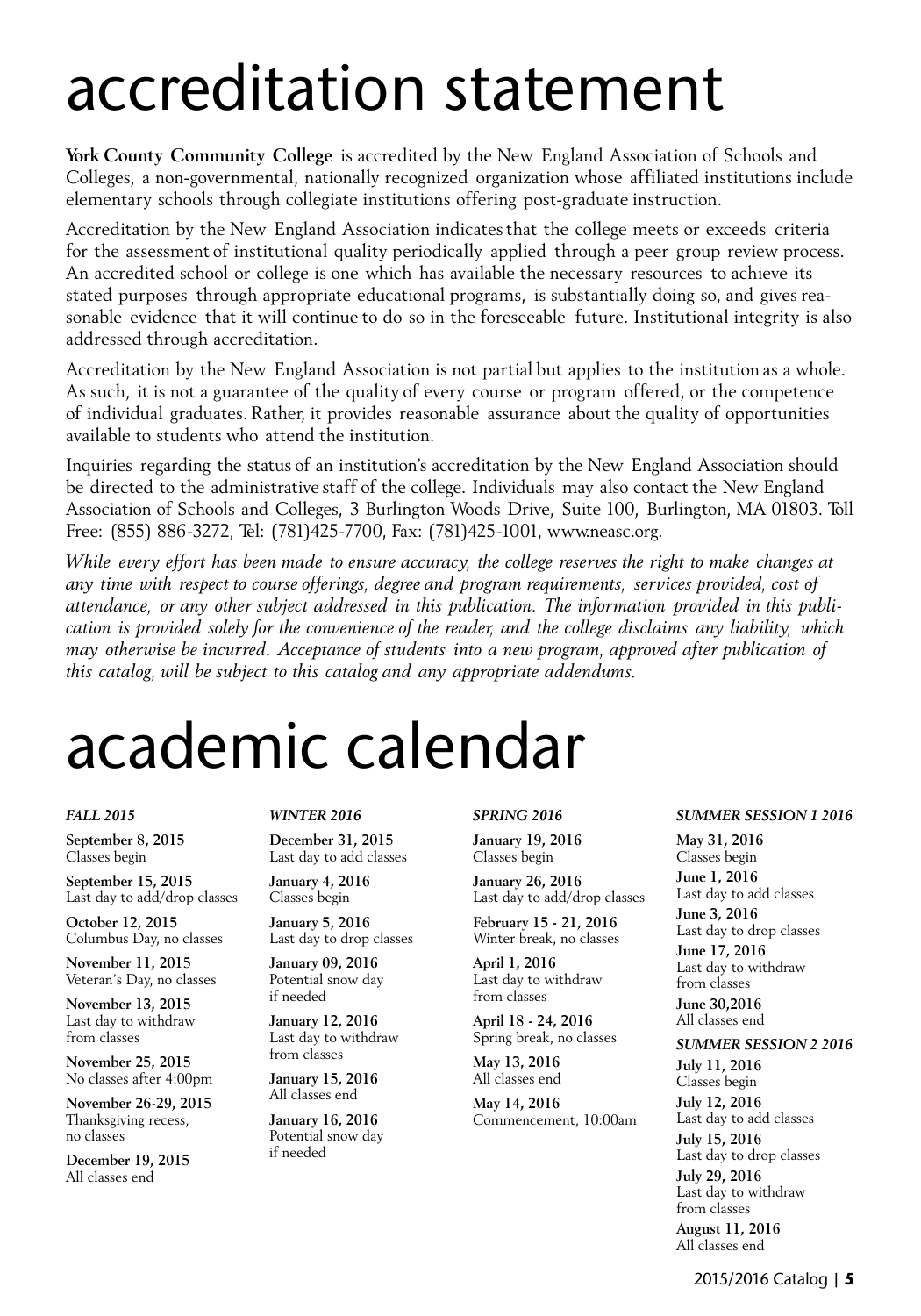# welcome from the president



Warm greetings as we start our 2015-2016 academic year at York County Community College. YCCC is a full-service, comprehensive community college accredited by NEASC which offers a wide range of credit and non-credit programs and certificates and workforce training opportunities for the greater York County community. Whether on our main campus in beautiful Wells, Maine or at the Precision Machining Technology Program site in Sanford or at our new training center in downtown Biddeford, our faculty and staff are here to assist you as you embark on your higher education credit or training journey.

At YCCC, we take pride in working closely with area businesses and industries as we develop our credit and non-credit programs. We not only focus on the common measures of student success, but we also strive to insure the relevancy of our curriculum so that students can either transfer to four-year programs or enter the workforce quickly and seamlessly.

The College will be celebrating the conclusion of its twentieth year this fall with one of many important events during the academic year. We are underway on our Capital Campaign to build YCCC's much-needed second academic building on the Wells campus. Additionally, we are looking at the expansion of programs and services at our sites in Sanford and Biddeford.

Because we take the *community* part of our name very seriously, please check out our many community programs and services such as *Eggs and Issues*, *Senior College*, the summer *College for Kids*, and *Visiting Artists Series* to name a few. I encourage you to come by for a visit and see how YCCC can play a role in transforming your life!

Sincerely,

Dr. Barbara E. Finkelstein *President, York County Community College*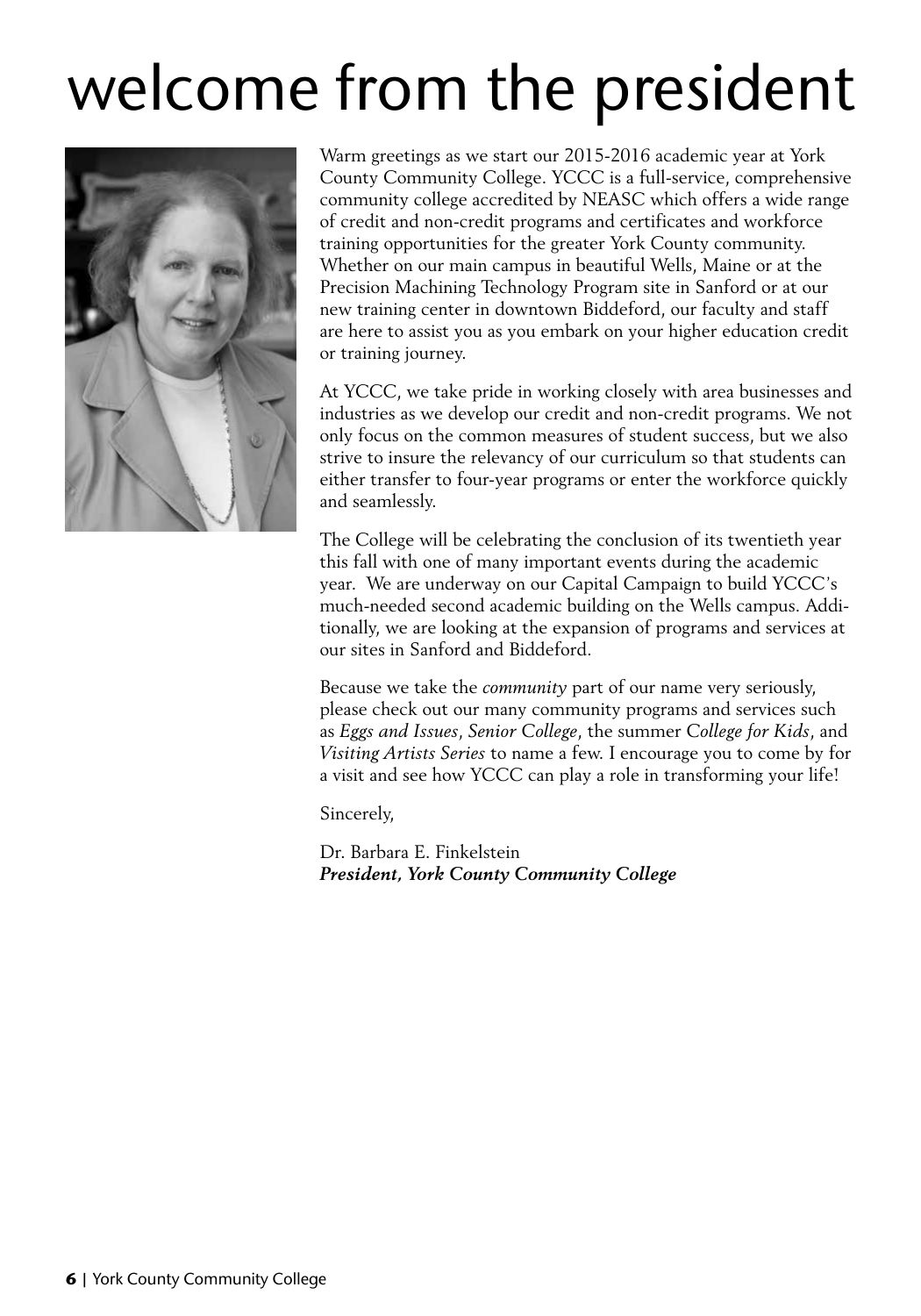# general information

# Our Mission

York County Community College provides academic, career, and transfer programs while serving to advance cultural, economic, and workforce development in York County and the state of Maine.

# Our Vision

YCCC will be a leader in educational excellence, providing a variety of programs that promote personal enrichment, academic growth and career development. We will support our region in meeting the challenges of a changing world by creating an innovative and active learning environment.

# History

**1991** In 1991, the 115th Maine Legislature established a commission to study the need for a technical college in York County. Subsequent studies, including one conducted in 1994 by the Department of Labor, of 4,300 employers, confirmed that industries needed a better-trained workforce. Studies also revealed that Wells was the most central location for the main campus.

**1994** Established in 1994 by the 116th Maine Legislature, York County Community College (originally known as York County Technical College) was a grassroots initiative by a group of business leaders who identified a need for a technical college in York County, one of Maine's fastest-growing counties.

**1995** On September 5, 1995, YCTC opened its doors in a leased facility in Wells with 156 students and three associate degrees and two certificate programs. Today, the college has a growing enrollment that now exceeds 1,600 students and serves an additional 2,500 students annually through continuing education and workshops.

In December of 1995, YCTC received candidacy accreditation status from the New England Association of Schools and Colleges and in 1999 the College was awarded full accreditation status.

**1996** In February of 1996, the US Department of Education grants approval for YCTC to offer Federal Financial Aid, which makes affordable education an option for many. In May 1996, YCTC graduated its first class with seven students receiving certificates. Now, the college has graduated over 1200 individuals in degree and certificate programs.

**1997** In February 1997, ground is broken on a permanent 51,000 square-foot building and on November 3, 1997, classes begin in the new building with over 500 students enrolled in 15 programs.

**1999** In November 1999, the College receives \$4.3 million from a bond to expand the college facilities. In October 2000, ground is broken on a 26,000 square-foot addition to its current building. In October 2001, the college officially opens its new addition to the building and expands it facility to 77,000 square-feet.

**2003** In July 2003, YCTC becomes York County Community College, as the state's technical colleges expand into true community colleges. People in Maine now have increased access to college, which improves incomes, enhances skills and strengthens Maine's economy.

# The Campus

# **Main Campus**

The main campus of YCCC is located at 112 College Drive in Wells, Maine. The two-story 77,000 square foot building sits on 84 wooded acres of land. The Wells campus is accessible from Route 1, Route 109 and the Maine Turnpike, Exit 19. College Drive is located off of Chapel Road.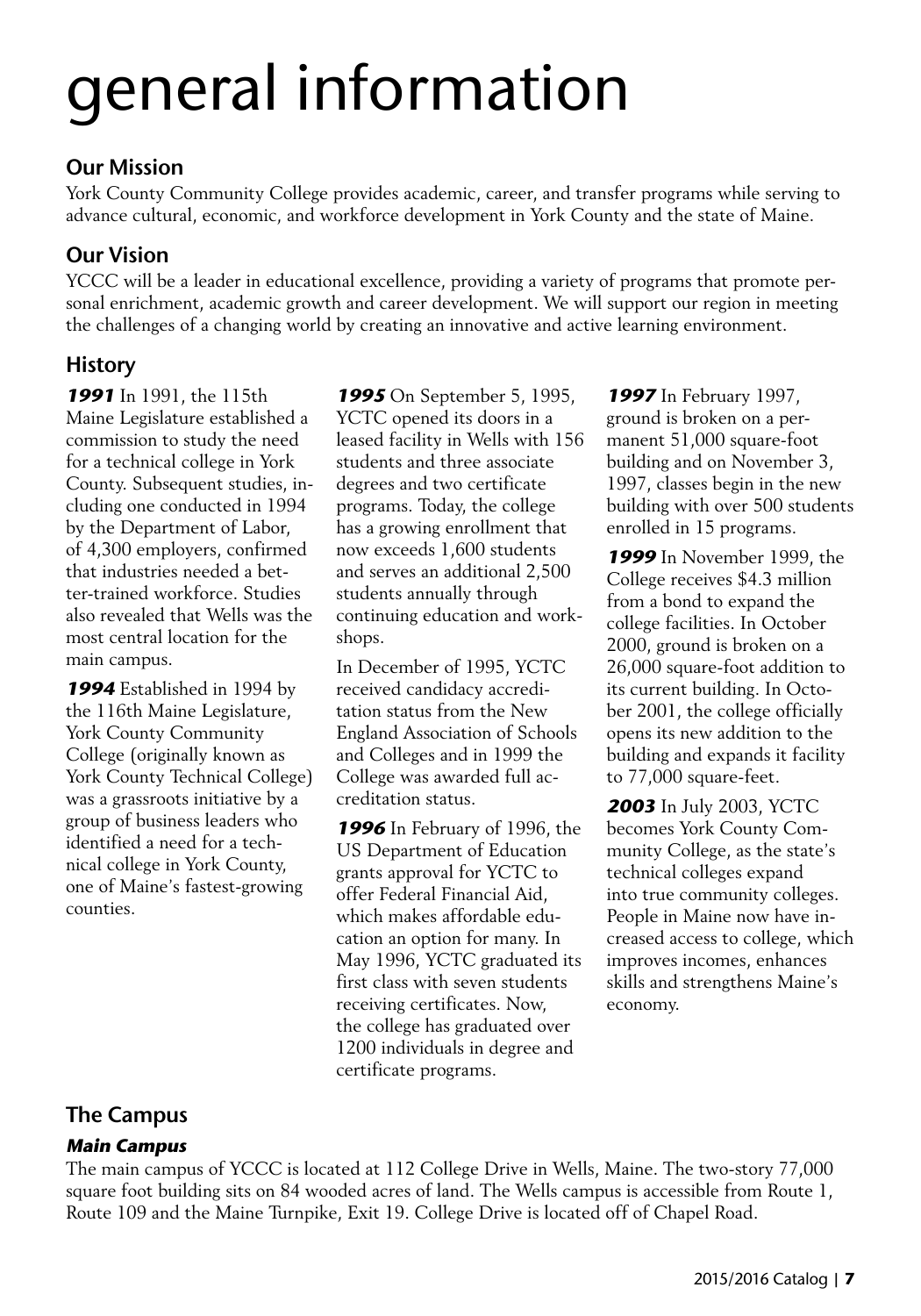# general information

#### **Precision Machining Technology Center**

The Precision Machining Technology Center is located at 1 Eagle Drive in neighboring Sanford, Maine.

#### **Sanford Campus**

The Sanford location is accessible from Route 109 and the Maine Turnpike, Exit 19. Eagle Drive is located off Route 109.

# Nondiscrimination, Equal Opportunity and Affirmative Action Statement

The Maine Community College System provides equal opportunity regardless of race, creed, color, national origin, religion, sex, sexual orientation, age, genetic information or Vietnam era veteran status pursuant to Titles VI and VII of the Civil Rights Act of 1964; Title IX of the Educational Amendments of 1972; Executive Order 11246 as amended by Executive Order 11375; the Age Discrimination in Employment Act of 1975; the Vietnam Era Veterans Readjustment Assistance Act of 1974; the Immigration Reform and Control Act of 1986; the Genetic Information Nondiscrimination Act of 2008; and the Maine Human Rights Act (5 M.R.S.A., §4551, et. seq.). In addition, pursuant to the Rehabilitation Act of 1973, the Americans with Disabilities Act of 1990 and the Maine Human Rights Act, the Maine Community College System does not discriminate on the basis of disability in its programs and activities. This policy affects employment policies and actions, as well as the delivery of educational services, at all levels and facilities of the Maine Community College System. Further, the Maine Community College System objective of equal opportunity will be met by taking affirmative action, i.e., making goal-oriented efforts to increase the numbers of women and minority groups in positions where their representation has been less than proportionate to their availability.

# Sexual Harassment and Sexual Assault

Sexual harassment and/or assault of employees or students is a violation of state and federal law and a violation of this policy. Any employee or student who violates this policy or those laws will be subject to disciplinary action. Sexual advances, requests for sexual favors, and other verbal or physical conduct or assaults of a sexual nature constitute sexual harassment when:

- 1. Submission to such conduct is made either explicitly or implicitly as a term or condition of an individual's employment or educational benefits;
- 2. Submission to or rejection of such conduct by an individual is used as the basis for academic or employment decisions affecting that individual; or
- 3. Such conduct has the purpose or effect of substantially interfering with an individual's academic or work performance or creating an intimidating, hostile or offensive employment, educational or living environment; and
- 4. A person of reasonable sensibilities would clearly have understood that the behavior or conduct was unwelcome, harmful or offensive.

It is the policy of the Maine Community College System to provide fair and impartial investigations, consistent with related MCCS procedures and guidance, that will protect the rights of the person(s) filing sexual harassment complaints, the person(s) complained against, and the Maine Community College System. College presidents are directed to take appropriate steps to distribute this policy statement and to inform students and employees of procedures for making complaints. Individuals who believe that they have been victims of sexual harassment or have been accused of sexual harassment must contact their institution's Non-Discrimination Officer for information on their college's sexual harassment guidance procedure. Additionally, these individuals may also file a sexual harassment complaint with the Maine Human Rights Commission within six months of the alleged incident. Further information is available from the Maine Human Rights Commission at State House Station 51, Augusta, Maine 04333, (207) 287-2326, and/or from the United States Department of Education, Office for Civil Rights, 33 Arch Street, Suite 900, Boston, Massachusetts 02110, tel. 617- 289-0111, TTY/TTD 617-289-0063, and fax 617-289-0150.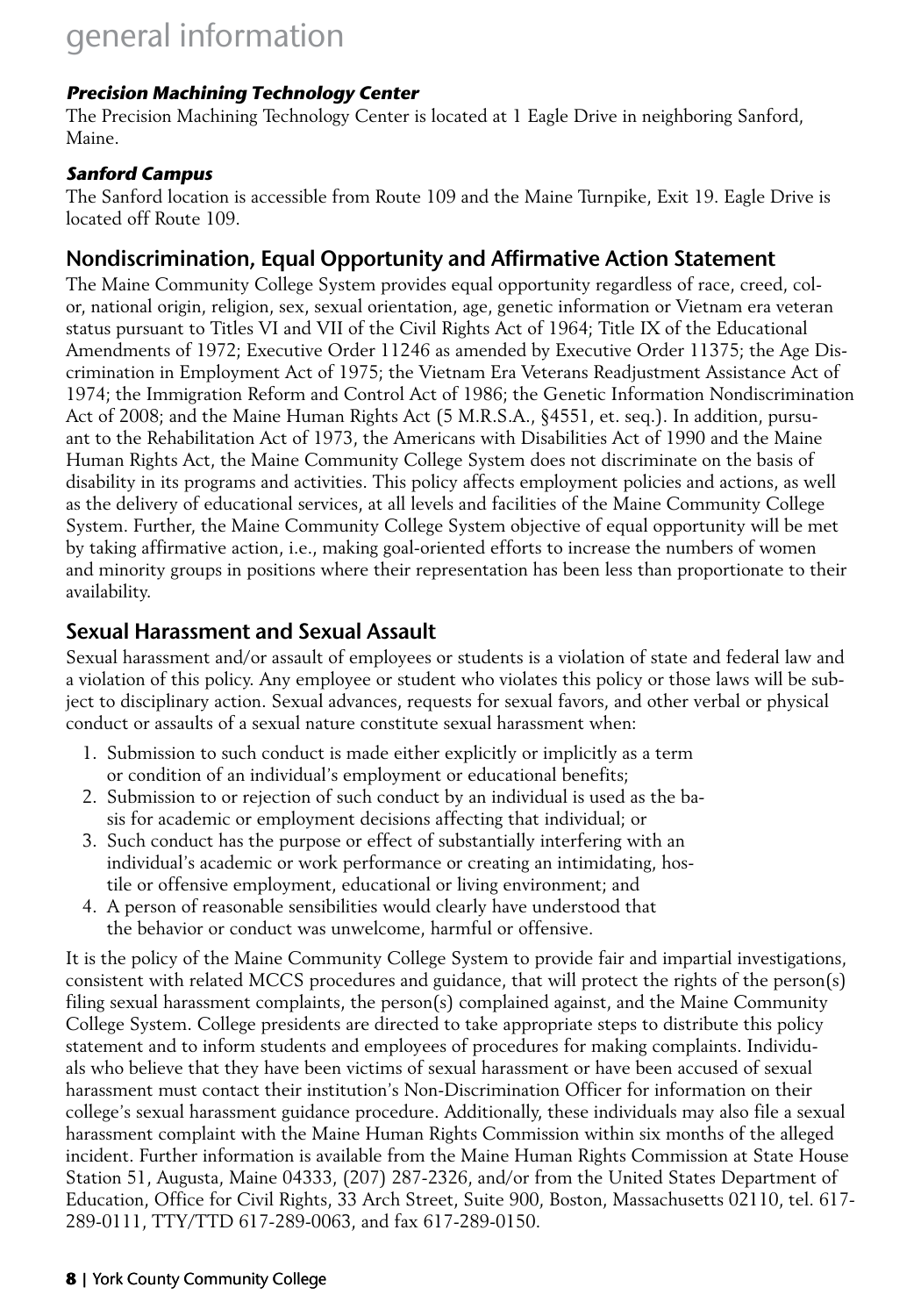# Consensual Sexual Relations

Sexual relationships between employees and students or between certain employees within the MCCS that begin consensually can end acrimoniously. Such endings can and do subsequently lead to claims of unprofessional conduct, sexual harassment in violation of this policy, and/or a conflict of interest in violation of MCCS policy. Such claims, even if ultimately determined to be without merit, are often expensive and time-consuming for the MCCS, and difficult for the individuals involved. Accordingly, the MCCS prohibits consensual romantic or sexual relationships between employees when one employee supervises or otherwise has authority over the other employee, and between an employee and a student when the employee instructs, advises or otherwise has authority over the student. Employees who violate these prohibitions are subject to counseling and/or disciplinary action.

In addition, consensual romantic or sexual relationships between an employee and a student located on the same campus, even when the employee does not instruct, advise or otherwise have authority over the student, can give rise to the same claims described above. Consequently, the MCCS strongly discourages such relationships between an employee and a student located on the same campus.

# Procedure for Discrimination, Harassment, Sexual Harassment and Affirmative Action Complaints

#### **I. Introduction**

Harassment, including sexual harassment, (hereinafter collectively called "harassment") and discrimination (including retaliation, intimidation and coercion) on the basis of race, color, national origin, age, ancestry, sex, religion, veteran status, sexual orientation, familial status and disability (hereinafter called "discrimination") are a violation of certain federal and/or state laws, as well as certain Maine Community College System ("MCCS") and College policies. In addition, federal and/or state law require in some, and permit in other, instances the MCCS and Colleges to engage in affirmative action in its educational and employment activities.

This document establishes the Procedure for each College in receiving and investigating complaints brought by a student, employee, applicant or any other person (hereinafter the "complainant") that allege harassment or discrimination by a College student, employee, contractor or other agent (hereinafter the "respondent"). This Procedure also applies to complaints regarding the College's use of affirmative action which, for purposes of this Procedure, shall be processed in the same manner as a complaint alleging discrimination.

#### **II. Publication of this Procedure**

This Procedure must be available to all employees in a location clearly designated by the College; included in the College's Student handbook; and posted on each College's Web site. Notice of the College's non-discrimination statement and contact information of the College's Non-Discrimination/Affirmative Action Officer (ND/AA Officer) and ADA compliance officers must also be posted in conspicuous locations on campus.

#### **III. Reporting Discrimination and/or Harassment**

- **A. Where to Report** Any person who believes that he or she has been discriminated against or harassed ("complainant") must make a timely report to the College's ND/AA Officer as set forth herein. If the ND/AA Officer is the person alleged to have discriminated against or harassed, the complainant should report the complaint to the College President. The College President will then assign a person other than the ND/AA Officer to investigate the complaint. If the College President is the person alleged to have discriminated against or harassed, the role of the College President in this Procedure will be executed by the MCCS Director of Human Resources, who may be contacted at 323 State Street, Augusta, Maine, 04330; ph: 207-629-4000, or that Director's designee.
- **B. When to Report** A complainant should report their complaint as soon as possible after the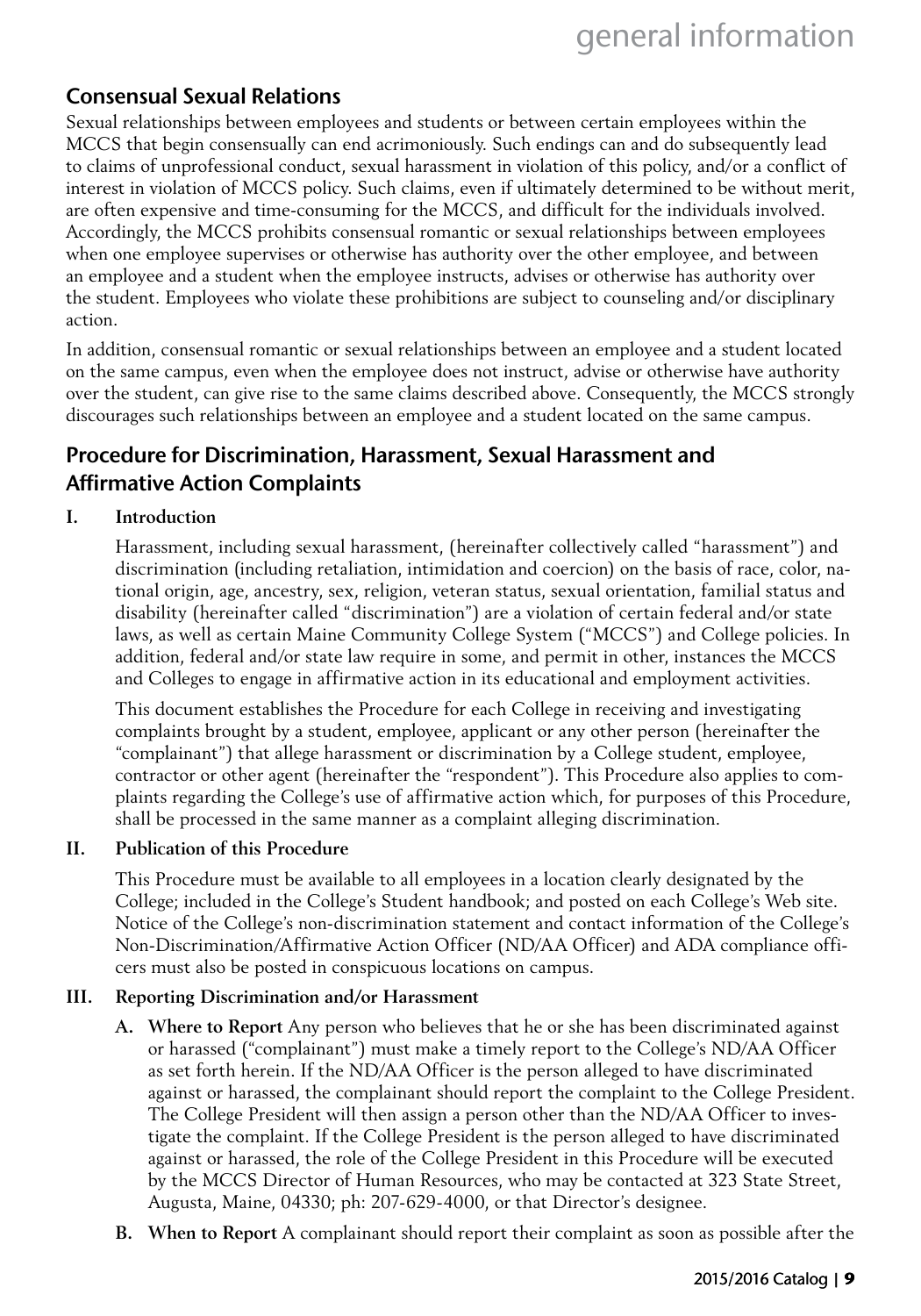# general information

first date of the alleged discrimination or harassment, and must report, if at all, not later than 180 calendar days after the last date of the alleged discrimination or harassment.

- **C. How to Report** A complaint may be made orally or in writing, and it must be particular. It must disclose the identity of the person(s) alleged to have engaged in discrimination or harassment ("respondent"), and the location(s), date(s) and description of the alleged acts. If a complainant discusses a complaint with an employee of the College, that employee should promptly refer the complainant to the ND/AA Officer and inform that Officer of that employee's knowledge of that complaint. The College cannot take complaints "off the record." Once the College receives such information, it has a duty to investigate and possibly take action even if, at the time of the complaint, the complainant does not want the College to do either. Unless the complainant signs a written statement specifying withdrawal of the complaint, the complainant may not be deemed to have withdrawn her or his complaint. A report filed under this Procedure will not be deemed to be a "grievance" under any applicable collective bargaining agreement. If a complainant seeks to file a collective bargaining-based grievance, the complainant must do so in addition to complying with this Procedure.
- **D. Disability Accommodation Complaints** A person whose discrimination complaint relates to a disability accommodation must first comply with the College's ADA or Disability Services policy and procedure, and present any such concerns to the College's ADA or Disability Coordinator prior to reporting a complaint to the ND/AA Officer.

#### **IV. Investigation of Complaints**

The following procedures apply to the investigation of discrimination and harassment complaints. In some instances, the College President or MCCS Director of Human Resources may authorize a qualified person other than the ND/AA Officer to conduct the investigation and/or act upon its findings, which person shall then assume the ND/AA's duties as designated.

- **A. Informal Procedure** The ND/AA Officer will attempt to resolve a complaint of discrimination or harassment as informally as possible by seeking information and cooperation from both the complainant and respondent. If the parties agree to use this Informal Procedure, such Procedure will be completed within 20 working days of the ND/AA Officer's receipt of the complaint. This timeframe may be extended by the ND/AA Officer as the Officer deems reasonably necessary, provided that any such extension does not impose undue delay, and provided further that the ND/AA Officer documents the dates of, and reasons for, each delay. If either the complainant or respondent declines to use the Informal Procedure, or such Informal Procedure is not otherwise successful, the ND/ AA Officer will use the following Formal Procedure.
- **B. Formal Procedure** The Formal Procedure, if used, will be completed within 60 calendar days of the ND/AA Officer receipt of a complaint under this Procedure.
	- 1. Within 10 working days of receiving the complaint, the ND/AA Officer will:
		- a. meet with the complainant to discuss the complaint;
		- b. provide to the respondent that notice of the complaint as may be required by either the Student Code of Conduct or the collective bargaining agreement;
		- c. begin to collect evidence and arrange interviews of witnesses; and
		- d. interview the respondent.
	- 2. An investigation is complete when the pertinent supervisor (e.g., Dean of Students, College President) and ND/AA Officer determine that no additional fact finding is required. Within 5 working days of completing the investigation, the College will decide upon its response to the complaint and so inform the complainant and respondent of the nature of that response. Personnel privacy obligations may prevent the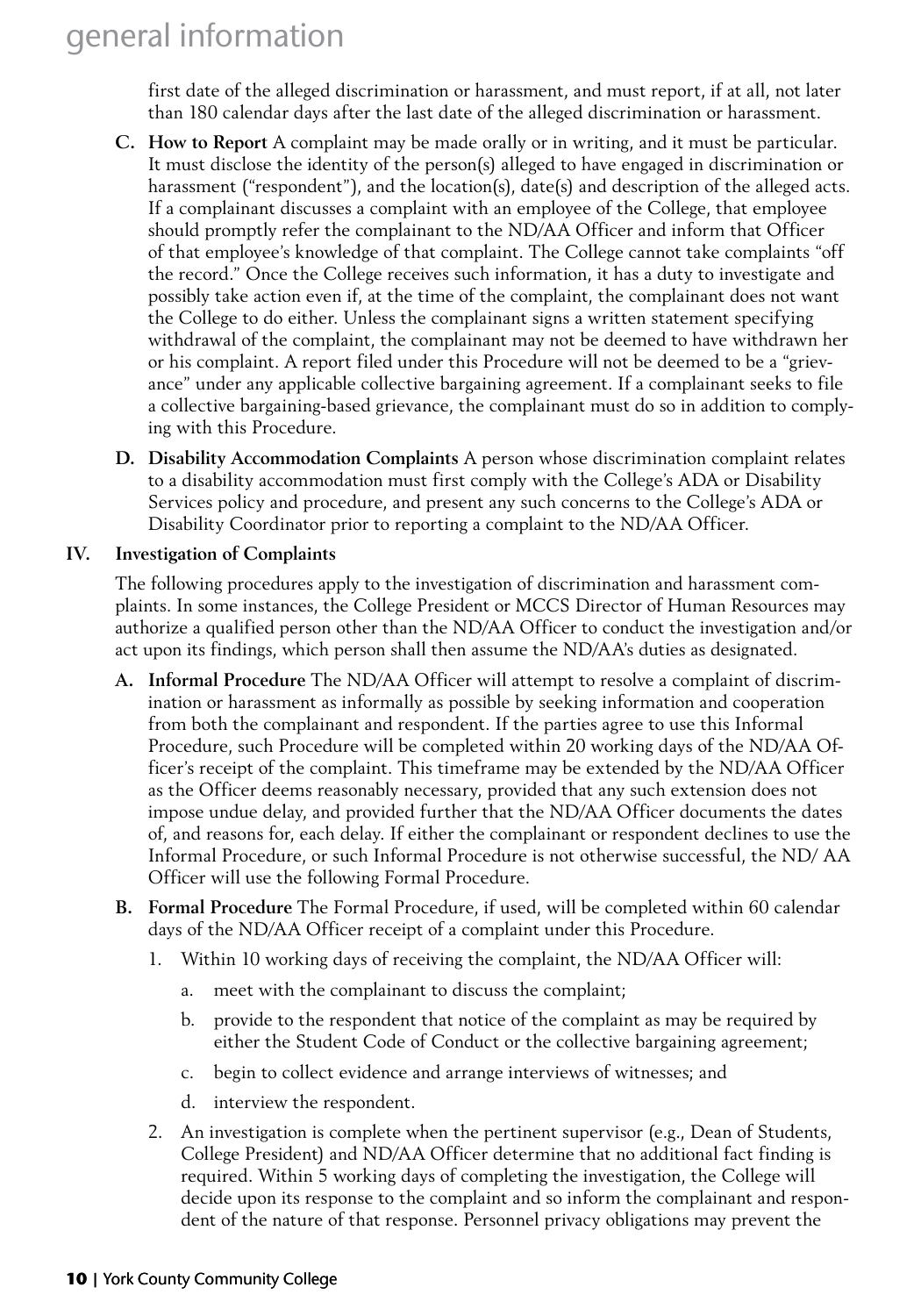College from disclosing to the complainant the details of the specific action that the College will take.

- 3. The timeframes specified above may be extended by the ND/AA Officer as the Officer deems reasonably necessary, provided that any such extension does not impose undue delay, and provided further that the ND/AA Officer documents the dates of, and reasons for, each delay. In addition, this Formal Procedure must be applied as consistently as possible with the related procedures set forth in the MCCS Student Code of Conduct and MCCS collective bargaining agreements. When a timeframe specified in this Formal Procedure conflicts with a specific timeframe set forth in the Student Code of Conduct or collective bargaining agreement, the timeframe in the Code and agreements shall control, provided that such control shall not unduly delay the completion of the College's investigation under this Procedure.
- **C. Interim Steps** While a complaint is under review, the ND/AA Officer may recommend to the appropriate supervising authority at the College that such authority take, consistent with the applicable procedures and standards set forth in the College's Student Code of Conduct and/or any employment policy or agreement, any appropriate or necessary interim action such as removing the complainant from contact with the respondent.
- **D. Limit on Confidentiality** The College may need, as part of its investigation, to disclose the complainant's name, statements and allegations to certain relevant other persons, including the alleged discriminator or harasser.

#### **V. Action Upon Findings from the Investigation**

If the College determines that it will take disciplinary or other responsive action as a result of its investigation, that action will be taken without undue delay as follows.

- **A. Action Against a Student** To implement discipline or other action in response to complaints against a student, the College will use the MCCS Student Code of Conduct.
- **B. Action Against an Employee** To implement discipline or other action in response to complaints against an employee, the College will use the applicable collective bargaining agreement or other pertinent employment policy.
- **C. Action Against Others** To implement discipline or other action in response to complaints against a contractor or other party, the College will consult with the College President.
- **D. Action to Address Disability Accommodations** To address the College's provision of disability accommodation, the College will follow its pertinent ADA or Disability Services protocol.

#### **VI. Appeals of College Response to Complaint**

Any appeals from action taken under Section V above shall be taken pursuant to the applicable Code, collective bargaining agreement or employment policy. Only if those sources do not provide an appeal process to an affected party, then the following appeal process shall apply. Within 10 working days of receiving the report of the investigation, a party to the complaint who is aggrieved by the decision may appeal ("appellant") to the College President (or to the MCCS Director of Human Resources if the College President is the respondent to the complaint; see Section III.A.). Within 10 working days of receipt of the appeal, the College President will meet with the appellant to discuss the appeal. Within 10 working days after the meeting, the College President will inform the appellant and other party(s) to the complaint of the College President's decision on the appeal. Such timeframes may be extended by the College President as the President deems reasonably necessary, provided any such extension does not impose undue delay, and provided further that the College President documents the dates of, and reasons for, each delay.

**VII. External Complaint Procedures**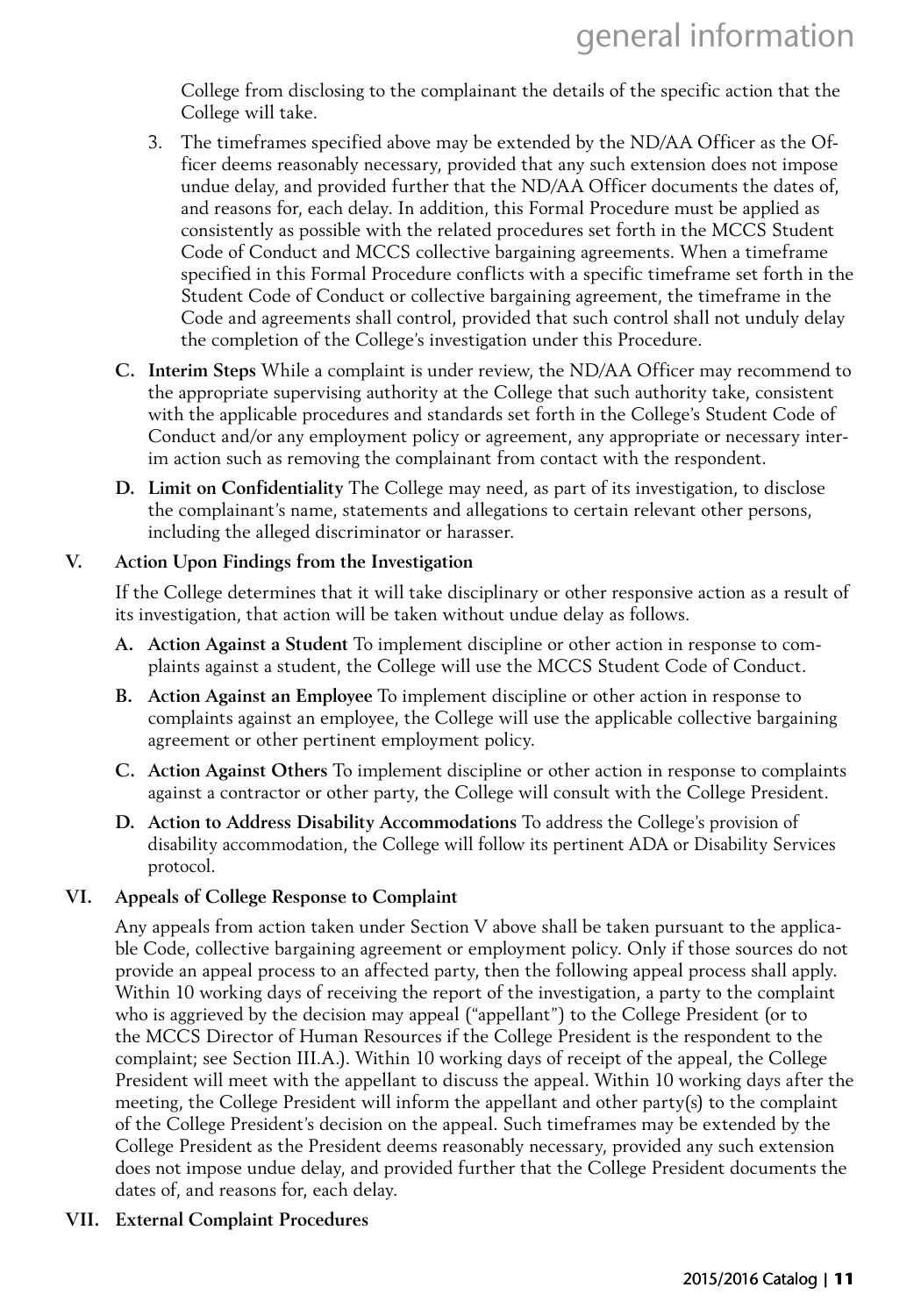# general information

In addition to, or in place of, filing a complaint through this Procedure, a complainant has the right to file a private lawsuit or a complaint with outside agencies. For example, a complaint alleging discrimination in the College's education programs and/or activities under Title VI of the Civil Rights Act of 1964 (race, color, national origin), the Age Discrimination Act of 1975 (age), Title IX of the Education Amendments of 1972 (sex), Section 504 of the Rehabilitation Act of 1973 (disability), and/or Title II of the Americans with Disabilities Act of 1990 (disability) may be filed with the United States Department of Education, Office for Civil Rights, 33 Arch Street, Suite 900, Boston, MA 02110, telephone 617.289.0111, TTY/TDD 617.289.0063, fax 617.289.0150, e-mail OCR. Boston@ed.gov, internet http://www.ed.gov/about/offices/list/ocr/index.html?src=oc. The Federal government agency that has the responsibility for enforcing anti-discrimination laws in regard to employment is the United States Equal Employment Opportunity Commission, which may be contacted at 475 Government Center, Boston, MA 02203, telephone 617.565.3200 or 1.800.669.4000, TTY 617.565.3204 or 1.800.669.6820, fax 617.565.3196, internet http:// www.eeoc.gov/. The State agency in Maine that has the responsibility for enforcing anti-discrimination laws is the Maine Human Rights Commission, which may be contacted at 51 State House Station, Augusta, ME 04333-0051, telephone 207.624.6050, TTY/TDD 207.624.6064, fax 207.624.6063, internet http:// www.state.me.us/mhrc/index.shtml.

#### **VIII. Retaliation, Intimidation and Coercion**

Retaliation, intimidation and/or coercion against any person who in good faith either files a discrimination or harassment complaint or otherwise participates in the complaint process is a violation of law and MCCS policy. Complaints alleging retaliation of any kind shall be reported immediately to the ND/AA Officer as set forth in Section III of this Procedure.

#### **IX. Other Provisions**

- **A. Communication with Disabled Persons** In implementing this Procedure, the College must communicate with a complainant who has a disability in a format accessible to the complainant.
- **B. Record Retention** Unless otherwise directed by the MCCS Human Resources Director or MCCS General Counsel, the AA/ND will retain a record of all information, complaints, decisions, appeals and responses handled under this Procedure for at least three (3) years.
- **C. Interpretation of this Procedure** This Procedure intends to make as clear and consistent as practical the College's best practices in complying with state and federal laws. This Procedure is not intended, and shall not be construed, to create or expand substantive or procedural rights under any law.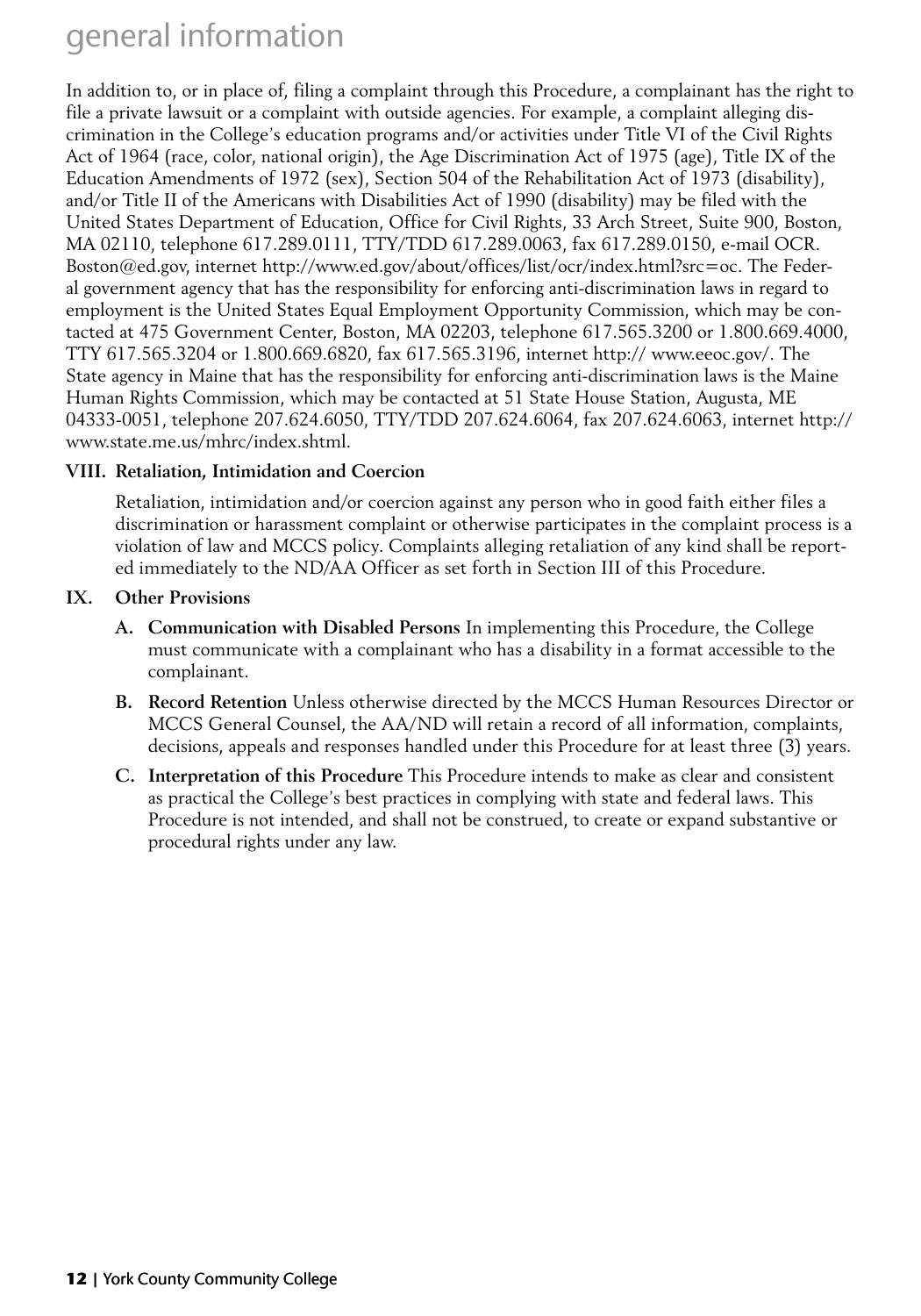# general information

# List of Responsible Individuals for Academic Year 2015/2016

#### **COLLEGE PRESIDENT**

Barbara E. Finkelstein, *President* 207/216-4311 | bfinkelstein@yccc.edu

#### **AFFIRMATIVE ACTION OFFICER AND TITLE IX CO-COORDINATOR**

Ellen R. Harford, *Human Resource & Benefits Manager* 207/216-4435 | eharford@yccc.edu

#### **GENDER EQUITY COORDINATOR**

Ellen R. Harford, *Human Resource & Benefits Manager* 207/216-4435 | eharford@yccc.edu

#### **STUDENT DISCIPLINARY OFFICER AND TITLE IX CO-COORDINATOR**

Jason Arey, *Dean of Students* 207/216-4399 | jarey@yccc.edu

#### **ADA COMPLIANCE COORDINATORS**

#### **Employees:**

Paula Gagnon, *Vice-President/Academic Dean* 207/216-4318 | pgagnon@yccc.edu

#### **Students:**

Jason Arey, *Dean of Students* 207/216-4399 | jarey@yccc.edu

#### **AFFIRMATIVE ACTION COMMITTEE MEMBERS**

Ellen R. Harford, *Human Resource & Benefits Manager* 207/216-4435 | eharford@yccc.edu

Jason Arey, *Dean of Students* 207/216-4399 | jarey@yccc.edu

Nancy A. Drouin, *Dean of Finance & Administration* 207/216-4434 | ndrouin@yccc.edu

#### **MCCS HUMAN RESOURCES DIRECTOR**

Linda McGill, *Director of Human Resources* 207/629-4009 | lmcgill@mccs.me.edu

#### **MCCS GENERAL COUNSEL**

Derek Langhauser, *MCCS Legal Counsel* 207/767-0116 | dlanghauser@mccs.me.edu

#### *REFERENCES:*

*MCCS Policies 201, 202 and 501.1*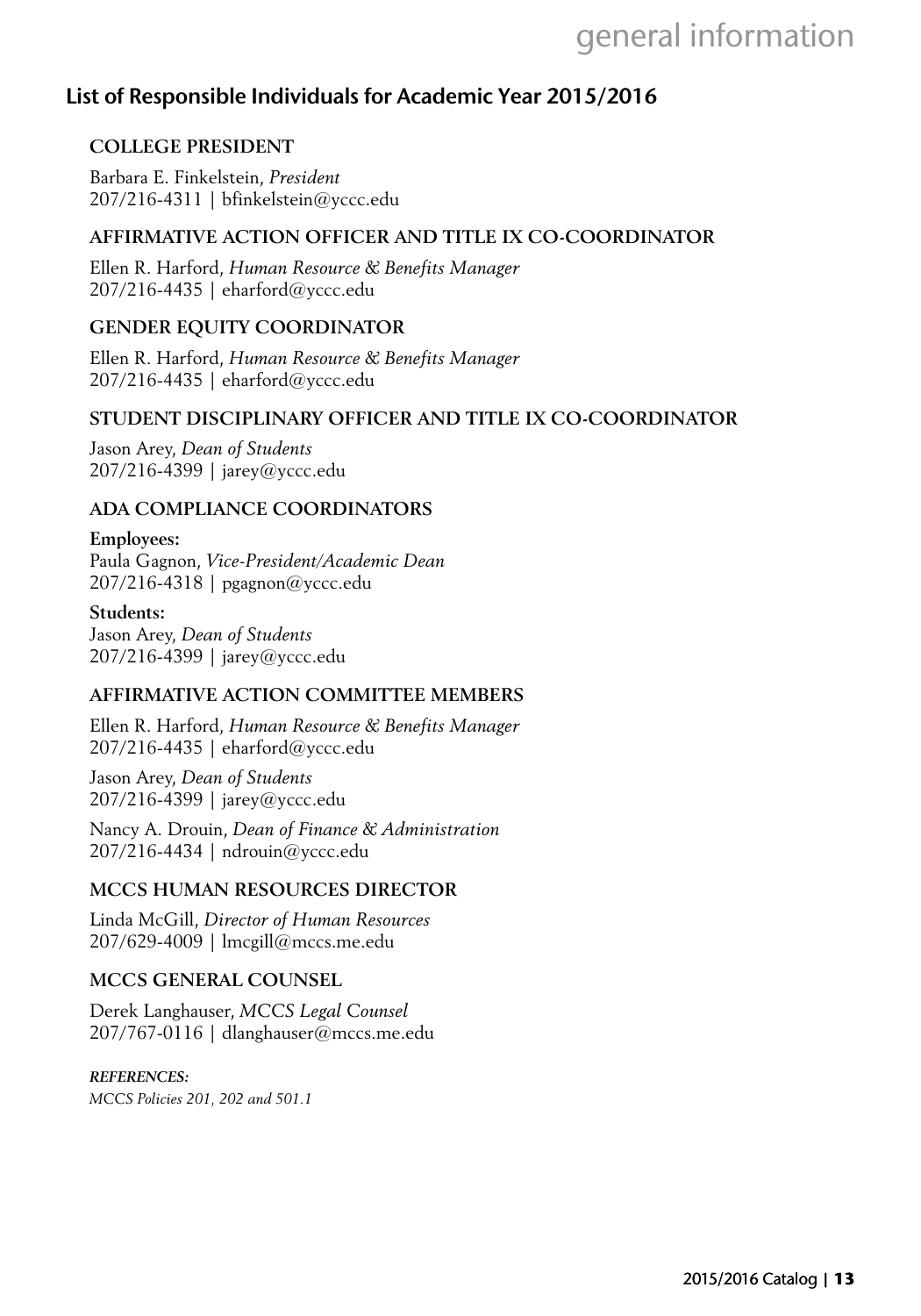# admissions

# Admissions Policy

YCCC is a modified open admissions institution, and maintains a "rolling admissions" policy. This rolling admissions policy allows candidates to apply and be considered for acceptance for the Fall, Spring, or Summer semester. Although students may begin their degree or certificate at different times of the year, the completion time may be subject to the sequencing of required courses. Applicants are advised to apply early because of competition for programs, and in order to ensure sufficient time to apply for federal/state financial aid and college/private scholarships.

# Degree Study

YCCC requires that applicants, in order to be accepted into any of its degree or certificate programs, have earned a high school diploma or a state high school equivalency diploma (GED or HISET), or be on track to graduate prior to the semester start date. Applicants for admission to YCCC may receive guidance and assistance by calling the Admissions Office. The Admissions Office is available to help applicants learn more about YCCC. To arrange an interview or campus tour contact the Admissions Office or visit the College's website. One year qualifying Certificate Programs requires YCCC to disclose federal gainful employment information found in the Consumer Information section of the www.yccc.edu website.

# Non-Degree Study

Individuals interested in pursuing a credit course(s) without formal acceptance to the College may register without application, as long as they can provide evidence of their ability to perform work at the level required for the course. This proof may be in the form of (1) a high school diploma, (2) a high school equivalency diploma (GED or HISET), (3) previous college credit that shows proof of prerequisite for the course, or (4) other evidence determined to be acceptable by a Department Chair or Director of Enrollment Services.

# Application Procedures

Applications for admission may be submitted beginning one year prior to the start date of the semester. An applicant's file will be reviewed for acceptance immediately upon receipt of the following application materials:

- A completed online application form can be found on the Admissions section of the www.yccc. edu home page.
- Each prospective student is required to meet with a YCCC Admissions staff member to learn about their choice of major prior to enrollment.
- Official high school transcript showing graduation and stamped with the official high school seal must be sent to YCCC directly by the high school or hand-delivered in a sealed envelope. Current high school students can be granted "pending acceptance" status with an unofficial transcript sent prior to graduation.
- Official GED, HISET scores, or a state high school equivalency diploma, if applicable, sent from the awarding institution directly to the Admissions Office.
- Official transcript(s) from any college(s) attended, sent by the college(s) directly to the Admissions Office will be reviewed for transfer credit upon an applicant's acceptance. Students with Associates or Bachelor's degree official transcripts will not be required to submit an official high school transcript to be accepted into YCCC \*Official transcript for any American Council on Education (ACE) credits, College Board AP Tests (3 or better), College Level Examination Program (CLEP) tests (50 or better) or International Baccalaureate Higher Level Exams with scores of 5 or better. The college does not grant credit for Standard Level IB Tests. Contact the admissions office to review other prior learning transfer credits.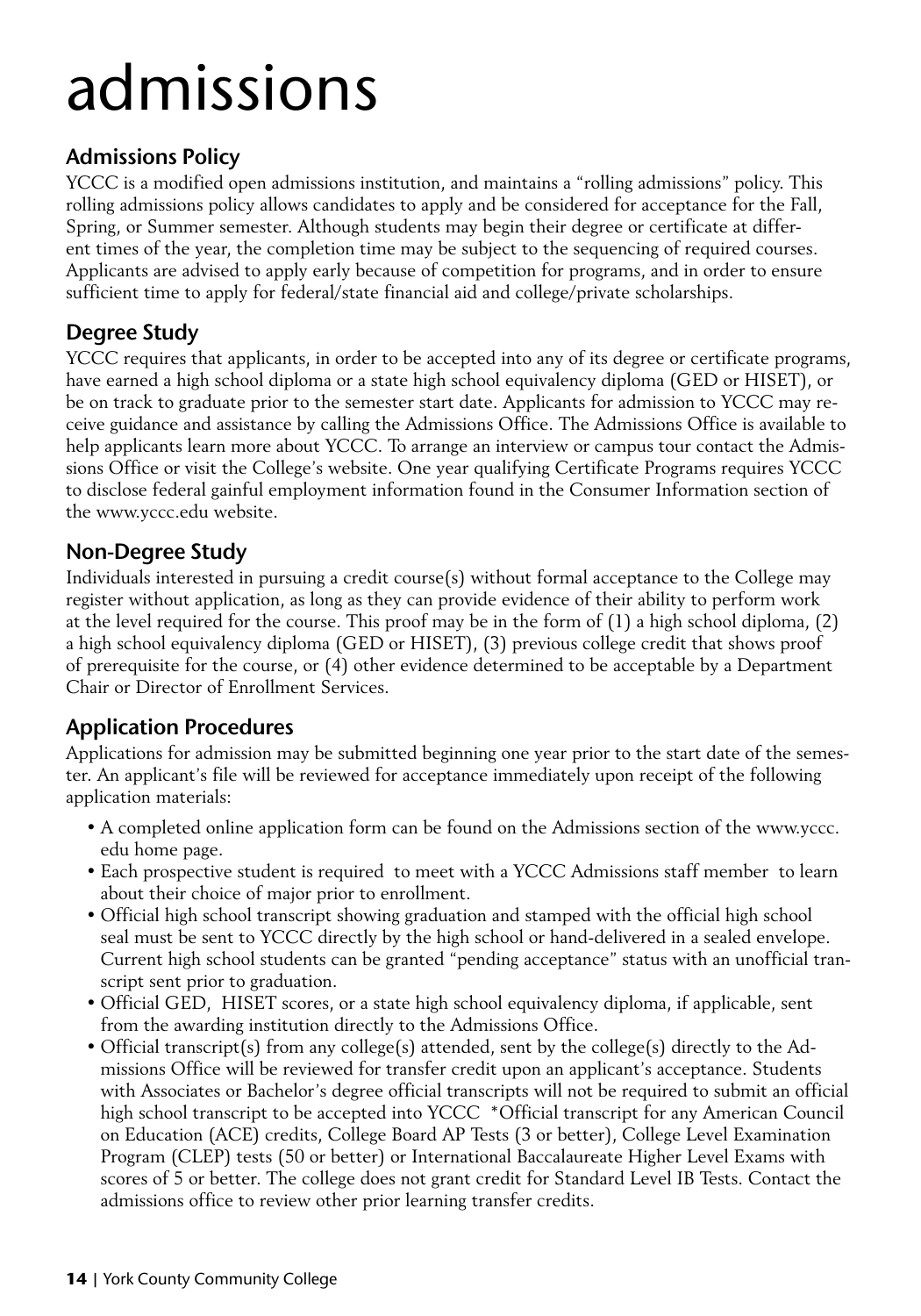# Transfer Students

Students who wish to transfer credits from another college or university must meet all of the admissions requirements as outlined above in the section "Application Procedures."

# In-State/Out-of-State Residency

At the time of their admission to YCCC, students receive either resident or non-resident status. There are several factors that will be considered in determining residency for in-state tuition purposes. Students without Maine residency status will be charged out-of-state tuition. No one factor can be used to establish domicile; rather, all factors and circumstances must be considered on a case-bycase basis.

No students, once having registered as non-resident students, are eligible for resident classification unless they have been living in the state for at least one year immediately prior to registration. If students are enrolled full-time, the College will assume that they are in Maine for educational purposes and that they are not in Maine as permanent residents. The burden of proof thus remains with students. The domicile of students who are claimed as dependents for tax purposes follows that of the parents or legal guardians. Non-resident students who marry residents and claim the establishment of a permanent residence in Maine will be considered residents for the next registration period. In general, members of the Armed Forces and their dependents are considered residents during their period of active duty.

# Home-Schooled Students

YCCC welcomes applications from students who have been schooled in the home. All applications from home-schooled students will be evaluated once the Admissions Office has received the following:

- Completed online application.
- A certified transcript documenting the completion of the student's home-schooled program, provided by one of Maine's certifying organizations:
	- North Atlantic Regional School, 800-869-2051, www.narsonline.com
	- Royal Academy, 207-657-2800, www.homeeducator.com/HEFS/royalacademy.htm
	- The New School, 207-985-3745, Kennebunk, ME, OR
	- Official GED/HISET scores sent directly to the Admissions Office from the awarding institution, OR a parental home-school transcript accompanied by SAT or ACT test scores, OR official transcript(s) from any college attended, sent directly to the Admissions Office.

**NOTE:** Students who provide a certified transcript vs. a high school diploma or GED must also meet federal Ability to Benefit standards on the college's placement assessment test in order to receive federal financial aid. Please contact the College's Director of Admissions or Director of Financial Aid for more details.

### International Students

YCCC welcomes applications from students who have citizenship outside the United States. Accepted students will attend YCCC on a F-1 student visa and must study full-time in their degree program. All applications from international students will be evaluated once the Admissions Office has received the following:

- Completed online application form.
- An official, (certified English translation, if applicable) transcript documenting the completion of the student's secondary level education program.
- For prospective students with a native language other than English: results of the Test of English as a Foreign Language (TOEFL) which are not more than two years old, administered by the Educational Testing Service. Necessary scores for admission are 173 or more on the computer-based TOEFL exam, or 500 or more on the paper-based TOEFL exam. For information on dates and locations for the test, visit the TOEFL website at www.toefl.org.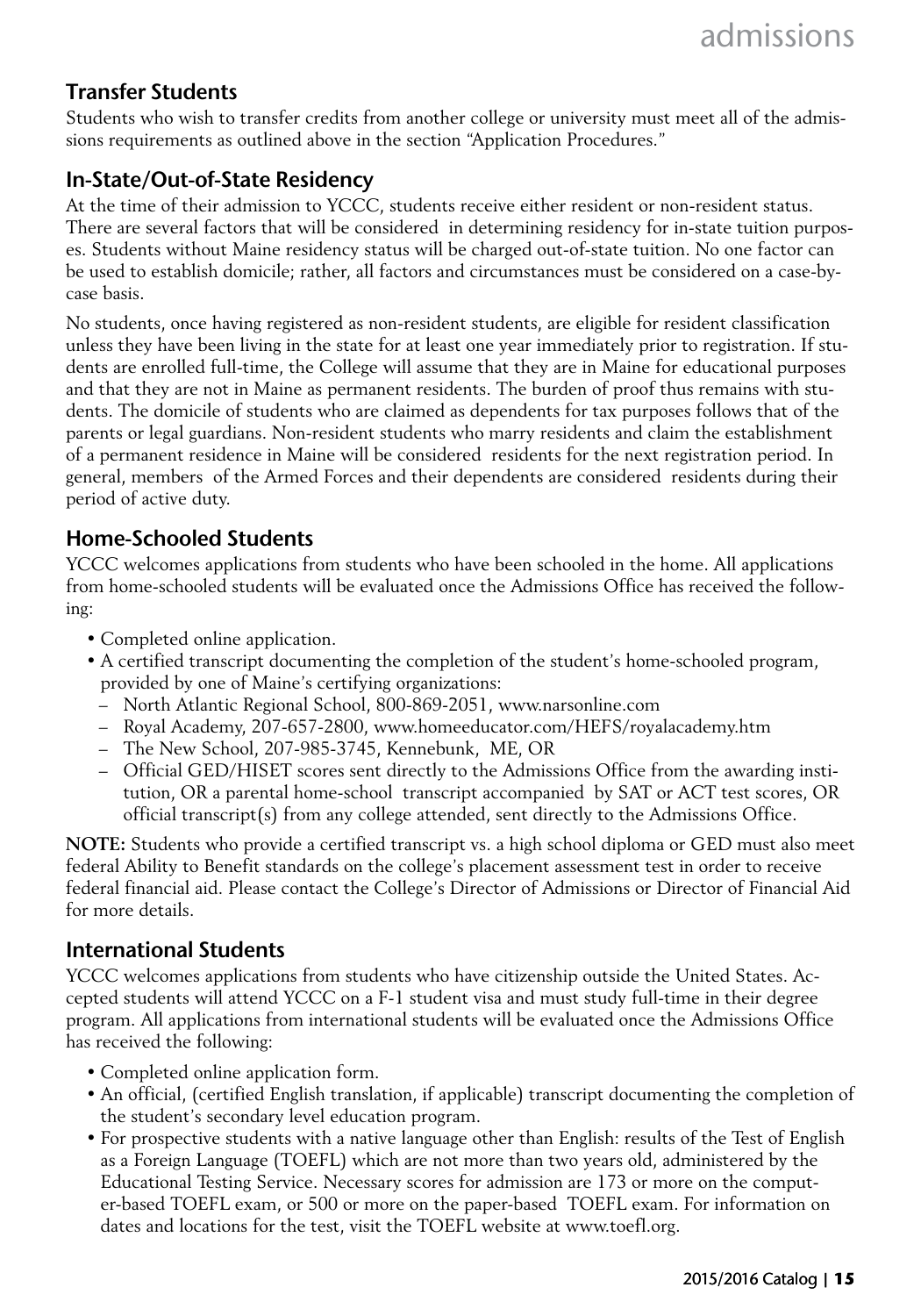# admissions

• Official transcript(s) from any college(s) attended, sent by the college directly to the Admissions Office. International students who need to have a foreign high school or college transcript translated and certified may contact World Education Services at www.wes.org or Center for Educational Documentation at www.cedevaluations.com.

An international student's Certificate of Eligibility Form I-20 will be provided by YCCC upon acceptance and receipt of the Foreign Student Certification of Finances Forms (provided by the college, and available on the college's website), verifying support from personal, family, or other financial funds. International students use the I-20 form to apply to Immigration and Naturalization Services (INS) for a F-1 student visa. Verification of financial ability to cover the student's educational/ living/ travel expenses for the academic year will be a minimum of \$14,000 U.S. dollars.

# Upon Acceptance

Upon acceptance, new students will be asked to submit the following:

- YCCC Placement Assessment results (applicants will contact the Admissions office to schedule an assessment date to take the Accuplacer upon acceptance), OR
- Scholastic Aptitude Test (SAT) scores or American College Testing(ACT) scores, not more than five years old for English or three years old for Math, sent directly from Educational Testing Service or the high school to the Admissions Office. (SAT, ACT or Accuplacer scores will be used for appropriate course placement in a student's first semester schedule.) SAT Math score of 525 and SAT Reading score of 550 will waive the placement test requirement. ACT scores of 22 in Math and English will also waive the placement test.
- The first Accuplacer placement test is free. A 2nd placement test is allowed for \$5/section unless the student has started a remedial math or English course.
- **NOTE:** Placement test results may result in a recommendation that the student pursues some remedial course work at YCCC and/or his/her local adult education center. -OR-
- Documentation of prior success (grade of C or better) in a college-level English or math course at a 100 level or higher, taken at an accredited institution. Please note that if a student's college math credits are over 3 years old, the transfer credits will be accepted, but the student will be required to take the math portion of the Accuplacer placement test if further math courses are required in his or her major. The college needs to verify the student's math skills are current for the required class. -AND-
- Students must complete a YCCC Immunization Form to provide appropriate documentation of immunization history. Maine State Law requires YCCC to certify that all formally accepted students, born after 1956 have been immunized against measles, mumps, rubella, and diphtheria/ tetanus. Students with questions about their immunization history should contact the Director of Enrollment Services.
- Final acceptance for high school seniors is contingent upon satisfactory completion of high school courses or any other current program of study. Students must submit a final high school transcript with date of graduation to the Admissions Office as soon as possible after graduation from high school.
- If applicable, students with a documented learning or physical disability must register with the College's Coordinator of Student Disabilities Services in order to discuss potential accommodations.

# Categories of Acceptance

- **Acceptance:** Applicant has met the entrance requirements and has been approved for acceptance into a program of study.
- **Pending:** Applicant is admitted pending the receipt of official documentation (i.e. final high school or college transcript with graduation date, GED, HISET, documentation of registered apprenticeship, etc.).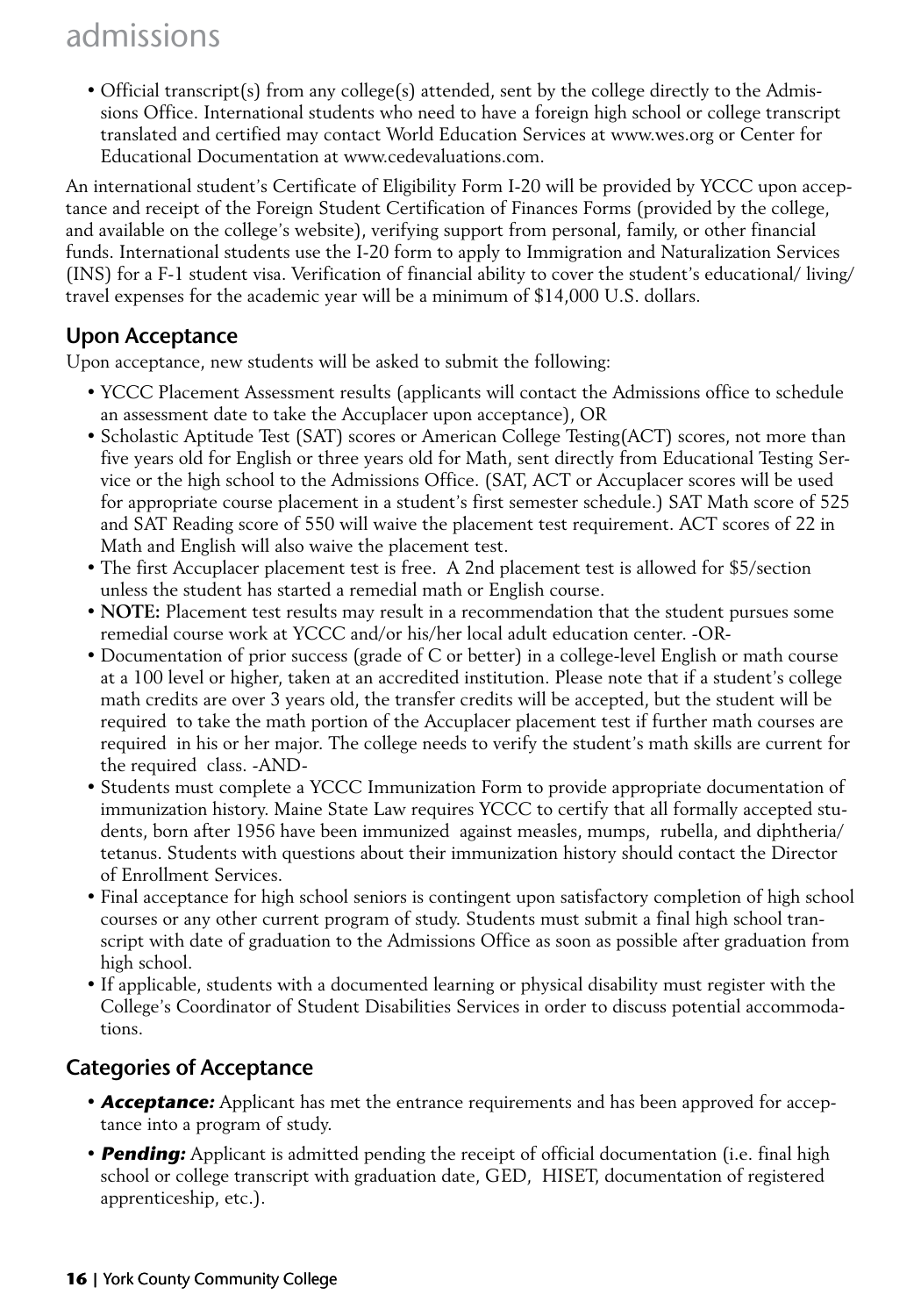# Dual Enrollment Program

The Dual Enrollment Program provides high school and home-schooled juniors and seniors an opportunity to get a head start on college by earning high school and college credit concurrently. To apply for the program, students must complete a dual enrollment application packet available from YCCC's Dual Enrollment Coordinator or their high school guidance department. Completed applications are returned to students' high school guidance counselor and the student is required to arrange an appointment with YCCC's Dual Enrollment Coordinator.

### New England Regional Student Program

YCCC is a participating college in the New England Board of Higher Education's Regional Student Program (RSP). As such, RSP participants will be charged a tuition rate of 150 percent of the in-state tuition rate when the RSP participant pursues a degree program not offered by their home-state public institutions of higher education. RSP status will be given to students who meet all of the following requirements:

- New England Residency;
- Enrolled as a certificate or degree student;
- Enrolled in an RSP-approved major for the particular academic year that is listed in the current APPLE BOOK put out annually by the New England Board of Higher Education's Regional Student Program. Visit www.nebhe.org/tuitionbreak for more information.

### Nearer-to-Legal Residence Option

When a degree program is offered through the RSP at both an in state and an out-of-state institution, and the out-of-state institution is nearer to the student's legal residence, then that student may apply for RSP status at the out-of-state institution. Students wishing to apply under the RSP program must contact the Admissions office under the New England Regional Student Program and must declare an RSP program as their intended major. A student who lives closer to an out-of-state college than an in-state college offering the same program is eligible for the RSP tuition break in some cases. Contact the Admissions office to find out if a major is eligible.

# Servicemembers Opportunity Colleges (SOC)

YCCC is an institutional member of Servicemembers Opportunity Colleges (SOC), a group of over 1350 colleges and universities providing voluntary postsecondary education to members of the military and veterans throughout the world. As an SOC member, YCCC recognizes the unique nature of the military lifestyle and is committed to easing the transfer of relevant course credits, providing flexible academic residency requirements, and crediting learning from appropriate military training and experiences.

# ConAP

YCCC is also a ConAP college. ConAP is a joint program of the Army, Servicemembers Opportunity Colleges and over 1,400 participating colleges to admit new soldiers to college at the time of enlistment. Army and Army Reserve recruiters refer new soldiers to participating ConAP colleges in their home areas. Colleges admit eligible soldiers, and defer enrollment until completion of active military service, or active duty training for Reserve soldiers.

### Re-Admission after Leave of Absence

Students (who have formerly been accepted) who have not been enrolled in courses at YCCC for one year or more must request readmission. The catalog in effect at the time of readmission will be used to determine program requirements. Students shall be subject to all rules and regulations effective at YCCC at the time of, or subsequent to, readmission.

Students seeking readmission must:

- Submit an application to the Admissions Office requesting readmission;
- Meet the admissions requirements that apply at the time of readmission;
- Send official transcripts for all courses taken at other colleges since attending YCCC.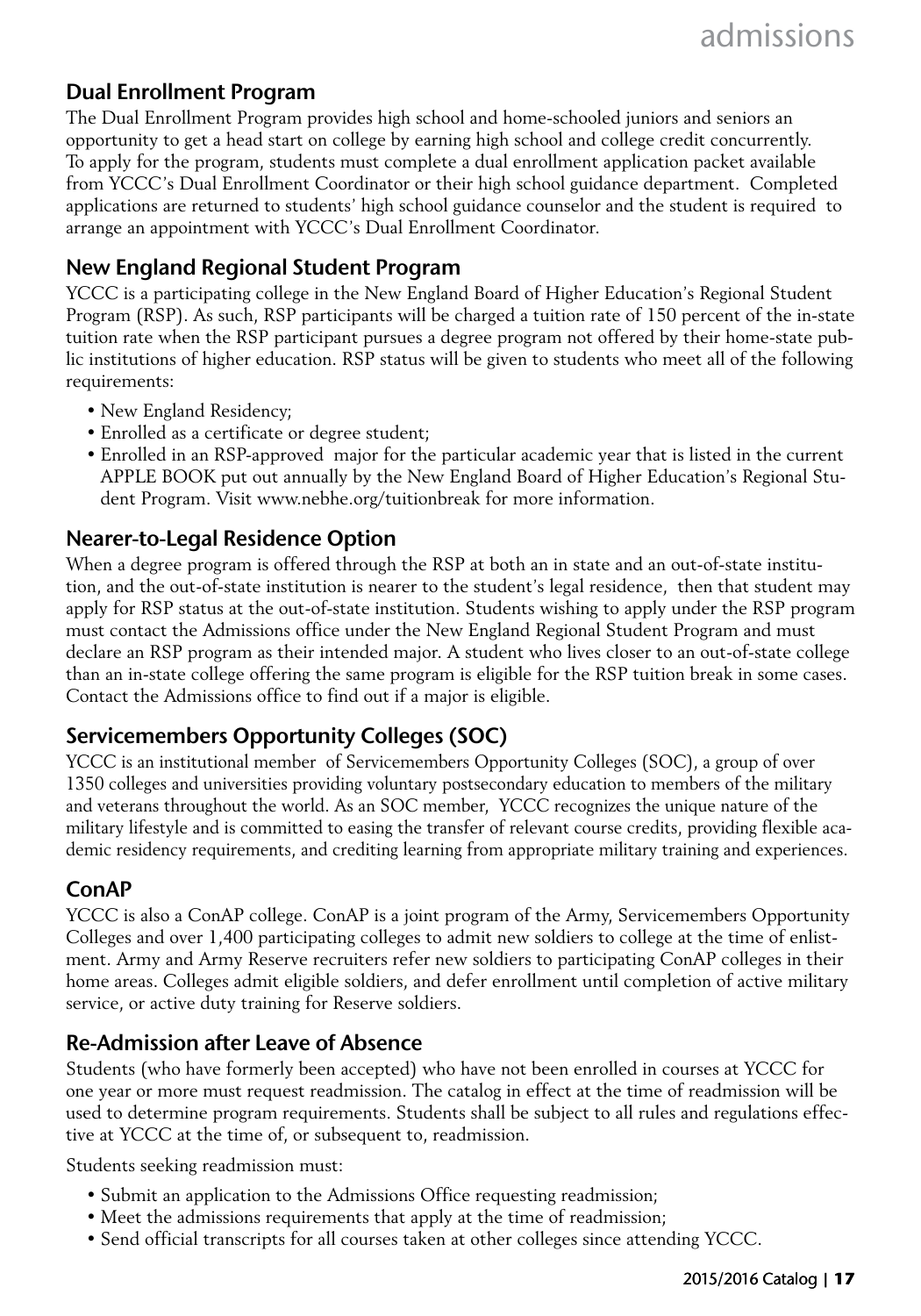# financial aid

While students and their family share the primary responsibility for financing a post-secondary education, a number of federal, state and institutional financial aid programs are available to supplement the family contribution where need exists. Within the limits of its resources, YCCC will award financial assistance to students with need in the form of federal, state and institutional grants, scholarships funded through charitable gifts, federal work-study, and loans. Students will be offered financial aid subject to the availability of funds and course enrollment. All application materials may be obtained from the Financial Aid Office and/or on the Financial Aid page of the YCCC website. Students reapply through the web each year after January 1.

# Eligibility for Financial Aid

To be eligible for financial aid from federal, state or institutional sources, students must meet the following criteria:

- Be accepted into a YCCC degree or certificate program;
- Be a United States citizen, permanent resident of the United States or other eligible non-citizen;
- Maintain satisfactory academic progress;
- Not be in default on any federal loan program;
- Not owe a refund on a federal grant;
- Have a social security number;
- Be registered with Selective Service (if required);
- Be able to demonstrate financial need.

# Determination of Financial Need

The Cost of Attendance at YCCC is comprised of the following estimated student expenses based on full-time attendance of a dependent student living off campus (based on full time students who average 15 credits per semester), during fall/spring 2015/2016.

|                    | In-state | <b>Out of State</b> |
|--------------------|----------|---------------------|
| Tuition            | \$2,700  | \$5,400             |
| Course Fees        | -780     | 780                 |
| Room and Board     | \$6,600  | \$6,600             |
| Books and Supplies | \$1,340  | \$1,340             |
| Travel             | \$2,600  | \$2,600             |
| Personal/Medical   | \$3,200  | \$3,200             |
| <b>TOTAL</b>       | \$17,220 | \$19,920            |

*\* Based on 2014-15 values.*

The costs listed are for a dependent student living off campus (YCCC does not provide residential housing), NOT at his or her parents' home. Dependent students living with their parents will have a lower total Cost of Attendance than listed above and likewise, an Independent student will have a higher total Cost of Attendance. Exact figures are available in the YCCC Financial Aid Office.

The Expected Family Contribution (EFC) is the amount of money you and your family are expected to pay toward your education. The EFC is calculated using the information provided by you on the Free Application for Federal Student Aid (FAFSA). The calculation is based on a federal formula that has been passed into law by Congress.

# Required Forms and Documents

Free Application for Federal Student Aid (FAFSA): For priority consideration, the FAFSA should be submitted so that it is received by the Central Processing System (CPS) for processing by May 1st each year. A student will need to indicate in the Releases and Signatures Section of the FAFSA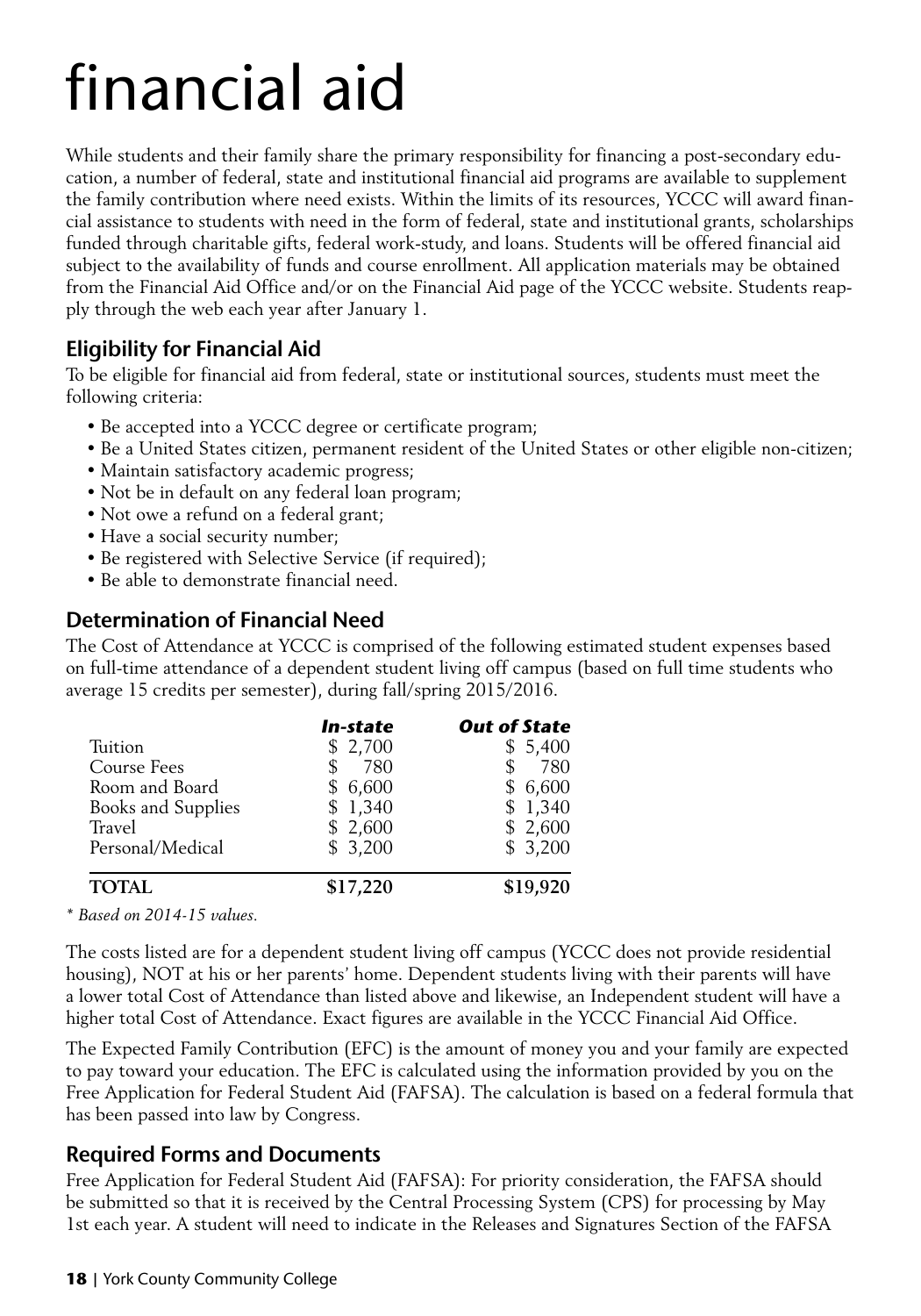the Federal School code number for YCCC - 031229. Students are encouraged to complete the web FAFSA by going to www.fafsa.gov. Questions about FAFSA on the Web may be directed to (800) 433-3243, or by using the online help tools in the FAFSA.

Once a student has filed a FAFSA, he/she may inquire about the status of their YCCC financial aid record via the Financial Aid web page. First-time matriculated students will be mailed a YCCC personal identification number and other useful information on how to access the web financial aid portal called Netpartner. In addition to viewing Netpartner for important financial aid information, students are also encouraged to access their YCCC e-mail account on a weekly basis regarding future notification of changes made to their individual financial aid record. You may also see financial aid information in your "MyYCCC" portal.

### Verification

YCCC is required to review federally selected students' Financial Aid Applications who have submitted a FAFSA. This process is called Verification. Verification requires the student to prove the information reported on the FAFSA to be correct. The selection is made by the Federal Government Central Processing Center that administers the FAFSA. The selection is random.

The YCCC Financial Aid Office will notify the student if the application has been selected for Verification. YCCC will send a letter that lists all documents required for Verification. They may request a student and/or parent IRS tax transcript from: www.irs.gov and the Verification Worksheet. As a recommended option, students and/or parents are encouraged to utilize the IRS Data Retrieval process in the FAFSA to automatically load IRS tax information into the FAFSA form. All requested documents and the completed Verification Worksheet should be returned to the YCCC Financial Aid Office within 14 days of the date of the letter UNLESS other arrangements have been made with the YCCC Financial Aid Office. Financial Aid applications will not be reviewed until the Verification process is completed. Corrections made to a student's FAFSA information as a result of Verification will be made electronically with the United States Department of Education by the YCCC Financial Aid Office. Notification of corrections resulting in an adjustment to a student's financial aid award will be made through the student's YCCC e-mail account. Students will be directed to the YCCC Financial Aid page where they may view changes to their financial aid record through their Netpartner portal. This and other required forms are available on the YCCC web site at www.YCCC.edu on the Financial Aid page.

# Award Notification

One paper award notification will be mailed to new students once the Financial Aid Office has determined eligibility during the award year. Students are asked to read its contents carefully and follow any special instructions provided on the forms. Students will be notified via the student's YCCC student e-mail account of any subsequent changes or updates made to their financial aid status/award during the award year, and will then be directed to the secure Netpartner web module to view those changes and/or updates.

# Types of Financial Aid

Listed below are the various federal, state and institutional programs from which an eligible student may receive assistance. For further information about the federal financial aid programs published by the United States Department of Education visit www.studentaid.ed.gov. Copies of this publication are available on the Financial Aid page of our web site.

#### **Federal Pell Grants**

The Federal Pell Grant does not require repayment. Students with prior baccalaureate degrees are ineligible. The Federal Pell Grant is based on financial need. The maximum grant for 2015-16 is \$5,775.00 The amount awarded is credited directly to the student's tuition account (after the final "drop" period) in the Business Office each semester. The student may receive a Pell Grant for up to 6 academic years (12 full-time semesters).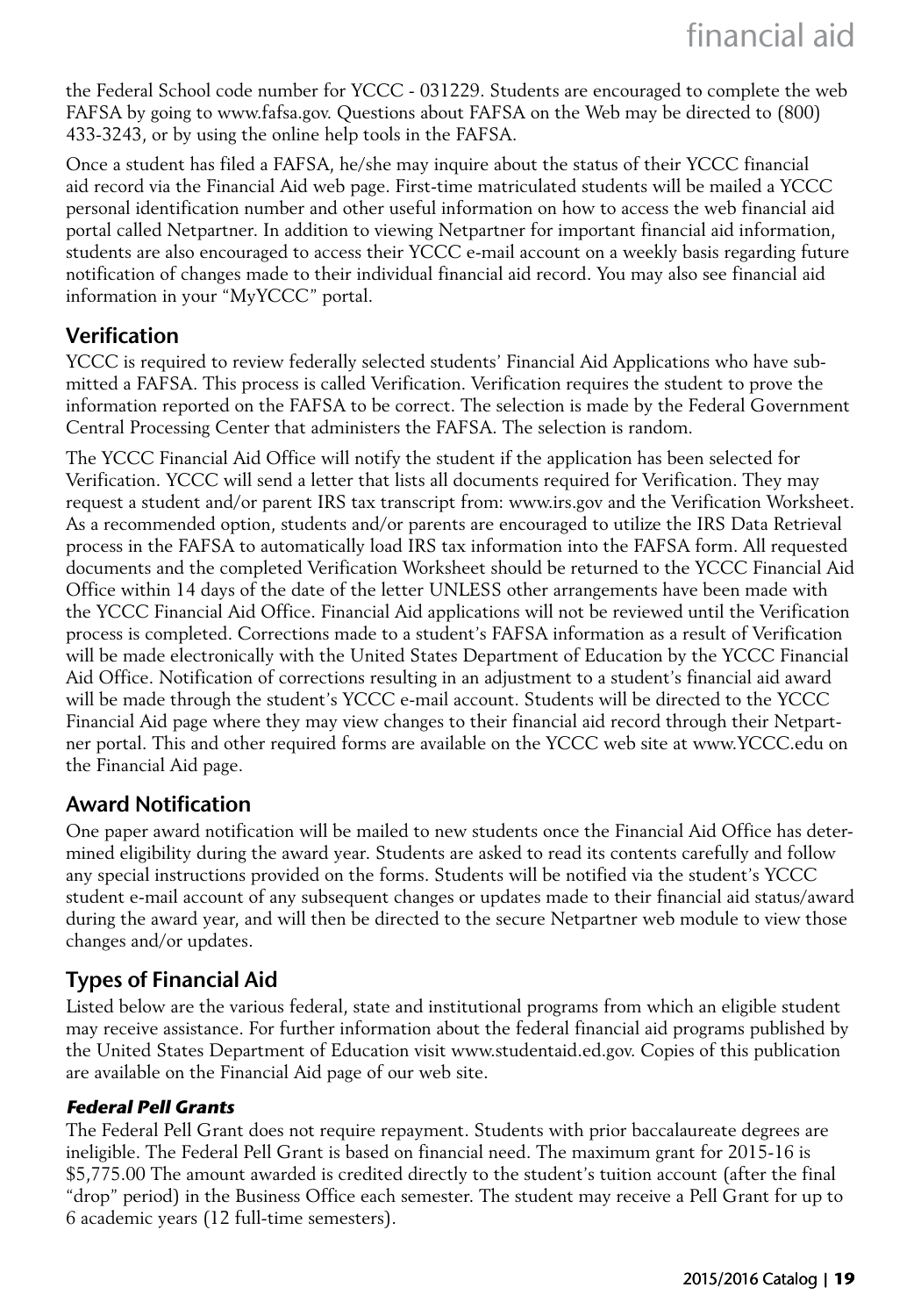### **Federal Supplemental Educational Opportunity Grants (Federal SEOG)**

The Federal SEOG is for students without a prior baccalaureate degree and requires no repayment. This grant is for students with exceptional financial need and priority consideration is given to Federal Pell Grant recipients. Awards generally range from \$100 to \$500. The amount awarded is credited directly to the student's tuition account (after the final "drop" period) in the Business Office each semester.

### **Federal Work Study (FWS)**

The FWS Program provides on-campus and community service employment opportunities for students who qualify based on need. Wages are paid directly to the student. The FWS Program is a unique employment opportunity in that wages are considered financial aid and do NOT count as income when applying for financial assistance for the next academic year. Generally, awards range from \$600.00 to \$1,400.00 in any award year. As part of the FWS program, the America Reads program allows YCCC students to add to their professional growth and personal fulfillment by possibly reading to children in a classroom setting. Information is available in the Financial Aid Office or by visiting www.ed.gov/americareads.

### **Federal Direct Subsidized Stafford Loans**

Federal Subsidized Stafford Loans are loans for which the federal government subsidizes the interest while the student is in school, in grace period or in certain types of deferment contact hours. Fixed interest rates for subsidized loans processed after July 1, 2015 will be 4.29%. These loans are available through the federal government. Federal Subsidized Stafford Loans are insured by the federal government. There is a 1.068% processing fee for these loans with first disbursement dates on or after October 1, 2015. Students must demonstrate financial need in order to qualify.

#### **Subsidized Stafford Loan Limits for new borrowers as of July 1, 2013:**

As of July 1, 2013, a first-time Federal Subsidized Student Loan borrower is no longer eligible for the Subsidized Student Loan program if he or she exceeds 150% of the published length necessary to graduate within an undergraduate degree program. In addition, a borrower reaching the 150% limit becomes ineligible for the interest subsidy benefits on all Federal Subsidized Loans disbursed to the borrower on or after July 1, 2013. Congress wants to encourage students to obtain undergraduate degrees within a reasonable time frame. Students who change majors multiple times or, drop classes excessively or retake classes excessively are most likely to be affected by Public Law 121-141. Congress no longer wants to provide interest rate deferments for students taking an exceptional amount of time to obtain an undergraduate degree. The interest rate expense is now passed to the student in such cases. Based upon available information from the U.S. Department of Education, the interpretation of the 150% rule is actual credit hours completed versus credit hours attempted. If different information becomes available, the YCCC Financial Aid page will be updated.

### **Federal Direct Unsubsidized Stafford Loans**

Federal Unsubsidized Stafford Loans are available to students without regard to financial need. Fixed interest rates for unsubsidized loans processed after July 1, 2015 will be 4.29%. These loans are made through the federal government. A student interested in borrowing from this program needs to complete the FAFSA first and then obtain an application from one of the previously mentioned lending organizations or the YCCC Financial Aid Office or web site. The student submitting a paper application should complete the borrower section of the loan application, and forward it to the YCCC Financial Aid Office for certification. There is a 1.068% processing fee for these loans with first disbursement dates on or after October 1, 2015.

Eligible students may borrow up to a combined subsidized/unsubsidized maximum amount as determined by YCCC based on their year in school and financial need. Possible maximum amounts are: \$3,500 for eligible dependent freshmen and \$4,500 for eligible dependent sophomores. Independent students are possibly eligible for an additional \$4,000 as a freshman, and an additional \$4,000 as a sophomore.

REGARDLESS OF WHETHER A STUDENT IS DEPENDENT OR INDEPENDENT, STUDENTS MAY NOT BORROW MORE THAN THE COST OF ATTENDANCE LESS FINANCIAL AID.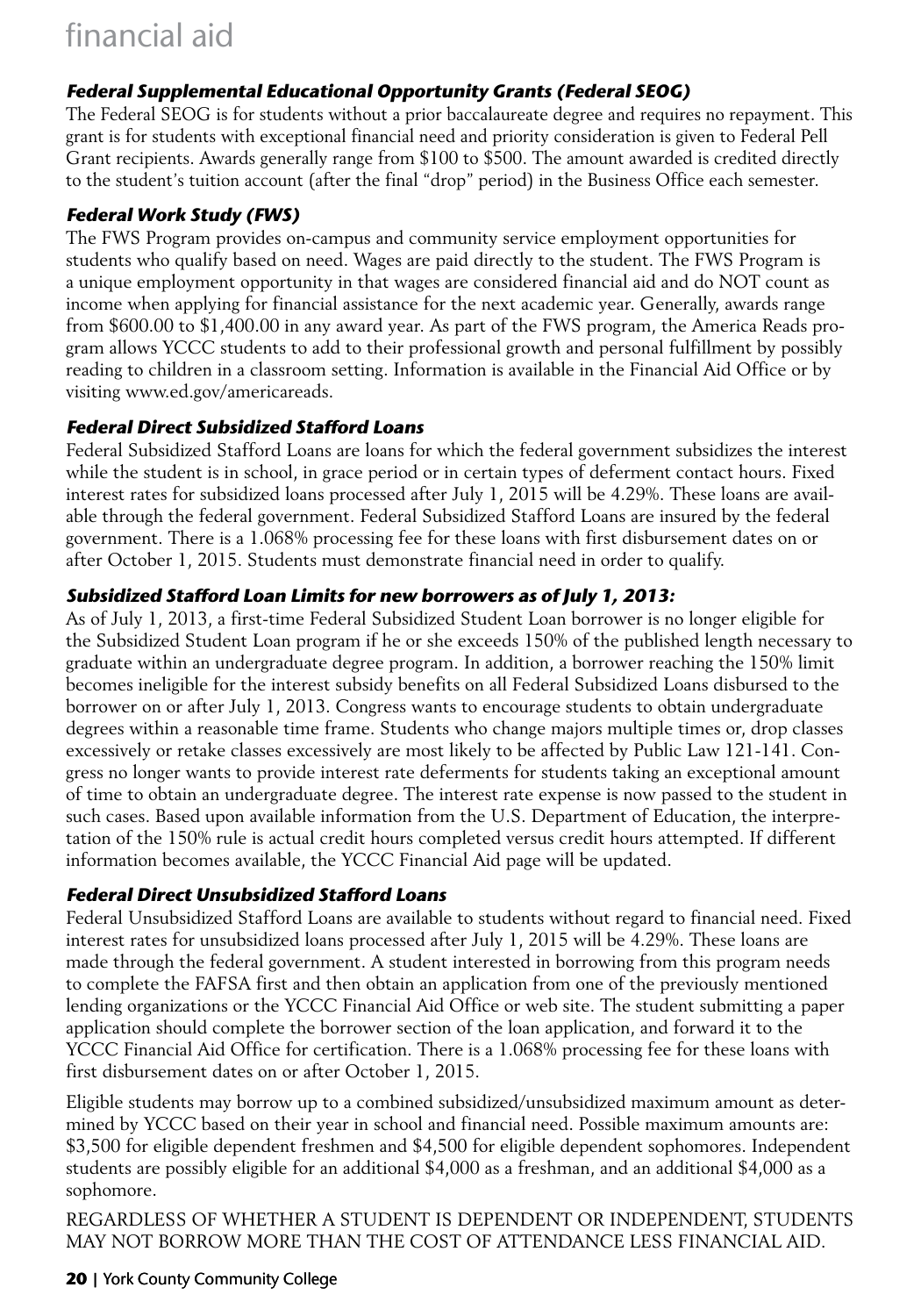Once deemed eligible by the YCCC Financial Aid Office (FAO), instructions on (1) conducting an online Student Loan Entrance Interview, (2) and how to sign your Direct Loan Master Promissory Note (MPN) will be provided, if required. (3) A short paper Stafford Loan application, that is part of your award notification packet, must be submitted to the FAO for processing. An FAO staff person will notify you in writing once your application has been processed and you will be provided with general information in regards to anticipated disbursement dates, amounts and cancellation procedures. Normally, your loan funds will be received by the school via Electronic Funds Transfer (EFT) and credited to your student account in the Business Office after the "drop" period of each semester. Any remaining credit balances will be mailed to the student borrower. The interest rate for the subsidized and unsubsidized Stafford Loans disbursed on or after July 1, 2014 is fixed and will not exceed 4.66% (Interest rates on loans borrowed are adjusted yearly by July 1.) Students generally have up to ten years to repay these loans and begin making payments 6 months after they cease to be enrolled at half-time (6 credits). Monthly payment amounts are based on the total amount borrowed, interest rate, and the borrower's past history with the program. However, the minimum monthly payment amount is \$50.

*NOTE: As a reminder to graduating seniors, if you received Stafford Loan funds while attending YCCC, you will be required to attend a mandatory Exit Loan Counseling session with the Financial Aid Office prior to picking up your regalia. As part of the student loan default prevention program, the FAO recommends that monthly student loan payments not exceed 15% of anticipated monthly gross income and further recommend student loan borrowing maximums depending on the student's academic program. See the FAO for more information. To view your student loans, go to www.nslds.ed.gov.*

#### **Federal Parent Loans for Undergraduate Students (Federal Direct PLUS Loan)**

This loan enables parents who have a good credit rating to borrow on behalf of their dependent student enrolled in a degree or certificate program. The student must be enrolled on a half time basis (or more). A parent may borrow an amount equal to the student's cost of education minus any financial aid received by the student. The interest rate on Federal PLUS Loans made after July 1, 2014 is variable, set annually, not to exceed 6.84%. The processing fees for a PLUS loan is 4.272% with a first disbursement on or after October 1, 2015. Repayment begins after the last disbursement of the loan. Borrowers have up to ten years to repay. Applications for the Federal PLUS Loan may be obtained by a participating lender and must be submitted to the YCCC Financial Aid Office for further processing. Federal PLUS proceeds will be received at the College half each semester, via check or EFT. The College will notify the borrower of the loan's receipt. Since Federal PLUS checks are made co-payable to the parent borrower and the College, they will be mailed to the parent for the first endorsement. Once the signed check is returned, it will be credited to the student's account in the Business Office. If the Federal PLUS loan causes a credit balance on the student's account, a check will be issued to the parent borrower.

#### **State Grants**

Many states offer financial aid programs to assist residents with college costs. For the New England states, Alaska, Delaware, Maryland, Pennsylvania and Washington D.C. this grant is portable and may be received at YCCC if the student is from one of these states. Grant amounts vary from state to state, and each state program has its own formula and deadline. States determine their own recipients and notify both the selected students and the applicable colleges of the grant determinations. The state awards are often made separate from the YCCC award letter and, as a result, revisions to the financial aid package may be required. The State of Maine Grant Program Scholarship (SMGP) for an eligible student attending YCCC is up to \$1,000 for full-time attendance and \$500 for part time attendance. Visit www.famemaine.com under "Education" for other state grant/scholarship opportunities.

### **The Bernard Osher Scholarship (Osher I & III)**

ADMINISTERED BY THE FINANCIAL AID OFFICE

The Bernard Osher scholarships are awarded by YCCC to full-time matriculated associate degree students (priority given to high school graduating seniors) with demonstrated financial need. To qual-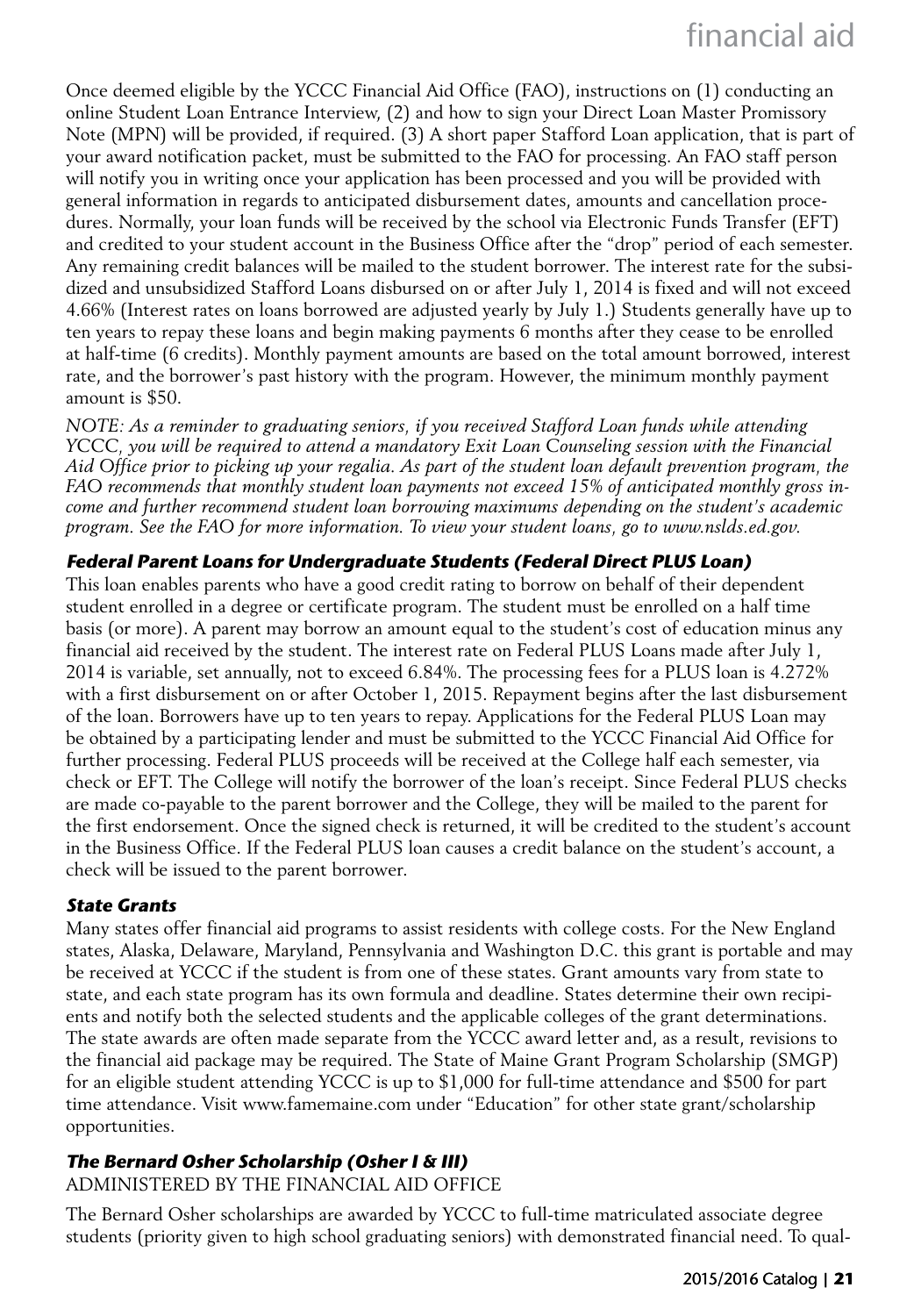ify, a student must carry at least 12 credit hours each consecutive semester and be matriculated in an associate degree program. A student must be a Maine resident, as defined by the YCCC policy on residency. To maintain the scholarship, students must achieve by the end of the first semester and/ or maintain a minimum cumulative grade point average of 2.5. Priority consideration will be given to students whose FAFSA results (Student Aid Reports) have been received by April 15th.

### **Osher Scholarship for Associate in Arts Students (Osher II & V)**

ADMINISTERED BY THE ADMISSIONS OFFICE

Sponsored by the Bernard Osher Foundation *The Osher II Scholarships will be targeted to matriculated students who have earned less than 24 credits, either full-time or part-time, in the Associate in Arts in Liberal Studies degree program. Applicants must meet the following requirements:*

- Must not be concurrently matriculated at any higher education institution(s).
- Must be residents of Maine, for at least one year immediately prior to registration for the term for which resident status is claimed.
- Scholarship offers eligible students two core courses tuition-free. Students are responsible for fees and books associated with these courses. Students eligible for this scholarship will
- Be identified during their admissions process, and awarded the scholarship upon their formal acceptance. Please forward all inquiries about this scholarship to the Admissions Office.

#### *Osher V:*

- The student must be a Maine resident.
- Must be enrolled full or part-time in a degree program.
- Must be a resident of a community that meets the state definition of rural.
- Must be in good academic standing.
- The value of this scholarship is up to \$1,000.00.

#### **YCCC Foundation**

Annually, the York County Community College Foundation makes available privately supported scholarships. These scholarships are the direct result of the Foundation's fundraising efforts. These scholarships are administered by the Executive Director of the YCCC Foundation in conjunction with the Financial Aid Office according to the donor's restrictions.

#### **Other Sources of Scholarships and Grants**

The YCCC Financial Aid Office will make every effort to notify students of additional scholarship and grant opportunities of which we become aware. Most scholarship applications will be available on the Financial Aid page of the YCCC web site.

#### **Child Care Financial Assistance**

YCCC, through Carl D. Perkins program, and the Rural Initiative Childcare scholarship program, has limited funds available to students who have childcare needs and would like to apply for assistance under this program. Please visit the Financial Aid web page under the current year scholarships to print the application. (Assistance contingent on availability of funds).

#### **Outside Resources**

Students who receive funding from outside resources such as community scholarships, employer paid tuition, education-related veteran's benefits, or a third party payer must forward a copy of their award to the Financial Aid Office directly within two weeks of receiving their notification.

#### **Veterans' Educational Assistance Benefits**

Veterans and other eligible persons are able to use their educational benefits for degree and certificate programs that have been approved by the Maine State Approving Agency for Veterans Education Programs. Students who plan to receive veteran's benefits must see YCCC's Financial Aid Office in the Student Affairs Office to initiate paper work.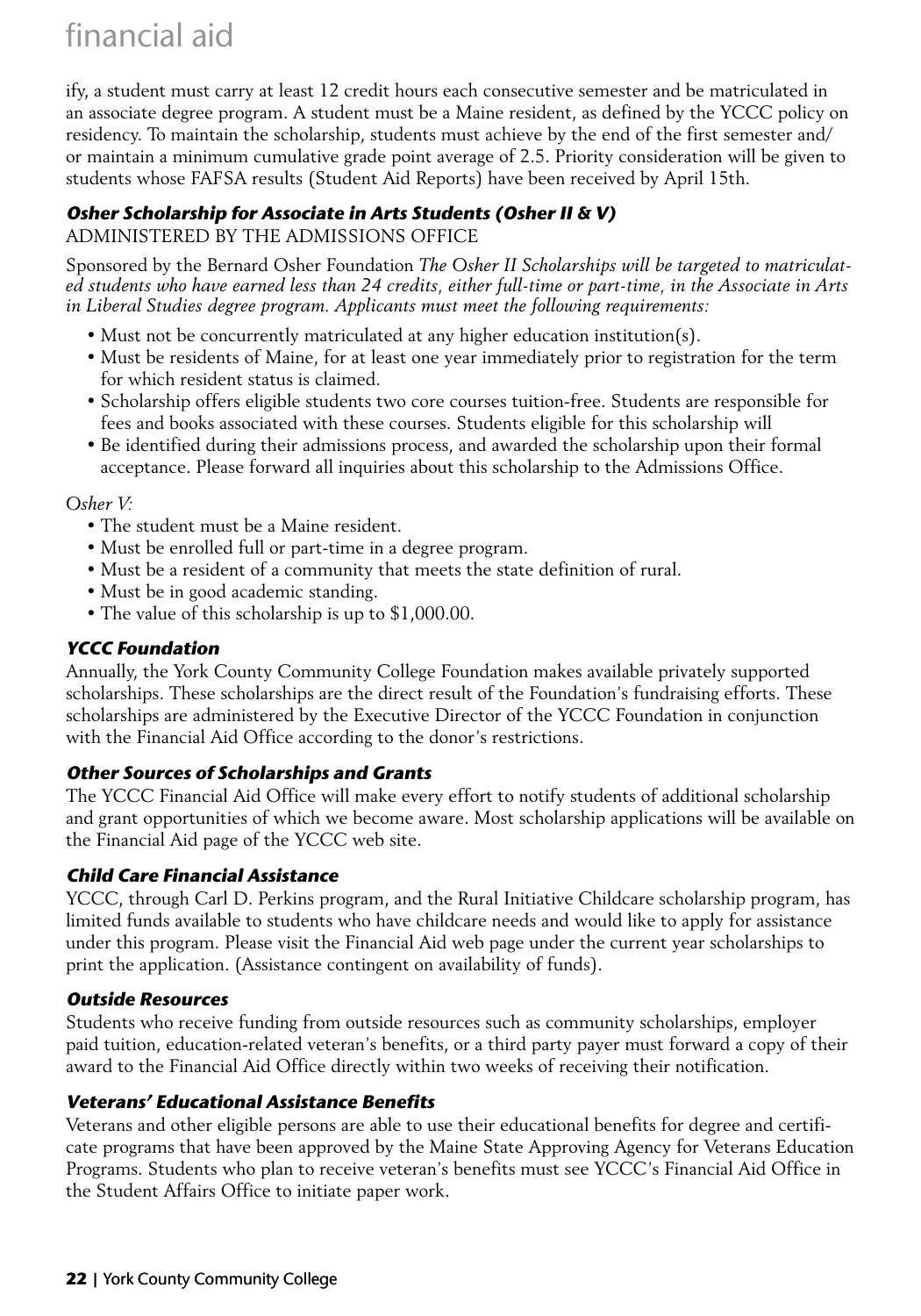*NEW: Beginning in 2015-16, under the Veteran's Access, Choice, and Accountability Act of 2014 (Choice Act"), YCCC will charge in-state tuition and fees to all dependents of veterans under the Post-911 GI Bill and Montgomery GI Bill-Active Duty (MGIB-AD).*

*The law also expands the Marine Gunnery Sergeant John David Fry Scholarship (Fry Scholarship) to include surviving spouses of Service members who died in the line of duty after September 10, 2001. Prior to this law, only children of those who die were eligible. Some spouses currently eligible under Survivors and Dependents Educational Assistance (DEA) program may now make a one-time irrevocable election to receive the Fry Scholarship of up to 45 months of education benefits instead of up 36 months of educational benefits. The VA will determine who is eligible. Applications may be made after November 3, 2014.*

For more information about this and other VA educational benefits at YCCC, go to the VA Benefits part of the YCCC web site.

#### **Native American Tuition Waiver**

YCCC offers a tuition waiver to Native American students that is applicable to the expenses associated with the cost of tuition for up to an associate degree credential. Native American students are responsible for paying all other costs associated with attendance, including all fees, books, supplies and personal expenditures. This program is available to:

- Students whose names are included on the current tribal census, or who have at least one parent or grandparent included on the current tribal census, of the Passamaquoddy Tribe, the Penobscot Nation, the Houlton Band of Maliseet, the Aroostook Band of Micmac, or a state, federal, or provincial North American Indian Tribe, or held a band number of the Maliseet or Micmac Tribes AND who provide the college with official proof (original document) directly from the tribe, Nation or band in a sealed envelope.
- Students who provide a statement of support identifying all financial assistance provided by the tribe, Nation, or bank. This must be official documentation provided by the Tribal office responsible for assisting students with their cost of education.
- Students who complete the FAFSA process, and who meet YCCC's Satisfactory Academic Progress (SAP) policy requirements.

Please visit the YCCC Financial Aid page to view the procedures, and to print the application.

#### Satisfactory Academic Progress

YCCC believes that students are responsible for their own academic progress and for seeking assistance when experiencing academic difficulty. The College requires that all financial aid recipients make satisfactory academic progress toward a degree, or certificate to remain in good standing. Additionally, federal and state laws require that recipients of federal or state financial aid (including grants, loans, and work study employment) meet the minimum satisfactory academic progress measures to remain eligible for financial aid. Satisfactory academic progress (SAP) also applies to institutional aid awarded to students. The following two SAP standards are required of all financial aid recipients.

#### **Part 1. SAP Qualitative Measure of Progress (GPA)**

A student's academic standing is part of the student's SAP process. As part of measuring the federal Qualitative measure, the College utilizes its Academic Standing policy found in the Academic Information part of the college catalog. A student is considered to have met the qualitative measure if he/she is NOT on Academic Dismissal. A student meeting YCCC's minimal GPA standards, or on Academic Probation, is considered to have met the qualitative measure.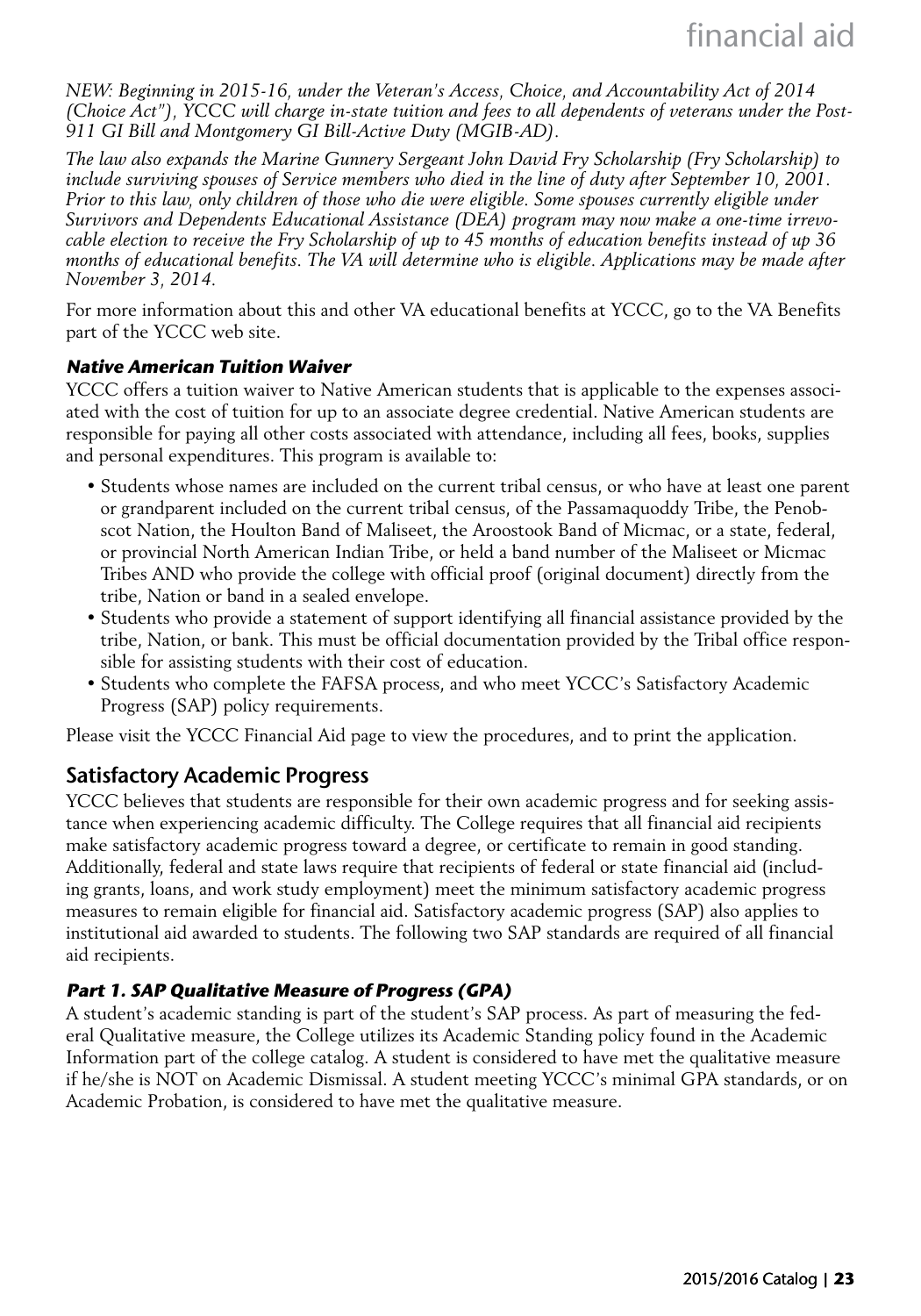| <b>Total Number of Attempted Credits</b> | Required cumulative GPA |  |
|------------------------------------------|-------------------------|--|
| 1-11                                     | 1.51                    |  |
| 12-23                                    | 1.75                    |  |
| 24-35                                    | 1.91                    |  |
| $36+$                                    | ን በ                     |  |

For more information about the "Academic Standing" requirements for this calculation, please refer to the Academic Information section of the College Catalog

### **Part 2. SAP Quantitative Measure of Progress**

#### **A. Required Completion Percentage**

Financial aid recipients are required to complete a minimum of 67% of their cumulative/ attempted credits. Students who meet the 67% cumulative completion percentage will be deemed to have met this measure. For the purposes of this measure, "attempted credits" include: Credits attained as a result of Assessment of Prior Learning Options (in College Catalog), consortium credits, transfer-in credits, remedial credits, repeated credits, credits with letter grade of A, A-, B + , B, B-, C + , C, C-, D + , D, D-, P, F, AF, W, I, and NP. Audited courses (AU) are not counted in this measure. These are included in the calculation of cumulative credit completion percentage. First-time students with less than 11 attempted credits are not negatively impacted by this measure. Example: A first- time student who attempts 9 credits and only completes 6 credits is considered to have met this measure.

#### **B. B. Maximum Time Frame**

Financial Aid recipients are expected to complete their degree, or certificate within an acceptable time frame. Funding will only be granted for up to 150% of the published credit length of the student's program major. Examples: A 2 year degree program with a 60-credit requirement would have, at most, 90 attempted credits covered by financial aid. A 30-credit certificate program would have, at most, 45 attempted credits covered by financial aid.

### **Part 3. SAP Evaluation Period**

The financial aid awarding cycle follows a fall 15-week term, spring 15-week term, and summer up to 12-week term in the academic year. The Financial Aid Office evaluates Satisfactory Academic Progress at the end of each fall, and spring term; the ensuing summer is evaluated at the end of next fall term.

### **Part 4. Failure to Meet SAP Standards**

#### **A. Maximum Time Frame**

If at the end of the term a student has exceeded the standard for measurement of maximum time frame (equal to 150% of their program length), the student will be placed on financial aid suspension.

#### **B. Financial Aid Warning**

A student who fails to meet both the Qualitative and Quantitative measures at the end of a given term will be placed on financial aid warning for the subsequent term of attendance. The student may receive financial aid for that subsequent term.

#### **C. Financial Aid Suspension for Students on Warning Status**

If a student that is on financial aid warning status has not met both the Qualitative and Quantitative measures by the end of the term of warning, he/she will be placed on financial aid suspension, and will not be eligible for financial aid for subsequent terms.

### **D. Financial Aid Probation for Students on Suspension Status**

If a student is placed on financial aid suspension and is successfully granted an appeal (see ap-

#### **24** | York County Community College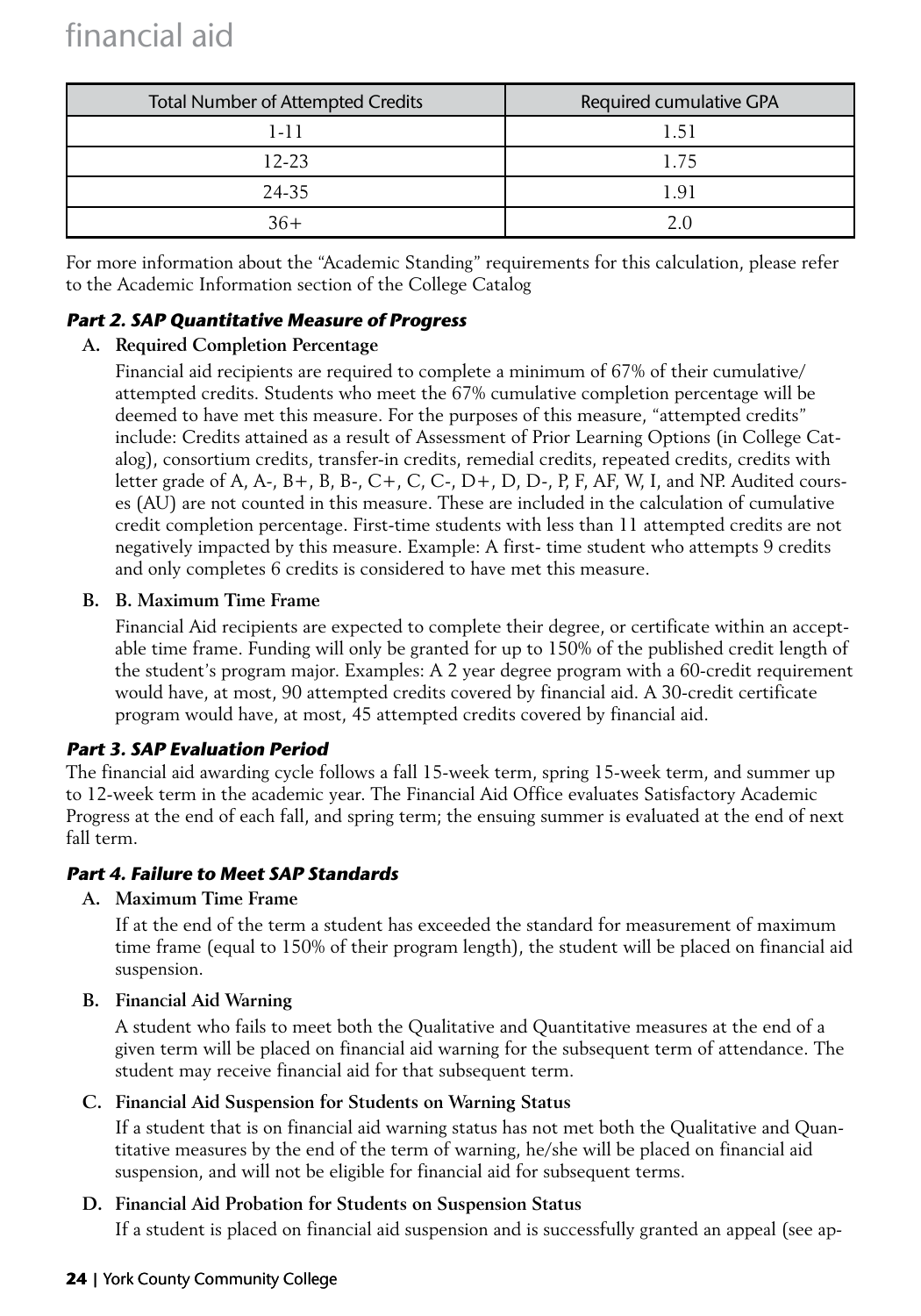peals process below), he/she will be placed on financial aid probation for the subsequent term of attendance and may receive financial aid for that subsequent term; however, as part of the approval, some conditions of reinstatement may be imposed. If the student doesn't meet the conditions of the probation, he/she may be placed on financial aid suspension, and lose financial aid eligibility.

#### **E. Regaining Eligibility For Financial Aid**

Removal from financial aid does not prevent students from enrolling without financial aid, so long as other acceptable payment arrangements are made with the College. Until such time that the student meets both Qualitative and Quantitative measures, financial aid will remain suspended. Financial aid reinstatement may be considered if the student can prove that he/she has passed 9 credits with a grade of C or better, so long as the credits relate to the degree or certificate. The student must consult the Financial Aid Office for consideration/review.

#### **F. Notification**

The College will notify a student in writing any time they are placed on a warning or probationary status. If a student is suspended, he or she will be mailed a certified letter with information on how to appeal the suspension status.

#### **Part 5. Appeals**

A student who is suspended has the right to appeal. Appeals are based on unusual or extenuating circumstances such as:

- Illness or injury to the student or close relative.
- Death of an immediate family member or close associate.
- Other unusual mitigating circumstances.

All appeals must be submitted in writing, and have documentation. The appeals form can be printed from the Financial Aid section of our web site under "Financial Aid Forms" and must be submitted within 10 business days of the notification of Financial Aid Suspension. The Dean of Students will review appeals weekly or as demand necessitates, and appeals will be emailed to the student immediately following a decision. This decision is final. If, granted an appeal, the student may not use the same reason for additional appeals.

#### **Part 6. Additional elements to previously mentioned topics**

*Repeated Courses:* A student may receive financial aid for repeating courses. However, if retaking a previously passed course (D- or better), financial aid can only be used for one repeat course. Students may continue receiving aid for a repeated failed course or withdrawn course until a passing grade is earned. **The Financial Aid Office may have to adjust your enrollment status once the term has already started (after add/drop period has ended), thereby changing your eligibility.**

#### **A. Remedial Courses**

A student may receive financial aid for remedial courses that will directly assist them attain their current degree or certificate. These courses are also referred to as developmental courses or pre-college courses.

#### **B. Consortium Credits**

A student may only receive financial aid from one institution during a specific term. YCCC financial aid recipients may receive financial aid for a course held at another institution if said course is directly transferred into the YCCC degree, or certificate program. A form is available in Student Affairs for this process as it should be completed 30 days prior to the start of the off-campus course.

*Please visit YCCC's Financial Aid page for more details on the most currently revised SAP policy.*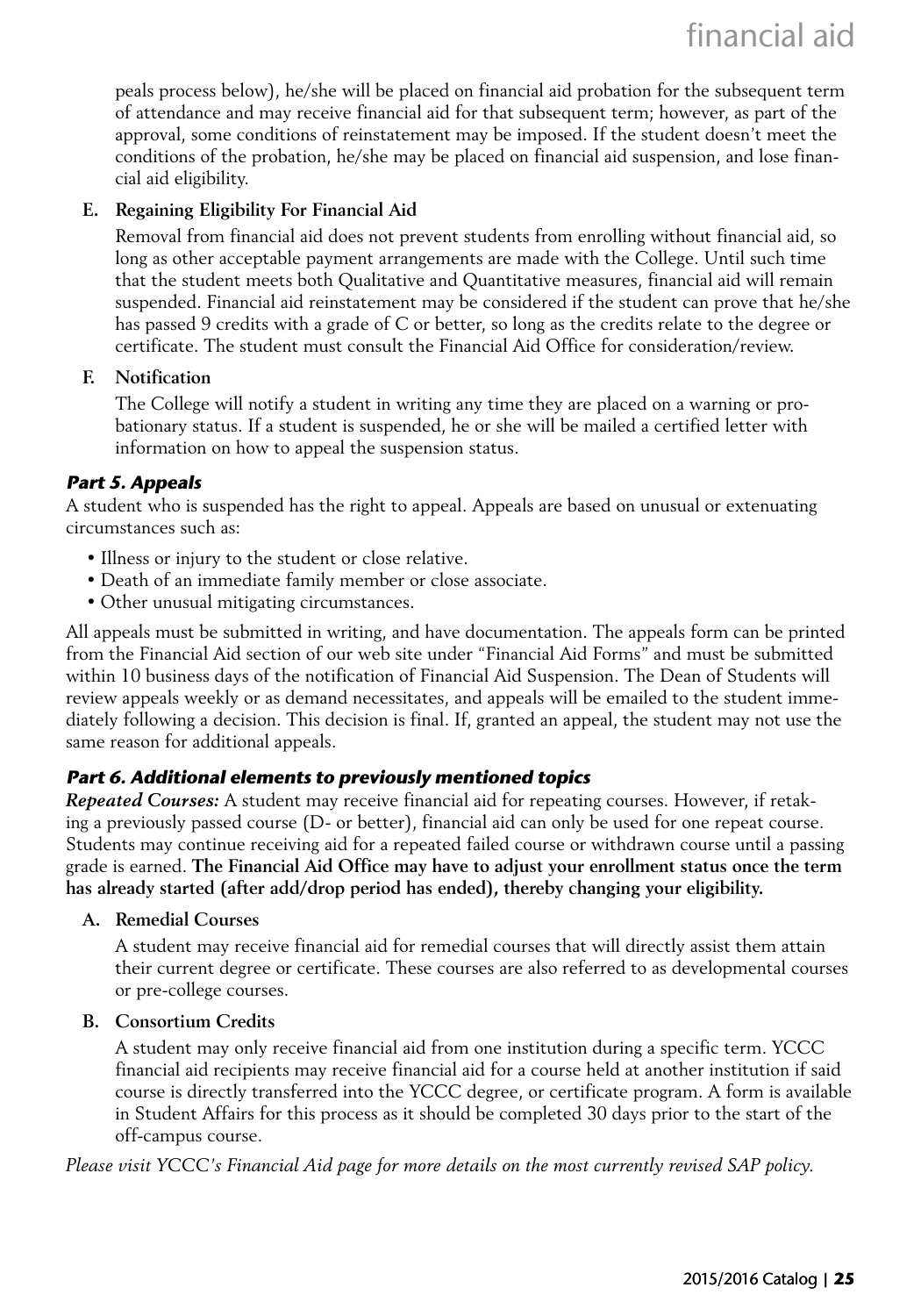# Financial Aid Refund Policy (Return of Title IV Funds)

The Higher Education Amendments of 1998 changed the formula for calculating the amount of aid a student and school can retain when the student totally withdraws from all classes. Students who withdraw from all classes prior to completing more than 60% of an enrollment term will have their eligibility for aid recalculated based on the percent of the term completed. For example, a student who withdraws completing only 30% of the term will have "earned" only 30% of any Title IV aid received. The school and/or the student must return the remaining 70%. The Financial Aid Office encourages you to read this policy very carefully. If you are thinking about withdrawing from all classes PRIOR to completing up to and including 60% of the semester, you should contact the Financial Aid Office to see how your withdrawal will affect your financial aid.

- **◊ The policy shall apply to all students who withdraw or stop attending York County Community College (YCCC) without notification and receive financial aid from Title IV funds:**
	- The term "Title IV Funds" refers to the federal financial aid programs authorized under the Higher Education Act of 1965 (as amended) and includes the following programs that are available at YCCC: Direct Unsubsidized Federal Stafford Loans, Direct Subsidized Federal Stafford Loans, Federal Parent Direct (Plus) Loans, Federal Pell Grants, Federal Academic Competitiveness Grant (ACG), and Federal Supplemental Equal Opportunity Grants (FSEOG).
	- A student's withdrawal date is:

The date the student began the institution's withdrawal process or officially notifies the institution of intent to withdraw. This is accomplished by notifying the Enrollment Services Office and completing the "Withdrawal Form,"

**-OR-**

The midpoint of the period for a student who leaves without notifying the institution,

-OR-

The student's last date of attendance at a documented academically related activity. The Financial Aid Office will consider the last date of attending classes, taking an exam, computer assisted instruction, academic counseling or advisement, or turning in an assignment.

- **◊ Title IV aid is earned in a prorated manner on a per diem basis up to and including the 60% point in the semester. Title IV aid and all other aid is viewed as 100% earned after that point in time.**
	- The percentage of Title IV aid earned shall be calculated as follows:

**Number of days completed by student divided by the total number of days in term\***

#### **= Percent of term completed\*\***

- *\* The total number of calendar days in a term of enrollment shall exclude any scheduled breaks of more than five days.*
- *\*\*The percent of term completed shall be the percentage of Title IV aid earned by the student.*
- The percentage of Title IV aid unearned (i.e., to be returned to the appropriate Title IV program) shall be 100% minus the percent earned.
- Unearned aid shall be returned by YCCC from the student's account calculated as follows:
	- $-$  Total institutional charges times percent of unearned aid  $=$  amount returned to program(s)
	- Unearned Title IV aid shall be returned to the following programs in the following order:
		- Unsubsidized Stafford Loan
		- Subsidized Stafford Loan
		- Parent Loans to Undergraduate Students (PLUS)

#### **26** | York County Community College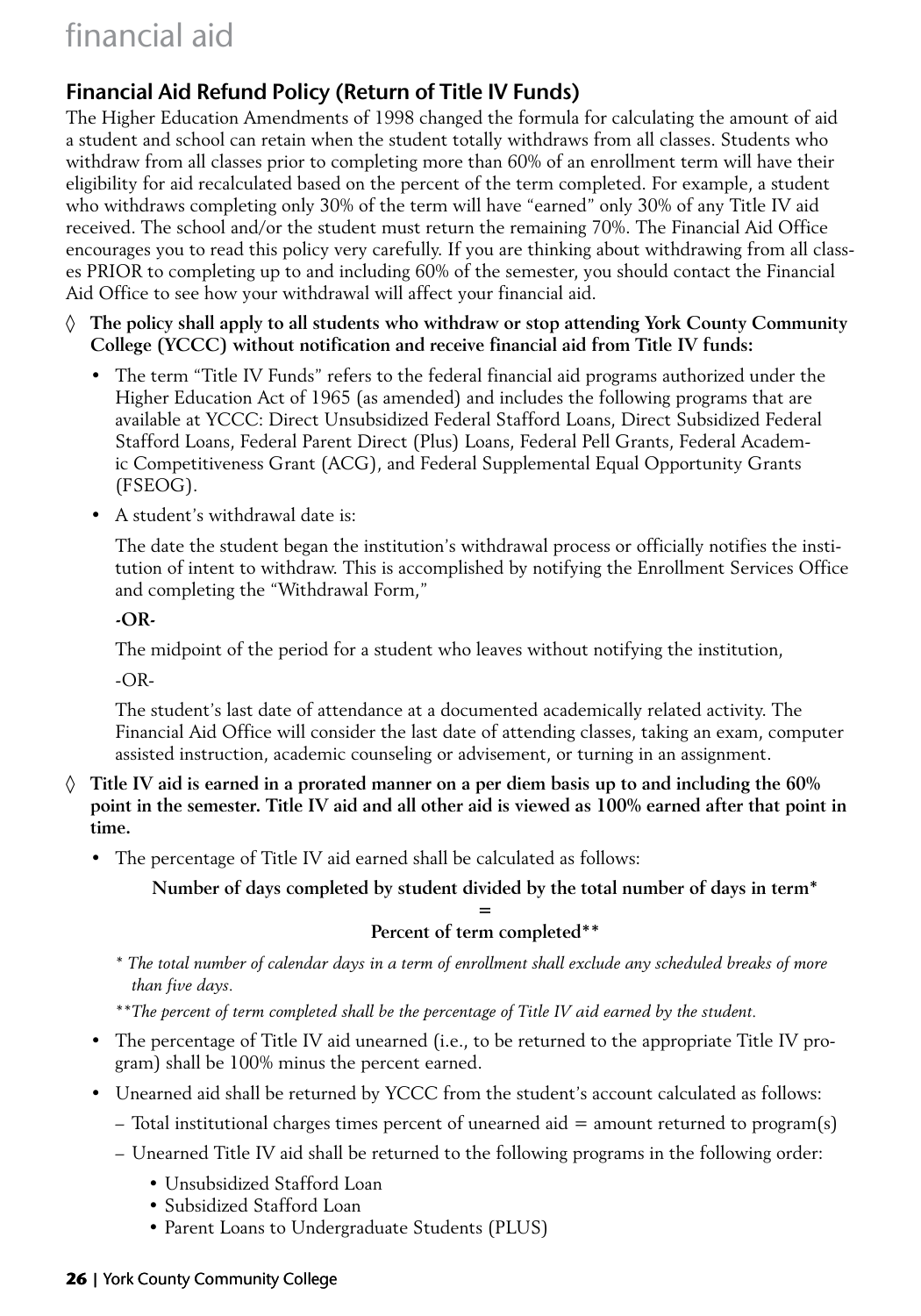- Federal Pell Grant
- Federal SSSG (TRIO)
- Federal SEOG
- Other Title IV grant programs

*Exception: No program can receive a refund if the student did not receive aid from that program.* When the total amount of unearned aid is greater than the amount returned by YCCC from the student's account, YCCC will return (on behalf of the student) unearned aid to the appropriate program(s) as follows:

- Unsubsidized Stafford Loan
- Subsidized Stafford Loan
- Parent Loans to Undergraduate Students (PLUS)
- Federal Pell Grant
- Federal SEOG
- Federal SSSG
- Other Title IV grant programs
- *\* Loan amounts are returned with the terms of the promissory note. No further action is required other than notification to the holder of the loan of the student's withdrawal date.*
- *\*\* Amounts to be returned on the student's behalf to federal grant programs will receive a 50% discount.*
- **◊ Refunds and adjusted bills will be sent to the student's home address (PLUS refunds will be returned to the parent's address on file) on file in the Business Office following withdrawal. Students are responsible for making arrangements with the Business Office on any portion of their institutional charges that are left outstanding after the Title IV funds are returned. If a student has extenuating circumstances in regards to their withdrawal, and it relates to the student's outstanding institutional charges, the student may address those issues by meeting with the Dean of Students.**
- **◊ Institutional and student responsibilities in regard to the return of Title IV funds:** 
	- YCCC's responsibilities in regard to the Title IV funds include:
		- providing each student with the information given in this policy;
		- identifying students who are affected by this policy and completing the Return of Title IV Funds calculation for those students;
		- returning any Title IV funds that are due the Title IV programs.
	- The student's responsibilities in regard to the return of Title IV funds include:
		- becoming familiar with the Return of Title IV policy;
		- knowledge of how complete withdrawal affects eligibility for Title IV aid.
- **◊ The procedures and policies listed above supersede those published previously and are subject to change. Any notification of a withdrawal or cancellation of classes should be in writing and addressed to the Director of Enrollment Services in Student Affairs.**
- **◊ Once the Director of Enrollment Services has established a student's withdrawal date, that date will be forwarded and utilized by the Financial Aid Office for all Title IV recalculations.**

### American Opportunity/Lifetime Learning Credit/Other Education Credits

For 2015, there are two tax credits available to help you offset the costs of higher education by reducing the amount of your income tax. They are the American opportunity credit and the lifetime learning credit. Please visit the IRS web site for more information: http://www.irs.gov/ publications/ p970/ch03.html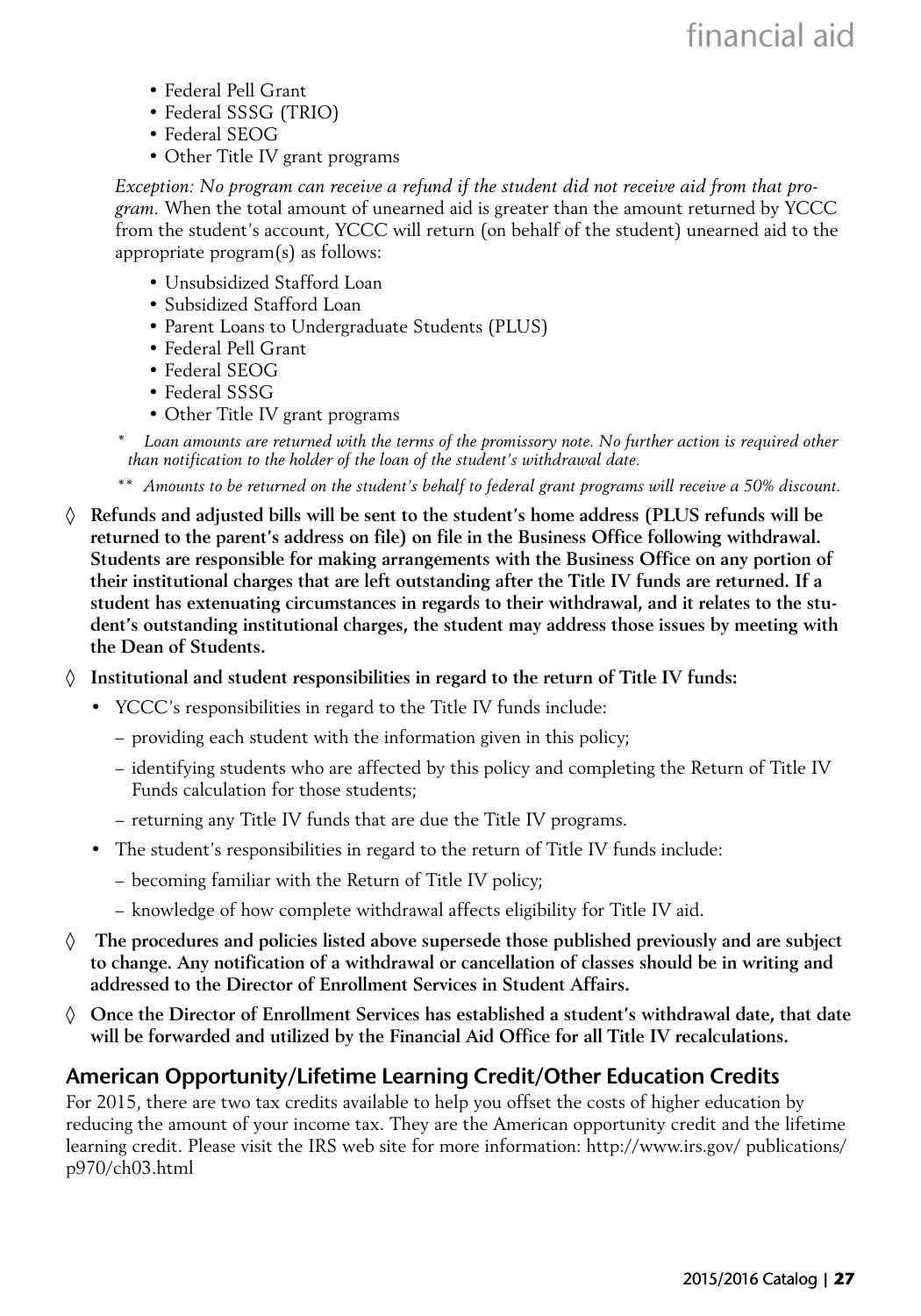# financial aid

# 1098-T

For the 2015 tax year, YCCC will provide every student, who attended credit courses during the year, with an IRS Form 1098-T by February 1, 2016 reflecting the following information:

- Amounts billed for qualified tuition & related expenses
- Scholarships or grants
- Name, Address, and Social Security Number of the student
- Name, Address, Contact Name and Telephone Number, and Employer ID of the College
- Indication whether the student attended more or less than half time during the year the same information will also be provided to the IRS by March 1, 2016.

For more information about these and other education credits, see IRS Publication 970, Tax Benefits for Higher Education, which is also available at www.irs.gov.

# Rules that apply to employees and students under the Drug Free Workplace Act

In November of 1988, the United States Congress enacted the Anti-Drug Abuse Act which contains a section called "Drug Free Workplace Act of 1988." The law requires employers who receive federal funds to notify employees that drug abuse is prohibited in the workplace; establish a drug free awareness program; require each employee to notify the college of any criminal conviction for violations occurring in the work place; and impose sanctions or remedial actions for convicted employees.

In addition, a court may suspend or terminate an individual's eligibility for federal benefits, including student financial assistance, if that individual is convicted of certain drug offenses.

**◊ Please refer to the college's Alcohol and Drug brochure for more information, and visit the FAFSA website "drug question" at www.fafsa.gov.**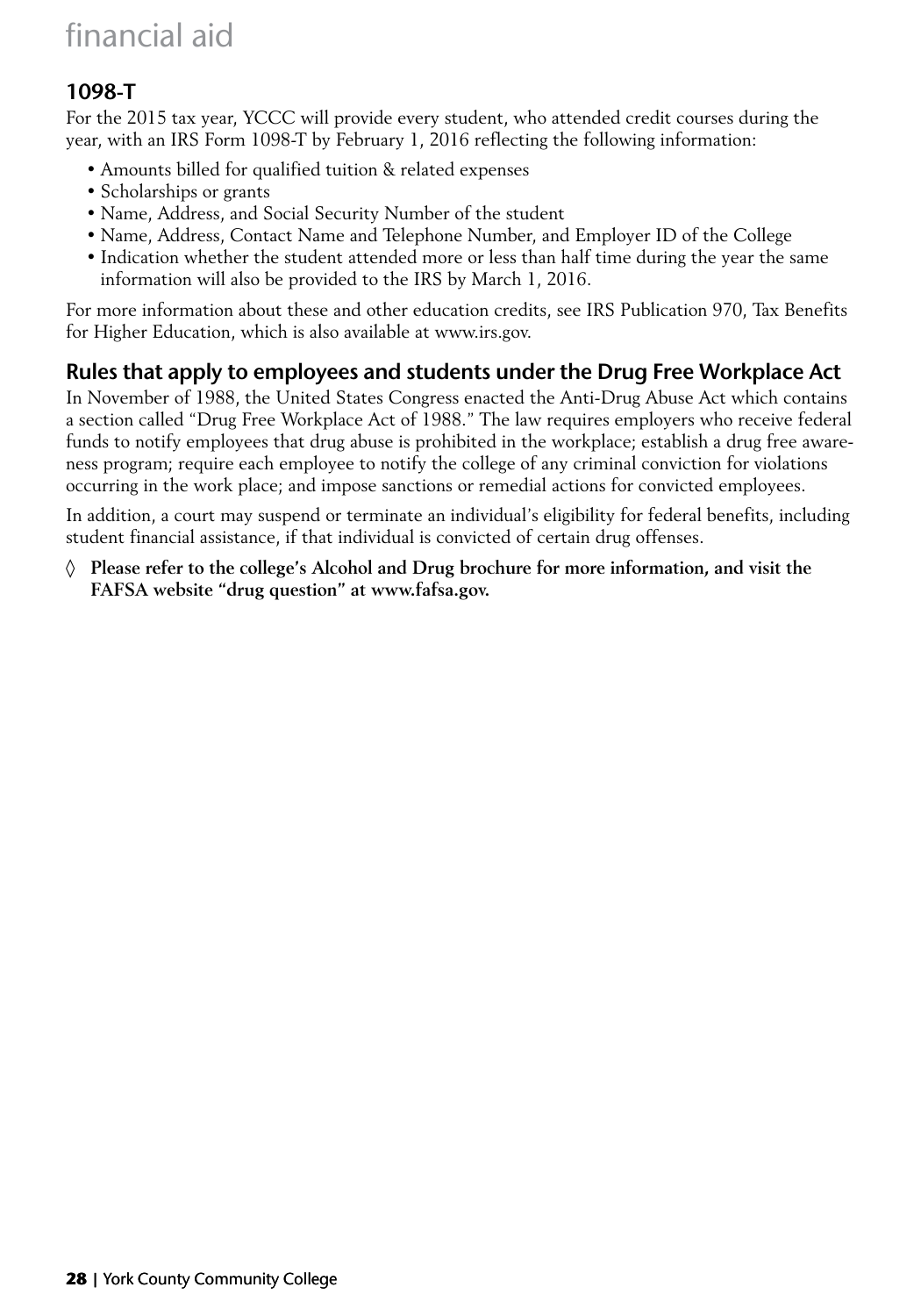# tuition and fees

Students incur an obligation to pay at the time of registration. The charges include, but are not limited to tuition, lab or lecture fees, comprehensive fees, activity fees, registration fee, insurance fee, and student ID fee. All financial obligations for matriculated students should be satisfied twenty (20) business days prior to the start date of the semester or term. All non-matriculated students must pay all financial obligations at the time of registration. Failure to make full payment to the Business Office for any and all charges may result in grades and academic transcripts being withheld, removal from a course, or possible dismissal from the college. Students who have any outstanding obligations for a prior period at the time of registration will be required to make payment in full prior to the new registration being accepted or processed.

# Credit Course Tuition

Tuition is assessed at a rate of \$90\* per credit hour for in-state students and \$180\* per credit hour for out-of state students. Persons applying under the New England Regional Student Program (AP-PLE BOOK) will be assessed a tuition rate of \$135\* per credit hour. \*Rate is subject to change.

### Fees

Students are assessed fees for various services.

**Application Fee** There is a \$20 non-refundable application fee.

**Comprehensive and Course Fee** Comprehensive and course fees are assessed based on the equipment, facilities, and consumable supplies required for the course. Course fees are assessed on the number of credit hours per course as follows:

- Comprehensive fee: \$9.00 per credit
- Courses in lab format: \$18.00 per credit hour
- Courses in lecture format: \$9.00 per credit hour
- *\*\* Please note that on-line courses are charged at the same rate as those offered on campus.*

**Graduation/Commencement Fee** A prepaid fee of \$50 is charged to all graduating students. This fee helps defray a portion of the costs for diplomas, caps, gowns, and other graduation/commencement activities.

**Installment Payment Plan Fee** A \$50 installment payment plan fee must be paid each semester at the time that a plan is activated. This fee will accompany payment of the first installment due.

**Insurance Fee** Full-time students enrolled in 12 credits or more are required to have health insurance. Any student who has health insurance (for example, through a family member, employment or personal plan) can submit an insurance waiver form and the health insurance fee will be taken off the College bill. The fee for students enrolling in the fall semester is \$998. This provides coverage through the 14th of August of the following year. For students enrolling in the spring semester the cost is \$581. These rates are subject to change.

**Late Payment Fee** A \$50 late payment fee will be assessed on any delinquent accounts, less aid forthcoming.

**Registration Fee** All students are charged a \$10 registration fee at the time they register for each semester or term. This fee pays for processing of registration materials. Registration fees are non-refundable.

**Return Check Fee** Students will be assessed a \$30 service charge for all checks returned to the Business Office which have not been cleared by the designated bank.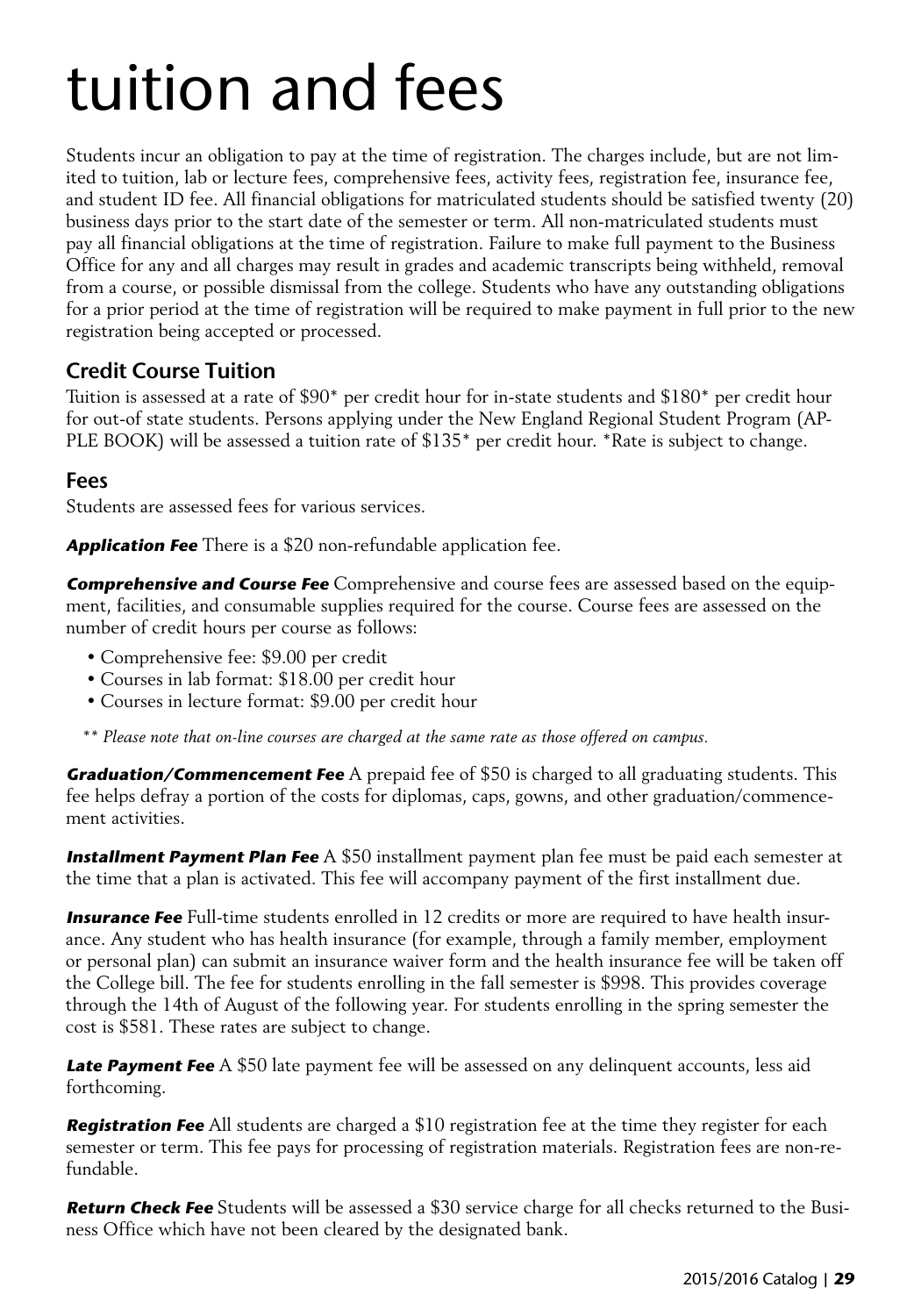# tuition and fees

**Student Activity Fee** All students registered for credit courses are assessed a student activity fee of \$2 per credit hour. This fee provides students with specialized programs and activities, as well as, contributing to the student government activities. Up to \$1 per credit hour may be used by the College to provide at its discretion, funding which directly benefits the students of YCCC.

**Student ID Fee** Annually students are assessed a \$10 fee to cover the cost of a student identification card. Lost cards will be reissued for an additional \$10 fee.

**Supply Cost** Supplies may be required for classes in specialized courses. The cost of these supplies is the responsibility of the student and must be purchased by the student. The cost of these supplies is not included in the tuition or course fee.

**Transcript Fee** Academic transcripts are available upon receipt of a written or online request. Charges are as follows:

- Unofficial transcripts: no charge
- Official transcripts: \$5
- Rush Order (mailed within 24 hours): \$10
- First official transcript upon graduation no charge

### Student Responsibilities

The College expects students to be financially responsible. All accounts are carried in the names of students and all bills and statements are mailed to students. Students must recognize that an obligation to pay is made at the time a registration is processed and that refunds for all courses will be based on either the Refund Policy mandated by the Federal Government for Title IVAid Recipients, and/or the MCCS Accounting Policy No. 402. Students accept responsibility for completing official documents when adding or dropping a course and when officially withdrawing from the college.

# Billing

Students incur a financial obligation at the time of registration. Matriculated students who preregister may receive a bill through the mail after registration. However, payment is due whether or not a bill is received. Full payment of the charges within the time prescribed is a prerequisite to future registration. Cash, checks, Visa, MasterCard, and Discover are accepted.

### Installment Payment Plan

YCCC offers an installment payment plan to matriculated students registered for a minimum of three (3) credit hours in any semester or term. To initiate a plan, a promissory note must be completed and a \$50 installment payment plan fee must be paid at least twenty business days prior to the start of the semester. Interested persons must apply to the Business Office. To qualify for the installment payment plan, students must be:

- registered for a minimum of 3 credit hours;
- matriculated in a degree or certificate program;
- 18 years of age (or have a guarantee by a person over 18 years of age).

Terms of installment payment plan include:

- Duration of Course: Semester (15 or more weeks)
- Number of Installments: monthly for 4 months
- Amount Due for Each Installment: 25% of all tuition/fees

Failure to fulfill all terms and conditions of plan will void the agreement, requiring immediate payment of all amounts unpaid.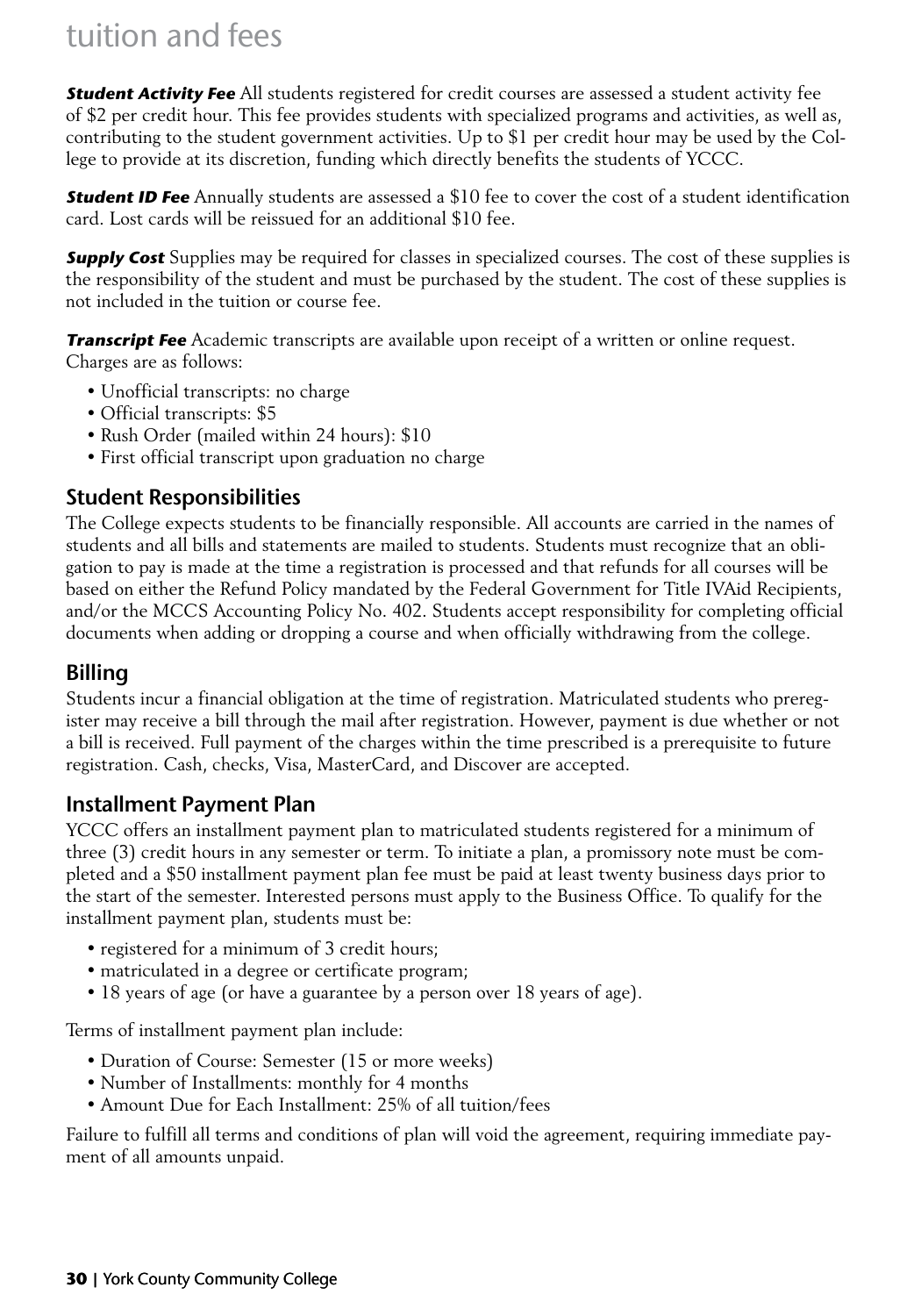# tuition and fees

# Refund Policy for Credit Courses

#### **Courses Canceled by YCCC** 100% of tuition & all fees.

**Student Withdrawals** accompanied by a completed Registration – Add/Drop/Withdraw form will result in the following refunds:

• Before the start of the semester – 100% tuition and fees.

#### **Semester Courses** (15 or more weeks)

- Within 1-5 working days after the start of the semester 100% tuition and fees.
- Within 6-10 working days after the start of the semester 50% tuition and fees.
- No refund after the 10th working day of the start of the semester.

#### **Term Courses** (less than 15 weeks)

- Within 1-5 working days after the start of the term 100% tuition and fees.
- No refund after the 5th working day of the start of the term.

#### **Summer Session Courses** (5 weeks)

- Within 1-3 working days after the start of the term 100% tuition and fees.
- No refund after the 3rd working day of the start of the session.

### Statement of Financial Responsibility

YCCC adheres to all policies set forth by the MCCS, including policy #709: Student Debts, Student Emergency Loans and Student Activity Funds. To read the full policy please visit www.mcce.me.edu.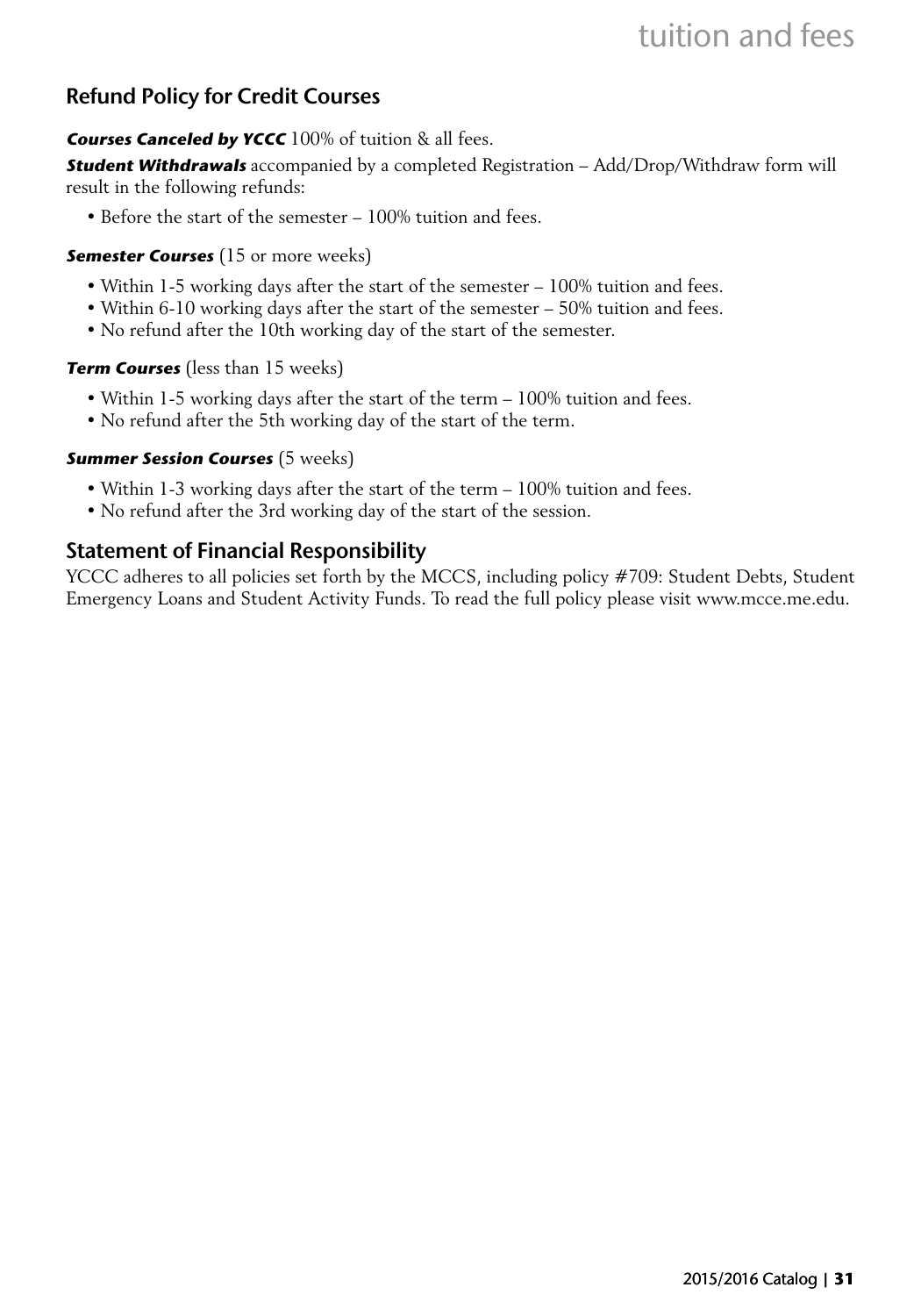# registration

The registration process includes advisement, selection of courses, completion of proper forms, and payment of college charges.

Continuing matriculated students are offered an early preferred registration period in advance of other students thereby providing maximum opportunity to access courses necessary for the achievement of their academic goals. Eligible students who fail to register in advance may jeopardize their ability to access desired courses. Registration for non-matriculated students will commence following the restricted early registration period for matriculated students.

# Full-Time and Part-Time Student Status

Students who are registered for at least 12 credit hours of instruction in an academic semester are considered full-time students. The College considers those students who are registered for fewer than 12 credit hours of course work to be part-time students.

# Course Cancellation

YCCC reserves the right to change course dates and instructor selection without prior notice and reserves the right to cancel courses. It is the student's responsibility to check the YCCC website (www.yccc.edu) for course cancellation prior to the first day of classes. A full refund will be made if YCCC exercises its right to cancel a course or if a course is full at the time a registration is received.

# Add/Drop Period

A student may make changes to their schedule by adding and dropping courses during the published add/drop period. All students should refer to YCCC's Academic Calendar for specific add/drop dates, as these dates will change each year and vary in length each term. Any changes to a matriculated student's schedule must be made online through the student's MyYCCC portal account. Any changes to a non-matriculated student's schedule must be made through Enrollment Services located in Student Affairs.

# Administrative Drop

In accordance with MCCS policy section 709, YCCC reserves the right to administratively drop students from courses that are not paid in full by the due date.

# Withdrawal Period

A student may withdraw from a course up to the point where two-thirds of the class has met, and receive a grade of "W". The "W" grade will be recorded on the student's transcript and will not affect the GPA. It is the student's responsibility to check the academic calendar each semester to determine the exact dates of the withdrawal period. Students who do not officially withdraw will receive a letter grade as determined by the instructor. This letter grade will be calculated into the GPA. All withdrawals must be made through the Enrollment Services Department, as students do not have access to withdraw from classes online.

# Withdrawal Due to Military Activation

Students who have been called to active military service may withdraw from a course or courses, with a grade of "W" regardless of the date, through Enrollment Services with a copy of their official orders. For questions regarding refunds and billing, contact the Business Office.

# Withdrawal Under Extraordinary Circumstances

When an extraordinary circumstance prevents a student from meeting course requirements, the student may request a withdrawal. In this situation, the withdrawal request would be considered only when the circumstances include the most extraordinary events , such as a serious illness or family death. The withdrawal may be from one or more courses at the College. The request for withdraw-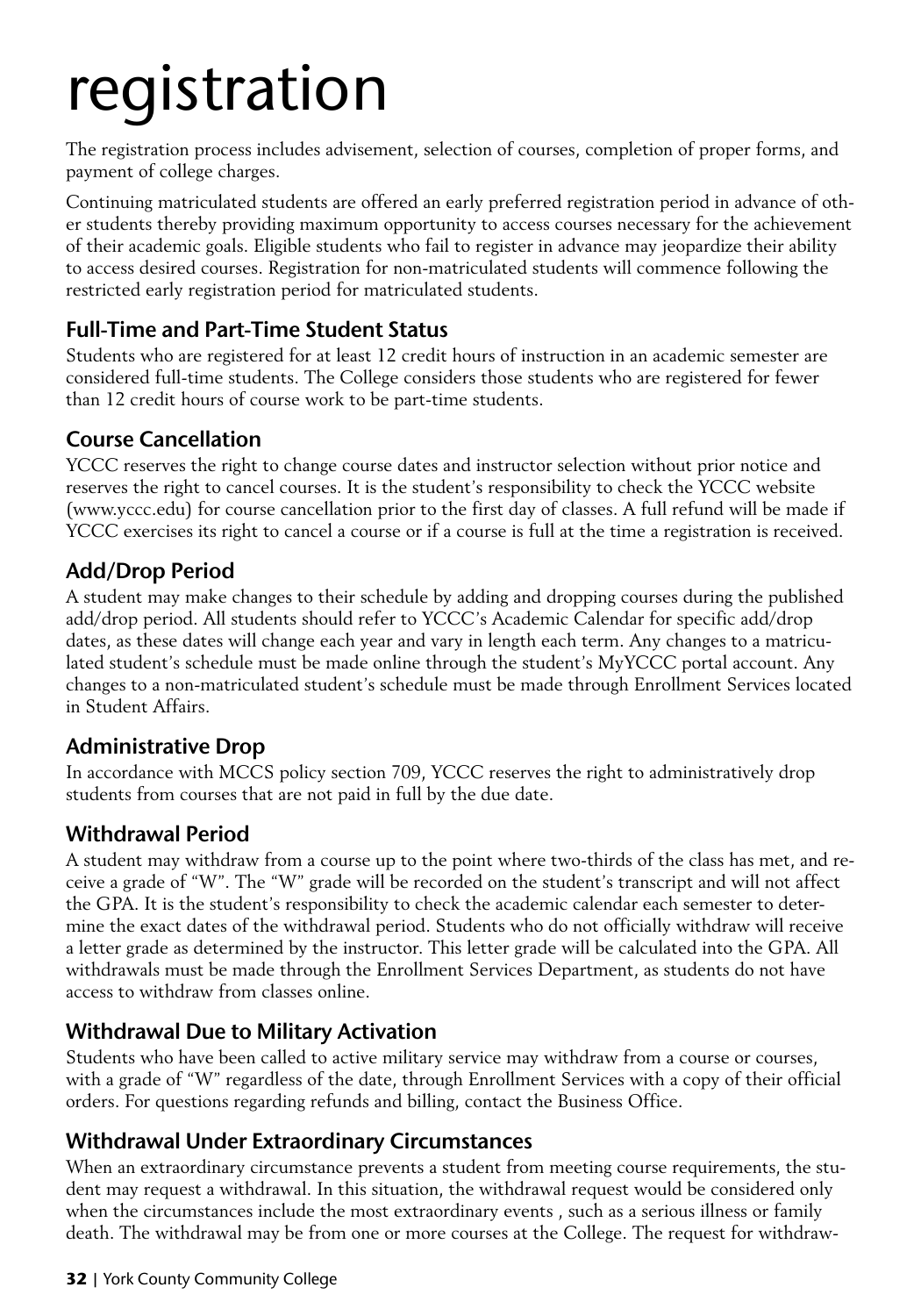al under special circumstances requires the student to complete a form available from Enrollment Services and provide detailed documentation about the nature of the serious illness or family death. The form and documentation should be submitted to the Director of Enrollment Services as soon as possible after it is determined that the student can no longer fulfill his/her course requirement(s). Upon reviewing the information, the Director of Enrollment Services will render a decision along with any terms or conditions in a written response. A student dissatisfied with this decision may appeal to the Dean of Students. This appeal must be submitted in writing and the decision of the Dean of Students is final.

# Maximum Allowable Credits

Students may register for a maximum of 18 credits in one semester without approval from the Dean of Students.

### **Prerequisites**

Department Chairs may, on an individual student basis, waive a prerequisite for a course offered by their department. Students who register for a course and do not pass, nor have permission to waive the prerequisite, are expected to drop the course. If they do not, the college may administratively withdraw them from the course. In the absence of Department Chairs the Director of Enrollment Services will review the request to waive a prerequisite and may grant or deny permission or wait for the Department Chair to be available.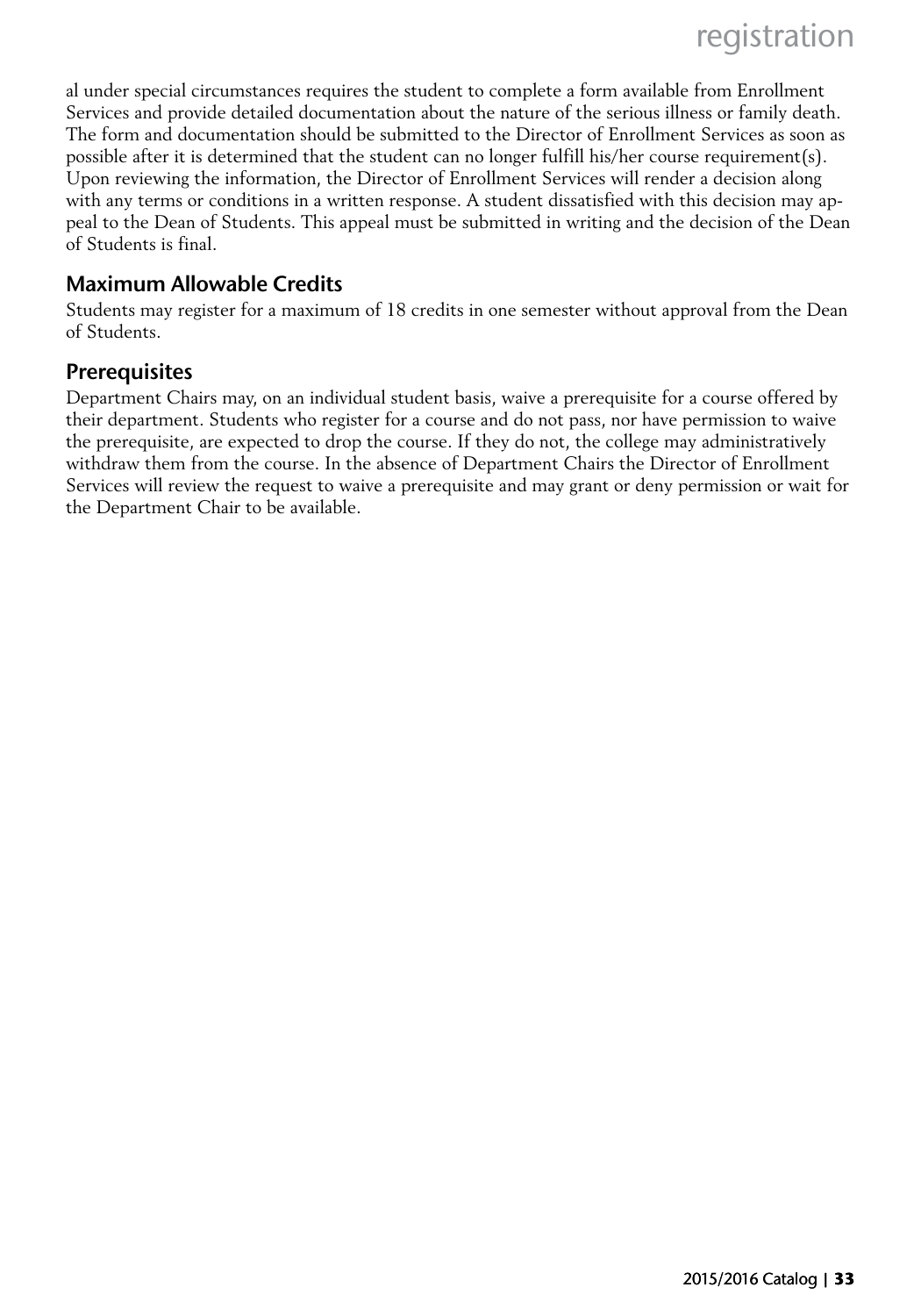# academic information and policies

# Grading System

Semester grades indicate levels of achievement and appear as letters with plus or minus options. Letter grades represent the following categories.

| Letter Grade | <b>Grade Points</b> | <b>Grade Scale</b> |
|--------------|---------------------|--------------------|
| А            | 4.00                | 95-100             |
| $A-$         | 3.67                | 90-94              |
| $B+$         | 3.33                | 87-89              |
| B            | 3.00                | 83-86              |
| $B-$         | 2.67                | 80-82              |
| $C+$         | 2.33                | 77-79              |
| C            | 2.00                | 73-76              |
| $C-$         | 1.67                | 70-72              |
| D+           | 1.33                | 67-69              |
| D            | 1.00                | 63-66              |
| D-           | 0.67                | 60-62              |
| F            | 0.00                | Below 60           |

**P (Pass)** Used to signify that a student has successfully passed an "ungraded" course and may progress to the next course level. It is not calculated in grade point average (GPA), but credit hours may be applicable toward graduation requirements.

**NP (No Pass)** Used to signify that a student has not successfully passed the expectations of this "ungraded" course and may not progress to the next course level. It is not calculated in the grade point average (GPA) and no credit hours will be assigned.

**AU (Audit)** Utilized when a student is permitted to attend class for audit purposes only.

**W (Withdrawal)** Assigned to students who officially withdraw during the withdrawal period.

**I (Incomplete)** May be awarded to a student after the withdrawal period under extreme circumstances that prevent the student from completing the coursework within the prescribed time period. An Incomplete Grade Contract must be filled out by both the instructor and the student and approved by the Academic Dean before the end of the semester. This decision cannot be appealed by the student. The student must meet the following requirements: the student's work to date is passing, the student has met the attendance requirements for the course prior to the event causing the request, and the student's unfinished work can reasonably be completed within 30 calendar days from the last scheduled day of class for that semester. If the student fails to complete the work within this time period, the incomplete grade will automatically default to "F".

**TR (Transfer)** Credits have been accepted from an institution other than YCCC.

**AF (Administrative Failure)** Assigned to students who never attended or stopped attending a course during the withdrawal period without officially dropping or withdrawing. The grade "AF" will be computed as "F".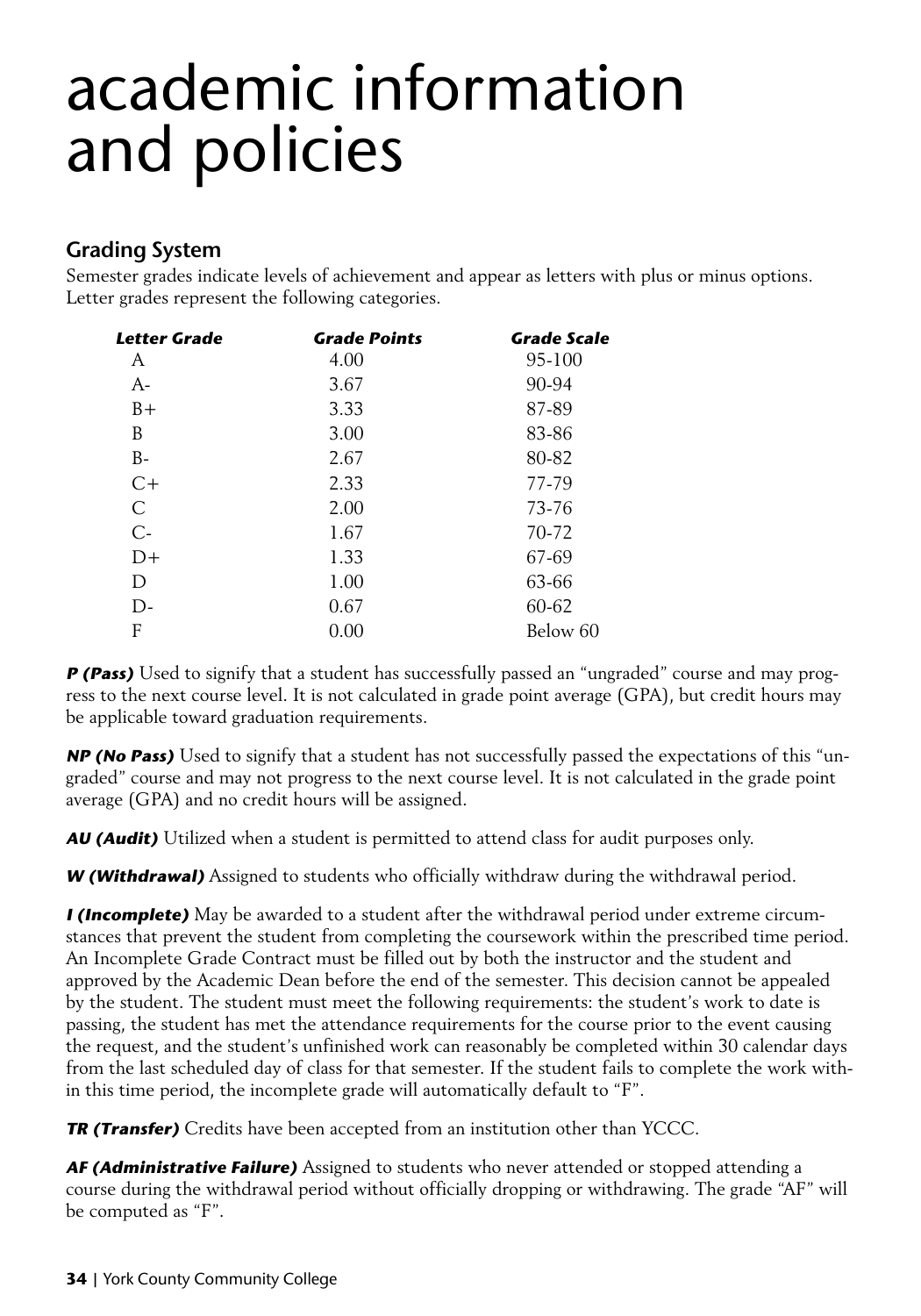**NS (No Show)** Assigned to students who fail to attend/log-in to their course prior to the end of the add/drop period.

### Grade Point Average

The Grade Point Average (GPA) is determined by multiplying the grade point value (0.00 to 4.00) for each letter grade for YCCC courses by the number of credits earned in the course, totaling the grade points, and dividing the sum by the total number of credits attempted for the semester. The Cumulative Grade Point Average (CGPA) is determined by summing the grade points for all semesters and dividing by the total number of credit hours attempted in all semesters (total grade points divided by total credit hours = CGPA).

*Note: Pass/No Pass courses and credits granted through examinations, work experiences, or transfer credits will not be considered when computing grade point averages. Only YCCC credit courses are used to determine grade point averages.*

### **Credits**

A unit of credit shall be defined in the following manner consistent with the guidelines recommended by the American Council on Education:

- 1. One semester credit hour for each fifteen hours of classroom contact plus thirty hours of outside preparation or the equivalent; or
- 2. One semester credit hour for each thirty hours of laboratory work plus necessary outside preparation or its equivalent, normally expected to be fifteen hours; or
- 3. One semester credit hour for not fewer than forty-five hours of shop instruction (contact hours) or the equivalent.

For calculating "quarter" hours into "semester" hours, the general practice is to equate two semester credit hours with three quarter credit hours.

### Criteria for 100-level courses

- Survey or introductory course; or
- Basic course taken in the first year of a program; or
- Basic foundation for students to build upon.

### Criteria for 200-level courses

- Requires 100-level prerequisite and
- Builds upon knowledge or skills learned in prerequisite course; or
- Require more advanced competencies; or
- Increase in complexity.

### Grade Appeal

When a student believes there is a discrepancy between the grade earned and the grade received in a course, the student is encouraged to seek an acceptable resolution. The steps for an appeal are the following:

- The student must contact the instructor of the course as soon as possible. If a satisfactory resolution is not reached, the student may initiate a formal appeal.
- A formal appeal requires the student to complete a Request for Review of grade form, available in the Student Affairs Office. The form must be submitted to the Department Chair of the course with all supporting documentation, including assignments and other class materials, no later the 30 calendar days after the semester end date in which the course was taken.
- The Department Chair will discuss/forward the appeal to the faculty member for evaluation.
- After reviewing the student's material and the faculty member's evaluation, the Department chair will make a decision regarding the appeal and inform the student of the decision in writing within 30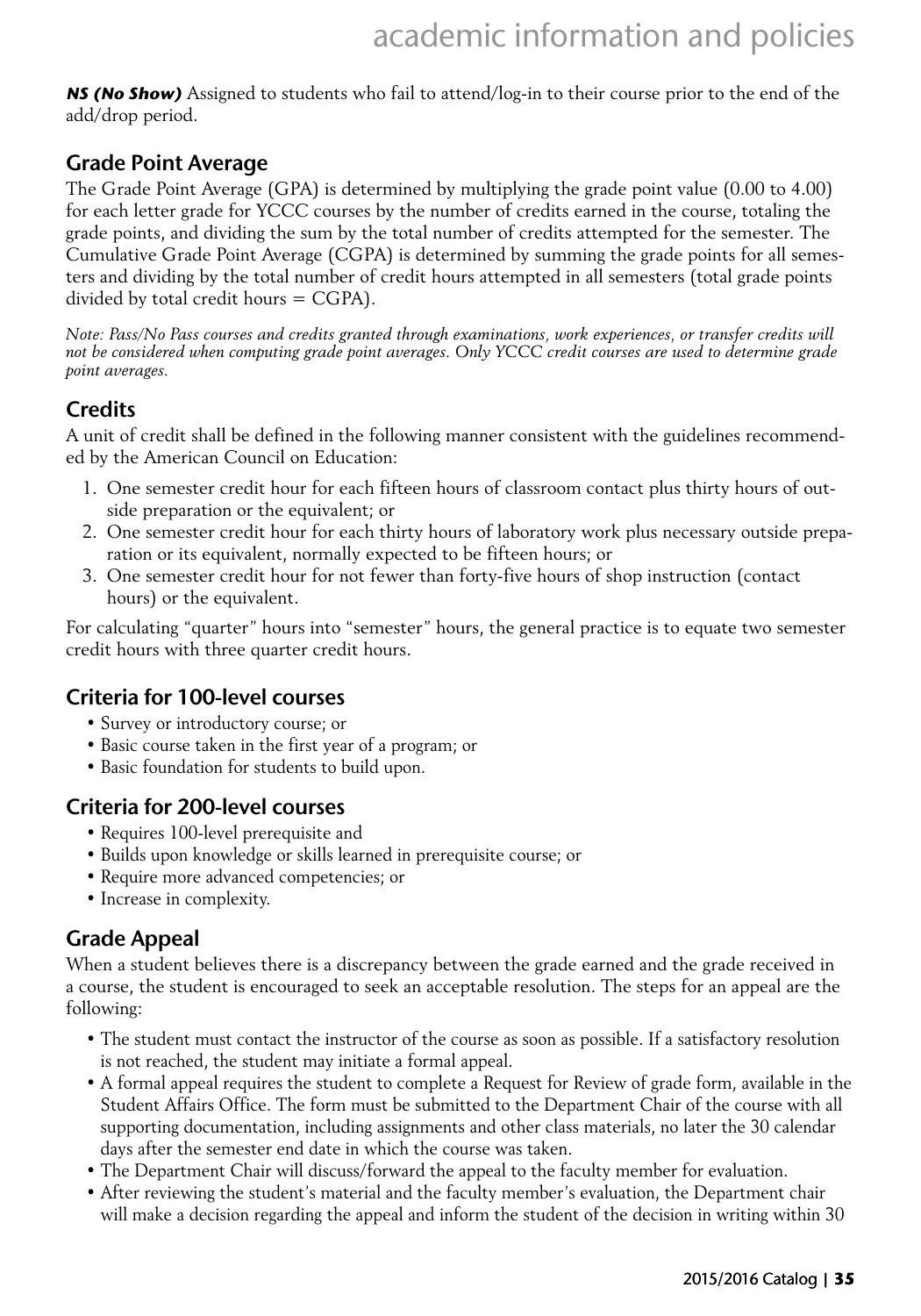days of receipt of the appeal. If the Department Chair does not respond within 30 days, the student may appeal directly to the Academic Dean.

- The Request for Review of Grade form and all supporting documentation will be forwarded to the Office of Enrollment Services.
- If the student is not satisfied with the resolution, he or she may then appeal the decision to the Academic Dean by writing a short letter of appeal within 30 days of their notification from the Department Chair.
- The Academic Dean will review the student's original appeal and make a final binding decision.
- *\* Department Chair includes Acting or designated Department Chairs during sabbaticals and summer session.*

### Repeating a Course

Students may repeat a course to attempt to improve their grade point average. The grade received for the repeated course will replace the earlier grade(s) in calculating the GPA, even if the most recent grade is lower. The initial grade remains on the transcript with a notation.

Students forfeit any credit they may have received in the previous class; that is, they will receive credit for the class only once. Students must pay all associated tuition and fees to repeat a course. Courses attempted more than twice will require consultation with the Director of Enrollment Services or designee before registration.

### Audit

An audited course is one in which a student is enrolled, has paid all tuition and fees, but may not be obligated to prepare assignments or take examinations. Faculty are not obligated to grade work presented by students who are auditing. Audited courses yield no academic credit. A student enrolled in a course for credit may switch to "audit" status at any time before the end of the withdrawal period by completing a Registration Form and submitting the form to Enrollment Services in Student Affairs. Audited courses do not meet prerequisite requirements. Courses taken by Audit are noted on the transcript with a grade of AU and are not calculated in the GPA.

### Pass/No Pass Courses

Certain courses, as listed in course descriptions, utilize the Pass/No Pass grading system. If a student successfully meets the expectations of the course, a P is notated on the transcript, and the student may progress to the next course level. If a student has not successfully met the expectations of the course, a grade of NP is notated on the transcript and the student will not be allowed to progress to the next course level. Academic credit is awarded, when passed, but the course is not calculated in the grade point average. Only credit earned for courses 100 level and above count towards graduation requirements.

### Attendance and Absences

Students must formally register prior to attending any course offered at YCCC. Students are expected to attend their courses regularly and punctually and will receive additional attendance requirements in writing, as established by each instructor. Each student is responsible for all classwork missed regardless of the reason(s) for the absence. Students who register for a course, and fail to attend or log in during the add/drop period will be removed from the course and assigned a grade of NS (No Show), which will appear on their official transcript.

### English and Math Advisement

All matriculated part-time and full-time students who assess into developmental courses are required to take those courses in their first semester at YCCC. Students assessing into sequenced developmental courses are required to take those courses in successive semesters. For example, a student required to take MAT-092 and MAT-098 prior to their program math requirement will enroll in MAT-092 the first semester and MAT-098 in the second semester. Developmental courses are iden-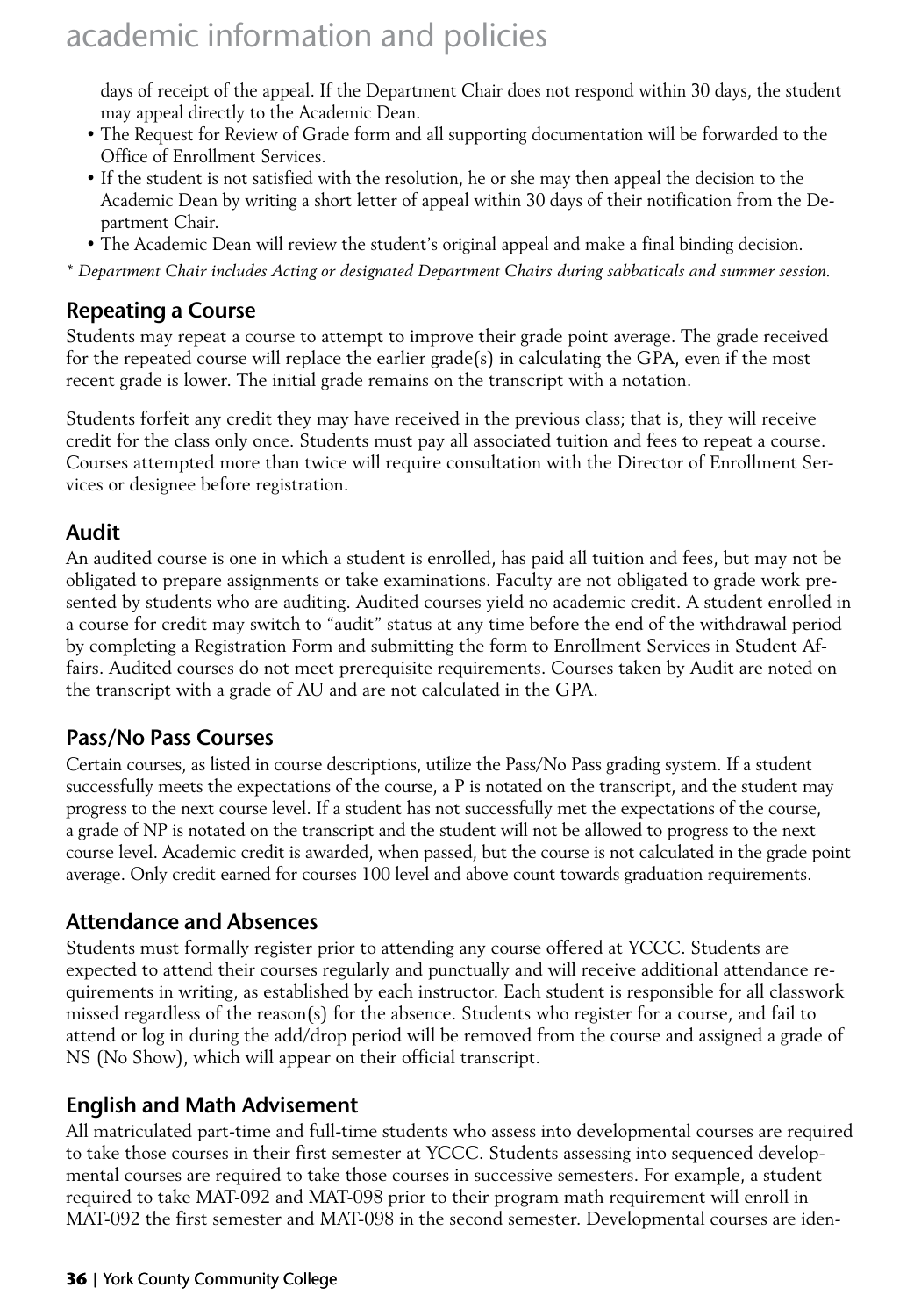tified with a course number below 100-level. Students should consult with their academic advisor when planning course selection.

### Recommended Course/Program Sequence

YCCC has outlined an ideal sequence of coursework for full-time students who begin in a traditional fall semester. Please note that some courses will only be offered in either the fall or the spring semester, as indicated in the outlines, but not in both. Part-time students and students who enter a degree program during the spring or summer semesters will usually need more than four semesters to complete their degrees, and should work carefully with their advisors to take into consideration the sequence of course offerings and course prerequisites.

### Academic Misconduct

The College promotes and maintains high ethical standards of academic conduct. It is College policy to discourage academic misconduct via appropriate administrative penalties. Academic misconduct includes but is not limited to: cheating or dishonesty of any kind in performing academic work; plagiarism, whether intentional or unintentional; and receiving, or attempting to receive, academic credit under false pretenses; or assisting anyone engaged in academic misconduct.

The instructor has the authority to review instances of academic misconduct and to determine the consequences, which may consist of grade penalties up to and including assigning the offender a failing grade for the course. If the instructor determines that the offense is serious enough, he or she may refer the matter to the Dean of Students for action up to and including dismissal from the College.

#### Academic Forgiveness

Matriculated students who have previously attended YCCC may have the opportunity to have previous grades excluded from their GPA when they resume work on their degree after an extended absence. Grades received prior to the student's re-enrollment will not be used in calculating the student's GPA and only credits for courses with a grade of C or better will count toward degree requirements. Once granted, academic forgiveness is not reversible. Therefore, students may prefer to repeat a previous course to earn a higher grade, instead of invoking the overall Academic Forgiveness policy.

#### **Conditions**

- The student has experienced a lapse in enrollment in credit-based courses at YCCC for minimum of three consecutive years prior to readmission at YCCC.
- The student did not earn a degree or certificate based on any prior YCCC credits.
- The student had previously attempted fewer than 30 credits at YCCC upon readmission.
- The student's cumulative GPA must have been less than 2.0 prior to readmission.
- The student may apply for academic forgiveness after the successful completion of 12 credit hours, if their cumulative GPA since readmission is at least 2.0 and they have been accepted into a degree program.
- Forgiven courses will appear on the transcript with the original grade and a notation that Academic Forgiveness has been applied.
- Academic Forgiveness may only be granted once and is not reversible.

*Advising Note:* If courses are forgiven at YCCC and then transferred to another college/university, the receiving institution may not disregard the original grades earned.

*Financial Aid Note:* Students that are granted academic forgiveness and requesting federal financial aid consideration are still required to meet the standards of the Satisfactory Academic Progress (SAP) policy.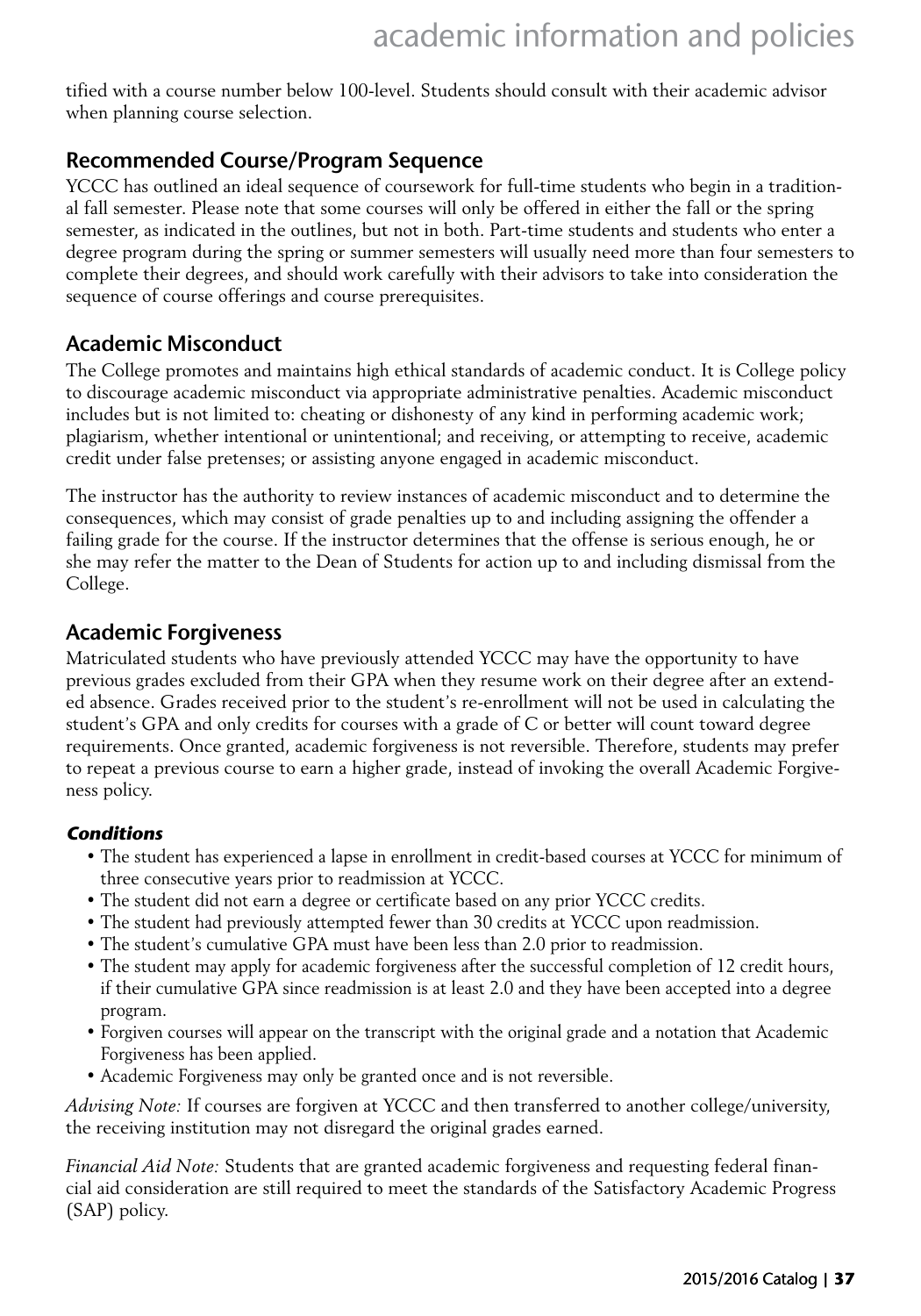#### Instructor Absences

When an instructor will not be in class, notices will be posted on the classroom doors or students may be notified by an email sent to their YCCC email account.

### Internships

An academic internship is a curriculum-based practical work experience in a particular field of study that enhances student learning, and for which a matriculated student is enrolled for college credit. It is a form of sponsored experiential education guided by learning objectives and supervised by a YCCC faculty member from the chosen field/discipline and a qualified site supervisor in partnership with an approved work site.

#### **Criteria for Internships**

- Academic internships at YCCC are semester experiences that require at least 135 work-site hours of experiential learning for a 3 credit internship. Credits are earned through a combination of the worksite hours/experiences and academic work assigned.
- If a student wishes to participate in an internship with an organization they are already affiliated with, the internship must be a substantially different experience with significantly different duties than would have been part of the original duties/responsibilities.
- Students may be paid for an internship experience if the work site provides this benefit.
- The student cannot designate a family member as a site supervisor nor can the faculty sponsor and site supervisor be the same person.
- Students will be charged tuition based on the number of registered credits; no course fees will be assessed.
- Credit for internship experience will not be given retroactively.
- Internships are graded as Pass or Fail.
- Prerequisites for internships will at a minimum include a cumulative GPA of 3.0, with at least 30 credits earned in the program of study and permission of the instructor. The prerequisites for each program of study may include more rigorous or additional requirements, students must meet the prerequisites for their program of study.
- Students must be matriculated into a degree program.
- Internships must begin and end within the standard YCCC Academic Calendar.
- Payment and registration for credit internships follows YCCC policies and procedures outlined in the Catalog.
- YCCC does not offer international internships.

### Independent Study

An Independent Study is designed to be an extension of an existing course for matriculated students who wish to explore areas beyond the scope of the curriculum. It may not be done in lieu of an existing course in YCCC's catalog and will count as elective credit. A maximum of 3 credits from an independent study can be applied toward any degree.

Eligible students must have a minimum cumulative GPA of 3.5 and have completed 30 credits toward their program. Students must have a well thought-out plan for a study project and a YCCC faculty member willing to supervise and evaluate their work. Written proposals must be approved by the Department Chair and sponsoring faculty member prior to the first day of classes. Proposals should assume a minimum of 135 hours of student work for 3 credit hours, and must be completed by the end of the approved academic term. The final approval rests with the Academic Dean, or designee.

*Notes: Credits received from Independent Study are generally not transferable to most other colleges. Tuition and fees will be charged in accordance with YCCC policy.*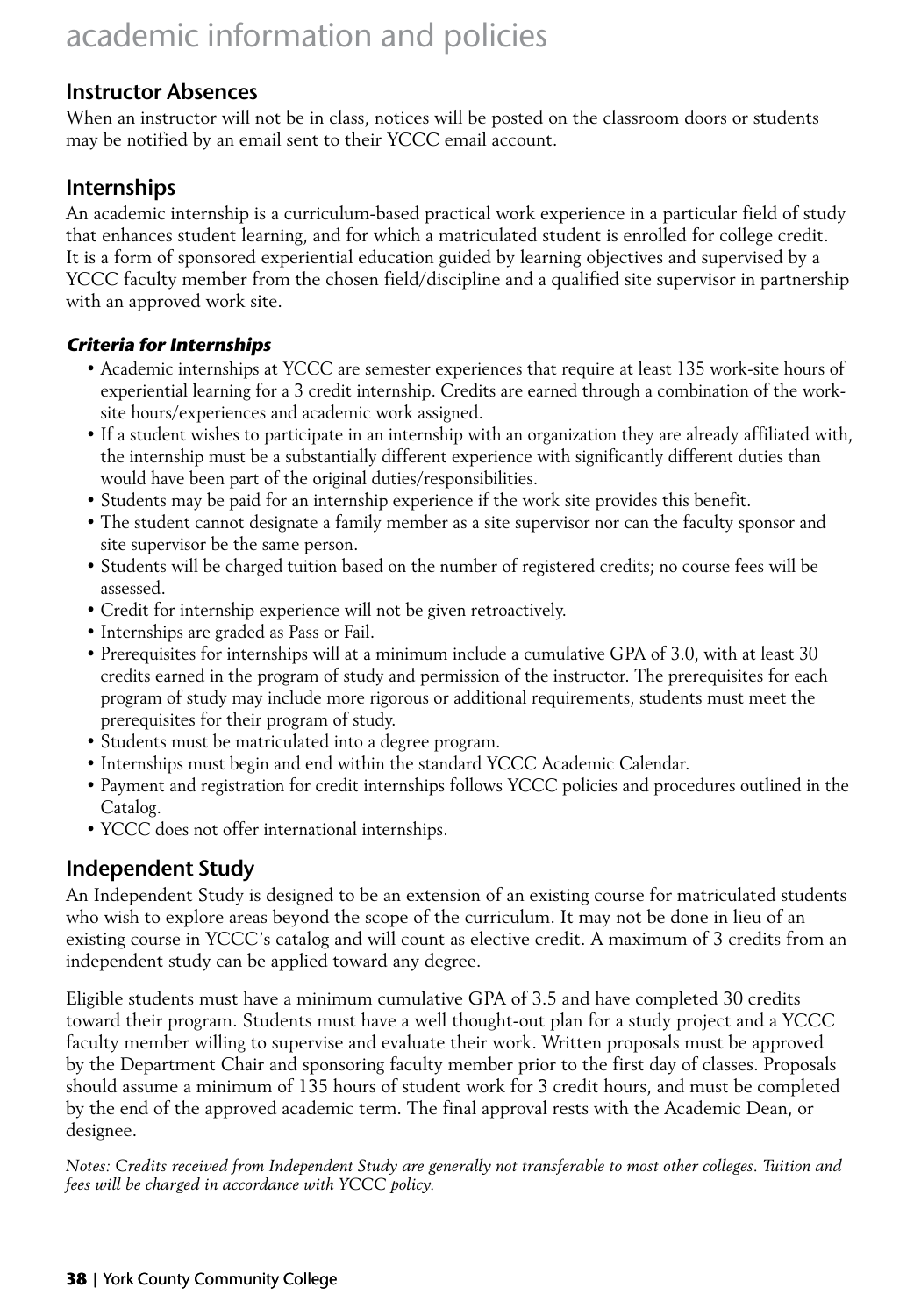### Directed Study

Directed Study courses are used as a substitute for a required course of a degree program. The material covered is essentially the same as the traditional course, and must follow the approved course outline. A maximum of one course completed through directed study can be applied toward any degree. Applications must be approved by the Department Chair and sponsoring faculty member prior to the first day of classes. The final approval rests with the Academic Dean, or designee.

Eligible students must have a minimum GPA of 3.0 and a minimum of 30 earned credits toward their program.

Directed studies courses must meet one of the following conditions:

- 1. The course is not offered that semester, has not run in the past academic year and is not projected to run prior to the student's graduation; or
- 2. The course is running as scheduled, but extraordinary circumstances make a Directed Study the only feasible alternative for completing the required course.

*Notes: Directed Study courses cannot be used to repeat a YCCC course. Tuition and fees will be charged in accordance with YCCC policy.*

### Course Waivers

Students who already have mastered the skills and competencies outlined for a particular course in their program may request a course waiver from the appropriate department chair. The department chair conducts an assessment of the student's skills to decide if a course waiver is appropriate. If appropriate, the department chair recommends a course substitution. The student completes the substituted course in place of the waived course to enhance his/her academic program. Students do not receive credit for courses that are waived.

### **Transcripts**

The transcript of the academic record is that document which, at the request of the student or former student, is forwarded to persons or agencies for their use in reviewing the academic performance of the student. The permanent academic records are maintained by the Enrollment Services Office. The college, in accordance with the Family Educational Rights and Privacy Act, will release YCCC transcripts upon written request from the student.

No transcript will be issued until all financial obligations have been met at YCCC. Fees for transcripts are listed under the Tuition and Fees section of the catalog. Official transcripts bear the college seal and signature of a certifying official and are not generally issued to students. Unofficial transcripts are given to students but do not bear the seal of YCCC nor a signature. Official transcripts will be mailed once a week unless a Rush Order is paid for and Enrollment Services accepts it. Official transcripts will not be printed and mailed during the week prior to semester starts nor during the week of the semester add period.

### Grade Reports

One week after the end of each semester, student grades are posted online through their MyYCCC portal account. It is the student's responsibility to log into their portal account to view their grades at the end of each semester. The ability to view grades online will be temporarily disabled for students who have holds on their account.

### Grade Change Policy

Any changes to a student's grade must be completed within one semester of the completion of the course.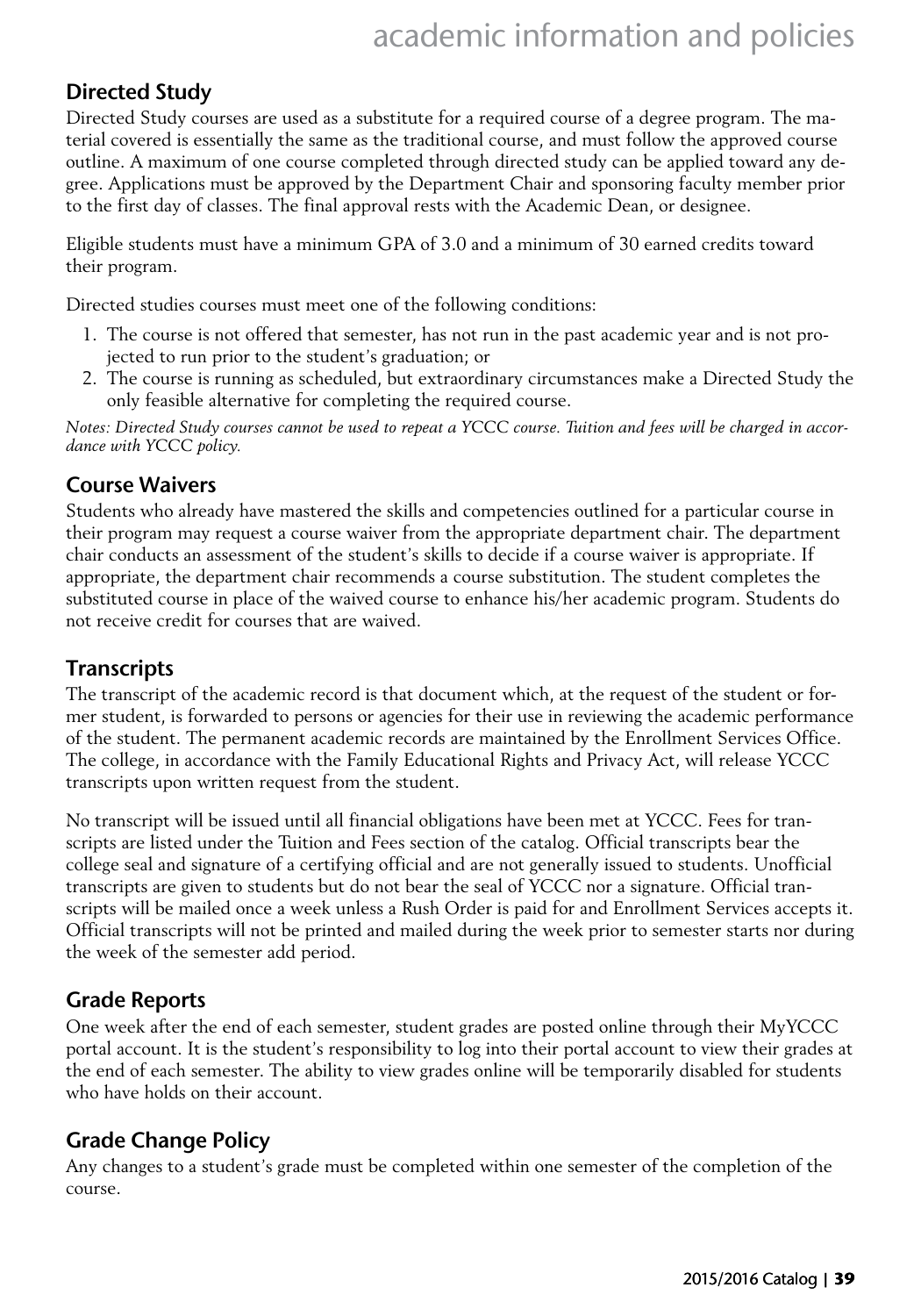### Change of Major/Program

Enrolled students wishing to change majors must complete a "Change of Major" form available from Enrollment Services which is located in the Student Affairs Office. This form must be completed in its entirety and requires the signature of the current advisor. This form must be turned into Enrollment Services for processing including the assignment of an advisor. Students must meet the prerequisites and graduation requirements of the program of study and catalog year in which they are requesting the change.

### Multiple Degrees/Majors

YCCC students may earn more than one academic degree or credential provided they are different. Each student may earn only one A A, AS or A AS degree. In order to receive the additional credentials, the following conditions must be met:

- 1. Only one degree and major may be pursued at a time.
- 2. The primary degree or certificate has been awarded.
- 3. Student has applied through Admissions for the subsequent credential and been accepted.
- 4. For each additional degree a minimum of 15 YCCC credit hours beyond the first degree must be earned, and for an additional certificate a minimum of 9 YCCC credit hours must be earned. The additional course work will include, as a minimum, all courses required in the successive degree or certificate not required in the first.

### Effective Catalog for Graduation Requirements

A new student must satisfy the graduation requirements set out in the catalog in effect at the time of his/her matriculation (admittance) into a program. Students who change their major will need to meet the graduation requirements of the current or upcoming catalog. If a student does not enroll in course for a full academic year, he/she is obligated to reapply to the College and meet any new course curriculum requirements in effect at that time.

### Curriculum Change Policy

Without prior notice, the College may at any time replace or update curricula and courses. Students should meet with their advisors to discuss any changes in their course of study.

### Course Substitutions

Specific course requirements for each degree program are published in the Program Description section. To maintain the academic integrity of our degree programs, course substitutions will be granted only in special circumstances and are limited to two course substitutions per degree program.

What are the special circumstances that would allow course substitutions?

- A required course is no longer offered at the College.
- A student is on track to graduate at the end of the semester and a required course for which they were scheduled, has been canceled.
- The requested substitution matches an approved and/or pending curriculum change.
- The requested substitution is a higher level and appropriate course in the same discipline or Core area.
- There is a compelling and unavoidable reason (e.g. work- or health-related) that requires a substitution.

Requests for course substitutions must be submitted on the appropriate form and must be signed by the student's Academic Advisor and Department Chair for their program/major. Course substitutions are subject to approval by the Director of Enrollment Services and/or the Associate Academic Dean.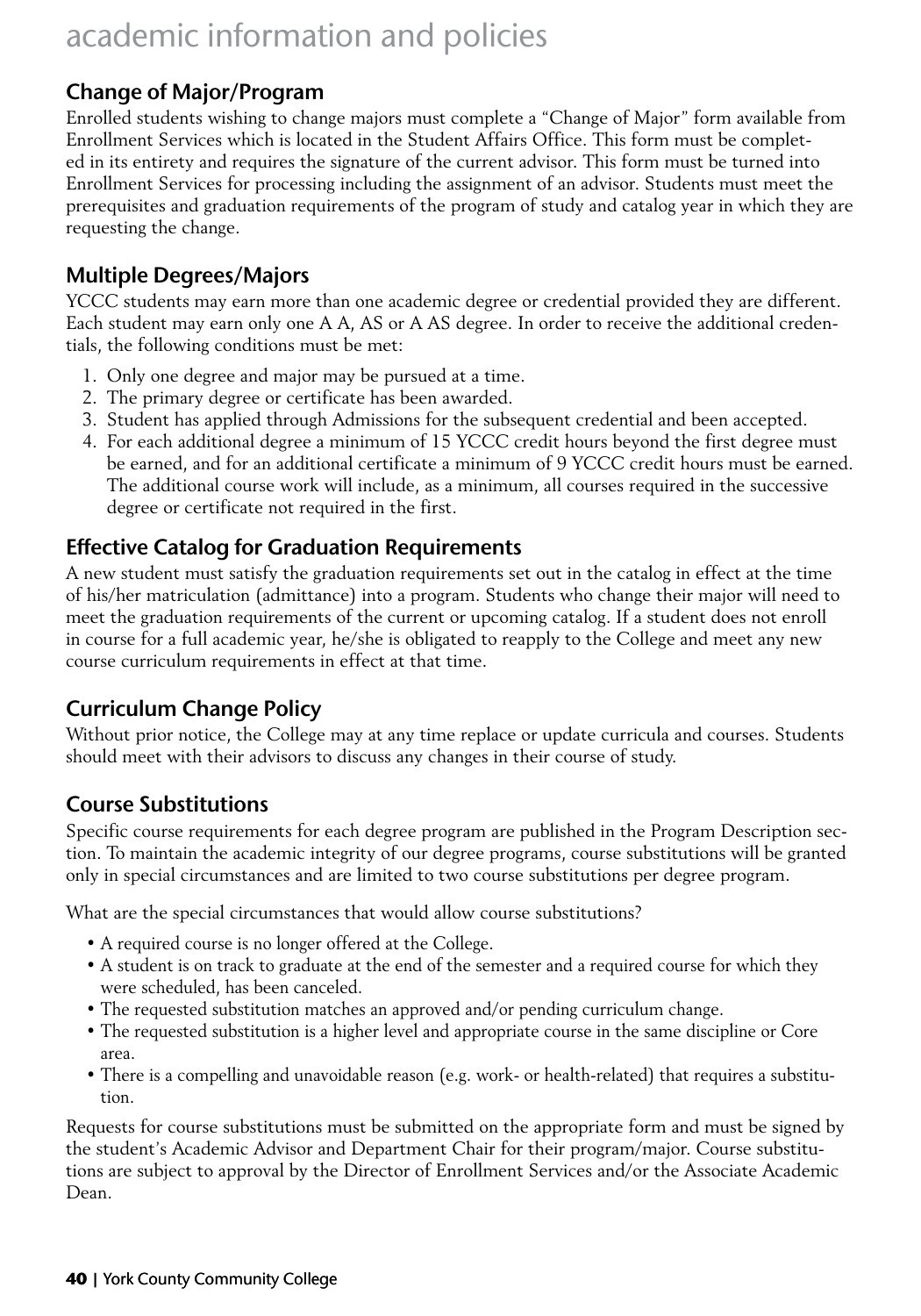### Commencement and Graduation Requirements

Candidates for graduation must submit an Intent-to-Graduate form with fee to the office of Enrollment Services by November 15th of the academic year they will plan to complete their program requirements. Students who meet the November 15th deadline, and whose degree audit shows that they will have met their graduation requirements or will be within one college-level course of completing their graduation requirements after the end of the withdrawal period, may participate in the Commencement Ceremony (all remedial level work must be completed). Students who participate in the Commencement Ceremony that have one college-level course remaining will have one year to complete their last requirement. A student may not participate in more than one Commencement Ceremony for the same degree.

YCCC will grant degrees or certificates to those matriculated students whose degree audit has verified that they have:

- 1. Met all conditions of acceptance;
- 2. Only applied courses numbered as 100 or 200 level towards graduation;
- 3. Passed all prescribed courses and attained a minimum cumulative GPA of 2.00;
- 4. Paid all outstanding bills to YCCC, including the graduation fee whether or not the candidate attends commencement exercises;
- 5. Returned all library materials and other YCCC property and paid any fines.

*Note: Graduating seniors who have received Stafford Loan funds while attending YCCC are required to complete an Exit Loan Counseling session with the Financial Aid Office prior to picking up their regalia.*

### Academic Standing

**President's List** President's List status is awarded to full-time students who have earned a term grade point average of 4.0. The President notifies those students who qualify and the college announces the list.

**Dean's List** Dean's List status is awarded to full-time students who have earned term grade point averages of 3.5-3.99. To be eligible for this honor, students must earn at least 12 term credits with no course grade below a C (2.0) and have no Incompletes assigned in the term in which the honor will be awarded. The Vice President/Academic Dean notifies those students who qualify and the college announces the list.

**Part-time Dean's List** Part-time Dean's List status is awarded to part-time students who have earned a total of 12 cumulative credits at YCCC and who have earned a minimum term GPA of 3.5. To be eligible for this honor, students must earn at least 6 term credits with no course grade below a C (2.0) and have no Incompletes assigned in the term in which the honor will be awarded. The Vice President/Academic Dean notifies those students who qualify and the college announces the list.

**Academic Probation** Academic probation is a means of alerting students who are in academic jeopardy and must show academic improvement in order to avoid academic dismissal. Students will be sent notification of probationary status. Probationary status is removed once students earn grades of good standing. Students are placed on academic probation if their cumulative grade point average falls into one of the following ranges:

Cumulative grade point average of:

- No probationary status assigned for 1-11 credit hours;
- GPA of 1.51 to 1.74 for 12 to 23 attempted credit hours;
- GPA of 1.75 to 1.90 for 24 to 35 attempted credit hours; or
- GPA of 1.91 to 1.99 for 36 or more attempted credit hours.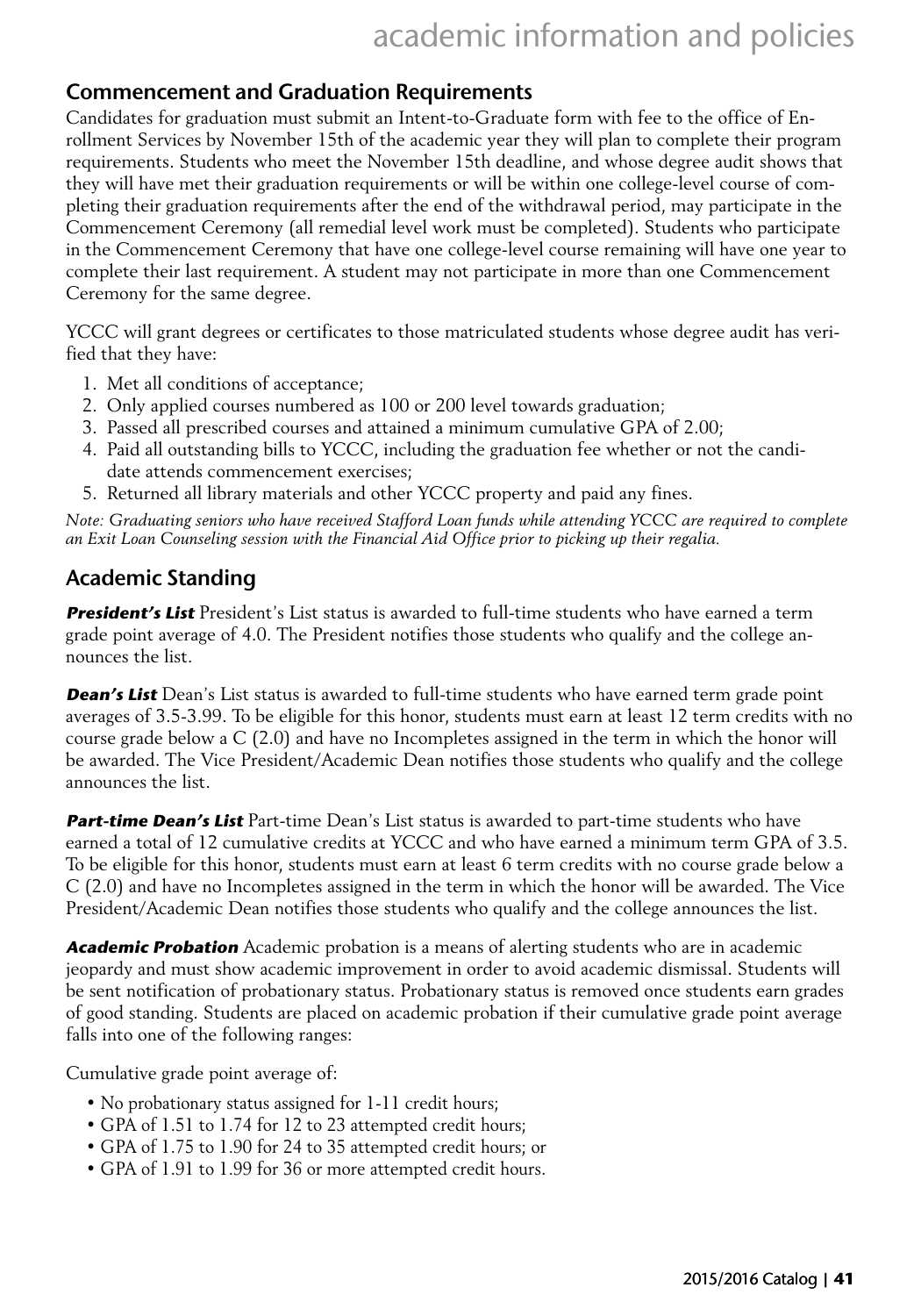### Academic Dismissal

Students will be dismissed for failure to earn the minimum acceptable cumulative grade point average, as follows:

- 1.50 or less for 12 to 23 attempted credit hours;
- 1.74 or less for 24 to 35 attempted credit hours;
- 1.90 or less for 36 to 47 attempted credit hours; and
- 1.99 or less for 48 attempted credit hours to end of program.

Dismissed students will receive notification in writing from the Division of Academic Affairs. Dismissal requires students be dis-enrolled for a minimum of one semester. Students may appeal the dismissal decision through the Appeals Process.

### Readmission After Dismissal

Students who have been dismissed from York County Community College for academic reasons, will not be readmitted any sooner than one full academic semester (fall or spring) from the date of dismissal. Academically dismissed students will be removed from registered courses during the semester of dismissal, summer enrollment is excluded from the dismissal process. After the semester of dismissal has passed students may continue their studies at YCCC and are encouraged to seek the counsel of an academic advisor and the Beacon advisor.

Students may appeal their dismissal status in writing to the Academic Appeals Committee following the timeline notated in the Dismissal Notification Letter. Appeals of Academic Dismissal will be reviewed by the Committee the week prior to the semester start with the exception of Fast Track Appeals that show the most recent term GPA was 2.5 or higher. Fast Track Appeals will be reviewed throughout the summer and winter break by the Academic Dean's Office.

The Academic Appeals Committee or the Academic Dean's Office, for Fast Track Appeals, may allow the dismissal decision to stand, reverse the decision, or readmit students under specific conditions. All appealed decisions are final.

### Assessment of Prior Learning Options

**Academic Residency Requirement** All associate degree and certificate programs require that students satisfactorily complete a minimum of the program requirements directly from YCCC courses. All associate degree students must complete at least fifteen of the program credit hours directly through the College. Certificate students must complete at least nine of the program credit hours directly through the College.

Credits received for all prior learning, including challenge and standardized exams, portfolios, apprenticeship and work experience, articulation agreements and transfer credit will not count towards meeting the academic residency requirement.

**Academic Credit for Prior Learning** YCCC recognizes several procedures for the assessment of prior learning. Students are encouraged to explore all of the options available to them. It is possible to earn credit by transferring courses from other regionally accredited institutions of higher education, standardized examinations (e.g. CLEP, DANTES), YCCC course challenge examinations, or by submitting a portfolio to document college-level learning gained through paid or unpaid employment, self-directed study, or through vocational talents and skills.

Students who seek credit for prior learning must be formally admitted (matriculated) into a YCCC program. In addition, students must meet the minimum program residency requirement in order to be awarded a degree of the College. Students should also realize that college credit earned through these options may count toward Degree/Certificate requirements, but that the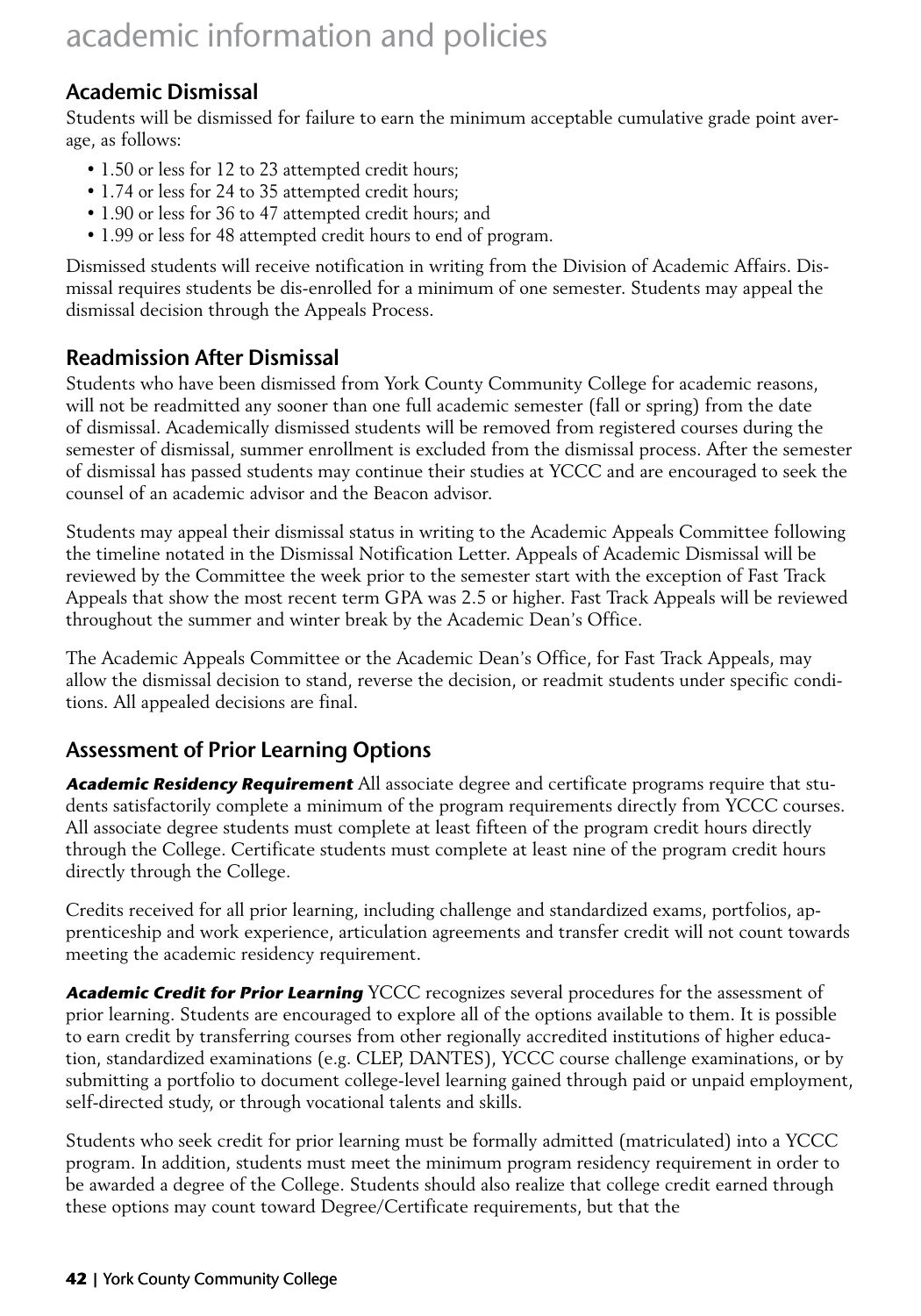credit and grades will not be included in computing the grade point average. The final decision regarding the acceptance of all prior learning credit(s) rests with YCCC.

**Transfer Credit** It is the student's responsibility to request official transcripts from previously attended post-secondary institutions. Transcripts from other institutions submitted to YCCC will become the property of the college and will not be reproduced and/or mailed to other institutions. A student's GPA at YCCC will not reflect grades in courses transferred for other institutions.

*Note: Students requesting Veteran's Educational Assistance are required to have all previous postsecondary educational experience evaluated for possible transfer credit in order to be eligible for benefits. Students transferring courses within YCCC may transfer any course applicable to the new program of study along with grades earned.*  Undergraduate coursework completed at other institutions of higher education will be evaluated for transfer credit *on the basis of the following:*

- YCCC accepts credits for transfer from regionally accredited colleges and universities.
- Transfer courses will be accepted with a grade of "C" (not "C-") or better.
- It is the responsibility of the student to provide YCCC with the information requested to evaluate transcripts under consideration for transfer. This information includes an official copy of each originating college transcript mailed directly from the college to YCCC. Upon request, it may be necessary for the student to obtain a copy of the college catalog or official course description from the institution of course origination.
- International credit may be evaluated through a YCCC approved professional credential evaluation service at the student's expense.
- Any student submitting transcripts in a language other than English must provide a copy translated into English by a certified translator.
- There is no statute of limitations on the validity of coursework for transfer credit as long as it can be reasonably determined that the content of the course has not become obsolete; all collegiate courses taken more than ten years in the past are subject to review. In some cases, course content may be outdated and, therefore, not acceptable for transfer or other credit, this determination will be made by the Department Chair or program advisor for the specific course.

**Military Service Experienc**e YCCC awards some credit based on the American Council on Education's Guide to the Evaluation of Educational Experiences in the Armed Services. Interested students must provide evidence of prior education and training, preferably in the form of a transcript issued by the Community College of the Air Force, the Navy and Marines (SMARTS), or the Army (A ARTS).

**ACE (American Council on Education)** Credit Evaluation Matriculated students who have participated in programs and courses offered by non-collegiate organizations may qualify for academic credit per the ACE College Credit Recommendation Service Guide. Students may also qualify for academic credit for examinations per the ACE College Credit Recommendation Service.

**CLEP Examination (College Level Examination Program)** Credits may be given to a student who receives a satisfactory score, as recommended by the American Council on Education, on a CLEP examination. The student must make their own arrangements to take the exam(s) and have the scores sent directly to YCCC's Student Affairs Office. These standardized exams are conducted several times throughout the year at university locations in Maine and across the country. In general, YCCC attempts to follow ACE recommendations for credit evaluation.

**Challenge Examinations** Students at YCCC who believe they have mastered college-level course content may petition to satisfy course requirements through the Challenge Exam option for a course with an approved YCCC Challenge Exam. Challenge Exams will not be offered for courses that have a national standardized exam that is accepted for YCCC prior learning credit. Challenge Exams will not be computed into the students' Grade Point Average. The following conditions apply:

• Credit will only be awarded for grades of 80/B- or better. The letter grade will be designated on the transcript with a credit type notation of "CE".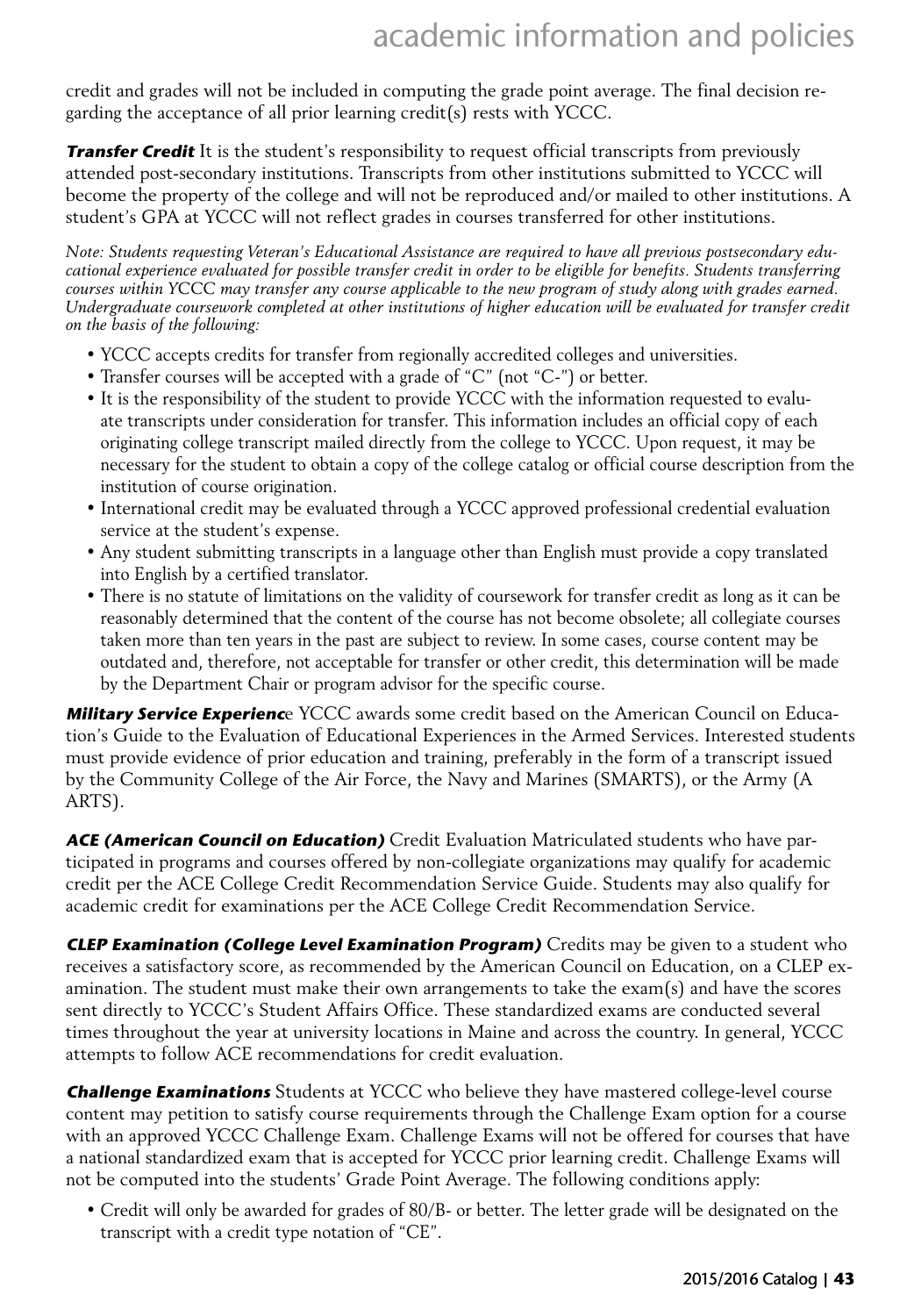- A student may not retake a Challenge Exam.
- A student may not use a Challenge Exam to repeat a course previously taken for credit.
- A student must have met any prerequisites to the course petitioned to be challenged.
- A \$25.00 per credit hour, non-refundable fee must be paid in advance.
- Challenge Exam credits will not count towards the residency requirement.
- Challenge Exams must be taken and results will be given before the end of the add period.

**DANTES (Defense Activity for Non-Traditional Education Support)** DANTES Subject Standardized Tests (DSSTs) are a nationally recognized testing program made available by The Chauncey Group International, in trust for the United States Department of Defense. Designed originally for the military, DSSTs are now available to civilian students as well. The DANTES Subject Standardized Tests are a series of tests in a wide range of introductory college level academic, vocational/technical and business subjects. To initiate consideration for this option, students should arrange for scores earned through DANTES to be sent to YCCC's Student Affairs Office.

**Advanced Placement (AP)** YCCC participates in the Advanced Placement Program of the College Board. AP exams are given in secondary schools. For credit consideration an official AP transcript and a minimum score of 3 are required. Official AP transcripts should be sent directly to YCCC's Student Affairs Office.

**Professional Certification Examinations** Credits may be awarded to a student who receives a satisfactory score, per YCCC guidelines, on an approved Professional Certification Examination. The student must make their own arrangements to take the exam(s) and have an official copy of the scores and/or certification sent directly to YCCC's Student Affairs Office.

**Articulation Agreements with High Schools** YCCC has established articulation agreements with some Maine high schools and vocational/technical centers for the purpose of awarding academic credit for prior learning which is equivalent to selected YCCC course work.

**Portfolio Credit** The assessment of Prior Learning through a Portfolio provides a process for evaluating and when appropriate, awarding academic credit for learning acquired outside of the traditional college environment. In order to receive Portfolio Credit, students must provide evidence that their prior learning is equivalent to college-level learning. Students may earn non-residency program credits for written documentation of college-level learning acquired through work, educational, or personal/social experiences not attainable through other YCCC approved Prior Learning options. A student's portfolio will be evaluated on a course-by-course basis to determine comparability of competencies to required or elective course learning outcomes.

Based on content and presentation criteria being met at a C level, the credit awarded is transcripted as 'Pass'. Any student seeking to submit a portfolio must contact the Portfolio Advisor to file their intent to seek portfolio credit. Students will need to periodically consult with this advisor during portfolio development. Upon completion, portfolios must be submitted to the advisor to begin the process of portfolio review.

The following conditions apply:

- Students requesting portfolio credit must be matriculated into a degree program and have earned 6 YCCC credits, 3 of which must include ENG101 College Composition or the equivalency, prior to submission of Portfolio.
- A maximum of 12 credits may be earned through Portfolio assessment.
- Credits earned through portfolio assessment do not count towards residency requirement.
- Each portfolio will be reviewed only once, resubmissions will not be accepted, and credit determination is final.
- Portfolios received by October 1 will be evaluated before the start of the January semester and those received by March 1 will be evaluated before the start of the September semester.

*Note: Portfolio credits, in general, are not transferable to most colleges.*

#### **44** | York County Community College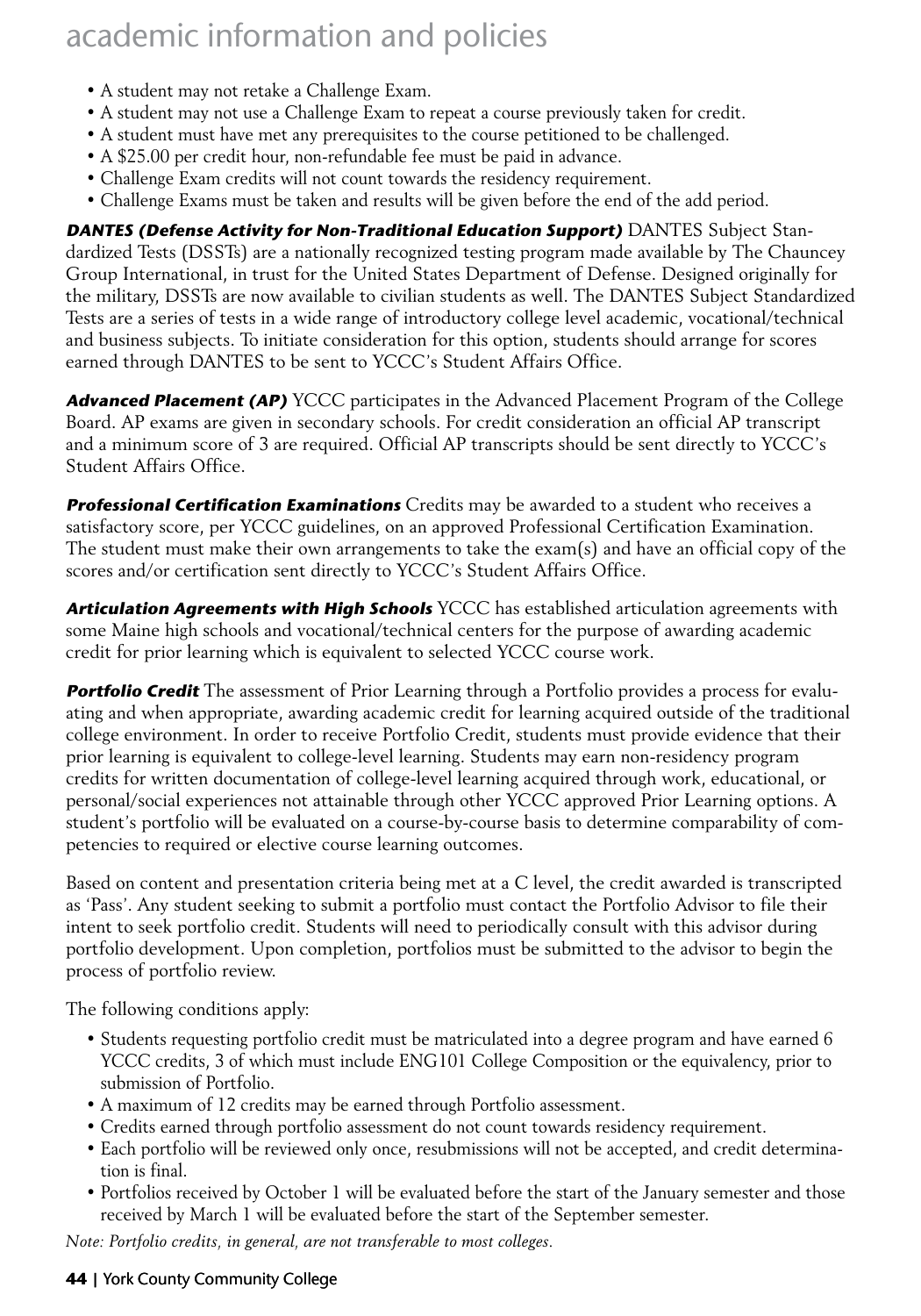### Academic Services

**Articulation Agreements with Postsecondary Institutions** Articulation agreements are formal academic partnerships between institutions to accept credits in transfer toward a specific academic program. Agreements can be very detailed down to the course-by-course or be more general by accepting a maximum number of credits. For students to take advantage of an agreement, they must graduate with their Associate's degree before transfer, meet grade requirements for each course, and often maintain a minimum GPA (see individual agreements for details which can be found on the MyYCCC portal). It is important to be in contact with your potential transfer colleges as early in your academic career as possible.

**Research on Student Learning** YCCC is dedicated to seeking improvement in how students learn, how they progress in the curriculum, and how prepared they are for jobs, careers, and/or transfer to another college or university. In order to learn more about how well this takes place, and how the college is performing, faculty and staff will on occasion conduct an "assessment project." Such projects entail looking at scores on exams, papers, classroom presentations, etc. In all cases, when such material is reviewed, the identity of the student is protected; no names are identified in this type of research. The findings of assessment projects are reviewed by faculty and staff in the context of revising course outlines, syllabi, development of new courses, upgrading of textbooks, faculty training, and/or curriculum revisions. If you would like to know more about specific assessment projects at YCCC, please contact the office of Academic Affairs.

**Online Courses** YCCC offers online courses to students as an alternative to the regular classroom. Online courses are interactive in nature, with students using an Internet-based system to participate in electronic discussions, receive and post assignments, and receive feedback from the instructor. As with campus-based classes, online classes follow a schedule with a beginning date and an ending date and regular deadlines for completing course assignments and activities. Learning is asynchronous, meaning that students can participate in their class at times most convenient for their schedule. Courses available online are listed under the link "Course Schedule" on the college web site. Online courses are suited best for independent learners able to benefit from reading and writing based instruction. The most successful online learners are those who can schedule their course participation on a regular basis. For more information on online course offerings, visit the college website at www. yccc.edu.

**Library and Learning Resource Center** The Library and Learning Resource Center provides resources, research support services, and computer labs for all students currently enrolled in all courses or degree/certificate programs. Information resources and services are available to remote learners via the Library pages of the YCCC Website, email, telephone, and fax. The state-of-the-art facility houses books, magazines and journals, multimedia resources, and computer technology to access the on-line catalogs of YCCC and other institutions, on-line databases, the Internet, and the computer applications used in courses. Through cooperative relationships with other libraries, the Library staff can obtain additional materials via interlibrary loan as well. The Library staff also offers educational and support services to assist students in locating information, using the online resources, and developing research skills. Schedules of hours, special programs, and other services are posted in the Library or on YCCC's Website from the Library information page.

**Academic Support** The YCCC Learning Center is dedicated to helping students reach their academic and personal goals by providing comprehensive, supportive and innovative academic support. We provide tutoring, workshops, assistive and adaptive technology, computers, study space and individual study strategy consultation. We offer tutoring in Anatomy and Physiology I & II, Accounting and Business courses, Biology, Writing, Psychology, all courses in Mathematics and other subjects. We also help students learn effective time management and test taking strategies to be successful college students. The Learning Center is located in B202 and we are available by email at learningcenter@ yccc.edu.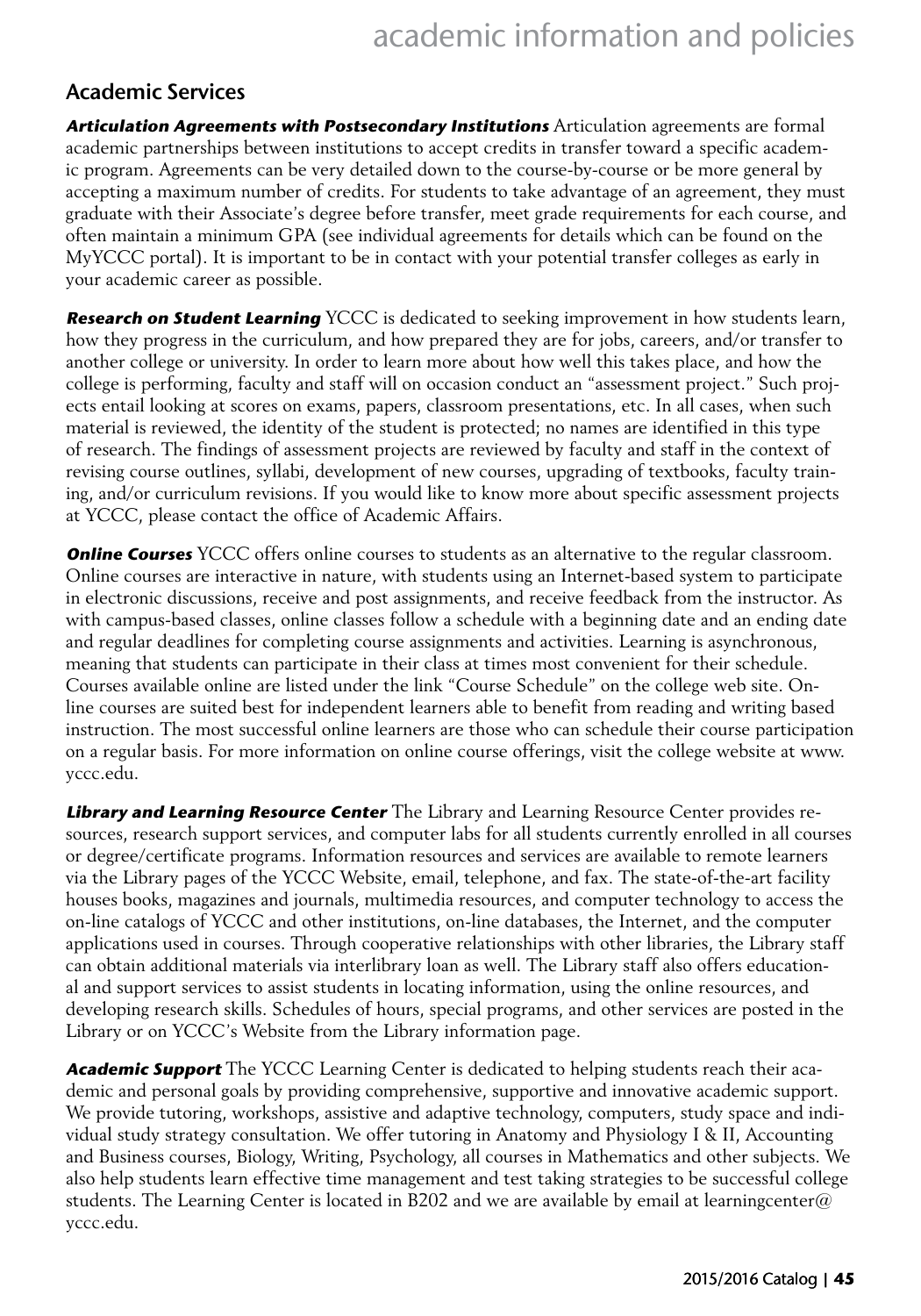### Institutional Learning Outcomes

York County Community College has established Institutional Learning Outcomes to provide a framework to reflect our shared educational values for an associate degree education. These outcomes are embedded in all degree programs so that YCCC graduates will have acquired knowledge, skills and understanding in the following areas:

- *1. Communication* Communicate effectively in a clear, well-organized manner to convey ideas with an intended audience in a variety of academic and professional settings.
- *2. Quantitative Competence* Identify, analyze and solve problems that are quantitative in nature.
- *3. Global Awareness, Diversity and Tolerance* Respectfully engage with others and analyze issues from a multicultural and global perspective.
- *4. Critical Thinking and Problem-Solving* Demonstrate and apply critical and creative thinking and problem solving skills.
- *5. Information Literacy* Apply research skills to retrieve and evaluate information and to use it ethically.
- *6. Technological Competence* Demonstrate competence in the use of technology to meet personal, academic and professional needs.
- *7. Responsibility and Integrity* Act purposefully, ethically, respectfully and responsibly in their interaction with staff, faculty, peers and the institution as a whole.

### General Education Core Areas and Outcomes

**General Education at YCCC** The mission of the General Education component of each degree program at YCCC is integral to the educational and professional development of students. Students undertake General Education studies in a variety of disciplines and fields, including communications, arts and humanities, social and behavioral studies, natural sciences, and mathematics, in order to:

- Seek self-fulfillment;
- Pursue lifelong learning;
- Develop awareness of their communities, region, and world;
- Succeed in the workplace.

General Education courses also provide students opportunities to develop competencies identified by employers, educators, and students as critical for success across a range of personal, professional, and technical endeavors. Skills and competencies that students develop through core courses are integrated and reinforced in other general education and technical courses across the curriculum.

### General Education Core Areas

All degree programs at YCCC include a minimum of 15 credits common core in general education courses designed to assure that students have the opportunity to attain the skills, knowledge, qualities, and goals outlined in the four core areas of Communications, Humanities, Social Sciences, and Mathematics and Science. These credits are included in the minimum number of general education credits required for your degree program. Each academic degree program has been designed to include 15 credits from the following four Core categories.

#### **Core I. Communications - 6 credits required in all programs**

Courses in Core I: Communications focus on developing communication skills in writing and speaking. All courses include explicit instruction in writing and/or oral communication. Some courses provide instruction in research skills; all include activities or assignments that require research.

| <b>COM 201</b> | Interpersonal Communications   | 3 credits |
|----------------|--------------------------------|-----------|
| <b>ENG 101</b> | College Composition            | 3 credits |
| <b>ENG 211</b> | <b>Technical Writing</b>       | 3 credits |
| <b>ENG 212</b> | <b>Business Communications</b> | 3 credits |
| <b>ENG 290</b> | Writing Internship             | 3 credits |
| <b>SPE 101</b> | Oral Communications            | 3 credits |

#### **46** | York County Community College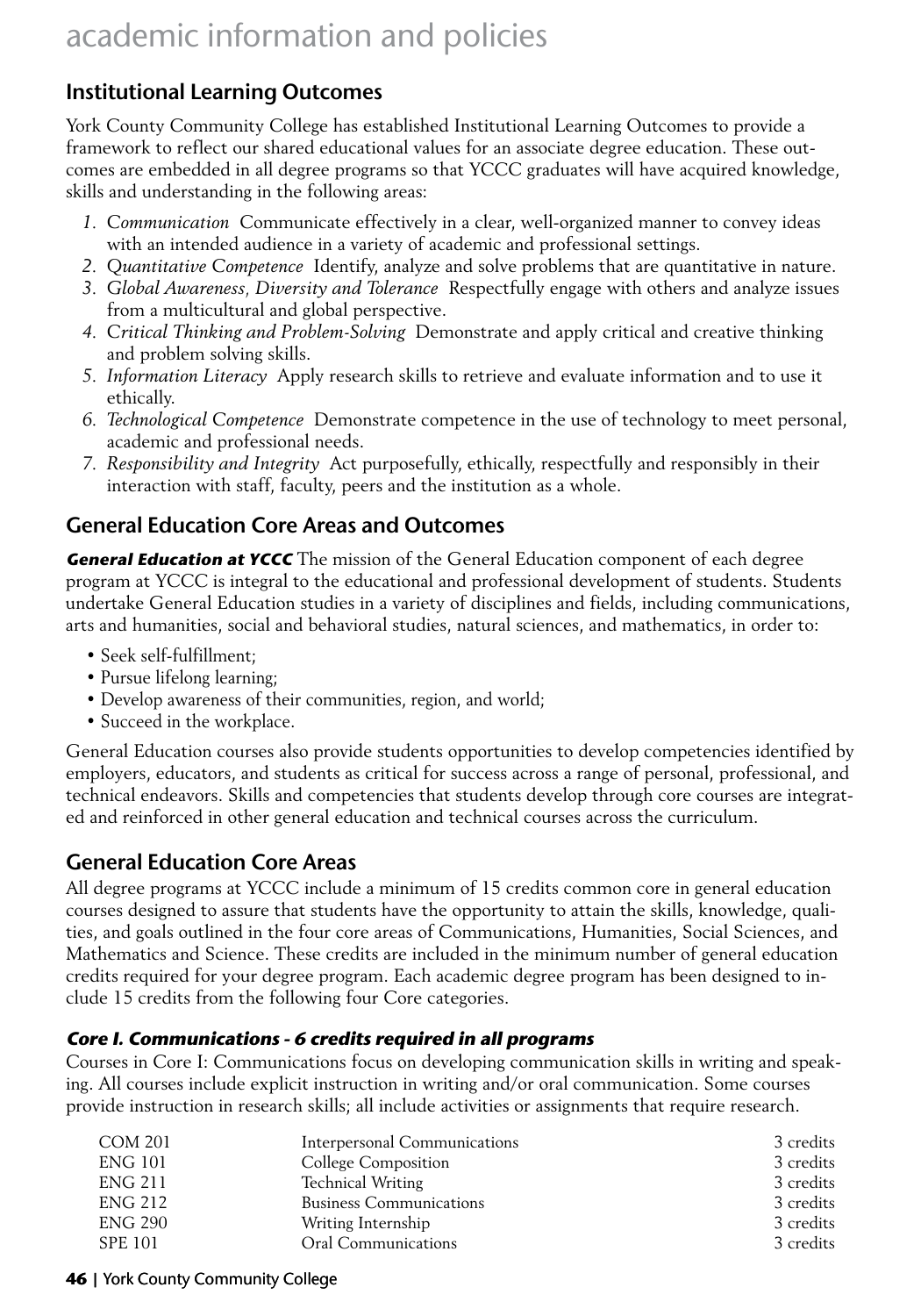#### **Core II. Arts and Humanities - 3 credits required in all programs**

Studying the arts and humanities helps students to develop critical and analytical skills. Core II courses also enable students to gain appreciation for aesthetics and the diversity of human experience. Courses in this category are intended to expose students to varied forms of expression in foreign languages and the humanities (fine arts, literature, philosophy). Core II courses also develop student skills in research, problem solving, and communication through a variety of writing, research and presentation activities, and assignments.

| <b>ART 110</b> | Art Appreciation                          | 3 credits |
|----------------|-------------------------------------------|-----------|
| <b>ART 120</b> | Drawing                                   | 3 credits |
| <b>ART 122</b> | Drawing for Animation                     | 3 credits |
| <b>ART 123</b> | Introduction to Painting                  | 3 credits |
| <b>ART 126</b> | Foundations of Design                     | 3 credits |
| <b>ART 131</b> | Introduction to Sculpture                 | 3 credits |
| <b>ART 132</b> | Introduction to Illustration              | 3 credits |
| <b>ART 136</b> | Digital Photography                       | 3 credits |
| <b>ART 200</b> | Topics in Studio Art                      | 3 credits |
| <b>ASL 101</b> | Beginning American Sign Language          | 4 credits |
| <b>ASL 102</b> | American Sign Language II                 | 4 credits |
| <b>COM 101</b> | Introduction to Film                      | 3 credits |
| <b>COM 110</b> | Introduction to Digital Filmmaking        | 3 credits |
| <b>ENG 112</b> | Introduction to Literature                | 3 credits |
| <b>ENG 130</b> | World Literature                          | 3 credits |
| <b>ENG 201</b> | <b>Creative Writing</b>                   | 3 credits |
| <b>ENG 205</b> | <b>Creative Non-Fiction</b>               | 3 credits |
| <b>ENG 216</b> | Nature Writing                            | 3 credits |
| <b>ENG 220</b> | Topics in Literature                      | 3 credits |
| <b>ENG 222</b> | Shakespeare                               | 3 credits |
| <b>ENG 224</b> | American Literature I                     | 3 credits |
| <b>ENG 225</b> | American Literature II                    | 3 credits |
| <b>HUM 101</b> | Introduction to the Humanities            | 3 credits |
| <b>HUM 102</b> | Humanities Seminar                        | 3 credits |
| <b>HUM 110</b> | World Religions                           | 3 credits |
| <b>HUM 201</b> | Multicultural America                     | 3 credits |
| <b>HUM 210</b> | Historical & Literary Survey of the Bible | 3 credits |
| <b>HUM 275</b> | The Nature of Dreams                      | 3 credits |
| <b>LAT 101</b> | Beginning Latin                           | 4 credits |
| <b>MUS 101</b> | Music Appreciation                        | 3 credits |
| <b>MUS 120</b> | <b>YCCC Chorale</b>                       | 3 credits |
| PHI 102        | <b>Ethics in Contemporary Society</b>     | 3 credits |
| SPA 101        | Conversational Spanish I                  | 4 credits |
|                |                                           |           |

#### **Core III. Social Sciences - 3 credits required in all programs**

In Core III courses, students examine theories of human development, behavior, and interaction. Attention is paid to forces (psychological, social, technological, economic, historical, and political) that define us as individuals, communities, and nations. These courses, thus, help students to develop an appreciation for human diversity and an enhanced global perspective. A variety of assignments, activities, and projects develop student skills in writing, speaking, research, teamwork, and problem solving.

| ANT 102        | Cultural Anthropology             | 3 credits |
|----------------|-----------------------------------|-----------|
| <b>BHS 101</b> | Introduction to Behavioral Health | 3 credits |
| ECO 110        | Macroeconomics                    | 3 credits |
| ECO 120        | Microeconomics                    | 3 credits |
| HIS 101        | Western Civilization I            | 3 credits |
| HIS 102        | Western Civilization II           | 3 credits |
| HIS 105        | Topics in History                 | 3 credits |
| HIS 110        | United States History to 1877     | 3 credits |
|                |                                   |           |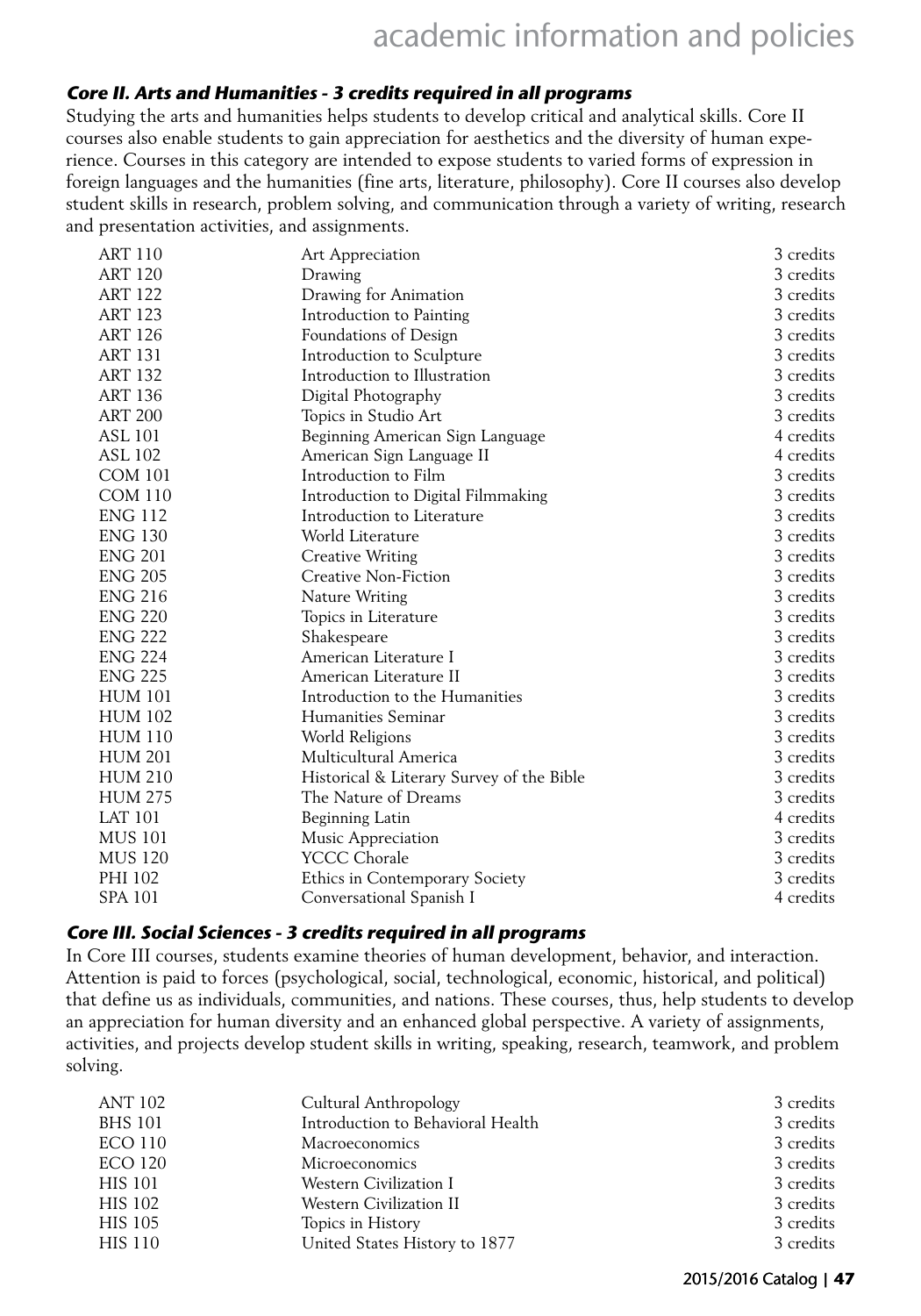| <b>HIS 120</b> | United States History II 1877-present   | 3 credits |
|----------------|-----------------------------------------|-----------|
| <b>HIS 125</b> | U.S. Civil Rights                       | 3 credits |
| <b>HIS 140</b> | U.S. Religious History                  | 3 credits |
| <b>POS 101</b> | American Government                     | 3 credits |
| <b>POS 105</b> | Introduction to International Relations | 3 credits |
| <b>POS 115</b> | Topics in Political Science             | 3 credits |
| <b>POS 125</b> | Constitutional Law                      | 3 credits |
| <b>POS 290</b> | Internship U.S. Government              | 3 credits |
| <b>PSY 101</b> | Introduction to Psychology              | 3 credits |
| <b>PSY 200</b> | Topics in Psychology                    | 3 credits |
| <b>PSY 202</b> | Social Psychology                       | 3 credits |
| <b>PSY 210</b> | Psychology Across the Lifespan          | 3 credits |
| <b>PSY 214</b> | Child Development                       | 3 credits |
| <b>PSY 226</b> | Forensic Psychology                     | 3 credits |
| <b>PSY 230</b> | Abnormal Psychology                     | 3 credits |
| <b>PSY 232</b> | Introduction to Counseling              | 3 credits |
| <b>PSY 234</b> | Trauma and Recovery                     | 3 credits |
| <b>PSY 244</b> | Psychosocial Rehabilitation             | 3 credits |
| <b>PSY 280</b> | Positive Psychology                     | 3 credits |
| SOC 101        | Introduction to Sociology               | 3 credits |
| SOC 200        | Topics in Sociology                     | 3 credits |
| <b>SOC 201</b> | Sociology of the Family                 | 3 credits |
| SOC 210        | Social Problems                         | 3 credits |
| <b>SOC 232</b> | Death and Dying                         | 3 credits |
|                |                                         |           |

#### **Core IV. Mathematics and Science - 3 credits in mathematics required in all programs** Courses in Core IV help to provide students the mathematical, scientific, analytical, and critical thinking skills they will need in their programs of study and in everyday living. Core IV courses also help students to work independently and collaboratively to solve quantitative and open-ended problems.

| <b>BIO 100</b>    | Topics in Biology                        | 3 credits |
|-------------------|------------------------------------------|-----------|
| <b>BIO 104</b>    | Overview of Human Anatomy and Physiology | 3 credits |
| <b>BIO 105</b>    | Marine Biology w/Lab                     | 4 credits |
| BIO 106 & BIO 107 | General Biology I w/Lab                  | 4 credits |
| BIO 116 & BIO 117 | General Biology II w/Lab                 | 4 credits |
| BIO 124 & BIO 125 | Animal Anatomy and Physiology I w/Lab    | 4 credits |
| BIO 126 & BIO 127 | Human Anatomy and Physiology I w/Lab     | 4 credits |
| BIO 134 & BIO 135 | Animal Anatomy and Physiology II w/Lab   | 4 credits |
| BIO 136 & BIO 137 | Human Anatomy and Physiology II w/Lab    | 4 credits |
| BIO 230 & BIO 231 | Microbiology w/Lab                       | 4 credits |
| <b>BIO 250</b>    | Human Pathophysiology                    | 3 credits |
| <b>CHM 104</b>    | Chemistry for the Health Sciences        | 3 credits |
| CHM 106 & CHM 107 | General Chemistry I w/Lab                | 4 credits |
| CHM 116 & CHM 117 | General Chemistry II w/Lab               | 4 credits |
| <b>MAT 109</b>    | Elements of Mathematics                  | 3 credits |
| <b>MAT 122</b>    | Finite Math                              | 3 credits |
| <b>MAT 127</b>    | College Algebra                          | 3 credits |
| <b>MAT 210</b>    | <b>Statistics</b>                        | 3 credits |
| <b>MAT 220</b>    | Trigonometry                             | 3 credits |
| <b>MAT 227</b>    | Pre-Calculus                             | 3 credits |
| <b>MAT 251</b>    | Calculus                                 | 4 credits |
| <b>PHY 151</b>    | General Physics I w/Lab                  | 4 credits |
| <b>SCI 100</b>    | Topics in Science                        | 3 credits |
| <b>SCI 101</b>    | Introduction to Environmental Science    | 3 credits |
| <b>SCI 110</b>    | Introduction to Scientific Inquiry       | 4 credits |
|                   |                                          |           |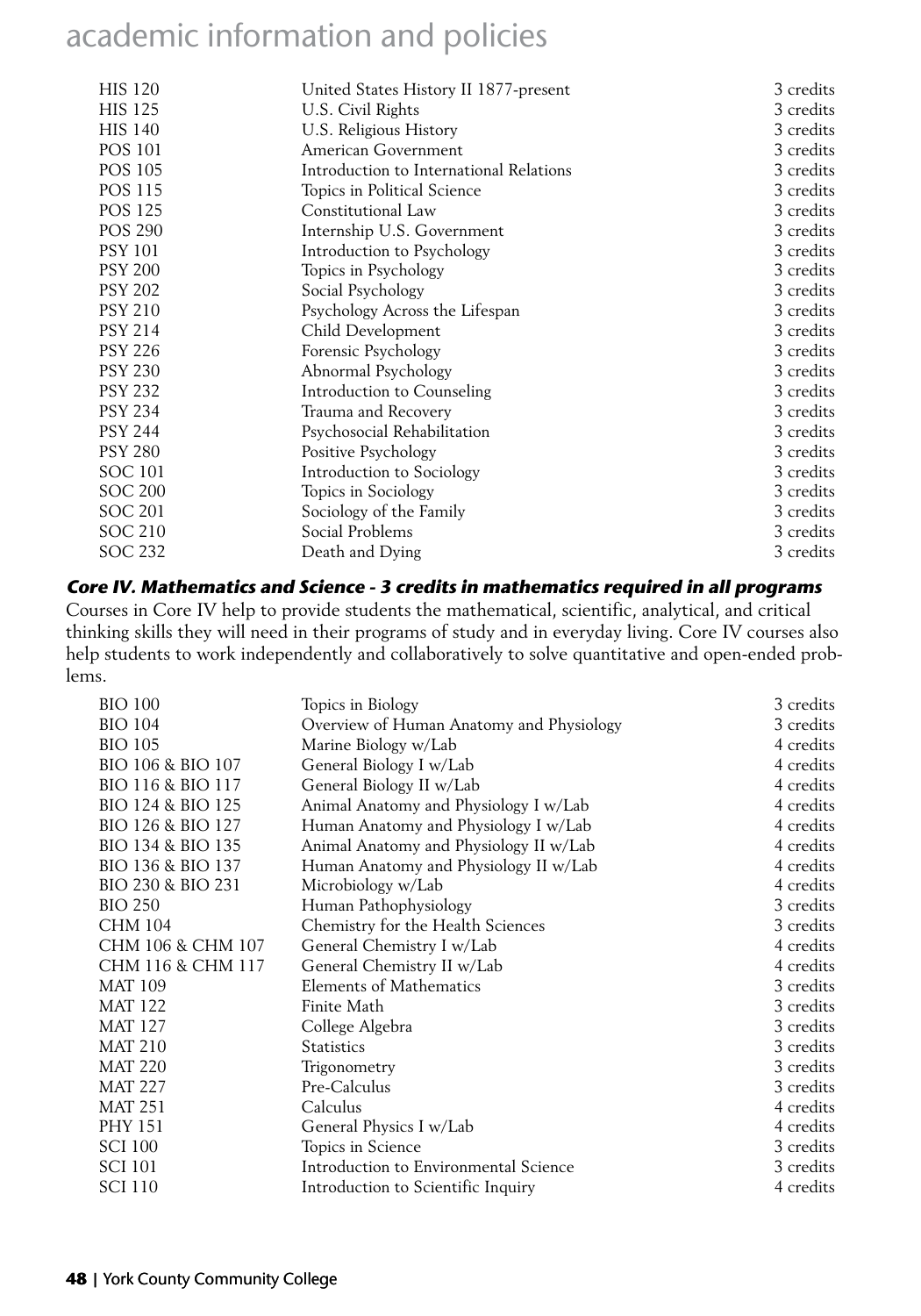#### Accounting

Associate in Applied Science

The sequencing of courses in this program begins in the fall semester. Students entering in the spring or summer will likely take longer than two years to complete the program.

**Program Description** The Accounting Program leading to an Associate in Applied Science Degree is designed to provide students with a realistic and practical foundation in general accounting practices. Graduates will have mastered a wide variety of accounting functions essential to modern business and non-profit offices. The graduate will possess knowledge of accounting functions, automated systems, as well as an understanding of overall business processes. The skills gained in the program prepare individuals for initial entry into, and advancement within, the accounting departments of organizations of any size. Graduates are also prepared for transfer to 4-year colleges or universities should they seek a CPA career track. Areas of study in addition to the general education requirements include accounting practices, quality customer service, budgeting, fund accounting, human resource management and supervision, business finance, and computer applications.

**Program Learning Outcomes** Students who successfully complete the Associates in Applied Science degree in Accounting will be able to:

- Analyze contemporary business and financial issues, using critical thinking skills.
- Effectively demonstrate oral and written communication skills to convey essential business concepts.
- Demonstrate the ability to work both independently and as a team member in collaborative projects.
- Identify and describe principles of personal and community engagement appropriate for members of the business community.
- Describe and explain appropriate ethical behavior relevant to a variety of business environments.
- Demonstrate a recognition of the value of diversity in opinions, values, abilities and cultures in all business environments.
- Analyze, articulate and communicate business information using appropriate information technology.
- Define, measure, classify and report all major elements of the basic financial statements.
- Demonstrate the ability to record, analyze, interpret, and communicate accounting data for decision making and compliance with regulatory/governmental agencies.
- Describe and explain the relevant political, economic, regulatory, legal and ethical environment that governs the accounting profession.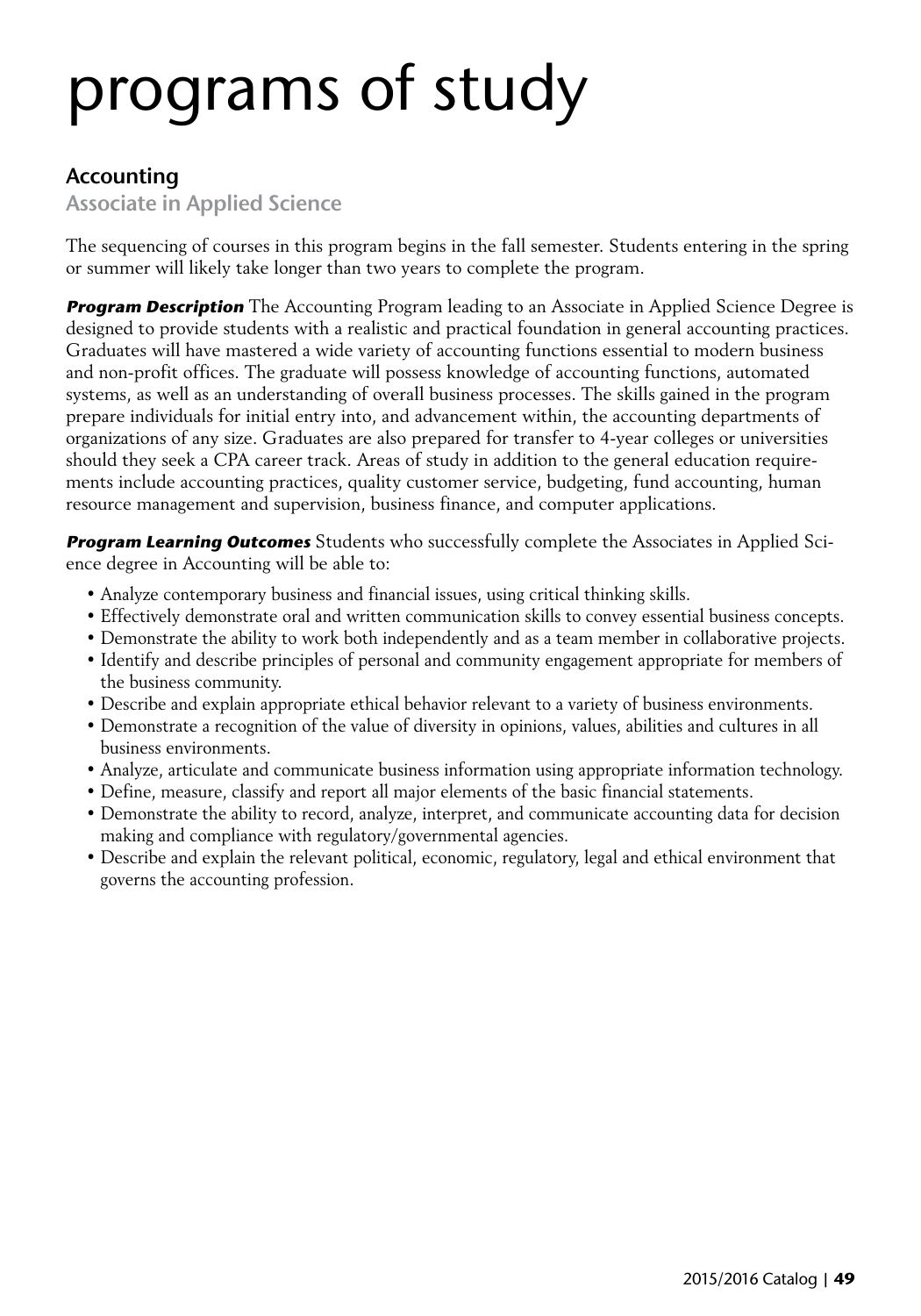#### **Accounting Curriculum Requirements - 60 Credits**

| <b>Required Program Courses</b>           | Credits          | <b>Required General Education</b>     | Credits |
|-------------------------------------------|------------------|---------------------------------------|---------|
| ACC 111 Accounting I                      | 3                | <b>ENG 101 College Composition</b>    | 3       |
| ACC 112 Accounting II                     | 3                | MAT 122 Finite Math                   | 3       |
| ACC 150 Income Tax Accounting             | 3                | MAT 127 College Algebra               | 3       |
| ACC 151 Accounting Software Applications  | 3                | <b>MAT 210 Statistics</b>             |         |
| ACC 201 Intermediate Accounting I         | 3                | PHI 102 Ethics & Contemporary Society | 3       |
| ACC 202 Intermediate Accounting II        | 3                | SPE 101 Oral Communication            | 3       |
| ACC 204 Managerial Accounting             | 3                | <b>General Education Core III</b>     | 3       |
| ACC 205 Governmental Accounting           | 3                |                                       | 21      |
| BUS 110 Introduction to Business          | 3                |                                       |         |
| CIS 115 Software Applications             | 3                | <b>Open Electives:</b>                | 3       |
| ECO 110 Macroeconomics or                 |                  |                                       |         |
| <b>ECO 120 Microeconomics</b>             |                  |                                       |         |
|                                           | $\overline{33}$  |                                       |         |
| <b>Choose from Program Elective List</b>  | <b>3 Credits</b> |                                       |         |
| ACC 290 Accounting Internship             | 3                |                                       |         |
| BUS 113 Introduction to Personal Finance  | 3                |                                       |         |
| <b>BUS 205 International Business</b>     | 3                |                                       |         |
| BUS 250 Principles of Sales               | 3                |                                       |         |
| BUS 260 Small Business Management         | 3                |                                       |         |
| CIS 214 Spreadsheet Applications          | 3                |                                       |         |
| CIS 217 Database Management               | 3                |                                       |         |
| ECO 110 Macroeconomics                    | 3                |                                       |         |
| ECO 120 Microeconomics                    | 3                |                                       |         |
| FIN 110 Principles of Finance             | 3                |                                       |         |
| FIN 115 Introduction to Financial Markets | 3                |                                       |         |
| FIN 120 Introduction to Money and Banking | 3                |                                       |         |

**Career Opportunities** Graduates from the program will be prepared to assume positions as (but are not limited to) management trainees, accounting clerks, assistant customer service representatives, documentation control clerks, accounts payable/receivable clerks, personnel coordinators, tellers, purchasing assistants, credit managers, warehouse managers, bookkeepers, and other positions requiring strong skills in accounting practices operations. Additionally, students from this program can transfer credits into a 4-year baccalaureate accounting or other business program.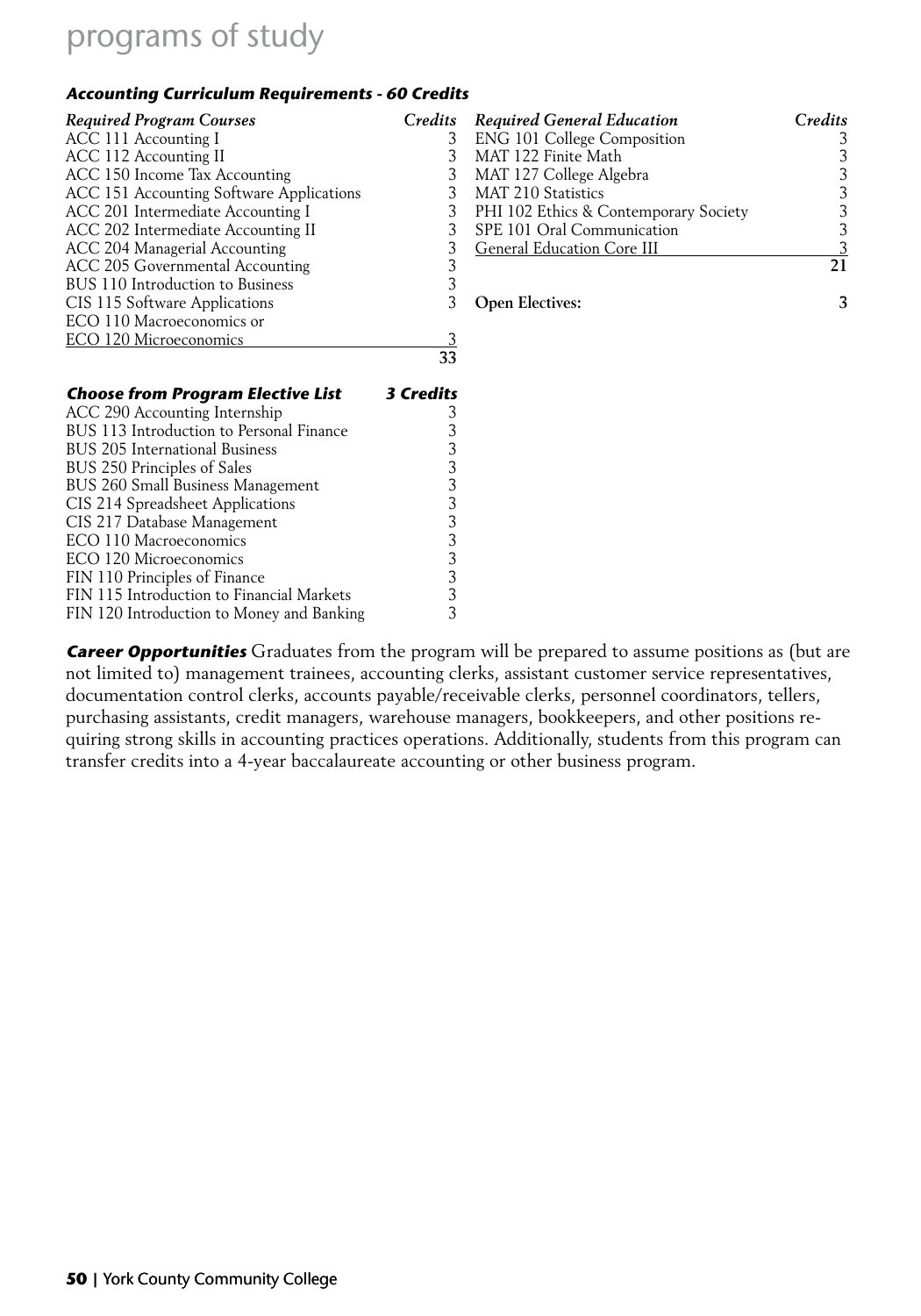**Accounting Program Sequencing** The sequencing of courses in this program begins in the fall semester. Students entering in the spring or summer will likely take longer than two years to complete the program.

| <b>Curriculum Requirements: 60 Credits</b>          | <b>Credits</b> | Grade | Semester |
|-----------------------------------------------------|----------------|-------|----------|
| First Year, Fall Semester (15 credits)              |                |       |          |
| ACC 111 Accounting I                                | 3              |       |          |
| BUS 110 Introduction to Business                    | 3              |       |          |
| ENG 101 College Composition                         | 3              |       |          |
| MAT 122 Finite Math                                 | 3              |       |          |
| CIS 115 Software Applications                       | 3              |       |          |
| First Year, Spring Semester (15 credits)            |                |       |          |
| ACC 112 Accounting II                               | 3              |       |          |
| ACC 204 Managerial Accounting                       | 3              |       |          |
| ECO 110 Macroeconomics or<br>ECO 120 Microeconomics | 3              |       |          |
| MAT 127 College Algebra                             | 3              |       |          |
| PHI 102 Ethics and Contemporary Society             | 3              |       |          |
| Second Year, Fall Semester (15 credits)             |                |       |          |
| ACC 151 Accounting Software Applications            | 3              |       |          |
| ACC 201 Intermediate Accounting I                   | 3              |       |          |
| ACC 150 Income Tax Accounting                       | 3              |       |          |
| SPE 101 Oral Communications                         | 3              |       |          |
| <b>MAT 210 Statistics</b>                           | 3              |       |          |
| Second Year, Spring Semester (15 credits)           |                |       |          |
| ACC 202 Intermediate Accounting II                  | 3              |       |          |
| ACC 205 Governmental Accounting                     | 3              |       |          |
| General Education Core III                          | 3              |       |          |
| Open Elective                                       | 3              |       |          |
| Choose 3 credits from Program Elective list         | 3              |       |          |
| Program Elective List                               |                |       |          |
| ACC 290 Accounting Internship                       | 3              |       |          |
| BUS 113 Introduction to Personal Finance            | 3              |       |          |
| <b>BUS 205 International Business</b>               | 3              |       |          |
| BUS 250 Principles of Sales                         | 3              |       |          |
| BUS 260 Small Business Management                   | 3              |       |          |
| CIS 214 Spreadsheet Applications                    | 3              |       |          |
| CIS 217 Database Management                         | 3              |       |          |
| ECO 110 Macroeconomics                              | 3              |       |          |
| ECO 120 Microeconomics                              | 3              |       |          |
| FIN 110 Principles of Finance                       | 3              |       |          |
| FIN 115 Introduction to Financial Markets           | 3              |       |          |
| FIN 120 Introduction to Money and Banking           | 3              |       |          |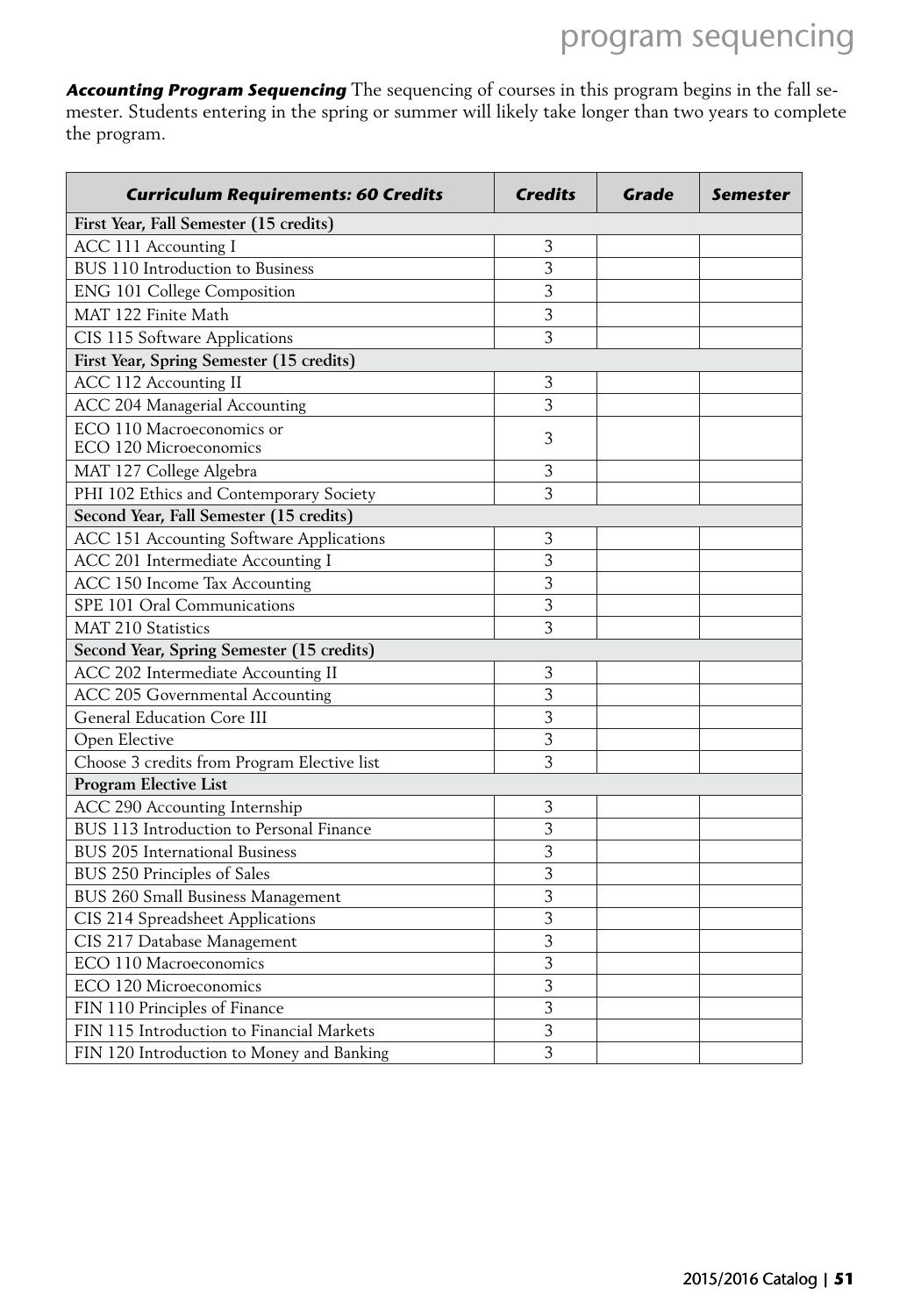### Architectural and Engineering Design

Associate in Applied Science

The sequencing of courses in this program begins in the fall semester. Students entering in the spring or summer will likely take longer than two years to complete the program.

**Program Description** The Architectural and Engineering Design curriculum provides a broad-based education for employment in a variety of design disciplines. Students learn engineering standards and design concepts, machining and fabrication processes, structural mechanics and material properties, and measurement and mathematics as they relate to the design process. Courses are designed to develop problem solving, critical thinking, communication and technical skills. The program prepares students for advanced computer applications emerging in the fields of architecture, engineering, graphics, and design.

**Program Learning Outcomes** Students who successfully complete the Associates in Applied Science degree in Architectural and Engineering Design will be able to:

- Illustrate a creative vision in the development of architectural plans.
- Create and manipulate architectural models and plans using CAD software.
- Describe and explain the relationship between spatial design, culture and technology.
- Create and present architectural plans that comply with industry standards and building codes.
- Translate vision and ideas through the use of quantitative data and visual aids such as drawings and 2D and 3D models.
- Investigate contemporary societal and environmental issues in designing and building structures in an ethical manner.
- Recognize the value of diversity in opinions, values, abilities and cultures in the business environment.
- Operate both independently and as a team member in collaborative projects. High school or post-secondary coursework in algebra and geometry is recommended.

#### **Architectural and Engineering Design Curriculum Requirements - 61 credits**

| <b>Required Program Courses</b>             |    | Credits Required General Education | Credits |
|---------------------------------------------|----|------------------------------------|---------|
| ARC 106 Architecture I                      |    | <b>ENG 101 College Composition</b> |         |
| CAD 102 Introduction to CAD                 |    | MAT 127 College Algebra            |         |
| CAD 107 Solid Modeling I                    |    | MAT 220 Trigonometry               |         |
| CAD 115 Blueprint Reading                   |    | 3 PHY 151 General Physics          | 4       |
| CAD 210 Computer Aided Drafting II          |    | 3 General Education Core I         |         |
| CAD 251 3D Presentation                     |    | 3 General Education Core II        |         |
| ARC 2XX CAD Management                      |    | <b>General Education Core III</b>  |         |
|                                             | 21 |                                    | 22      |
| <b>Open Electives:</b>                      |    |                                    |         |
| Program Electives (any ARC/CAD/PMT prefix): | 15 |                                    |         |

**Career Opportunities** The Architectural and Engineering Design degree prepares students for positions as a CAD designer or drafter in a variety of design professions with architectural, engineering, and manufacturing firms. The program utilizes the latest Autodesk and SolidWorks CAD/CAM software, allowing students to graduate with leading edge skills. Graduates develop skills that can be applied in manufacturing and fabrication, woodworking, building and construction, and mechanical design industries.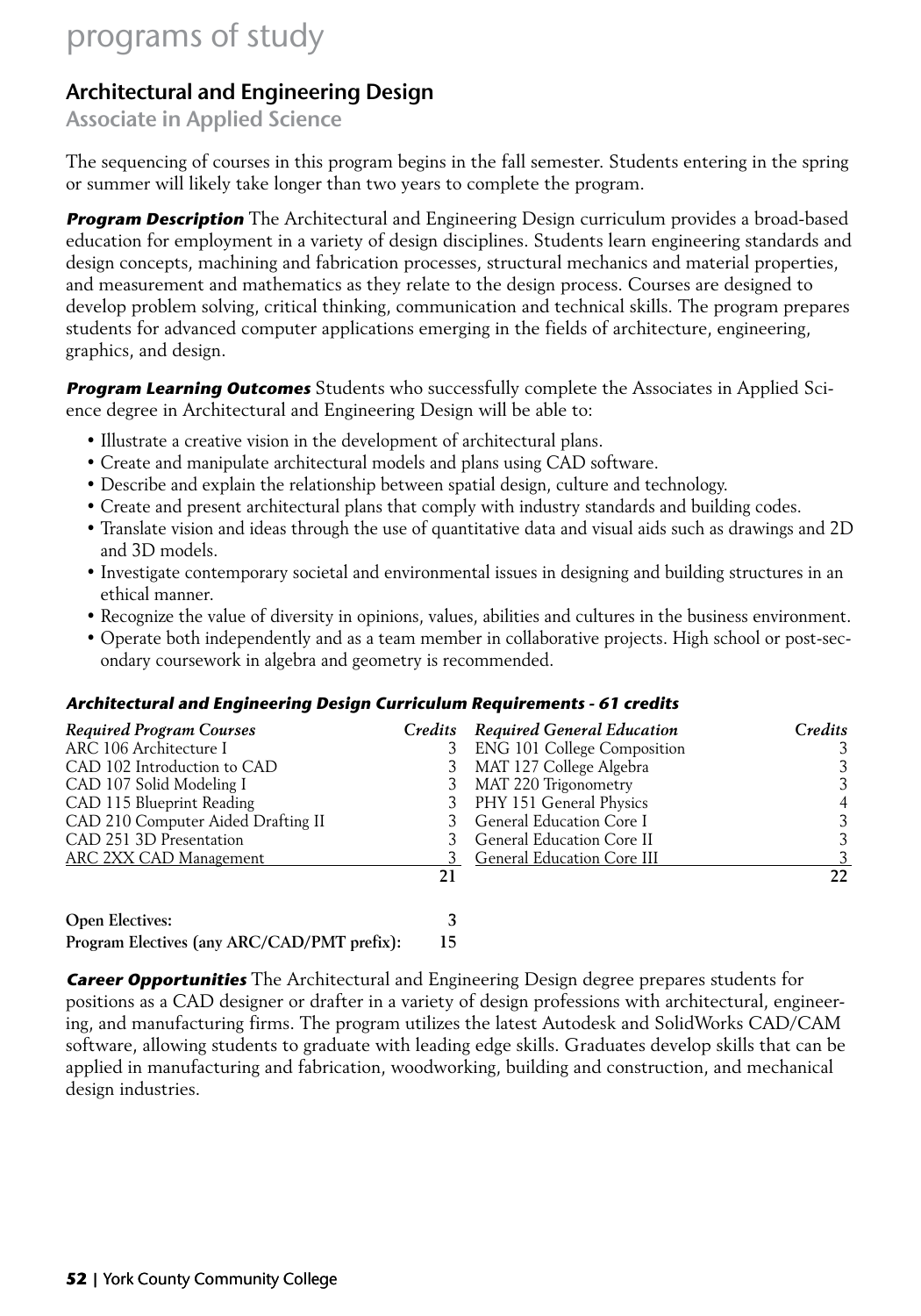**Architectural and Engineering Design Program Sequencing** The sequencing of courses in this program begins in the fall semester. Students entering in the spring or summer will likely take longer than two years to complete the program.

| <b>Curriculum Requirements: 61 credits</b> | <b>Credits</b> | Grade | <b>Semester</b> |
|--------------------------------------------|----------------|-------|-----------------|
| First Year, Fall Semester (15 credits)     |                |       |                 |
| ARC 106 Architecture I                     | 3              |       |                 |
| CAD 102 Intro to CAD                       | 3              |       |                 |
| CAD 115 Blueprint Reading                  | 3              |       |                 |
| ENG 101 College Composition                | 3              |       |                 |
| MAT 127 College Algebra                    | 3              |       |                 |
| First Year, Spring Semester (15 credits)   |                |       |                 |
| CAD 107 Solid Modeling I                   | 3              |       |                 |
| CAD 210 Computer Aided Drafting II         | 3              |       |                 |
| MAT 220 Trigonometry                       | 3              |       |                 |
| General Education Core I                   | 3              |       |                 |
| Program Elective                           | 3              |       |                 |
| Second Year, Fall Semester (16 credits)    |                |       |                 |
| PHY 151 General Physics                    | $\overline{4}$ |       |                 |
| General Education Core II                  | 3              |       |                 |
| General Education Core III                 | 3              |       |                 |
| Program Elective                           | 3              |       |                 |
| Program Elective                           | 3              |       |                 |
| Second Year, Spring Semester (15 credits)  |                |       |                 |
| CAD 251 3D Presentation                    | 3              |       |                 |
| ARC 2XX CAD Management                     | 3              |       |                 |
| Open Elective                              | 3              |       |                 |
| Program Electives                          | 6              |       |                 |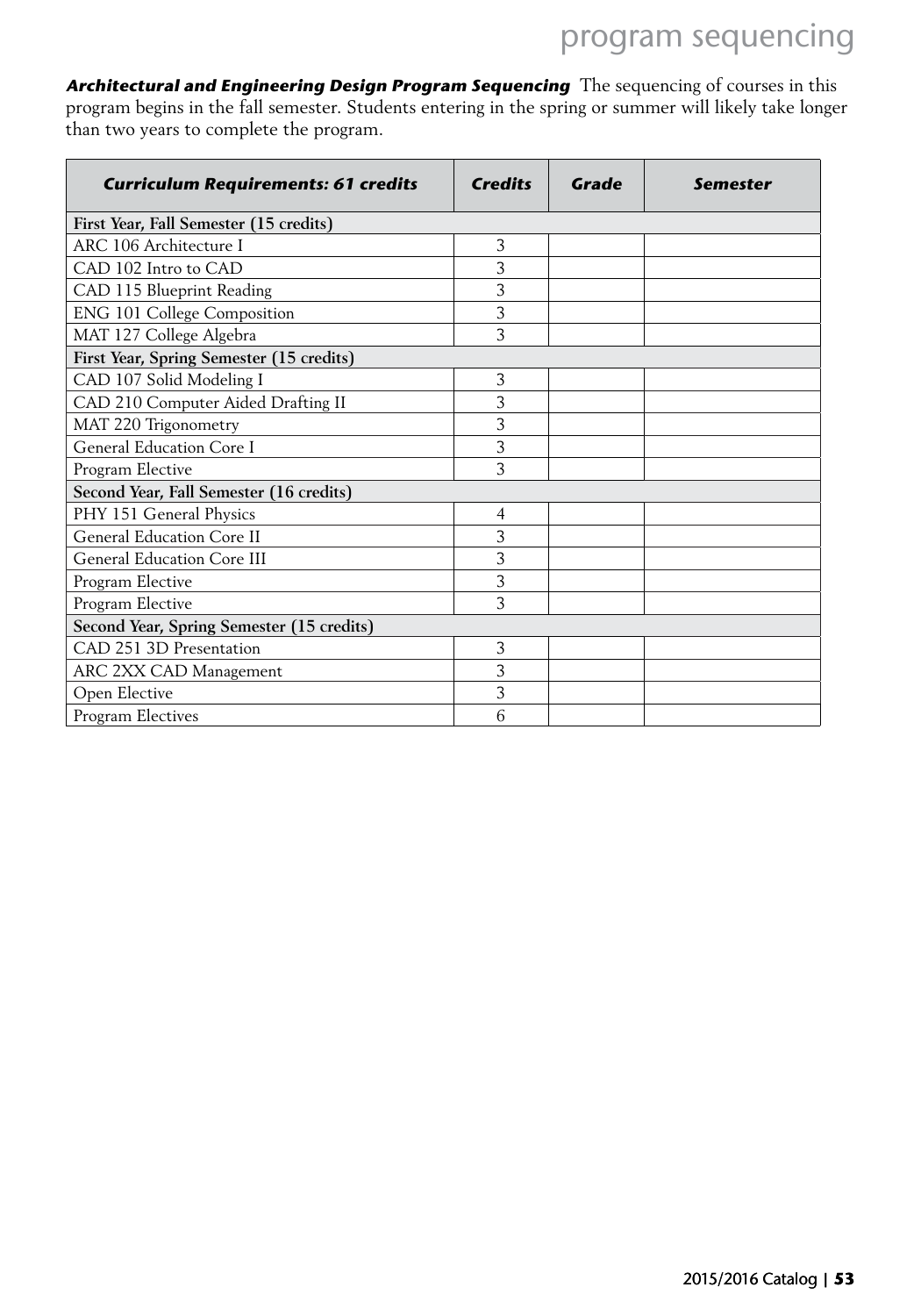### Behavioral Health Studies

Associate in Applied Science

The sequencing of courses in this program begins in the fall or spring semesters. Students entering in the summer will likely take longer than two years to complete the program.

**Program Description** The Associate in Applied Science Behavioral Health Studies program is designed to prepare students with the necessary knowledge and skills to pursue a position in the mental health field or continue their studies at the Baccalaureate level. Areas of study include trauma, vocational rehabilitation, substance abuse issues, human development, cultural awareness, counseling theories, and the role of mental health providers.

Graduates of the associate degree program are automatically certified to receive their Mental Health Rehabilitation Technician Community Certification (MHRT/C) by virtue of their degree. This certificate represents the minimum licensing qualifications necessary for working in the mental health field in Maine and is required for all positions funded by the Maine Department of Health and Human Services.

Graduates of this program will obtain a marketable degree with embedded certification which will allow them to work with multiple populations including individuals confronting mental illness, developmental delays, substance abuse, and other behavioral health conditions.

**Program Learning Outcomes** Students who successfully complete the Associates in Applied Science in Behavioral Health will be able to:

- Demonstrate an understanding of the ethical principles involved in the human service field and how situational factors might impact the interpretation of those principles.
- Engage in assessment and collaborative service planning with clients, their families, and human service professionals by clearly communicating strengths and needs based information.
- Demonstrate awareness of factors which may inhibit access to services including issues related to finances, culture, language, mental health problems and cognitive disabilities.
- Demonstrate an awareness of personal and professional development in order to remain effective and promote optimal functioning for the self and clients.
- Utilize technical skills to effectively gather, analyze, evaluate, and share data while conforming to both legal and ethical guidelines for accessing and distributing confidential information.
- Demonstrate awareness of diversity and the ability to communicate across cultures.
- Locate both formal and informal support systems available in the community and facilitate client engagement with those systems.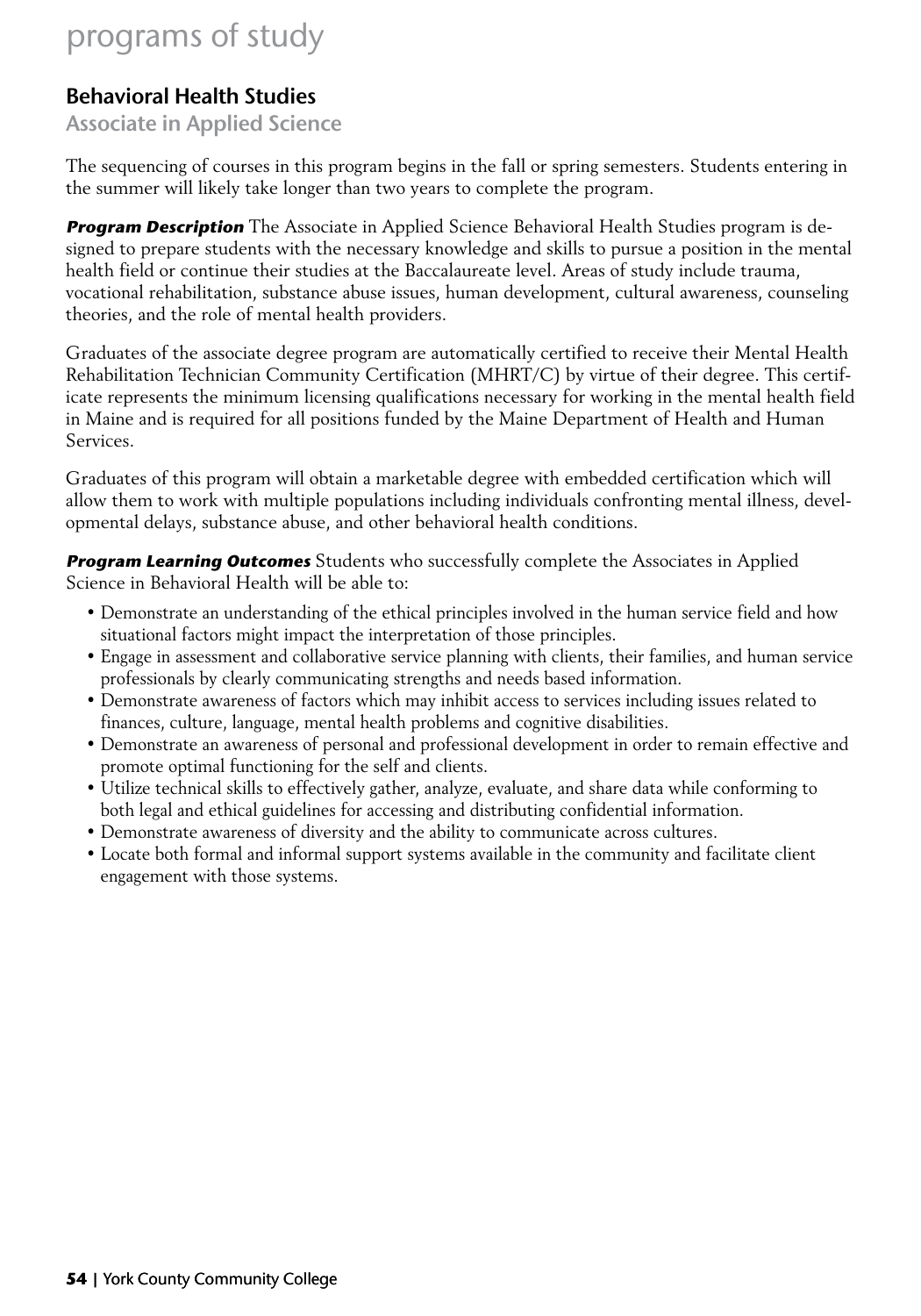|  | Behavioral Health Studies Curriculum Requirements - 61 credits |  |  |  |  |
|--|----------------------------------------------------------------|--|--|--|--|
|--|----------------------------------------------------------------|--|--|--|--|

| <b>Required Program Courses</b>        | Credits  | <b>Required General Education</b>   | Credits |
|----------------------------------------|----------|-------------------------------------|---------|
| BHS 101 Intro to Behavioral Health     | 3        | <b>ENG 101 College Composition</b>  | 3       |
| PSY 210 Psychology Across the Lifespan |          | SPE 101 Oral Communication          | 3       |
| PSY 230 Abnormal Psychology            | 3        | PHI 102 Ethics and Contemp. Society | 3       |
| PSY 232 Introduction to Counseling     | 3        | Mathematics, Gen Ed Core IV         | 3       |
| PSY 234 Trauma and Recovery            | 3        | Lab Science, Gen Ed Core IV         | 4       |
| PSY 244 Psychological Rehabilitation   | 3        | PSY 101 Intro to Psychology         | 3       |
| SOC 210 Social Problems                | 3        | SOC 101 Intro to Sociology          | 3       |
| Program Electives                      | 12       |                                     | 22      |
|                                        | 33       |                                     |         |
| Computer Literacy (CIS 115 or CIS 118) | 3        |                                     |         |
| Program Elective List                  |          |                                     |         |
| Any BHS, CJS, PSY or SOC course        | $3 - 12$ |                                     |         |
| ECE 206 Educ. of Child. Special Needs  | 3        |                                     |         |
| ECO 110 Macroeconomics                 | 3        |                                     |         |
| EC0 120 Microeconomics                 | 3        |                                     |         |
| EDU 105 Intro to Exceptionality        | 3        |                                     |         |
| HUM 201 Multicultural America          | 3        |                                     |         |
| <b>MAT 210 Statistics</b>              | 3        |                                     |         |
| POS 101 US Government                  | 3        |                                     |         |
| SOC 101 Intro to Sociology             | 3        |                                     |         |

**Career Opportunities** Qualified graduates of the Behavioral Health program will be eligible for entry level employment at community health centers, hospitals, schools, social service and mental health programs, and child care settings. Specific jobs may include, but are not limited to, Community Support Worker, Residential Service Worker, Rehabilitation Technician, Youth and Family Counselor, Education Technician II, Case Manager, Direct Support Professional, Life Skills Coach, and In-home Support Worker.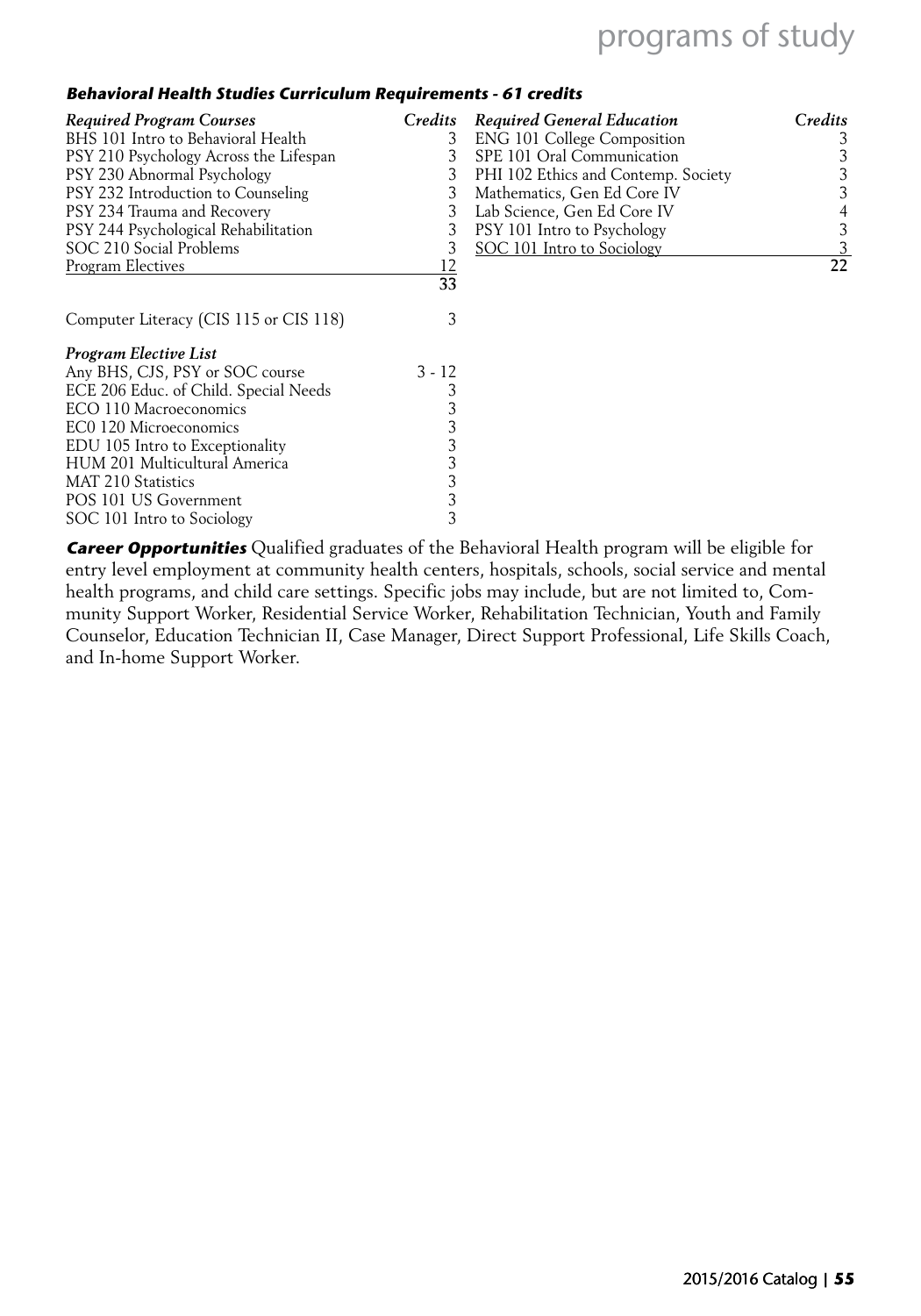**Behavioral Health Studies Program Sequencing** The sequencing of courses in this program begins in the fall or spring semesters. Students entering in the summer will likely take longer than two years to complete the program.

| <b>Curriculum Requirements: 61 Credits</b> | <b>Credits</b> | Grade | Semester |
|--------------------------------------------|----------------|-------|----------|
| First Year, Fall Semester (15 credits)     |                |       |          |
| ENG 101 College Composition                | 3              |       |          |
| Mathematics Course from Core IV            | 3              |       |          |
| PSY 101 Introduction to Psychology         | 3              |       |          |
| BHS 101 Introduction to Behavioral Health  | 3              |       |          |
| SOC 101 Introduction to Sociology          | 3              |       |          |
| First Year, Spring Semester (15 credits)   |                |       |          |
| SPE 101 Oral Communications                | 3              |       |          |
| PHI 102 Ethics and Contemporary Society    | 3              |       |          |
| PSY 210 Psychology Across the Lifespan     | 3              |       |          |
| PSY 230 Abnormal Psychology                | 3              |       |          |
| Computer Literacy (CIS 115 or CIS 118)     | 3              |       |          |
| Second Year, Fall Semester (16 credits)    |                |       |          |
| SOC 210 Social Problems                    | 3              |       |          |
| PSY 232 Introduction to Counseling         | 3              |       |          |
| PSY 234 Trauma and Recovery                | 3              |       |          |
| Program Elective                           | 3              |       |          |
| General Education Core IV, Lab Science     | 4              |       |          |
| Second Year, Spring Semester (15 credits)  |                |       |          |
| PSY 244 Psychosocial Rehabilitation        | 3              |       |          |
| Program Electives                          | 9              |       |          |
| Open Elective                              | 3              |       |          |
| <b>Program Elective List</b>               |                |       |          |
| Any BHS, CJS, PSY or SOC course            | $3-12$         |       |          |
| ECE 206 Educ. of Child. Special Needs      | 3              |       |          |
| ECO 110 Macroeconomics                     | 3              |       |          |
| EC0 120 Microeconomics                     | 3              |       |          |
| EDU 105 Intro to Exceptionality            | 3              |       |          |
| HUM 201 Multicultural America              | 3              |       |          |
| MAT 210 Statistics                         | 3              |       |          |
| POS 101 US Government                      | 3              |       |          |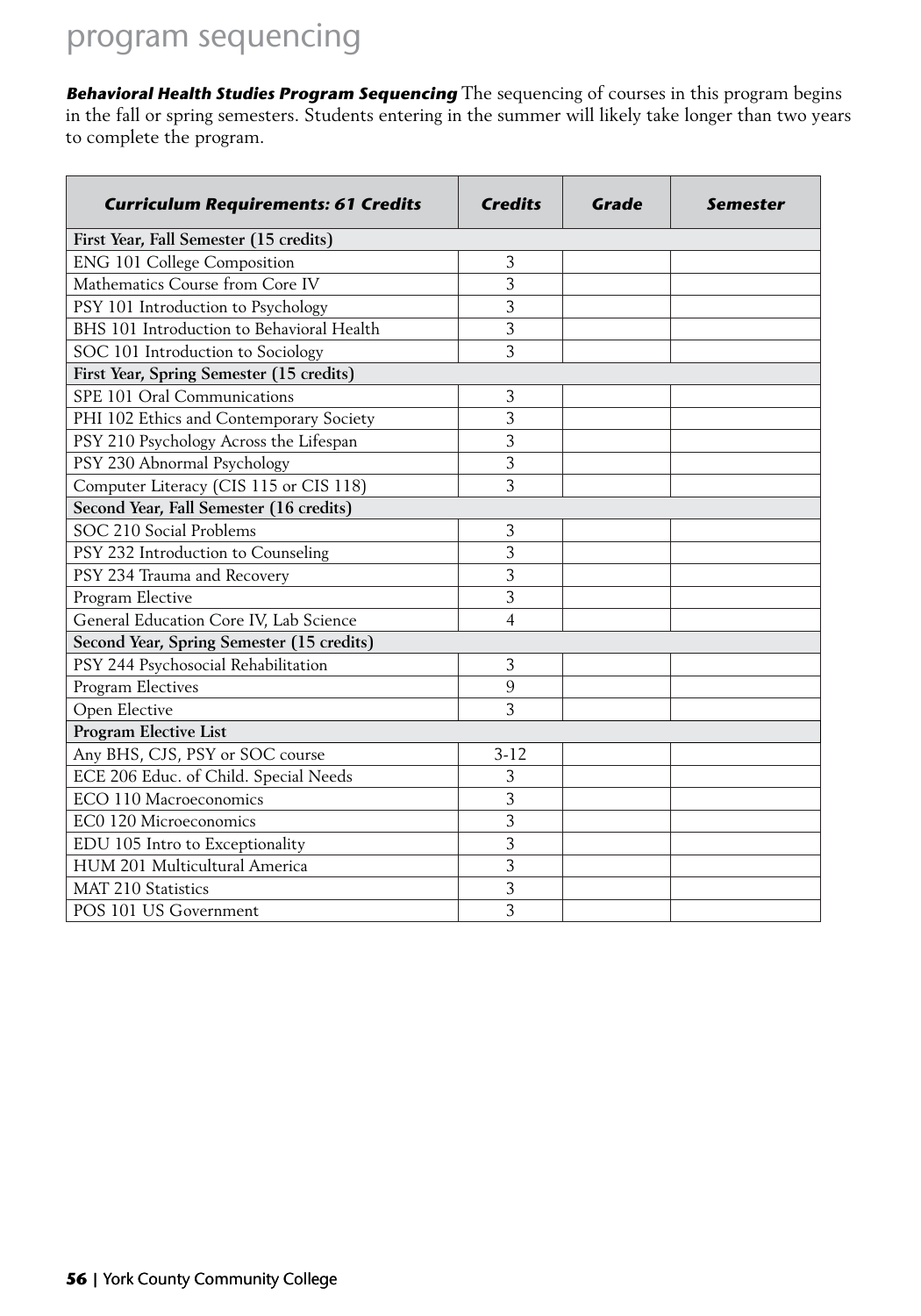### Business Administration

Associate in Applied Science

The sequencing of courses in this program begins in the fall or spring semesters. Students entering in the summer will likely take longer than two years to complete the program.

**Program Description** The Associate in Applied Science Business Administration program provides graduates with the necessary skills to succeed in today's business world. Areas of study include accounting, economics, finance, international business, human resource management and supervision, sales and marketing, basic computer operations and business law. Graduates from the program are prepared to pursue supervisory and managerial positions in financial institutions, government, transportation, public utilities, manufacturing, insurance and retailing. Business Administration not only makes graduates more employable, it also provides transfer opportunities for those who wish to transfer to 4-year colleges or universities. The program provides graduates with both entrepreneurial skills for those who prefer to run their own businesses, and organizational skills for those who wish to work in larger corporate organizations.

#### **Program Learning Outcomes** Students who successfully complete the Associate in Applied

Science degree in Business Administration will be able to:

- Analyze contemporary business and financial issues, using critical thinking skills.
- Effectively demonstrate oral and written communication skills to convey essential business concepts.
- Demonstrate the ability to work both independently and as a team member in collaborative projects.
- Identify and describe principles of personal and community engagement appropriate for members of the business community.
- Describe and explain appropriate ethical behavior relevant to a variety of business environments.
- Demonstrate a recognition of the value of diversity in opinions, values, abilities and cultures in all business environments.
- Analyze, articulate and communicate business information using appropriate information technology.
- Apply basic accounting and financial concepts to business problems.
- Apply quantitative analysis to the study of a wide variety of business problems.
- Describe and explain the essential legal, regulatory, cultural and organizational framework of the global business environment.

#### **Business Administration Curriculum Requirements - 63 Credits**

| Required Program Courses                    | Credits | <b>Required General Education</b>     | Credits |
|---------------------------------------------|---------|---------------------------------------|---------|
| ACC 111 Accounting I                        |         | <b>ENG 101 College Composition</b>    | 3       |
| ACC 112 Accounting II                       |         | ENG 212 Business Communications or    |         |
| BUS 110 Introduction to Business            |         | ENG 211 Technical Writing             | 3       |
| BUS 115 Management I                        |         | MAT 122 Finite Math                   | 3.      |
| BUS 116 Management II                       |         | <b>MAT 210 Statistics</b>             | 3       |
| <b>BUS 205 International Business</b>       |         | PHI 102 Ethics & Contemporary Society | 3       |
| BUS 230 Principles of Marketing             |         | PSY 101 Introduction to Psychology or |         |
| <b>BUS 244 Business Law</b>                 |         | SOC 101 Introduction to Sociology     | 3       |
| BUS 250 Principles of Sales or              |         | General Education Core IV             | 3       |
| BUS 260 Small Business Management           |         |                                       | 21      |
| BUS 113 Introduction to Personal Finance or |         |                                       |         |
| FIN 110 Principles of Finance               |         | <b>Open Elective:</b>                 | 3       |
| CIS 115 Software Applications               |         |                                       |         |
| ECO 110 Macroeconomics or                   |         |                                       |         |
| ECO 120 Microeconomics                      |         |                                       |         |
|                                             | 36      |                                       |         |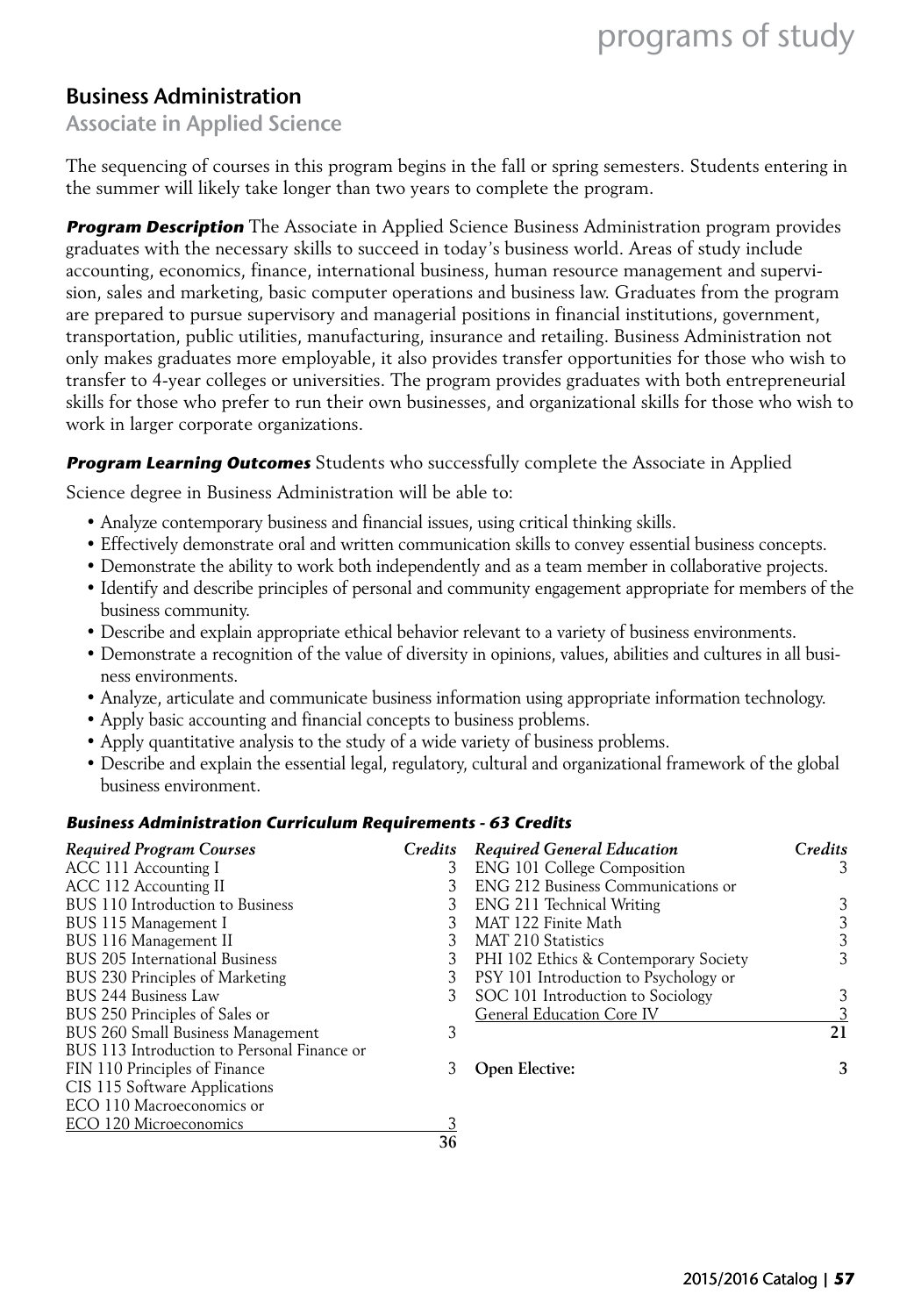| <b>Choose from Program Elective List</b>   | <b>3 Credits</b> |                                    |   |
|--------------------------------------------|------------------|------------------------------------|---|
| ACC 150 Income Tax Accounting              |                  | CIS 214 Spreadsheet Applications   | 3 |
| ACC 151 Accounting Software Applications   |                  | 3 CIS 217 Database Management      | 3 |
| ACC 201 Intermediate Accounting            |                  | ECO 110 Macroeconomics             | 3 |
| ACC 204 Managerial Accounting              |                  | ECO 120 Microeconomics             | 3 |
| ACC 205 Government Accounting              |                  | 3 FIN 110 Principles of Finance    | 3 |
| BUS 113 Personal Finance                   |                  | FIN 115 Intro to Financial Markets | 3 |
| BUS 250 Principles of Sales                |                  | FIN 120 Intro to Money and Banking | 3 |
| BUS 260 Small Business Management          |                  |                                    |   |
| BUS 293 Business Administration Internship |                  |                                    |   |
|                                            |                  |                                    |   |

**Career Opportunities** Graduates with an A.A.S. in Business Administration expect to pursue opportunities in a variety of occupations in all sectors of the economy, business, government and nonprofits. Business administration is a generalist degree-preparing students to work in junior and mid-level management and supervisory jobs. Students with this degree work in a broad variety of industries from retailing to manufacturing to social services. Students considering more specific career goals in Office Management or Finance may wish to consider concentrations in those fields of study.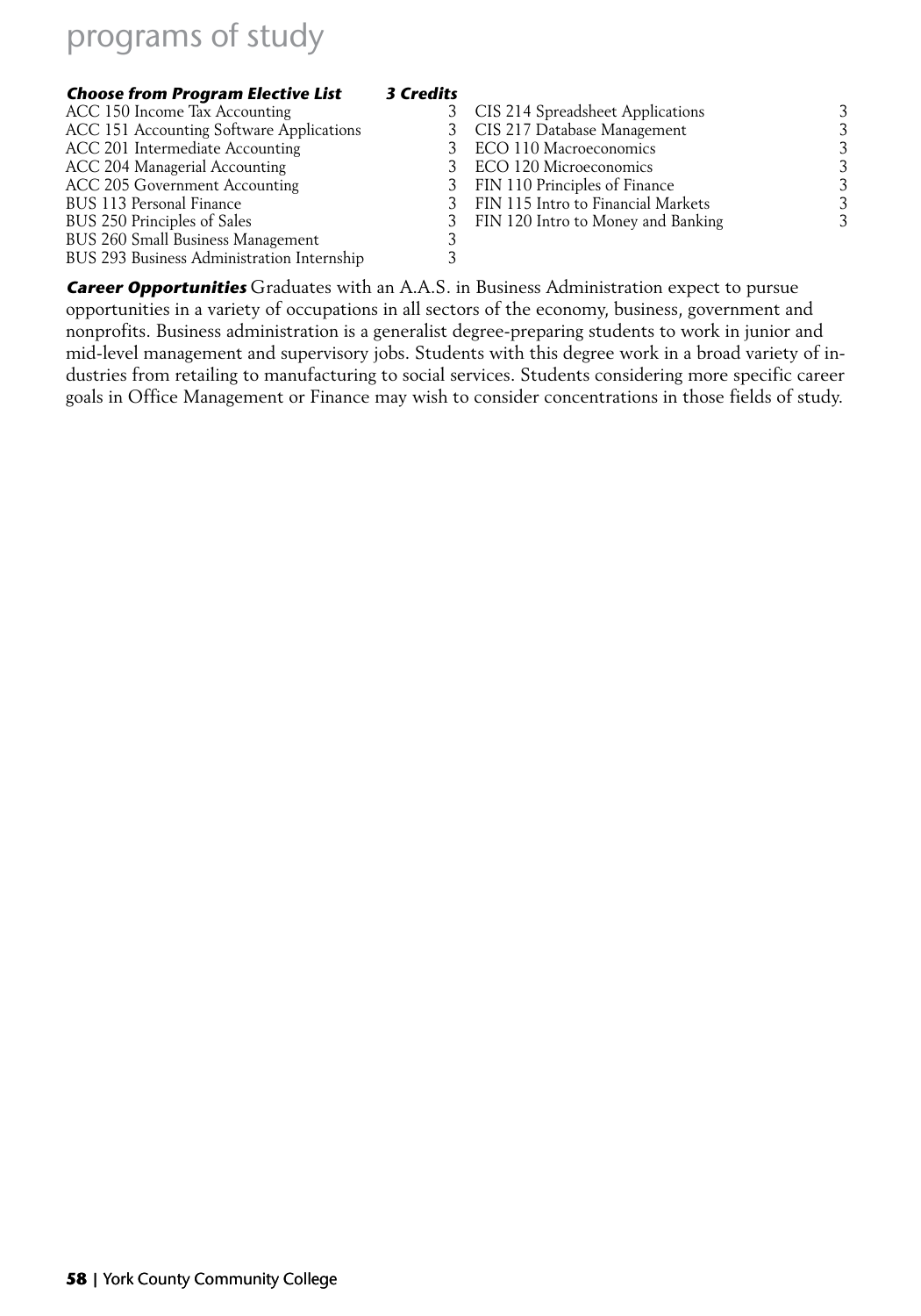**Business Administration Program Sequencing** The sequencing of courses in this program begins in the fall or spring semesters. Students entering in the summer will likely take longer than two years to complete the program.

| <b>Curriculum Requirements: 63 credits</b>                                 | <b>Credits</b> | Grade | Semester |
|----------------------------------------------------------------------------|----------------|-------|----------|
| First Year, Fall Semester (15 credits)                                     |                |       |          |
| ACC 111 Accounting I                                                       | 3              |       |          |
| <b>BUS 110 Introduction to Business</b>                                    | 3              |       |          |
| BUS 115 Management I                                                       | $\overline{3}$ |       |          |
| ENG 101 College Composition                                                | 3              |       |          |
| CIS 115 Software Applications                                              | 3              |       |          |
| First Year, Spring Semester (15 credits)                                   |                |       |          |
| ACC 112 Accounting II                                                      | 3              |       |          |
| <b>BUS 116 Management II</b>                                               | 3              |       |          |
| ECO 110 Macroeconomics or                                                  |                |       |          |
| ECO 120 Microeconomics                                                     | 3              |       |          |
| MAT 122 Finite Math                                                        | 3              |       |          |
| PSY 101 Introduction to Psychology<br>or SOC 101 Introduction to Sociology | 3              |       |          |
| Second Year, Fall Semester (15 credits)                                    |                |       |          |
| <b>BUS 205 International Business</b>                                      | 3              |       |          |
| BUS 230 Principles of Marketing                                            | 3              |       |          |
|                                                                            |                |       |          |
| BUS 250 Principles of Sales or<br><b>BUS 260 Small Business Management</b> | 3              |       |          |
| <b>MAT 210 Statistics</b>                                                  | 3              |       |          |
| PHI 102 Ethics and Contemporary Society                                    | 3              |       |          |
| Second Year, Spring Semester (18 credits)                                  |                |       |          |
| <b>BUS 244 Business Law</b>                                                | 3              |       |          |
| BUS 113 Personal Finance or<br>FIN 110 Principles of Finance               | 3              |       |          |
| ENG 212 Business Communications or<br>ENG 211 Technical Writing            | 3              |       |          |
| General Education Core IV                                                  | 3              |       |          |
| Program Elective                                                           | 3              |       |          |
| Open Elective                                                              | 3              |       |          |
|                                                                            |                |       |          |
| <b>Program Elective List</b>                                               |                |       |          |
| ACC 150 Income Tax Accounting                                              | 3              |       |          |
| ACC 151 Accounting Software Applications                                   | 3              |       |          |
| ACC 201 Intermediate Accounting                                            | 3              |       |          |
| ACC 204 Managerial Accounting                                              | 3              |       |          |
| ACC 205 Government Accounting                                              | 3              |       |          |
| BUS 113 Personal Finance                                                   | 3              |       |          |
| BUS 250 Principles of Sales                                                | 3              |       |          |
| BUS 260 Small Business Management                                          | 3              |       |          |
| BUS 293 Business Administration Internship                                 | 3              |       |          |
| CIS 214 Spreadsheet Applications                                           | 3              |       |          |
| CIS 217 Database Management                                                | 3              |       |          |
| ECO 110 Macroeconomics                                                     | 3              |       |          |
| ECO 120 Microeconomics                                                     | 3              |       |          |
| FIN 110 Principles of Finance                                              | 3              |       |          |
| FIN 115 Introduction to Financial Markets                                  | 3              |       |          |

FIN 115 Introduction to Financial Markets 3<br>FIN 120 Introduction to Money and Banking 3

FIN 120 Introduction to Money and Banking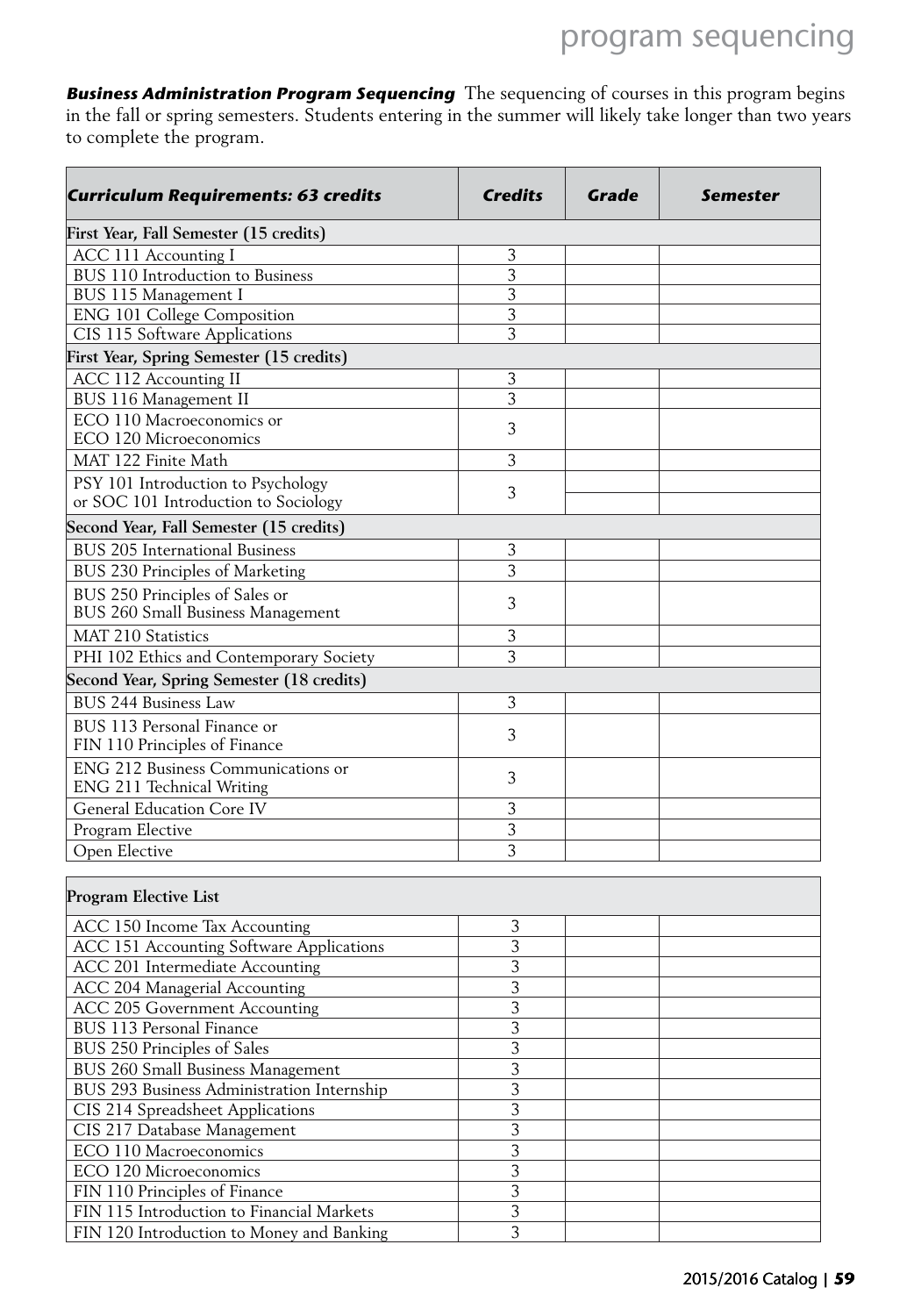### Business Administration - Finance Option

Associate in Applied Science

The sequencing of courses in this program begins in the fall semester. Students entering in the spring or summer will likely take longer than two years to complete the program.

**Program Description** The concentration is suitable for the financially oriented Business major. Finance Option majors master cash-flow analysis, principles of corporate finance, banking and securities operations and a variety of other skills essential to careers in the financial services industry. Finance Option students will be prepared for financial-services jobs in banking, insurance and securities, financial planning, bank branch management, insurance agency sales and management. Students already employed in the financial services industry will find the Finance Option program useful in advancing their careers. The program also offers transfer opportunities for those who wish to continue their education at 4-year colleges or universities.

**Program Learning Outcomes** Students who successfully complete the Associate in Applied Science degree in Business Administration, Finance Option will be able to:

- Analyze contemporary business and financial issues, using critical thinking skills.
- Effectively demonstrate oral and written communication skills to convey essential business concepts.
- Demonstrate the ability to work both independently and as a team member in collaborative projects.
- Identify and describe principles of personal and community engagement appropriate for members of the business community.
- Describe and explain appropriate ethical behavior relevant to a variety of business environments.
- Demonstrate a recognition of the value of diversity in opinions, values, abilities and cultures in all business environments.
- Analyze, articulate and communicate business information using appropriate information technology.
- Analyze and evaluate financial statements, especially those elements most relevant to cash flows.
- Apply quantitative analysis to the study of financial institutions and markets.
- Describe and explain the essential legal, regulatory, cultural and organizational framework of the global financial system.

#### **Business Administration - Finance Option Curriculum Requirements - 60 credits**

| <b>Required Program Courses</b>           | Credits | <b>Required General Education</b>        | Credits |
|-------------------------------------------|---------|------------------------------------------|---------|
| ACC 111 Accounting I                      | 3       | <b>ENG 101 College Composition</b>       | 3       |
| BUS 110 Introduction to Business          | 3       | <b>ENG 212 Business Communication or</b> |         |
| BUS 115 Management I                      | 3       | ENG 211 Technical Writing                | 3       |
| <b>BUS 205 International Business</b>     | 3       | MAT 122 Finite Math                      | 3       |
| BUS 116 Management II                     | 3       | <b>MAT 210 Statistics</b>                |         |
| CIS 115 Software Applications             | 3       | PHI 102 Ethics & Contemporary Society    | 3       |
| CIS 214 Spreadsheet Applications          | 3       | General Education Core III               | 3       |
| ECO 110 Macroeconomics or                 |         | <b>General Education Core IV</b>         |         |
| ECO 120 Microeconomics                    | 3       |                                          | 21      |
| FIN 110 Principles of Finance             | 3       |                                          |         |
| FIN 115 Introduction to Financial Markets | 3       |                                          |         |
| FIN 120 Introduction to Money and Banking | 3       |                                          |         |
|                                           | 33      | <b>Program Elective List</b>             |         |
|                                           |         | ACC 112 Accounting II                    | 3       |
|                                           |         | ACC 150 Income Tax Accounting            | 3       |
|                                           |         | ACC 151 Accounting Software Applications | 3       |
| <b>Open Elective</b>                      | 3       | BUS 113 Personal Finance                 | 3       |
| <b>Program Elective</b>                   |         | BUS 230 Principles of Marketing          | 3       |
| (choose from the Program Elective List)   | 3       | <b>BUS 244 Business Law</b>              | 3       |
|                                           |         | BUS 250 Principles of Sales              | 3       |
|                                           |         | BUS 260 Small Business Management        | 3       |
|                                           |         | CIS 217 Database Management              | 3       |
|                                           |         | ECO 110 Macroeconomics                   | 3       |
|                                           |         | ECO 120 Microeconomics                   | 3       |
|                                           |         |                                          |         |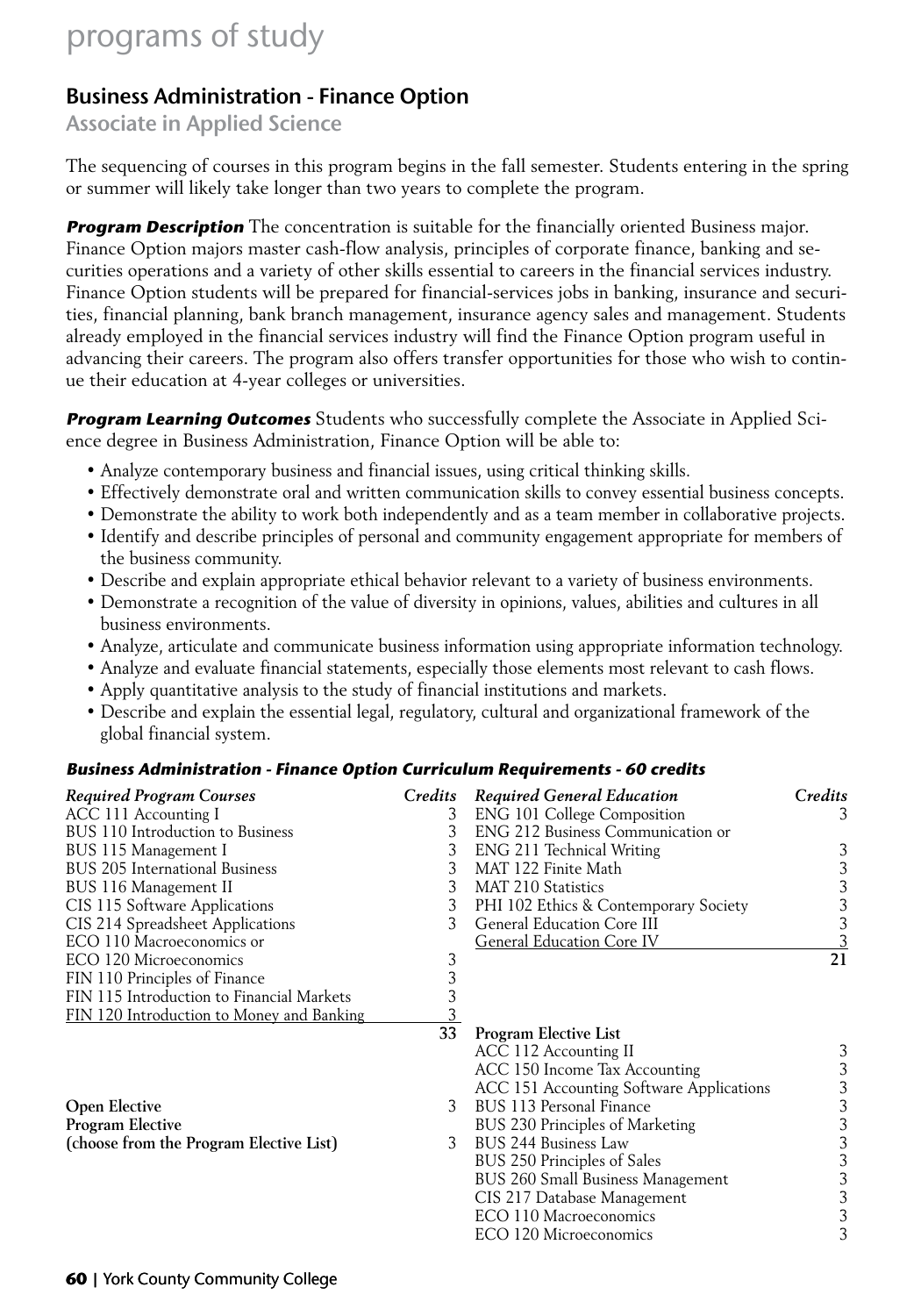**Career Opportunities** Students with an A.A.S. in Business Administration; Finance Option, expect to work in the financial services industry. Representative jobs in that field include: loan officer, branch manager, customer relations representative, mortgage originator, insurance agent, stockbroker in smaller or regional brokerage firms and back-office administration and management for financial institutions. Students will graduate with more skills specifically related to the financial services industry, as well as the broader business skills offered by the more general Business Administration A.A.S. The objective of the program is to provide students with the knowledge, training, skills, and credentials, which will lead toward a career path in finance-related businesses.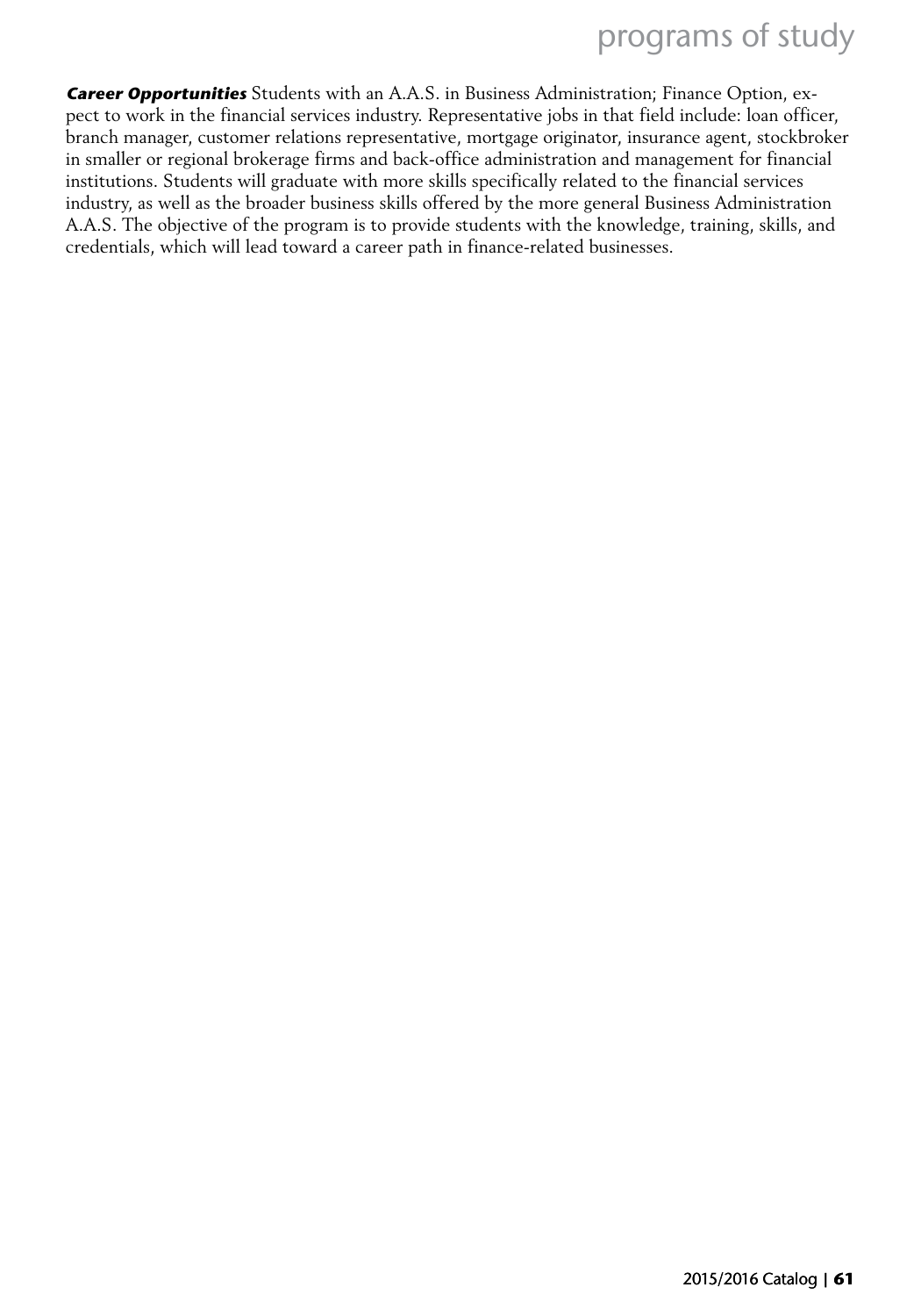**Business Administration - Finance Option Program Sequencing** The sequencing of courses in this program begins in the fall semester. Students entering in the spring or summer will likely take longer than two years to complete the program.

| <b>Curriculum Requirements: 60 credits</b>                      | <b>Credits</b> | Grade | <b>Semester</b> |
|-----------------------------------------------------------------|----------------|-------|-----------------|
| First Year, Fall Semester (15 credits)                          |                |       |                 |
| ACC 111 Accounting I                                            | 3              |       |                 |
| BUS 110 Introduction to Business                                | 3              |       |                 |
| BUS 115 Management I                                            | 3              |       |                 |
| ENG 101 College Composition                                     | 3              |       |                 |
| MAT 122 Finite Math                                             | 3              |       |                 |
| First Year, Spring Semester (15 credits)                        |                |       |                 |
| FIN 110 Principles of Finance                                   | 3              |       |                 |
| BUS 116 Management II                                           | 3              |       |                 |
| CIS 115 Software Applications                                   | 3              |       |                 |
| ECO 110 Macroeconomics or<br>ECO 120 Microeconomics             | 3              |       |                 |
| General Education Core III                                      | 3              |       |                 |
| Second Year, Fall Semester (15 credits)                         |                |       |                 |
| CIS 214 Spreadsheet Applications                                | 3              |       |                 |
| PHI 102 Ethics and Contemporary Society                         | 3              |       |                 |
| ENG 212 Business Communications or<br>ENG 211 Technical Writing | 3              |       |                 |
| <b>MAT 210 Statistics</b>                                       | 3              |       |                 |
| FIN 115 Financial Markets                                       | 3              |       |                 |
| Second Year, Spring Semester (15 credits)                       |                |       |                 |
| <b>BUS 205 International Business</b>                           | 3              |       |                 |
| FIN 120 Introduction to Money and Banking                       | 3              |       |                 |
| <b>General Education Core IV</b>                                | 3              |       |                 |
| Program Elective                                                | 3              |       |                 |
| Open Elective                                                   | 3              |       |                 |
| Program Elective List:                                          |                |       |                 |
| ACC 112 Accounting II                                           | 3              |       |                 |
| ACC 150 Income Tax Accounting                                   | 3              |       |                 |
| ACC 151 Accounting Software Applications                        | 3              |       |                 |
| BUS 113 Personal Finance                                        | 3              |       |                 |
| BUS 230 Principles of Marketing                                 | 3              |       |                 |
| <b>BUS 244 Business Law</b>                                     | 3              |       |                 |
| BUS 250 Principles of Sales                                     | 3              |       |                 |
| BUS 260 Small Business Management                               | 3              |       |                 |
| CIS 217 Database Management                                     | 3              |       |                 |
| ECO 110 Macroeconomics                                          | 3              |       |                 |
| ECO 120 Microeconomics                                          | 3              |       |                 |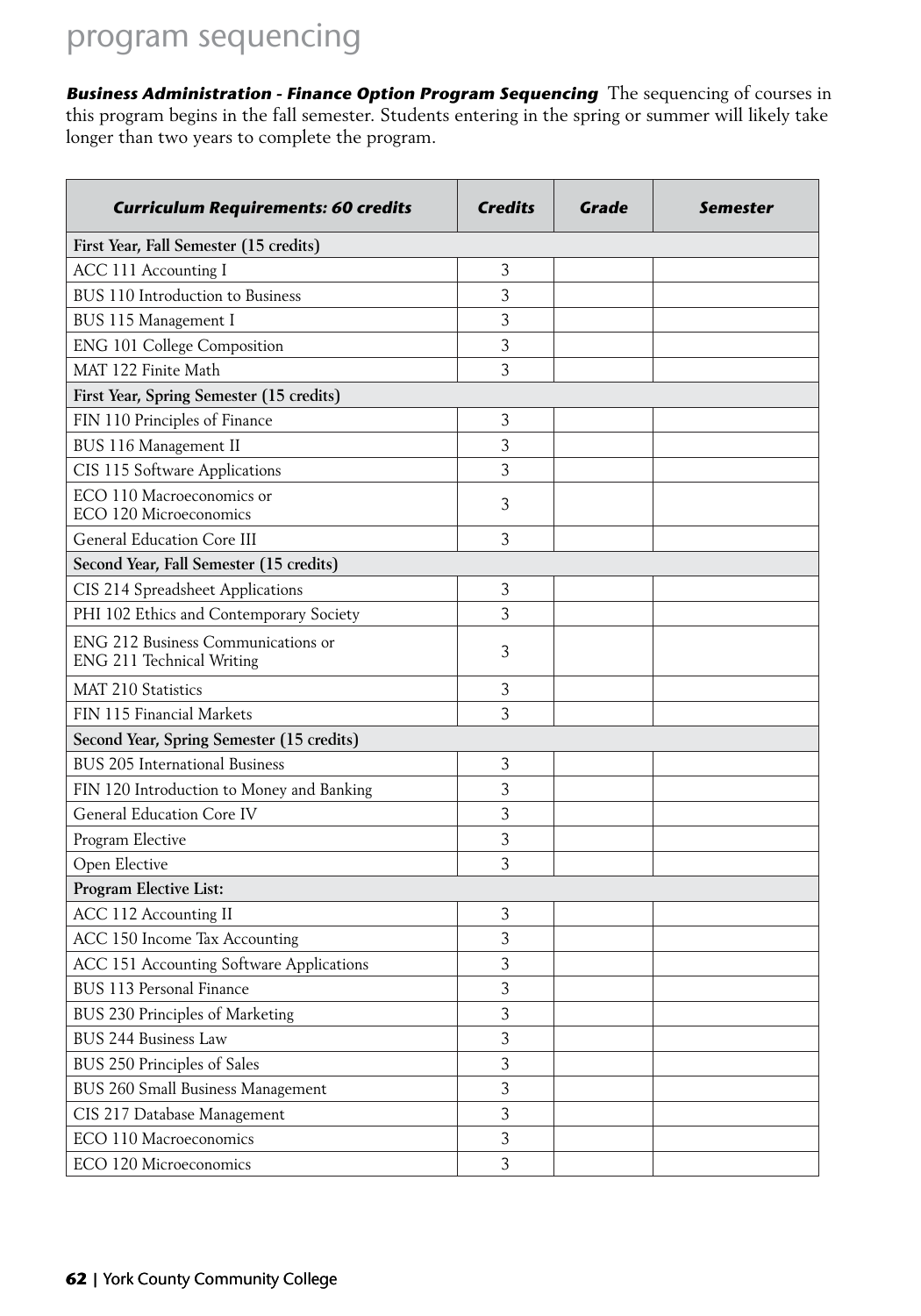### Career Studies

Associate in Applied Science

**Program Description** This program provides highly individualized and flexible programming to meet the needs of students with significant work and learning experiences whose education and/or occupational goals cannot be met by the other technical programs of the college. Objectives of this program are to recognize significant work and/or learning experiences in a broad range of technical and specialized career fields; enhance education opportunities for those students who already possess significant bases of skill and/or learning; and assist individuals to advance in their chosen field. This program is designed to prepare students for various careers and is built on a foundation of general education courses.

**Program Learning Outcomes** Students who successfully complete the Associate in Applied Science in Career Studies will be able to:

- Recognize and apply appropriate terminology within the chosen area of specialization
- Describe ethical and responsible behavior relative to the chosen career field
- Recognize the value of diversity in opinions, values, abilities, and cultures of colleagues and customers in a professional workplace.
- Apply problem-solving skills and quantitative analysis using technology relative to the area of specialization.
- Utilize appropriate information resources to gather and disseminate technical information within the chosen career field.
- Demonstrate effective written and verbal communication skills in a variety of professional settings.

#### **Career Studies Curriculum Requirements - 60 credits**

| <b>Required Program Courses</b>    |    | Credits Electives         | Credits |
|------------------------------------|----|---------------------------|---------|
| <b>ENG 101 College Composition</b> |    | 3 Career Related Cluster* | 24      |
| General Education Core I           |    | 3 Computer Literacy**     |         |
| General Education Core II          |    |                           |         |
| General Education Core III         |    | 3 Open Electives          | 12      |
| General Education Core IV, Math    |    |                           |         |
| General Education Core IV, Science |    |                           |         |
| General Education Core I - IV      |    |                           |         |
|                                    | 21 |                           |         |

*\* Selected courses from college catalog if pre-requisites are met, and the Advisor Approved Education Plan*

*\*\* CIS 115 Software Applications or CIS 118 Information Technology Fundamentals recommended*

**Career Opportunities** Studies continue to show the value of post-secondary education to a person's career opportunities and earning potential. Many employers look upon the Associate Degree as a minimum requirement for skilled occupations. This degree can serve as a platform of accomplishment for pursuing additional education at a four-year institution; for exploring a field in an area of technology; or for attaining personal or career goals.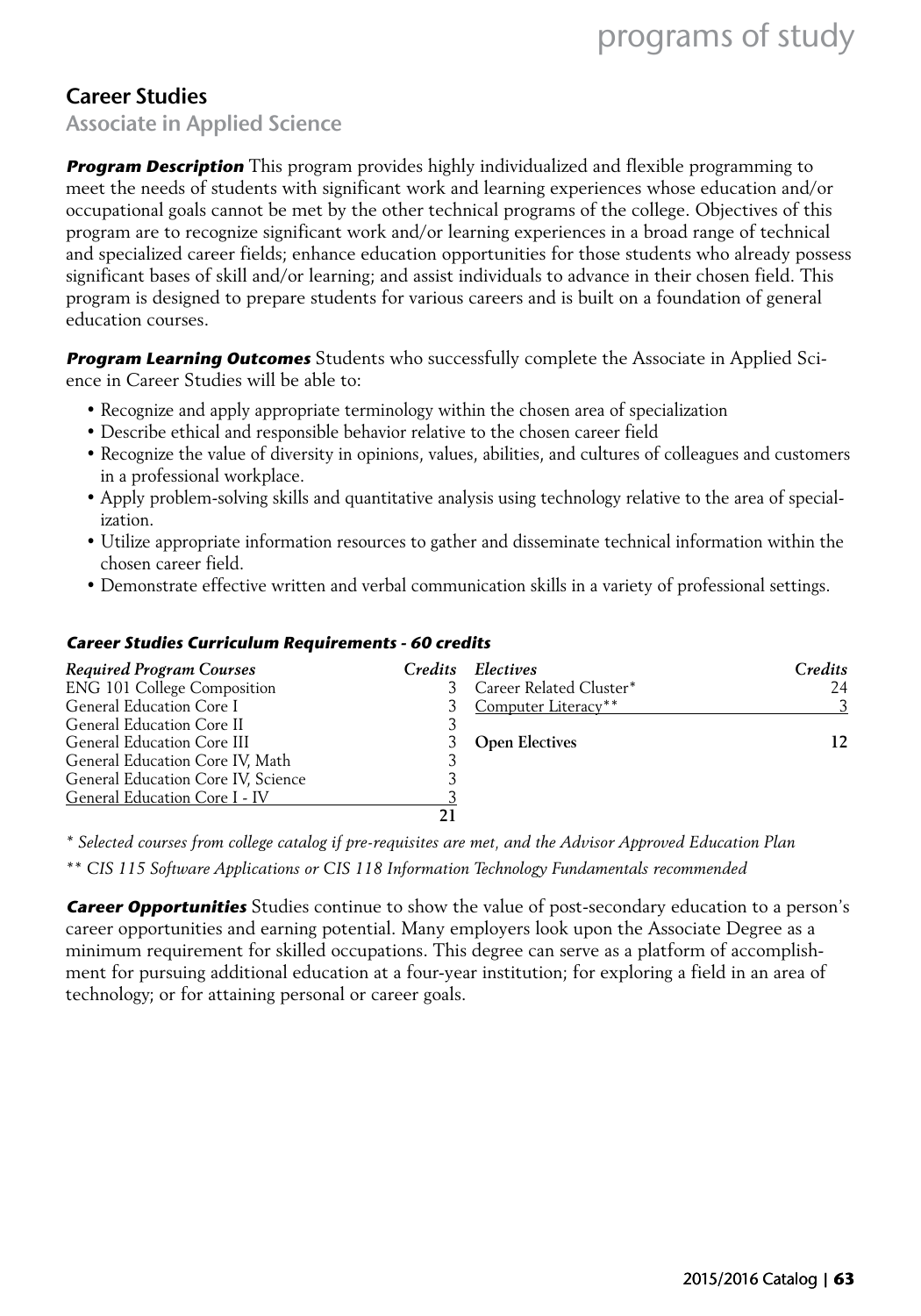#### Computer Science

Associate in Science

The sequencing of courses in this program begins in the fall semester. Students entering in the spring or summer will likely take longer than two years to complete the program.

**Program Description** The Computer Science program provides students with a solid grounding in both theoretical and practical topics in computer science, emphasizing the concepts that underlie computer design and development, languages, and systems. The program provides the foundational courses typically encountered in the first two years of study in most baccalaureate programs. Core courses in programming, algorithms and data structures, discrete math, and computer architecture constitute the nucleus of this program. Selected courses in the liberal arts support and enhance this central core. The curriculum is designed to develop problem-solving and critical-thinking skills and to prepare students for rewarding and challenging careers.

#### **Computer Science Curriculum Requirements - 62 credits**

| <b>Required Program Courses</b>             | Credits | <b>Required General Education</b>       | Credits |
|---------------------------------------------|---------|-----------------------------------------|---------|
| CIS 170 Problem Solving and Programming     | 4       | <b>ENG 101 College Composition</b>      | 3       |
| CIS 174 Algorithms in Programming           |         | ENG 212 Business Communications or      |         |
| CIS 254 Computer Organization               | 4       | ENG 211 Technical Writing               | 3       |
| CIS 272 Data Structures                     |         | SPE 101 Oral Communications             | 3       |
| CIS 275 Systems Programming                 |         | MAT1XX Discrete Math                    | 3       |
|                                             | 18      | MAT 127 College Algebra or              |         |
|                                             |         | 200 Level MAT course **                 | 3       |
|                                             |         | General Education Core IV, Math         |         |
|                                             |         | (any 200-level MAT course) **           | 3       |
|                                             |         | PHI 102 Ethics and Contemporary Society | 3       |
| Program Electives: Choose 6 credits         | 6.      | <b>General Education Core III</b>       | 3       |
|                                             |         | General Education Core IV.              |         |
| CIS 133 Introduction to Programming         |         | Lab Science                             | 8       |
| CIS 118 Information Technology Fundamentals |         | General Education Core I-IV **          |         |
| NET 110 Network Fundamentals                |         |                                         | 35      |
| Any 200 level CIS, NET, or WEB course       |         | <b>Open Electives:</b>                  | 3       |

*\* Students planning on transferring to a four-year Computer Science program are advised to determine if they will need to complete a two-course sequence in a lab science, for example Chemistry I and Chemistry II.*

*\*\* Students planning on transferring to a four-year Computer Science program are advised to verify which mathematics courses will count towards the BS or BA degree requirements beforehand as each institution has different requirements.*

**Career Opportunities** Opportunities for computer science graduates occur in a wide variety of settings including large or small software and computer services companies, private industry, government, banking, healthcare and many more. Graduates may also choose to continue their education at a four-year institution in Computer Science or a related field.

*"This program is funded by (or in part by) a \$13 million grant from the U.S. Department of Labor, Employment and Training Administration. This is an Equal Opportunity/Affirmative Action program, adaptive equipment will be provided upon request to individuals with disabilities."*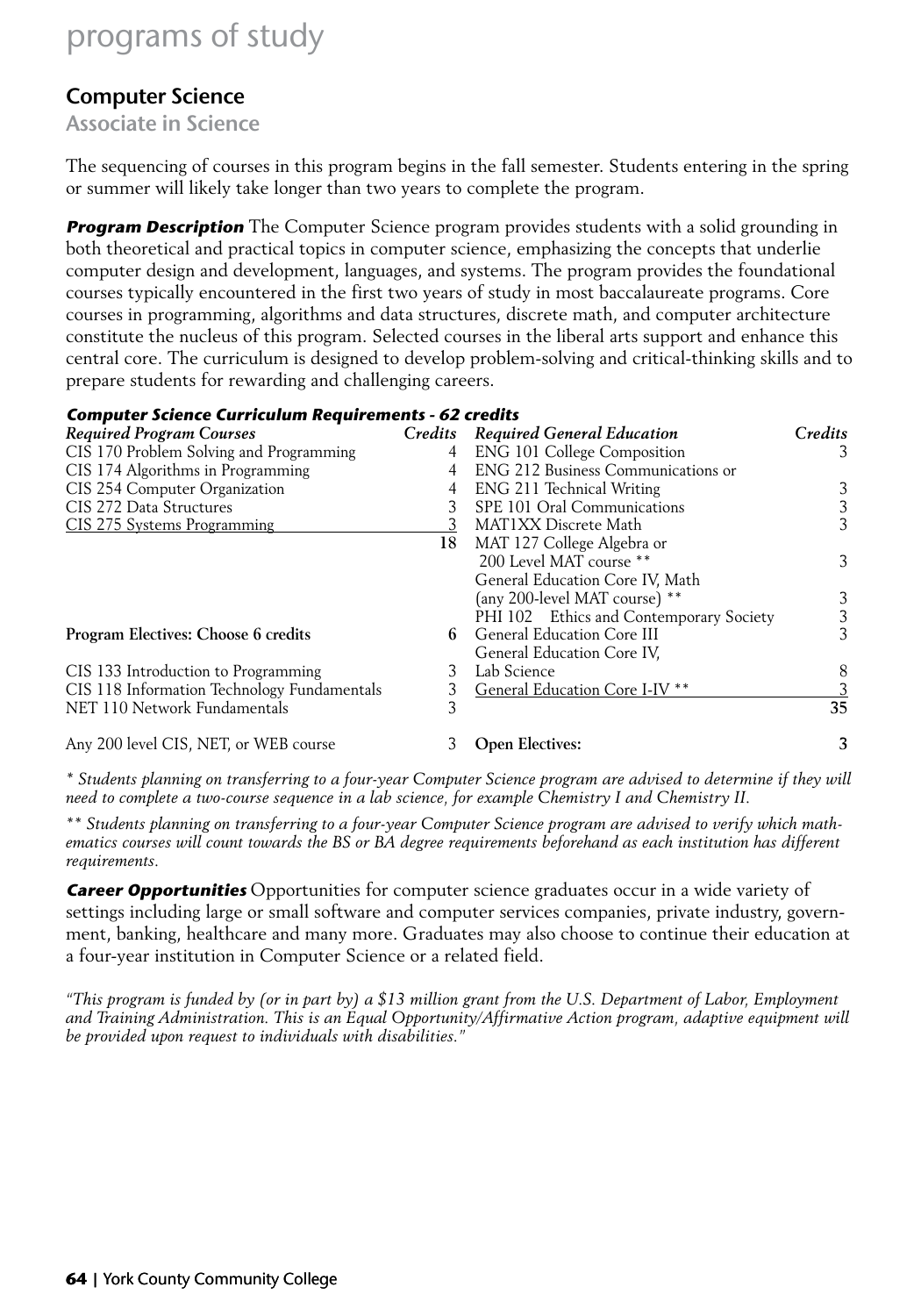**Computer Science Program Sequencing** The sequencing of courses in this program begins in the fall semester. Students entering in the spring or summer will likely take longer than two years to complete the program.

| <b>Curriculum Requirements: 62 credits</b>            | <b>Credits</b> | Grade | Semester |
|-------------------------------------------------------|----------------|-------|----------|
| First Year, Fall Semester                             |                |       |          |
| CIS 170 Structured Problem Solving                    | 4              |       |          |
| MAT 1XX Discrete Math                                 | 3              |       |          |
| ENG 101 College Composition                           | 3              |       |          |
| General Education, Core IV, Lab Science *             | 4              |       |          |
| <b>Semester Total</b>                                 | 14             |       |          |
| <b>First Year, Spring Semester</b>                    |                |       |          |
| CIS 174 Algorithms in Programming                     | 4              |       |          |
| MAT 127 College Algebra<br>Or 200 Level MAT course ** | 3              |       |          |
| General Education, Core III                           | 3              |       |          |
| General Education, Core IV, Lab Science *             | 4              |       |          |
| Program Elective                                      | 3              |       |          |
| <b>Semester Total</b>                                 | 17             |       |          |
| Second Year, Fall Semester                            |                |       |          |
| CIS 272 Data Structures                               | 3              |       |          |
| CIS 254 Computer Organization                         | 4              |       |          |
| SPE 101 Oral Communications                           | 3              |       |          |
| ENG 211 Technical Writing                             | 3              |       |          |
| or ENG 212 Business Communications                    |                |       |          |
| Any MAT 200 level course **                           | 3              |       |          |
| <b>Semester Total</b>                                 | 16             |       |          |
| <b>Second Year, Spring Semester</b>                   |                |       |          |
| CIS 275 Systems Programming                           | 3              |       |          |
| PHI 102 Ethics and Contemporary Society               | 3              |       |          |
| Program Elective                                      | 3              |       |          |
| General Education, Core I-IV **                       | 3              |       |          |
| Open Elective                                         | 3              |       |          |
| <b>Semester Total</b>                                 | 15             |       |          |

*\* Students planning on transferring to a four-year Computer Science program are advised to determine if they will need to complete a two-course sequence in a lab science, for example Chemistry I and Chemistry II.*

*\*\* Students planning on transferring to a four-year Computer Science program are advised to verify which mathematics courses will count towards the BS or BA degree requirements beforehand as each institution has different requirements.*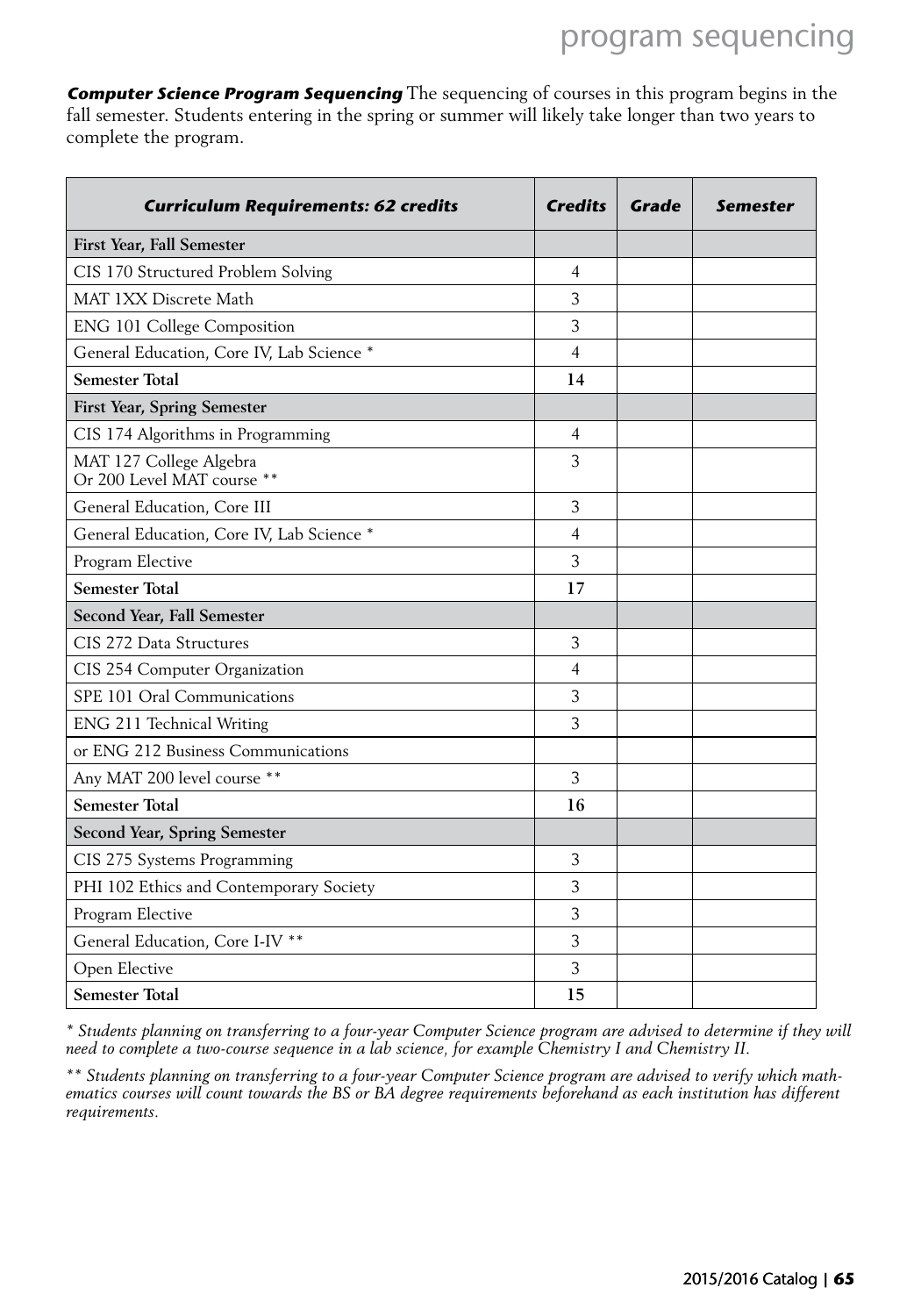### Criminal Justice

Associate in Applied Science

The sequencing of courses in this program begins in the fall semester. Students entering in the spring or summer will likely take longer than two years to complete the program.

**Program Description** The Criminal Justice Associate Degree program focuses on the criminal justice system, its organizational components and processes and its legal and public policy contexts. The program includes instruction in criminal law and policy, police and correctional systems organization, the administration of justice and the judiciary, and public attitudes regarding criminal justice issues.

**Program Learning Outcomes** Upon successful completion of the Associate of Applied Science Degree in Criminal Justice, graduates will be able to:

- Analyze and explain the functions and roles of all major aspects of the United States criminal justice system.
- Differentiate the institutions, laws and theories that make up the legal system.
- Explain the constitutional constraints under which police and prosecutors must operate in a free society, and the reasoning behind these limitations.
- Explain the importance and application of basic ethical behavior in the exercise of public trust and discretionary authority.
- Explain how multiculturalism and diversity present special challenges to, and opportunities for, the American system of criminal justice.
- Analyze, articulate and communicate criminal justice data and legal information using appropriate technology.
- Demonstrate the ability to record, analyze, interpret and communicate data for decision making and compliance with laws and protocols.

#### **Criminal Justice Curriculum Requirements - 60 credits**

| <b>Required Program Courses</b>          | Credits Required General Education   | Credits |
|------------------------------------------|--------------------------------------|---------|
| CJS 101 Introduction to Criminal Justice | 3 ENG 101 College Composition        |         |
| CJS 102 Ethics and Leadership in CJ      | General Education Core II            |         |
| CJS 120 Criminology                      | 3 SPE 101 Oral Communications        | 3       |
| CJS 125 Criminal Law                     | 3 PSY 101 Introduction to Psychology | 3       |
| Computer Literacy                        | 3 SOC 101 Introduction to Sociology  |         |
| Program Electives                        | 18 SOC 210 Social Problems           | 3       |
| [12 credits must be in CJS courses]      | <b>General Education Core IV</b>     | 6       |
|                                          | 33 (3 credits must be in math)       |         |
|                                          |                                      | 24      |

#### **Program Elective List Open Elective 3**

Any CJS Course Any PSY course Any SOC course POS 101 American Government POS 125 Constitutional Law

**Career Opportunities** The Criminal Justice degree is designed to prepare students for careers in police work, corrections and security in addition to serving as the basis to transfer on to complete a baccalaureate degree. For those already in service the program provides educational progress for promotion and other career development purposes.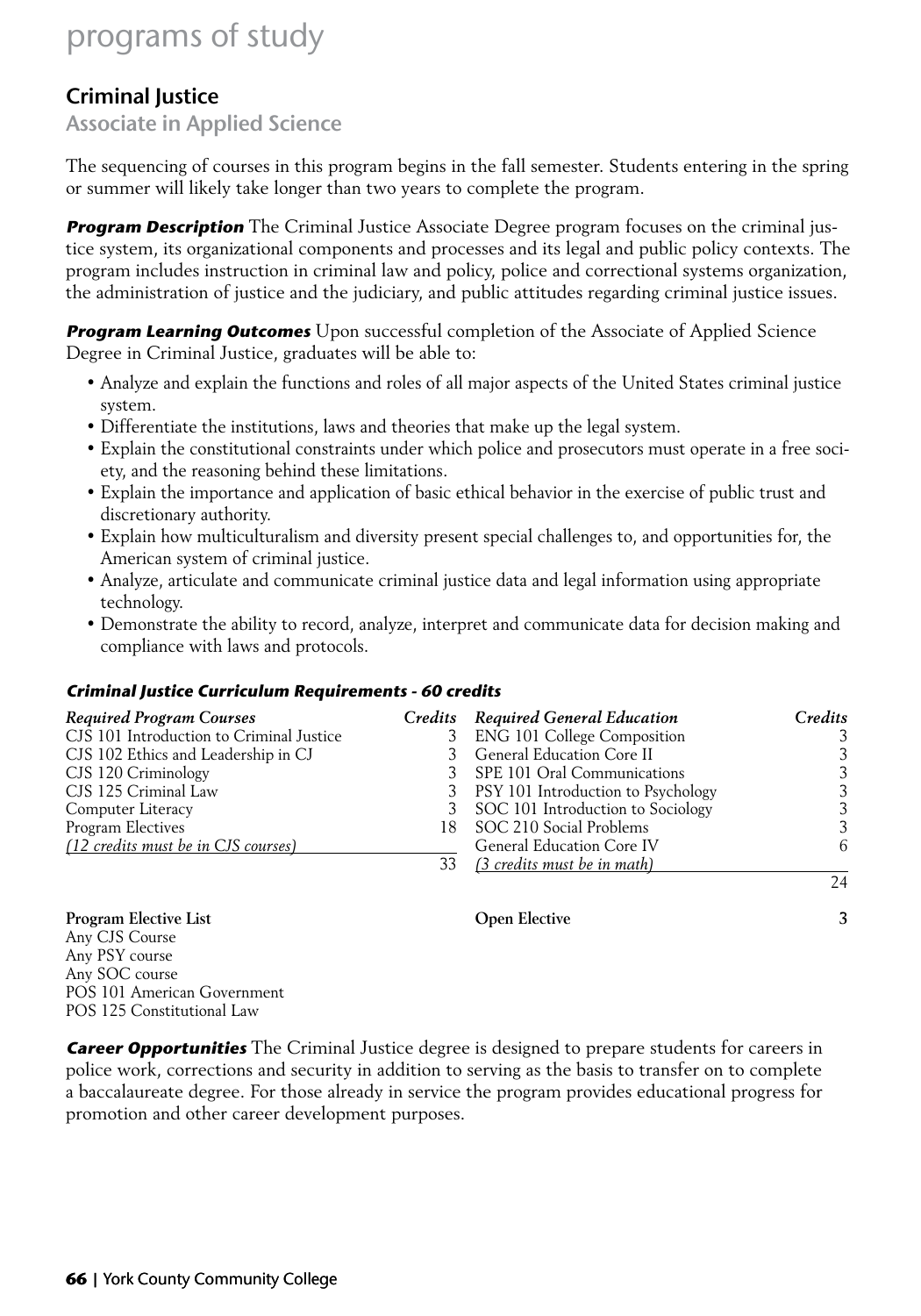**Criminal Justice Program Sequencing** The sequencing of courses in this program begins in the fall semester. Students entering in the spring or summer will likely take longer than two years to complete the program.

| <b>Curriculum Requirements: 60 Credits</b>                    | <b>Credits</b> | Grade | <b>Semester</b> |
|---------------------------------------------------------------|----------------|-------|-----------------|
| First Year, Fall Semester (15 credits)                        |                |       |                 |
| CJS 101 Introduction to Criminal Justice                      | 3              |       |                 |
| CJS 102 Ethics and Leadership in CJ                           | 3              |       |                 |
| <b>ENG 101 College Composition</b>                            | 3              |       |                 |
| Math, General Education Core IV                               | 3              |       |                 |
| Computer Literacy (CIS 115 or<br>CIS 118 recommended)         | 3              |       |                 |
| First Year, Spring Semester (15 credits)                      |                |       |                 |
| CJS 120 Criminology                                           | 3              |       |                 |
| CJS 125 Criminal Law                                          | 3              |       |                 |
| General Education Core II                                     | 3              |       |                 |
| <b>General Education Core IV</b>                              | 3              |       |                 |
| SOC 101 Introduction to Sociology                             | 3              |       |                 |
| Second Year, Fall Semester (15 credits)                       |                |       |                 |
| SOC 210 Social Problems                                       | 3              |       |                 |
| PSY 101 Introduction to Psychology                            | 3              |       |                 |
| SPE 101 Oral Communications                                   | 3              |       |                 |
| Choose 6 credits from CJS courses<br>in Program Elective list | 6              |       |                 |
| Second Year, Spring Semester (15 credits)                     |                |       |                 |
| Open Elective                                                 | 3              |       |                 |
| Choose 6 credits from Program Elective list                   | 6              |       |                 |
| Choose 6 credits from CJS courses<br>in Program Elective list | 6              |       |                 |
| <b>Elective List</b>                                          |                |       |                 |
| Any CJS course                                                | 3              |       |                 |
| Any PSY course                                                | 3              |       |                 |
| Any SOC course                                                | 3              |       |                 |
| POS 101 American Government                                   | 3              |       |                 |
| POS 125 Constitutional Law                                    | 3              |       |                 |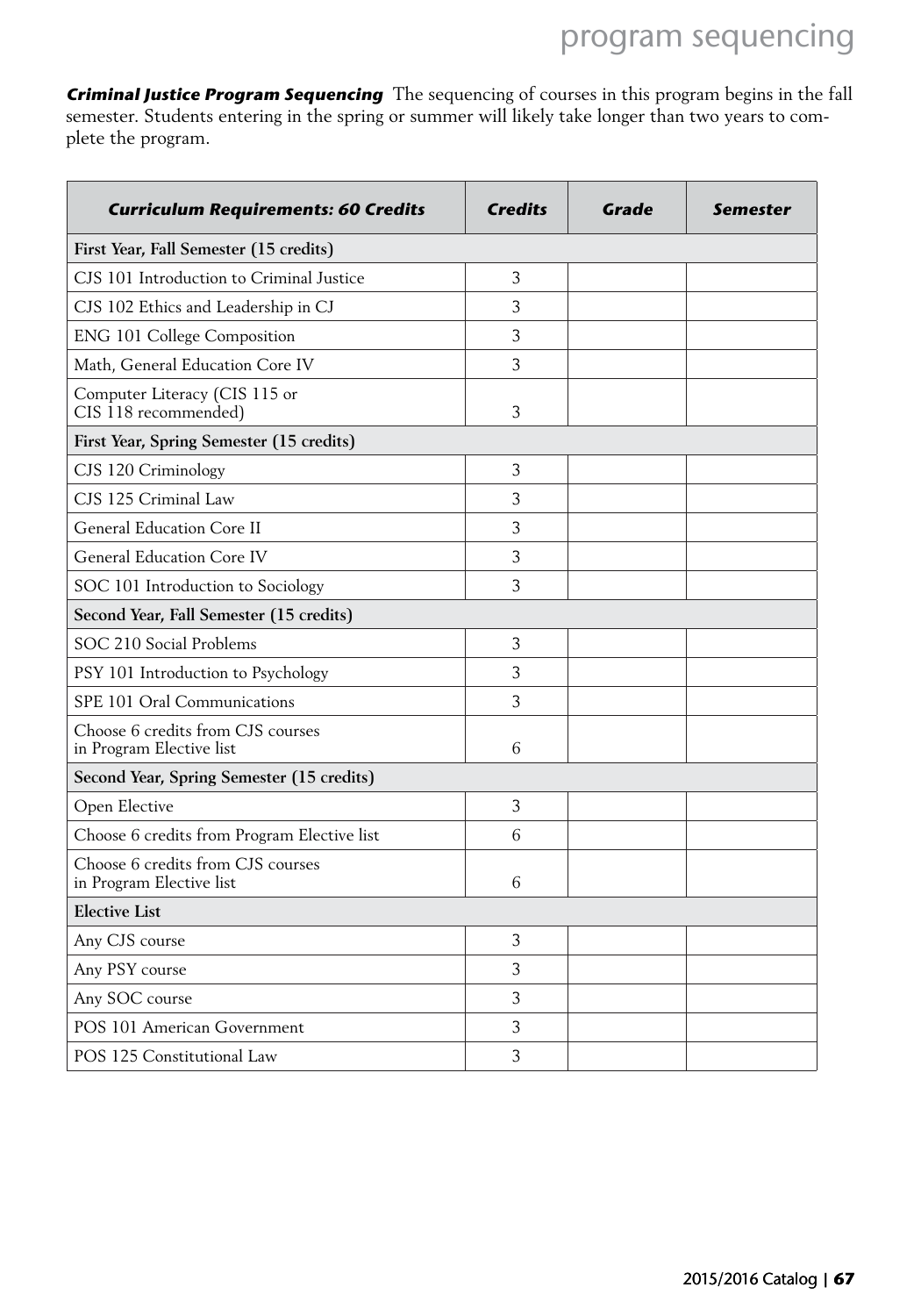### Culinary Arts

Associate in Applied Science

The sequencing of courses in this program begins in the fall semester. Students entering in the spring or summer will likely take longer than two years to complete the program.

**Program Description** The Culinary Arts curriculum focuses on classical and nouvelle French cooking techniques with hands-on classes that encompass knife-skills, stocks and sauces, Garde-Manger, and International and American Regional Cuisine. The Culinary Arts program encourages students to be creative and artistic as part of the development of the full set of classical skills. Students will learn to prepare food with attention to balance of flavors, aroma and presentation.

Routine practice of fundamental techniques and procedures ensures our students every opportunity to be successful in any culinary endeavor. We cook, taste, and talk about food everyday in our cooking labs. We focus on using fresh, local ingredients, with an emphasis on seasonality and sustainable resources. In addition to building culinary expertise, we also focus on the management concepts necessary to be a successful Executive Chef, food service manager or culinary business owner. Personnel and financial management as well as menu design, inventory and cost control are all important parts of the training required to be a professional in the culinary arts.

**Notice about Essential Abilities** The objective of the Culinary Arts Program is to prepare students for employment in the culinary arts field. Successful careers in kitchen-based positions in the culinary arts requires certain abilities, and successful completion of the laboratory portion of the Program's curriculum requires many of those same abilities.

The following abilities are considered essential to the program:

- Move culinary equipment and supplies in a timely and effective manner
- Maintain mobility for extended periods of time
- Withstand high and low temperature environments
- Understand and effectively respond to equipment signals and gauges
- Safely use knives and other potentially dangerous equipment
- Perform certain math calculations common in food service
- Comply with instructions and designated safety standards
- Tolerate exposure to allergens, dyes and chemicals common in a kitchen
- Function effectively in a team environment

Consistent with the requirements of state and federal law, the College provides reasonable accommodations for students with documented disabilities. If you have a disability for which you believe you may need an accommodations, including any required to perform the above described abilities, please contact the College's Coordinator for Students with Disabilities at 207.216.4412.

**Program Learning Outcomes** Upon successful completion of the Associate of Applied Science Degree in Culinary Arts, graduates will be able to:

- Create dishes using the classical cooking and baking techniques that form the foundation of the professional kitchen.
- Identify the techniques, science and artistry behind the preparation of dishes in a professional kitchen.
- Describe and recognize the cultural and historical influences on different world cuisines.
- Research, design and prepare dishes and menus for a diversity of cultural preferences and needs.
- Research, design and prepare dishes and menus for a diversity of contemporary issues and concerns including specific health and dietary needs.
- Describe and apply techniques to ensure the safe handling and storage of food and kitchen equipment.
- Plan and create recipes and menus that match the scale and finances of various commercial/professional institutions.
- Analyze contemporary business and financial issues of a professional kitchen.

#### **68** | York County Community College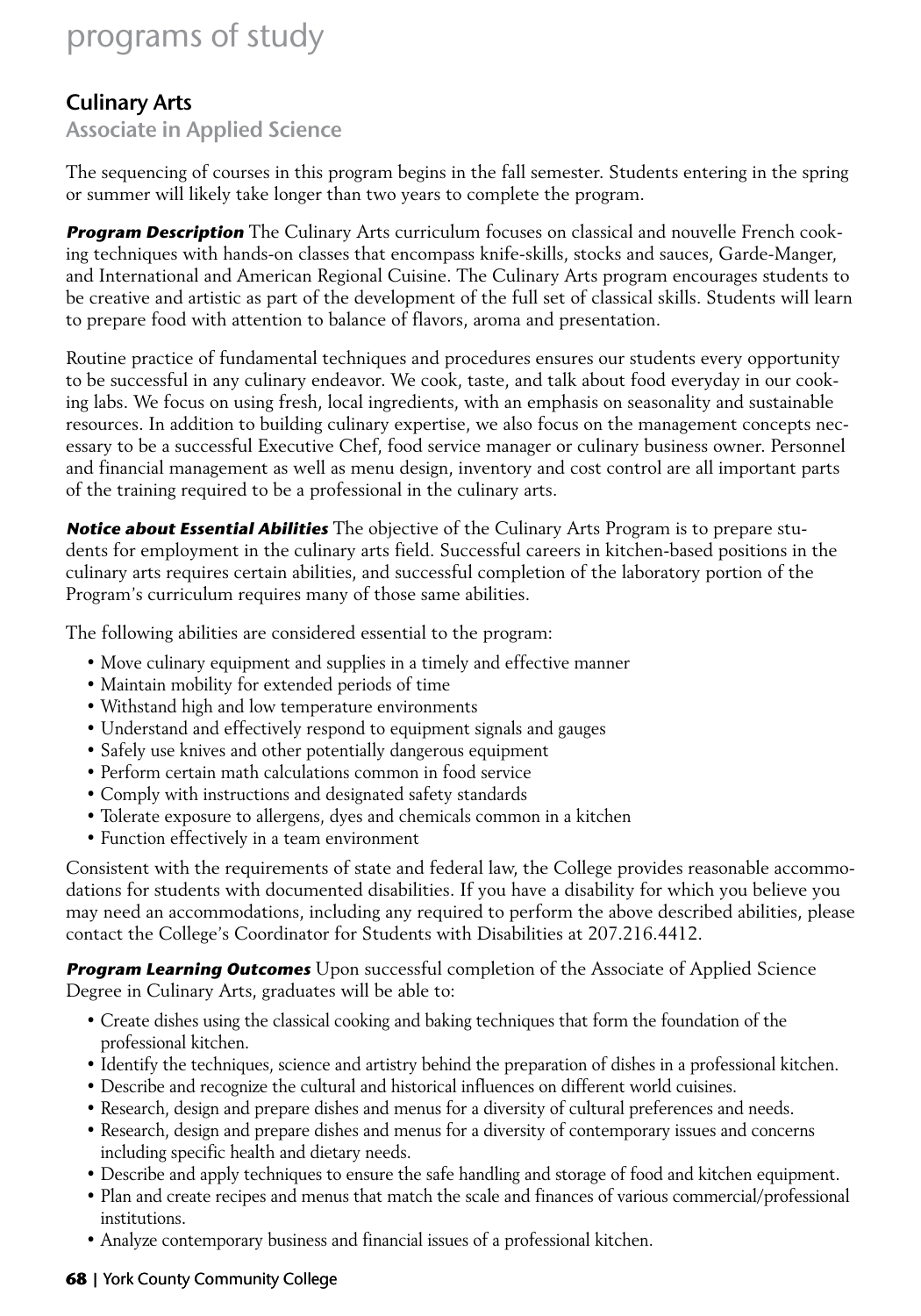- Recognize the value of diversity in opinions, values, abilities and cultures in a professional kitchen environment.
- Operate both independently and as a team member in a professional kitchen environment.
- Develop and communicate policies designed to achieve the financial goals of a professional kitchen.

#### **Culinary Arts Curriculum Requirements - 64 credits**

| Required Program Courses                            |    | Credits Required General Education   | Credits |
|-----------------------------------------------------|----|--------------------------------------|---------|
| CUL 102 Introduction to Culinary Arts               |    | <b>ENG 101 College Composition</b>   |         |
| CUL 104 Food Service Sanitation                     |    | Core IV Math                         |         |
| CUL 108 Principles of Nutrition                     |    | <b>General Education Core I</b>      |         |
| CUL 106 Foundational Culinary Techniques            |    | <b>General Education Core II</b>     |         |
| CUL 156 Advanced Culinary Techniques                |    | <b>General Education Core III</b>    |         |
| CUL 256 International and American Regional Cuisine |    | <b>General Education Core IV</b>     |         |
| CUL 221 Baking, Pastry, and Desserts                |    | <b>General Education Core I-IV</b>   |         |
| BUS 115 Management I or                             |    |                                      | 21      |
| BUS 116 Management II                               |    |                                      |         |
| CUL 131 Culinary Operations I                       |    | <b>Open Elective</b>                 | 3       |
| CUL 231 Culinary Operations II                      |    |                                      |         |
|                                                     | 34 | <b>Computer Literacy Requirement</b> |         |

**Program Elective (choose 3 credits)** CUL 290 Culinary Internship Any CUL course

**Career Opportunities** This program is designed to prepare students for careers in fine dining restaurants, in food and beverage management and as restaurant or culinary business owners. Upon graduation students will be prepared for progressive culinary positions including Garde-Mangers, sauté or pastry chefs and progressing to Sous-Chefs and Executive Chefs. Those wishing to look beyond the kitchen will have the knowledge and skills to pursue careers in the dining room and develop the experience to become a Food and Beverage Manager.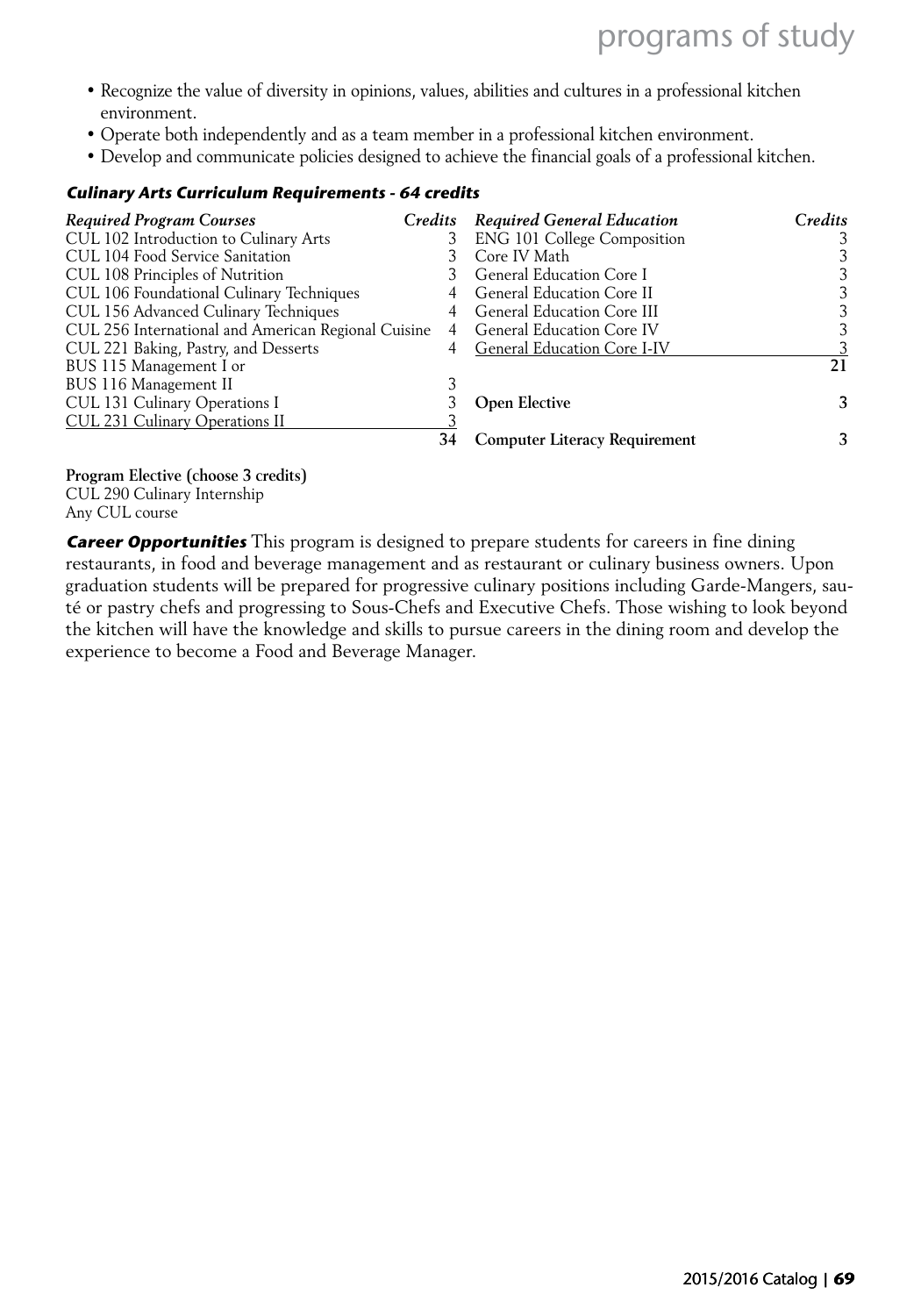**Culinary Arts Program Sequencing** The sequencing of courses in this program begins in the fall semester. Students entering in the spring or summer will likely take longer than two years to complete the program.

| <b>Curriculum Requirements: 64 credits</b>             | <b>Credits</b> | Grade | Semester |
|--------------------------------------------------------|----------------|-------|----------|
| First Year, Fall Semester (16 credits)                 |                |       |          |
| CUL 102 Introduction to Culinary Arts                  | 3              |       |          |
| CUL 104 Food Safety and Sanitation                     | 3              |       |          |
| CUL 106 Foundational Culinary Techniques               | 4              |       |          |
| ENG 101 College Composition                            | 3              |       |          |
| Core IV Math                                           | 3              |       |          |
| First Year, Spring Semester (16 credits)               |                |       |          |
| CUL 108 Principles of Nutrition                        | 3              |       |          |
| CUL 131 Culinary Operations I                          | 3              |       |          |
| CUL 221 Baking, Pastry and Desserts                    | $\overline{4}$ |       |          |
| Computer Literacy                                      | 3              |       |          |
| General Education Core II                              | 3              |       |          |
| Second Year, Fall Semester (16 credits)                |                |       |          |
| CUL 156 Advanced Culinary Techniques                   | 4              |       |          |
| CUL 231 Culinary Operations II                         | 3              |       |          |
| BUS 115 Management I or<br>BUS 116 Management II       | 3              |       |          |
| General Education Core I                               | 3              |       |          |
| General Education Core IV                              | 3              |       |          |
| Second Year, Spring Semester (16 credits)              |                |       |          |
| CUL 256 International and<br>American Regional Cuisine | 4              |       |          |
| Program Elective choose 3 credits                      | 3              |       |          |
| <b>General Education Core III</b>                      | 3              |       |          |
| General Education Core I-IV                            | 3              |       |          |
| Open Elective                                          | 3              |       |          |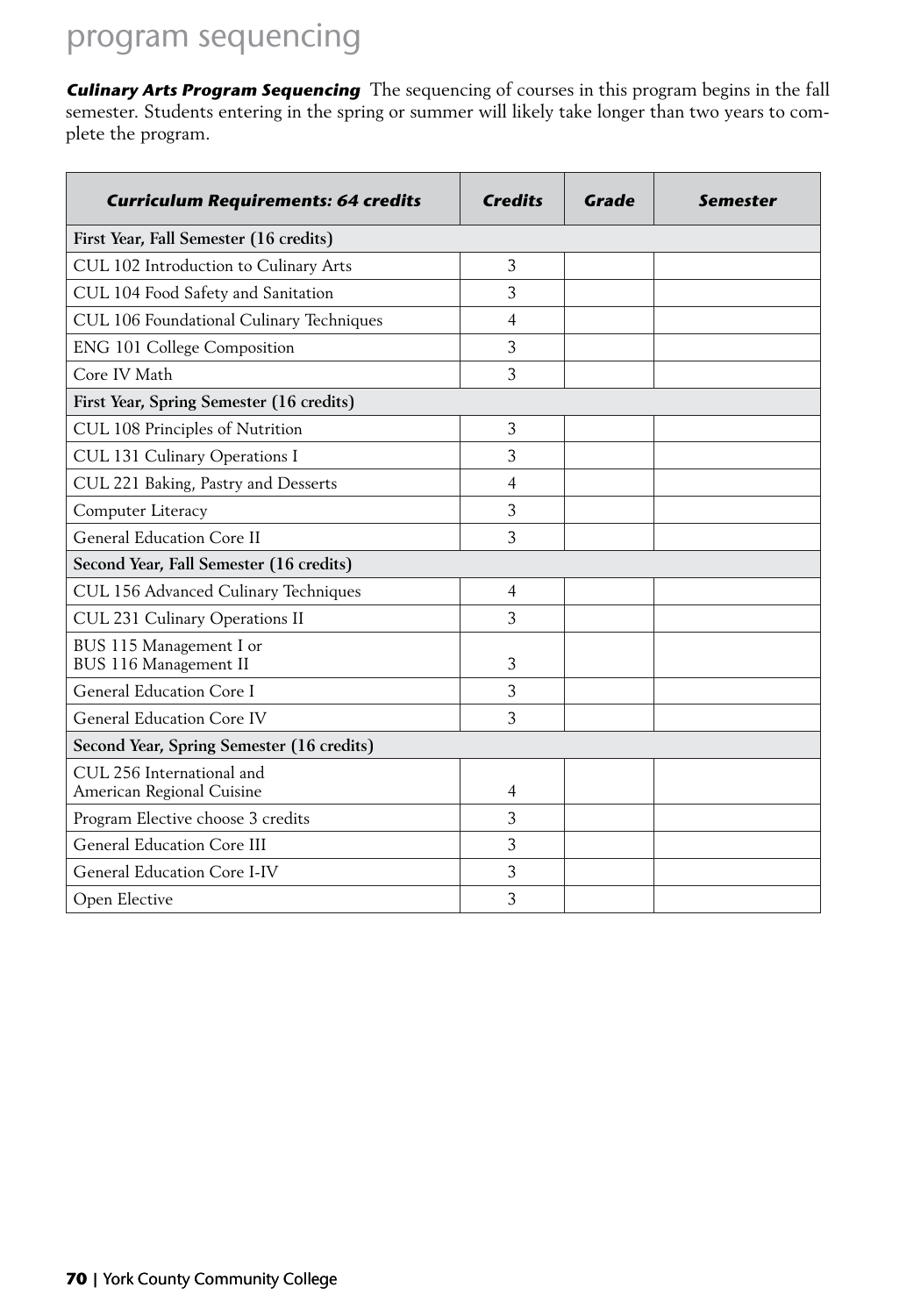### Digital Media

Associate in Applied Science

The sequencing of courses in this program begins in the fall semester. Students entering in the spring or summer will likely take longer than two years to complete the program.

**Program Description** The Associate of Applied Science Degree prepares individuals to apply technical knowledge and skills to creation and manipulation of computer graphics. Students use computer applications and related visual techniques to manipulate images and information originating as videos, still photographs, and digital copy in order to communicate messages simulating real-world content. The program includes instruction in specialized computer software and applications to specific commercial, industrial, and entertainment needs. Students gain knowledge and develop skills to work in the areas of interactive multimedia including web development, print & digital design, CD-ROM production, and 2D/3D computer animation production.

**Program Learning Outcomes** Upon successful completion of the Associate of Applied Science Degree in Digital Media graduates will be able to:

- Demonstrate technical skills in traditional and digital media, applying principles of design to their work.
- Demonstrate broad knowledge of software applications related to digital media.
- Develop web pages, print layouts, and animations that display both technical knowledge and design principles.
- Communicate effectively with clients, advertisers, art directors, designers and producers.
- Work effectively as a part of a team, acting responsibly and respectfully to complete various design projects.
- Research design trends to choose appropriate fonts, imagery, and colors for an array of design projects.
- Analyze multicultural influences on design trends.
- Apply appropriate design ratio and scale between imagery and message.
- Complete a portfolio of finished work that is displayed in a professional manner.

#### **Digital Media Curriculum Requirements - 60 credits**

| <b>Required Program Courses</b>           | Credits | <b>Required General Education</b>  | Credits |
|-------------------------------------------|---------|------------------------------------|---------|
| MUL 110 Digital Imaging                   | 3       | ART 120 Introduction to Drawing    | 3       |
| MUL 125 Intermediate Graphic Design       |         | ART 126 Foundations of Design      | 3       |
| MUL 130 Motion Graphics                   | 3       | ART 136 Digital Photography or     |         |
| MUL 175 Texture & Lighting                |         | COM 110 Intro to Digital Film      |         |
| MUL 210 Advanced Digital Imaging          |         | <b>ENG 101 College Composition</b> | 3       |
| MUL 225 3D Modeling & Character Animation |         | General Education Core I           | 3       |
| WEB 131 Web Development I                 |         | General Education Core III         | 3       |
|                                           | 21      | <b>General Education Core IV</b>   | 3       |
|                                           |         | Choose 3 credit Core IV - Math     |         |
|                                           |         |                                    | 24      |
| 200-level Program Elective                | 3       | <b>Open Elective</b>               | 3       |
| <b>Program Electives</b>                  | 9       |                                    |         |
| BUS 110 Introduction to Business          |         |                                    |         |
| BUS 230 Principles of Marketing           |         |                                    |         |
| Any CAD, MUL or WEB prefix                |         |                                    |         |
| CIS 131 Visual Programming I              |         |                                    |         |

**Career Opportunities** The growing field of Digital Media is for those who are creative, interested in the visual arts, comfortable with working in computer environments, enjoy working with people, and are looking for new challenges every day. Qualified graduates of Digital Media can expect to find entry level positions in businesses ranging from gaming and animation to traditional design companies; including TV stations, film production companies and architectural firms; media boutiques, special effects houses, corporate communication centers, web design, forensic and government agencies.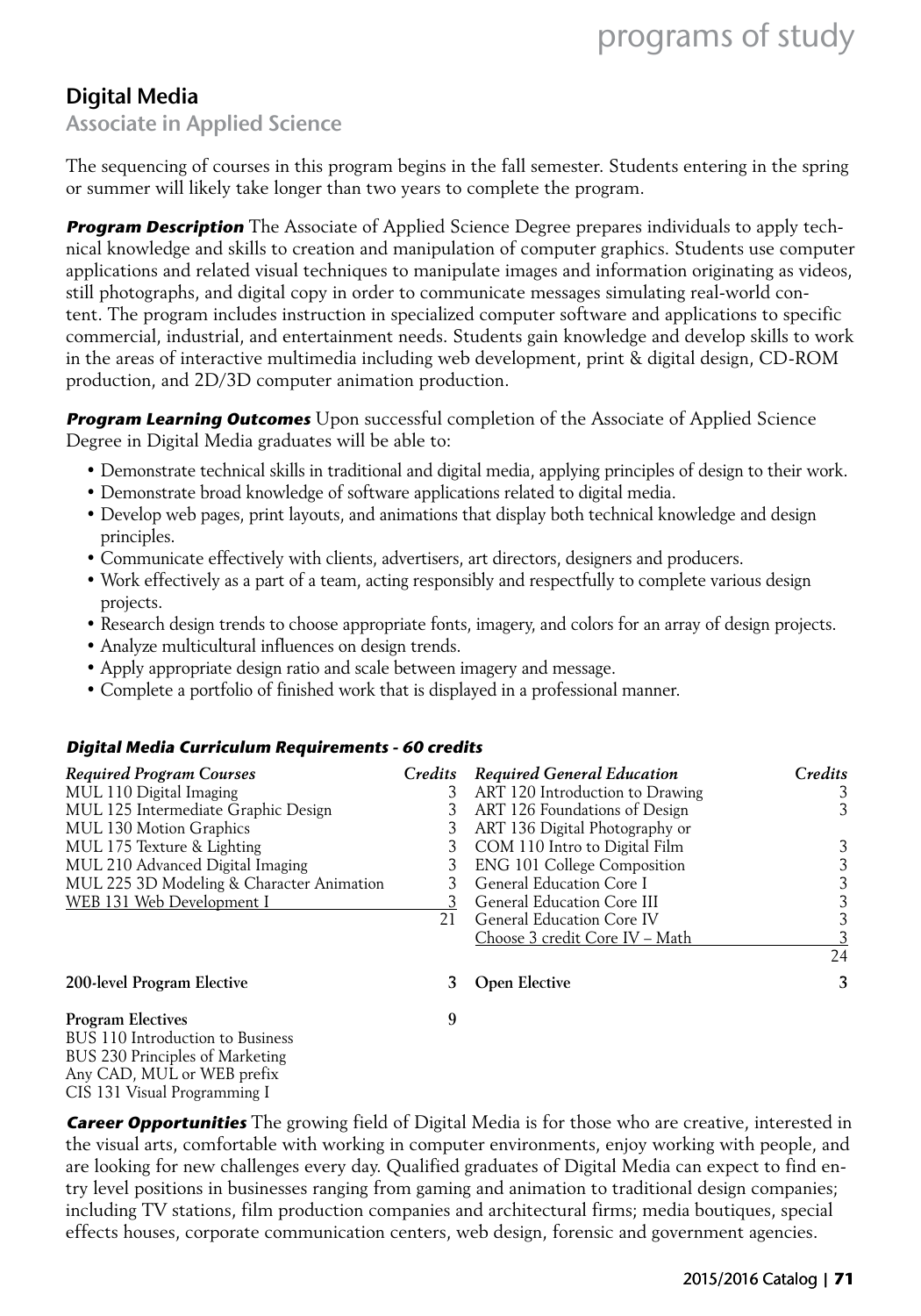**Digital Media Program Sequencing** The sequencing of courses in this program begins in the fall semester. Students entering in the spring or summer will likely take longer than two years to complete the program.

| <b>Curriculum Requirements: 60 credits</b>                      | <b>Credits</b> | Grade | Semester |
|-----------------------------------------------------------------|----------------|-------|----------|
| First Year, Fall Semester (15 credits)                          |                |       |          |
| ART 120 Introduction to Drawing                                 | 3              |       |          |
| ART 126 Foundations of Design                                   | 3              |       |          |
| ENG 101 College Composition                                     | 3              |       |          |
| MUL 110 Digital Imaging                                         | 3              |       |          |
| General Education Core IV - Math                                | 3              |       |          |
| First Year, Spring Semester (15 credits)                        |                |       |          |
| ART 136 Digital Photography or<br>COM 110 Intro to Digital Film | 3              |       |          |
| MUL 125 Intermediate Graphic Design                             | 3              |       |          |
| MUL 130 Motion Graphics                                         | 3              |       |          |
| Program Elective                                                | 3              |       |          |
| General Education Core IV                                       | 3              |       |          |
| Second Year, Fall Semester (15 credits)                         |                |       |          |
| MUL 225 3D Modeling & Character<br>Animation                    | 3              |       |          |
| WEB 131 Web Development I                                       | 3              |       |          |
| 200-Level Program Elective                                      | 3              |       |          |
| Program Elective                                                | 3              |       |          |
| General Education Core I                                        | 3              |       |          |
| Second Year, Spring Semester (15 credits)                       |                |       |          |
| MUL 175 Texture & Lighting                                      | 3              |       |          |
| MUL 210 Advanced Digital Imaging                                | 3              |       |          |
| Program Elective                                                | 3              |       |          |
| <b>General Education Core III</b>                               | 3              |       |          |
| Open Elective                                                   | 3              |       |          |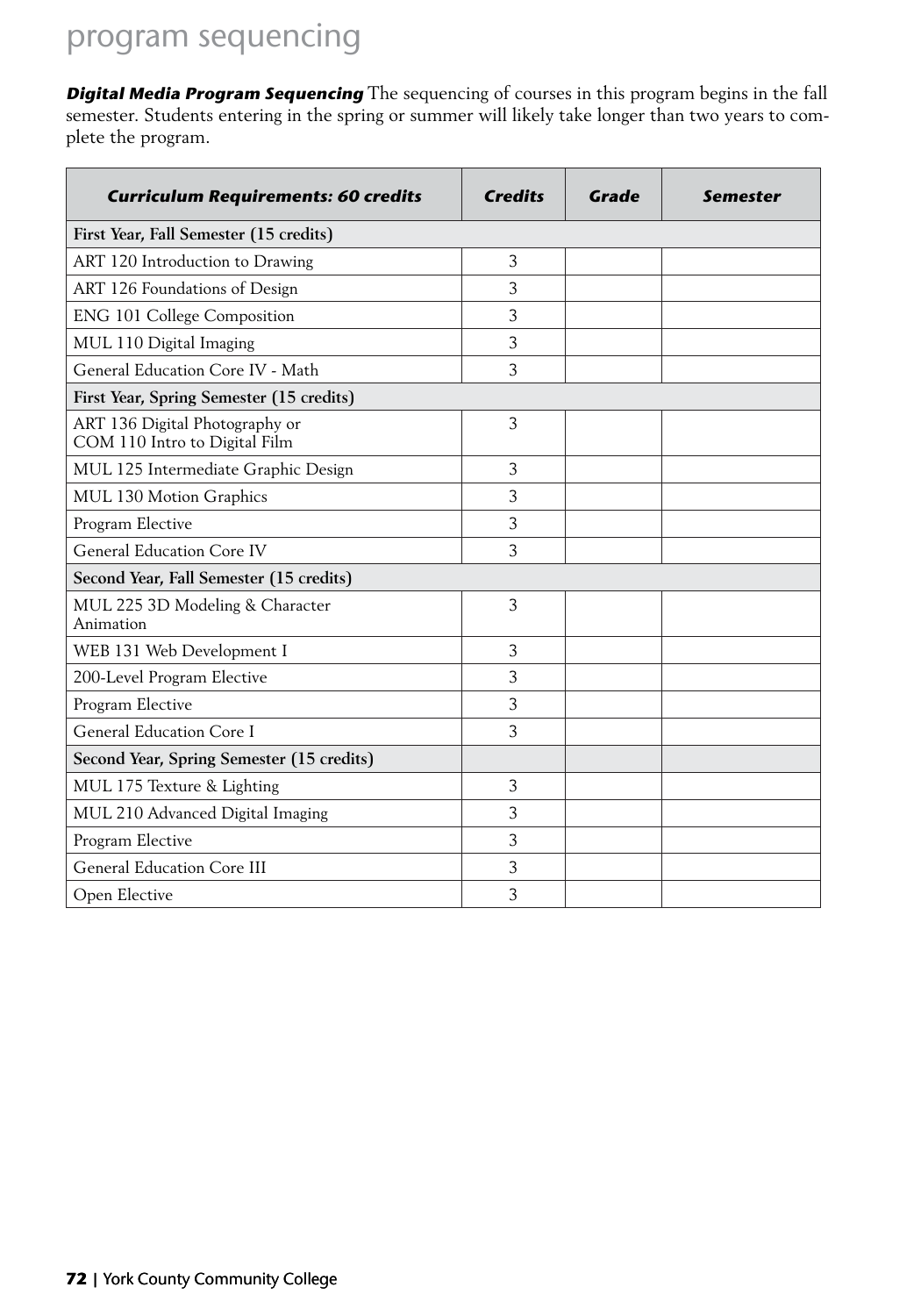### Digital Media - Animation Option

Associate in Applied Science – Animation Option

The sequencing of courses in this program begins in the fall semester. Students entering in the spring or summer will likely take longer than two years to complete the program.

**Program Description** The Associate of Applied Science Degree Animation Option prepares individuals to apply technical knowledge and skills to the creation and manipulation of content for computer animation. Students use computer applications and related foundational techniques to develop conceptual content into usable electronic resources for animating, and creating animations with those resources. The program includes instruction in specialized computer software and applications to specific commercial, industrial, and entertainment needs of animation. Students gain knowledge and develop skills to work in the areas of interactive multimedia including: storyboarding, 2D animation, basic game design, 3D object and character design, texturing & lighting, animating, special effects, and rendering final output to a demo reel.

**Program Learning Outcomes** Upon successful completion of the Associate of Applied Science Degree in Digital Media with an Option in Animation, graduates will be able to:

- Demonstrate technical skills in traditional and digital media, applying principles of design to their work.
- Demonstrate broad knowledge of software applications related to digital media.
- Develop web pages, print layouts, and animations that display both technical knowledge and design principles.
- Communicate effectively with clients, advertisers, art directors, designers and producers.
- Work effectively as a part of a team, acting responsibly and respectfully to complete various design projects.
- Research design trends to choose appropriate motion, imagery, and colors for an array of design projects.
- Analyze multicultural influences on design trends.

Any CAD, MUL or WEB prefix CIS 131 Visual Programming I

- Apply appropriate design ratio and scale between imagery, motion and message.
- Produce a demo reel that is technically correct and demonstrates animation design principles.

#### **Digital Media - Animation Option Curriculum Requirements - 60 credits**

| <b>Required Program Courses</b>           | Credits | <b>Required General Education</b>  | Credits |
|-------------------------------------------|---------|------------------------------------|---------|
| MUL 110 Digital Imaging                   |         | ART 120 Introduction to Drawing    | 3       |
| MUL 130 Motion Graphics                   |         | ART 122 Drawing for Animation      | 3       |
| MUL 175 Texture & Lighting                |         | ART 126 Foundations of Design      | 3.      |
| MUL 210 Advanced Digital Imaging          |         | ART 136 Digital Photography or     |         |
| MUL 225 3D Modeling & Character Animation | 3       | COM 110 Intro to Digital Film      | 3       |
| MUL 265 Advanced Computer Animation       |         | <b>ENG 101 College Composition</b> | 3       |
| MUL 230 Computer Animation                |         | General Education Core I           |         |
| WEB 131 Web Development I                 |         | <b>General Education Core III</b>  | 3       |
|                                           | 24      | <b>General Education Core IV</b>   | 3       |
|                                           |         | General Education Core IV - Math   |         |
|                                           |         |                                    | 27      |
| <b>Program Electives</b>                  | 6       | <b>Open Electives</b>              | 3       |
| BUS 110 Introduction to Business          |         |                                    |         |
| BUS 230 Principles of Marketing           |         |                                    |         |

**Career Opportunities** The Digital Media Animation option is designed to prepare students for careers that include: Production Designer, Concept Artist, Character Designer, Effects Designer, Storyboard Artist, Pre-Vis Artists, Modeler, Texture Artist, Texture Painter, Rigger, Animator, Character Animator, Junior Animator, Production Assistant, Renderer, and Editing Assistant.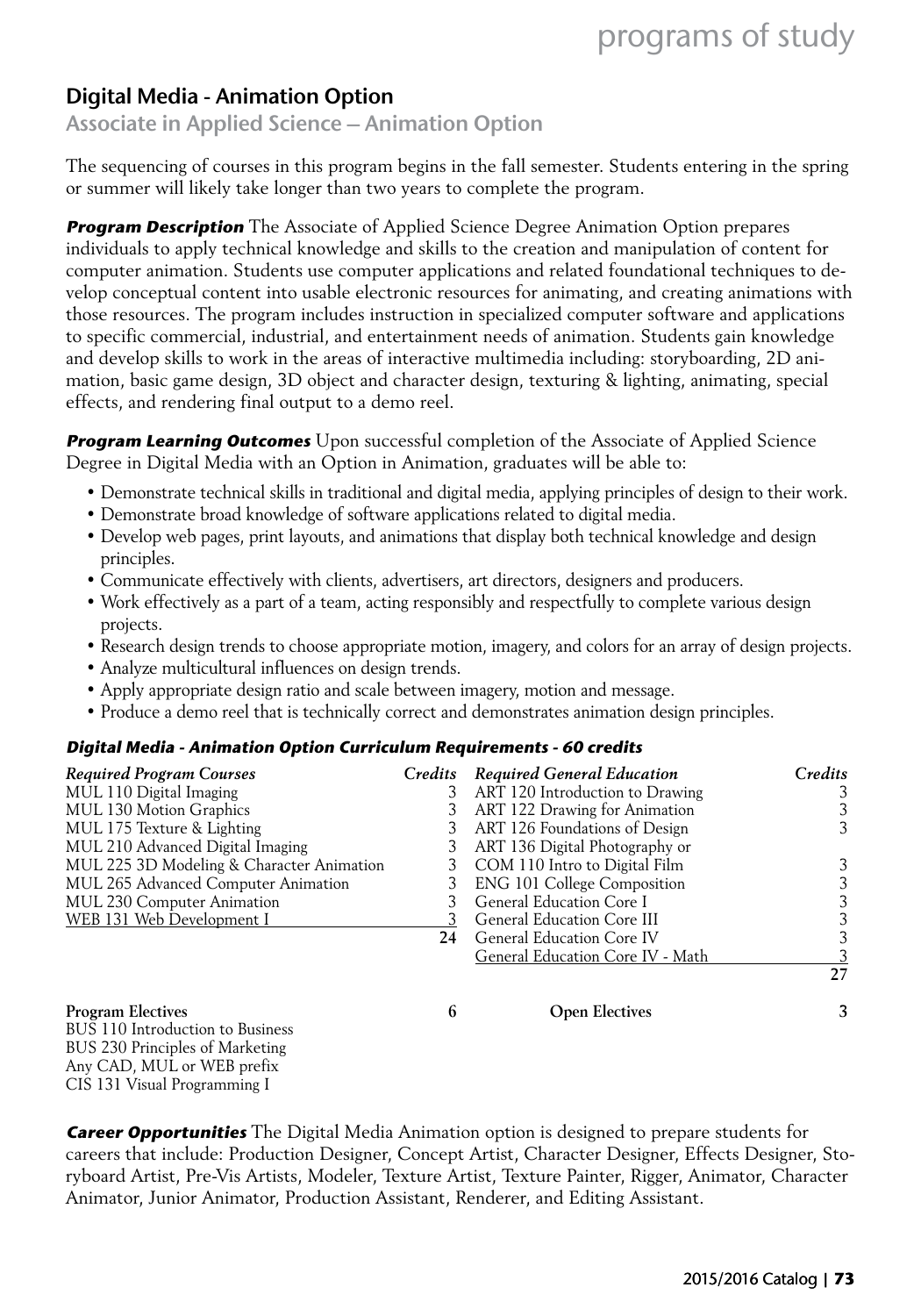**Digital Media - Animation Option Program Sequencing** The sequencing of courses in this program begins in the fall semester. Students entering in the spring or summer will likely take longer than two years to complete the program.

| <b>Curriculum Requirements: 60 credits</b>                      | <b>Credits</b> | <b>Grade</b> | Semester |
|-----------------------------------------------------------------|----------------|--------------|----------|
| First Year, Fall Semester (15 credits)                          |                |              |          |
| ART 120 Introduction to Drawing                                 | 3              |              |          |
| ART 126 Foundations of Design                                   | 3              |              |          |
| ENG 101 College Composition                                     | 3              |              |          |
| MUL 110 Digital Imaging                                         | 3              |              |          |
| General Education Core IV - Math                                | 3              |              |          |
| First Year, Spring Semester (15 credits)                        |                |              |          |
| ART 122 Drawing for Animation                                   | 3              |              |          |
| ART 136 Digital Photography or<br>COM 110 Intro to Digital Film | 3              |              |          |
| MUL 130 Motion Graphics                                         | 3              |              |          |
| Program Elective                                                | 3              |              |          |
| General Education Core IV                                       | 3              |              |          |
| Second Year, Fall Semester (15 credits)                         |                |              |          |
| MUL 225 3D Modeling & Character Animation                       | 3              |              |          |
| MUL 230 Computer Animation                                      | 3              |              |          |
| WEB 131 Web Development I                                       | 3              |              |          |
| Program Elective                                                | 3              |              |          |
| General Education Core I                                        | 3              |              |          |
| Second Year, Spring Semester (15 credits)                       |                |              |          |
| MUL 175 Texture & Lighting                                      | 3              |              |          |
| MUL 210 Advanced Digital Imaging                                | 3              |              |          |
| MUL 265 Advanced Computer Animation                             | 3              |              |          |
| General Education Core III                                      | 3              |              |          |
| Open Elective                                                   | 3              |              |          |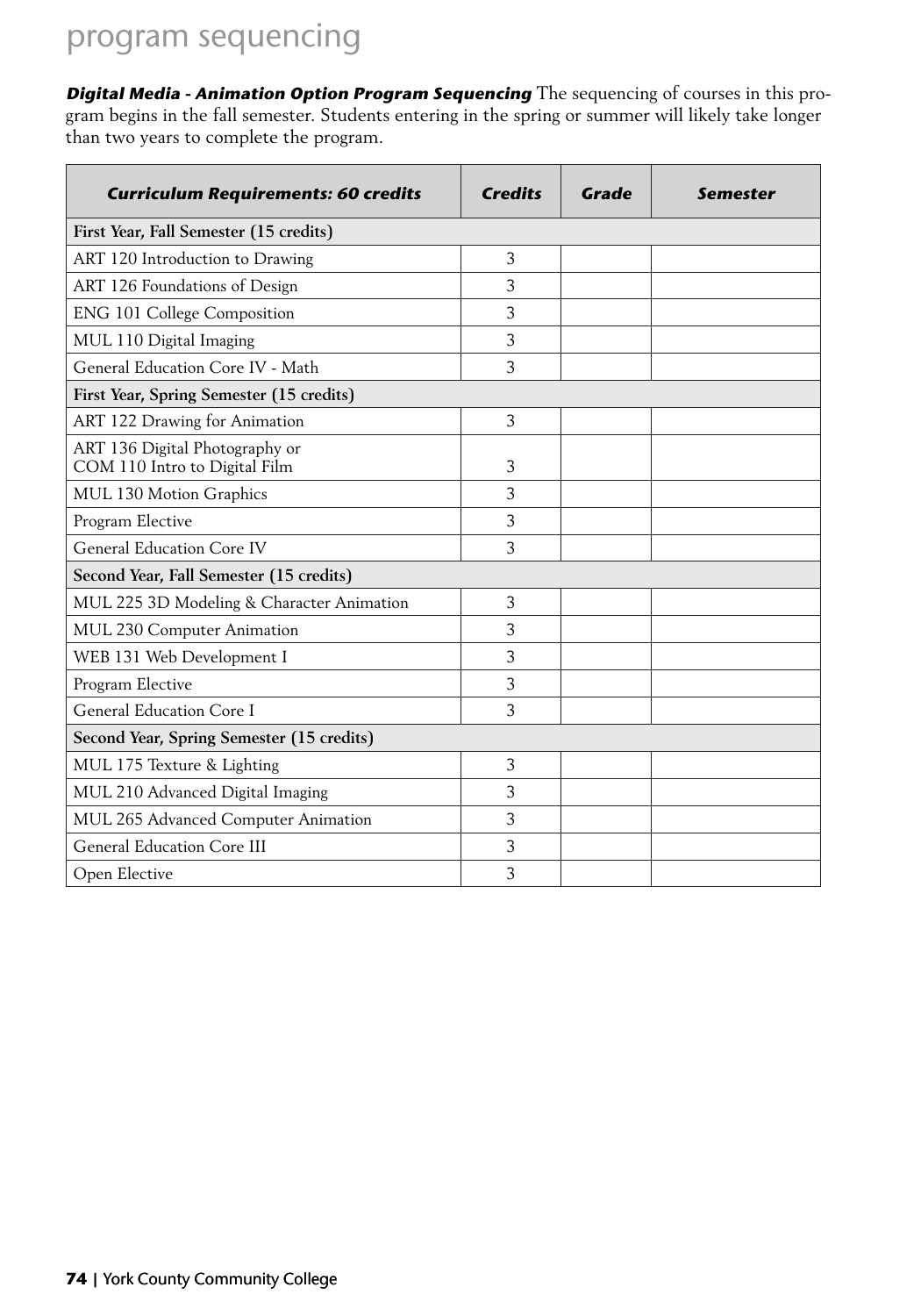### Digital Media - Graphic Design Option

Associate in Applied Science

The sequencing of courses in this program begins in the fall semester. Students entering in the spring or summer will likely take longer than two years to complete the program.

**Program Description** The Associate of Applied Science Degree –Graphic Design Option prepares individuals to apply technical knowledge and skills to the layout and design of electronic graphic and textual products. Students use computer applications and related visual techniques to manipulate images and information originating as artwork, digital photography, and digital copy in order to communicate messages simulating real-world Graphic Design. The program includes instruction in specialized computer software and applications to specific commercial, industrial, and entertainment needs of design. Students gain knowledge and develop skills to work in the areas of Graphic Design including web, print media, illustration, and managing resources for final outsourcing.

**Program Learning Outcomes** Successful graduates will be able to:

- Demonstrate technical skills in traditional and digital media, applying principles of design to their work. Demonstrate broad knowledge of software applications related to digital media.
- Develop web pages, print layouts, and animations that display both technical knowledge and design principles. Communicate effectively with clients, advertisers, art directors, designers and producers.
- Work effectively as a part of a team, acting responsibly and respectfully to complete various design projects.
- Research design trends to choose appropriate fonts, imagery, and colors for an array of design projects.
- Analyze multicultural influences on design trends.
- Apply appropriate design ratio and scale between imagery and message.
- Complete a portfolio of finished work that displays unity of design and design fundamentals.

### **Digital Media - Graphic Design Option Curriculum Requirements - 60 credits**

| <b>Required Program Courses</b>                               |             | Credits Required General Education   | Credits |
|---------------------------------------------------------------|-------------|--------------------------------------|---------|
| CAD 251 3D Presentations                                      |             | ART 120 Introduction to Drawing      |         |
| MUL 110 Digital Imaging                                       |             | ART 126 Foundations of Design        |         |
| MUL 125 Intermediate Graphic Design                           |             | ART 132 Introduction to Illustration | 3.      |
| MUL 126 Typography                                            |             | ART 136 Digital Photography or       |         |
| MUL 130 Motion Graphics                                       |             | 3 COM 110 Intro to Digital Film      | 3       |
| MUL 175 Texture and Lighting                                  |             | <b>ENG 101 College Composition</b>   | 3       |
| MUL 210 Advanced Digital Imaging                              |             | <b>General Education Core I</b>      | 3       |
| WEB 131 Web Development I                                     |             | <b>General Education Core III</b>    | 3       |
|                                                               | 24          | Choose 3 credit Core IV              | 3       |
|                                                               |             | General Education Core IV - Math     |         |
|                                                               |             |                                      | 27      |
| <b>Program Electives:</b><br>BUS 110 Introduction to Business | $\mathbf b$ | <b>Open Elective</b>                 | 3       |

BUS 110 Introduction to Business BUS 230 Principles of Marketing Any CAD, MUL or WEB prefix CIS 131 Visual Programming I

**Career Opportunities** Industries that hire graduates of the Graphic Design Option in Digital Media includes, but is not limited to: Internet, mobile/wireless, online marketing, web design/development, and traditional print. Potential jobs in those industries include: Production Designer, Graphic Designer, Illustrator, Digital Photo Editor, Desktop Publisher, Graphic Artist, Web Designer, Production Web Designer, Multimedia Designer, Interactive Media Designer,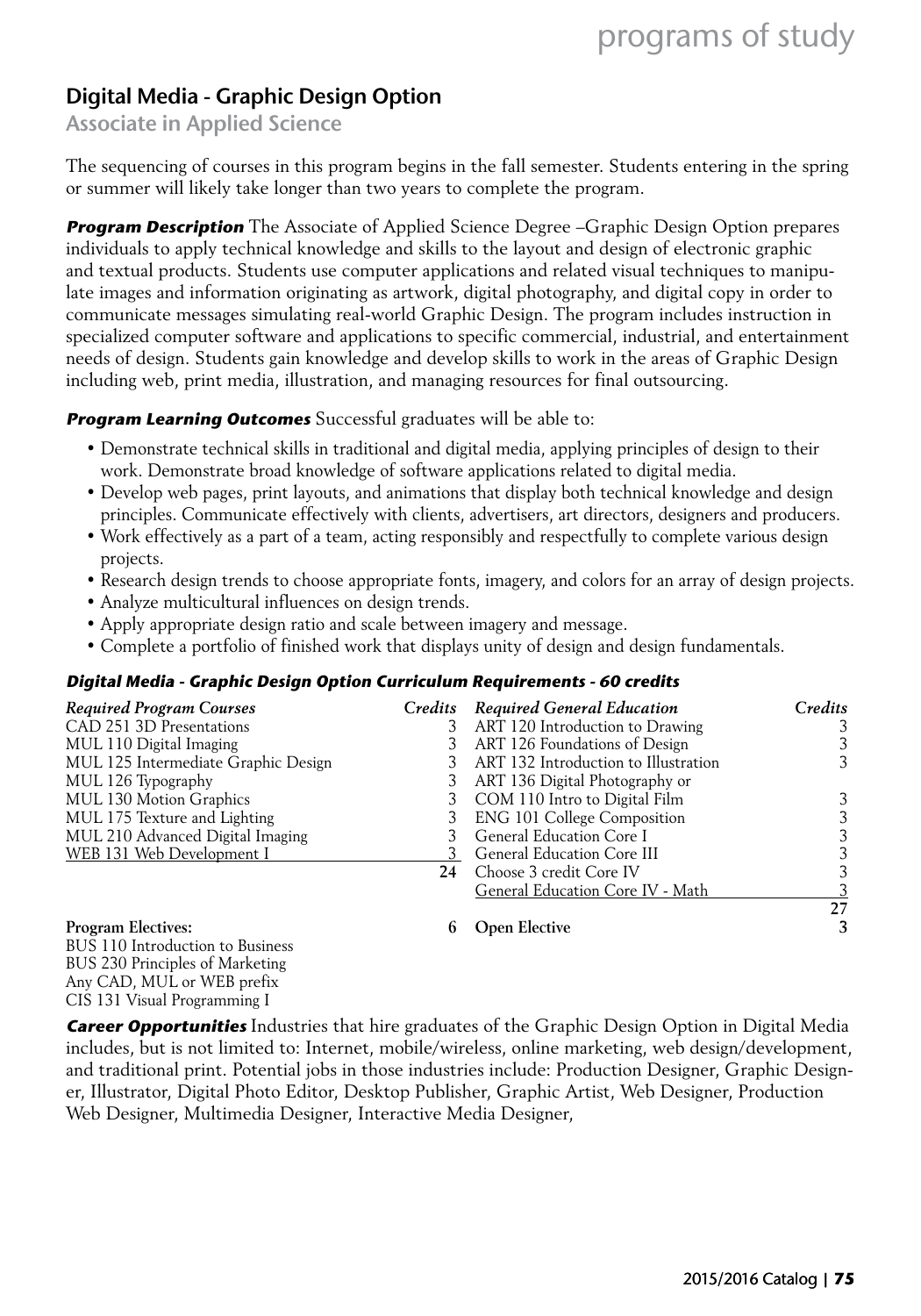**Digital Media - Graphic Design Option Program Sequencing** The sequencing of courses in this program begins in the fall semester. Students entering in the spring or summer will likely take longer than two years to complete the program.

| <b>Curriculum Requirements: 60 credits</b>                      | <b>Credits</b> | Grade | Semester |
|-----------------------------------------------------------------|----------------|-------|----------|
| First Year, Fall Semester (15 credits)                          |                |       |          |
| ART 120 Introduction to Drawing                                 | 3              |       |          |
| ART 126 Foundations of Design                                   | 3              |       |          |
| ENG 101 College Composition                                     | 3              |       |          |
| MUL 110 Digital Imaging                                         | 3              |       |          |
| General Education Core IV - Math                                | 3              |       |          |
| First Year, Spring Semester (15 credits)                        |                |       |          |
| ART 136 Digital Photography or<br>COM 110 Intro to Digital Film | 3              |       |          |
| MUL 125 Intermediate Graphic Design                             | 3              |       |          |
| MUL 130 Motion Graphics                                         | 3              |       |          |
| Program Elective                                                | 3              |       |          |
| General Education Core IV                                       | 3              |       |          |
| Second Year, Fall Semester (15 credits)                         |                |       |          |
| ART 132 Introduction to Illustration                            | 3              |       |          |
| MUL 126 Typography                                              | 3              |       |          |
| WEB 131 Web Development I                                       | 3              |       |          |
| Program Elective                                                | 3              |       |          |
| General Education Core I                                        | 3              |       |          |
| Second Year, Spring Semester (15 credits)                       |                |       |          |
| MUL 175 Texture & Lighting                                      | 3              |       |          |
| MUL 210 Advanced Digital Imaging                                | 3              |       |          |
| CAD 251 3D Presentations                                        | 3              |       |          |
| General Education Core III                                      | 3              |       |          |
| Open Elective                                                   | 3              |       |          |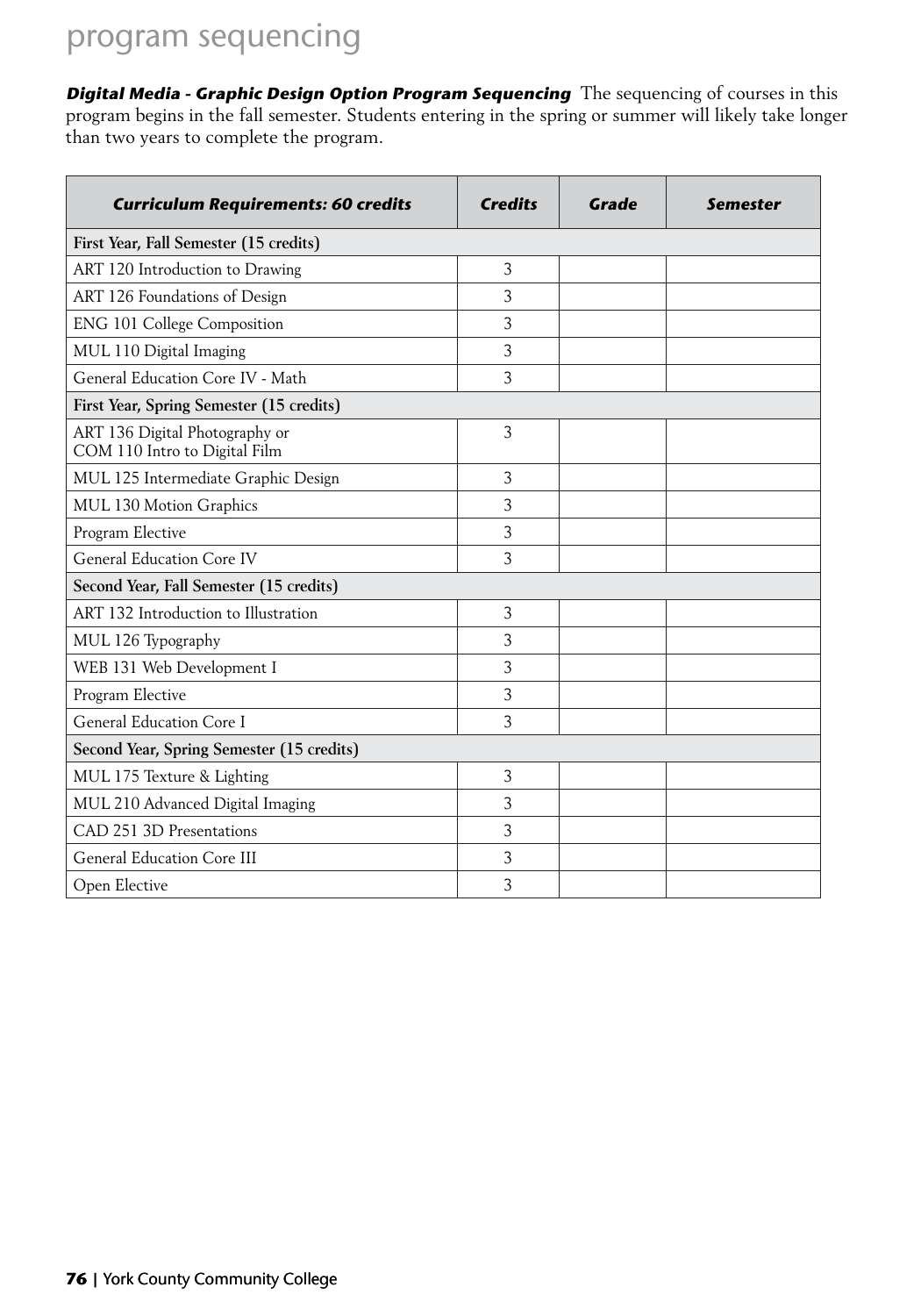### Early Childhood Education

Associate in Applied Science

The sequencing of courses in this program begins in the fall semester. Students entering in the spring or summer will likely take longer than two years to complete the program.

**Program Description** The Early Childhood Education Associate in Applied Science program is designed to prepare students as skilled and creative early childhood educators. The program curriculum is based upon the standards set by the National Association for the Education of Young Children (NAEYC). The coursework combines theory and practical application in such areas as child growth and development, child guidance and curriculum development, professional growth, and facility directorship with emphasis on such issues as meeting the individual needs of the child, cultural diversity, and inclusion. The Associate in Applied Science Degree program includes two student teaching practicum courses totaling 300 hours in the field. Home care providers and other childcare professionals may utilize their sites for the program's observation course component. All students are required to complete their 300 hours of student teaching at licensed sites approved by the Department.

**Essential Skills & Abilities** All Early Childhood Education students must meet the essential skills and abilities required of the program and profession. Every student will be held to the same standards with or without reasonable accommodations. The list of essential skills and abilities is available through the education department chair.

**Observation and Practicum Requirements (ECE170, ECE255, ECE265)** Students must meet the requirements of the observation and practicum sites which will include the DHHS non-child abuse verification and a criminal background check. Failure to meet these requirements will result in non-completion of the program.

**Program Learning Outcomes** Upon successful completion of the Associate in Applied Science Degree in Early Childhood Education, graduates will be able to:

- Express a firm knowledge base of concepts and ideas that include curriculum development, methodology, and assessment.
- Integrate effectively the knowledge of child development with the application of learning theories, appropriate principles and best practices.
- Create appropriate instructional plans to actively engage young learners through problem solving, critical thinking and natural inquiry to meet each child's level of development.
- Use clear and effective communication skills (oral and written) with children, parents, professional peers and the community.
- Demonstrate the ability to recognize and meet the needs of diverse learners in the early learning environment.
- Engage in professional development through research, innovative and reflective writing practices in the education field and as life-long skills. [Information Literacy]
- Demonstrate a true enthusiasm for learning, working with young children birth through primary-age and teaching that encompasses advocating for children and the early childhood profession through service to others and professional collaboration.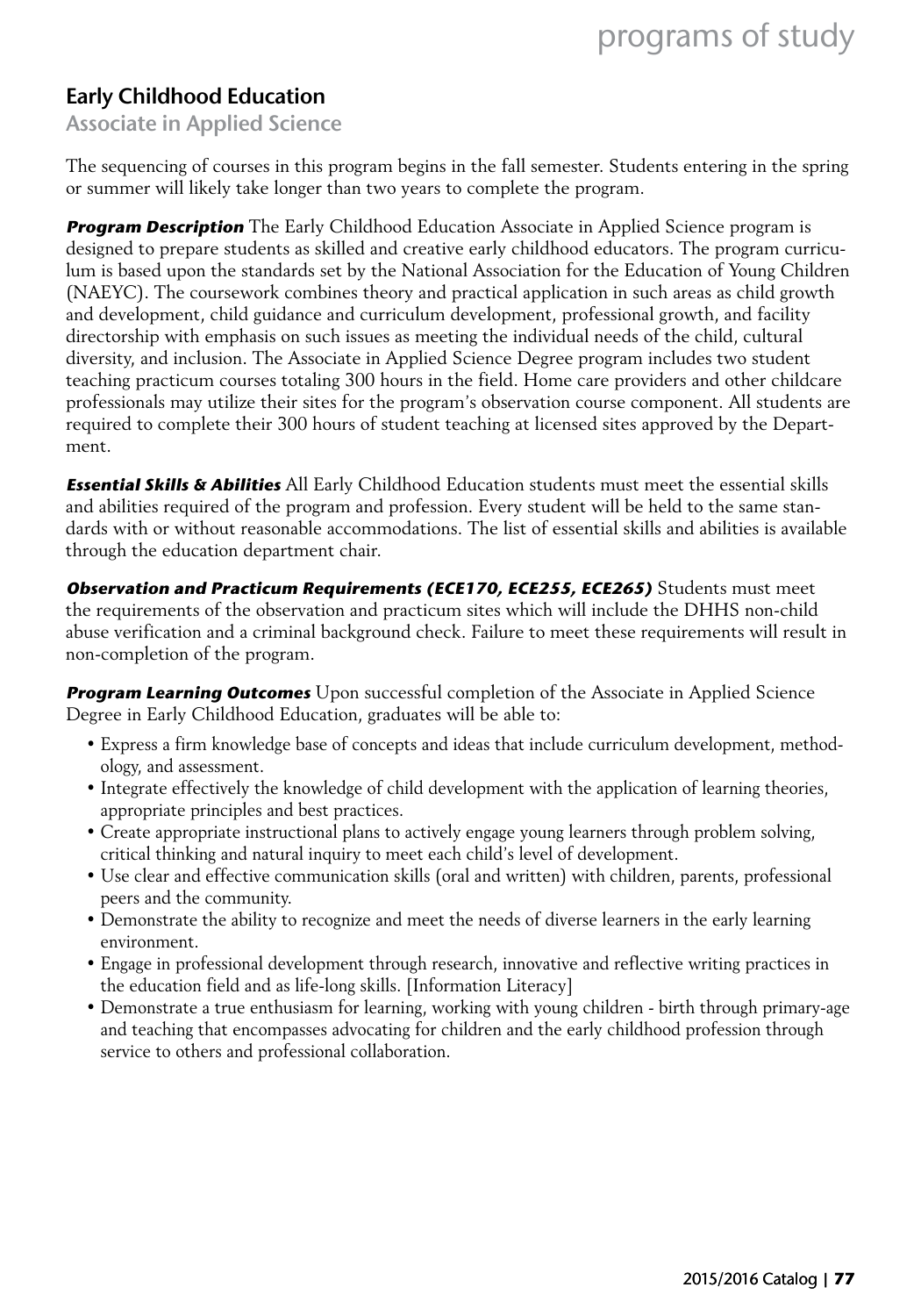### **Early Childhood Education Curriculum Requirements - 64 credits**

| <b>Required Program Courses</b>                    | Credits | <b>Required General Education</b>             | Credits |
|----------------------------------------------------|---------|-----------------------------------------------|---------|
| ECE 101 Introduction to ECE: The Child's           |         | ENG 101 College Composition                   |         |
| Learning Environment                               |         | MAT 122 Finite Math                           |         |
| ECE 108 Health Safety & Nutrition                  |         | SCI 101 Introduction to Environmental Science |         |
| ECE 170 Observation & Assessment                   |         | SPE 101 Oral Communications                   |         |
| ECE 111 Child Growth & Development                 |         | SPE 101 Oral Communications                   |         |
| ECE 190 Guidance of Young Children                 |         | <b>General Education Core II</b>              |         |
| ECE 202 Language & Literacy                        |         | <b>General Education Core III</b>             |         |
| ECE 206 Education of Children w/ Special Needs     |         | <b>General Education Core IV</b>              |         |
| ECE 207 Infant & Toddler Curriculum Development    | 3       |                                               | 21      |
| ECE 210 Management of Child Care Centers           |         |                                               |         |
| ECE 219 Curriculum - Preschool through Primary-age |         | <b>Open Elective</b>                          | 3       |
| ECE 255 Practicum I                                |         |                                               |         |
| ECE 265 Practicum II                               |         |                                               |         |
| EDU 160 Technology in Education                    |         |                                               |         |
|                                                    | 40      |                                               |         |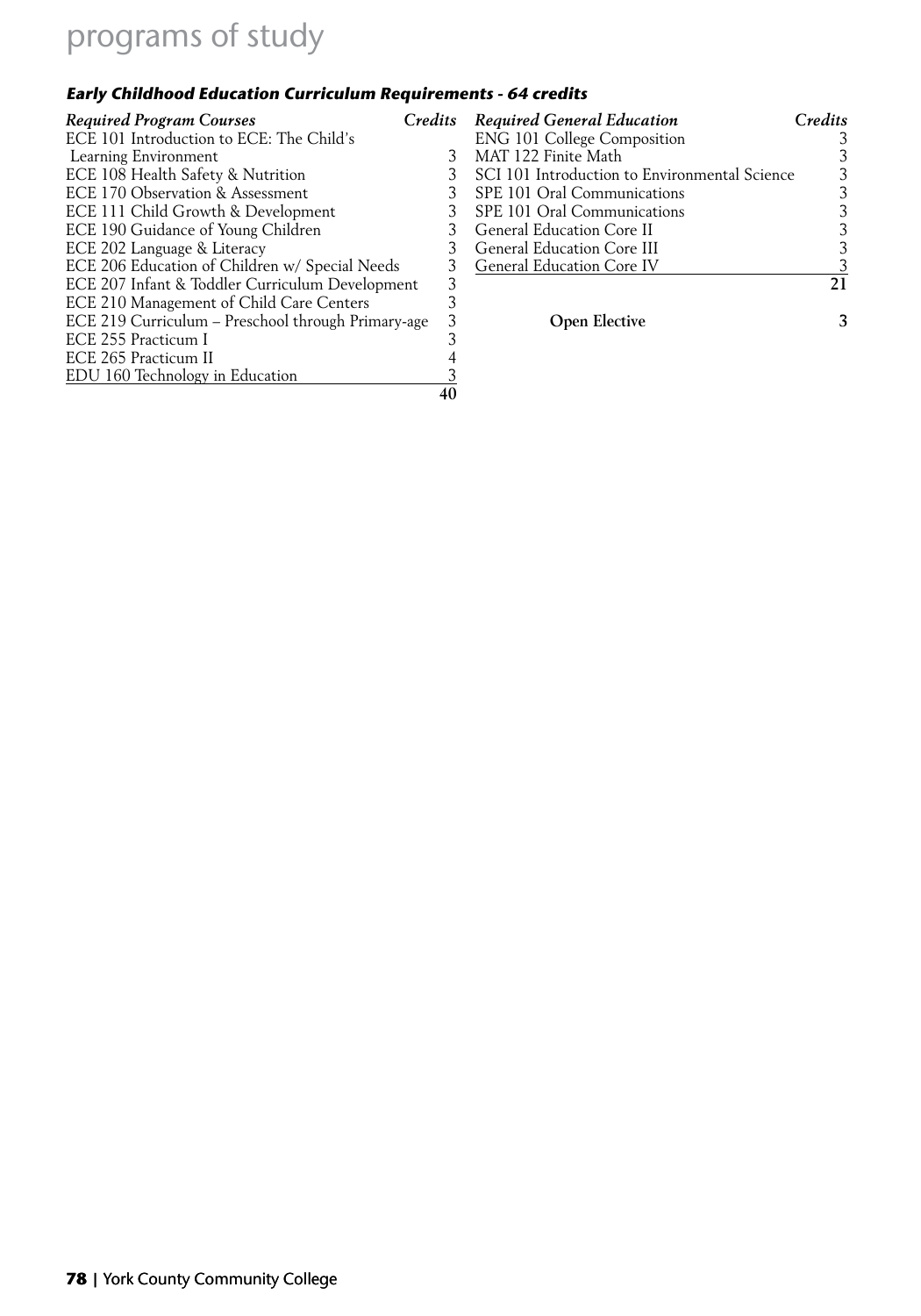**Early Childhood Education Program Sequencing** The sequencing of courses in this program begins in the fall semester. Students entering in the spring or summer will likely take longer than two years to complete the program.

| <b>Curriculum Requirements: 64 credits</b>                       | <b>Credits</b> | Grade | <b>Semester</b> |
|------------------------------------------------------------------|----------------|-------|-----------------|
| First Year, Fall Semester (15 credits)                           |                |       |                 |
| ECE 101 Introduction to ECE:<br>The Child's Learning Environment | 3              |       |                 |
| ECE 108 Health Safety & Nutrition                                | 3              |       |                 |
| ECE 111 Child Growth & Development                               | 3              |       |                 |
| <b>ENG 101 College Composition</b>                               | 3              |       |                 |
| MAT 122 Finite Math                                              | 3              |       |                 |
| First Year, Spring Semester (18 credits)                         |                |       |                 |
| ECE 202 Language & Literacy                                      | 3              |       |                 |
| ECE 206 Education of Children<br>w/Special Needs                 | 3              |       |                 |
| ECE 207 Infant & Toddler Curriculum                              | 3              |       |                 |
| ECE 170 Observation and Assessment                               | 3              |       |                 |
| EDU 160 Technology in Education                                  | 3              |       |                 |
| General Education Core III                                       | 3              |       |                 |
| Second Year, Fall Semester (15 credits)                          |                |       |                 |
| ECE 190 Guidance of Young Children                               | 3              |       |                 |
| ECE 219 Curriculum Preschool<br>Through Primary Age              | 3              |       |                 |
| ECE 255 Practicum I                                              | 3              |       |                 |
| SPE 101 Oral Communication                                       | 3              |       |                 |
| General Education Core II                                        | 3              |       |                 |
| Second Year, Spring Semester (16 credits)                        |                |       |                 |
| SCI 101 Introduction to Environmental Science                    | 3              |       |                 |
| ECE 210 Management of Child Care Centers                         | 3              |       |                 |
| ECE 265 Practicum II                                             | $\overline{4}$ |       |                 |
| Open Elective                                                    | 3              |       |                 |
| General Education Core IV                                        | 3              |       |                 |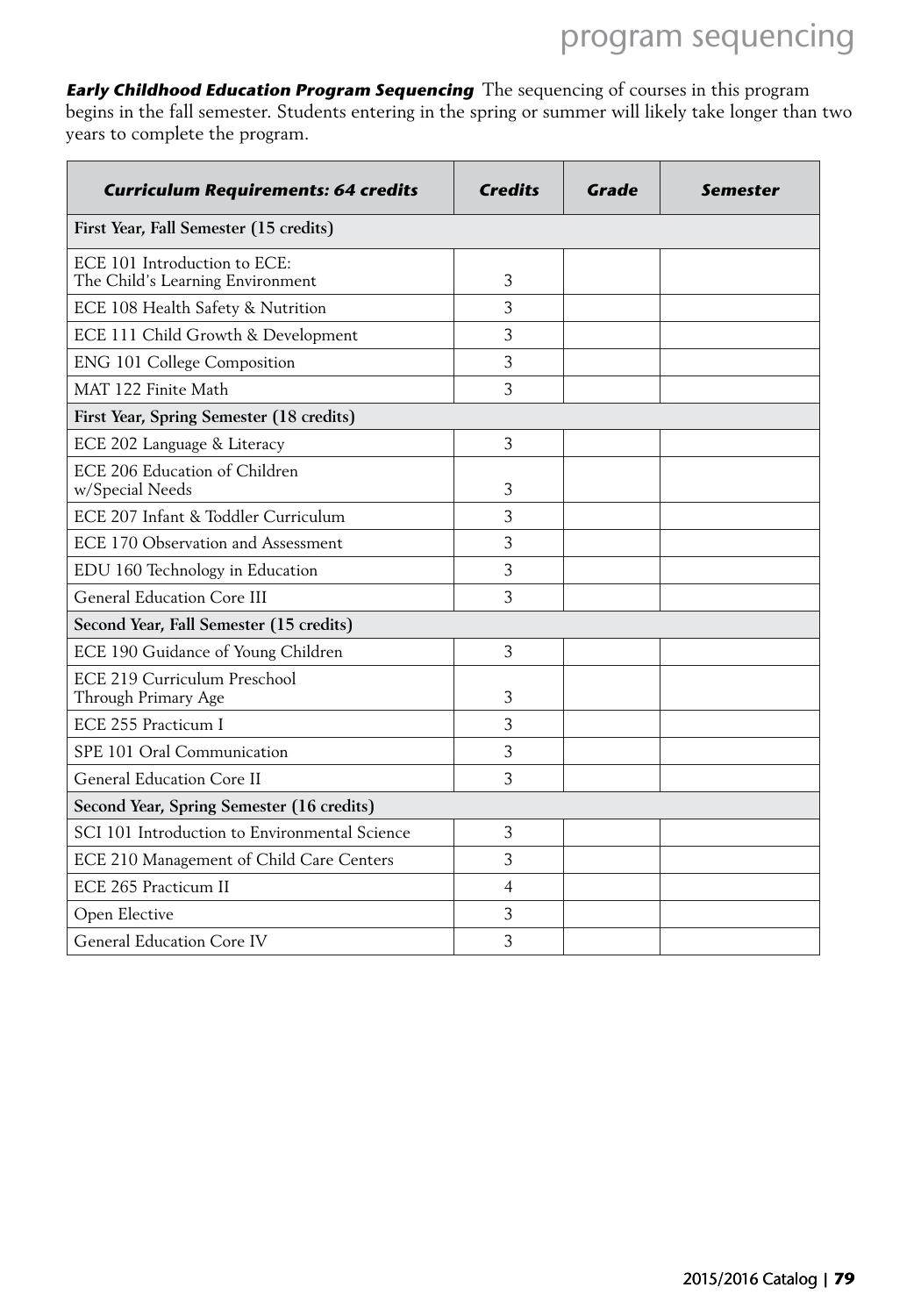### Education

Associate in Science Degree

The sequencing of courses in this program begins in the fall semester. Students entering in the spring or summer will likely take longer than two years to complete the program.

**Program Description** This Associate in Science degree in Education offers students both a theoretical and practical foundation of study toward careers in teaching, social services and other education-based careers. This program is designed to allow students to tailor their course-work to their immediate or long-term education related career interests and the appropriate baccalaureate transfer option. Students planning to transfer should select electives consistent with their desired transfer program and work closely with a transfer counselor and an academic advisor for course selection.

**Program Learning Outcomes** Upon successful completion of this program, graduates will:

- Describe the historical foundation of the field of education in the United States, current public laws and recent practices.
- Demonstrate the application of key teaching concepts, integrating strategies in curriculum development, methodology and assessment, to develop a positive effective environment for learning.
- Integrate the knowledge of human development with the application of learning theories, appropriate principles and best practices in a diverse society.
- Construct appropriate instructional plans to actively engage each learner through problem solving, critical thinking and natural inquiry.
- Use clear and effective communication skills (oral and written) through professional collaboration with learners, families, colleagues and the community.
- Illustrate professional development in research and innovative/reflective writing practices in the education field.
- Demonstrate leadership through strong professional ethics and contributions to the education profession.

#### **Education Curriculum Requirements - 61 credits**

| <b>Required Program Courses</b>        |        | Credits Required General Education        | Credits |
|----------------------------------------|--------|-------------------------------------------|---------|
| EDU 102 Introduction to Teaching       |        | <b>ENG 101 College Composition</b>        |         |
| ECE 170 Observation & Assessment       |        | SPE 101 Oral Communications               |         |
| EDU 206 Instructional Strategies       |        | PSY 101 Introduction to Psychology        |         |
| EDU 105 Introduction to Exceptionality |        | 3 PSY 214 Child Development               | 3       |
| EDU 160 Technology in Education        |        | 3 General Education Core IV, Math         | 6       |
|                                        |        | 15 General Education Core IV, Lab Science |         |
|                                        |        | General Education Core II                 |         |
| <b>Program Electives</b>               |        | 15 General Education Core II-III          |         |
| Any EDU prefix course                  | $3-15$ |                                           | 28      |
| Any ECE prefix course                  | $3-15$ |                                           |         |
| General Education Core I-IV            | $3-15$ | <b>Open Elective</b>                      | 3       |

**Career Opportunities** Upon completion of this degree graduates may apply learned skills involving knowledge of development, teaching methods, classroom strategies and professional collaboration to a wide variety of workplace environments including meeting the requirements to work as a paraprofessional/educational technician II. This program of courses may aid current teachers with refreshing or upgrading their skills while working with their students in the classroom or offer teachers an avenue for recertification credits for a current teaching certificate. Teachers seeking current certificate recertification course approval need to inquire about specific courses with the Maine Department of Education.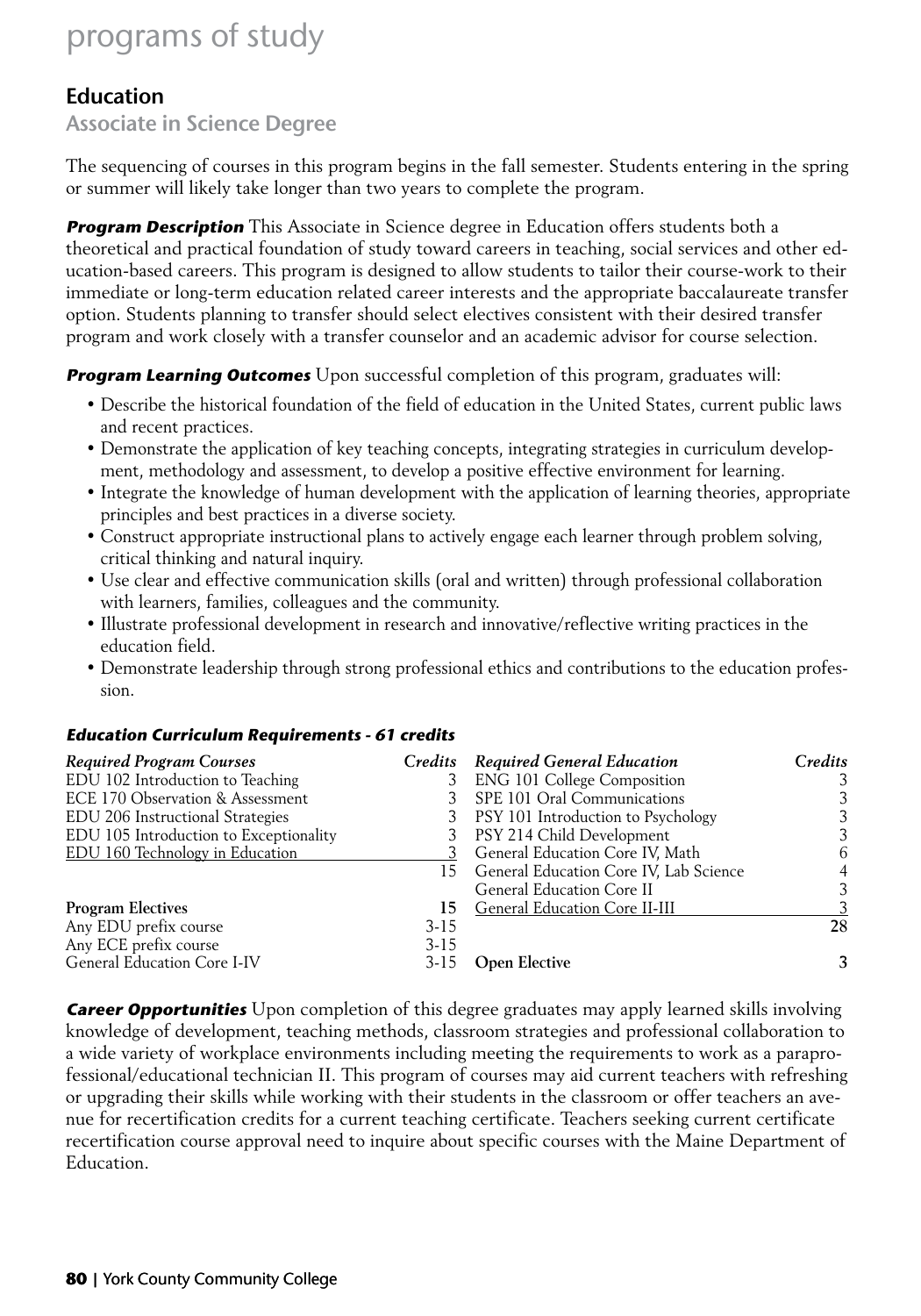**Education Program Sequencing** The sequencing of courses in this program begins in the fall semester. Students entering in the spring or summer will likely take longer than two years to complete the program.

| <b>Curriculum Requirements: 61 credits</b> | <b>Credits</b> | Grade | <b>Semester</b> |
|--------------------------------------------|----------------|-------|-----------------|
| First Year, Fall Semester (15 credits)     |                |       |                 |
| EDU 102 Introduction to Teaching           | 3              |       |                 |
| EDU 105 Introduction to Exceptionality     | 3              |       |                 |
| ENG 101 College Composition                | 3              |       |                 |
| PSY 101 Introduction to Psychology         | 3              |       |                 |
| General Education Core IV, Math            | 3              |       |                 |
| First Year, Spring Semester (15 credits)   |                |       |                 |
| EDU 160 Technology in Education            | 3              |       |                 |
| Program Electives                          | 6              |       |                 |
| General Education Core IV, Math            | 3              |       |                 |
| SPE 101 Oral Communication                 | 3              |       |                 |
| Second Year, Fall Semester (16 credits)    |                |       |                 |
| PSY 214 Child Development                  | 3              |       |                 |
| ECE 170 Observation & Assessment           | 3              |       |                 |
| Program Elective                           | 3              |       |                 |
| <b>General Education Core II</b>           | 3              |       |                 |
| General Education Core IV, Lab Science     | 4              |       |                 |
| Second Year, Spring Semester (15 credits)  |                |       |                 |
| EDU 206 Instructional Strategies           | 3              |       |                 |
| General Education Core II-III              | 3              |       |                 |
| Program Electives                          | 6              |       |                 |
| Open Elective                              | 3              |       |                 |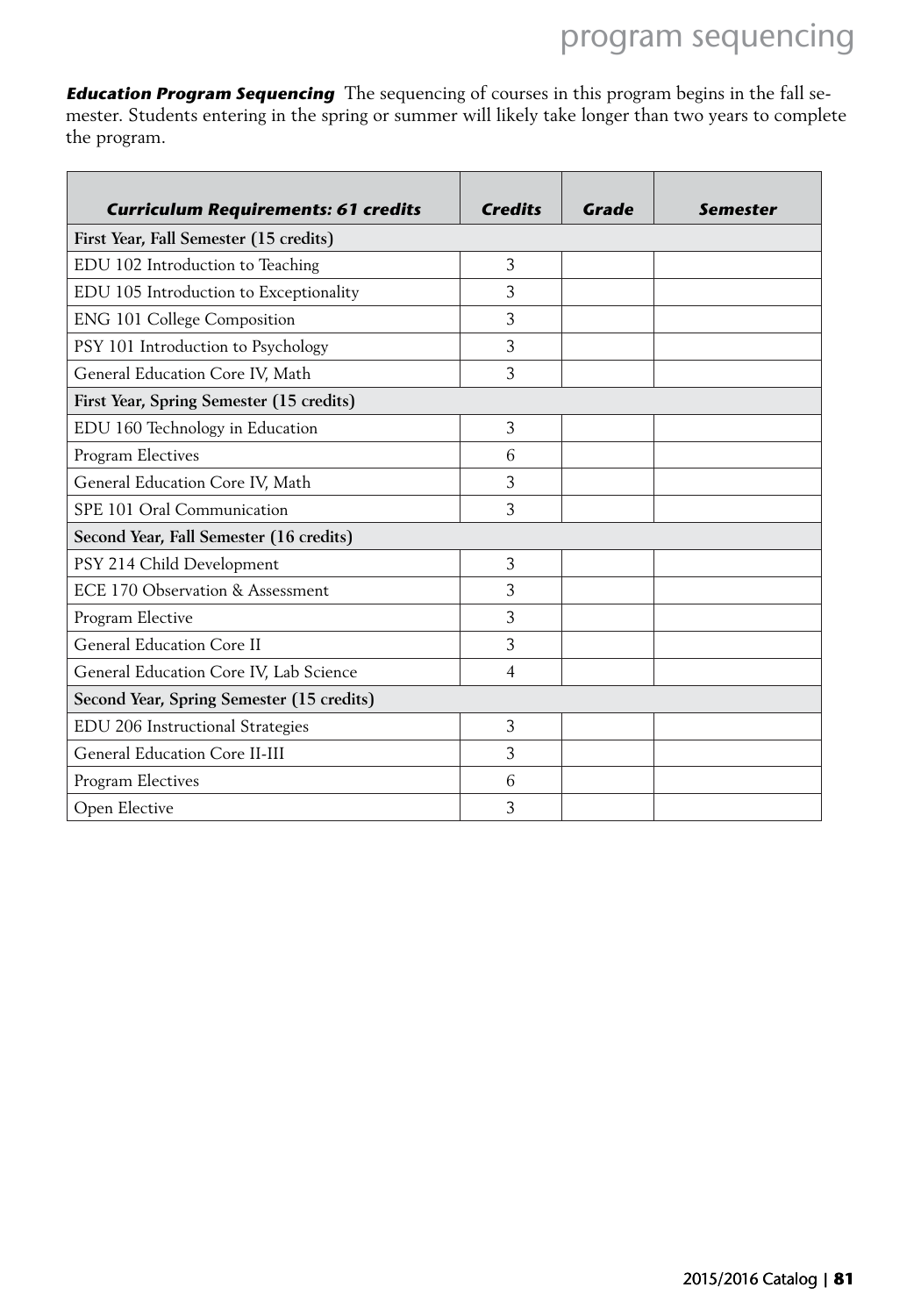### Health Information Management

Associate in Applied Science

The sequencing of courses in this program begins in the fall semester. Students entering in the spring or summer will likely take longer than two years to complete the program.

**Program Description** This Associate in Applied Science degree in Health Information Management is designed for students to gain the knowledge and skills necessary to analyze, manage and utilize patient data and health information resources. The program focuses on the fundamentals of health information management including the compilation of statistics, medical coding, abstracting medical records and the legal and ethical aspects of working with health information. This program includes a practicum at an approved clinical site.

#### **Program Admissions Information**

- High School level biology is recommended.
- High School level Algebra I required and Algebra II are recommended.
- Computer and typing skills are strongly recommended.

#### **Program Requirements**

- Students must meet the requirements of the practicum sites which may include a physical examination, specific immunizations, drug testing and criminal background checks. Failure to do so may result in non-completion of the program. Students are responsible for any related costs.
- Students may be required to purchase liability insurance before beginning the practicum.
- Students are responsible for transportation related to the practicum.

**Program Learning Outcomes** Upon successful completion of the Associate of Applied Science Degree in Health Information Management, graduates will be able to:

- Demonstrate ethical standards of practice concerning patient privacy and confidentiality.
- Use technology to collect, maintain and report healthcare data and information.
- Analyze data to verify the completeness and accuracy of information related to patient care and healthcare records.
- Recognize the roles of various healthcare providers and insurers in order to respond effectively and ethically to their information needs.
- Collect and compile information about patient care and diagnoses to ensure accuracy in coding.
- Compile data and perform data quality reviews to validate coding assignments.

#### **Health Information Management Curriculum Requirements - 60 Credits**

| <b>Required Program Courses</b>                 |    | Credits Required General Education             | Credits |
|-------------------------------------------------|----|------------------------------------------------|---------|
| ALH 101 Dynamics of Health Care                 |    | <b>ENG 101 College Composition</b>             |         |
| MAS 105 Medical Terminology                     |    | SPE 101 Oral Communication                     |         |
| MAS 120 Medical Law and Ethics                  |    | PHI 102 Ethics and Contemp. Society            |         |
| MAS 225 Pharmacology                            |    | PSY 101 Introduction to Psychology             |         |
| CIS 115 Software Applications                   |    | MAT 122 Finite Math                            |         |
| CIS 118 Information Technology Fundamentals     |    | BIO 104 Overview of Human Anatomy & Physiology | 3       |
| BUS 115 Management I or BUS116 Management II    |    | General Education, Core I-IV                   |         |
| HIM 120 Coding and Classification Systems I     |    |                                                | 21      |
| HIM 125 Coding and Classification Systems II    |    |                                                |         |
| HIM 210 Health Data Management                  |    |                                                |         |
| HIM 220 Reimbursement Methods                   |    |                                                |         |
| HIM 290 Health Information Management Practicum |    |                                                |         |
|                                                 | 36 |                                                |         |

| Required Program Courses                     | Credits Required General Education<br>Credits      |   |
|----------------------------------------------|----------------------------------------------------|---|
| ALH 101 Dynamics of Health Care              | 3 ENG 101 College Composition                      |   |
| MAS 105 Medical Terminology                  | 3 SPE 101 Oral Communication                       |   |
| MAS 120 Medical Law and Ethics               | 3 PHI 102 Ethics and Contemp. Society              | 3 |
| MAS 225 Pharmacology                         | 3 PSY 101 Introduction to Psychology               | 3 |
| CIS 115 Software Applications                | 3 MAT 122 Finite Math                              | २ |
| CIS 118 Information Technology Fundamentals  | 3 BIO 104 Overview of Human Anatomy & Physiology 3 |   |
| BUS 115 Management I or BUS116 Management II | 3 General Education, Core I-IV                     |   |
| HIM 120 Coding and Classification Systems I  |                                                    |   |

#### **Open Elective 3**

**Career Opportunities** This program will prepare graduates for positions in the health information/ medical record departments of health care institutions such as hospitals, nursing homes, health maintenance organizations, physician offices, insurance companies and a variety of other health care institutions.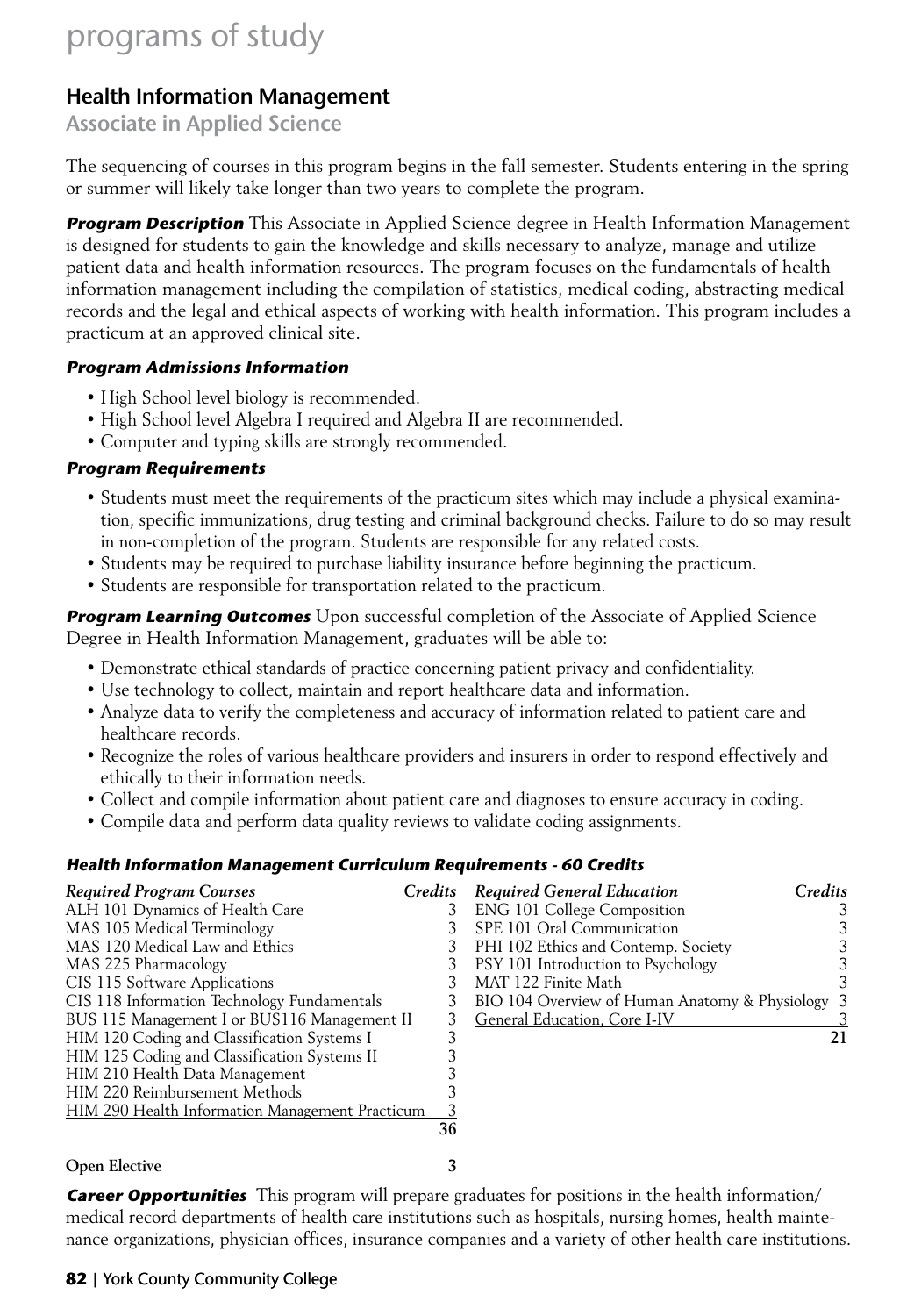**Health Information Management Program Sequencing** The sequencing of courses in this program begins in the fall semester. Students entering in the spring or summer will likely take longer than two years to complete the program.

| <b>Curriculum Requirements: 60 credits</b>      | <b>Credits</b> | Grade | <b>Semester</b> |
|-------------------------------------------------|----------------|-------|-----------------|
| First Year, Fall Semester (15 credits)          |                |       |                 |
| ALH 101 Dynamics of Health Care                 | 3              |       |                 |
| MAS 105 Medical Terminology                     | 3              |       |                 |
| CIS 115 Software Applications                   | 3              |       |                 |
| ENG 101 College Composition                     | 3              |       |                 |
| MAT 122 Finite Math                             | 3              |       |                 |
| First Year, Spring Semester (15 credits)        |                |       |                 |
| HIM 120 Coding and Classification Systems I     | 3              |       |                 |
| MAS 120 Medical Law and Ethics                  | 3              |       |                 |
| BIO 104 Overview of Human Anatomy & Physiology  | 3              |       |                 |
| PSY 101 Introduction to Psychology              | 3              |       |                 |
| CIS 118 Information Technology Fundamentals     | 3              |       |                 |
| Second Year, Fall Semester (15 credits)         |                |       |                 |
| HIM 125 Coding and Classification Systems II    | 3              |       |                 |
| HIM 210 Health Data Management                  | 3              |       |                 |
| MAS 225 Pharmacology                            | 3              |       |                 |
| PHI 102 Ethics and Contemporary Society         | 3              |       |                 |
| SPE 101 Oral Communications                     | 3              |       |                 |
| Second Year, Spring Semester (15 credits)       |                |       |                 |
| HIM 220 Reimbursement Methods                   | 3              |       |                 |
| HIM 290 Health Information Management Practicum | 3              |       |                 |
| BUS 115 Management I or BUS116 Management II    | 3              |       |                 |
| General Education, Core I-IV                    | 3              |       |                 |
| Open Elective                                   | 3              |       |                 |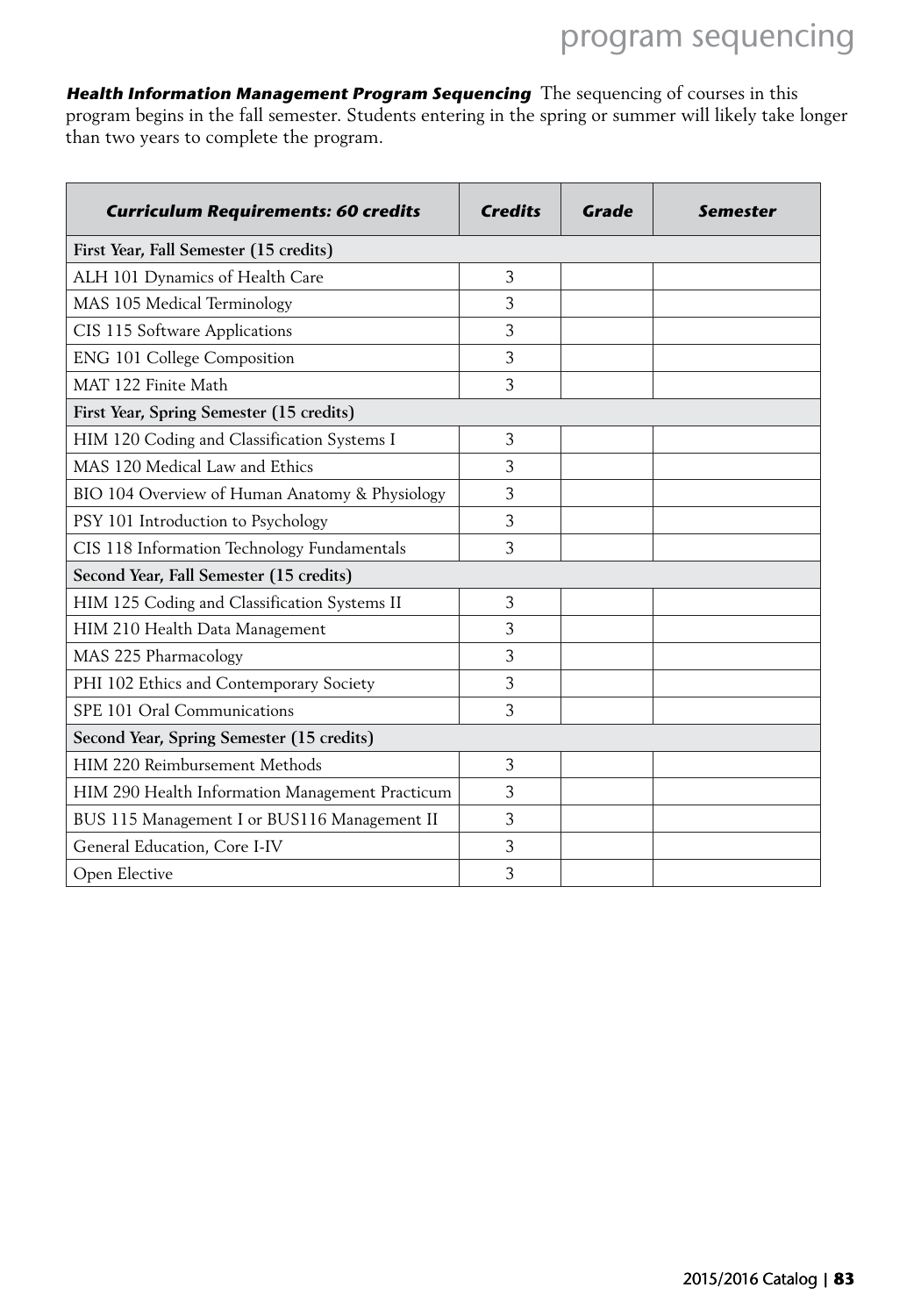### Health Studies

### Associate in Science

The sequencing of courses in this program begins in the fall and spring semesters. Students entering in the summer will likely take longer than two years to complete the program.

**Program Description** The Health Studies program provides a broad-based curriculum with an emphasis on preparation for continued study in the health science field that includes an exploration of health careers, as well as the basic science courses necessary for many health occupation programs. The program is designed for students seeking one of three academic and career paths: a) to prepare for transfer into a specialized associate degree health program; or b) to continue their studies at the Baccalaureate level; or c) a mid-level position in the health-care field. Students planning to transfer should select electives consistent with their desired transfer program and work closely with an academic advisor for course selection.

**Program Learning Outcomes** Upon successful completion of the Associate of Science Degree in Health Studies, graduates will be able to:

- Discuss the cultural and historical context of the U.S. health care system.
- Communicate effectively within the healthcare system using medical language and abbreviations.
- Explain the importance and application of basic ethical behavior in the exercise of confidentiality in health care.
- Recognize the value of diversity in opinions, values, abilities and cultures in the science and health care fields.
- Collect, analyze, and present quantitative and qualitative information using appropriate data and technology.
- Perform and effectively communicate the results of scientific investigations, and explain how research is done in science.

### **Health Studies Curriculum Requirements - 60 credits**

| <b>Required Program Courses</b>             |    | Credits Required General Education        | Credits |
|---------------------------------------------|----|-------------------------------------------|---------|
| ALH 101 Dynamics of Health Care             |    | <b>ENG 101 College Composition</b>        |         |
| MAS 105 Medical Terminology                 |    | 3 General Education, Core I               |         |
| PHI 102 Ethics and Contemporary Society or  |    | General Education, Core II                |         |
| MAS 120 Medical Law and Ethics              |    | 3 PSY 101 Introduction to Psychology      | 3       |
| CIS 115 Software Applications or            |    | PSY 210 Psychology Across the Lifespan or |         |
| CIS 118 Information Technology Fundamentals |    | 3 SOC 232 Death and Dying                 |         |
| <b>Program Electives</b>                    | 12 | Mathematics, General Education Core IV    | 3       |
|                                             |    | 24 Lab Science, General Education Core IV |         |
|                                             |    | (BIO or CHM)                              | 8       |
| <b>Program Electives</b>                    |    | <b>General Education, Core IV</b>         |         |

Any ALH, HIM, MAS, NUR, VET prefix **30** Any General Education, Core III or IV PSY or SOC prefix, or Core IV BUS 115 Management I **Open Electives 6** BUS 116 Management II ACC 111 Accounting I ACC 112 Accounting II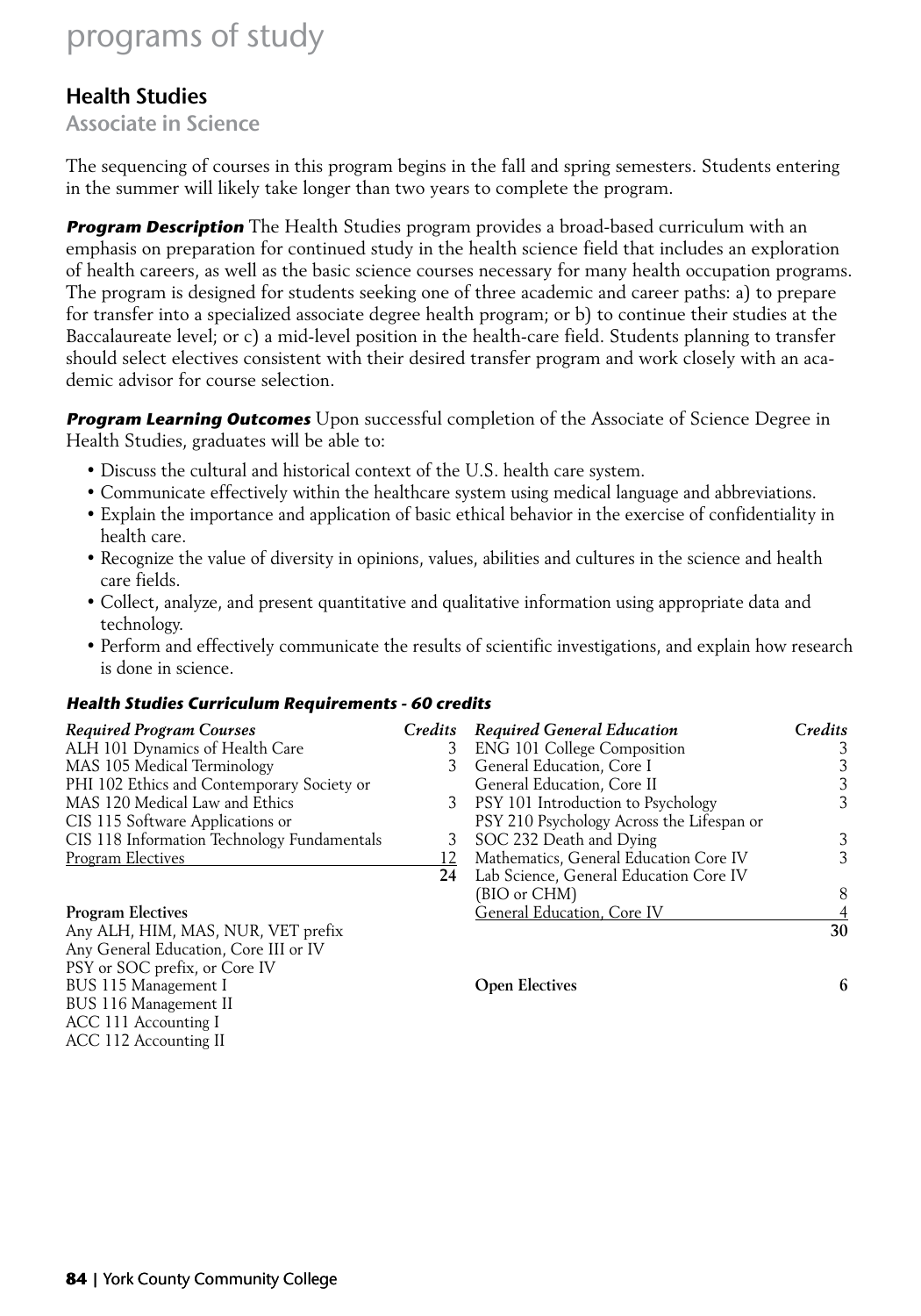**Health Studies Program Sequencing** The sequencing of courses in this program begins in the fall semester. Students entering in the spring or summer will likely take longer than two years to complete the program.

| <b>Curriculum Requirements: 60 credits</b>                                      | Credits        | Grade | Semester |
|---------------------------------------------------------------------------------|----------------|-------|----------|
| First Year, Fall Semester (15 credits)                                          |                |       |          |
| ALH 101 Dynamics of Health Care                                                 | 3              |       |          |
| ENG 101 College Composition                                                     | 3              |       |          |
| Core IV Mathematics                                                             | 3              |       |          |
| MAS 105 Medical Terminology                                                     | 3              |       |          |
| CIS 115 Software Applications or<br>CIS 118 Information Technology Fundamentals | 3              |       |          |
| First Year, Spring Semester (13 credits)                                        |                |       |          |
| Program Elective                                                                | 3              |       |          |
| PSY 101 Introduction to Psychology                                              | 3              |       |          |
| General Education, Core I                                                       | 3              |       |          |
| Lab Science (BIO or CHM)<br>General Education, Core IV                          | 4              |       |          |
| Second Year, Fall Semester (16 credits)                                         |                |       |          |
| PSY 210 Psychology Across the Lifespan or<br>SOC 232 Death and Dying            | 3              |       |          |
| General Education, Core II                                                      | 3              |       |          |
| PHI 102 Ethics and Contemporary Society or<br>MAS 120 Medical Law and Ethics    | 3              |       |          |
| Open Elective                                                                   | 3              |       |          |
| Lab Science (BIO or CHM)<br>General Education, Core IV                          | $\overline{4}$ |       |          |
| Second Year, Spring Semester (16 credits)                                       |                |       |          |
| <b>General Education Core IV</b>                                                | 4              |       |          |
| Program Electives                                                               | 9              |       |          |
| Open Elective                                                                   | 3              |       |          |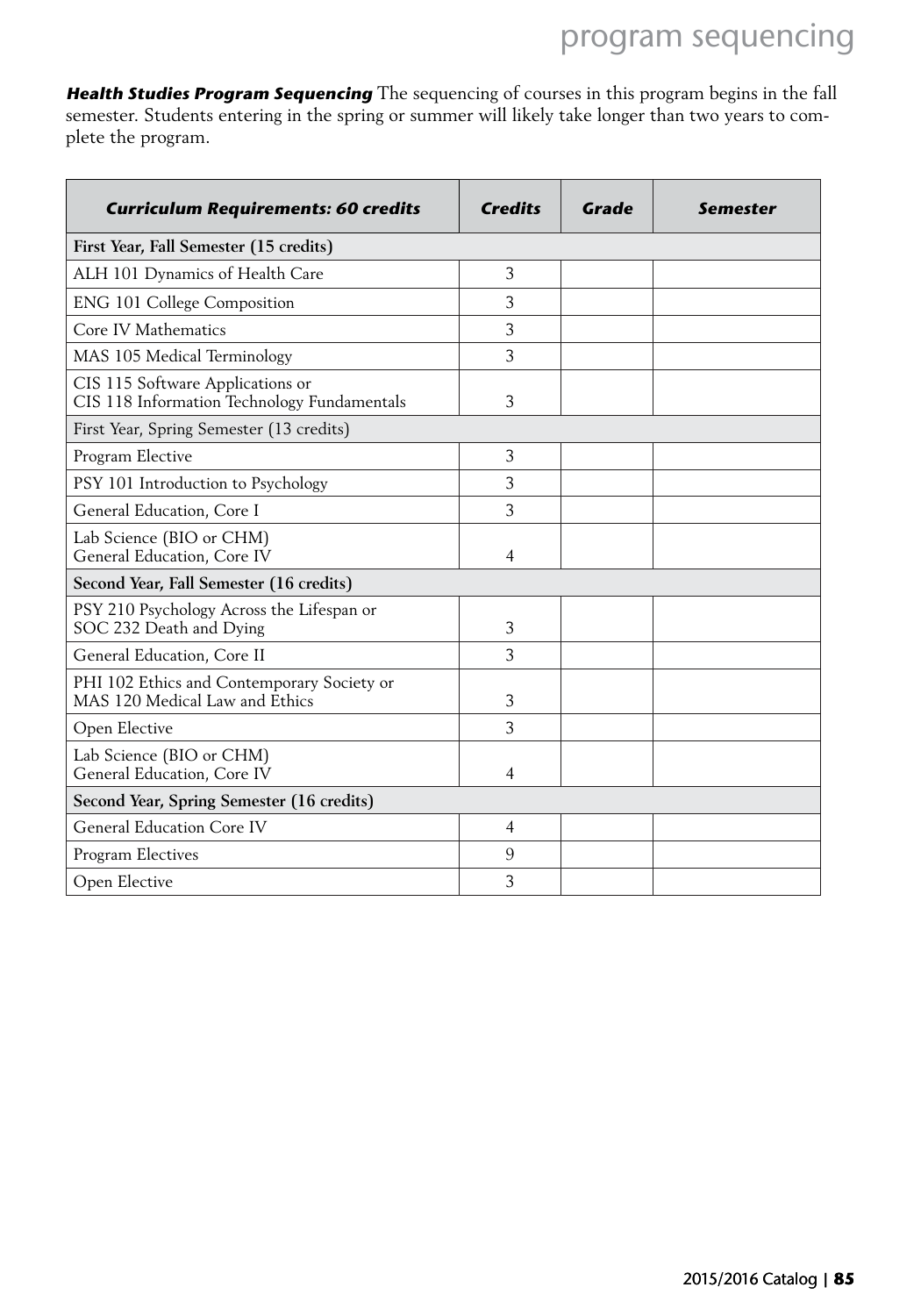### Information Technology

Associate in Applied Science

The sequencing of courses in this program begins in the fall semester. Students entering in the spring or summer will likely take longer than two years to complete the program.

**Program Description** The Information Technology program provides students with a broad background in the application of computers to the ever-widening needs of business and industry. The program gives students hands-on experience in troubleshooting, system administration, computer networks, web systems, computer programming, and databases. Students also have the opportunity to gain work experience through an internship. The curriculum is designed to develop critical thinking skills and enable a student to be ready for today's jobs and the ability to thrive in the ever-changing IT landscape.

**Program Learning Outcomes** Students who successfully complete the Associate in Applied Science degree in Information Technology will be able to:

- Describe and apply trouble-shooting techniques and strategies to solve a wide range of computer hardware, software and networking problems.
- Analyze and communicate essential industry concepts in both technical and non-technical terms.
- Create technical reports and documentation through researching and interpreting a variety of industry sources.
- Operate both independently and as a team member on information technology projects.
- Describe and explain ethical issues in technology and the applicable industry standards and codes of conduct.
- Recognize the value of diversity in opinions, values, abilities and cultures of colleagues and customers in a professional environment.
- Research and explain how culture, economics, history and politics affect technology trends.
- Identify and analyze system, network and security requirements for various organizations.
- Apply problem-solving concepts and quantitative analysis to the study of a wide variety of technology problems.

#### **Information Technology Curriculum Requirements - 60 credits**

| <b>Required Program Courses</b>                | Credits | <b>Required General Education</b>       | Credits |
|------------------------------------------------|---------|-----------------------------------------|---------|
| CIS 118 Information Technology Fundamentals    | 3       | <b>ENG 101 College Composition</b>      | 3       |
| CIS 133 Introduction to Programming            |         | ENG 212 Business Communications or      |         |
| NET 110 Networking Fundamentals                | 3       | ENG 211 Technical Writing               | 3       |
| CIS 217 Database Management                    |         | SPE 101 Oral Communications             | 3       |
| CIS 220 Information Security                   |         | PHI 102 Ethics and Contemporary Society | 3       |
| CIS 230 Desktop and Server Administration I or |         | MAT 127 College Algebra or              |         |
| CIS 235 Open Source Server Administration      |         | MAT 122 Finite Math                     | 3       |
| WEB 215 Web Systems Programming                |         | <b>MAT 210 Statistics</b>               | 3       |
|                                                | 21      | <b>General Education Core III</b>       | 3       |
|                                                |         | <b>General Education Core IV</b>        |         |
| <b>Program Electives</b>                       |         |                                         | 24      |
| CIS, NET or WEB Elective                       | 6       |                                         |         |
| CIS, NET or WEB 200 Level Elective             |         | <b>Open Electives</b>                   | 3       |
| Choose one of the following:                   | 3       |                                         |         |
| BUS 110 Introduction to Business or            |         |                                         |         |
| BUS 115 Management I or                        |         |                                         |         |
| BUS 116 Management II                          |         |                                         |         |

**Career Opportunities**: Students completing this program will be prepared for entry-level positions in computer support, network management, systems management, as well as sales and technical information positions. Graduates may also choose to continue their education at a four-year institution in Information Technology or a related field.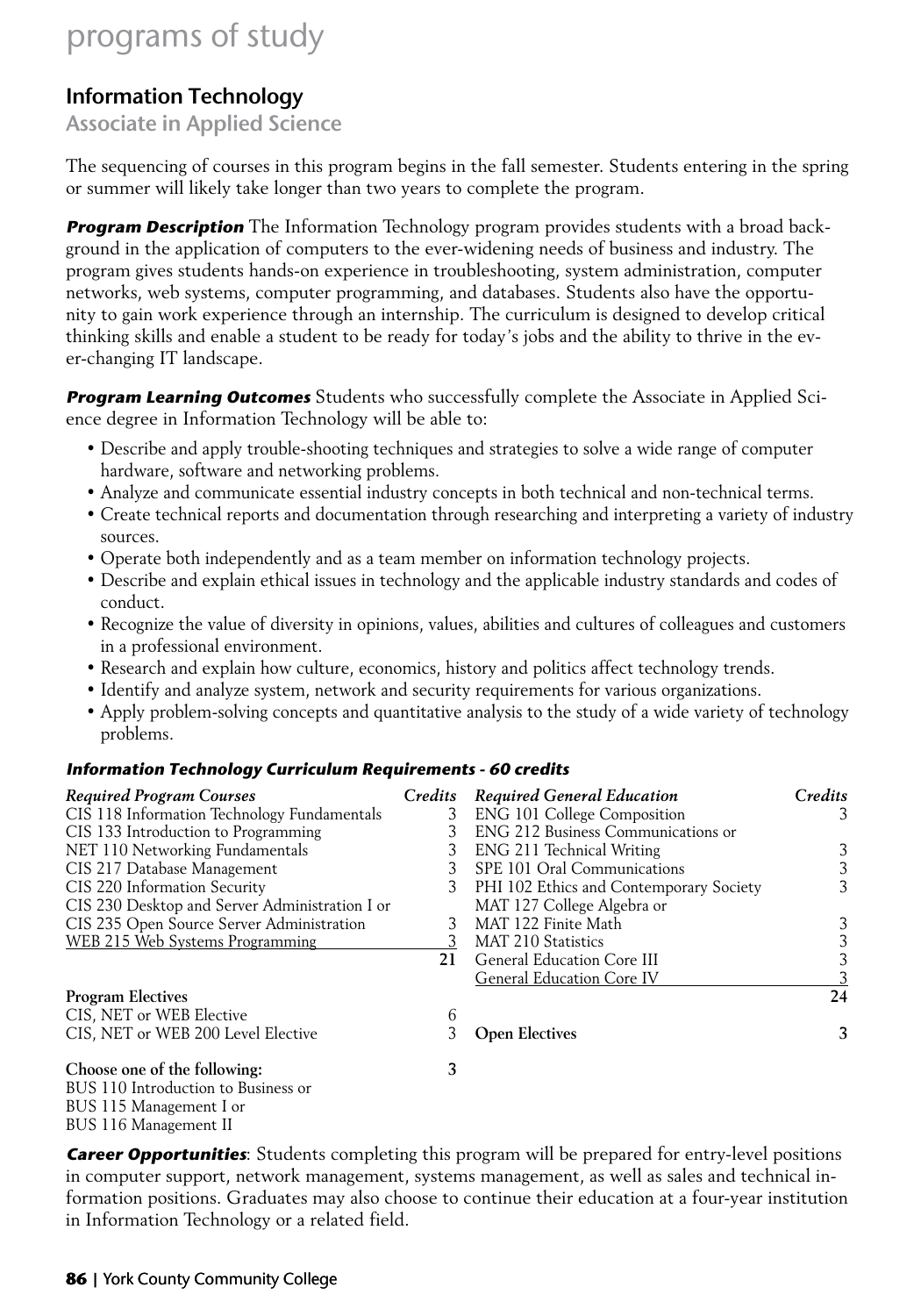*"This program is funded by (or in part by) a \$13 million grant from the U.S. Department of Labor, Employment and Training Administration. This is an Equal Opportunity/Affirmative Action program, adaptive equipment will be provided upon request to individuals with disabilities."*

**Information Technology Program Sequencing** The sequencing of courses in this program begins in the fall semester. Students entering in the spring or summer will likely take longer than two years to complete the program.

| <b>Curriculum Requirements: 60 credits</b>                                                                              | <b>Credits</b> | <b>Grade</b> | Semester |
|-------------------------------------------------------------------------------------------------------------------------|----------------|--------------|----------|
| First Year, Fall Semester (15 credits)                                                                                  |                |              |          |
| CIS 118 Information Technology Fundamentals                                                                             | 3              |              |          |
| CIS 133 Introduction to Programming                                                                                     | 3              |              |          |
| NET 110 Networking Fundamentals                                                                                         | 3              |              |          |
| ENG 101 College Composition                                                                                             | 3              |              |          |
| MAT 127 College Algebra or MAT 122 Finite Math                                                                          | 3              |              |          |
| First Year, Spring Semester (15 credits)                                                                                |                |              |          |
| CIS 230 Desktop and Server Administration I or<br>CIS 235 Open Source Server Administration                             | 3              |              |          |
| WEB 215 Web Systems and Programming                                                                                     | 3              |              |          |
| CIS, NET, or WEB Elective                                                                                               | 3              |              |          |
| PHI 102 Ethics and Contemporary Society                                                                                 | 3              |              |          |
| <b>MAT 210 Statistics</b>                                                                                               | 3              |              |          |
| Second Year, Fall Semester (15 credits)                                                                                 |                |              |          |
| CIS 217 Database Management                                                                                             | 3              |              |          |
| CIS, NET or WEB Elective                                                                                                | 3              |              |          |
| General Education Core III                                                                                              | 3              |              |          |
| ENG 211 Technical Writing or<br><b>ENG 212 Business Communications</b>                                                  | 3              |              |          |
| SPE 101 Oral Communications                                                                                             | 3              |              |          |
| Second Year, Spring Semester (15 credits)                                                                               |                |              |          |
| CIS 220 Information Security                                                                                            | 3              |              |          |
| CIS, NET or WEB 200 Level Elective                                                                                      | 3              |              |          |
| Choose one of the following:<br>BUS 110 Introduction to Business or<br>BUS 115 Management I or<br>BUS 116 Management II | 3              |              |          |
| General Education Core IV                                                                                               | 3              |              |          |
| Open Elective                                                                                                           | 3              |              |          |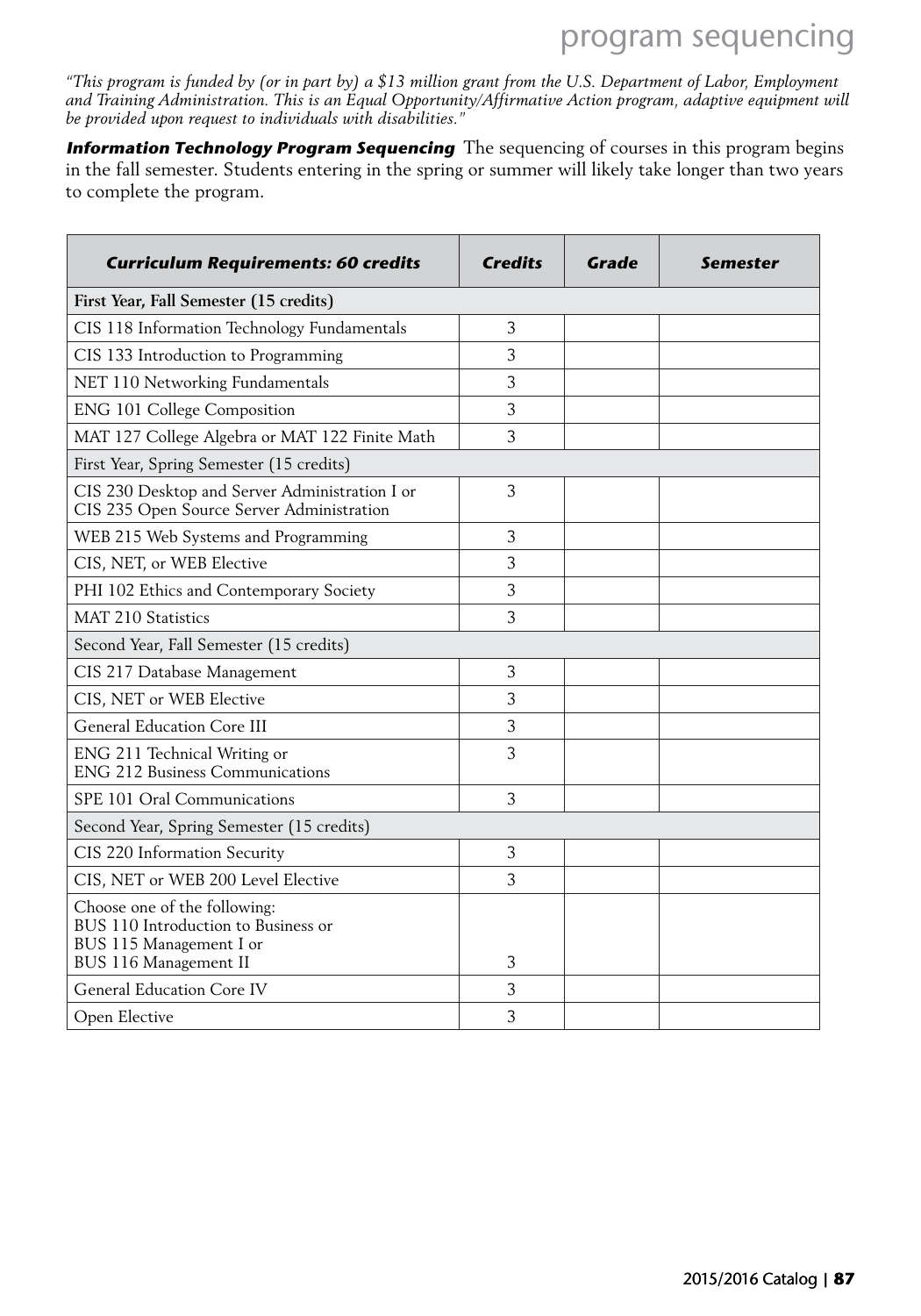### Liberal Studies

Associate in Arts

**Program Description** The Liberal Studies program is designed for students interested in pursuing an academic program focused on liberal studies and which will transfer to a four-year university.

**Program Learning Outcomes** Upon successful completion of this program, graduates will be able to:

- Communicate ethically, respectfully, and effectively, including the ability to use writing to analyze and interpret texts, data, and other resources, and to speak effectively in diverse setting.
- Understand and utilize fundamental concepts of mathematics, science, and critical thinking to analyze and solve problems, and to interpret quantitative and qualitative data.
- Effectively search for, analyze, and utilize information resources in an ethical manner and as a tool for lifelong learning.
- Demonstrate a sense of global awareness and an understanding of the values of people from diverse ethnic, racial and religious backgrounds, cultures, and orientations.
- Think critically and utilize concepts and skills across a range of disciplines.
- Demonstrate competence in using technology as a tool in varied academic disciplines, including for communication, research, presentation, and quantitative analysis.

### **Liberal Studies Curriculum Requirements - 61 credits**

| <b>Required Program Courses</b>             |    | Credits Required General Education | Credits |
|---------------------------------------------|----|------------------------------------|---------|
| <b>ENG 101 College Composition</b>          |    | <b>General Education Core I-IV</b> | 18-27   |
| ENG 112 Introduction to Literature          |    |                                    |         |
| PHI 102 Ethics and Contemporary Society     |    | <b>Open Electives**</b>            | $3-12$  |
| SPE 101 Oral Communications                 |    |                                    |         |
| Computer Literacy                           |    |                                    |         |
| (CIS 115 Software Applications recommended) |    |                                    |         |
| General Education Core III                  |    |                                    |         |
| (choose from at least two fields)           |    |                                    |         |
| Mathematics, General Education Core IV*     |    |                                    |         |
| Lab science, General Education Core IV      |    |                                    |         |
|                                             | 31 |                                    |         |

*\* Students should plan on taking at least one math course after MAT 122/MAT 127 (e.g. MAT 210 or 227) in order to satisfy the math requirements of many four-year colleges including the University of Southern Maine*

*\*\* Up to 12 credits can be selected from courses outside of the General Education core. Students should work closely with their advisor to select courses that will transfer.*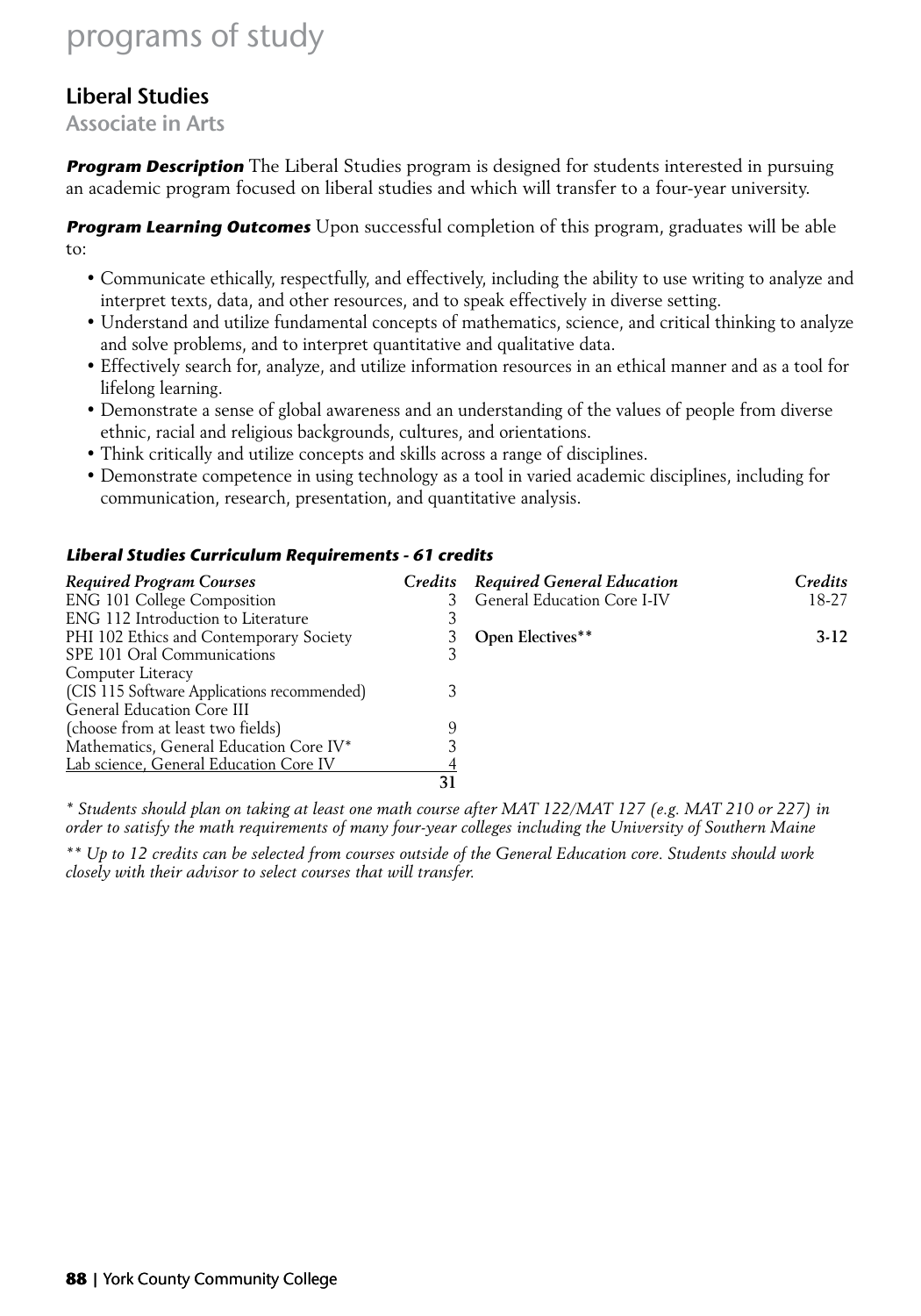### **Liberal Studies Program Sequencing**

The sequencing of courses in this program begins in the fall semester. Students entering in the spring or summer will likely take longer than two years to complete the program.

| <b>Curriculum Requirements: 61 Credits</b>                       | <b>Credits</b> | Grade | <b>Semester</b> |
|------------------------------------------------------------------|----------------|-------|-----------------|
| First Year, Fall Semester (12 credits)                           |                |       |                 |
| ENG 101 College Composition                                      | 3              |       |                 |
| Core IV, Mathematics*                                            | 3              |       |                 |
| General Education Core III                                       | 3              |       |                 |
| Open Elective                                                    | 3              |       |                 |
| First Year, Spring Semester (18 credits)                         |                |       |                 |
| Computer Literacy (CIS 115 Software<br>Applications recommended) | 3              |       |                 |
| ENG 112 Introduction to Literature                               | 3              |       |                 |
| PHI 102 Ethics and Contemporary Society                          | 3              |       |                 |
| SPE 101 Oral Communications                                      | 3              |       |                 |
| Choose a 3 credit course from Core I-IV                          | 3              |       |                 |
| General Education Core III <sup>**</sup>                         | 3              |       |                 |
| Second Year, Fall Semester (16 credits)                          |                |       |                 |
| Lab science course, General Education Core IV                    | $\overline{4}$ |       |                 |
| General Education Core III <sup>**</sup>                         | 3              |       |                 |
| General Education Core I-IV or<br>Open Electives***              | 9              |       |                 |
| Second Year, Spring Semester (15 credits)                        |                |       |                 |
| General Education Core I-IV                                      | 15             |       |                 |

*\* Students should plan on taking at least one math course after MAT 122/MAT 127 (e.g. MAT 210 or 227) in order to satisfy the math requirements of many four-year colleges including the University of Southern Maine.*

*\*\* Students must choose from at least two fields in the Core III area.*

*\*\*\* Up to 12 credits can be selected from courses outside of the General Education core. Students should work closely with their advisor to select courses that will transfer.*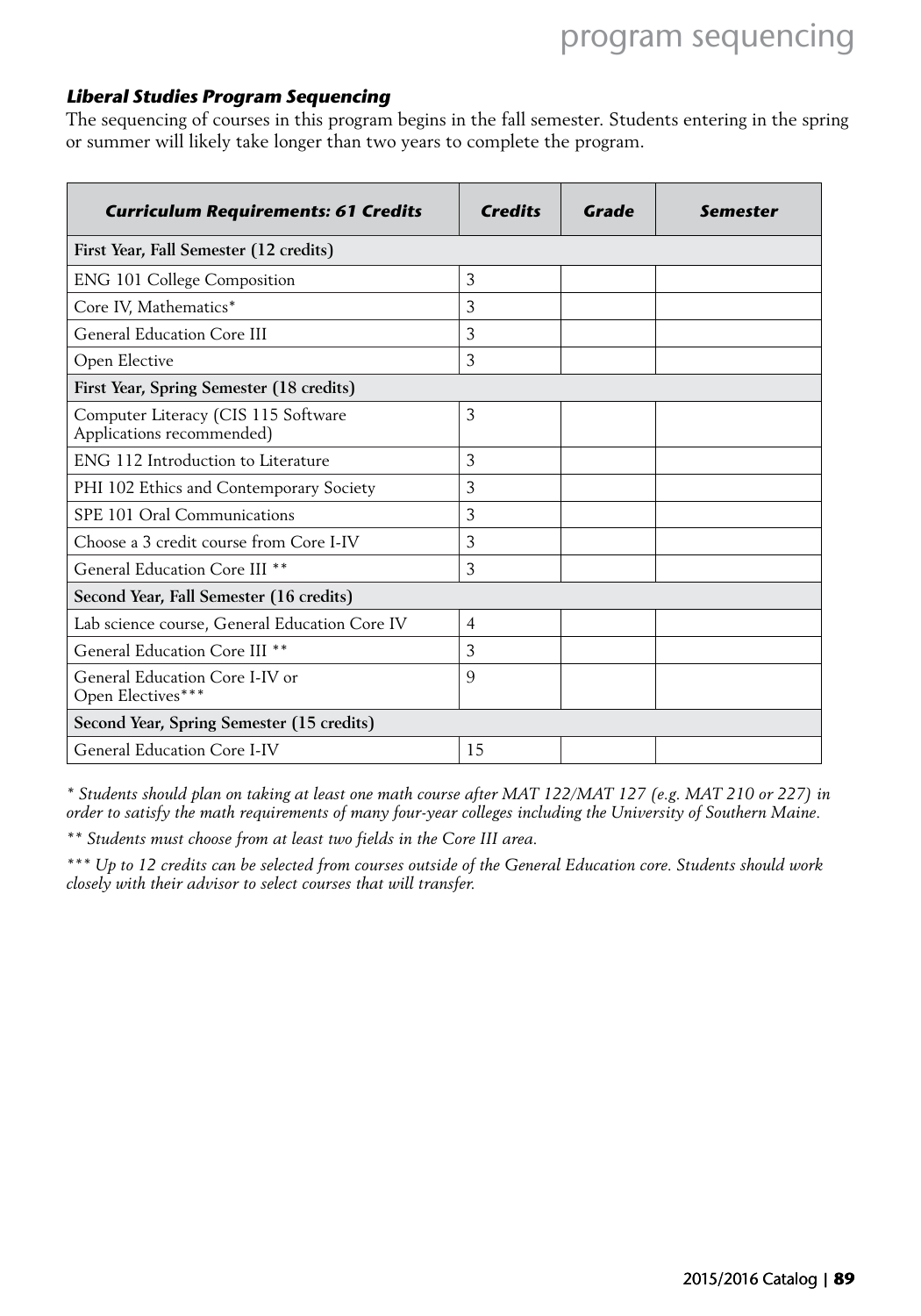### Medical Assisting

Associate in Applied Science

The sequencing of courses in this program begins in the fall semester. Students entering in the spring or summer will likely take longer than two years to complete the program.

**Program Description** The Medical Assisting Associate Degree program focuses on providing students with basic education and training needed in fast-paced and demanding medical offices. The program encompasses instruction in communications, software applications, mathematics, pharmacology, medical terminology, medical law and ethics, as well as clinical and administrative competencies and includes a practicum in a healthcare setting. All courses are designed to prepare graduates to work successfully in a wide variety of outpatient medical settings.

**Program Learning Outcomes** Upon successful completion of the Associate of Applied Science Degree in Medical Assisting, graduates will be able to:

- Recognize and apply appropriate medical terminology in a variety of healthcare situations to ensure safe and effective patient care.
- Perform essential administrative skills to ensure efficient operations within a medical office.
- Provide general patient care services with respect for differences in age, class, gender, culture, and/or sexual orientation.
- Apply principles of safety to all aspects of patient care and clinical procedures.
- Locate current ethical and legal standards of care and analyze their impact on healthcare services and operations.
- Perform essential clinical skills and follow diagnostic procedures in laboratory settings.

#### **Medical Assisting Curriculum Requirements - 60 Credits**

| <b>Required Program Courses</b>       | Credits  | <b>Required General Education</b>                  | Credits |
|---------------------------------------|----------|----------------------------------------------------|---------|
| MAS 105 Medical Terminology           |          | <b>ENG 101 College Composition</b>                 |         |
| MAS 115 Medical Office Administration |          | Math, General Education Core IV                    |         |
| MAS 120 Medical Law and Ethics        |          | BIO 104 Overview of Human Anatomy and Physiology 3 |         |
| MAS 150 Clinical Procedures I         |          | <b>General Education Core IV</b>                   |         |
| MAS 151 Clinical Procedures I Lab     | $\theta$ | PHI 102 Ethics and Contemp. Society                |         |
| MAS 205 Medical Insurance and Coding  |          | SPE 101 Oral Communication                         |         |
| MAS 225 Pharmacology                  |          | PSY 101 Introduction to Psychology                 |         |
| MAS 250 Clinical Procedures II        |          | PSY 210 Psychology Across the Lifespan             | 3       |
| MAS 251 Clinical Procedures II Lab    |          | General Education Core I-IV                        | 3       |
| MAS 290 Medical Assisting Practicum   |          |                                                    | 27      |
| Computer Literacy                     |          |                                                    |         |
|                                       | 30       |                                                    |         |
| <b>Open Elective:</b>                 |          |                                                    |         |

**Career Opportunities** The Medical Assisting Degree is designed to prepare students for a career as a Registered Medical Assistant. RMAs are multi-skilled health professionals specifically educated to work in ambulatory (outpatient) settings performing administrative and clinical duties.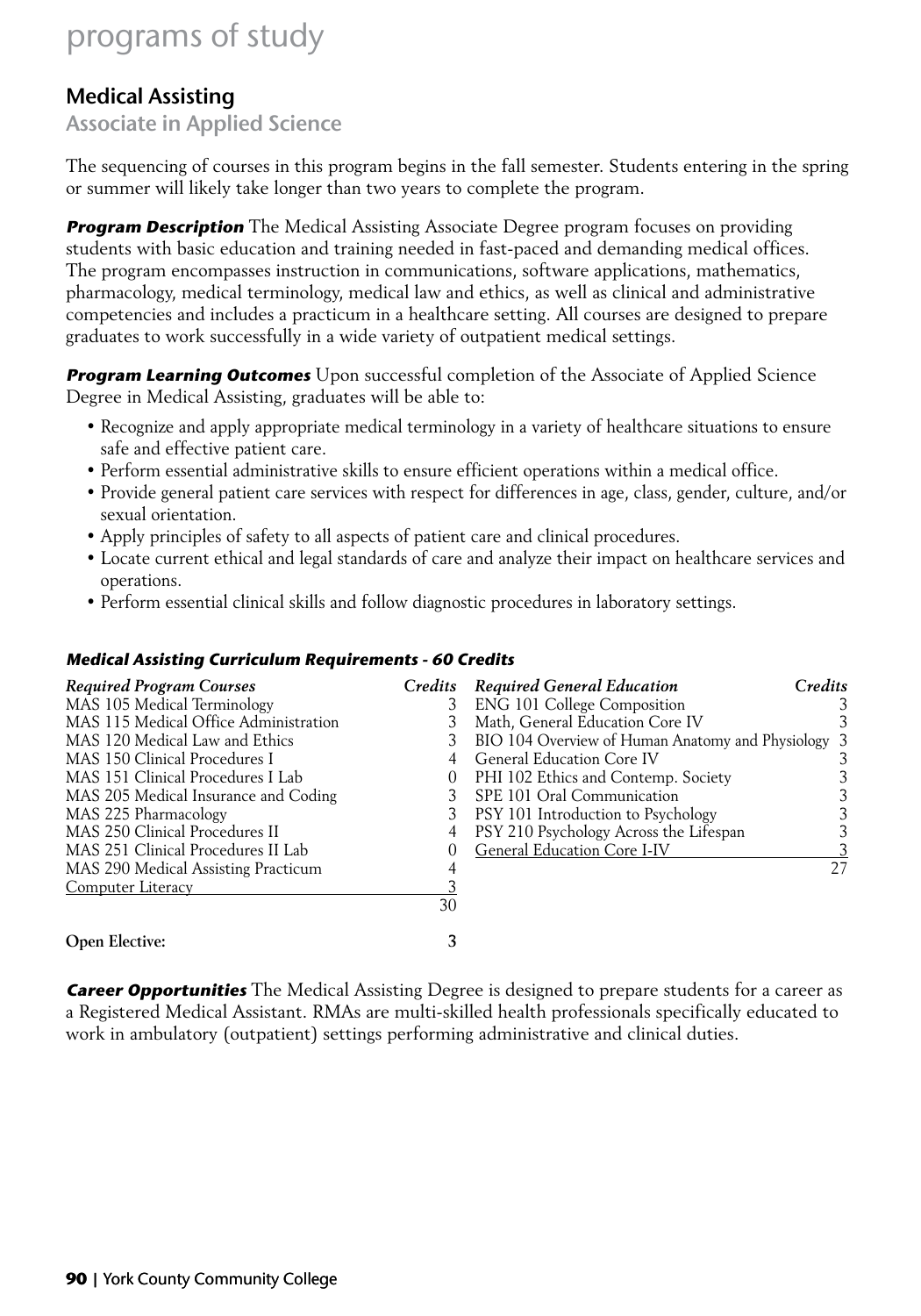**Medical Assisting Program Sequencing** The sequencing of courses in this program begins in the fall semester. Students entering in the spring or summer will likely take longer than two years to complete the program.

| <b>Curriculum Requirements: 60 credits</b>          | <b>Credits</b> | Grade | <b>Semester</b> |
|-----------------------------------------------------|----------------|-------|-----------------|
| First Year, Fall Semester (15 credits)              |                |       |                 |
| MAS 105 Medical Terminology                         | 3              |       |                 |
| MAS 115 Medical Office Administration               | 3              |       |                 |
| ENG 101 College Composition                         | 3              |       |                 |
| Math, General Education Core IV                     | 3              |       |                 |
| BIO 104 Overview of Human Anatomy<br>and Physiology | 3              |       |                 |
| First Year, Spring Semester (16 credits)            |                |       |                 |
| MAS 150 Clinical Procedures I                       | $\overline{4}$ |       |                 |
| MAS 151 Clinical Procedures I Lab                   | $\Omega$       |       |                 |
| Computer Literacy Requirement                       | 3              |       |                 |
| PHI 102 Ethics and Contemporary Society             | 3              |       |                 |
| SPE 101 Oral Communications                         | 3              |       |                 |
| PSY 101 Introduction to Psychology                  | 3              |       |                 |
| Second Year, Fall Semester (16 credits)             |                |       |                 |
| MAS 120 Medical Law and Ethics                      | 3              |       |                 |
| MAS 205 Medical Insurance and Coding                | 3              |       |                 |
| MAS 250 Clinical Procedures II                      | $\overline{4}$ |       |                 |
| MAS 251 Clinical Procedures II Lab                  | $\theta$       |       |                 |
| PSY 210 Psychology Across the Lifespan              | 3              |       |                 |
| General Education Core IV                           | 3              |       |                 |
| Second Year, Spring Semester (13 credits)           |                |       |                 |
| MAS 225 Pharmacology                                | 3              |       |                 |
| MAS 290 Practicum                                   | $\overline{4}$ |       |                 |
| General Education Core I-IV                         | 3              |       |                 |
| Open Elective                                       | 3              |       |                 |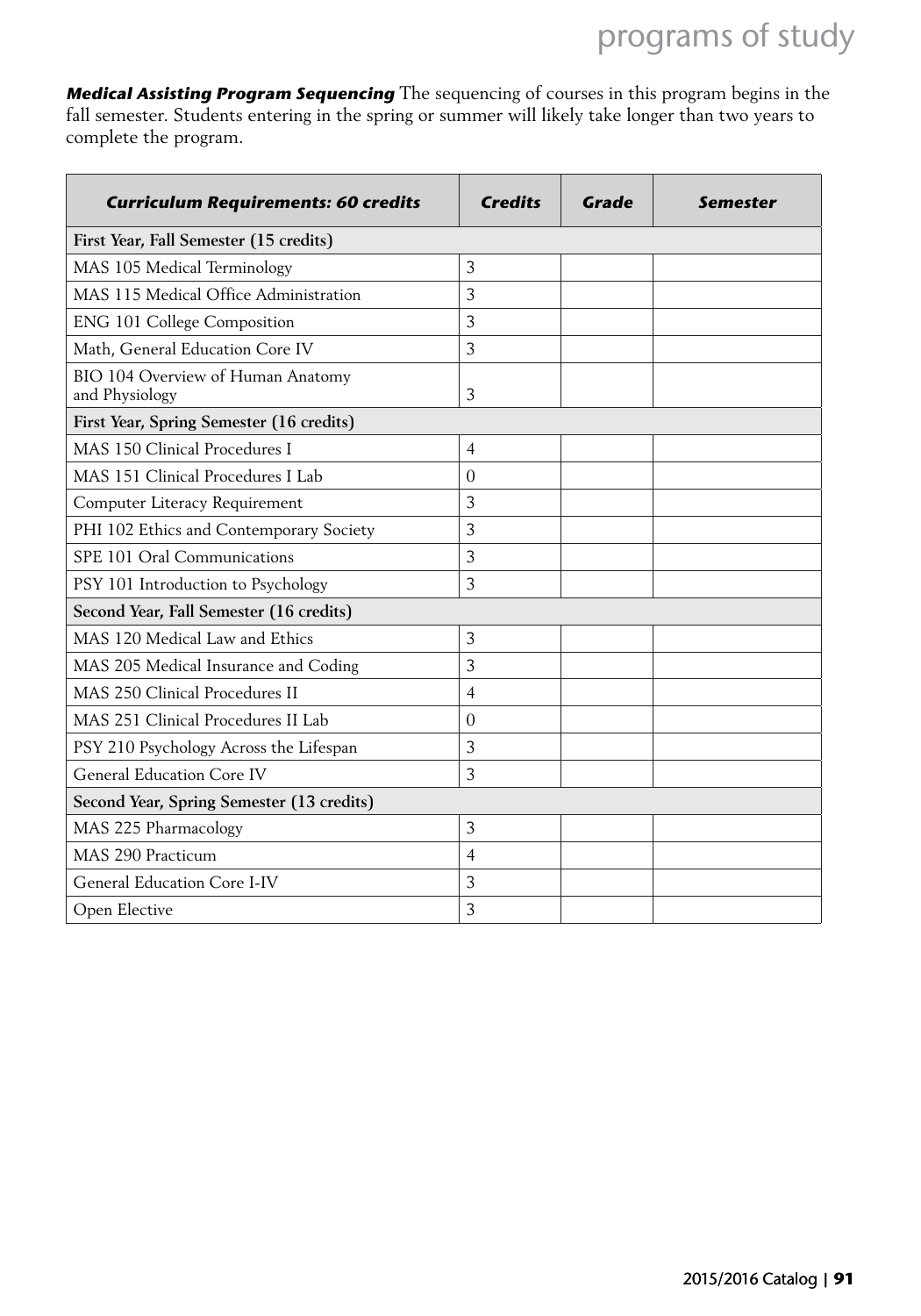### Precision Machining Technology

Associate in Applied Science

The sequencing of courses in this program begins in the fall semester. Students entering in the spring or summer will likely take longer than two years to complete the program.

Courses with PMT designation will be held at the Precision Machining Technology building located in Sanford, Maine. Students will be required to provide their own transportation.

**Program Description** This program prepares individuals with the technical knowledge and skills to use machine tools that are either conventionally controlled or computer numerically controlled, such as lathes, and milling machines to produce precision parts. The curriculum is designed to provide broad multi-disciplinary instruction in blueprint reading; machining; lathe and mill operations; liberal arts, applied mathematics; computers; Computer Aided Design/Machining (CAD/CAM) systems; Computer Numerically Controlled (CNC) setup, programming, operations, and troubleshooting; shop and safety practices; equipment capabilities; and regulations and laws.

**Program Learning Outcomes** Students who successfully complete the Associate in Applied Science Degree in Precision Machining Technology will be able to:

- Recognize and apply appropriate machining terminology in a variety of manufacturing settings
- Utilize technical knowledge and skills during the fabrication of precision parts.
- Demonstrate responsible and ethical safety practices in a manufacturing environment.
- Recognize the value of diversity in opinions, values, abilities, and cultures of colleagues and clients in a manufacturing environment.
- Demonstrate accuracy in measurements and calculations required to produce precision parts.
- Describe and apply quality control techniques and strategies to a wide range of manufacturing procedures.
- Produce precision parts using a variety of computer-controlled and manually controlled machine tools.

#### **Precision Machining Technology Curriculum Requirements - 61 Credits**

| <b>Required Program Courses</b>                |    | Credits Required General Education | Credits |
|------------------------------------------------|----|------------------------------------|---------|
| CAD 107 Solid Modeling I                       |    | <b>ENG 101 College Composition</b> |         |
| CAD 115 Blueprint Reading                      |    | General Education Core IV, Math    |         |
| CAD 214 Geometric Dimensioning and Tolerancing |    | <b>General Education Core I</b>    |         |
| PMT 110 Precision Machining I                  |    | <b>General Education Core II</b>   |         |
| PMT 125 Principles of CNC                      |    | 3 General Education Core III       |         |
| PMT 150 Precision Machining II                 |    | <b>General Education Core IV</b>   |         |
| PMT 175 CNC Programming and Operations I       |    | General Education Core I-IV        |         |
| PMT 210 Precision Machining III                |    |                                    | 21      |
| PMT 215 CNC Programming and Operations II      |    |                                    |         |
| <b>PMT 250 Precision Machining IV</b>          |    |                                    |         |
| Program Elective                               |    |                                    |         |
|                                                | 37 |                                    |         |
| <b>Open Elective</b>                           |    |                                    |         |

**Program Electives** Any CAD or PMT prefix course.

**Career Opportunities** Machinists set up and operate a variety of computer-controlled or manually-controlled machine tools to produce precision parts, instruments, and tools. Positions may include: machine operators, machinist or CNC machinist CAD modeler, and CNC programmer.

**Required Equipment** Students are required to wear Occupational Safety and Health Administration (OSHA) approved work boots or shoes with toe protection and OSHA approved safety glasses while working in the lab.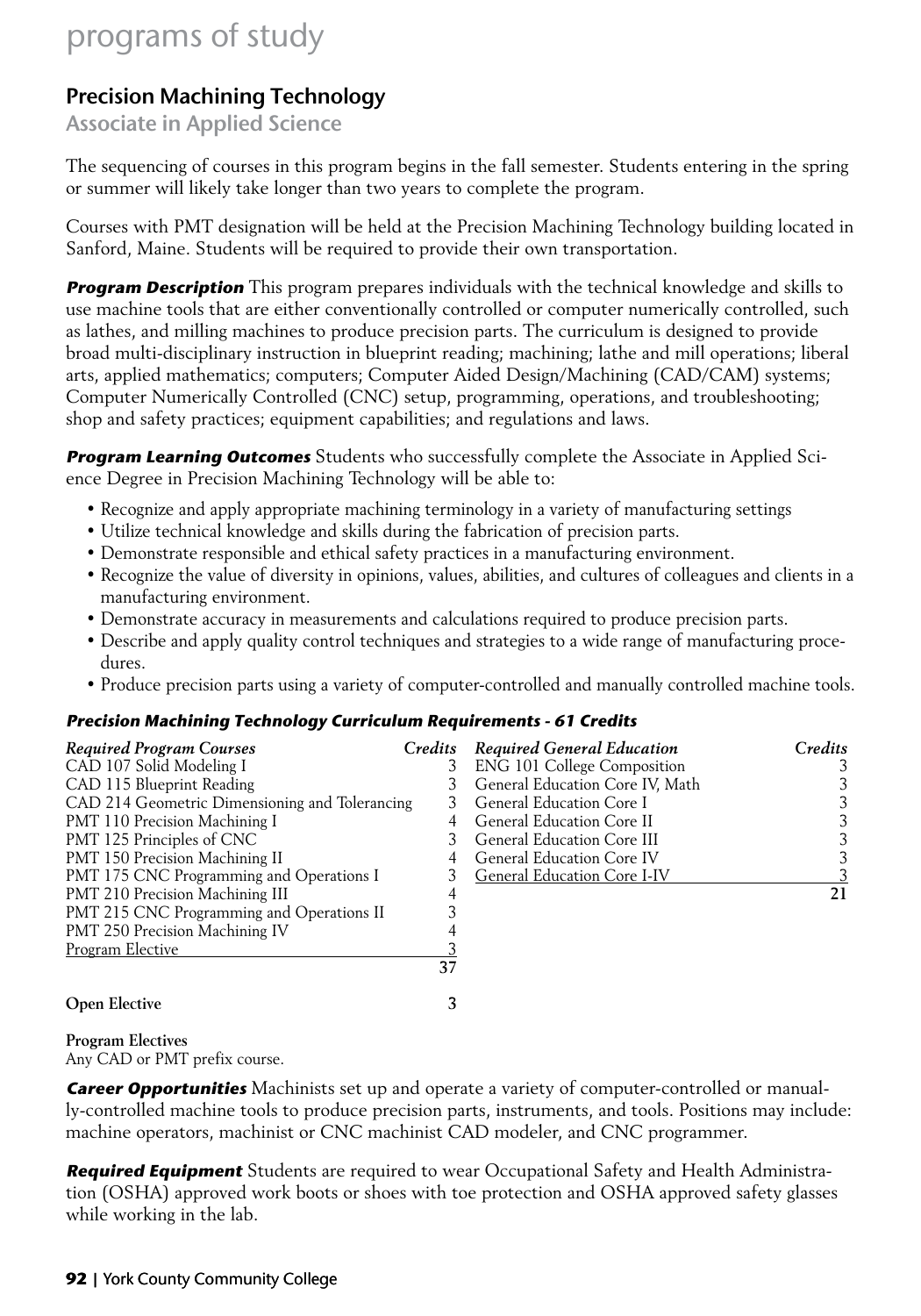**Precision Machining Technology Program Sequencing** The sequencing of courses in this program begins in the fall semester. Students entering in the spring or summer will likely take longer than two years to complete the program.

Courses with a PMT designation will be held at the Precision Machining Technology building located in Sanford, Maine. Students will be required to provide their own transportation.

| <b>Curriculum Requirements: 61 credits</b>     | <b>Credits</b> | Grade | <b>Semester</b> |
|------------------------------------------------|----------------|-------|-----------------|
| First Year, Fall Semester (16 credits)         |                |       |                 |
| PMT 110 Precision Machining I                  | $\overline{4}$ |       |                 |
| PMT 125 Principles of CNC                      | 3              |       |                 |
| CAD 115 Blueprint Reading                      | 3              |       |                 |
| ENG 101 College Composition                    | 3              |       |                 |
| Math, General Education Core IV                | 3              |       |                 |
| First Year, Spring Semester (16 credits)       |                |       |                 |
| PMT 150 Precision Machining II                 | $\overline{4}$ |       |                 |
| PMT 175 CNC Programming and Operations I       | 3              |       |                 |
| CAD 107 Solid Modeling I                       | 3              |       |                 |
| General Education Core I                       | 3              |       |                 |
| General Education Core II                      | 3              |       |                 |
| Second Year, Fall Semester (16 credits)        |                |       |                 |
| PMT 210 Precision Machining III                | $\overline{4}$ |       |                 |
| PMT 215 CNC Programming and Operations II      | 3              |       |                 |
| CAD 214 Geometric Dimensioning and Tolerancing | 3              |       |                 |
| General Education Core III                     | 3              |       |                 |
| General Education Core IV                      | 3              |       |                 |
| Second Year, Spring Semester (13 credits)      |                |       |                 |
| PMT 250 Precision Machining IV                 | $\overline{4}$ |       |                 |
| Program Elective                               | 3              |       |                 |
| General Education Core I-IV                    | 3              |       |                 |
| Open Elective                                  | 3              |       |                 |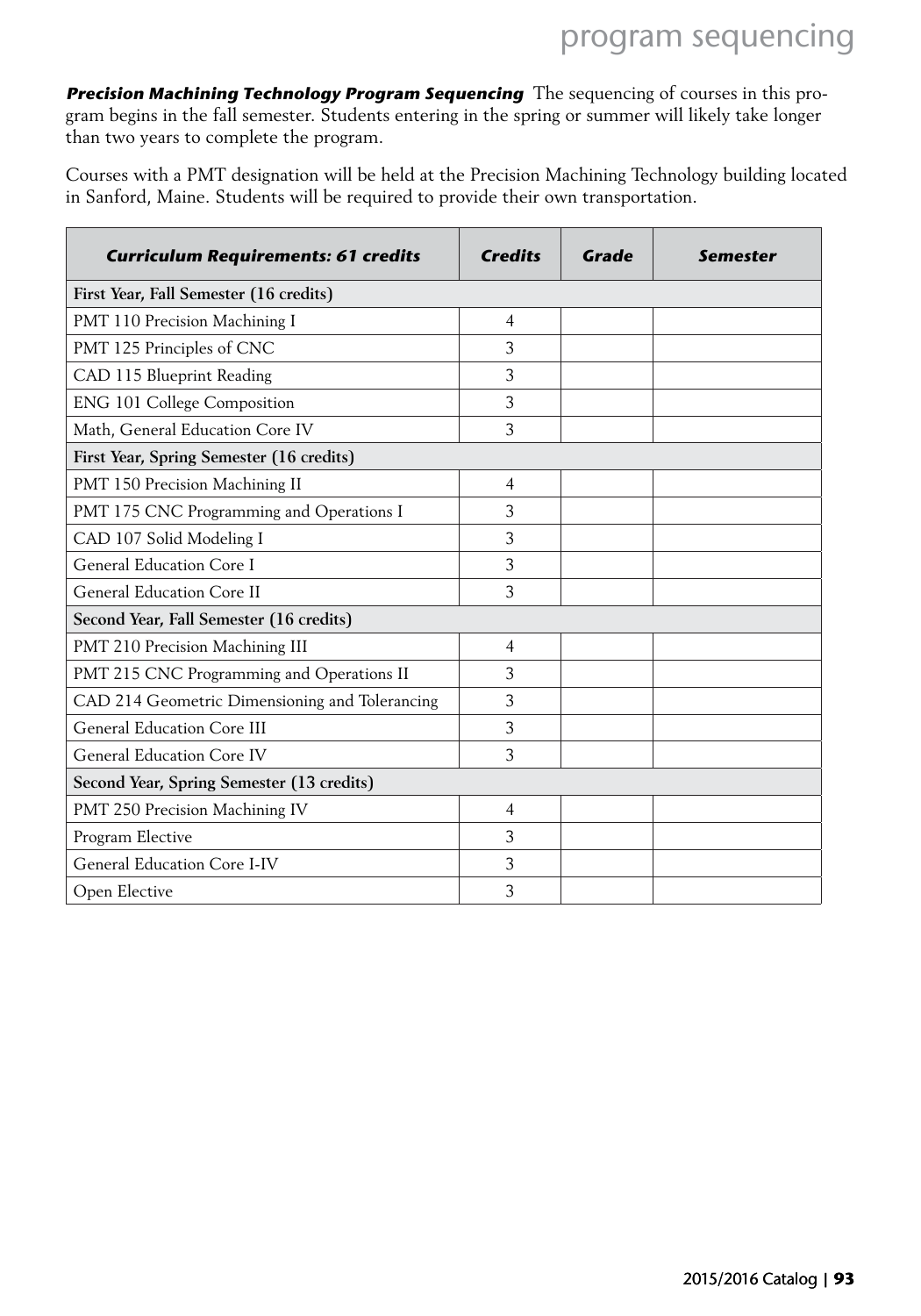### Trade & Technical Occupations

Associate in Applied Science

**Program Description** This program recognizes proficiency for various trades and technical occupations where an individual has completed a formal registered apprenticeship program (i.e. journeyman status). Individuals who have completed a registered apprenticeship program and those who wish to complete the Trade and Technical Occupations Program while concurrently meeting apprenticeship requirements are eligible for admission. It is the responsibility of the individual to make the appropriate sponsor arrangements for his/her apprenticeship experience prior to filing an application for admission to the Trade and Technical Occupations Program. Apprentices who are currently registered must submit their Program of Training and Apprenticeship contract with their completed YCCC application. Those students seeking assessment of prior learning for a completed apprenticeship program will provide the necessary documentation to verify his/her successful completion of the apprenticeship program, i.e., certification documents, a schedule of training required by the employer, and other credentials that support the enrollment of the student.

**Program Learning Outcomes** Students who successfully complete the Associate in Applied Science in Trade and Technical Occupations will be able to:

- Recognize and apply appropriate terminology within the chosen trade or technical occupation.
- Describe ethical and responsible behavior relative to the chosen technical occupation.
- Recognize the value of diversity in opinions, values, abilities, and cultures of colleagues and customers in a professional workplace.
- Apply problem-solving skills and quantitative analysis using technology relative to the trade or technical occupation.
- Utilize appropriate information resources to gather and disseminate technical information within the chosen trade.
- Demonstrate effective written and verbal communication skills in a variety of professional settings.

#### **Trade & Technical Occupations Curriculum Requirements - 60 credits**

| <b>Required Program Courses</b>                                              | Credits Required General Education    | Credits |
|------------------------------------------------------------------------------|---------------------------------------|---------|
| TTO 199 Apprenticeship                                                       | 18 or 24 ENG101 College Composition   | 3       |
| Documented apprenticeship experience                                         | General Education Core I              |         |
| $3 \text{ years} = 18 \text{ credits}, 4 \text{ years} = 24 \text{ credits}$ | General Education Core II             |         |
|                                                                              | General Education Core III            |         |
|                                                                              | General Education Core IV, Math       |         |
| <b>Required Program Courses</b>                                              | General Education Core IV, Science    |         |
| Career Related Electives*                                                    | 9 or 15 General Education Core I - IV |         |
| Computer Literacy**                                                          |                                       | 21      |
| <b>Open Elective</b>                                                         |                                       |         |

*\*Student and advisor select career-related electives that are specific to the apprenticeship focus or likely career path within the field.*

*\*\* CIS 115 Software Applications or CIS 118 Information Technology Fundamentals recommended*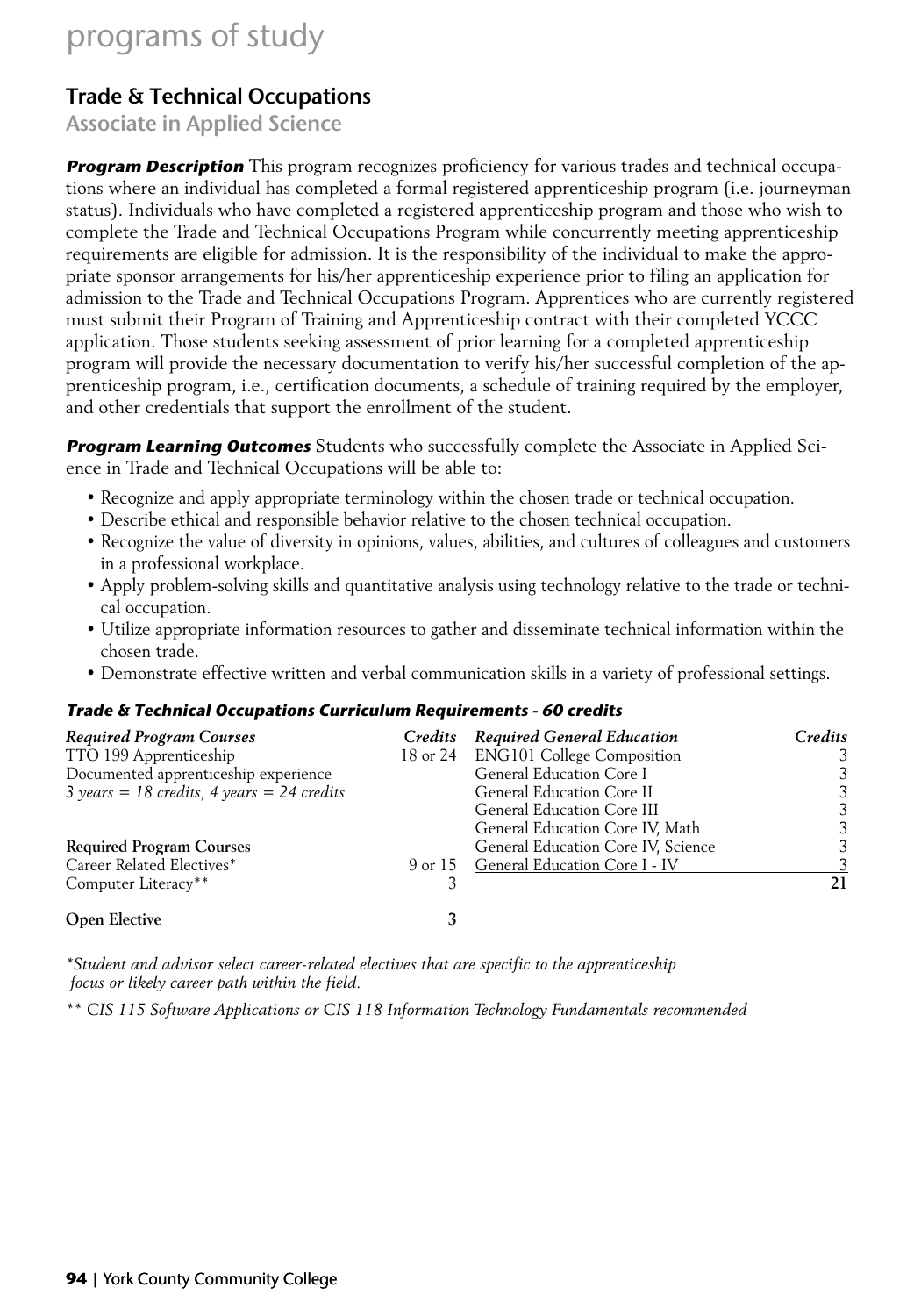**Trade & Technical Occupations Program Sequencing** The sequencing of courses in this program begins in the fall semester. Students entering in the spring or summer will likely take longer than two years to complete the program.

| <b>Curriculum Requirements: 60 credits</b>                                      | <b>Credits</b> | Grade | <b>Semester</b> |
|---------------------------------------------------------------------------------|----------------|-------|-----------------|
| First Year, Fall Semester (12 credits)                                          |                |       |                 |
| ENG 101 College Composition                                                     | 3              |       |                 |
| <b>General Education Core III</b>                                               | 3              |       |                 |
| General Education Core IV, Math                                                 | 3              |       |                 |
| General Education Core I-IV                                                     | 3              |       |                 |
| First Year, Spring Semester (12 credits)                                        |                |       |                 |
| General Education Core I                                                        | 3              |       |                 |
| General Education Core II                                                       | 3              |       |                 |
| General Education Core IV, Science                                              | 3              |       |                 |
| Open Elective                                                                   | 3              |       |                 |
| Second Year, Fall Semester (12 to 18 credits)                                   |                |       |                 |
| Career Related Electives*                                                       | 9 or 15        |       |                 |
| CIS 115 Software Applications or<br>CIS 118 Information Technology Fundamentals | 3              |       |                 |
| Second Year, Spring Semester (18-24 credits)                                    |                |       |                 |
| TTO 199 Apprenticeship**                                                        | 18-24          |       |                 |

*\* Student and advisor select career related electives specific to the apprenticeship focus or likely career path within the field. 12 for 4 yr apprenticeship, 18 for 3 yr apprenticeship*

*\*\* Documented apprenticeship experience - 18 for 3 yr. apprenticeship or 24 for 4 yr. apprenticeship*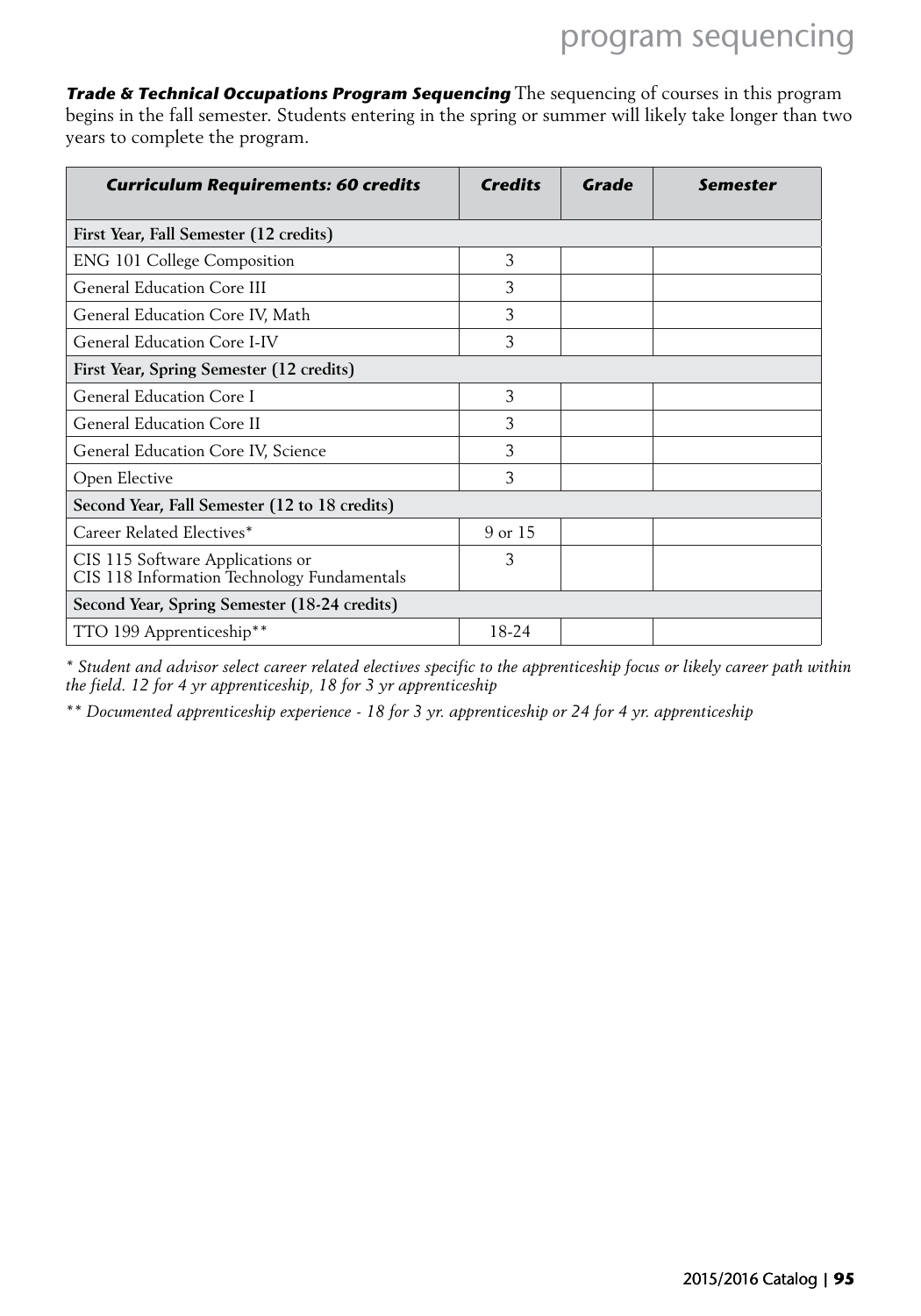### Veterinary Technology

Associate in Applied Science

The sequencing of courses in this program begins in the fall semester and is based on acceptance into the Veterinary Technology degree.

**Program Description** The Associate in Applied Science degree in Veterinary Technology prepares students with skills in animal healthcare and management, clinical techniques, science, communication, critical thinking and decision making. The program combines theoretical-based classroom learning with hands-on laboratory and field experience through external partnerships and clinical experiences ensuring a strong foundation in veterinary technology with both small and large animals. Throughout the program students acquire the foundation of knowledge, attitude and behaviors that are necessary to function as a veterinary technician as well as providing for the accomplishment of the Essential Skills as required by the accrediting body, the American Veterinary Medical Association's Committee on Veterinary Technician Education and Activities. Students who are successful in the program and who accomplish all of the required Essential Skills will be eligible to sit of the National Veterinary Technician Examination in order to acquire registration, certification or licensure.

**Program Learning Outcomes** Students who successfully complete the Associate in Applied Science in Veterinary Technology will be able to:

- Demonstrate effective written, oral and electronic-based communication skills in a veterinary setting.
- Utilize appropriate medical terminology in professional client conversations.
- Apply critical thinking and problem solving skills in the evaluation of animal health concerns.
- Demonstrate proficiency in quantitative analysis relative to animal care and laboratory procedures.
- Specify the roles of veterinary team members according to federal, state, and local laws.
- Demonstrate a personal commitment to lifelong learning relative to the field of Veterinary Technology.
- Describe ethical and responsible behavior relative to animal health care.
- Implement standard operating procedures for the practice of care and handling of animals, public health and safety concerns, medical and surgical assisting, anesthesiology, diagnostic imaging and clinical laboratory procedures.
- Perform with proficiency all skills assigned to the program by the American Veterinary Medical Association.

### **Admissions Requirements**

- High School Diploma or General Equivalency Diploma (GED)
- High School Biology with lab or equivalency (grade of C or higher) \*\*
- High School Chemistry with Lab or equivalency (grade of C or higher) \*\*
- Be at the College English level (ENG 101)
- Be at the College Math level
- Attend the mandatory Veterinary Technology information session

*\*\*College credit in Biology with lab and Chemistry with lab waives the high school pre-admission requirements. GED students or students who did not take biology or chemistry in high school may take Adult Education refreshers or college level courses to meet the requirement.*

Applicants who do not meet these requirements may qualify for admissions by completing comparable course work at YCCC and will be admitted into the Pre-Veterinary Technology Track of the Liberal Studies Program. Enrollment in the Pre-Veterinary Technology track does not guarantee admissions to the Associate in Applied Science, Veterinary Technology degree program.

The Liberal Studies/Pre-Veterinary Track will allow students to take refresher math, English and core classes needed to meet the Veterinary Technology admissions requirements.

### **96** | York County Community College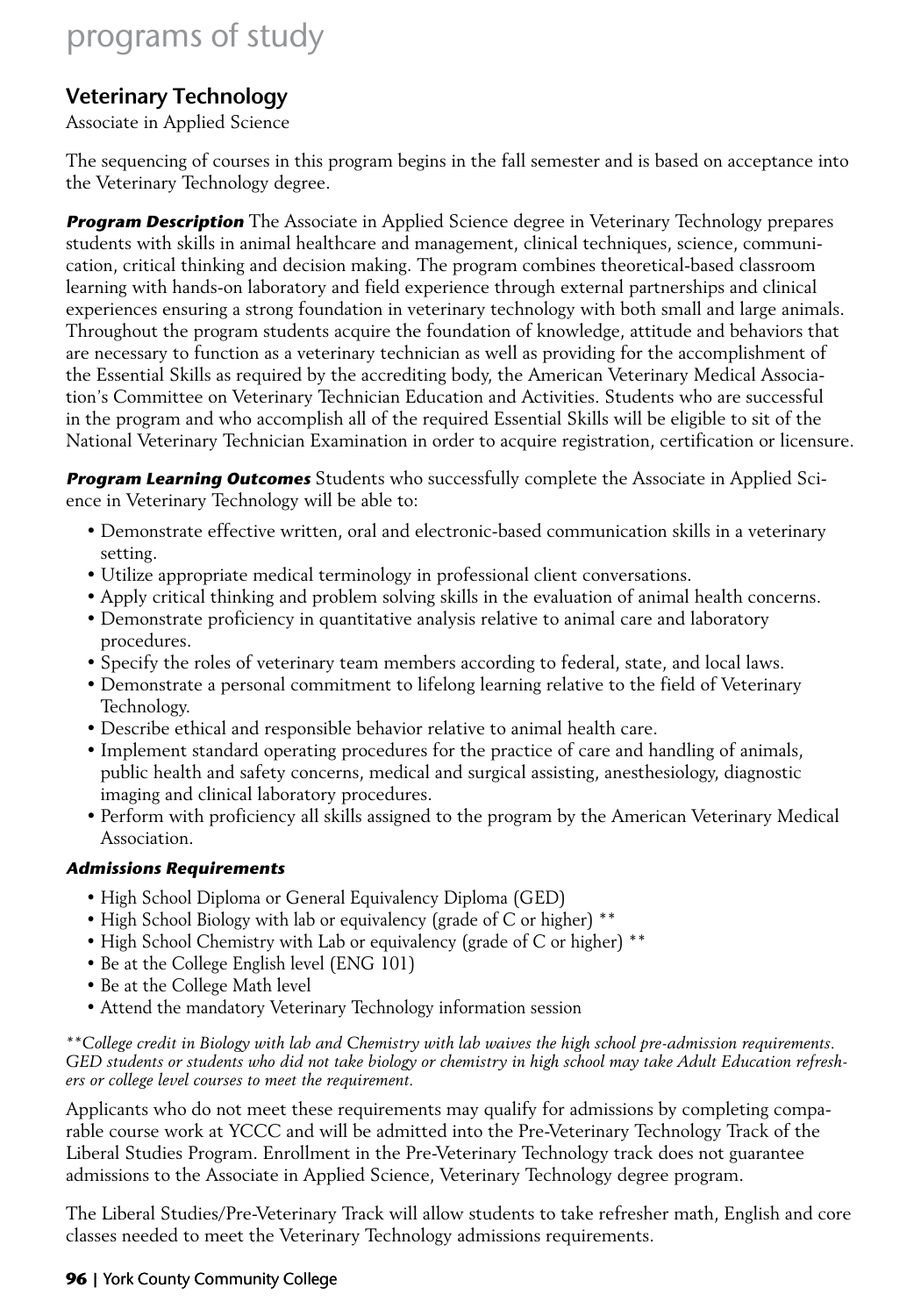#### **Please Note:**

- The original date of application will be used to determine the order of acceptance into the clinical classes and practica.
- It is the student's responsibility to provide proof of pre-admission requirements to the admissions office.
- Preferential registration will be given to students in Liberal Arts Pre-Vet Tech or Veterinary Technology for all VET prefix courses.

#### **Program Requirements**

- After successful completion of Admissions Criteria, the Admissions Office will invite qualified applicants to interview with the Veterinary Technology faculty member.
- Each student is required to show proof of health insurance prior to registration.
- All course work must be completed prior to the student going into a practicum.
- All students must maintain a 3.00 GPA in Veterinary courses to be eligible to take clinical classes and practica.

**Tuition Deposit** To hold your spot in the program, please submit a \$100 non-refundable tuition deposit within 30 days of receipt of your acceptance letter and prior to the first day of the semester. You may do this in person, by mail or over the phone.

**Immunizations** Documentation showing current rabies and Hepatitis B vaccinations must be submitted prior to beginning clinical classes or practica in addition to the college requirements of tetanus, measles, mumps and rubella vaccinations is required. Students must provide proof of negative TB skin test.

**Clinical/Practicum Requirements** Students must meet the requirements of the clinical and practicum sites which may include a physical examination, drug testing, and criminal background checks. Failure to do so may result in non-completion of the program.

**Clinical Site/Field Trip** Transportation If you are eligible to register for veterinary science labs at clinical sites, the sites will be off-campus within approximately 1 hour radius of the York County Community College Wells campus. It will be your responsibility to arrange transportation to attend classes and field trips held at the clinical sites. Field trips may be required in various veterinary classes to provide students with opportunities to apply skills.

**Essential Functions and Standards** All Veterinary Technology students must meet the essential functions (skills and technical standards) required of the program and profession. Every student will be held to the same standards with or without reasonable accommodations.

**Transfer Credit** General Education classes may be transferred in, but any program specific Vet courses taken at another college or university must be evaluated for essential functions by the YCCC Veterinary Technology faculty for approval.

**Career Opportunities** Graduates of this program who complete all Essential Skills will be eligible to take the Veterinary Technician National Exam. Graduates may find employment opportunities in veterinary hospitals, clinics, medical laboratories, and in various pet-related industries including research facilities, farm animal medicine, the pharmaceutical industry, and animal health product marketing and sales.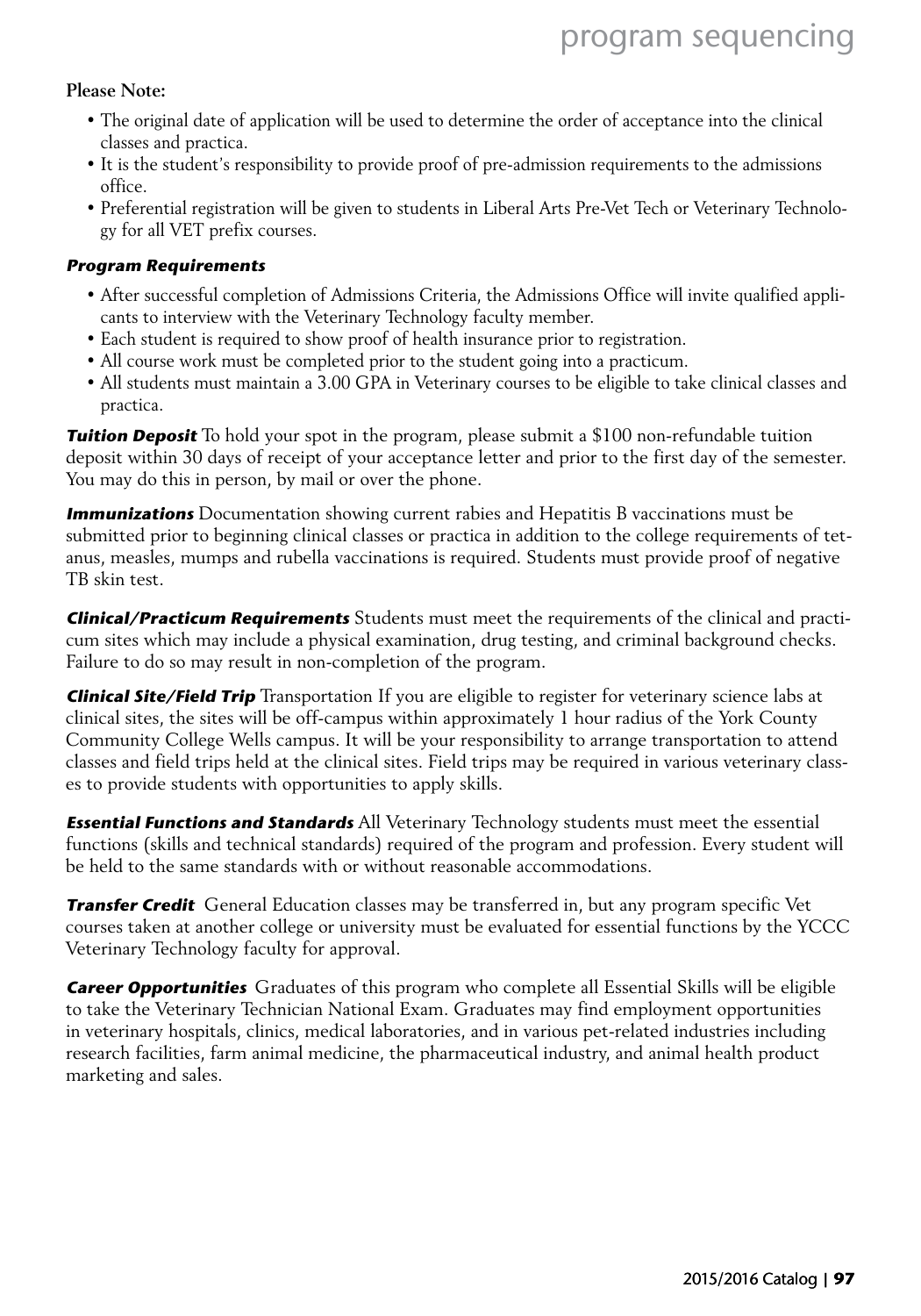### **Veterinary Technology Curriculum Requirements - 67 credits**

| <b>Required Program Courses</b>                  |    | Credits Required General Education                 | Credits |
|--------------------------------------------------|----|----------------------------------------------------|---------|
| VET 101 Introduction to Veterinary Technology    |    | <b>ENG 101 College Composition</b>                 |         |
| VET 110 Animal Nutrition                         |    | MAT 127 College Algebra                            |         |
| VET 120 Veterinary Pharmacology                  |    | BIO 124/125 Animal Anatomy & Physiology I w/Lab 4  |         |
| VET 125/126 Veterinary Clinical Methods I w/Lab  | 4  | BIO 134/135 Animal Anatomy & Physiology II w/Lab 4 |         |
| VET 215 Laboratory Animal Science                |    | CHM 104 Chemistry for Health Sciences              |         |
| VET 224/225 Veterinary Clinical Methods II w/Lab |    | SPE 101 Oral Communications                        |         |
| VET 220/221 Large Animal Management w/Lab        |    | <b>General Education Core II</b>                   |         |
| VET 226 Veterinary Imaging and Dental Intensive  |    | <b>General Education Core III</b>                  | 3.      |
| VET 230/231 Veterinary Clinical Pathology w/Lab  |    | General Education Core II-III                      |         |
| VET 240 Animal Medicine                          |    |                                                    | 29      |
| VET 190 Veterinary Practicum I                   |    |                                                    |         |
| VET 290 Veterinary Practicum II                  |    |                                                    |         |
|                                                  | 38 |                                                    |         |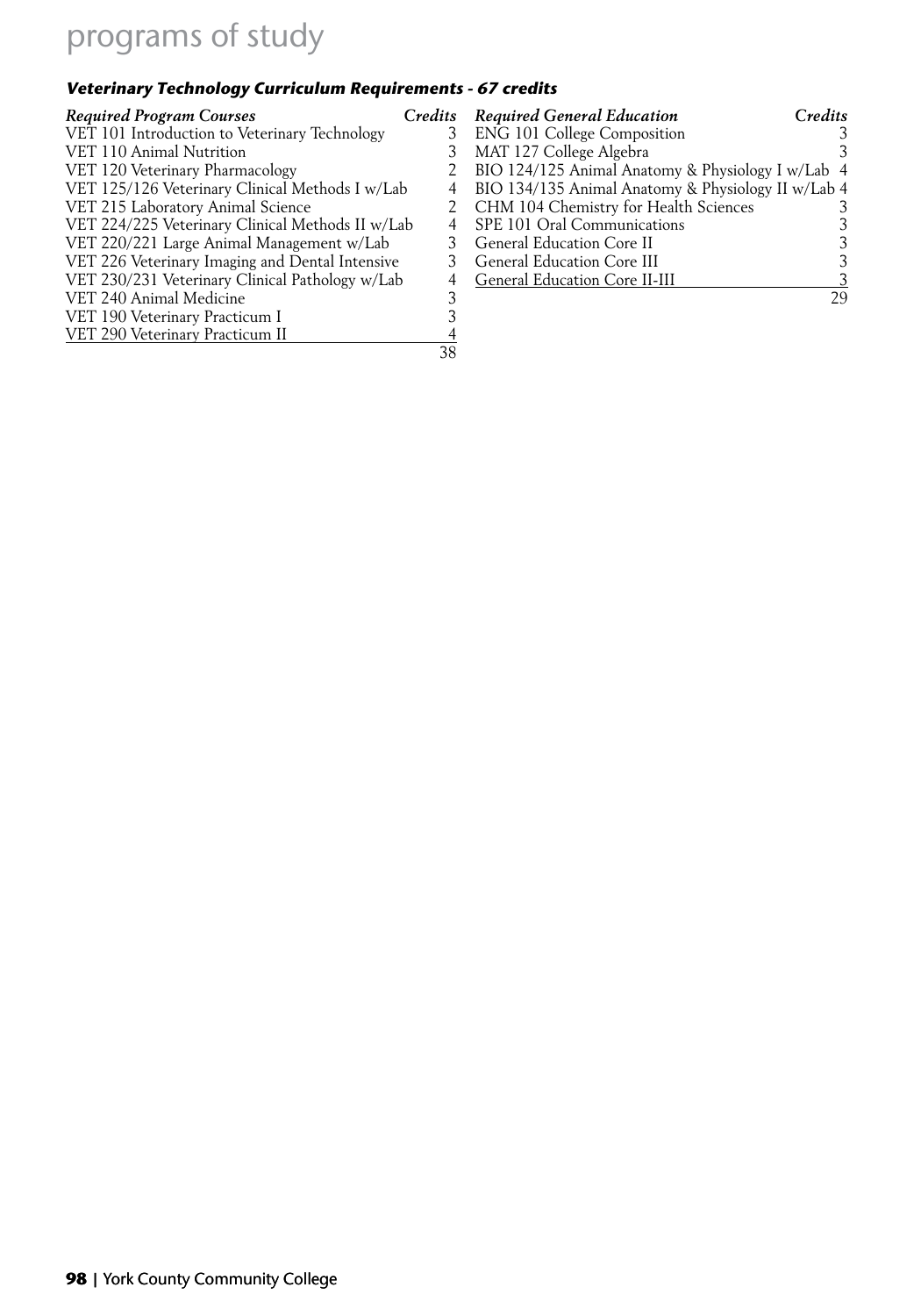**Veterinary Technology Program Sequencing** The sequencing of courses in this program begins in the fall semester and is based on acceptance into the Veterinary Technology degree.

| <b>Curriculum Requirements: 67 Credits</b>            | <b>Credits</b> | Grade | <b>Semester</b> |
|-------------------------------------------------------|----------------|-------|-----------------|
| First Year, Fall Semester (16 credits)                |                |       |                 |
| VET 101 Introduction to Veterinary Technology         | 3              |       |                 |
| BIO 124/125 Animal Anatomy and Physiology I w/Lab     | $\overline{4}$ |       |                 |
| ENG 101 College Composition                           | 3              |       |                 |
| Math, General Education Core IV (MAT 127)             | 3              |       |                 |
| <b>General Education Core III</b>                     | 3              |       |                 |
| First Year, Spring Semester (16 credits)              |                |       |                 |
| VET 110 Animal Nutrition                              | 3              |       |                 |
| VET 120 Veterinary Pharmacology                       | 2              |       |                 |
| VET 125 Veterinary Clinical Methods I w/Lab           | $\overline{4}$ |       |                 |
| VET 126 Veterinary Clinical Methods I Lab             | 0              |       |                 |
| BIO 134 Animal Anatomy and Physiology II w/Lab        | $\overline{4}$ |       |                 |
| BIO 135 Animal Anatomy and Physiology II Lab          | 0              |       |                 |
| CHM 104 Chemistry for Health Science                  | 3              |       |                 |
| First Year, Summer (3 credits)                        |                |       |                 |
| VET 190 Veterinary Practicum I                        | 3              |       |                 |
| Second Year, Fall Semester (16 credits)               |                |       |                 |
| VET 215 Laboratory Animal Medicine                    | 2              |       |                 |
| VET 220 Large Animal Management w/Lab                 | 3              |       |                 |
| VET 221 Large Animal Management Lab                   | 0              |       |                 |
| VET 224 Veterinary Clinical Methods II w/Lab          | $\overline{4}$ |       |                 |
| VET 225 Veterinary Clinical Methods II Lab            | $\overline{0}$ |       |                 |
| VET 230 Veterinary Clinical Pathology w/Lab           | $\overline{4}$ |       |                 |
| VET 231 Veterinary Clinical Pathology Lab             | 0              |       |                 |
| General Education Core II or Core III                 | 3              |       |                 |
| Second Year, Spring Semester (16 credits)             |                |       |                 |
| VET 240 Animal Medicine                               | 3              |       |                 |
| VET 226 Veterinary Imaging and Dental                 | 3              |       |                 |
| VET 290 Veterinary Practicum II                       | 4              |       |                 |
| General Education Core II                             | 3              |       |                 |
| General Education Core I, SPE 101 Oral Communications | 3              |       |                 |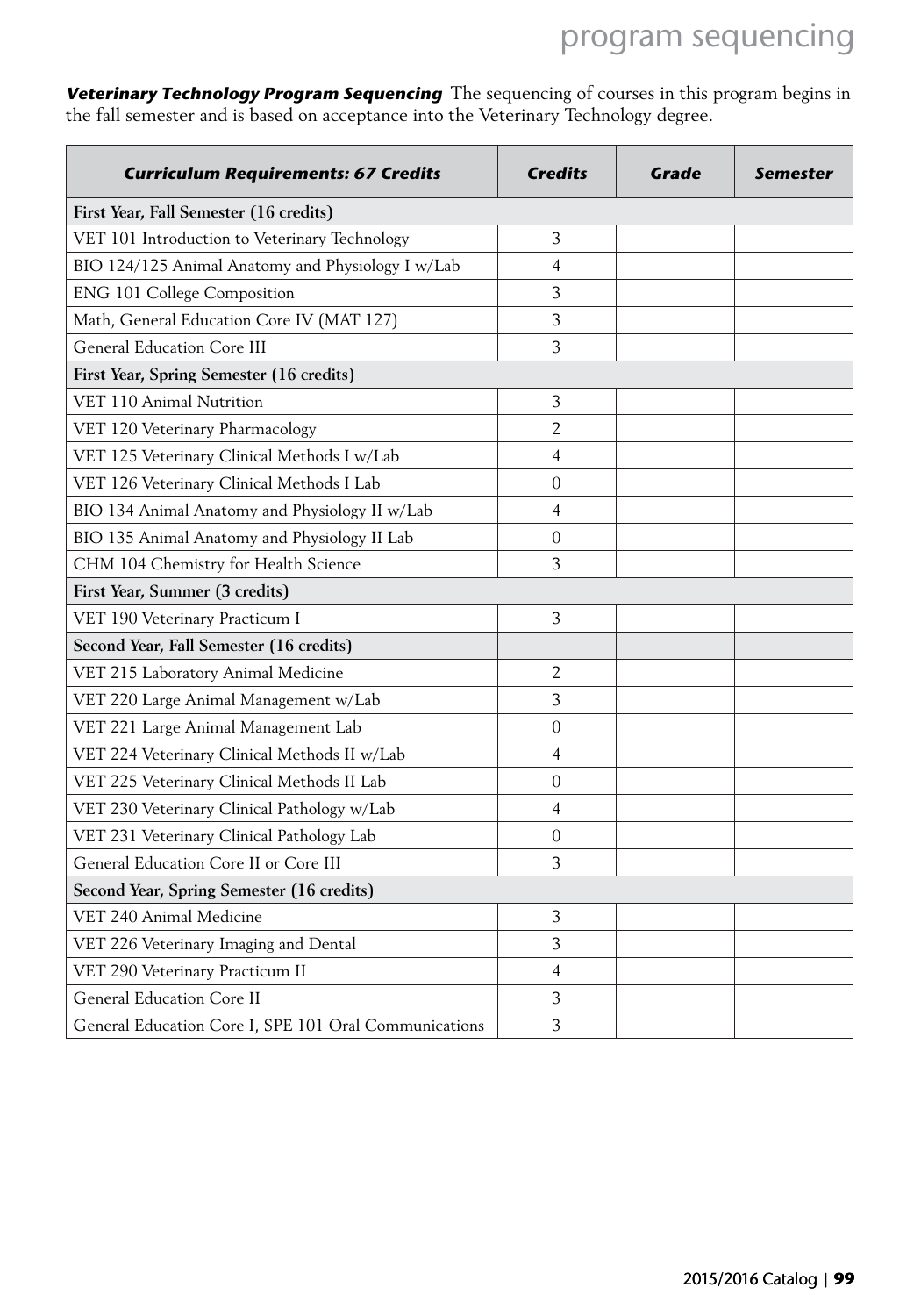# partnerships

### Associate in Science Degree in Nursing

A Partnership with Southern Maine Community College -

In partnership with York County Community College (YCCC), Southern Maine Community College (SMCC) offers a nursing program on the campus of YCCC. Residents of York County have access to a quality RN program through this partnership. Students may take the required pre-requisites and general education courses for the RN program at SMCC or YCCC. In addition, all nursing courses are offered on the YCCC campus by SMCC. As much as possible, clinical experiences are offered at hospitals and long-term care facilities located in York County.

The SMCC Nursing Program prepares men and women to become registered nurses at the associate degree level. Upon completion of the program, graduates are eligible to take the NCLEX Registered Nurse (RN) licensure examination. The Nursing Program is approved by the Maine State Board of Nursing, 161 Capitol Street, 158 State House Station, Augusta, Maine 04333-

0158 (287-1133) and accredited by the Accreditation Commission for Education in Nursing (ACEN), 3343 Peachtree Road NE, Suite 850, Atlanta, Georgia 30326 (404-975-5000, www. acenursing.org). The curriculum blends nursing courses with general education courses to provide a sound theoretical base for nursing practice. Clinical experiences are concurrent with didactic experiences during the four semesters. If students are unable to meet clinical objectives or obtain a course grade of C (76) or better, they fail that nursing course. Students may apply for reinstatement/re-admission to the Nursing Program once.

**Admission Requirements (SMCC)** Students apply to the SMCC nursing program through SMCC Enrollment Services. It is advisable for applicants to submit applications as early as possible due to the large number of applicants. Applicants to the SMCC Nursing program must:

- 1. Attend a Mandatory Information Session (attendance is recommended early in the admissions process). Visit the SMCC website at www.smccme.edu/healthprograms.
- 2. Possess a high-school diploma or GED certificate.
- 3. Take, or be exempt from, the Accuplacer placement test.
- 4. Nursing entrance test (NLN PA X-RN) Students must achieve a 75% percentile Composite score, with 50% percentile each in Verbal, Math, and Science. Students register for the test online at: https://www.nlnonlinetesting.org/pax/ Dates for the test are listed on this website. Review the NLN policies regarding refunds and rescheduling.
- 5. Maintain a minimum GPA of 3.0 in pre-admission requirements: Dosage Calculations (NUR 126), Anatomy and Physiology 1 – lecture and lab (BIO 126 & 127), English Composition (ENG 101) and College Algebra (MAT 127) or higher.
- 6. Achieve at least a B- in NUR 126 and BIO 126 & 127.
- 7. LPN Upgrade students must meet all Nursing Program admission requirements. In addition, LPNs must submit their LPN license and transcripts. Once these requirements are met, applicants will be able to register for Transition to the AND Role (NURS 111) with permission from the SMCC Nursing Department Chair. Upon successful completion of all of the requirements, LPN Upgrade students are accepted to the Nursing Program and begin in Nursing 2 (NURS 175).
- 8. Transfer students must also meet the Nursing Program admission requirements. In addition, they must submit a letter of reference from the Chair of their former Nursing Program. Clinical nursing credits must be approved by the Chair of the SMCC Nursing Program and cannot be more than one year old.

*PLEASE NOTE: SMCC Enrollment Services does not automatically receive grades and/or information about any completed admissions requirements to the Nursing Program. It is the student's responsibility to submit reports for completed pre-requisite requirements.*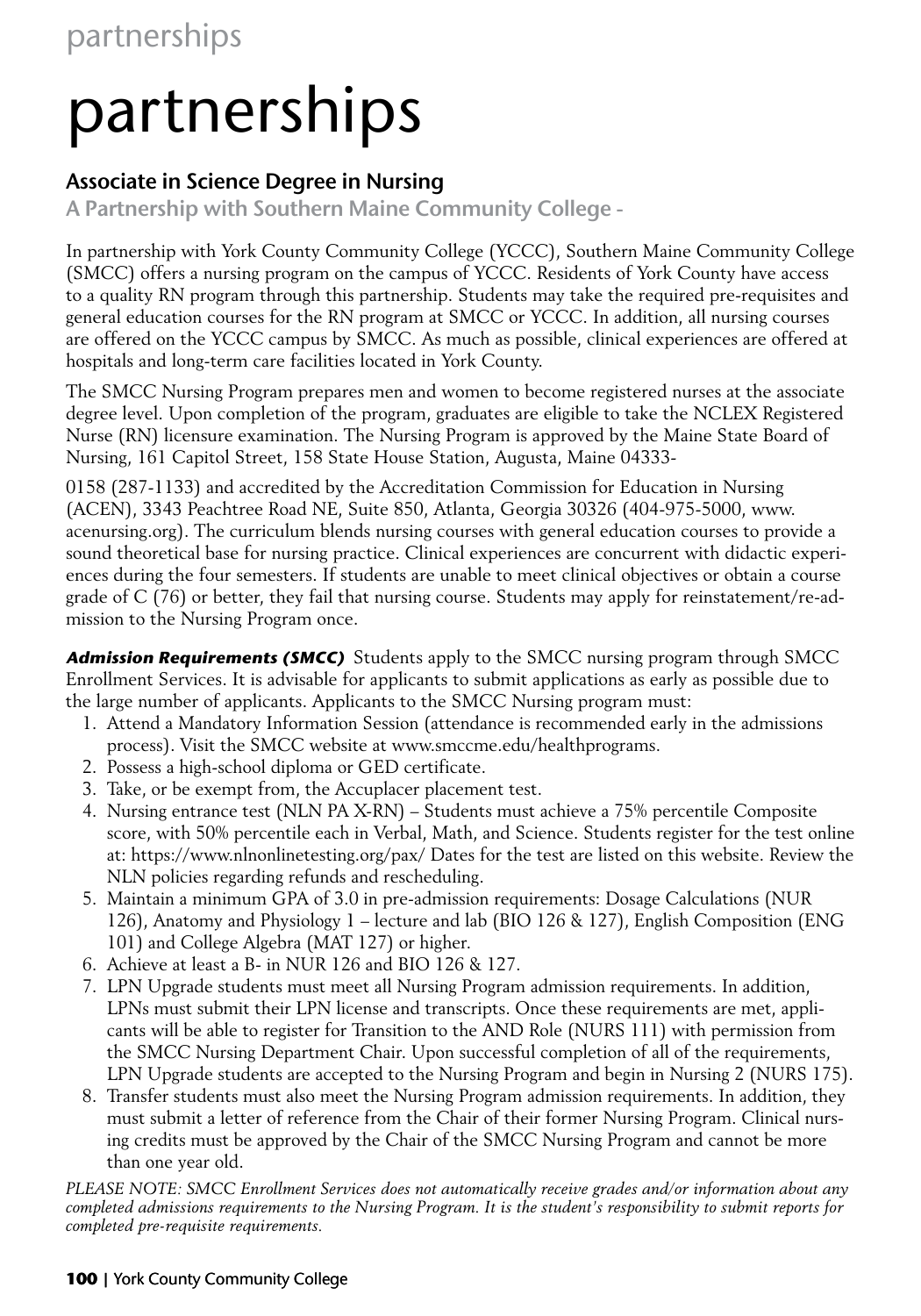# partnerships

#### **Additional General Education Requirements**

- Anatomy & Physiology II with lab
- Introduction to Psychology
- Developmental Psychology
- Microbiology with lab
- Introduction to Literature
- Arts or Humanities Elective (3 credits)

**Immunizations and Background Information** Students accepted to the nursing program have additional requirements related to immunizations, background checks and CPR certification. To participate in the SMCC nursing program, students must register with the American Databank (ADB) for immunization tracking and a criminal background check 2–3 months before the first clinical course. Please go to www.smccme.edu/ADB for details. Once students begin the program, convictions and pending charges of concern will be reviewed by clinical agencies to determine if students can work at these sites. Students who are not accepted at a clinical agency will not be able to meet program requirements, resulting in dismissal from the nursing program.

*NOTE: The Maine State Board of Nursing may refuse to grant a license on the basis of the criminal history record information relating to convictions denominated in Title 5, Chapter 341, Section 5301, Subsection 2 of the Maine Revised Statutes Annotated (MRSA).*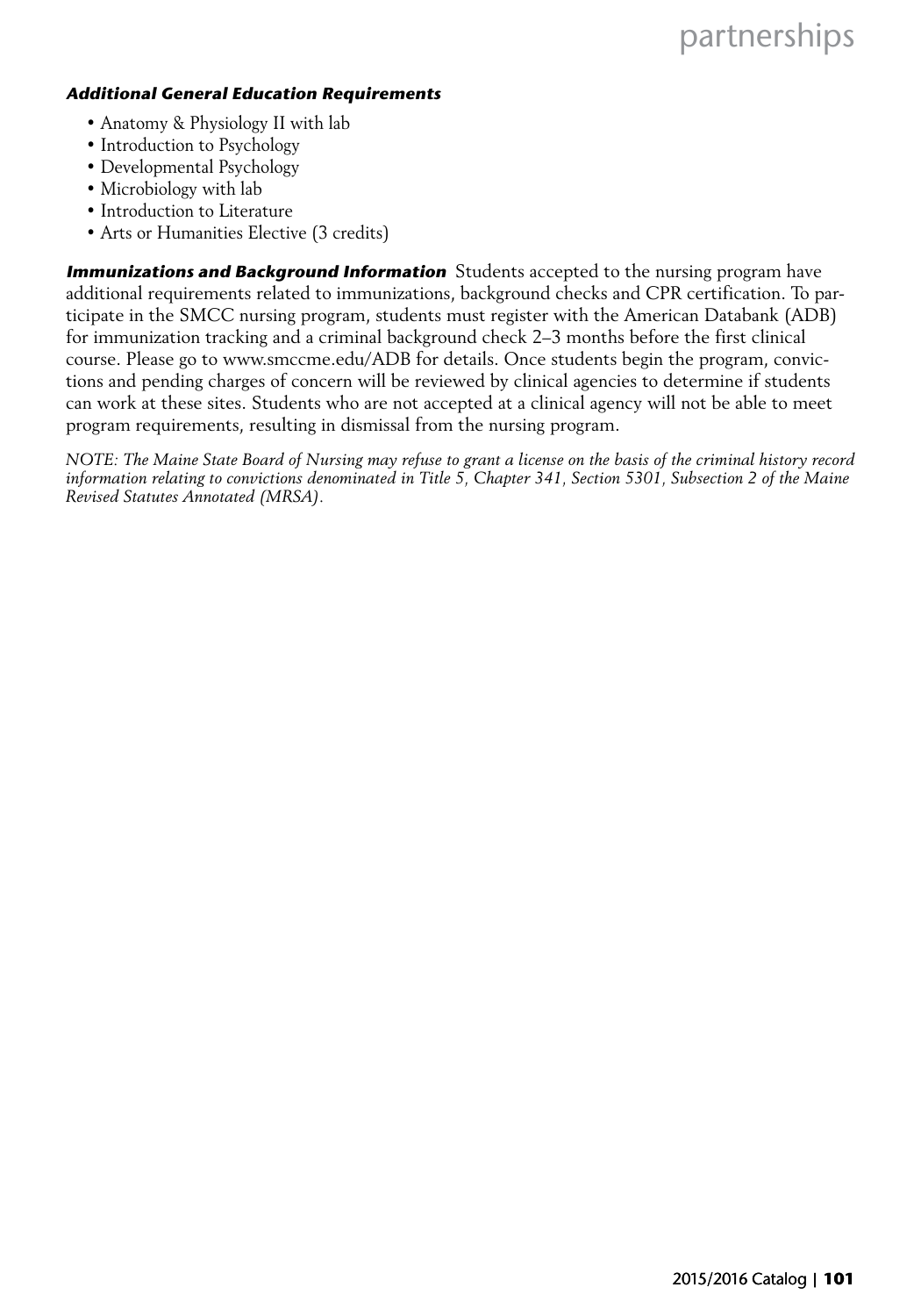# certificate programs

### Architectural Drafting and Design

Certificate Program

The sequencing of courses in this program begins in the fall semester. Students entering in the spring or summer will likely take longer than two semesters to complete the program.

**Program Description** The Architectural Drafting and Design Certificate Program is designed to meet the needs of those who plan to seek employment in the area of Architectural Drafting and Design. Students learn basic engineering standards and design concepts, building code requirements, knowledge of materials, and measurements and mathematics required for construction. Courses utilize the latest CAD software, allowing students to graduate with leading edge skills. All courses in this certificate program may be applied to the Architectural Design A AS degree.

### **Architectural Draft and Design Certificate Curriculum Requirements - 18 credits**

| <b>Required Program Courses</b>            | Credits |
|--------------------------------------------|---------|
| CAD 102 Introduction to CAD                | 3       |
| CAD 115 Blueprint Reading                  | 3       |
| ARC 106 Architecture I                     | 3       |
| CAD 210 Computer-Aided Drafting II         | 3       |
| ARC 107 Introduction to Sustainable Design | 3       |
| ARC 202 Architecture II                    | 3       |
|                                            | 18      |

**Career Opportunities** The Architectural Drafting and Design Certificate prepares students for employment in the design/building industry. Courses provide graduates with enhanced skills and knowledge for careers as Architectural CAD Design/Drafters. Potential fields of employment include kitchen and bath design, sign making, independent building contractors, architectural firms, and woodworking industries.

Qualifying one year Certificate Programs require YCCC to disclose federal gainful employment information found under the Consumer Information portion of the YCCC web site: http://www.yccc. edu/AboutUs/ConsumerInformation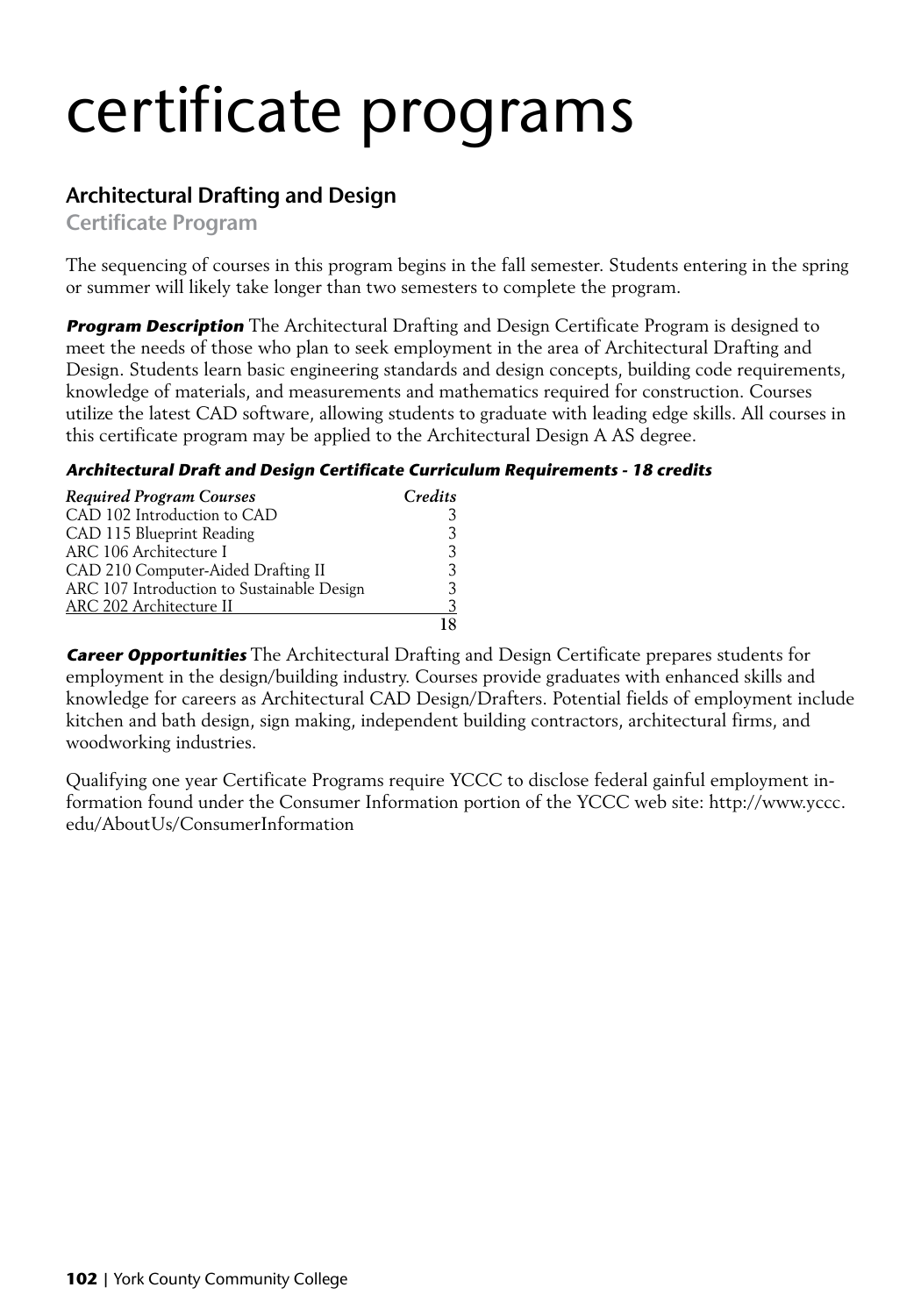**Architectural Drafting and Design Certificate Program Sequencing\*** The sequencing of courses in this program begins in the fall semester. Students entering in the spring or summer will likely take longer than two semesters to complete the program.

*\* Intended for part-time study*

| <b>Curriculum Requirements: 18 credits</b> | <b>Credits</b> | Grade | Semester |
|--------------------------------------------|----------------|-------|----------|
| First Year, Fall Semester (9 credits)      |                |       |          |
| CAD 102 Introduction to CAD                | 3              |       |          |
| CAD 115 Blueprint Reading                  | 3              |       |          |
| ARC 106 Architecture I                     | 3              |       |          |
| First Year, Spring Semester (9 credits)    |                |       |          |
| ARC 107 Introduction to Sustainable Design | 3              |       |          |
| CAD 210 Computer-Aided Drafting II         | 3              |       |          |
| ARC 202 Architecture II                    | 3              |       |          |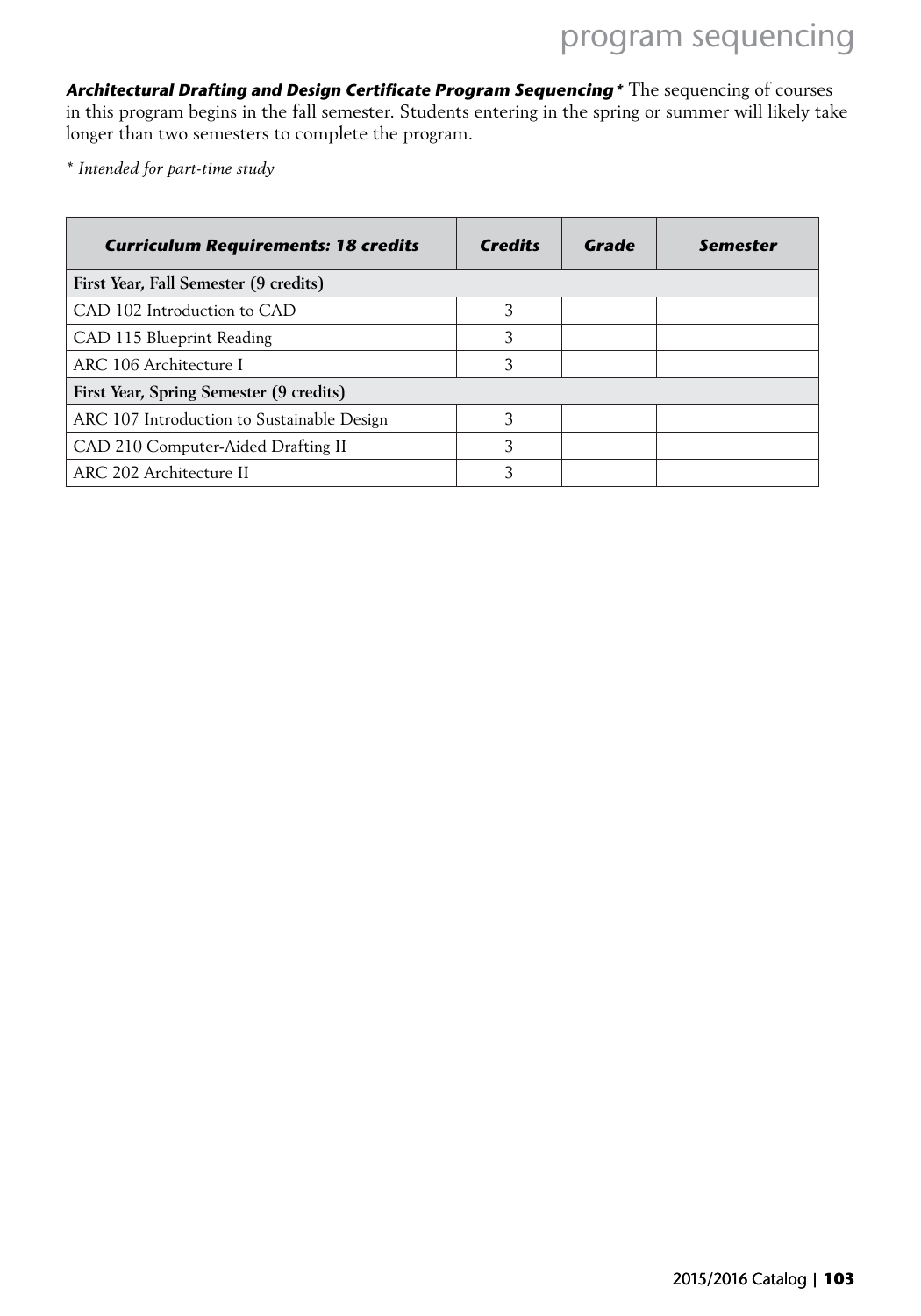# certificate programs

### Baking and Pastry

### Certificate Program

The sequencing of courses in this program begins in the fall semester. Students entering in the spring or summer will likely take longer than two semesters to complete the program.

**Program Description** The Baking and Pastry Certificate is designed to prepare the student for a career in the specialized field of baking and pastry arts. It will enable graduates to take an entry level role in a baking and pastry kitchen. The courses in this program are transferable to the culinary arts associates degree program.

### **Baking and Pastry Certificate Curriculum Requirements - 17 credits**

| <b>Required Program Courses</b>          | Credits       |
|------------------------------------------|---------------|
| CUL 104 Food Service Sanitation          |               |
| CUL 106 Foundational Culinary Techniques |               |
| CUL 143 Artisan Breads                   | $\mathcal{R}$ |
| CUL 221 Baking, Pastry and Desserts      |               |
| CUL 223 Specialty Cakes                  | ર             |
|                                          |               |

**Career Opportunities** This program will prepare graduates to serve as professional bakers and pastry cooks in restaurants, hotels, resorts and other commercial baking establishments. Instruction covers topics such as bread and pastry making, bread and pastry handling, display and packaging.

Qualifying one year Certificate Programs require YCCC to disclose federal gainful employment information found under the Consumer Information portion of the YCCC web site: http://www.yccc. edu/AboutUs/ConsumerInformation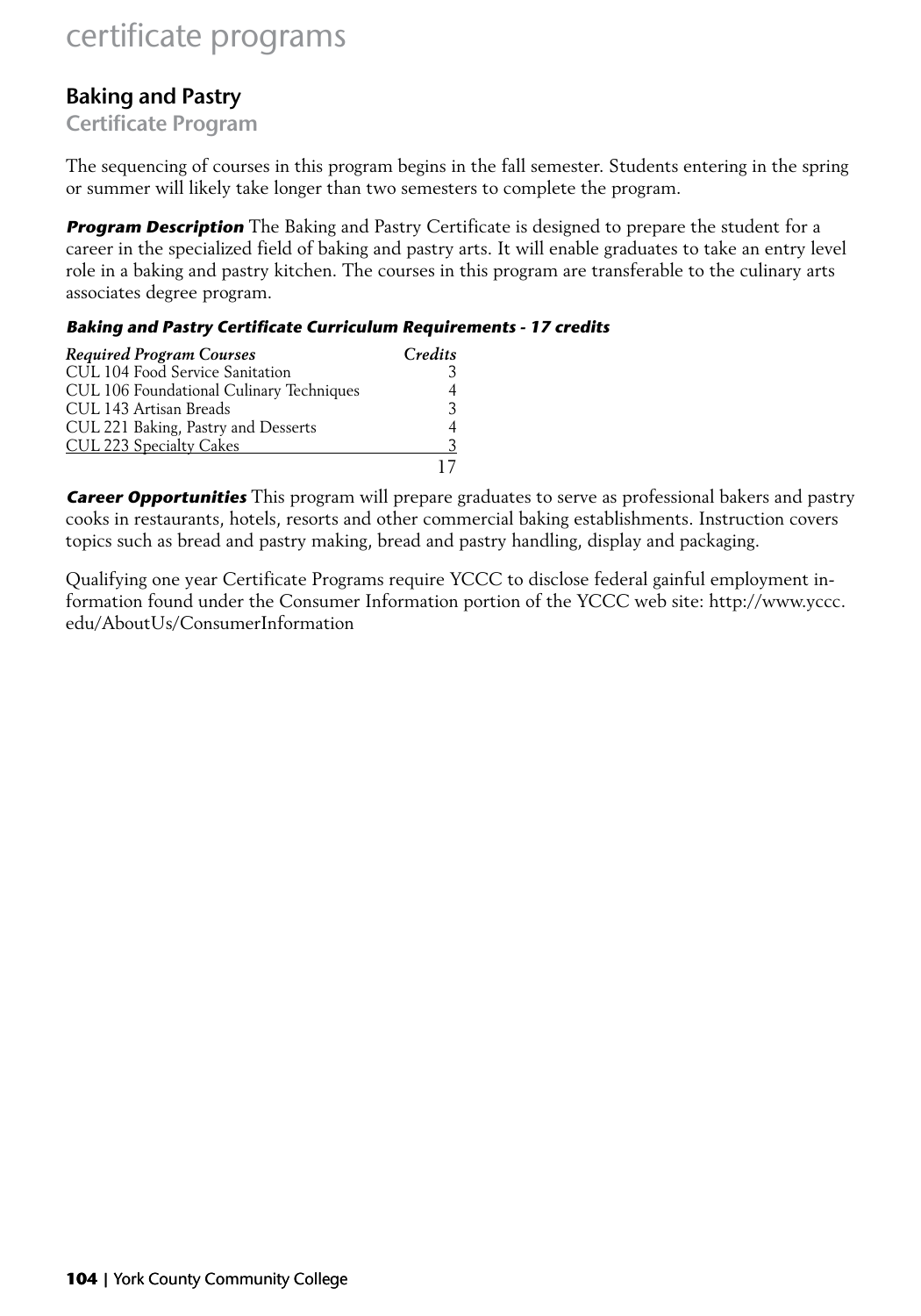**Baking and Pastry Certificate Program Sequencing\*** The sequencing of courses in this program begins in the fall semester. Students entering in the spring or summer will likely take longer than two semesters to complete the program.

*\* Intended for part-time study*

| <b>Curriculum Requirements: 17 credits</b> | <b>Credits</b> | Grade | Semester |
|--------------------------------------------|----------------|-------|----------|
| First Year, Fall Semester (10 credits)     |                |       |          |
| CUL 104 Food Service Sanitation            | 3              |       |          |
| CUL 106 Foundational Culinary Techniques   |                |       |          |
| CUL 143 Artisan Breads                     | 3              |       |          |
| First Year, Spring Semester (7 credits)    |                |       |          |
| CUL 221 Baking, Pastry and Desserts        | 4              |       |          |
| CUL 223 Specialty Cakes                    |                |       |          |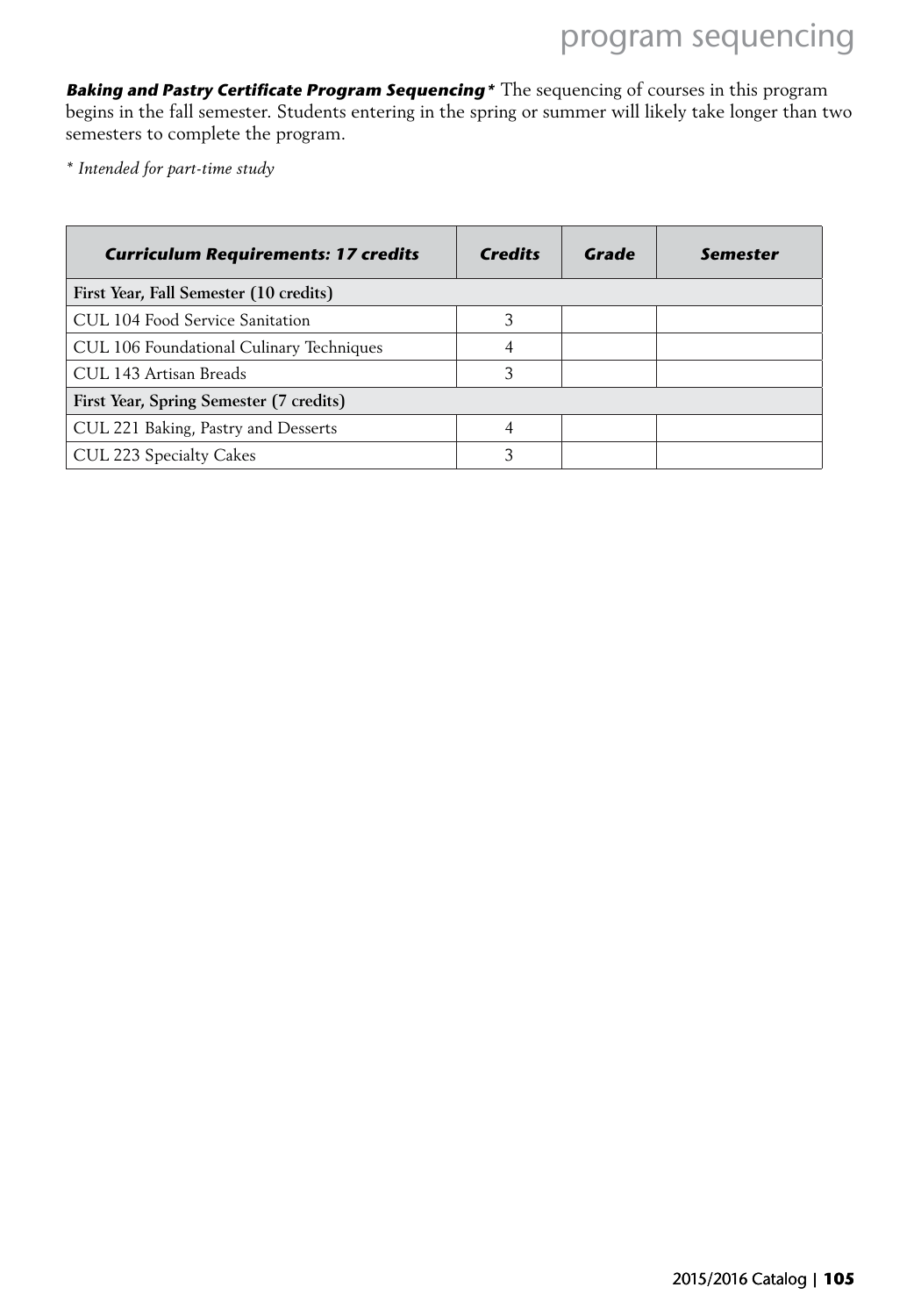# certificate programs

### Food Service Specialist

### Certificate Program

The sequencing of courses in this program begins in the fall semester. Students entering in the spring or summer will likely take longer than two semesters to complete the program.

**Program Description** The Food Service Specialist Certificate is designed to prepare the student for a non-supervisory role in professional kitchens. It will enable graduates to take an entry level role in a professional kitchen. Instruction covers topics such as meat fabrication, cooking, meal preparation and sanitation. The courses in this program are transferable to the culinary arts associates degree program.

### **Food Service Certificate Curriculum Requirements - 17 credits**

| <b>Required Program Courses</b>          | Credits |
|------------------------------------------|---------|
| CUL 104 Food Service Sanitation          |         |
| CUL 106 Foundational Culinary Techniques |         |
| CUL 108 Principles of Nutrition          |         |
| CUL 143 Artisan Breads I                 |         |
| CUL 156 Advanced Culinary Techniques     |         |
|                                          |         |

**Career Opportunities** This program will prepare students to serve as professional cooks in restaurants, hotels, resorts and other institutional establishments.

Qualifying one year Certificate Programs require YCCC to disclose federal gainful employment information found under the Consumer Information portion of the YCCC web site: http://www.yccc. edu/AboutUs/ConsumerInformation.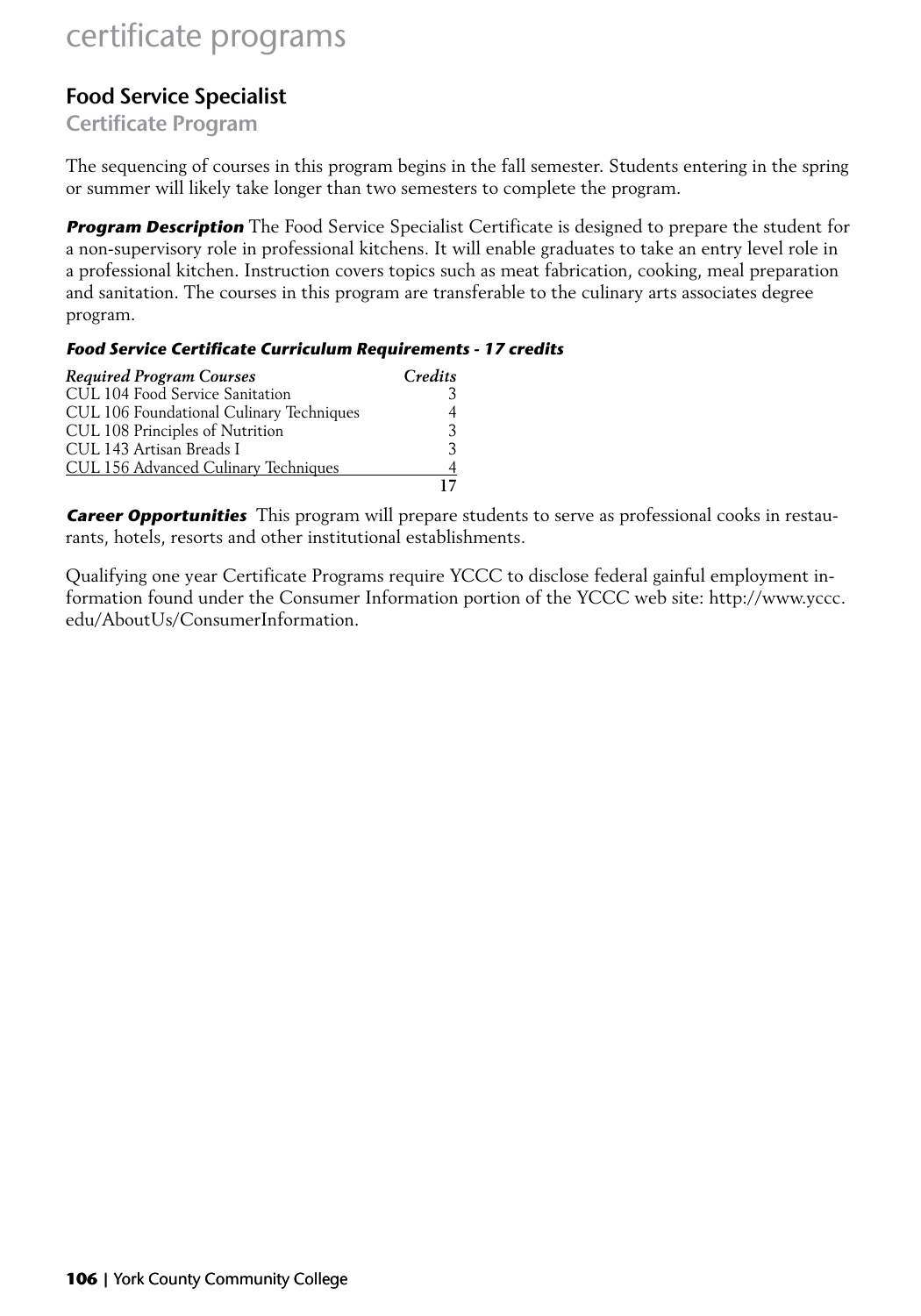# program sequencing

**Food Service Certificate Program Sequencing**<sup>\*</sup> The sequencing of courses in this program begins in the fall semester. Students entering in the spring or summer will likely take longer than two semesters to complete the program.

*\* Intended for part-time study*

| <b>Curriculum Requirements: 17 credits</b> | <b>Credits</b> | Grade | Semester |
|--------------------------------------------|----------------|-------|----------|
| First Year, Fall Semester (10 credits)     |                |       |          |
| CUL 104 Food Service Sanitation            | 3              |       |          |
| CUL 106 Foundational Culinary Techniques   | 4              |       |          |
| CUL 143 Artisan Breads                     | 3              |       |          |
| First Year, Spring Semester (7 credits)    |                |       |          |
| CUL 108 Principles of Nutrition            | 3              |       |          |
| CUL 156 Advanced Culinary Techniques       |                |       |          |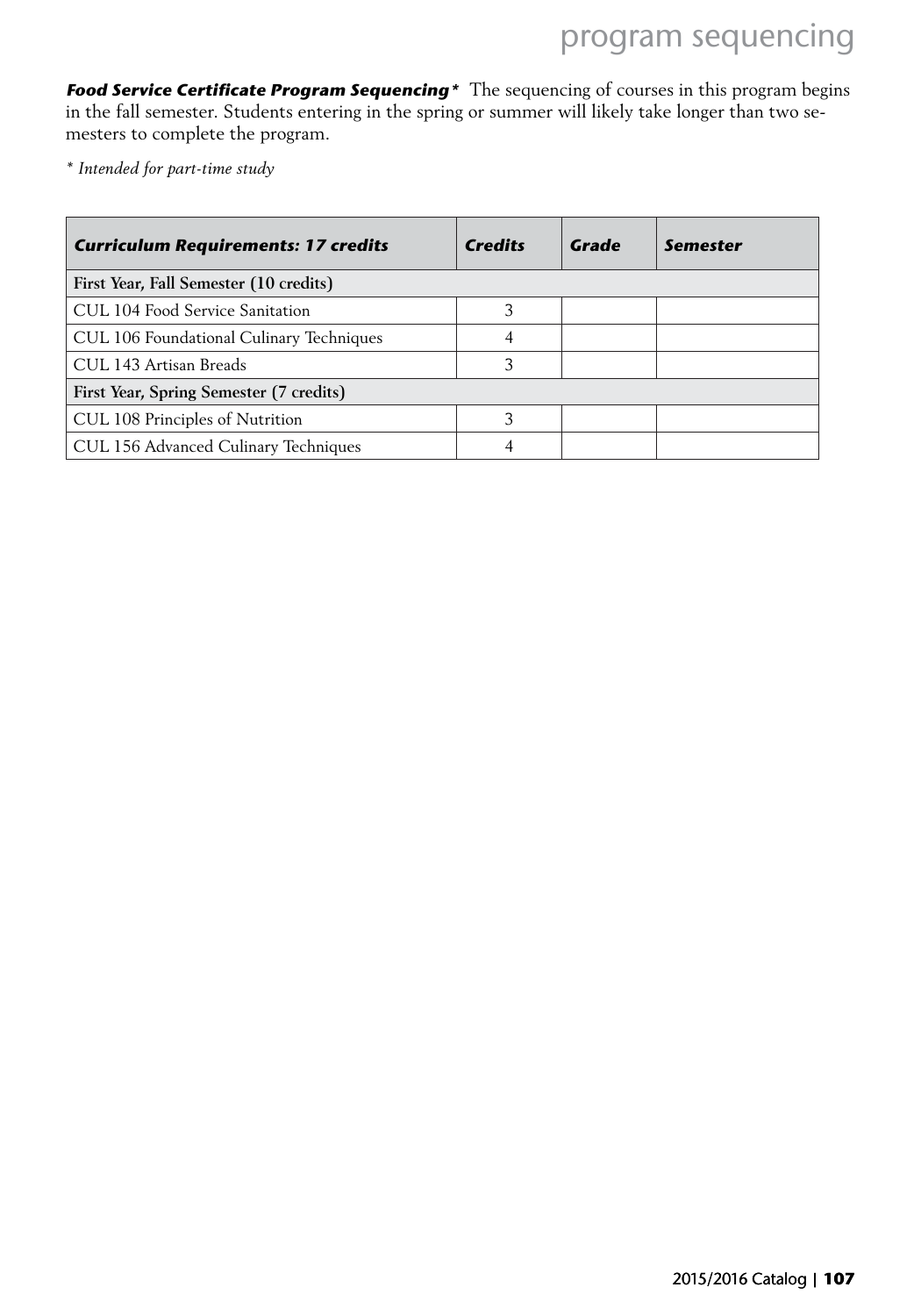# certificate programs

# Help Desk and User Support

Certificate Program

The sequencing of courses in this program begins in the fall semester. Students entering in the spring or summer will likely take longer than two semesters to complete the program.

**Program Description** The Help Desk and User Support Certificate Program prepares students to work in the information technology field troubleshooting end-user issues in a networked environment, supporting both internal and external customers. The program gives students hands-on experience in diagnosing problems, providing support, and handling basic administration of desktop and mobile operating systems, software packages, and LAN networks. The curriculum is designed to develop critical thinking skills and enable a student to be ready for today's jobs and the ability to thrive in the ever-changing IT landscape.

#### **Help Desk and User Support Certificate Curriculum Requirements - 18 credits**

| Required Program Courses                     |   | Credits Required General Education | Credits |
|----------------------------------------------|---|------------------------------------|---------|
| CIS 115 Software Applications                | 3 | <b>ENG 101 College Composition</b> |         |
| CIS 118 Information Technology Fundamentals  |   | 3 SPE 101 Oral Communications      |         |
| CIS 125 Desktop and Mobile Computing Support |   |                                    | 6       |
| CIS 152 Computer Hardware or                 |   |                                    |         |
| NET 110 Networking Fundamentals              |   |                                    |         |
|                                              |   |                                    |         |

**Career Opportunities** Graduates will be prepared for entry level positions in a growth area for both Maine and for the nation. Possible jobs include: Help Desk Specialist, User Support Specialist, and Consumer Support Technician. All courses in this certificate program may be applied to the Computer Technology A AS degree.

*"This program is funded by (or in part by) a \$13 million grant from the U.S. Department of Labor, Employment and Training Administration. This is an Equal Opportunity/Affirmative Action program, adaptive equipment will be provided upon request to individuals with disabilities."*

Qualifying one year Certificate Programs require YCCC to disclose federal gainful employment information found under the Consumer Information portion of the YCCC web site: http://www.yccc. edu/AboutUs/ConsumerInformation.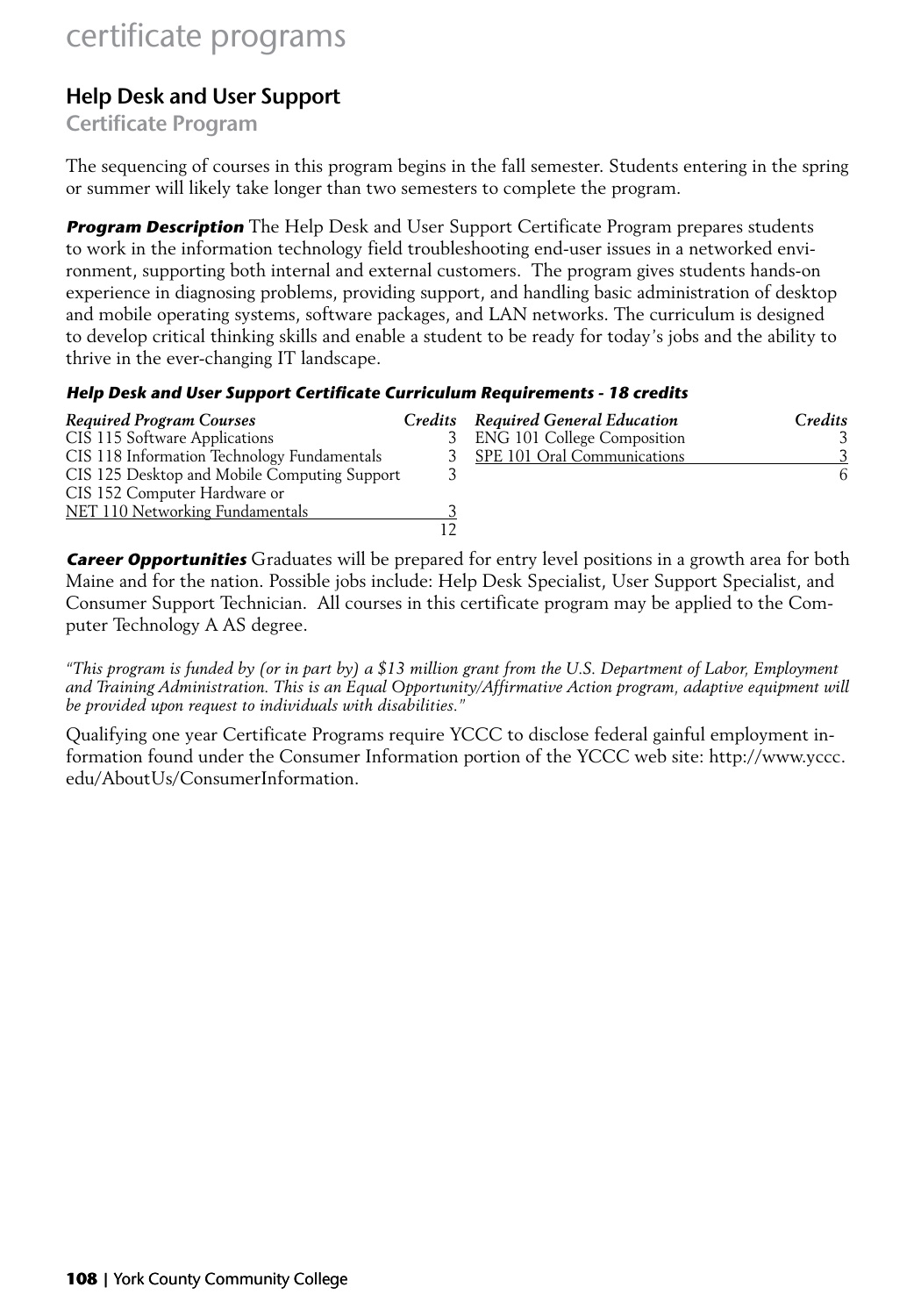**Help Desk and User Support Certificate Program Sequencing\*** The sequencing of courses in this program begins in the fall semester. Students entering in the spring or summer will likely take longer than two semesters to complete the program.

*\* Intended for part-time study*

| <b>Curriculum Requirements: 18 credits</b>                      | <b>Credits</b> | Grade | Semester |
|-----------------------------------------------------------------|----------------|-------|----------|
| First Year, Fall Semester (9 credits)                           |                |       |          |
| CIS 115 Software Applications                                   | 3              |       |          |
| CIS 118 Information Technology Fundamentals                     | 3              |       |          |
| <b>ENG 101 College Composition</b>                              | 3              |       |          |
| First Year, Spring Semester (9 credits)                         |                |       |          |
| CIS 125 Desktop and Mobile Computing Support                    | 3              |       |          |
| CIS 152 Computer Hardware or<br>NET 110 Networking Fundamentals |                |       |          |
| SPE 101 Oral Communications                                     |                |       |          |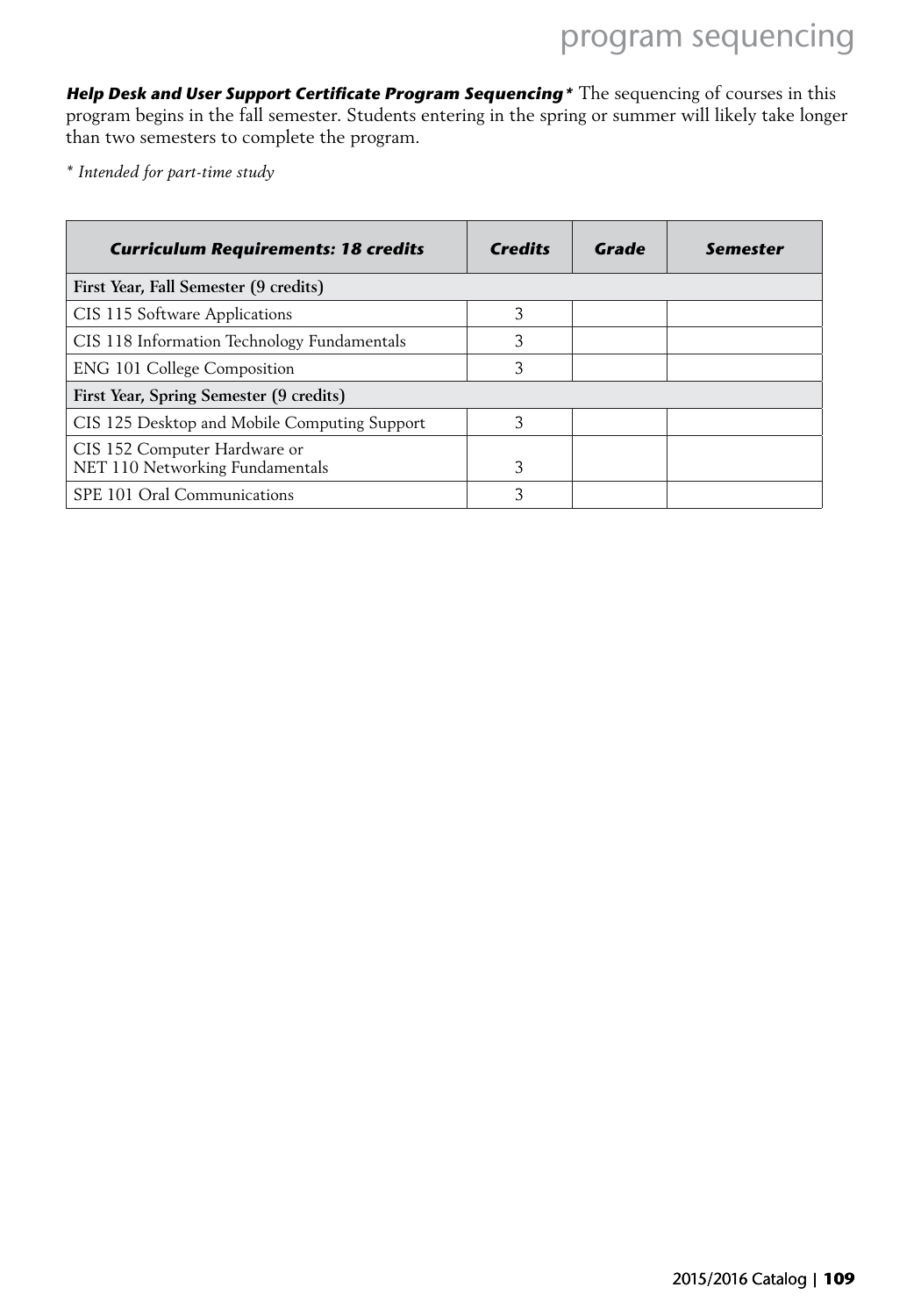# certificate programs

# Information Security - Advanced Certificate

Certificate Program

The sequencing of courses in this program begins in the fall semester. Students entering in the spring or summer will likely take longer than two semesters to complete the program.

**Program Description** The Information Security Advanced Certificate is designed for students who have completed an associate degree in Computer Technology, Information Technology, or other related degree. The advanced certificate provides students the opportunity to advance their skills and technical knowledge in the area of Information Security. Graduates will be prepared to work in the information technology field troubleshooting security issues and protecting a networked environment, supporting both internal and external customers. The program gives students hands-on experience in identifying security breaches, providing support, and handling basic administration during and after a security breach, and conducting penetration testing to provide a secure network. The curriculum is designed to develop critical thinking skills and enable a student to be ready for today's jobs and the ability to thrive in the ever-changing IT landscape.

**Career Opportunities** Graduates will be prepared for entry level positions in a growth area for both Maine and for the nation. Possible jobs include: Forensics Associate, Network Assistant, Cybersecurity Specialists, and Customer Security Liaison.

*"This program is funded by (or in part by) a \$13 million grant from the U.S. Department of Labor, Employment and Training Administration. This is an Equal Opportunity/Affirmative Action program, adaptive equipment will be provided upon request to individuals with disabilities."*

Qualifying one year Certificate Programs require YCCC to disclose federal gainful employment information found under the Consumer Information portion of the YCCC web site: http://www.yccc. edu/AboutUs/ConsumerInformation.

**Prerequisite** An Associate's Degree (or higher) in Information Technology, Computer Technology or related field.

#### **Information Security Advanced Certificate Curriculum Requirements - 18 credits**

| <b>Required Program Courses</b> | Credits |
|---------------------------------|---------|
| CJS 125 Criminal Law            |         |
| CIS 226 Ethical Hacking         | 3       |
| CIS 228 Computer Forensics      | 3       |
| <b>NET 221 Network Security</b> | 3       |
|                                 | 12      |
| Program Electives (*)           | 6       |
| <b>Program Elective List:</b>   |         |
| <b>BUS 244 Business Law</b>     |         |
| CIS 220 Information Security    |         |
| CJS 120 Criminology             |         |
| CJS 140 Criminalistics          |         |
| POS 125 Constitutional Law      |         |
| PSY 226 Forensic Psychology     |         |
| SOC 210 Social Problems         |         |

*\*Program Electives: Must not have taken elective class chosen as part of an associate degree and must meet course prerequisites.*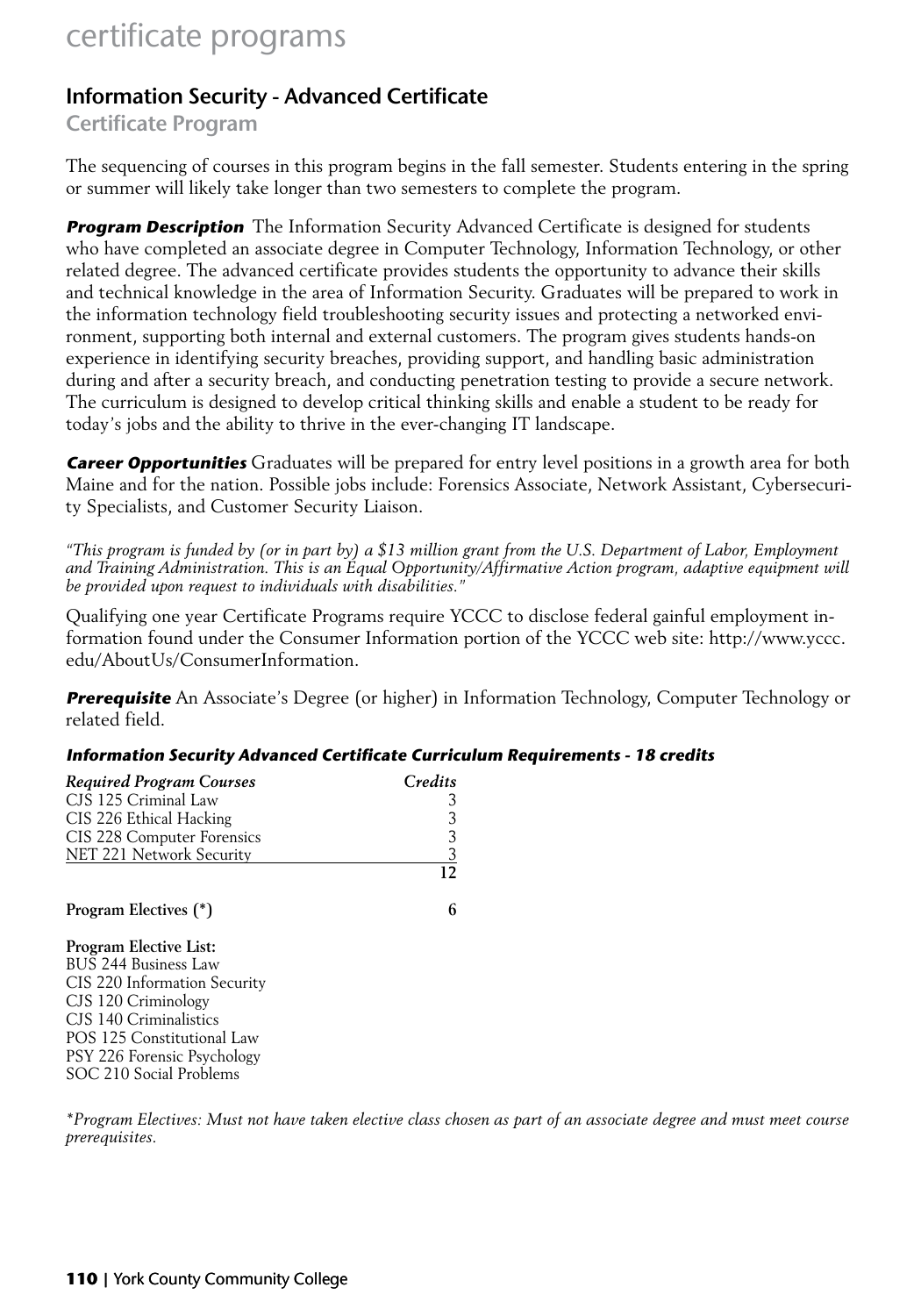# program sequencing

*"This program is funded by (or in part by) a \$13 million grant from the U.S. Department of Labor, Employment and Training Administration. This is an Equal Opportunity/Affirmative Action program, adaptive equipment will be provided upon request to individuals with disabilities."*

**Information Security Advanced Certificate Program Sequencing**\* The sequencing of courses in this program begins in the fall semester. Students entering in the spring or summer will likely take longer than two semesters to complete the program.

*\*Intended for part-time study*

| <b>Curriculum Requirements: 18 credits</b> | <b>Credits</b> | Grade | Semester |
|--------------------------------------------|----------------|-------|----------|
| First Year, Fall Semester (9 credits)      |                |       |          |
| NET 221 Network Security                   | 3              |       |          |
| CJS 125 Criminal Law                       | 3              |       |          |
| Program Elective                           | 3              |       |          |
| First Year, Spring Semester (9 credits)    |                |       |          |
| CIS 226 Ethical Hacking                    | 3              |       |          |
| CIS 228 Computer Forensics                 | 3              |       |          |
| Program Elective                           | 3              |       |          |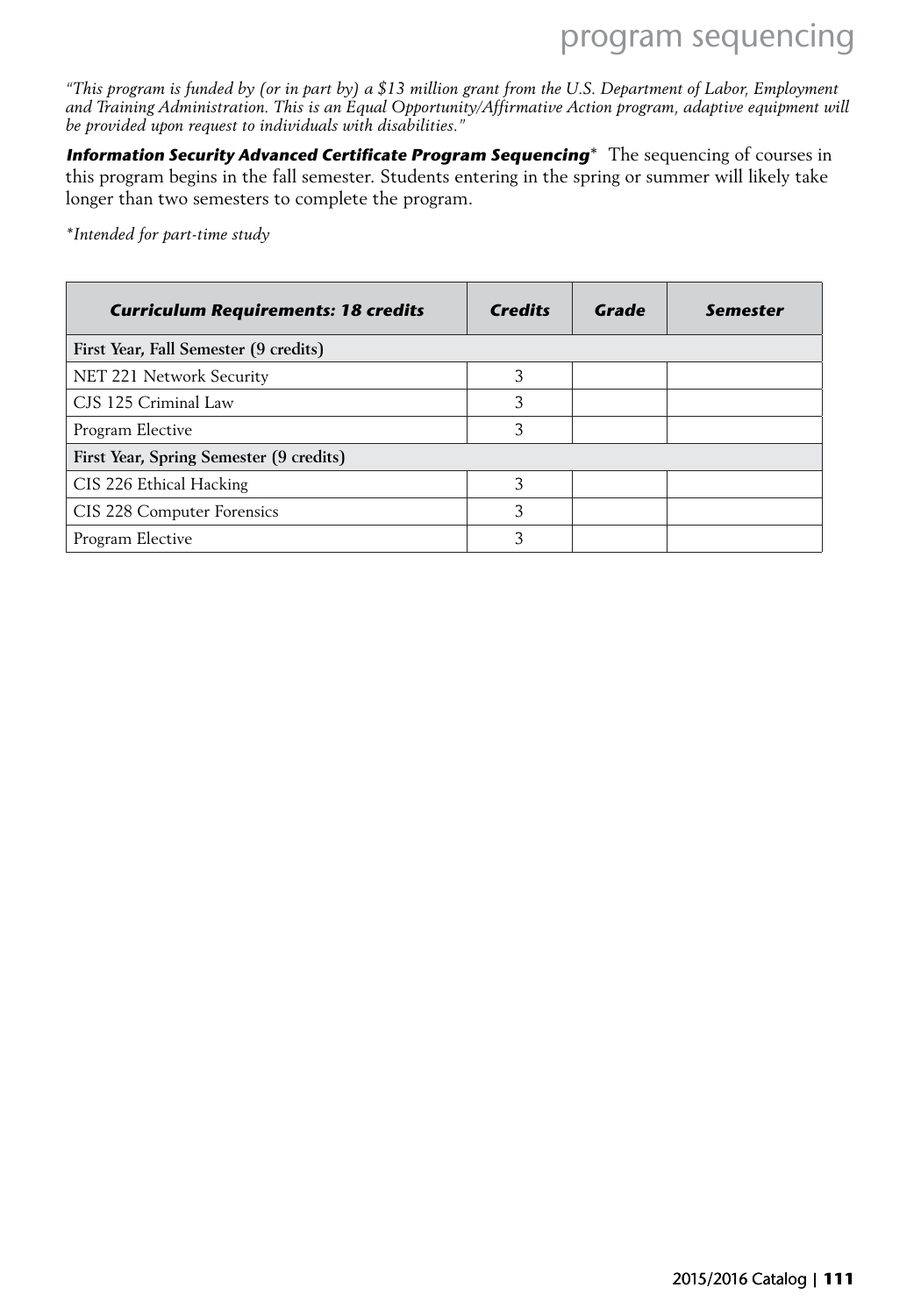# certificate programs

# Mechanical Drafting and Design

Certificate Program

The sequencing of courses in this program begins in the fall semester. Students entering in the spring or summer will likely take longer than two semesters to complete the program.

**Program Description** The Mechanical Drafting and Design Certificate Program is designed to meet the needs of those who plan to seek employment in the area of mechanical drafting and design. Students learn basic engineering standards and design concepts, machining and fabrication processes, knowledge of materials, and measurements and mathematics as they relate to the design process. Courses utilize the latest Autodesk and SolidWorks CAD software, allowing students to graduate with leading edge skills. All courses in this certificate program may be applied to the AAS degrees in Architectural and Engineering Design and Precision Machining Technology.

#### **Mechanical Drafting and Design Certificate Curriculum Requirements - 18 credits**

| <b>Required Program Courses</b>              | Credits |
|----------------------------------------------|---------|
| CAD 102 Introduction to CAD                  |         |
| CAD 107 Solid Modeling I                     |         |
| CAD 115 Blueprint Reading                    |         |
| CAD 204 Solid Modeling II                    |         |
| CAD 210 Computer-Aided Drafting II           |         |
| CAD 214 Geometric Dimensioning & Tolerancing |         |
|                                              |         |

**Career Opportunities** The Mechanical Drafting and Design Certificate program prepares technicians in the design and production of drawings of mechanical parts and assemblies. Courses provide graduates with enhanced skills and knowledge for careers as Mechanical CAD Design/ Drafters. Potential fields of employment include manufacturing, fabrication, research and development, woodworking, and mechanical design industries.

Qualifying one year Certificate Programs require YCCC to disclose federal gainful employment information found under the Consumer Information portion of the YCCC web site: http://www.yccc. edu/AboutUs/ConsumerInformation.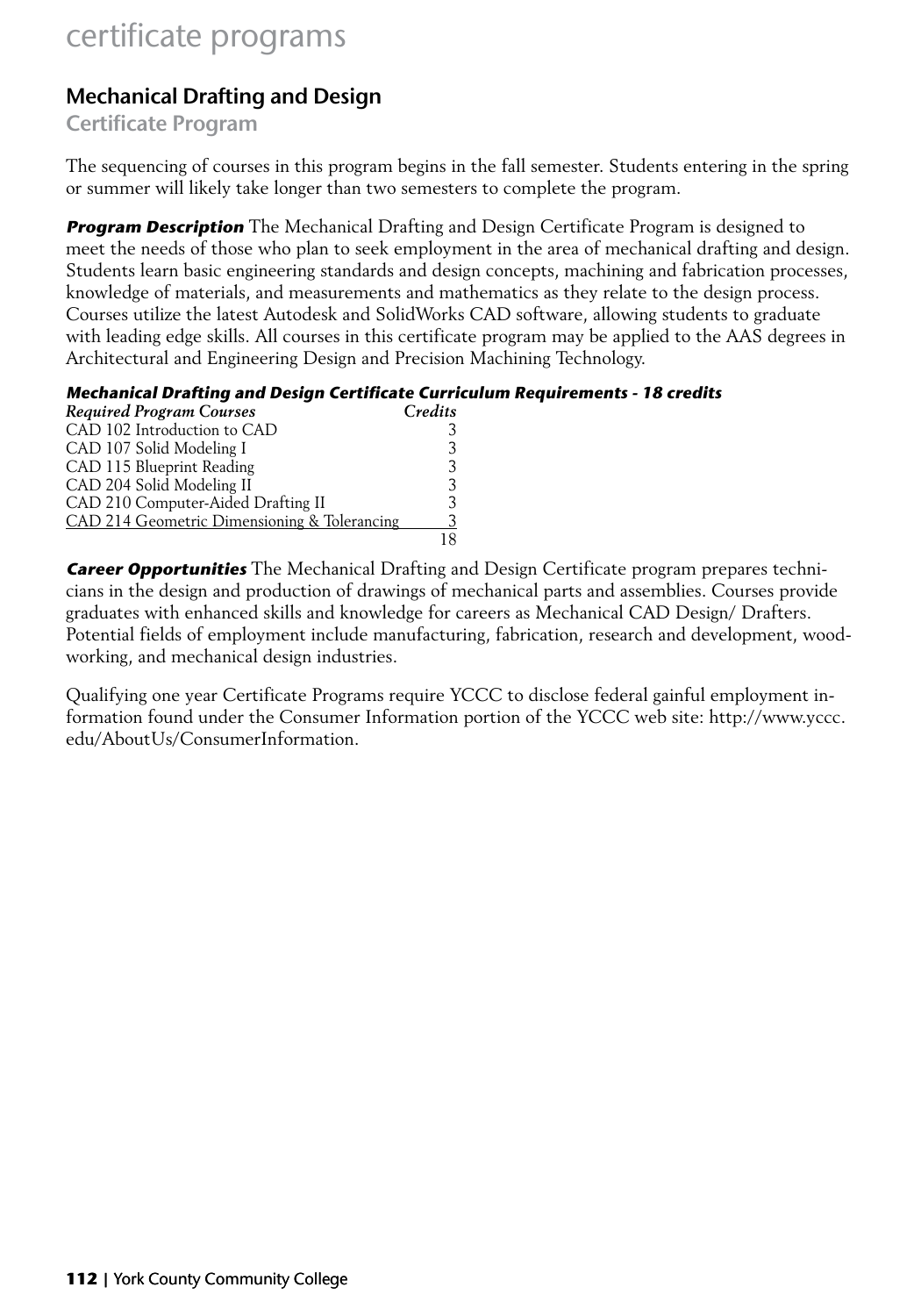**Mechanical Drafting and Design Certificate Program Sequencing\*** The sequencing of courses in this program begins in the fall semester. Students entering in the spring or summer will likely take longer than two semesters to complete the program.

*\* Intended for part-time study*

| <b>Curriculum Requirements: 18 credits</b>     | <b>Credits</b> | Grade | Semester |
|------------------------------------------------|----------------|-------|----------|
| First Year, Fall Semester (9 credits)          |                |       |          |
| CAD 102 Introduction to CAD                    | 3              |       |          |
| CAD 107 Solid Modeling I                       | 3              |       |          |
| CAD 115 Blueprint Reading                      | 3              |       |          |
| First Year, Spring Semester (9 credits)        |                |       |          |
| CAD 204 Solid Modeling II                      | 3              |       |          |
| CAD 210 Computer-Aided Drafting II             | 3              |       |          |
| CAD 214 Geometric Dimensioning and Tolerancing | 3              |       |          |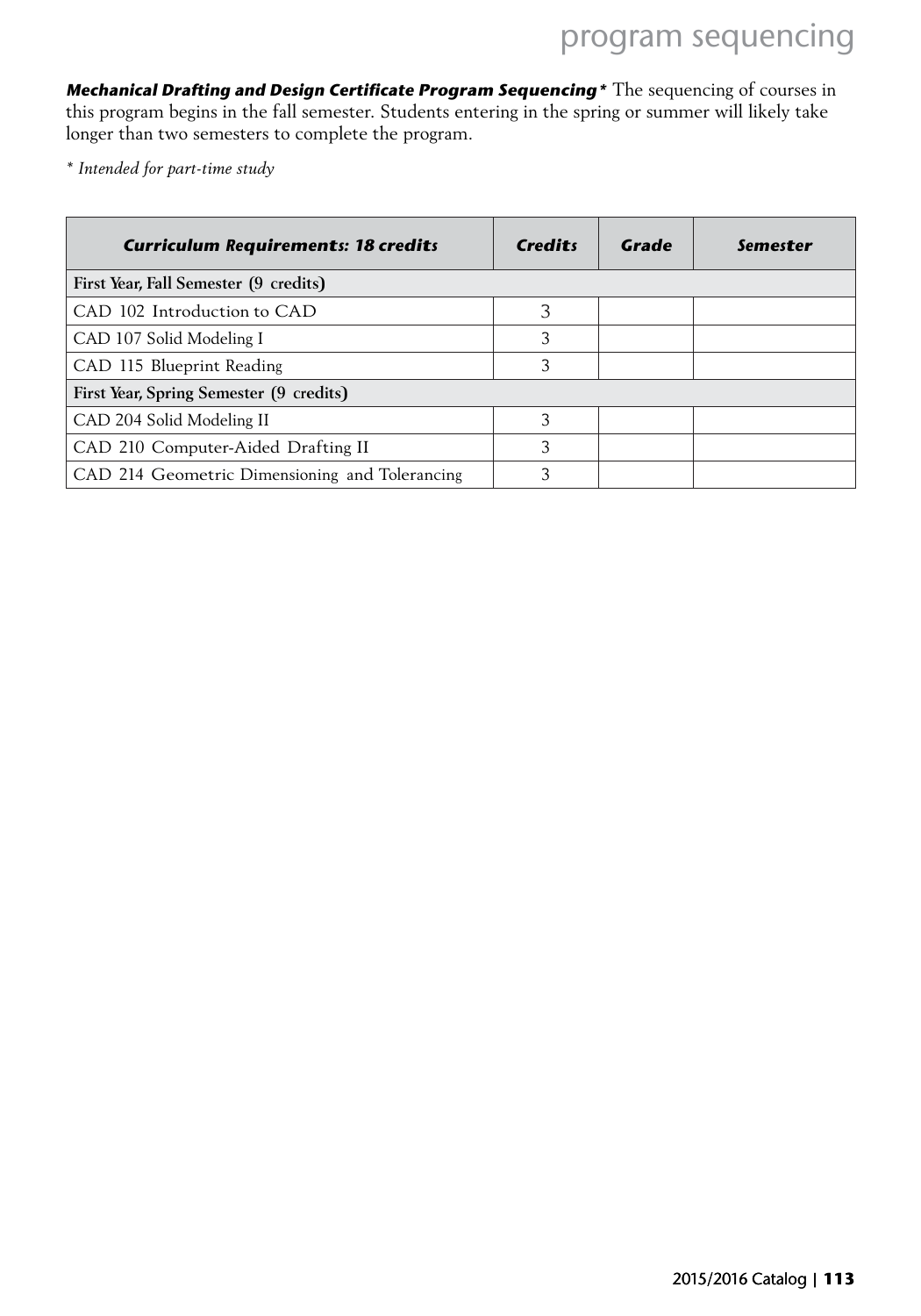# certificate programs

# Networked Systems Technology

# Certificate Program

The sequencing of courses in this program begins in the fall semester. Students entering in the spring or summer will likely take longer than two semesters to complete the program.

**Program Description** The Networked Systems Technology Certificate Program prepares students entering the field of system administration. The program gives students hands-on experience in general troubleshooting, diagnosing desktop and server problems, providing support, and handling basic system administration. The curriculum is designed to develop critical thinking skills and enable a student to be ready for today's jobs and the ability to thrive in the ever-changing IT landscape.

#### **Networked Systems Technology Certificate Curriculum Requirements - 18 credits**

| <b>Required Program Courses</b>              | Credits    |
|----------------------------------------------|------------|
| CIS 118 Information Technology Fundamentals  |            |
| CIS 133 Introduction to Programming          |            |
| CIS 125 Desktop and Mobile Computing Support | $\alpha$ r |
| CIS 152 Computer Hardware                    |            |
| CIS 230 Desktop and Server Administration I  |            |
| CIS 235 Open Source Server Administration    |            |
| NET 110 Networking Fundamentals              |            |
|                                              |            |

**Career Opportunities** Graduates will be prepared for entry level positions working in a wide range of companies. Possible jobs include: Network Technician, Systems Support, and Systems Administrator. All courses in this certificate program may be applied to the Information Technology AAS degree.

*"This program is funded by (or in part by) a \$13 million grant from the U.S. Department of Labor, Employment and Training Administration. This is an Equal Opportunity/Affirmative Action program, adaptive equipment will be provided upon request to individuals with disabilities."*

Qualifying one year Certificate Programs require YCCC to disclose federal gainful employment information found under the Consumer Information portion of the YCCC web site: http://www.yccc. edu/AboutUs/ConsumerInformation.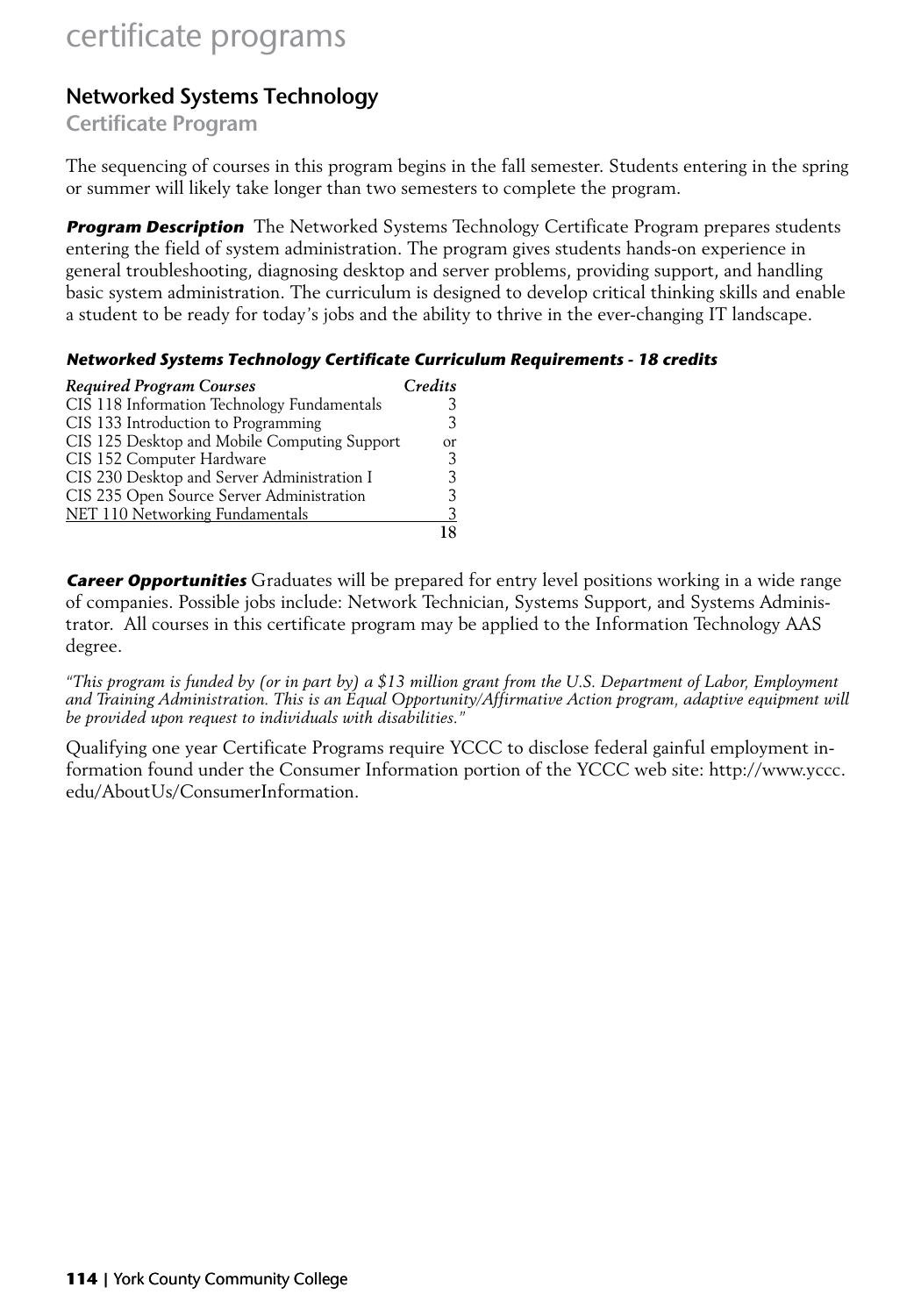**Networked Systems Technology Certificate Program Sequencing** The sequencing of courses in this program begins in the fall semester. Students entering in the spring or summer will likely take longer than two semesters to complete the program.

*\* Intended for part-time study*

| <b>Curriculum Requirements: 18 credits</b>                                   | <b>Credits</b> | Grade | Semester |
|------------------------------------------------------------------------------|----------------|-------|----------|
| First Year, Fall Semester (9 credits)                                        |                |       |          |
| CIS 118 Information Technology Fundamentals                                  | 3              |       |          |
| CIS 133 Introduction to Programming                                          | 3              |       |          |
| NET 110 Networking Fundamentals                                              | 3              |       |          |
| First Year, Spring Semester (9 credits)                                      |                |       |          |
| CIS 230 Desktop and Server Administration I                                  | 3              |       |          |
| CIS 235 Open Source Server Administration                                    | 3              |       |          |
| CIS 125 Desktop and Mobile Computing Support or<br>CIS 152 Computer Hardware |                |       |          |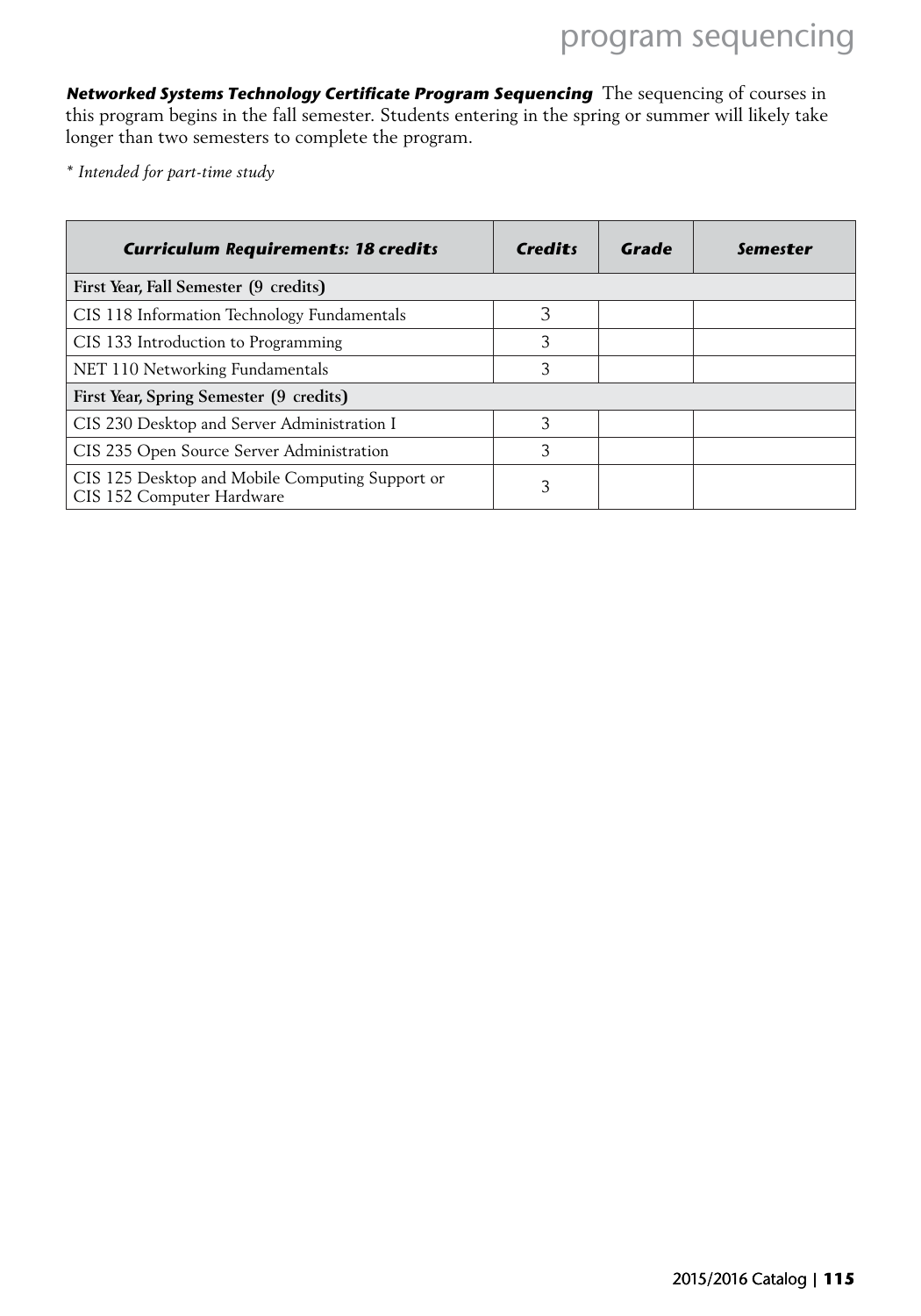# certificate programs

# Precision Machining Operations

# Certificate Program

The sequencing of courses in this program begins in the fall semester. Students entering in the spring or summer will likely take longer than two semesters to complete the program.

Courses with PMT designation will be held at the Precision Machining Technology building located in Sanford, Maine. Students will be required to provide their own transportation.

**Program Description** A program that prepares individuals for employment in the precision manufacturing industry. Individuals learn to operate a variety of conventional machine tools, read and analyze engineering drawings and use precision measuring and inspection instruments. Individuals will have an introduction into computer numerical control (CNC) machines and their operation. Upon completion of the Certificate in the Precision Machining Operations the graduate is prepared to:

- 1. Demonstrate entry level skills utilizing conventional and computer numerical control equipment.
- 2. Perform basic setup and operate different types of manual metal working machines.
- 3. Interpret engineering drawings utilizing current industry and national standards.
- 4. Apply occupational health and safety standards related to the Machine Tool Industry.
- 5. Operate both independently and as a team member in collaborative projects.

# **Precision Machining Operations Certificate Curriculum Requirements - 17 credits**

| <b>Required Program Courses</b>                 | Credits |
|-------------------------------------------------|---------|
| CAD 115 Blueprint Reading                       |         |
| PMT 110 Precision Machining I                   |         |
| PMT 125 Principles of CNC                       |         |
| PMT 150 Precision Machining II                  |         |
| <b>PMT 175 CNC Programming and Operations I</b> |         |
|                                                 |         |

Qualifying one year Certificate Programs require YCCC to disclose federal gainful employment information found under the Consumer Information portion of the YCCC web site: http://www.yccc. edu/AboutUs/ConsumerInformation.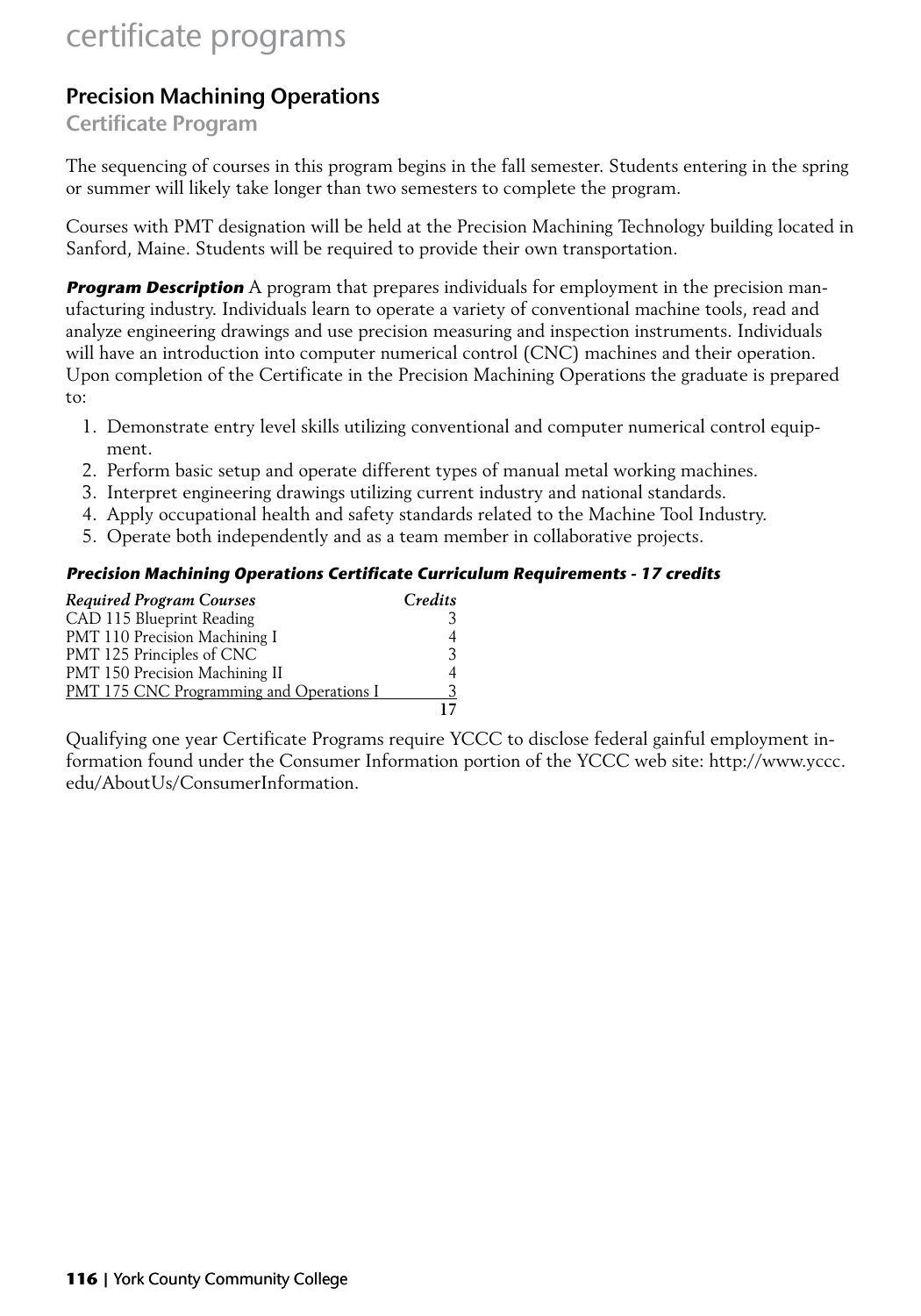**Precision Machining Operations Certificate Program Sequencing\*** The sequencing of courses in this program begins in the fall semester. Students entering in the spring or summer will likely take longer than two semesters to complete the program.

#### *\* Intended for part-time study*

Courses with a PMT designation will be held at the Precision Machining Technology building located in Sanford, Maine. Students will be required to provide their own transportation.

| <b>Curriculum Requirements: 17 credits</b> | <b>Credits</b> | Grade | Semester |
|--------------------------------------------|----------------|-------|----------|
| First Year, Fall Semester (10 credits)     |                |       |          |
| PMT 110 Precision Machining I              | 4              |       |          |
| PMT 125 Principles of CNC                  | 3              |       |          |
| CAD 115 Blueprint Reading                  | 3              |       |          |
| First Year, Spring Semester (7 credits)    |                |       |          |
| PMT 150 Precision Machining II             | 4              |       |          |
| PMT 175 CNC Programming and Operations     |                |       |          |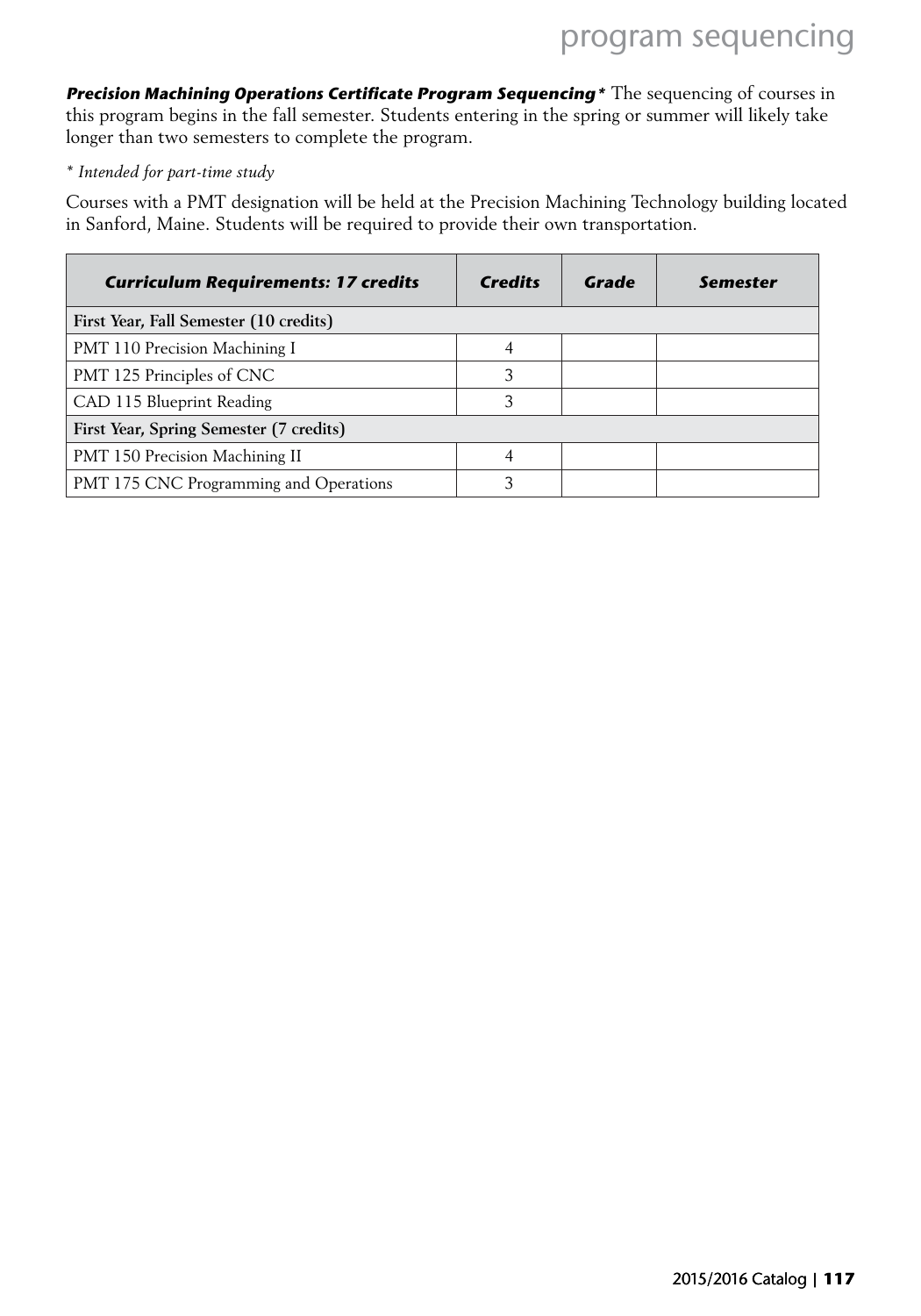# certificate programs

# Web Development

# Certificate Program

The sequencing of courses in this program begins in the fall semester. Students entering in the spring or summer will likely take longer than two years to complete the program.

**Program Description** The Web Development Certificate Program enables students to develop an understanding of the fundamental concepts involved in creating effective web sites. The focus of this program is on the importance of both technical knowledge and hands-on experience. This program is designed to help students develop the skills they need to meet today's demand for web development professionals. The curriculum also is designed to develop critical thinking skills and enable a student to be ready for today's jobs and the ability to thrive in the ever-changing IT landscape.

#### **Web Development Certificate Curriculum Requirements - 18 credits**

| Required Program Courses                    | Credits Required General Education | Credits |
|---------------------------------------------|------------------------------------|---------|
| CIS 118 Information Technology Fundamentals | 3 ART 126 Foundations of Design    |         |
| CIS 133 Introduction to Programming         |                                    |         |
| WEB 131 Web Development I                   |                                    |         |
| WEB 133 Web Development II                  |                                    |         |
| WEB 215 Web Systems & Programming           |                                    |         |
|                                             |                                    |         |

**Career Opportunities** Graduates will be prepared for entry-level positions within a web development team. Possible jobs include: Web Development Assistant, Web Master, and Web Customer Liaison. All courses in this certificate program may be applied to the Information Technology AAS degree.

*"This program is funded by (or in part by) a \$13 million grant from the U.S. Department of Labor, Employment and Training Administration. This is an Equal Opportunity/Affirmative Action program, adaptive equipment will be provided upon request to individuals with disabilities."*

Qualifying one year Certificate Programs require YCCC to disclose federal gainful employment information found under the Consumer Information portion of the YCCC web site: http://www.yccc. edu/AboutUs/ConsumerInformation.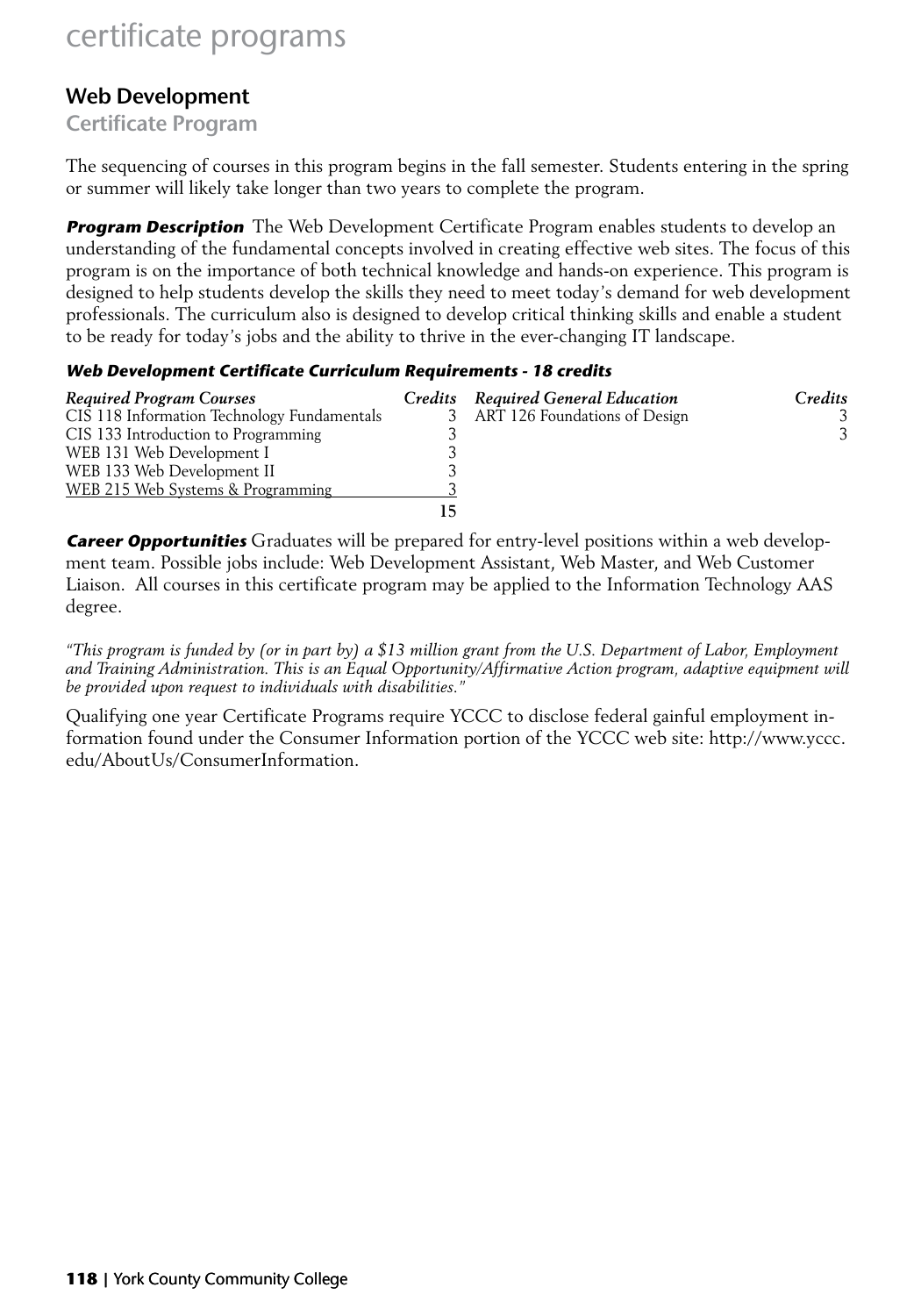**Web Development Certificate Program Sequencing\*** The sequencing of courses in this program begins in the fall semester. Students entering in the spring or summer will likely take longer than two years to complete the program.

*\* Intended for part-time study*

| <b>Curriculum Requirements: 17 credits</b>  | Credits | Grade | Semester |
|---------------------------------------------|---------|-------|----------|
| First Year, Fall Semester (10 credits)      |         |       |          |
| CIS 118 Information Technology Fundamentals | 3       |       |          |
| CIS 133 Introduction to Programming         | 3       |       |          |
| WEB 131 Web Development I                   | 3       |       |          |
| First Year, Spring Semester (7 credits)     |         |       |          |
| ART 126 Foundations of Design               | 3       |       |          |
| WEB 133 Web Development II                  | 3       |       |          |
| WEB 215 Web Systems & Programming           | 3       |       |          |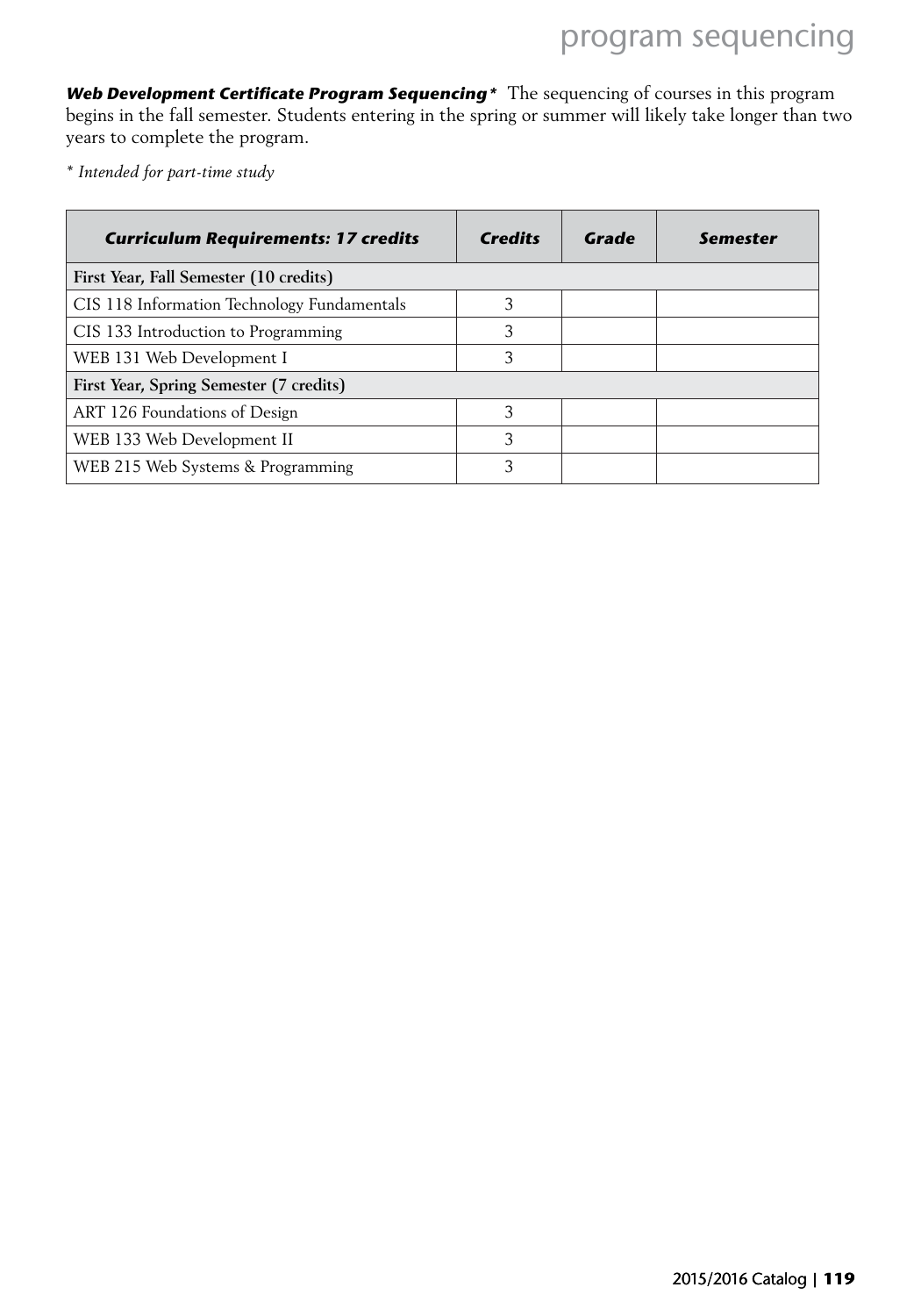# **ACC 111 - Accounting I**

### 3 credits/3 contact hours

The course will focus on the basic financial accounting model step by-step, from the fundamental accounting equation through the accounting cycle. The course will explore bookkeeping techniques and practices, as well as covering the basic understanding of accounting practices and procedures. Prerequisite: C or better in MAT 092 or appropriate Math Placement Exam score.

# **ACC 112 - Accounting II**

#### 3 credits/3 contact hours

This course will be a continuation of ACC 111. Special journals, payroll systems, internal control and cash transactions, accounts receivable and accounts payable are a few of the topics to be covered. This course will expand partnership accounting as well as corporate accounting. Prerequisite: ACC 111

# **ACC 150 - Income Tax Accounting**

#### 3 credits/3 contact hours

An introduction to federal taxation of the income of individuals. Tax laws are examined by means of illustrative examples and problems. Prerequisite: ACC 111

# **ACC 151 - Accounting Software Applications**

#### 3 credits/3 contact hours

A hands-on introduction to accounting software; topics include payroll, inventory, accounts payable, accounts receivable, job cost and point-of-sale applications. Popular software packages in the areas of tax, audit and financial statement preparation are used. Prerequisite: ACC 112

# **ACC 201 - Intermediate Accounting I**

#### 3 credits/3 contact hours

A comprehensive review of financial accounting principles, concepts, and procedures. Accounting theory is emphasized in the analysis of alternatives, treatments, and procedures. Specific areas stressed are recognition of income and expense and disclosing current and future values. Prerequisite: ACC 112

# **ACC 202 - Intermediate Accounting II**

#### 3 credits/3 contact hours

A continuation of the principles, concepts, and procedures introduced in Intermediate Accounting I. Specific topics include valuation alternatives, depreciation, market values, leases, the time value of money, and stockholder's equity. Prerequisite: ACC 201

# **ACC 204 - Managerial Accounting**

#### 3 credits/3 contact hours

The skills you will develop in this class are applicable not only to business settings but to any setting in which making good decisions is important. This course is an introduction to the concepts and practices underlying firms' internal management information systems. The course emphasizes a user perspective and focuses on the use of internal accounting information in decision making, planning and organizational control. Students will understand basic terminology and methods of management accounting and understand the concepts underlying current practices in management accounting. Prerequisite: ACC 112 (or may be taken concurrently)

# **ACC 205 - Governmental Accounting**

#### 3 credits/3 contact hours

An introduction to the fund-based theory and practice of accounting as applied to governmental entities and not-for profit organizations. Various techniques are used to study fund accounting concepts; these may include the use of problem sets, case studies, computer applications, and other materials. Prerequisite: ACC 112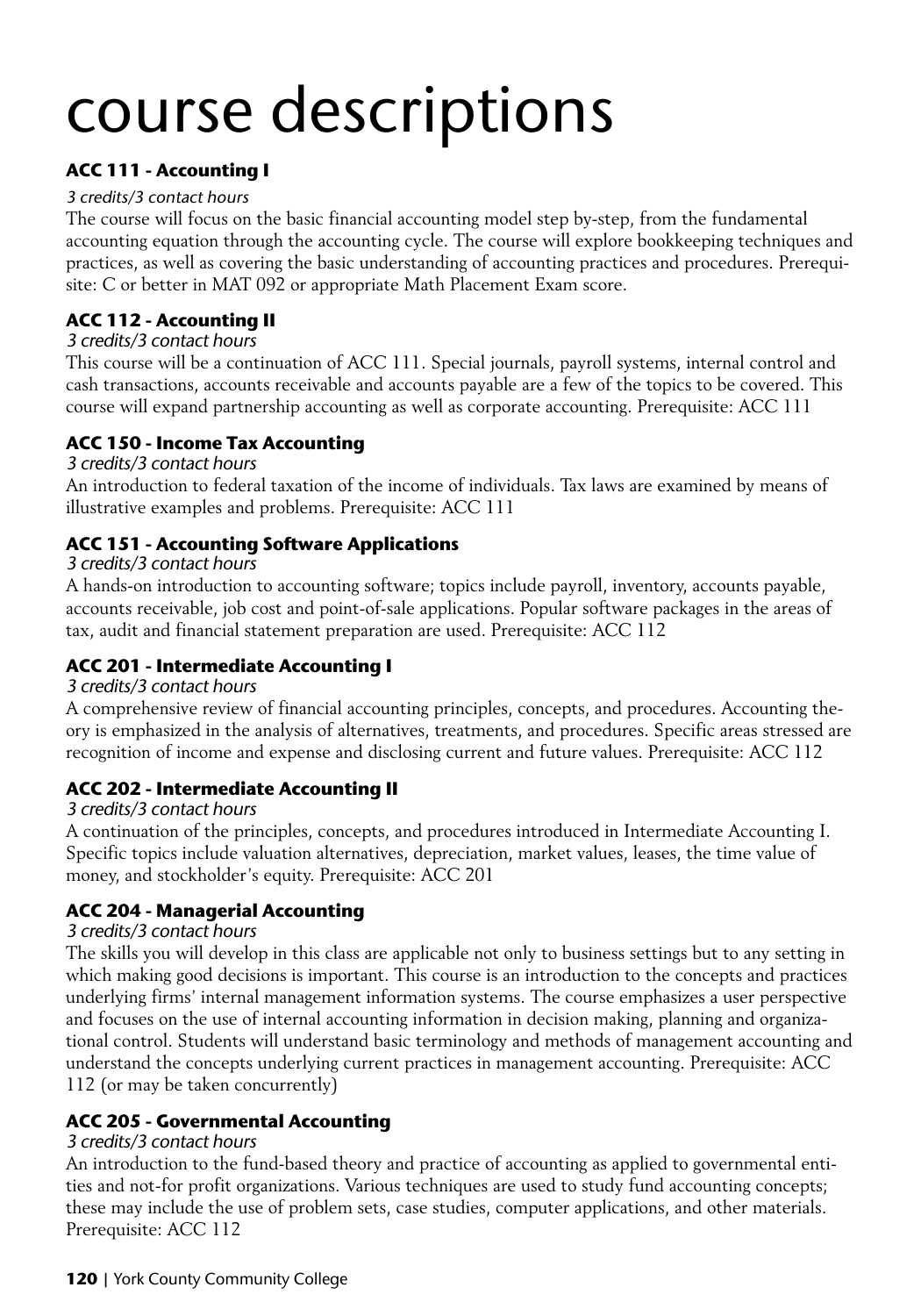# **ACC 290 - Accounting Internship**

#### 3 credits/3 contact hours

This course provides the student an opportunity to expand their individual skill base and apply specific competencies in a real world environment. This course is designed to promote professional development by providing challenging, valuable work experience and prepare students for a future career in the field. Skills learned in the core courses will be applied while performing 135 hours at the internship site. In addition, students will be required to work with their faculty sponsor to complete written assignments related to the experience. Prerequisites: ACC 112, BUS 110, a cumulative GPA of 3.0, at least 30 credits earned in the program of study, and permission of the department chair or designee.

# **ALH 101 - Dynamics of Health Care**

#### 3 credits/3 contact hours

This course is an overview of the rapidly changing United States health care system and its relationship with individuals, providers, insurers and society. A historical overview will lead to an exploration of how the health care system is being shaped by economic, legal, and political factors. Moral and ethical considerations will be examined at all levels.

# **ANT 102 - Cultural Anthropology**

#### 3 credits/3 contact hours

This course introduces students to the central topics, concepts and methods of socio-cultural anthropology, which can be broadly defined as the study of human cultures and societies. Students will examine, practicing cultural relativism, such topics as ritual, language, religion, gender, human rights, and social relations as they explore the diversity of human cultures in the world.

### **ARC 105 - Interior Design I**

#### 3 credits/3 contact hours

This course is designed to provide students with an introduction to interior design and career options in the field. Topics to be covered include design elements and their application to residential and non-residential interiors; the needs survey of the user; choices of materials, furnishing and components used in interior design; and career options, including an overview of the professional preparation required for certification as an interior designer.

#### **ARC 106 - Architecture I**

#### 3 credits/3 contact hours

This introductory course focuses on light frame construction techniques specifically related to residential dwellings. The course includes architectural styles, building materials and components, specifications, building codes, and the production of construction drawings. Students produce full sets of working drawings for two-story residential structures.

### **ARC 107 - Introduction to Sustainable Design**

#### 3 credits/3 contact hours

This course is a study of sustainable design and green building. Students will learn about rating systems for sustainable buildings such as the Leadership in Energy and Environmental Design (LEED) and other programs. Topics include existing and future green building standards and technology, environmental impacts, site analysis and building orientation, passive and active solar design elements, water conservation, day lighting, energy systems, and innovative design. Prerequisite: ENG 101

# **ARC 200 - Topics in Architecture**

### 3 credits/3 contact hours

This course explores a specialized topic in the fields of architecture and construction. Students will learn the fundamentals of the topic, including general principles and concepts, the use and application of materials and tools, and relevant vocabulary. The goal is to increase the student's awareness of historical and/or current trends in architecture and construction. Prerequisite: ARC 106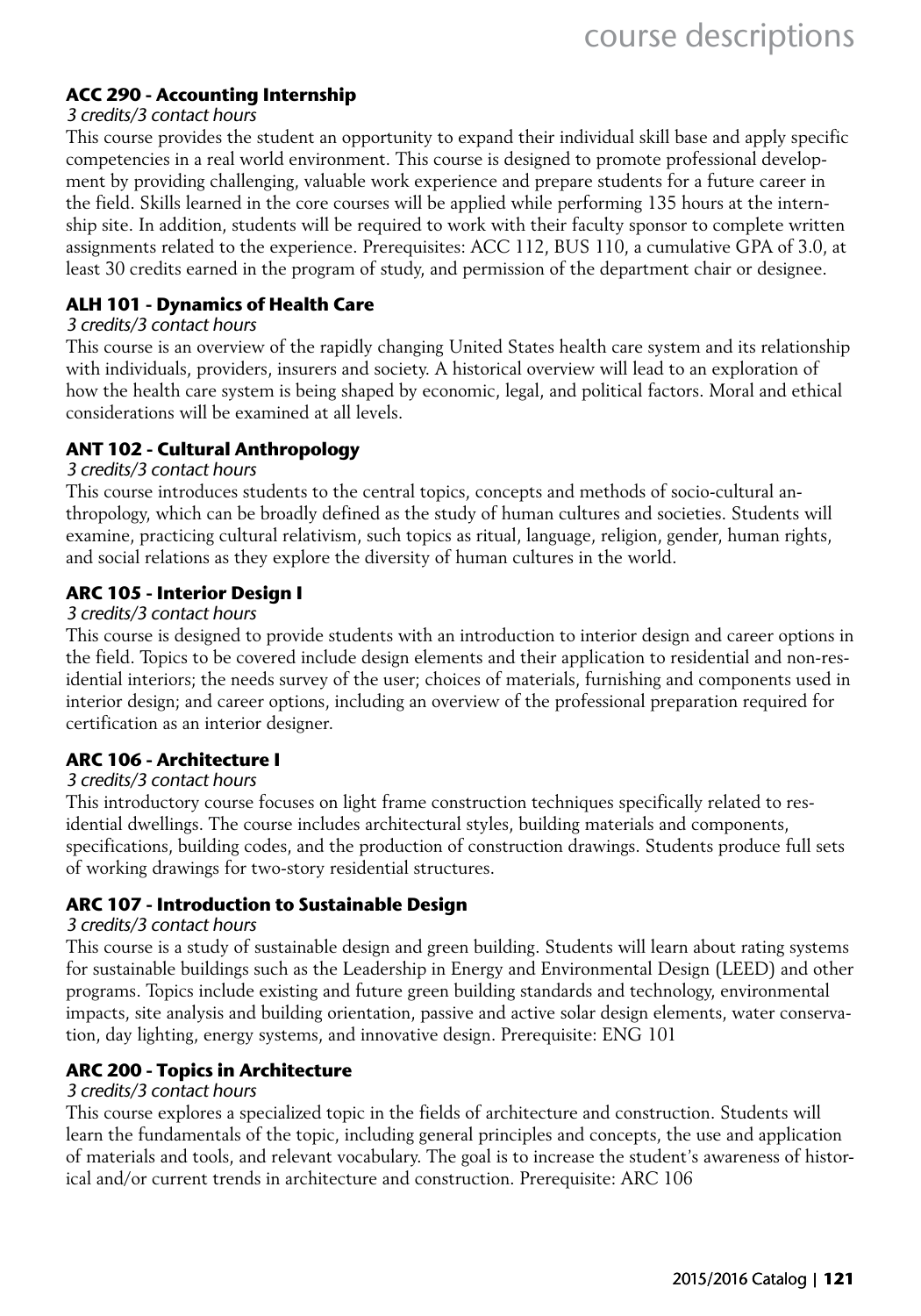# **ARC 202 - Architecture II**

#### 3 credits/3 contact hours

This course builds upon the architectural concepts of ARC 106 including space planning, design concepts, windows and doors, structural components, and construction documents. Students will utilize AutoCAD and Architectural Desktop software as tools to design and create technical drawings. Emphasis is on residential construction, with full compliance of industry standards and building codes. Students interact as a team to develop complete building projects. Prerequisites: CAD 102 and ARC 106

### **ARC 204 - Integrated Energy Building Design**

#### 3 credits/3 contact hours

This course presents building and energy topics that influence the shape of buildings. Utilizing the latest CAD software, students incorporate efficient energy elements into the design and planning process. This class will concentrate on the electrical, plumbing, and heating requirements, and Residential-Check to produce functional drawings in compliance with the International Building Code. The course will integrate sustainable and affordable design concepts according to the U.S Green Building Council. Prerequisite: ARC 202

# **ARC 205 – Interior Design II**

#### 3 credits/3 contact hours

This course provides an in-depth study of design elements for residential and non-residential interiors including: basic design principles; floor plans, furniture and accessories; codes and standards; as well as analyze and resolve design problems; learn appropriate applications of design materials and offer practical presentation techniques. Prerequisite: ARC 105

# **ARC 207 - Construction Documents**

### 3 credits/3 contact hours

This course explores the various stages of the design/build process. Students will learn about requests for proposals, bids, estimating, contracts, specifications, building codes, and governmental regulations. Emphasis is placed on the use of accurate and complete drawing packages as contractual documents using industry standards such as CSI and AIA. Students work in teams to develop solutions to case studies. By the end of the course, each student will develop a portfolio for an entire design project. Prerequisites: ARC 202 and MAT 127.

# **ARC 290 - Architecture Internship**

#### 3 credits/3 contact hours

This course provides the student an opportunity to integrate classroom theory and knowledge with the daily practices of a work environment of a company in the architecture or building industry. The course is designed to promote professional development by providing challenging and valuable work experience and prepare students for future careers in the architectural design field. In addition to 135 hours working in the field, students will also be required to work with their faculty sponsor and to submit written assignments on a regular basis. Prerequisites: ARC202, a cumulative GPA of 3.0, with at least 30 credits earned in the program of study and permission of the Department Chair.

# **ART 110 - Art Appreciation**

#### 3 credits/3 contact hours

In this course, students will study original art works, slides, films, and other materials to develop an appreciation for the visual arts. The course will emphasize students' direct experience with art and will include at least one museum field trip. Each student will complete and present a research project on a selected artist. Prerequisite: ENG 101 recommended

# **ART 120 - Introduction to Drawing**

#### 3 credits/4 contact hours

This course is an introduction to the problems, techniques, and materials of drawing. Each class project will focus on a different aspect of visual perception, composition, and artists' materials. The aim of the course is to develop an understanding of the technical and aesthetic issues involved in composing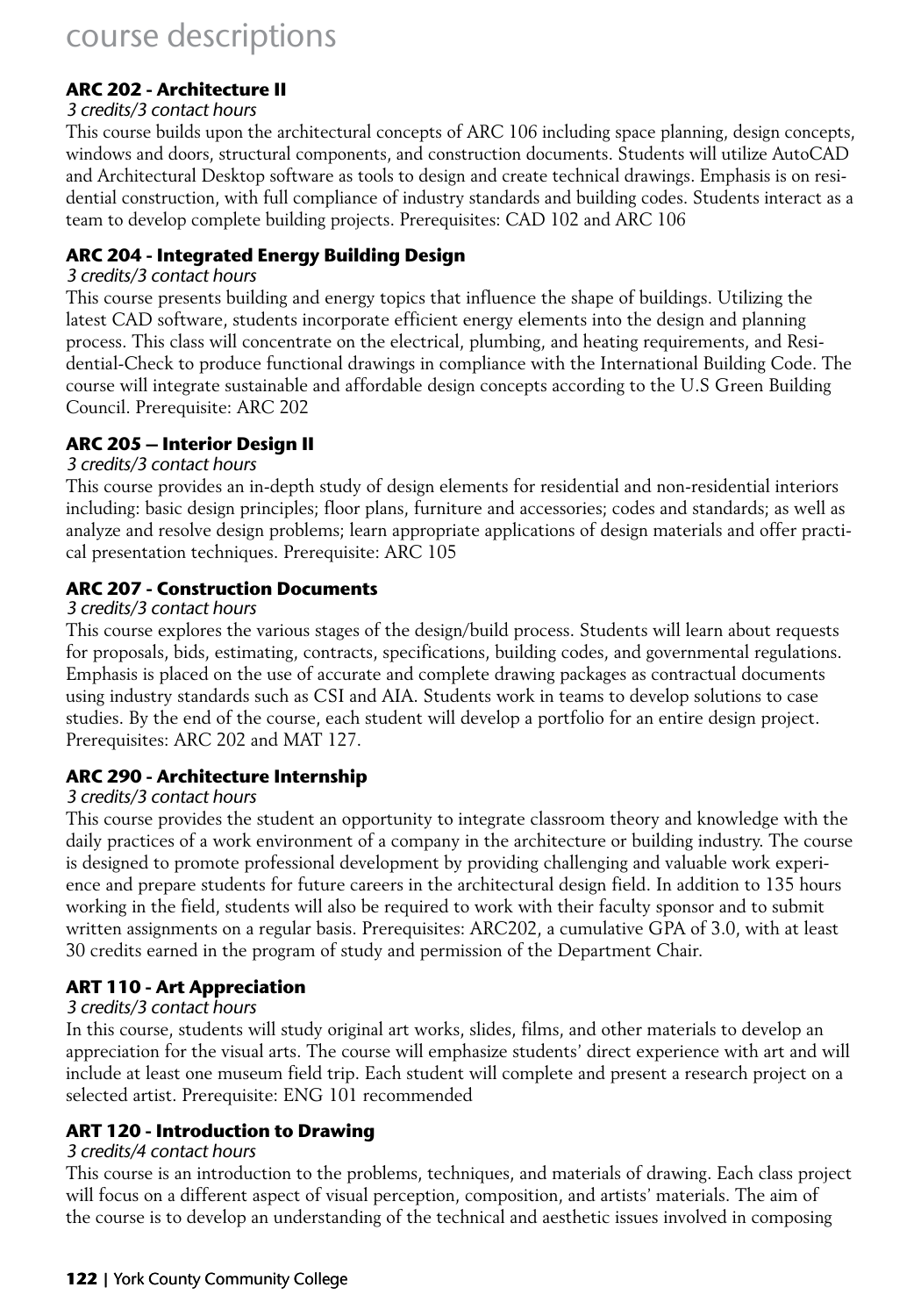drawings. Students will complete a research project, which analyzes the work of an artist in relation to the topics covered in class.

### **ART 122 - Drawing for Animation**

#### 3 credits/4 contact hours

This course covers the foundational drawing skills used in animation historically and today by creating the visual guides used to create animation and traditional film, character sheets and storyboards. Students will learn to translate vision to paper, putting a concept into a format that others can understand and work from. Traditional drawing skills and their role in current animation is explored, as well as drawing skills and their role in gaming and traditional film. The primary focus of this course is to develop the skills used in today's computer animation. Prerequisite: ART 120

# **ART 123 - Introduction to Painting**

#### 3 credits/4 contact hours

This hands-on course provides an introduction to the fundamental techniques of painting. The basis of the course is studio work, augmented by demonstrations and student-driven critique sessions. The course content will intersect with other arts-based fields of study, including drawing, color theory, and composition.

### **ART 126 - Foundations of Design**

#### 3 credits/3 contact hours

This fine arts course provides the fundamentals of artistic design including the concepts of color theory, balance, visual weight, and scale. As a result, it is a foundation course for a variety of design-related fields, including web design and other forms of digital media and publication design. Students will complete hands-on art projects as they study and practice the elements of design.

# **ART 131 - Introduction to Sculpture**

#### 3 credits/3 contact hours

This course provides an introduction to the basic elements, materials, and techniques of sculpture. Students will explore sculpture through various means, including modeling (clay), addition (assemblage), and subtraction (wood or stone). Students will also study the basic elements of design— form, scale, weight, color, movement, and space—as they apply to the art of sculpture.

# **ART 132 - Introduction to Illustration**

#### 3 credits/3 contact hours

This course introduces the techniques of illustration required to produce a finished commercial artwork. Accuracy of rendering will be emphasized. The course will focus on traditional illustration skills and media, and students will complete several projects that demonstrate foundational knowledge. Prerequisite: ART 120

# **ART 136 - Digital Photography**

#### 3 credits/3 contact hours

This course serves as an introduction to digital photography as an art form. Emphasis is placed on fundamental techniques of the digital camera and digital editing. The course covers the operation of digital cameras with manual functions, digital editing, digital printing, studio lighting, and image composition. The course also covers the use of computers, image-editing software, and printers. Students will create portfolios of their work, and engage in critical analysis of their own and others' photographs. For this course, students are required to own, or have access to, a digital camera with manual exposure control, and to be familiar with the basic operation of a digital camera.

# **ART 200 - Topics in Studio Art**

#### 3 credits/4 contact hours

This hands-on course explores a genre, method or specialized topic in studio art. Students will learn the fundamentals of the topic, including general principles and techniques, the use and application of materials and tools, and relevant vocabulary. Representative works and artists also will be explored.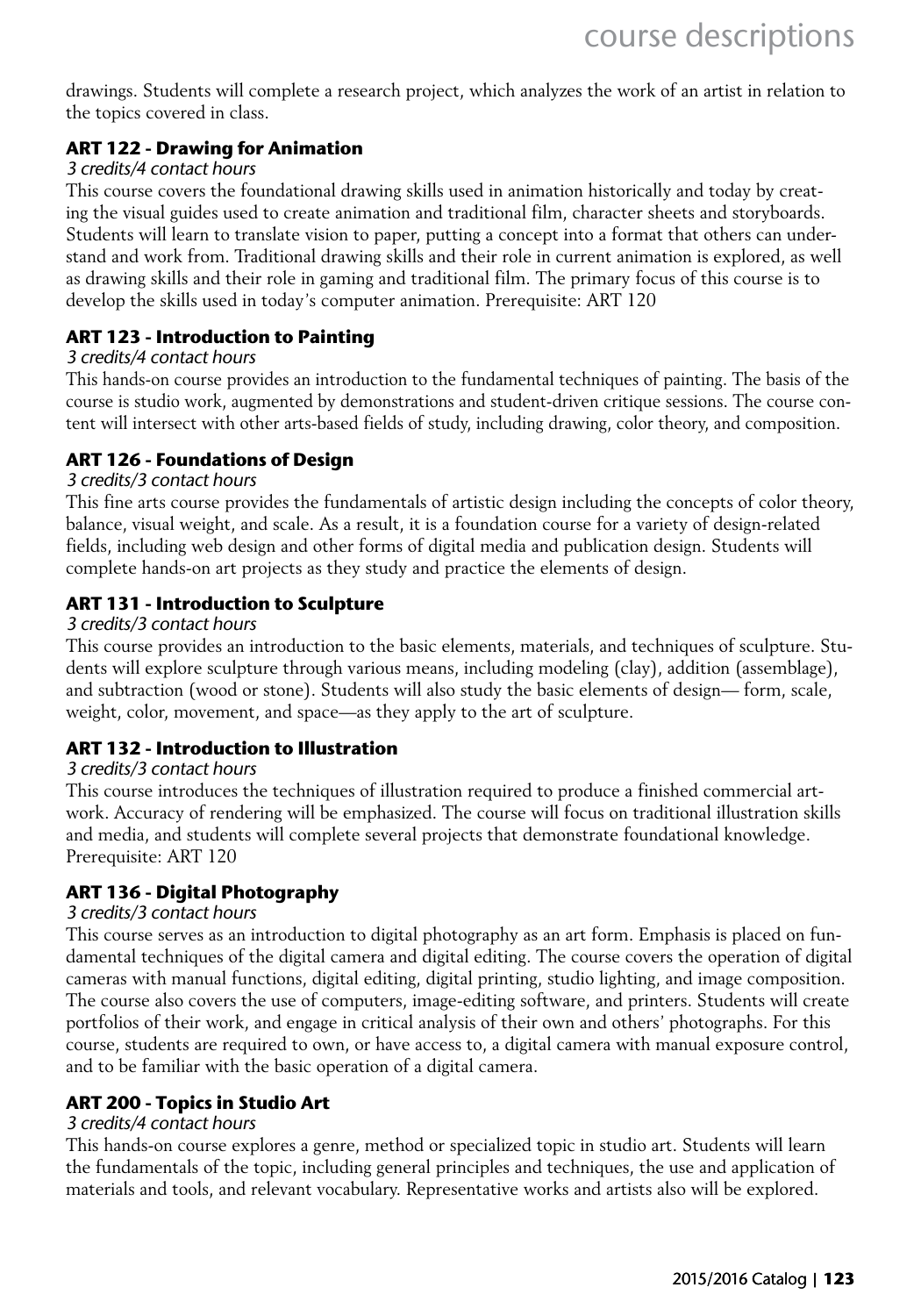### **ASL 101 - Beginning American Sign Language**

#### 4 credits/4 contact hours

This course provides an introduction to American Sign Language, with an emphasis on basic ASL conversation skills. Students will study ASL vocabulary, finger spelling, and grammar, and learn to apply that knowledge in various conversational situations. Students will also learn about the history of ASL and Deaf culture, including specific issues and controversies as they relate to the Deaf community.

### **ASL 102 - American Sign Language II**

#### 4 credits/4 contact hours

This course builds upon the skills and knowledge acquired in ASL I01. Students will increase their ASL vocabulary, refine their finger spelling skills, deepen their understanding of ASL grammar, and learn to apply their knowledge in advanced conversational situations. The course will also add to students' understanding of Deaf culture as well as linguistic issues related to ASL. Prerequisite: ASL 101

#### **BHS 101 - Introduction to Behavioral Health**

#### 3 credit hours/3 contact hours

This course explores multiple aspects of behavioral health services including the history, models of service delivery, diverse populations, helping skills, and ethical considerations. There is an emphasis on career options within the behavioral health field and students will have the opportunity to explore areas of vocational interest.

#### **BIO 100 — Topics in Biology**

#### 3 credit hours/3 contact hours

This course provides an exploration of a special topic or emerging issue in the field of biology. Topics discussed will be outside of those carried in the catalog on a regular basis. The course may be repeated for credit when the topic varies.

#### **BIO 104 - Overview of Human Anatomy and Physiology**

#### 3 credits/3 contact hours

This one-semester introductory course presents an overview of human anatomy and physiology. The organization of the body is studied, starting with cells, tissues, and organs and continuing to cover the integumentary, skeletal, muscular, nervous, endocrine, cardiovascular, lymphatic, immune, digestive, respiratory, urinary and reproductive systems. Homeostasis and structure-function relationships are explored.

# **BIO 105 - Marine Biology/Lab**

#### 4 credits/5 contact hours

This course is an introduction to marine plants and animals, especially those native to the area. Students will be introduced to the biological processes of all forms of life in the sea. This course employs YCCC's proximity to ocean and estuaries as a natural field laboratory. Prerequisite: Grade of C or better in MAT 098 or appropriate Mathematics Placement Exam score.

# **BIO 106 - General Biology I**

### 4 credits/3 contact hours

Biology I provides a comprehensive examination of the fundamental concepts of biology, including the chemical properties of life, cellular biology and physiology, and genetics. Evolution will be utilized as the central theme in all discussions; providing a coherent view of life in the light of natural selection and the diversity of species. This class assumes previous experience with scientific laboratory course work. Must be taken concurrently with BIO 107. Prerequisite: Grade of C or better in MAT 098 or appropriate Mathematics Placement Exam score.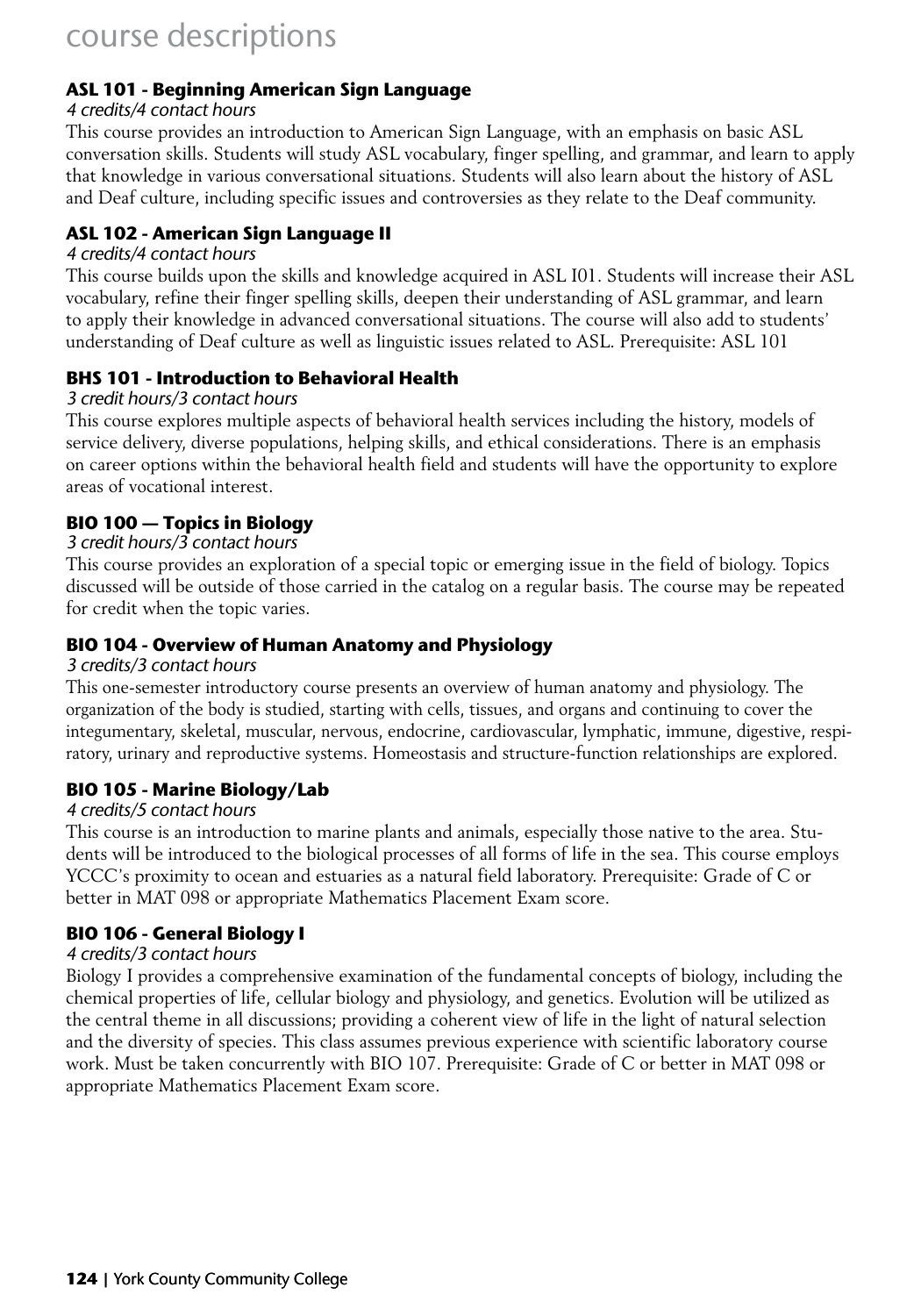# **BIO 107 - General Biology I Lab**

#### 0 credits/2 contact hours

This laboratory provides experience with the concepts and principles covered in General Biology I (BIO 106). Laboratory exercises relate to lecture topics and introduce students to the fundamentals of laboratory procedure, as well as providing an applied reinforcement of lecture topics. Must be taken concurrently with BIO 106. Prerequisite: Grade of C or better in MAT 098 or appropriate Mathematics Placement Exam score.

#### **BIO 116 - General Biology II**

#### 4 credits/3 contact hours

General Biology II provides a rigorous examination of modern biological theory, as well as an introduction to the anatomy and physiology of animal systems. Topics include natural selection and the evolution of populations, phylogeny, plant and animal diversity, and animal form and function. Must be taken concurrently with BIO 117. Prerequisites: BIO 106/BIO 107.

#### **BIO 117 - General Biology II Lab**

#### 0 credits/2 contact hours

General Biology II Lab presents exercises that relate to the General Biology II lecture topics and introduce students to the fundamentals of laboratory procedure, as well as providing an applied reinforcement of lecture topics. Must be taken concurrently with BIO 1 6. Prerequisites: BIO 106/107.

#### **BIO 124 – Animal Anatomy and Physiology I**

#### 4 credits/3 contact hours

This course is the first of a two-semester sequence that examines the basic principles of animal anatomy and physiology. Structure-function relationships are examined at all levels throughout the course, as well as comparisons between cat, dog, horse, a ruminant, and smaller domesticated animals. Topics include anatomical terminology, cell structure and function, tissue organization and the skeletal, muscular and cardiovascular systems. Must be taken concurrently with BIO 125. Prerequisites: Grade of C or better in MAT 098 or appropriate Mathematics Placement Exam score

#### **BIO 125 – Animal Anatomy and Physiology I Lab**

#### 0 credits/2 contact hours

Laboratory exercises relate to the lecture topics in Animal Anatomy and Physiology I (BIO 124) and focus on animal histology and gross anatomy with comparisons made between the cat, dog, horse, ruminant and smaller domesticated animals. Must be taken concurrently with BIO 124. Prerequisite Grade of C or better in MAT 098 or appropriate Mathematics Placement Exam score.

#### **BIO 126 – Human Anatomy and Physiology I**

#### 4 credits/3 contact hours

This course is the first of a two-semester sequence that examines the basic principles of human anatomy and physiology. Structure-function relationships are examined at all levels throughout the course. Topics include anatomical terminology, cell structure and function, tissue organization and the skeletal, muscular and nervous systems, including the special senses. Must be taken concurrently with BIO 127. Prerequisites: BIO 106/107.

#### **BIO 127 – Human Anatomy and Physiology I Lab**

#### 0 credits/2 contact hours

Laboratory exercises relate to the lecture topics in Anatomy and Physiology I (BIO 126) and focus on human histology, gross anatomy and physiology. Must be taken concurrently with BIO 126. Prerequisites: BIO 106/107.

#### **BIO 134 – Animal Anatomy and Physiology II**

#### 4 credits/3 contact hours

This course is the second of a two-semester sequence that examines the basic principles of animal anatomy and physiology. Structure-function relationships are examined at all levels throughout the course, as well as comparisons between cat, dog, horse, a ruminant, and smaller domesticated animals. Topics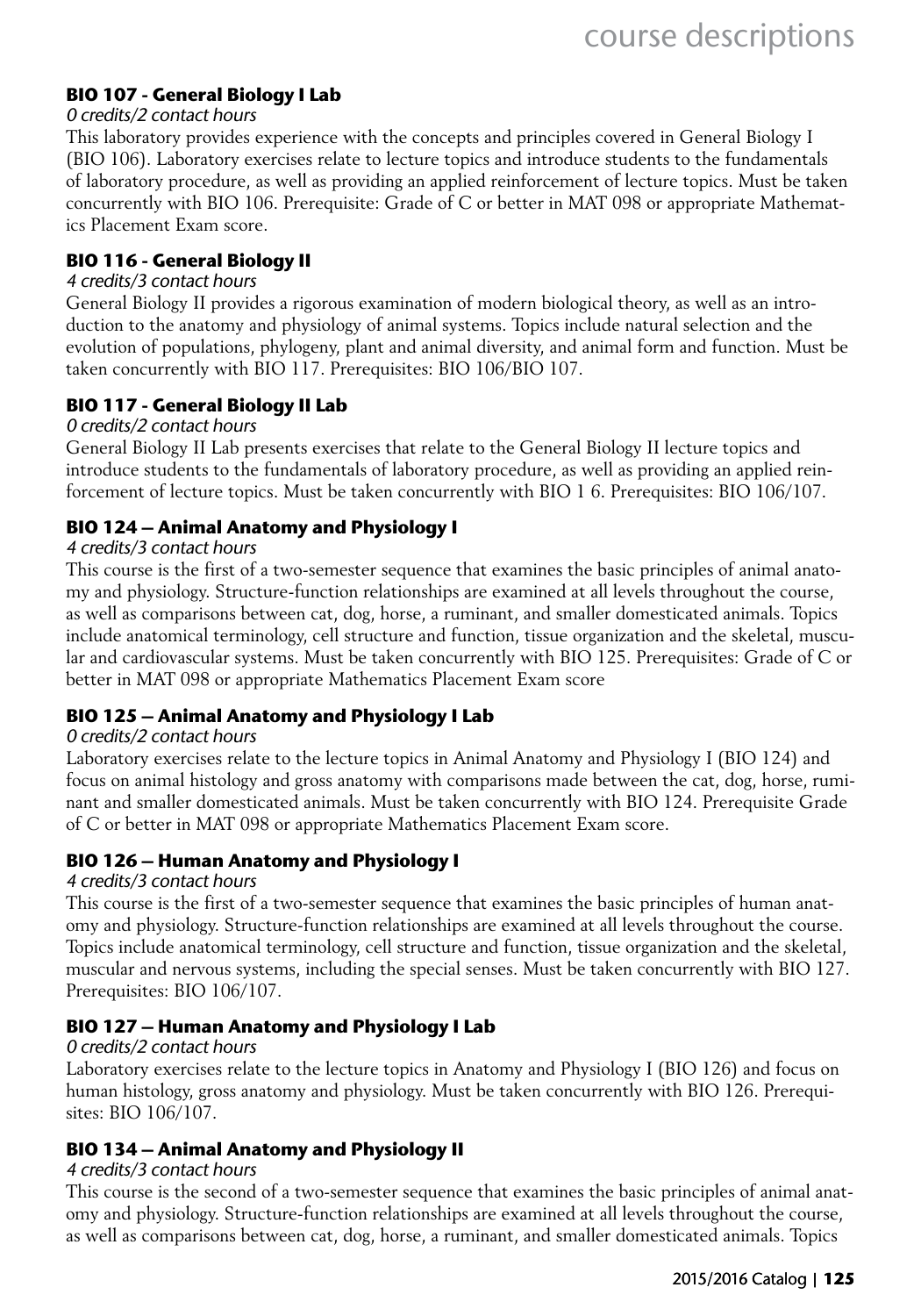include the blood, lymphatic, immune, respiratory, digestive, nervous, endocrine, urinary and reproductive systems. Must be taken concurrently with BIO135. Prerequisite: BIO 124/125.

# **BIO 135 Animal Anatomy and Physiology II Laboratory**

### 0 credits/2 contact hours

Laboratory exercises relate to the lecture topics in Animal Anatomy and Physiology I (BIO 134) and focus on animal histology and gross anatomy with comparisons made between the cat, dog, horse, ruminant and smaller domesticated animals. Must be taken concurrently with BIO 134. Prerequisite: BIO 124/125.

# **BIO 136 – Human Anatomy and Physiology II**

#### 4 credits/3 contact hours

This course is a continuation of Human Anatomy and Physiology I (BIO 126/127). This course examines the structure/function relationships of the endocrine, cardiovascular, lymphatic, immune, digestive, respiratory, urinary and reproductive systems. Additional topics include blood, cellular metabolism, and water, electrolyte and acid-base balance. Must be taken concurrently with BIO 137. Prerequisite: BIO 126/127.

# **BIO 137 – Human Anatomy and Physiology II Lab**

### 0 credits/2 contact hours

Laboratory exercises relate to the lecture topics in Human Anatomy and Physiology II (BIO 136) and focus on human histology, gross anatomy and physiology. Must be taken concurrently with BIO 136. Prerequisite: BIO 126/127.

# **BIO 230 - Microbiology**

### 4 credits/3 contact hours

The biology of bacteria, fungi, protozoa, helminths and viruses will be presented, with an emphasis on those that impact humans. The structure, growth and metabolism of microbes will be examined in the context of their physical, chemical and biological environment. Mammalian immunity and antimicrobial methods will also be explored. Must be taken concurrently with BIO 231. Prerequisites: BIO 136 and BIO 137 (can be taken concurrently) or (BIO 134 and BIO 135 (can be taken concurrently).

# **BIO 231 - Microbiology Laboratory**

# 0 credits/2 contact hours

The laboratory will focus on the culturing and identification of microbes using differential growth, staining and biochemical methods. Aseptic technique will be emphasized. Must be taken concurrently with BIO 230. Prerequisites: BIO 136 and BIO 137 (can be taken concurrently) or (BIO 134 and BIO 135 (can be taken concurrently).

# **BIO 250 – Human Pathophysiology**

# 3 credits/3 contact hours

This course is an introduction to the fundamentals of non-infectious diseases, both acquired and congenital. Students will examine the etiology, pathogenesis, clinical manifestation, and laboratory findings of diseases that are prevalent in the U.S. population. Environmental, genetic, and biochemical factors will be considered. Prerequisite: BIO 136 and BIO 137, or BIO 134 and BIO 135

# **BUS 110 - Introduction to Business**

# 3 credits/3 contact hours

This survey course covers the many facets of business and gives the student a general knowledge of the modern business environment. The economic, social, legal, ethical systems affecting US businesses are explored. The general concepts of business organization, management, "the people aspects" of business, together with the functions of production, marketing, accounting, and finance are investigated. Co-requisite: ENG 095 or appropriate Reading Placement Exam score.

# **BUS 113 - Introduction to Personal Finance**

#### 3 credits/3 contact hours

The skills developed in this class are applicable to personal financial management. Course materi-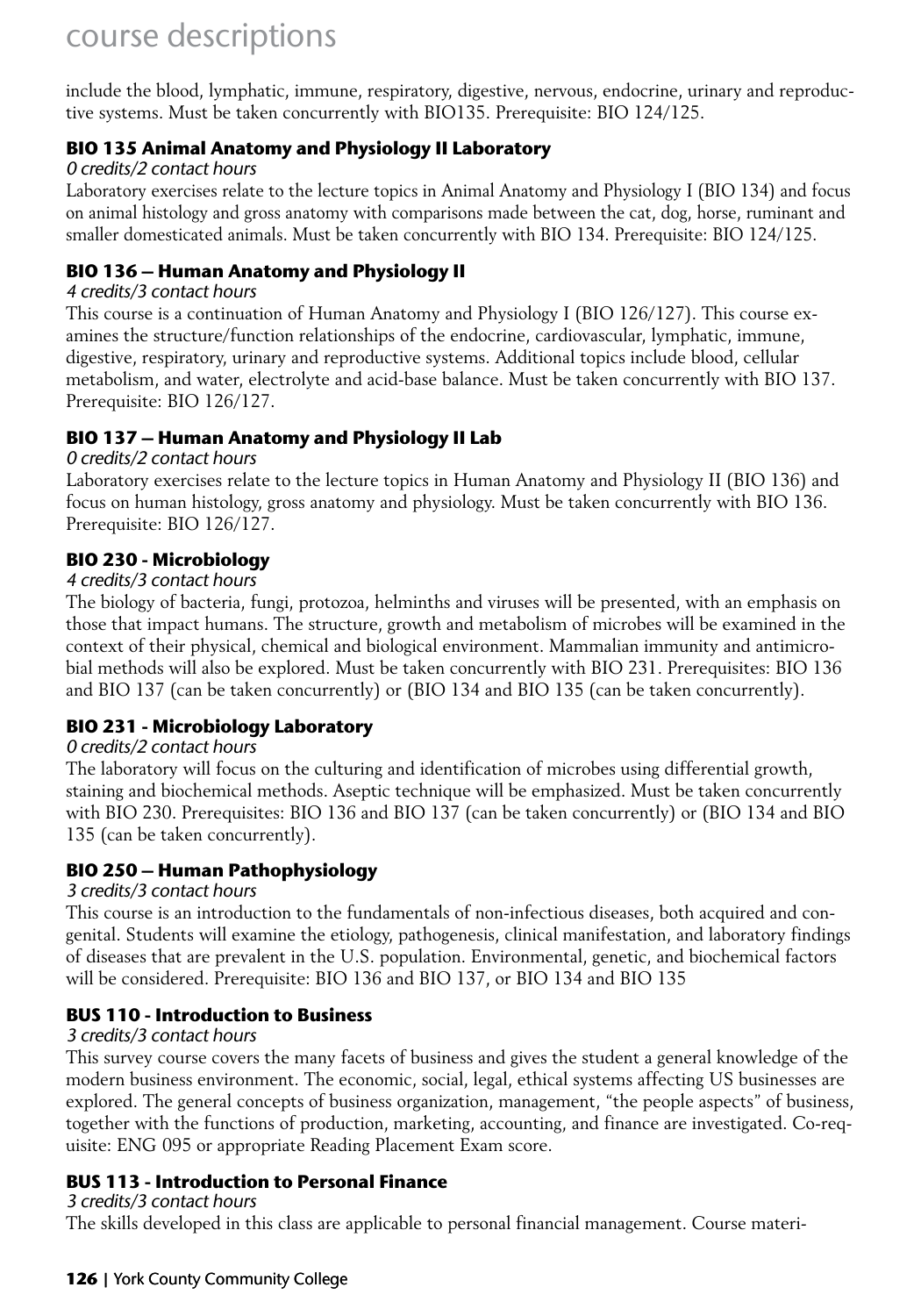al involves how people spend, save, protect and invest their financial resources. Topics include tax management, personal budgeting, consumer loans, credit card management and a brief introduction to insurance concepts. Prerequisite: C or better in MAT 092 or appropriate Math Placement Exam score.

### **BUS 115 - Management I**

### 3 credits/3 contact hours

Introduces some of the basic concepts of supervising other employees including directing and delegating work, motivating employees, monitoring and evaluating work, and building a strong work unit. The evolving and changing trends of the supervisor's role as a member of the organization's management team, is also discussed. Co-requisite: ENG 095 or appropriate reading Placement Exam score.

### **BUS 116 - Management II**

#### 3 credits/3 contact hours

This course explores the many functions involved in personnel administration, as performed by human resource department administrators and first-level managers. Multiple aspects of human resource management are explored including human resource planning, recruiting, interviewing, selecting, placing, training, motivating, evaluating, rewarding, and disciplining employees. Pay systems, job evaluations, and some labor-management issues are presented. Co-requisite: ENG 095 or appropriate Reading Placement Exam score.

### **BUS 120 - Topics in Business**

3 credits/3 contact hours

This course provides an exploration of a particular area of business, business issue, business related event, or time period as it relates to the study of business. The course may be repeated for credit when the topic varies.

### **BUS 205 - International Business**

#### 3 credits/3 contact hours

This course will provide students with an understanding of the interdisciplinary nature of international business and will explore the development of international business. Theories and methods of international trade; financing mechanism and terms used in export documentation and export finance; the effects of economics, political and cultural environment on international business and trade; impact of geography in business transactions; legal aspects of international business; and developing an effective international marketing strategy will be covered. Prerequisite: BUS 110

#### **BUS 230 - Principles of Marketing**

#### 3 credits/3 contact hours

This course introduces the student to consumer and institutional behavior patterns and the overall role of marketing in the economy. Discussion includes the analysis of theoretical marketing processes and the strategies of product development, pricing, promotion and distribution, and their applications to business and the individual consumer. Prerequisite: BUS 110

#### **BUS 244 - Business Law**

#### 3 credits/3 contact hours

The purpose of this course is to give the student a better understanding of the government regulation of business. The course describes the origins, development, and sources of law. The legal system is described, emphasizing the areas relating to the regulation of business. The major emphasis corresponds to public law affecting business, not traditional private law. The law concerns matters with which a business manager must deal: government, stockholders, competitors, employees, and the public. Includes discussion of contract law. Prerequisite: BUS 110

# **BUS 250 - Principles of Sales**

#### 3 credits/3 contact hours

Introduces the student to the basics of personal selling and serves as a preparation for a successful sales career. The course explores social and ethical issues as well as psychology, communication, and persuasion. The dynamics of prospecting for new customers and closing the sale are considered. Special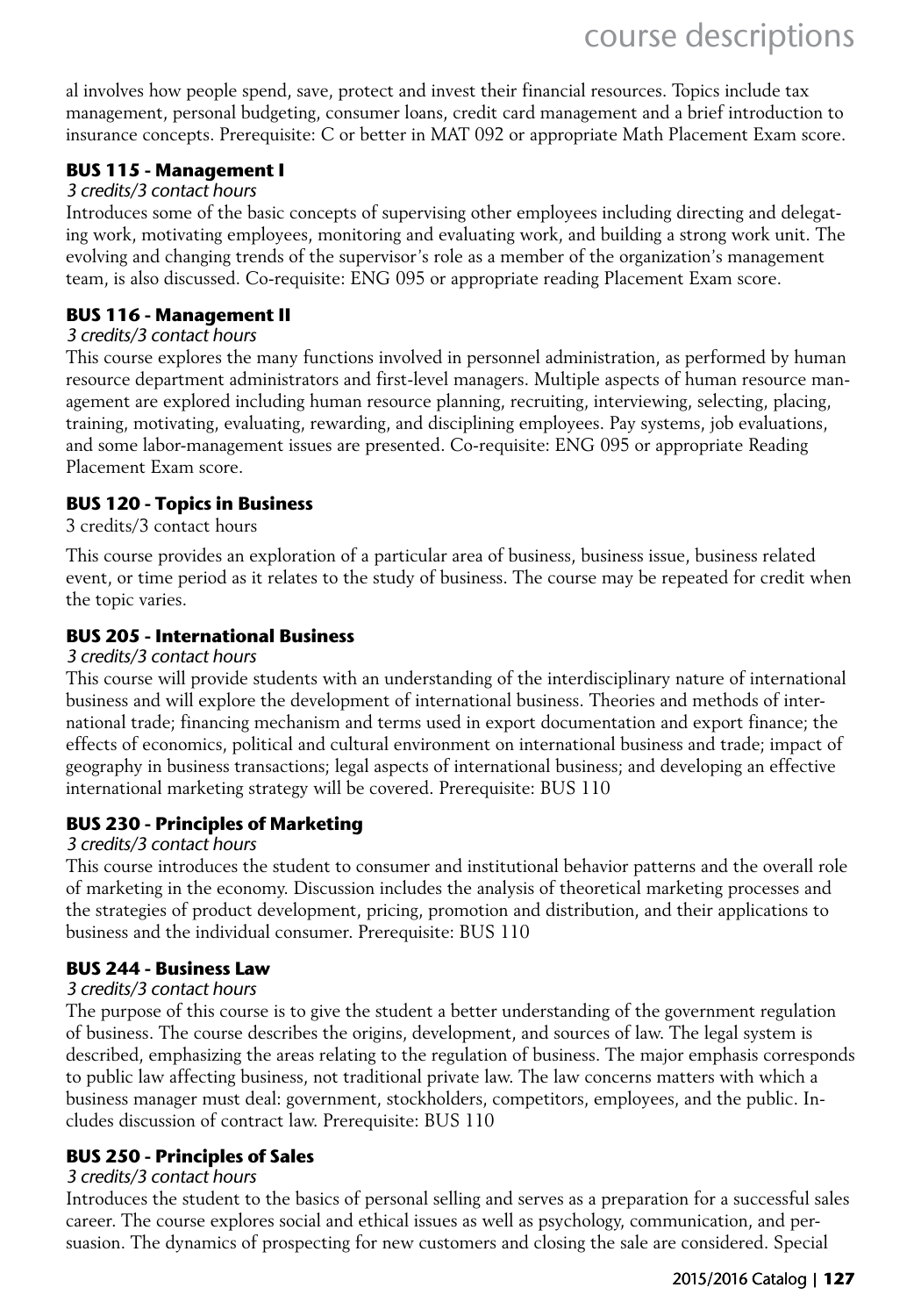emphasis is placed on actual sales presentation through role-playing. Students also study the role of advertising in selling a product or service. Prerequisite: BUS 110

### **BUS 260 - Small Business Management**

#### 3 credits/3 contact hours

This course enables the students to review and apply managerial and organizational concepts studied in previous courses to small businesses. Topics include strategic planning and development, span of control, and operational practices, culminating in the development of a comprehensive business plan. Prerequisites: BUS 110 and ACC 111.

### **BUS 293 - Business Administration Internship**

#### 3 credits/3 contact hours

This course provides the student an opportunity to expand their individual skill base and apply specific competencies in a real world environment. This course is designed to promote professional development by providing challenging, valuable work experience and prepare students for a future career in the field. Skills learned in the core courses will be applied while performing 135 hours at the internship site. In addition, students will be required to work with their faculty sponsor to complete written assignments related to the experience. Prerequisites: BUS 110, BUS 115, BUS 116, a cumulative GPA of 3.0, at least 30 credits earned in the program of study, and permission of the department chair of designee.

# **CAD 102 - Introduction to CAD**

### 3 credits/3 contact hours

Students are introduced to CAD software to produce technical drawings. Students will learn the necessary commands and functions to create a variety of two-dimensional drawings. The course uses a hands-on approach, with all topics being directly applied in the CAD lab. Students should possess proficient computer skills.

### **CAD 107 - Solid Modeling I**

#### 3 credits/3 contact hours

This course introduces the design concepts of 3-D solid modeling using parametric CAD software. Students will create models with dimensional and geometric constraints, with parametric features. From the 3-D models, the student will create annotated 2-D engineering drawings. This is a hands-on course with all content directly applied in the lab.

# **CAD 111 - Mechanical Design I**

#### 3 credits/3 contact hours

This course introduces concepts and methods for mechanical design, manufacturing and engineering. The course includes an exploration of manufacturing materials, fastener application and representation, dimensioning techniques, welding processes, and symbol application. Students will apply industry and engineering graphics standards to CAD models, annotated parts and assemblies, and engineering drawings. Design projects will be developed using a combination of 2D CAD and 3D solid models. Prerequisite: CAD 107

# **CAD 115 – Blueprint Reading**

#### 3 credits/3 contact hours

This introductory course is designed to develop critical thinking, problem solving, and visual perception skills in the context of technical drawing. Emphasis is on drafting and design standards, based on current ASME and ANSI standards, size description, view location, dimensioning, and the identification of symbols and interpretation of engineering drawings.

#### **CAD 204 - Solid Modeling II**

#### 3 credits/3 contact hours

The course focuses on advanced modeling techniques, sheet metal modeling, and engineering drafting. From the 3D models, students will analyze assemblies and develop documentation and presentations. The course is hands-on and project-based with all content directly applied in the lab. Prerequisite: CAD 107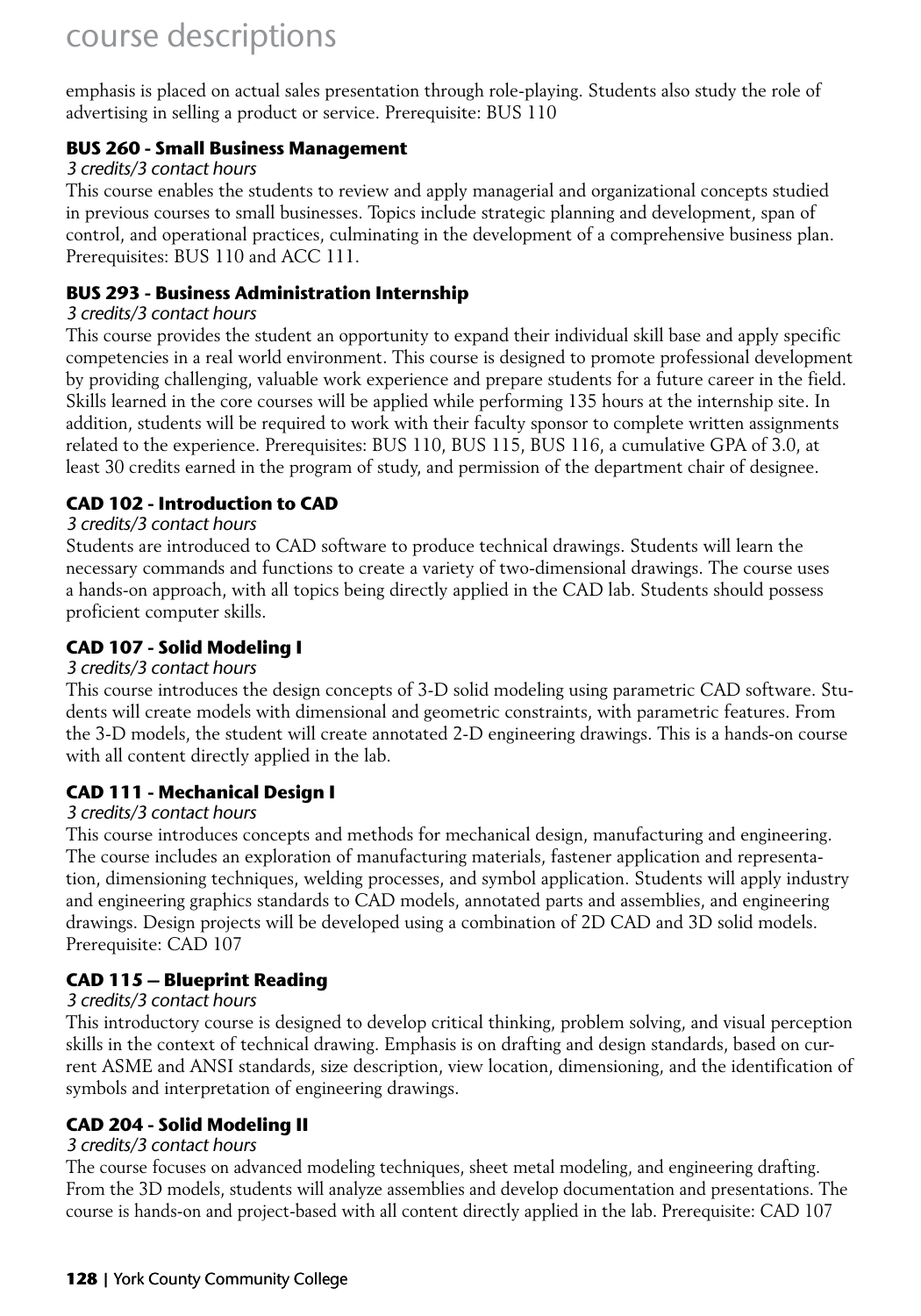#### **CAD 210 - Computer-Aided Drafting and Design II**

#### 3 credits/3 contact hours

This course is designed to develop your critical thinking, problem solving skills, and visual perception with introductory techniques in the context of a technical drawing. This course is designed as a continuation of CAD 102. Emphasis will be placed on dimensioning and tolerancing, groups and details, 3D drawing and modeling, surface modeling and rendering, and solid modeling. Prerequisite: CAD 102

#### **CAD 214 – Geometric Dimensioning and Tolerancing**

#### 3 credits/3 contact hours

In this course students learn the technical language used to describe dimensional and positional information to ensure interchangeability of parts in manufacturing. The content of the course is based on the ASME Y14.5 Geometric Dimensioning and Tolerancing (GD&T) standards. Students will gain the knowledge to interpret geometric characteristics and feature control symbols on engineering drawings. Prerequisite: CAD115

# **CAD 251 - 3D Presentation**

#### 3 credits/3 contract hours

In this course students will experiment with different methods and techniques for the presentation of project proposals. The emphasis is on digital modeling as an essential tool for design, visualization, and presentation. The fundamental subject matter can be applied to a variety of applications such as consumer products or architectural design. Students will create displays using printed output, display boards, and physical models. Prerequisite: CAD 210 or MUL 125 or WEB 133.

#### **CAD 290 - CAD Internship**

#### 3 credits/3 contact hours

This course provides the student an opportunity to integrate classroom theory and knowledge with the daily practices of a work environment of a company that utilizes the drafting and design process. The course is designed to promote professional development by providing challenging and valuable work experience and prepare students for future careers in the drafting and design field. In addition to 135 hours working in the field, students are required to work with their faculty sponsor and to submit written assignments on a regular basis. Prerequisites: CAD 210, a cumulative GPA of 3.0, with at least 30 credits earned in the program of study and permission of the Department Chair.

#### **CHM 104 - Chemistry for Health Sciences**

#### 3 credits/3 contact hours

This one-semester introductory course presents an overview of general chemistry, organic chemistry and biochemistry. Basic information on atoms, elements, compounds, states of matter, and chemical reactions is studied, with an emphasis on organic macromolecules (carbohydrates, proteins, lipids and nucleic acids) that are crucial for life. The role of water, acids, and bases is explored. This course is geared toward students in allied health fields. Prerequisite: Grade of C or better in MAT 098 or appropriate Mathematics Placement Exam score.

#### **CHM 106 - General Chemistry I**

#### 4 credits/3 contact hours

General Chemistry I provides a comprehensive examination of the fundamental concepts of chemistry including matter and energy, atomic structure and atomic theory and chemical bonding and chemical reactions. A two-fold emphasis on understanding the molecular interactions that underlie everything around us and developing and strengthening problem solving skills will be utilized as central themes in all discussions. Must be taken concurrently with CHM 107. Prerequisite: Grade of C or better in MAT 098 or appropriate Mathematics Placement Exam score.

# **CHM 107 - General Chemistry I Laboratory**

#### 0 credits/2 contact hours

This laboratory provides experience with the concepts and principles covered in General Chemistry I (CHM 106). Laboratory exercises relate to lecture topics and introduce students to the fundamentals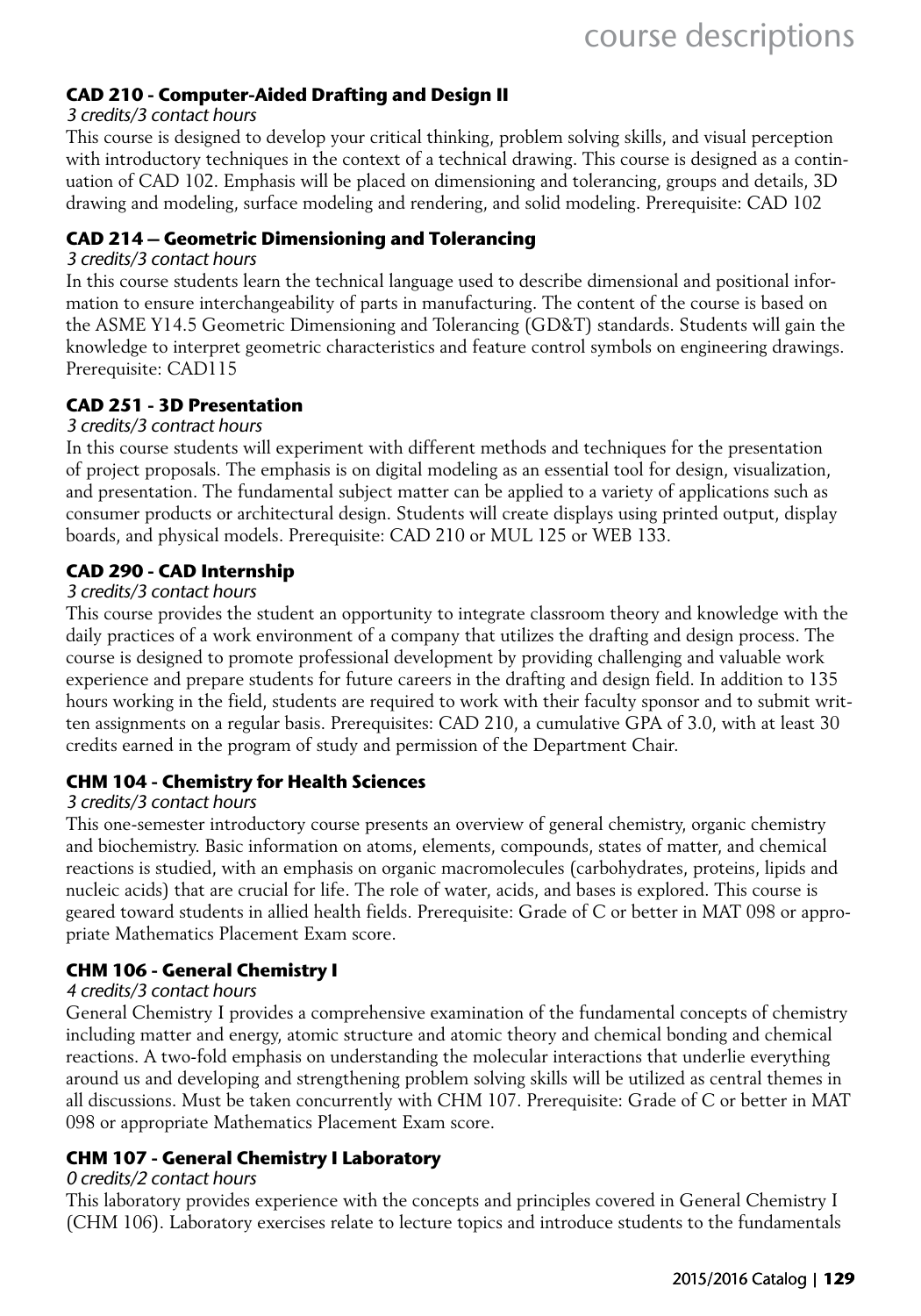of chemistry laboratory procedure. Must be taken concurrently with CHM 106. Prerequisite: Grade of C or better in MAT 098 or appropriate Mathematics Placement Exam score.

# **CHM 116 - General Chemistry II**

### 4 credits/3 contact hours

Provides comprehensive examination of the fundamental concepts of chemistry including the gas laws, properties of liquids and solids and intermolecular forces, solutions, acids and bases, chemical equilibrium and oxidation reduction reactions. A two fold emphasis on understanding molecular interactions and strengthening problem solving skills will be utilized as central themes in all discussions. Must be taken concurrently with CHM 117. Prerequisite: CHM 106/CHM 107

# **CHM 117 - General Chemistry II Laboratory**

#### 0 credits/2 contact hours

This laboratory provides experience with the concepts and principles covered in General Chemistry II (CHM 116). Laboratory exercises relate to lecture topics and are a continuation of fundamental chemistry laboratory procedure and technique. Must be taken concurrently with CHM 116. Prerequisite: CHM 106/CHM 107

# **CIS 115 - Software Applications**

### 3 credits/3 contact hours1

This hands-on course covers the use of various computer application programs in academic and professional settings. The student will enhance their computer literacy skills, focusing on the use of Personal Computer (PC) systems and an industry leading office productivity software suite. Topics will include: operating systems, file management, network and Internet use, word processing, spreadsheets, presentation tools, databases, and other practical applications. The class builds on the student's existing knowledge using a PC system. This course uses the Microsoft Office suite running on Microsoft Windows operating system.

# **CIS 118 – Information Technology Fundamentals**

#### 3 credits/3 contact hours

This course provides an overview of the Information Technology field. Topics include pervasive themes in IT, application domains, history of IT and related disciplines, social and organizational contexts, computer hardware, web design, programming, operating systems, application software, security, and the principles of networks. Hands-on exercises will allow the student to explore the various activities of the profession. Prerequisite: C or better in MAT 092 or appropriate Math Placement Exam score.

# **CIS 125 – Desktop and Mobile Computing Support**

#### 3 credits/3 contact hours

This course covers the basics of administering and troubleshooting desktop (including laptop) and mobile operating systems in a networked environment. The course uses desktop systems as the focus of administration and troubleshooting and then shows how to apply those skills to mobile devices. Students will receive hands-on experience with system installation, file and disk management, applications upgrades, system utilities, and administrative and user command-line tools. Troubleshooting of various system components including desktop operating systems, software applications, mobile devices, networking, and hardware issues are also covered. Throughout the course, students will develop the skill set needed for computing support in a help-desk role. Prerequisite: CIS 1 8.

# **CIS 131 - Visual Programming I**

#### 3 credits/3 contact hours

This course covers the principles of effective program development using the event-driven programming language. Students create object-oriented programs with effective user interfaces and logically constructed code for event-driven applications. Students develop algorithms, apply Object Oriented Programming principles and gain an understanding of the process of writing good computer code. Students create their programs in the Visual Basic.NET programming environment.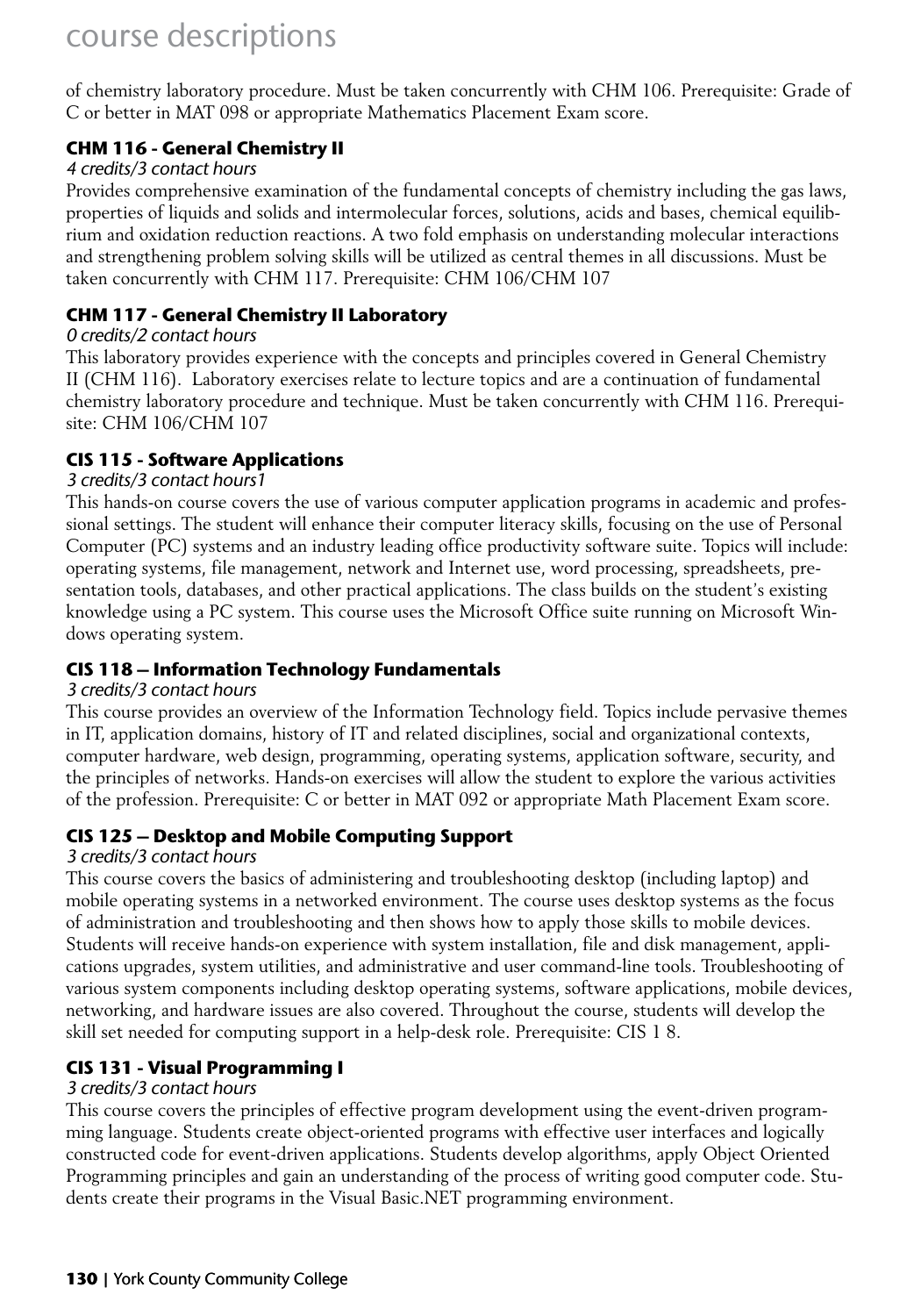# **CIS 132 - Visual Programming II**

#### 3 credits/3 contact hours

This course continuation develops more complex applications in the Microsoft.Net environment. Students use the principles of effective program development to develop event-driven applications. Students develop programs with effective user interfaces and logically constructed code to create advanced computer applications. Students develop algorithms to access and process data from various file types, work with classes and objects and explore ADO.Net and ASP.Net. Students use the Visual Basic. Net IDE to code their programs. Prerequisite: CIS 131

#### **CIS 133 – Introduction to Programming**

#### 3 credits/3 contact hours

This course is an introduction to programming and to the Python programming language. It covers topics including elementary data structures, modules, algorithms, simple recursion, data abstraction, object oriented programming, coding styles, internal documentation, debugging techniques and testing. Emphasis will be placed on solving simple problems in a variety of application domains using programs. Prerequisite: MAT 098.

### **CIS 141 – Object-Oriented Programming I**

#### 3 credits/3 contact hours

This course is an introduction to structured programming using an objects-first approach. Topics covered in this course include algorithms, functions, data structures, data types, objects, classes, abstraction, and inheritance. Students will be exposed to basic software development practices, including design, debugging and testing practices. Prerequisite: MAT 098

#### **CIS 152 - Computer Hardware**

#### 3 credits/3 contact hours

This course is an introduction to the installation, maintenance and repair of PCs and related equipment. The areas of study will include: troubleshooting desktop and laptop hardware and software, hardware identification and replacement, and an introduction to network hardware and software. This course includes both theory and hands-on activities.

#### **CIS 170 –Problem Solving and Programming**

#### 4 credits/4 contact hours

This course provides an introduction to computational approaches for structured problem solving, using the Java programming language. Topics covered include control structures, arrays, simple data structures, files, and structured program design. Elements of object-oriented design and programming are also introduced. Prerequisite: Grade of C or better in MAT 098 or appropriate Math Placement Exam score.

#### **CIS 214 - Spreadsheet Applications**

#### 3 credits/3 contact hours

This is an entry-level course using electronic spreadsheet software. Students produce professional reports that perform simple business or personal calculations, financial or scientific calculations, or database management and creating charts. Prerequisite: CIS 115 or CIS 118

#### **CIS 217 - Database Management**

#### 3 credits/3 contact hours

This course covers the conceptual designs and practical management of database management systems (DBMS). Topics include relational databases, representing databases as files, sorting and searching, concurrency issues, client-server models, and protecting data security. Students learn how to use, design, and manage databases in a network setting using a Structured Query Language (SQL) environment. Prerequisite: CIS 115 or CIS 118

#### **CIS 220 - Information Security**

#### 3 credits/3 contact hours

This course covers the principles of computer, network, and data security with an emphasis on defensive strategies to safeguard information. Topics covered in this course include protecting the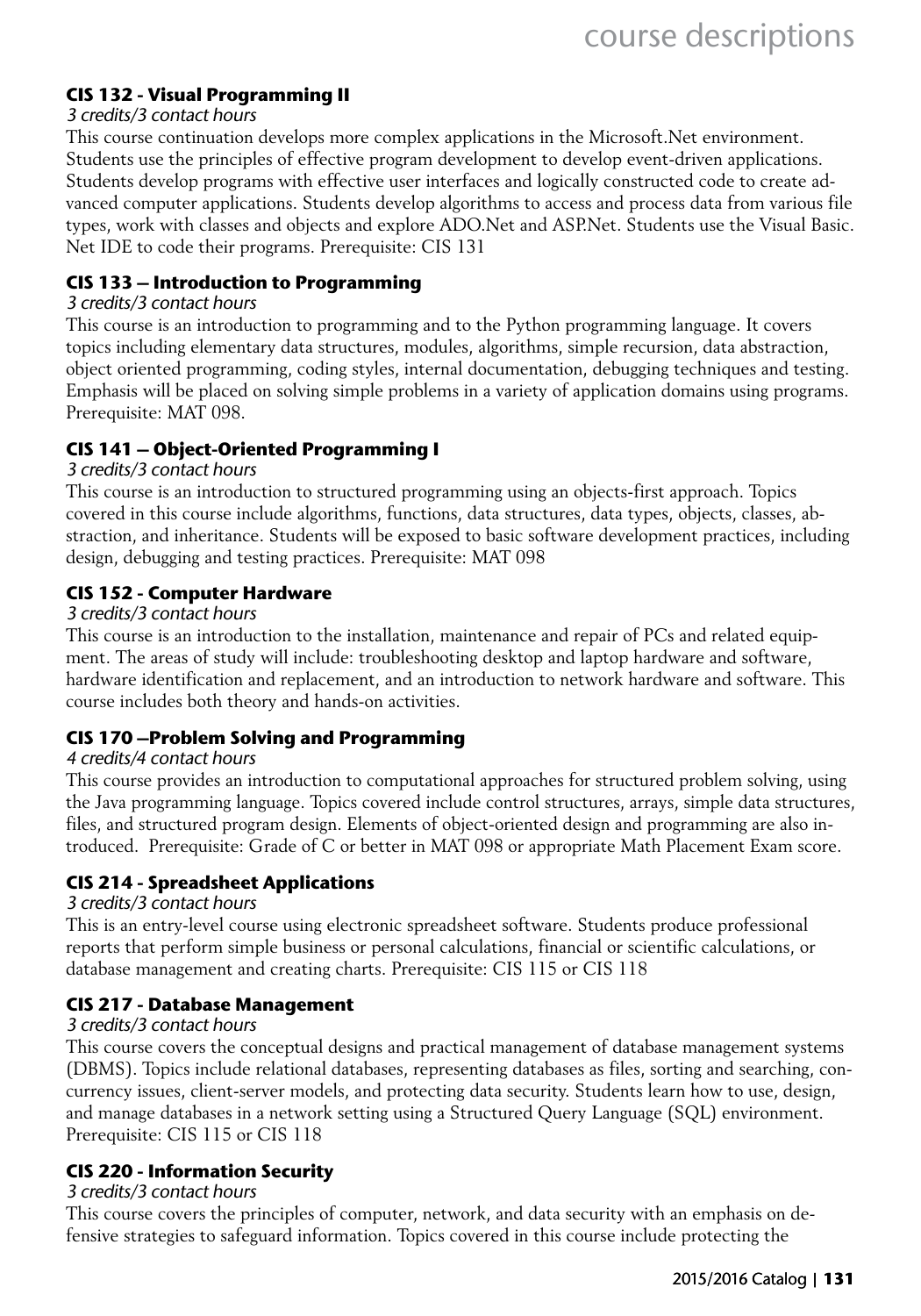applications and operating systems, limiting exposure to known risks, hardening networks, and use of guidelines to safeguard data. Prerequisites: PHI 102 and CIS 118.

### **CIS 230 - Desktop and Server Administration I**

#### 3 credits/3 contact hours

This course covers the basics of administering Windows computers in a corporate environment, including both end-user (desktop) systems and multi-user / back-end (server) systems. A combination of lectures, discussions, and hands-on assignments will provide the students with a broad exposure to the management of users, file systems, software, process, and system administration. Management of small network services will be introduced. Students will create small computer workgroups comprised of similar operating systems. Prerequisite: CIS 118

### **CIS 235 – Open Source Server Administration**

#### 3 credits/3 contact hours

This course covers the fundamental tools and concepts for managing Linux and Open Source Unix servers, focusing on proficient use of the command line through extensive hands-on experience. Following an introduction to the Linux command line environment, students will explore installation, security hardening, configuration and maintenance of a Unix-family server operating system and at common server applications, such as web, email, database, secure shell, domain name system (DNS), and dynamic host control protocol (DHCP) servers. Prerequisite: CIS 133

# **CIS 290 - Special Topics in Computer Technology**

#### 3 credits/3 contact hours

The topics covered in this course vary from semester to semester. The goal is to increase the student's awareness of the most current technology and the current issues in the field of information technology.

#### **CIS 295 - Information Technology Internship**

#### 3 credits/3 contact hours

This course provides the student an opportunity to apply theory and classroom skills into the practices of a work environment in computer technology. The course is designed to promote professional development by providing challenging and valuable work experience and prepare students for future careers in the field. In addition to field work, students will also be required to submit written assignments on a regular basis. Students are expected to spend a minimum of 135 hours working at the internship site and complete written assignments related to the experience. Prerequisites: CIS 230 and NET 110, a cumulative GPA of 3.0, with at least 30 credits earned in the computer technology program and permission of the Department Chair.

#### **CJS 101 - Introduction to Criminal Justice**

#### 3 credits/3 contact hours

This course explores the historical development, current operation, and future trends of criminal justice. Emphasis will be placed on contemporary problems in the definition of law, the enforcement of law, strategies of policing, judicial systems, sentencing strategies and correctional practices. Content includes not only practices in the United States, but also other cultures and their systems of justice.

# **CJS 102 - Ethics and Leadership in Criminal Justice**

#### 3 credits/3 contact hours

This course is an exploration of professionalism and decision making in criminal justice through the lens of ethics, codes of conduct and leadership in organizations. The course will survey various ethical dilemmas and leadership theories. With this foundation, the students will examine their own decision making process, apply these concepts to current problems and issues facing criminal justice professionals and understand that ethical leadership should exist at all levels of the profession.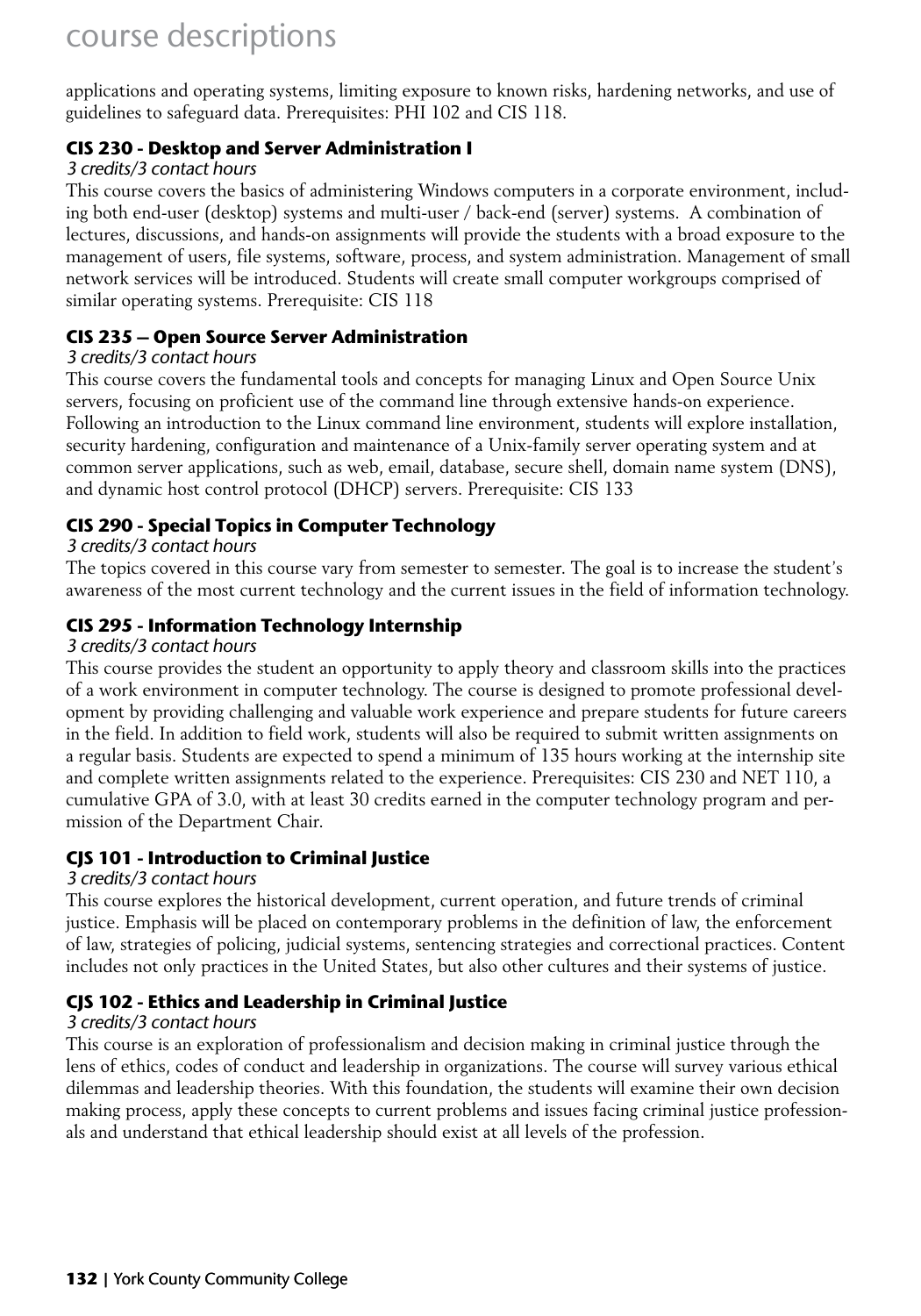# **CJS 105 - Topics in Criminal Justice**

#### 3 credits/3 contact hours

This course investigates special topics and emerging issues within the criminal justice system. Topics discussed will be outside of those carried in the catalog on a regular basis. The course may be repeated for credit when the topic varies.

### **CJS 120 - Criminology**

#### 3 credits/3 contact hours

This course will define crime and evaluate the various ways crime is measured. Students will be provided with an overview of the more popular criminological theories, emphasizing the biological, psychological and sociological schools of thought. In addition, crime control and prevention strategies as they relate to each theory will be examined in terms of theory, practice and effectiveness. Major crime typologies will be defined and discussed.

#### **CJS 125 - Criminal Law**

#### 3 credits/3 contact hours

This course is an introductory study of criminal law in America; a study of the behavior that society has deemed to be unacceptable and worthy of punishment. The course will focus on the basic elements of crimes and defenses. Substantive criminal law will be covered, which defines such crimes as murder, rape, assault, perjury, extortion and offenses against national security. The general principles of criminal liability, punishment, and criminal defenses based on self-defense, necessity, entrapment, diminished capacity and insanity will be discussed.

### **CJS 140 - Criminalistics**

#### 3 credits/3 contact hours

This course provides the student with the entry level forensic skills instrumental in conducting a complete and thorough criminal or civil investigation. Students will study the principles of effective crime scene management as well as what types of information can be learned from physical evidence as a result of laboratory analysis. The course is designed to prepare students in legal and practical documentation, collection, preservation and laboratory analysis of physical evidence discovered during a criminal investigation. Actual criminal investigations will be presented and discussed.

# **CJS 201 - Contemporary Corrections**

#### 3 credits/3 contact hours

The focus of this course is to introduce the student to correctional systems in the USA. Emphasis is placed on the historical development of correctional systems and practices, treatment of offenders, goals of corrections, and special needs of offenders in today's systems. Prerequisite: CJS 101

# **CJS 205 - Police Organizations**

#### 3 credits/3 contact hours

This course covers the principles of police organization, administration, and community policing, as well as the selection, training, promotion and socialization of officers. Topics will include: patrol operations, ethics and deviance, civil liability, police-community relations and personnel systems. The deployment of personnel, tactical operations and the use of specialized equipment will also be covered. Prerequisite: CJS 101

#### **CJS 210 - Juvenile Justice**

#### 3 credits/3 contact hours

The course will examine the impact of family, school, community and abuse on the conduct of juveniles. Topics to be covered will include: the history of the juvenile justice system, including a review of the current status of the system and juvenile crime trend data; research examining the pathways that children and youth follow into delinquent behavior; theoretical approaches to delinquency, and the evolution of, and evidence behind, current policy and practice in the Juvenile Court System, juvenile corrections and probation. Gangs, delinquency, and violence in schools will also be studied. Prerequisite: CJS 101 or CJS 120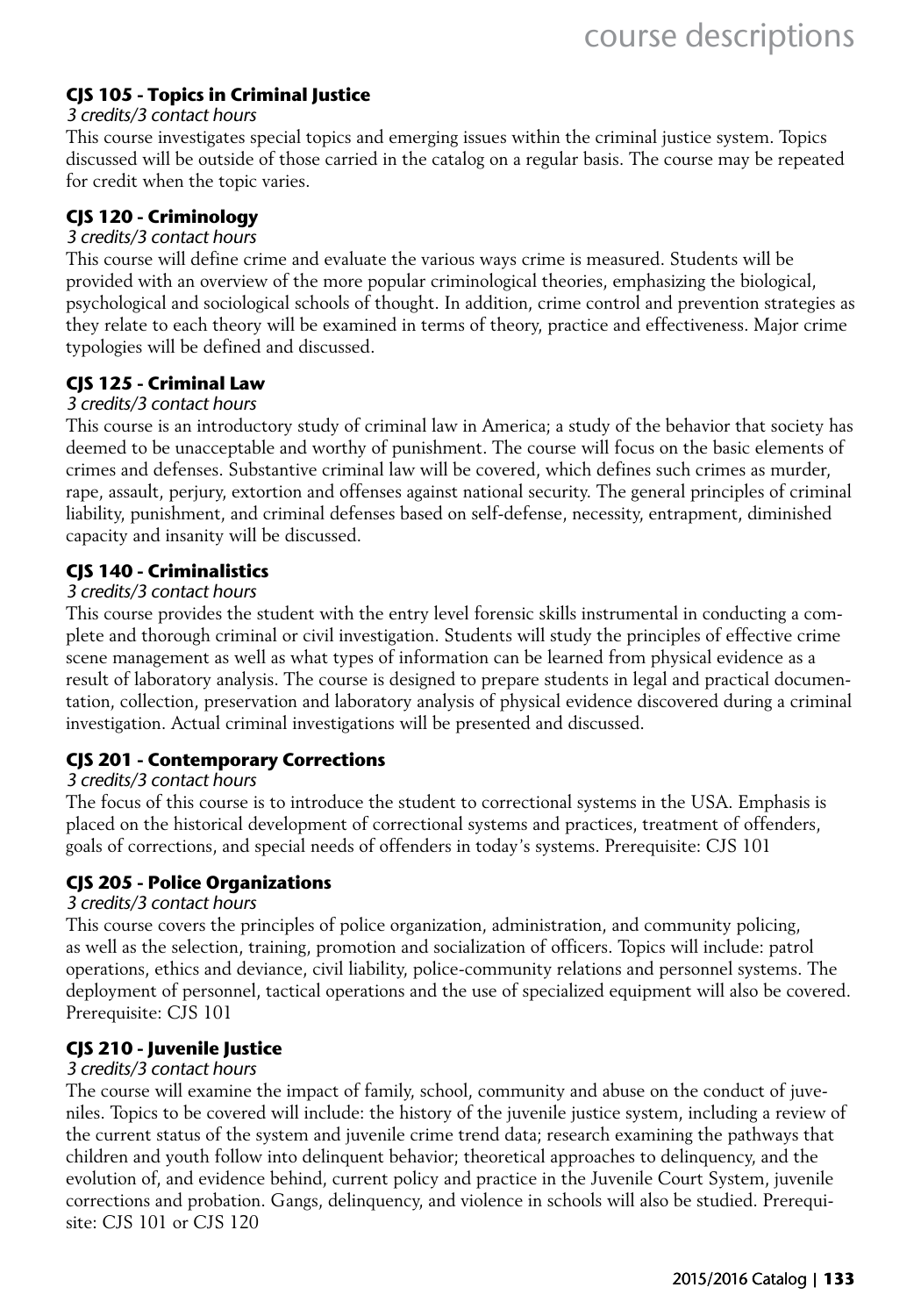# **CJS 240 – Criminal Investigation**

#### 3 credits/3 contact hours

Criminal Investigation introduces students to the fundamental principles and procedures employed in the investigation of a crime. Students will learn the procedures necessary for the proper handling of evidence and develop a working knowledge of the steps of investigation beginning with the initial security of the crime scene and concluding with the presentation of evidence and proper testimony in court. Emphasis is placed on the investigation of homicide, sex crimes, robbery and burglary. This course includes some hands on work designed to reinforce basic forensic skills. Prerequisites: CJS 101

### **CJS 290 - Criminal Justice Internship**

#### 3 credits/3 contact hours

This course provides the student an opportunity to integrate classroom theory and knowledge with the daily practices of a criminal justice or social service support agency. The course is designed to promote professional development by providing challenging and valuable work experience and prepare students for future careers in the criminal justice field. In addition to field work, students will also be required to submit written assignments on a regular basis. Students are expected to spend a minimum of 135 hours working in the field and complete written assignments related to the experience. Prerequisites: Criminal Justice majors with at least 30 credits earned in the Criminal Justice program, a cumulative GPA of 3.0 and permission of department chair or his/her designee.

#### **COM 101 - Introduction to Film**

#### 3 credits/3 contact hours

Film techniques, terminology, and criticism are studied, using a variety of recent popular films on television and videotape as the subjects for discussion and analysis. Prerequisite: ENG 101

### **COM 110 - Introduction to Digital Filmmaking**

#### 3 credits/3 contact hours

This hands-on course provides an introduction to the art of filmmaking in the medium of digital video. Students will write, shoot, and edit short films using the college's digital cameras and editing equipment. The course will cover the fundamentals of filmmaking, including basic scriptwriting, cinematography, lighting, editing, and sound recording, as well as some advanced concepts in visual storytelling and cinematic expression.

# **CUL 102 - Introduction to Culinary Arts**

#### 3 credits/3 contact hours

This course will provide an overview of the culinary profession, its history and interaction with society and the aspects of presenting food. Topics discussed will be the food service industry and career paths within it, cuisine from a regional, historical and societal perspective, and the organization and terminology of the professional kitchen. Also students will become familiar with the aesthetic theories behind presentation including color theory, shape, texture, aroma and the physiology of taste.

#### **CUL 104 - Food Service Sanitation**

#### 3 credits/3 contact hours

Lectures on the causes of food-borne illnesses and accident prevention practices in food service establishments are presented. A Hazard Analysis of Critical Control Point (HACCP) Management-oriented treatment for the prevention of food-borne illnesses, safe food handling, personal hygiene, sanitary design and care of facilities and equipment, pest control, and self-inspection. Students will review and interpret food service laws for consumer protection and standards for employee working conditions. Students are also introduced to the methodology of dishwashing systems for the best sanitation results. Utilization of materials, causes, and prevention of accidents, and discussion of elementary first aid including the Heimlich Maneuver are covered with emphasis on employee training. Upon successful completion of this course the student will receive a certificate from the National Restaurant Association.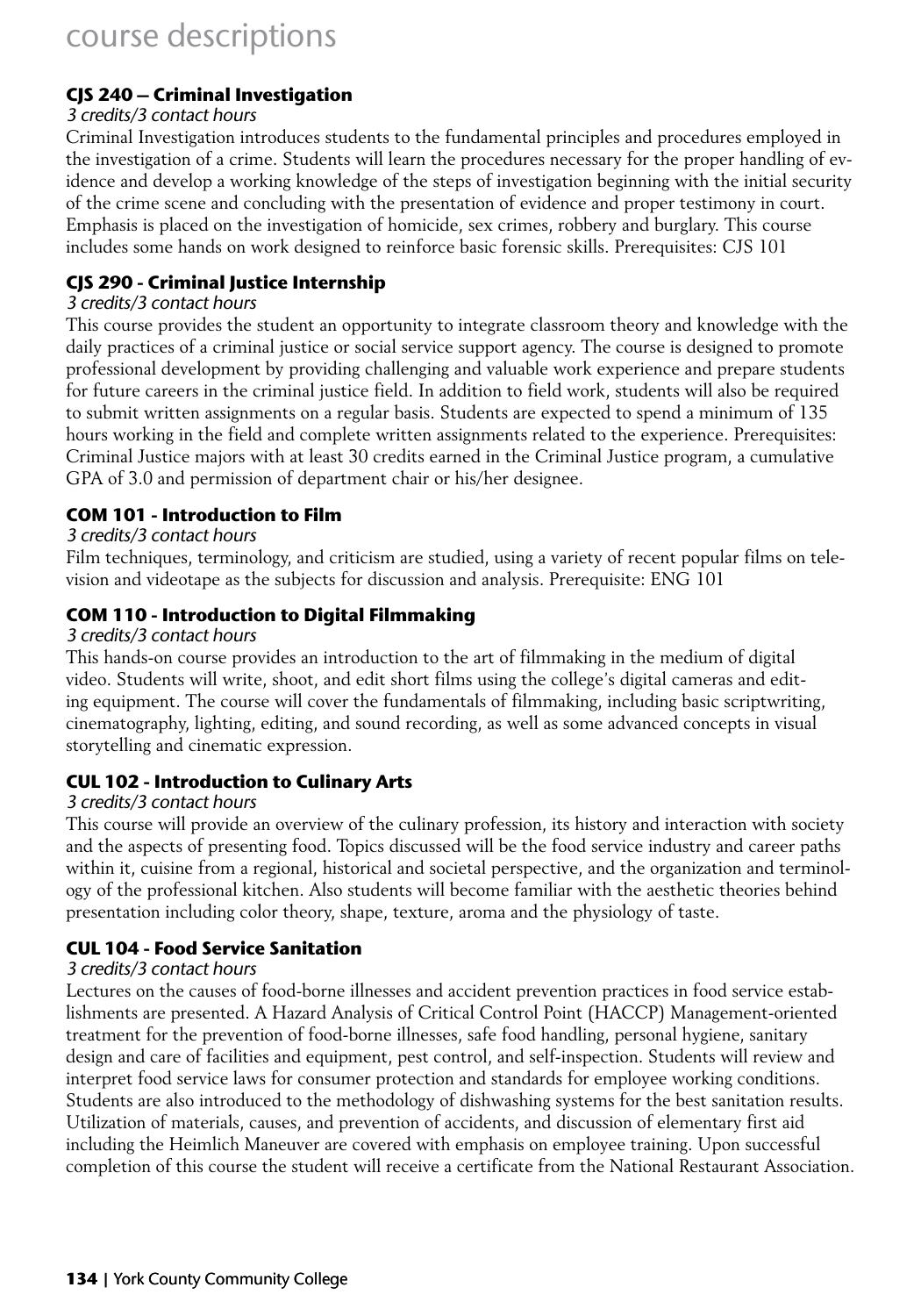# **CUL 106 - Foundational Culinary Techniques**

#### 4 credits/8 contact hours

Students will learn the basics of handling, storing and preparing food. Starting with knife skills, students will move on to the preparation of stocks, sauces and soups. They will then study the preparation of vegetables, starches, meats, seafood and poultry with a focus on the basic formulas and cooking methods. Students will also be exposed to foundational baking techniques. Prerequisite: CUL 104 (or may be taken concurrently)

#### **CUL 108 - Principles of Nutrition**

#### 3 credits/3 contact hours

This course studies the relationship between food and health. The importance of nutritionally balanced and well-prepared meals is emphasized through study of the functions of carbohydrates, fats, proteins, and fiber in the diet. Emphasis is on the principles of nutrition, the six basic nutrients, and related health concepts. Various eating behaviors, recommended dietary intakes and tools for diet management will be discussed.

### **CUL 131 - Culinary Operations I**

#### 3 credits/3 contact hours

An introduction to the design and management of the professional kitchen. In this course students will learn about menu design, writing and costing recipes, kitchen design, forecasting work-force requirements, and assess purchasing requirements. Students will also be given an overview of the financial management practices common in the restaurant industry. Prerequisite: MAT 092 or appropriate Mathematics Placement Exam score.

#### **CUL 143 – Artisan Breads**

#### 3 credits/4 contact hours

This course is an exploration of the styles, techniques and artistry of small scale bread production. Students will learn the different types of grains and dough used in artisan bread making. They will learn to develop recipes and analyze flaws in production. Prerequisite: CUL 106 (may be taken concurrently)

# **CUL 156 – Advanced Culinary Techniques**

#### 4 credits/8 contact hours

Students will learn advanced preparations for meats, seafood and poultry. They will be exposed to game meats and variety meats. The techniques of charcuterie and garder-manger, as well as dessert preparation will be explored. They will also learn banquet and buffet preparation and presentation techniques. Prerequisite: CUL 106

# **CUL 200 - Topics in Culinary, Lab**

#### 3 credits/4 contact hours

This hands-on course investigates specialized topics in the culinary arts focused on any combination of the following; the application of different technologies to cooking methods, a geographical exploration of cuisine, and a historical treatment of culinary traditions. Students will learn the fundamental principles and techniques of the topic area. Topics discussed will either be outside of those carried in the catalog on a regular basis or a more in depth treatment of a specialized topic. The course may be repeated for credit when the topic varies. Prerequisite: CUL 106

# **CUL 221 - Baking, Pastry and Desserts**

#### 4 credits/8 contact hours

This course will entail the study of breads, doughs, custards, meringues, and candies in conjunction with the use of fruits and chocolate. These elements will be used to produce desserts as well as savory applications. Students will learn presentation and decorating techniques that will include dessert sauces, decoration, chocolate and sugar work. Prerequisite: CUL 106

#### **CUL 223 - Specialty Cakes**

#### 3 credits/4 contact hours

In this course students will explore advanced topics in the production and decoration of cakes. Cakes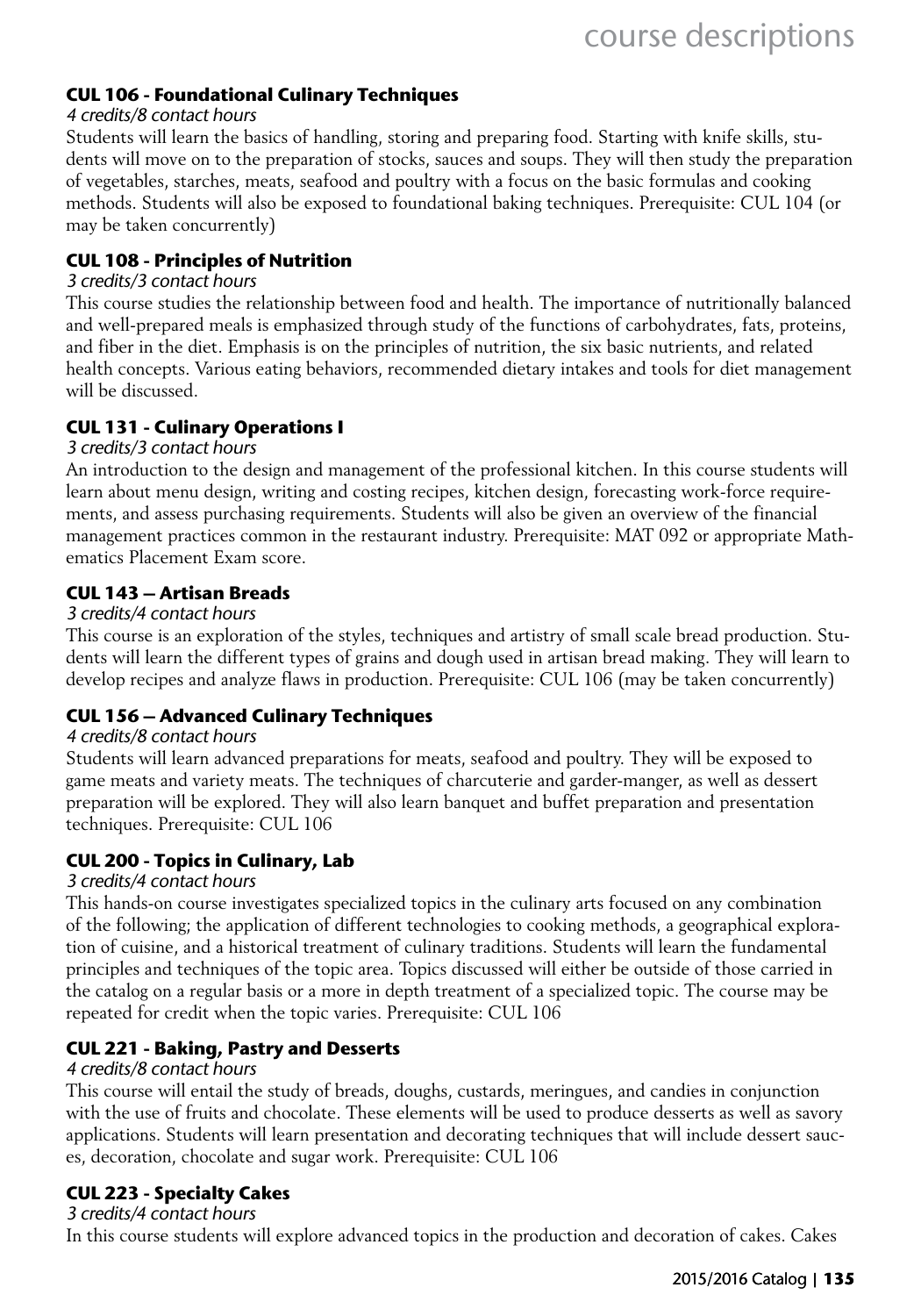will include multi-tiered and novelty designs. Students will also develop advanced decorating techniques involving icings, frostings and fondant. They will gain experience in the production of cakes for special occasions such as weddings and themed events as well as signature cakes suitable for restaurant service. Prerequisite: CUL 221 (can be taken concurrently)

# **CUL 231 - Culinary Operations II**

#### 3 credits/3 contact hours

Building on Culinary Operations I, students will learn the application of analytical techniques and use of Profit and Loss statements to control food, labor and inventory costs. This course will explore the importance of marketing concepts, the assessment of customer expectations and the role of technology in a restaurant. Prerequisite: CUL 131

# **CUL 233 – Chocolates and Confections**

### 3 credits/4 contact hours

In this class, students will explore the theory and techniques of chocolate and confection production. Topics covered will include the handling, production and use of chocolates, sugars, marshmallows, nougats, ganaches, jellies and creams. Students will also examine the uses of modeling chocolate, enrobing and finishing techniques and the designing and production of basic chocolate display pieces. The focus will be on the production of confections for the artisan confectioner and chocolatier. Prerequisite: CUL 221

# **CUL 241 – European Pastry**

### 3 credits/4 contact hours

This class will focus on the advanced art of European pastry. Students will examine the production of cakes, tortes, pastries and individual desserts using classic pastry techniques developed in European countries including France, Vienna, and Italy. There will be an exploration of classic desserts with a strong focus on plating, garnishing and presentation, as well as the opportunity to use the techniques and preparations to develop unique pastries and specialty desserts. Prerequisite: CUL 221

# **CUL 256 - International and American Regional Cuisine**

#### 4 credits/8 contact hours

A study of cooking techniques and preparations from across Europe, Asia and the New World. Cuisines covered will include Provencàle, Italian regional, Chinese, Southeast Asian, Cajun and Creole. Students will be exposed to the culinary traditions of the regions with particular focus on the use of herbs, spices and ingredients that give the cuisines their distinct character. Prerequisite: CUL 156

# **CUL 290 - Culinary Internship**

#### 3 credits/3 contact hours

The culinary internship provides students with a hands-on learning experience in the kitchens of area food service operations. The internship will be under supervised conditions and is designed to give students practical experience in a working environment. The student will be required to complete 135 hours of supervised work experience in the industry and submit written assignments. Prerequisite: CUL 156, a cumulative GPA of 3.0, with at least 30 credits earned in the program of study and permission of the Department Chair

#### **ECE 101 - Introduction to Early Childhood Education – The Child's Learning Environment** 3 credits/3 contact hours

The student explores theory and application of early childhood programs, past and present. The student examines the professional qualities and skills necessary for working with young children from six weeks to eight years using the National Association for the Education of Young Children guidelines. Based upon developmentally appropriate physical, cognitive, and social environments, the student studies appropriate materials and best practices - multicultural and inclusive, which meet the diverse needs of the child. Observation of learning environment components in existing programs, portfolio development, and expositions of acquired learning outcomes are integral parts of this course. Prerequisite: C or better in ENG 095 or Appropriate Reading Placement Exam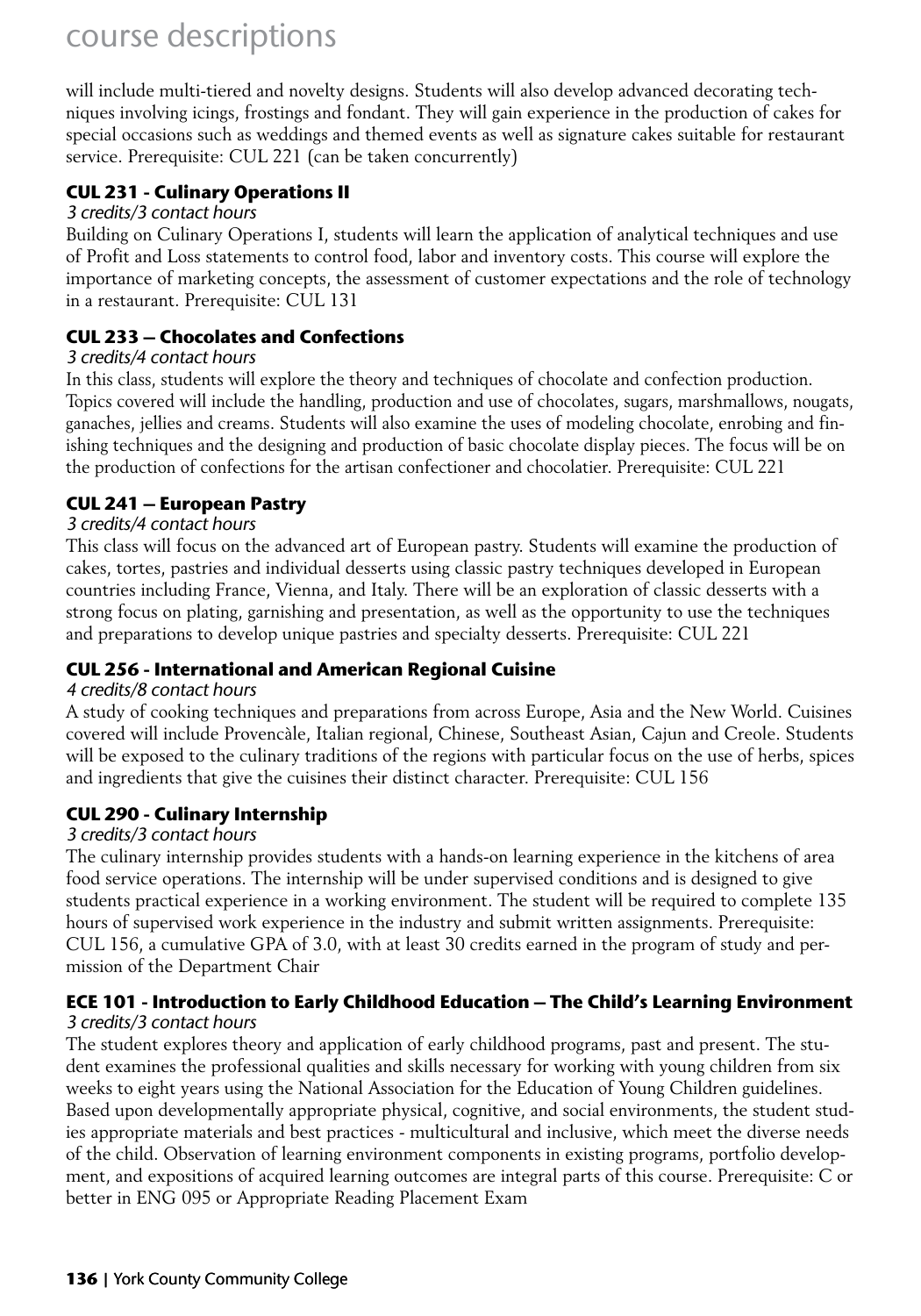#### **ECE 108 - Health, Safety, & Nutrition of Young Children**

#### 3 credits/3 contact hours

This course is designed to help students understand the connections between health, safety and nutrition in the child's learning environment. Students explore ways in which children can become involved and responsible for their own well-being. Emphasis is placed upon adults assisting young children to develop good habits and attitudes regarding health, safety, and nutrition. Students research current safety and health issues. They develop appropriate policies and procedures for use in the classroom. Students explore the current state regulations for licensed sites and home care facilities. Course content focus includes the basic concepts of preventive health care. The students use portfolio documentation of coursework including but not limited to observation of a health care site and interview of site administrator about the application of health, safety and nutrition policies. Prerequisite: C or better in ENG 095 or appropriate Reading Placement Exam score.

#### **ECE 111 - Child Growth and Development**

#### 3 credits/3 contact hours

Development of the child from conception to preadolescence will be studied in this course. Topics include the physical, social, emotional, psychological and cognitive development of young children. Students document and apply their research and learning pertaining to developmental theory in several formats including but not limited to observation, presentations, developmentally appropriate practices and portfolio development. Prerequisite: C or better in ENG 095 or appropriate Reading Placement Exam score.

#### **ECE 170 - Observation and Assessment**

#### 3 credits/3 contact hours

This course is designed to increase objectivity and detail when interpreting performance. Each student completes forty-five hours in the field. The student observes and records developmental characteristics and skills and patterns of behavior. Students attend weekly seminars to explore, review and revise recorded forms of observation completed at an approved site. Students research various assessment measures. Each student uses the information observed at a site to create a teacher-made assessment activity and documentation tools. The student performs the assessment in the field site. The student documents, assesses, and reports the outcome of the field application. Prerequisite: C or better in ENG 101 and C or better in ECE 111 or in PSY 214

### **ECE 190 - Guidance of Young Children - Birth to Primary Age**

#### 3 credits/3 contact hours

The students examine the various theorists' philosophies to guiding young children's behavior and the application of techniques that will help each child learn to care about themselves and others. The students review the diverse needs of a young child's development - specifically detailing social/emotional growth. The course content addresses learning styles, personality types, parenting styles, adult/child peer group interactions, and other criteria that influence behavior. The students develop and practice their own guidance philosophy and techniques based upon research and observation of best practices. Prerequisite: ECE 111

#### **ECE 202 - Language and Literacy Curriculum Practices**

#### 3 credits/3 contact hours

This course reviews the development of language in infants, toddlers, and young children. Students will learn how to encourage and enhance verbal and nonverbal skills by creating an interactive and communication-rich environment filled with oral and written resources. Students will evaluate literature, poetry, and music for the enrichment of the child's natural learning environment and practice appropriate methods for using stories, books, finger plays, poetry, puppetry, flannel boards, dramatic and thematic play. Prerequisites: ECE 101 and ECE 111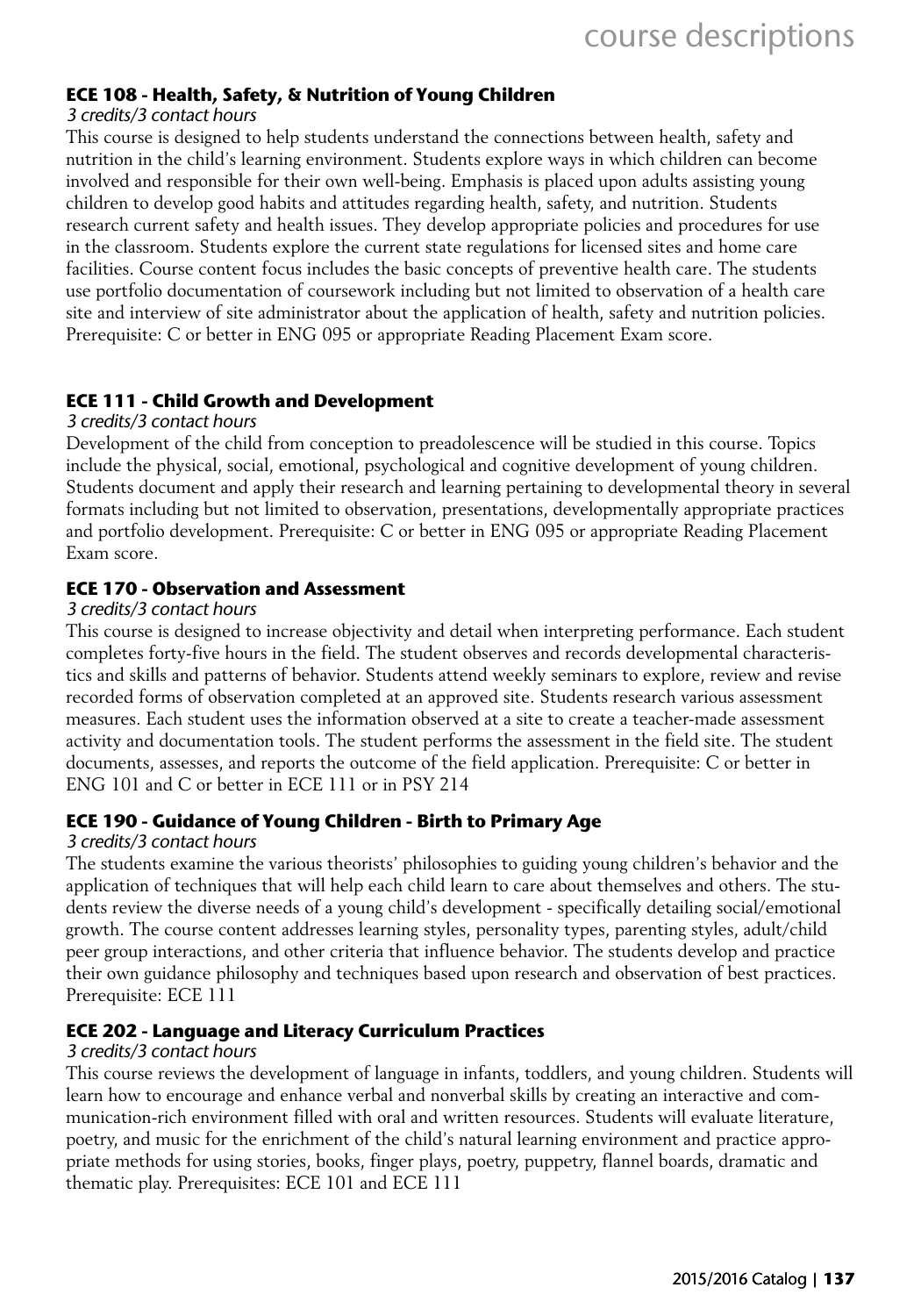# **ECE 206 - Education of Children with Special Needs**

#### 3 credits/3 contact hours

This course is designed to introduce students to the field of special education. Students explore causes and characteristics of various disabilities. Students learn to identify special needs in children, to refer children to appropriate professional resource personnel and to collaborate with parents and with special education professionals. Students learn the appropriate methods to care for and to teach children with special needs in inclusive or special home and facility settings. Students explore appropriate early intervention and interaction strategies for young children with disabilities such as collaboratively developing an individual family serve plans (IFSP). Prerequisite: ENG 101 and C or better in ECE 111

# **ECE 207 - Infant & Toddler Curriculum Development & Practices**

#### 3 credits/3 contact hours

The students review and re-examine the developmental areas of child growth from birth to age three years. This in-depth study of social-emotion, cognitive, physical, and language development in the very young child provides a basis for implementing developmentally appropriate curriculum through the selection of materials, the modeling of language, and the creation of nurturing environments. Students explore concepts and methods dealing with inclusion programs for exceptional children. Students research and select pedagogy that encourages and enhances cognitive, physical and social/emotional growth through the role of play in the learning environment. Also, students explore the influence of various issues of development such as attachment and brain growth research to the selection of pedagogy and activities for the very young child. Students create a working professional curriculum portfolio. Prerequisites: ECE 101 and ECE 111

### **ECE 210 - Management of Child Care Centers**

#### 3 credits/3 contact hours

The emphasis of this course is based upon the methods of organizing and operating childcare centers. Students explore legal regulations, equipment needs and selection, community relations, budgetary needs and resources, employment procedures and child placement in the program. The students evaluate all components of a successful program: development of ethical, appropriate program philosophy, placement and transition of children, hiring practices, schedules, health and safety procedures, use of developmental domains, ages and stages of development and other aspects of program to meet children's individual needs. Prerequisites: ECE 101 and ECE 111

### **ECE 219 - Curriculum Preschool through Primary-age**

#### 3 credits/3 contact hours

The course focus is upon major elements of curriculum planning in early childhood education. Students learn to use skill and developmental growth assessment of children to design daily, weekly and longrange instructional planning. They research various types of schedules to meet the individual learning needs of preschool to primary-age children. The students research learning styles and learning theories as well as the use of commercial curriculum materials. The students develop lesson plans and behavioral objectives for learning activities. The students explore and design instructional materials for use in child-centered developmentally appropriate activities with a community of young learners 3 years – 8 years of age. Prerequisite: ECE 202

# **ECE 255 - Practicum I**

#### 3 credits/3 contact hours

In this course students perform a supervised teaching experience in an approved licensed early childhood program in the community. Each student will complete 135 hours during the 14 weeks of practicum in the placement site and attend weekly seminars on campus. Students research, design, perform and assess developmentally appropriate practices with a specified group of young children between the ages of six weeks and eight years. The students develop a professional teaching portfolio as a documentation tool including professional observation materials, lesson plans, curriculum design, facility information and reflective assessment through journal entries. The students are observed at least twice during the semester by a college supervisor. Prerequisite: C or better in ECE 170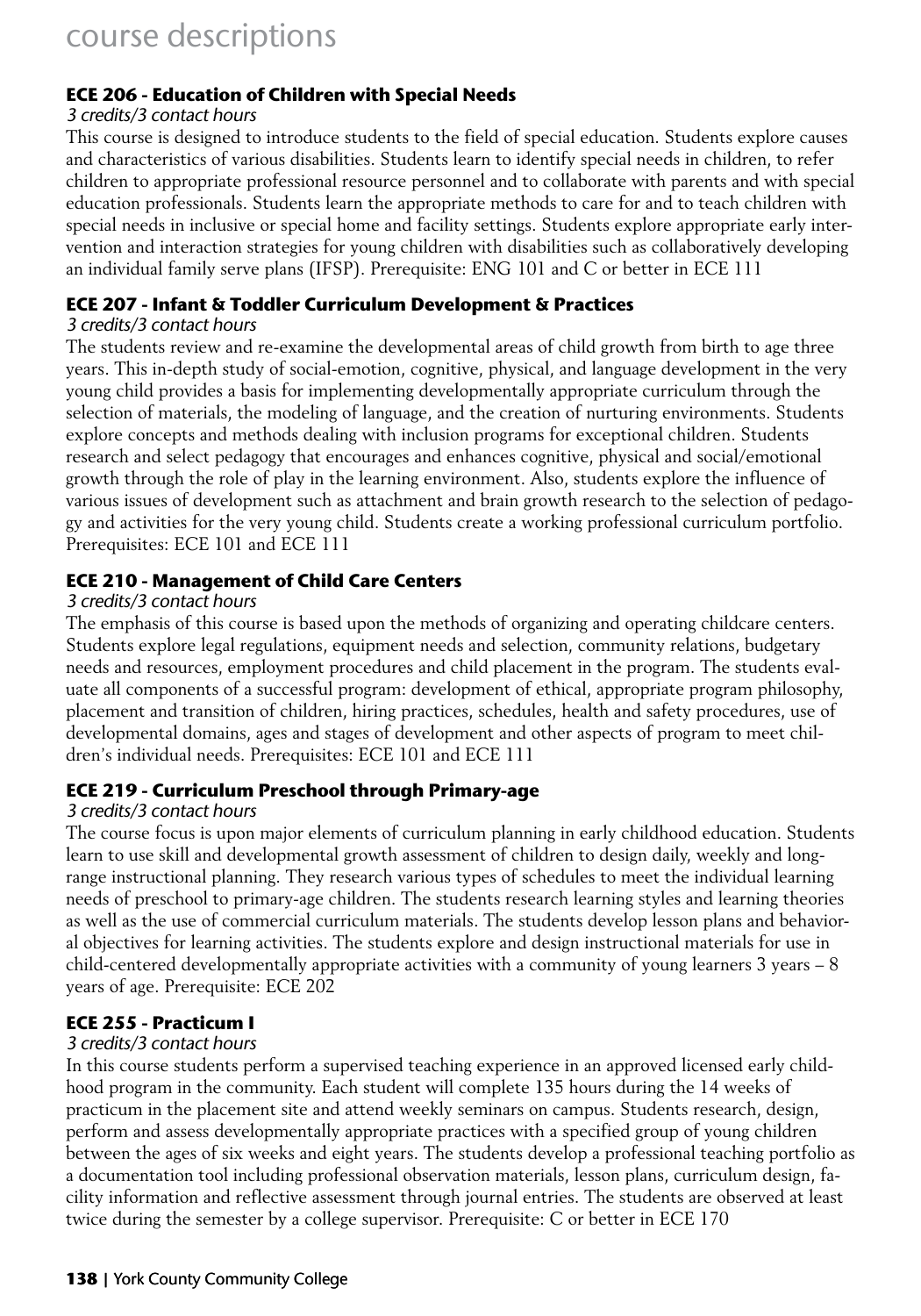# **ECE 265 - Early Childhood Practicum II**

#### 4 credits/4 contact hours

This course provides students with supervised teaching experiences in licensed approved early childhood programs in the community. Each student attends weekly College seminars and completes 180 hours of practicum. The student interacts with a specific group of children between the ages of six weeks and eight years over a 14-week period. The student develops and performs supervised on-site developmentally appropriate curriculum plans weekly as an assistant in the classroom, as well as a one week-long unit as lead teacher. Also, the student develops a professional portfolio, a practicum solo-week documentation board and a resume. Prerequisite: C or better in ECE 255

#### **ECO 110 - Macroeconomics**

#### 3 credits/3 contact hours

This course is concerned with the behavior of economic aggregate, which include total output and income, the price levels and inflation, total employment and unemployment, economic growth, money, the banking system, and the formulation of fiscal and monetary policies in the pursuit of economic stabilization.

#### **ECO 120 - Microeconomics**

#### 3 credits/3 contact hours

This course introduces the theory and practice of contemporary microeconomics. The primary focus of this course is on how individuals and societies deal with allocating scarce resources to satisfy the needs and wants of individual members of a society. Furthermore, the course provides better understanding of the various economic forces that affect daily decision-making.

#### **EDU 102 - Introduction to Teaching**

#### 3 credits/3 contact hours

This course is designed for students who want to explore a career in K-12 teaching. The course includes a survey of historical trends and philosophical perspectives shaping education as well as discussion of major issues in today, including national and state frameworks for learning (Maine Learning Results). Students will review the varied roles of teachers as they work with students, parents and administrators as well as Maine's teacher certification requirements. Students also will acquire a general knowledge of learning theory and best practice models in the field today.

#### **EDU 105 - Introduction to Exceptionality**

#### 3 credits/3 contact hours

The students examine the tenets of the special education law, Individuals with Disabilities Education Act, IDEA. The students study the categorical areas of special education, learning disabilities, emotional/behavioral impairment, attention deficit/hyperactive disorder, giftedness, mental retardation, severe/ multiple disabilities, autism, other health impairment, physical disabilities, traumatic brain injury, communication impairments, hearing impairments, and visual impairments. Students explore etiology and diagnosis of the categorical areas and learn methods of educational intervention for each. Students connect the needs of the categorical areas to the mandate for instruction in the regular curriculum.

#### **EDU 160 - Technology in Education**

#### 3 credits/4 contact hours

The students explore software and Web sites aimed at the learner and teacher with an emphasis on critically assessing computer activities for learners. The students will research and assess appropriate teaching aids and resources. Students develop plans and strategies for using other types of technical media: teaching, learning and assessment tools. Students receive a basic introduction to the current operating system and to the Internet.

#### **EDU 206 - Instructional Strategies**

#### 3 credits/3 contact hours

Throughout this course students develop an understanding of the value of serving all learners in a learning environment. Students explore modifications, adaptations, motivational techniques and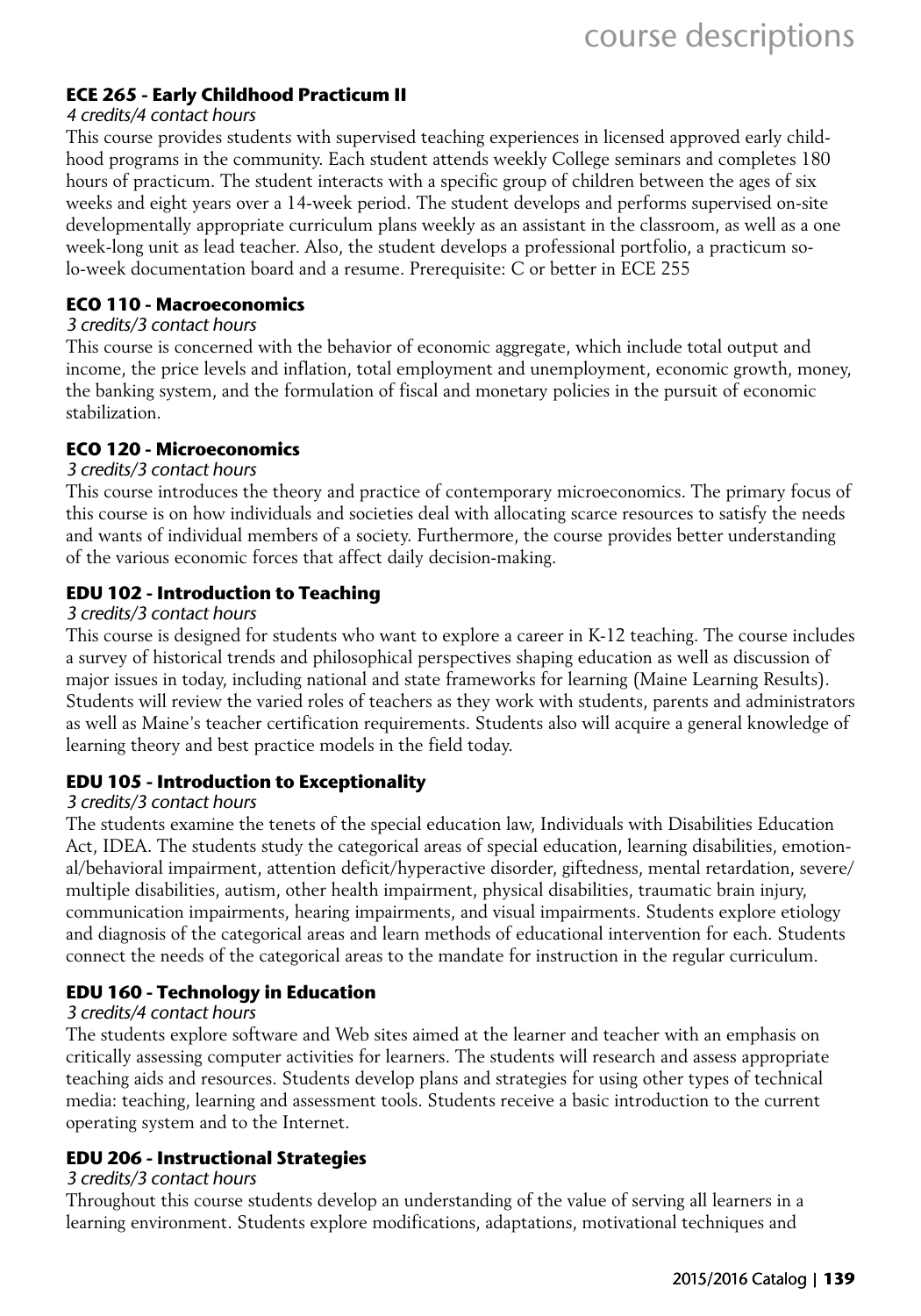instructional strategies for the learning community based upon individual learner's needs. Students investigate, design and practice a variety of teaching methods for use in any classroom where one may encounter a wide spectrum of diversity and learning styles. Prerequisites: EDU 105 and (ECE 111 or PSY 214)

# **ENG 095 - Reading and Writing Workshop**

#### 3 credits/3 contact hours

This intensive course is designed to prepare students for college-level reading and writing assignments. Students will learn reading comprehension and critical reading strategies, as they work with articles, essays, and college textbooks. Short writing assignments will focus on basic writing skills, including paragraph development, sentence structure, and mechanics. Prerequisite: Reading Placement Exam

# **ENG 101 - College Composition**

### 3 credits/3 contact hours

This course emphasizes the development of writing, analytical reading, and critical thinking skills so that students are able to use their own knowledge and that of experts to clearly communicate ideas and arguments. Students will draft, revise and edit short and long essays, including a research paper, and submit a writing portfolio at the end of the semester. Prerequisite: C or better in ENG 095 or Reading Placement Exam

# **ENG 112 - Introduction to Literature**

### 3 credits/3 contact hours

This course introduces students to varied forms of literature, including short stories, poetry, drama, novels, and film, and focuses on developing students' abilities to respond to and interpret literary texts. Prerequisite: ENG 101

# **ENG 201 - Creative Writing**

#### 3 credits/3 contact hours

This course introduces students to elements of writing fiction, creative essays, and poetry. Students will complete exercises designed to develop techniques and craft; study literary texts; and develop a portfolio of writing. The course will include frequent workshops in which students read and discuss the writing of their peers. Prerequisite: ENG 101

# **ENG 205 - Creative Non-Fiction**

#### 3 credits/3 contact hours

This course explores the genre of creative non-fiction. Students will read and analyze various forms in this literary genre, including memoir, journalism, nature writing, and practice these forms in their own writing. Prerequisite: ENG 101 or permission of instructor

# **ENG 211 - Technical Writing**

#### 3 credits/3 contact hours

Covers a variety of technical writing and workplace communication tasks, including technical and business correspondence, technical instructions and documentation, proposals, presentations, and technical graphics. Prerequisite: ENG 101

#### **ENG 212 - Business Communications**

#### 3 credits/3 contact hours

Provides simulated experience with communications problems students may actually encounter in the business world. This problem-solving approach provides students with the theory, psychology, organization and mechanics of good business letters, memoranda, and reports. Prerequisite: ENG 101

# **ENG 220 - Topics in Literature**

#### 3 credits/3 contact hours

This course centers on close reading of texts related by topic, theme, or historical period. The course may be repeated for credit when the topic varies. Prerequisite: ENG 101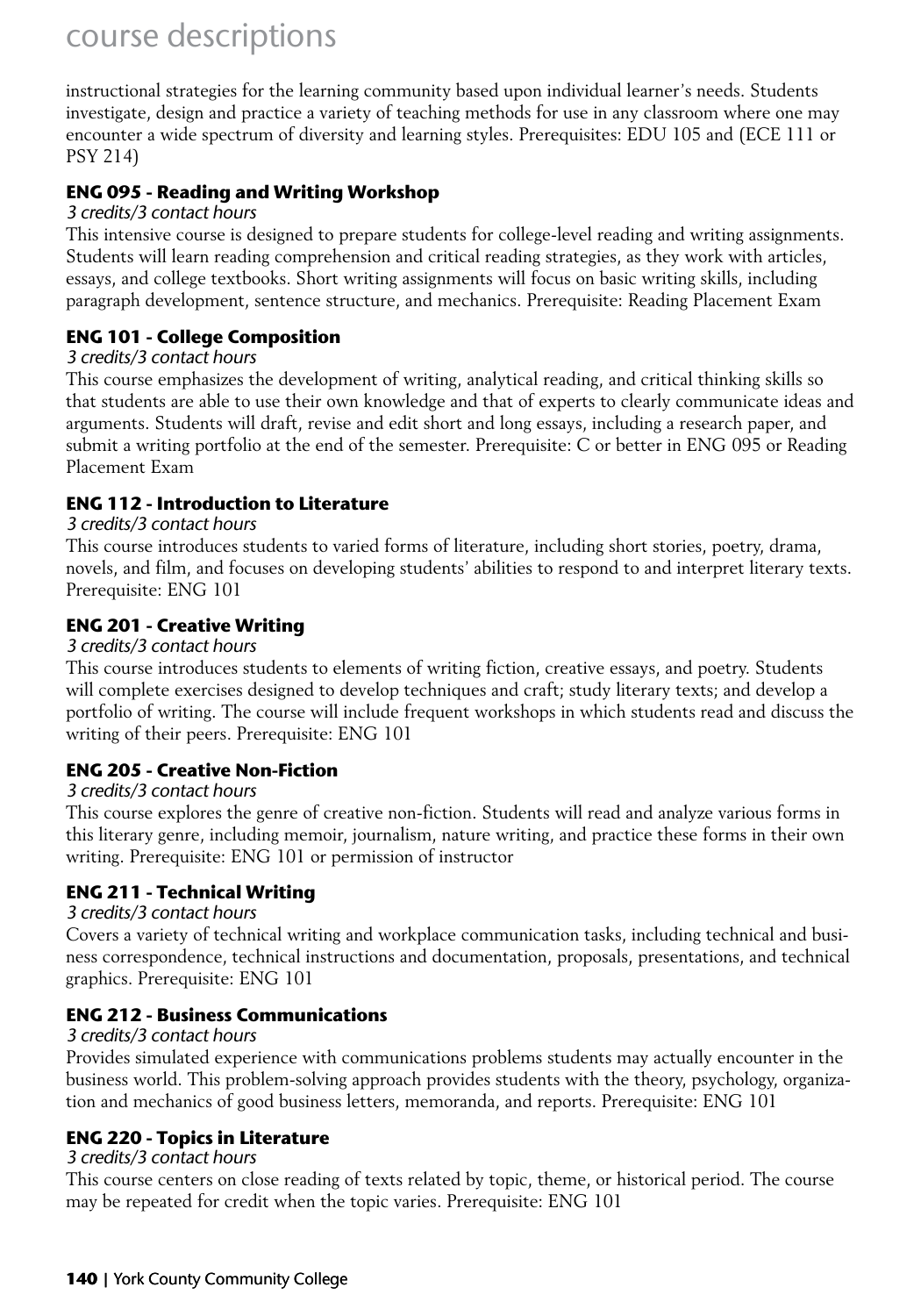### **ENG 222 – Shakespeare**

#### 3 credits/3 contact hours

This course introduces students to the works of William Shakespeare. Students will read and discuss a selection of Shakespeare's plays and poems and will learn about the historical context surrounding Shakespeare's work. Prerequisite: ENG 101

#### **ENG 290 - Writing/Communications Internship**

#### 3 credits/3 contact hours

Student interns are placed in a professional setting in which they apply skills in writing and/or multimedia communications to develop materials such as press releases, articles, web texts, profiles and brochures or complete other multimedia projects such as slide shows, podcasts, or short videos. Specific placements will be determined by the skills that students bring to the internship. Students are expected to spend a minimum of 135 hours working in the field and complete written assignments, including a professional resume, that are relevant to the placement. Prerequisites: ENG 101 and 30 credit hours toward a degree program, with a minimum cumulative GPA of 3.0, and permission of department chair.

### **FIN 110 - Principles of Finance**

#### 3 credits/3 contact hours

This course is a basic introduction to the principles underlying financial institutions and financial analysis. Course material includes application of time value of money concepts to valuation of financial instruments, cost of capital concepts, capital structure, dividend policy and other issues in corporate finance. Prerequisite: ACC 111

#### **FIN 115 - Introduction to Financial Markets**

#### 3 credits/3 contact hours

Course material involves a survey of how financial markets work, with a special emphasis on U.S. markets. The course is a survey of Wall Street finance, from the financier's point of view. Topics include: Understanding stocks, how Wall Street functions, basic concepts of trading and investing, and an overview of financial instruments: growth stocks, bonds, preferred stocks, money markets, mutual funds, gold, options and technical analysis. Prerequisite: ACC 111

#### **FIN 120 - Introduction to Money and Banking**

#### 3 credits/3 contact hours

Course material involves a survey of how the banking system works. The course is taught from the banker's point of view. Topics include: who obtains credit, how much credit is obtainable, who is likely to be denied credit, credit reports, the financial structure of banks, the banking regulatory system, deposit insurance, checking, savings, commercial, residential and consumer lending. Prerequisite: ACC 111

#### **FYE 103 – First-Year Seminar**

#### 3 credits/3 contact hours

This is theme-based course that will focus on the cultivation of skills and behaviors for both college and career success. The course will combine study strategies, college resources, research skills, communication, self-awareness, goal setting and technological competence with the investigation of a topic.

#### **GIS 101 – Introduction to Geographical Information Systems**

#### 3 credits/3 contact hours

The intent of this course is to provide the student with a working knowledge of Geographical Information Systems (GIS) and to support this information with lab activities. The lab material will emphasize GIS data collection, entry, storage, analysis, and output using GIS software and available online services such as the U.S. Census Bureau. The focus will be on the creation, analysis and use of GIS spatial data. Prerequisite: Grade C or better in MAT 089 or appropriate Mathematics Placement Exam score

# **HIM 120 - Medical Coding and Classification Systems I**

#### 3 credits/3 contact hours

This course focuses on the use and maintenance of applications and processes to support clinical classi-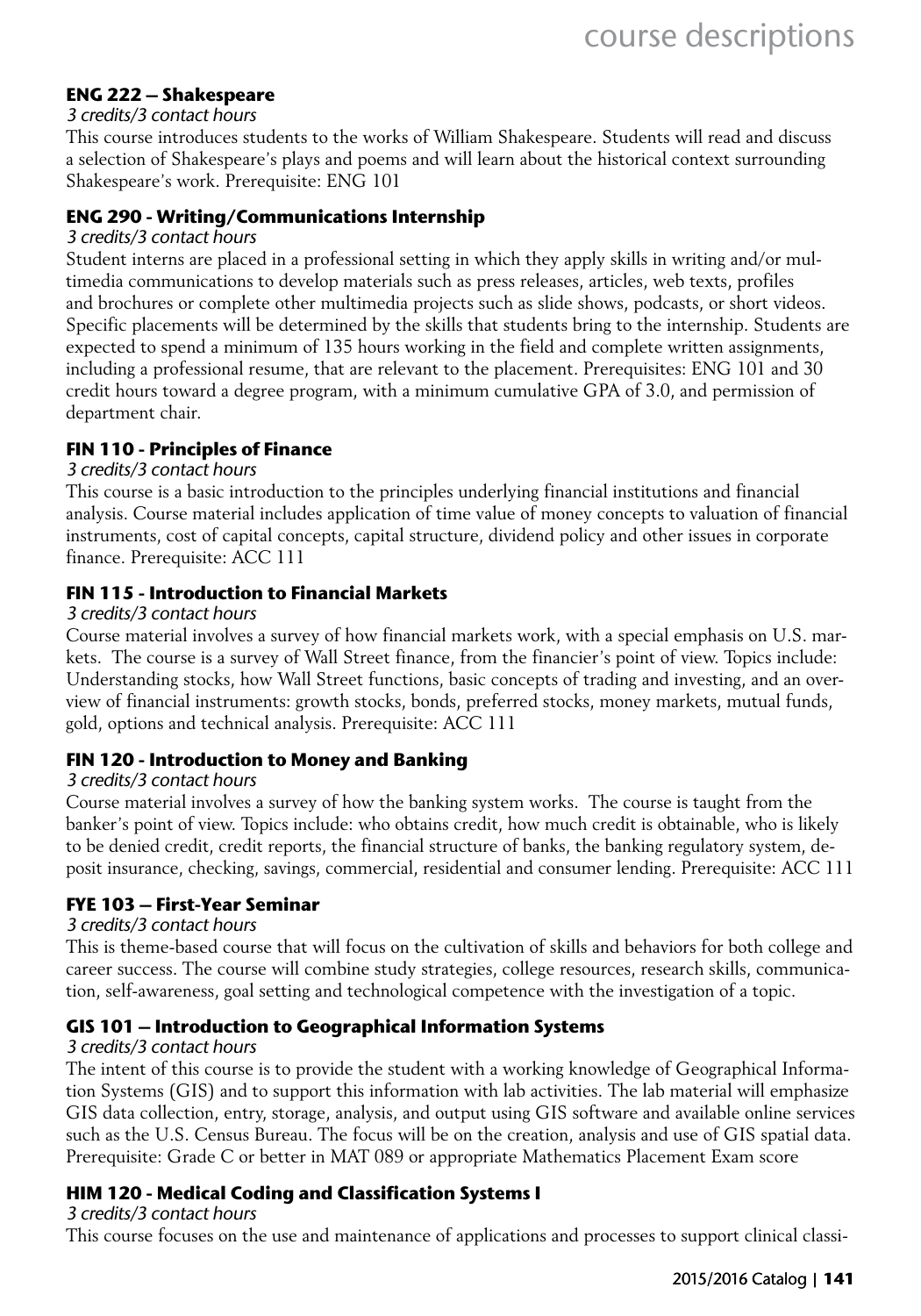fication and coding. Students will learn to apply diagnosis codes and adhere to current regulations and established guidelines in code assignment. Prerequisites: Grade of C or better in MAS 105

# **HIM 125 - Coding and Classification Systems II**

#### 3 credits/3 contact hours

This course will expand upon the systems used in HIM120 including the maintenance of applications and processes to support clinical classification and coding. Students will learn to apply diagnosis codes, adhere to current regulations and established guidelines in code assignment with the use of case studies and simulated application. Prerequisites: HIM 120

### **HIM 210 - Health Data Management**

#### 3 credits/3 contact hours

This course focuses on the collection, maintenance, preparation, analysis and interpretation of healthcare data. Students will learn the importance of maintaining complete and accurate patient records and to apply health record documentation guidelines to ensure organizational compliance with regulations and standards. Prerequisites: MAT 122 and MAS 105

### **HIM 220 Reimbursement Methods**

#### 3 credits/3 contact hours

This course focuses on the various reimbursement system methodologies used in the healthcare industry. Accurate medical claim form preparations, submission and processing are addressed in accordance with reimbursement regulations and policies. Students will gain an in-depth understanding of the regulatory guidelines, reimbursement monitoring, and reporting requirements. Prerequisite: HIM 125, with a grade of C or better

### **HIM 290 Health Information Management Practicum**

#### 3 credits/3 contact hours

This 135 hour rotation to clinical affiliate sites is the culmination of didactic training. This supervised practicum is set in various ambulatory health care settings wherein the student will perform billing and coding procedures. This is a mandatory practicum for graduation. Prerequisites: HIM 125, HIM 210, G.P.A. of 3.0 in program courses, with at least 45 credits earned in the program of study, and permission of the Department Chair or designee.

# **HIS 101 - Western Civilization: From Antiquity to 1715**

#### 3 credits/3 contact hours

A basic survey and introduction to the heritage of Western society from the birth of Near Eastern civilization to European early-modern times. Particular attention is given to the ancient civilizations of ancient Greece and Rome. Medieval civilization is explored with a focus on the institutions it bequeathed to the modern world. The Renaissance and Reformation and the rise of the great nation-states are studied from social, cultural, political and economic perspectives. This course content covers Western Civilization to 1715. The course also introduces students to historical research methods.

### **HIS 102 - Western Civilization: From 1715 to the Present**

#### 3 credits/3 contact hours

This course is a continuation of HIS 101, Western Civilization to 1715. It is a basic survey and introduction to the heritage of Western society from early modern times to the present. Particular attention is given to the Enlightenment, the Age of Democratic Revolution, the Industrial Revolution, Victorian Europe and the World Wars.

# **HIS 105 - Topics in History**

#### 3 credits/3 contact hours

This course provides an exploration of a particular theme, issue, or time period as it relates to the study of history. The course may be repeated for credit when the topic varies.

# **HIS 110 - United States History to 1877**

3 credits/3 contact hours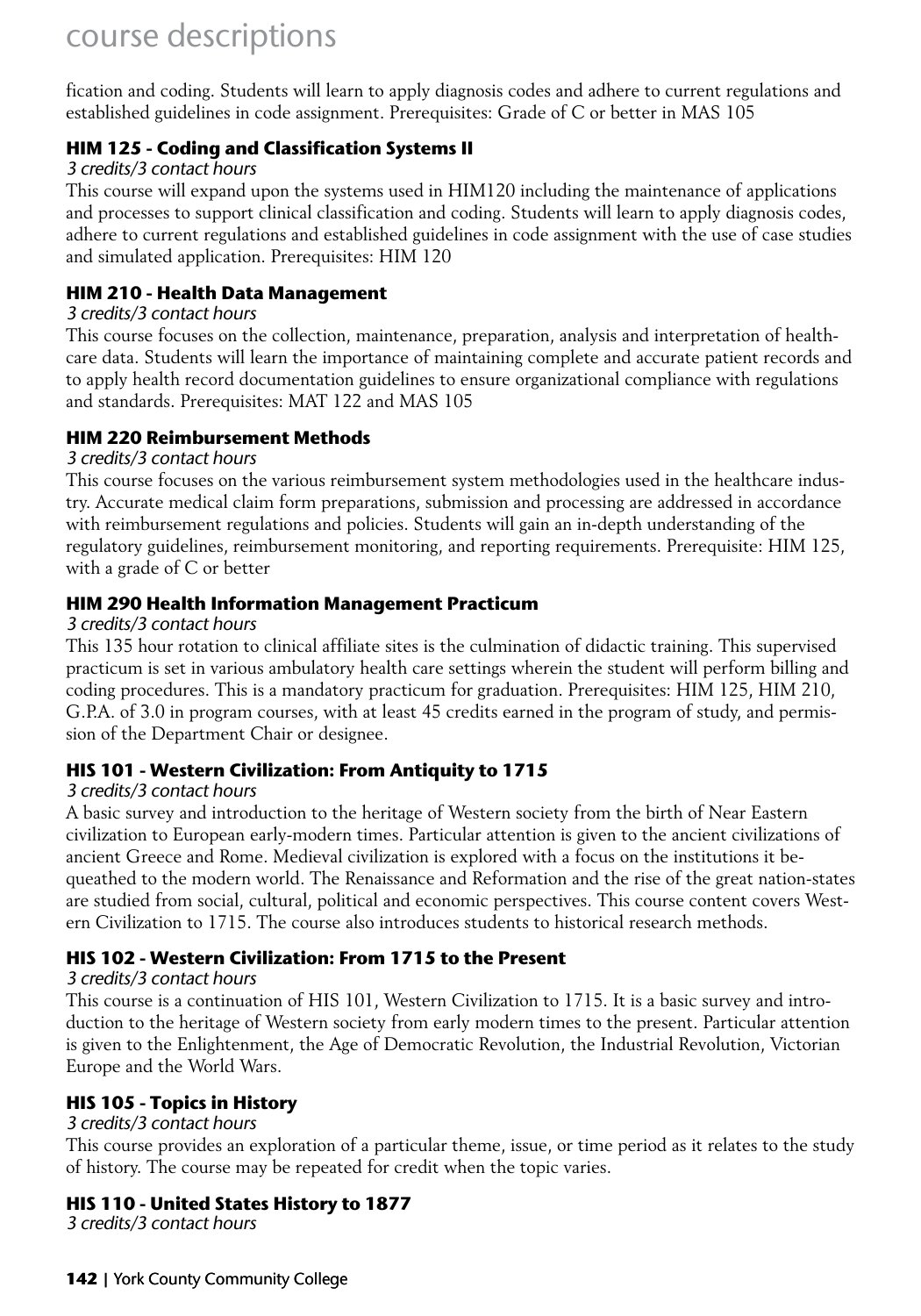A survey of American history covering the political, social, and economic development of the United States through the period of the Civil War and Reconstruction. Students will also complete an independent research project on a specific topic in U.S. history. Prerequisite: ENG 101 recommended

#### **HIS 120 - United States History 1877 to the Present**

#### 3 credits/3 contact hours

A survey course of American political, social, and economic development following Reconstruction. Examines the historical experience of the American people through the major ideas and forces that have shaped the nation. Focus is placed on the urban industrial age, liberal political reform, and American world leadership. Prerequisite: ENG 101 recommended

#### **HIS 125 - U.S. Civil Rights: The Struggle for Equality and Justice**

#### 3 credits/3 contact hours

This course surveys the journey of civil rights through the literary voices and social movements that framed and fueled the quest for civic equality in U.S. history. Students will engage an overview of the U.S. struggle for equal rights by examining speeches, sermons, music, and movements. Through interaction with literary, audio, and video resources, students will increase not only their understanding of the issues but of the eloquence of public discourse and action required to produce social change. Students will thus enhance their critical thinking, reading, and writing skills in conjunction with gaining appreciation of the challenging nature of civil rights in both historical and contemporary terms. Prerequisite: C or better in ENG 095, or appropriate Reading Placement Exam score

#### **HIS 140 – U.S. Religious History**

#### 3 credits/3 contact hours

This course entails a survey of 400 years of the U.S. religious saga, noting major themes, groups, persons, trends, and contributions of the central religious movements and institutions in U.S. history. Focus is also given to the interchange between religion, culture, morality and politics. The course further emphasizes critical thinking skills, interpretation, reasoning, dialogue, and the expression of ideas in writing. Prerequisite: C or better in ENG 095 or appropriate Reading Placement Exam score

#### **HUM 101 - Introduction to the Humanities**

#### 3 credits/3 contact hours

This course serves as an introduction to the major arts that comprise the humanities: Literature, theater, music, fine arts, and film. The course seeks to increase students' appreciation for, and familiarity with, the humanities; provide students with the vocabulary and skills to pursue further investigations into the humanities; and help students use the humanities to deepen their critical thinking skills.

#### **HUM 102 - Humanities Seminar**

#### 3 credits/3 contact hours

This seminar introduces students to the Humanities through exploration of a theme or topic as expressed in art, dance, drama, literature, music, and philosophy. The Seminar may be repeated for credit when the topic varies. Prerequisite: ENG 101, or co-registration in ENG 101

#### **HUM 110 - World Religions**

#### 3 credits/3 contact hours

This course provides a survey of the major religions that have had a worldwide impact on human history, culture, and civilization. Particular attention will be given to the religious traditions and beliefs of Judaism, Hinduism, Buddhism, Christianity, and Islam. Civil religion, universalism, and the influence of secular culture on religions will be discussed. The course also emphasizes critical thinking skills, interpretation, reasoning, and the expression of ideas in writing. Prerequisite: C or better in ENG 095, or appropriate Reading Placement Exam score

#### **HUM 201 - Multicultural America**

#### 3 credits/3 contact hours

This course takes an interdisciplinary approach to examining multicultural America. Students will study issues related to race relations, ethnicity, gender, and class conflict in contemporary and historical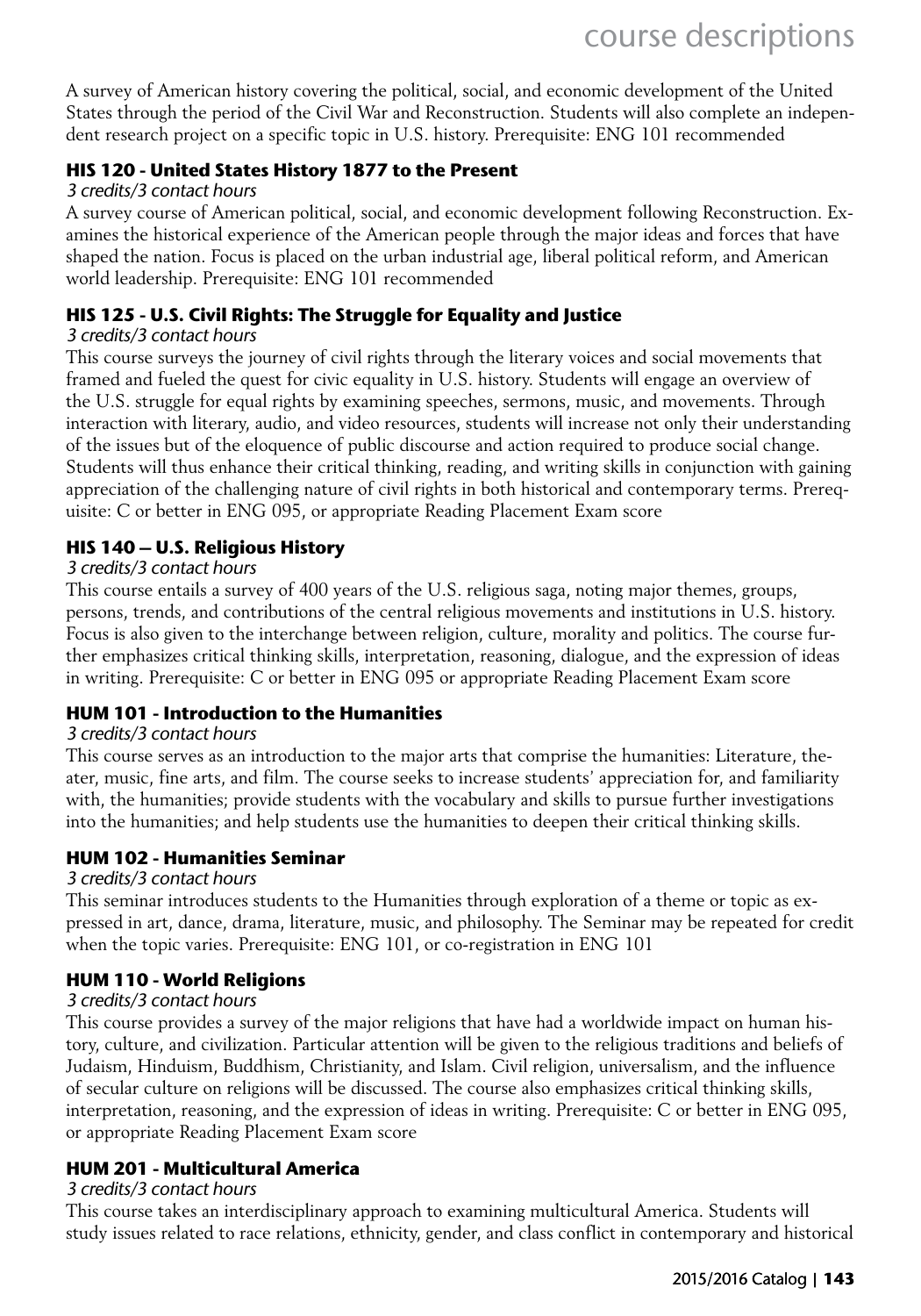America. Questions to be studied include: What does it mean to be an American in a diverse society? How do we define and discuss ethnic, racial, and class differences? How have newcomers adjusted to, or resisted, the process of Americanization? Why have Americans either welcomed or excluded immigrants? Class resources will include literature, historical texts, film, and other materials. Students will complete an independent project in which they research a relevant, current, or historical issue. Prerequisite: ENG 101

#### **HUM 210 - Historical and Literary Survey of the Bible**

#### 3 credits/3 contact hours

This course provides an overview of the historical background, cultural context, literary genre, and thematic content of the Judeo-Christian Bible. Attention will be given to textual understanding based on historical and literary interpretation. Correlations will be made to contemporary language, morality, religion, and culture. Prerequisite: ENG 101

#### **HUM 275 - The Nature of Dreams**

#### 3 credits/3 contact hours

This course will explore ideas about the nature of dreams throughout history and in diverse cultures. Students will analyze dreams in relation to questions about knowledge, science, selfhood, society, morality and divinity. Prerequisite: ENG 101

#### **LAT 101 - Beginning Latin**

#### 4 credits/4 contact hours

This course serves as an introduction to Latin, with attention to the fundamental language skills: reading/writing, speaking/listening, and cultural knowledge. Particular emphasis will be given to grammatical concepts, as well as to Latin's influence on English and its ongoing value as a tool for English speakers.

#### **MAS 105 - Medical Terminology**

#### 3 credits/3 contact hours

This course is designed for the student to learn to build, analyze, spell and pronounce a medical vocabulary based on anatomical systems as they relate to symptoms, pathologic conditions and diagnostic and therapeutic procedures. Word elements, prefixes, and suffixes form the basis for building the medical vocabulary. The course also provides the opportunity to learn common medical abbreviations used in medical documents and reports.

#### **MAS 115 - Medical Office Administration**

#### 3 credits/3 contact hours

This course provides an understanding of the administrative functions of a medical office and builds upon the foundations of professionalism, communication skills and management. Students will learn the process of overseeing the physical office, policies and procedures, records and schedules, liability insurance, inventories, equipment, finances, software, file entries for patients, codes and claims, documentation and report generation, electronic medical records (EMR), and transcription.

#### **MAS 120 - Medical Law and Ethics**

#### 3 credits/3 contact hours

This course examines medical-legal guidelines, requirements and ethics as related to the Medical Assistant. Students will learn about laws regulating their professional responsibilities, including the acquisition, storage and dissemination of confidential medical information. Topics include consent, the physician-patient relationship, responsibility and rights, guidelines for third party agreements, and professional liability. Health occupation licensure and accreditation of medical facilities will be examined at both the federal and state levels. Prerequisite: C or better in MAS 105

#### **MAS 150 - Clinical Procedures I**

#### 4 credits/3 contact hours

This course develops and defines the student's theoretical knowledge encompassing the principles of infection control and aseptic technique in both medical and surgical asepsis. Taking an accurate medical history and charting/documenting are introduced, as well as standard safety precautions in the office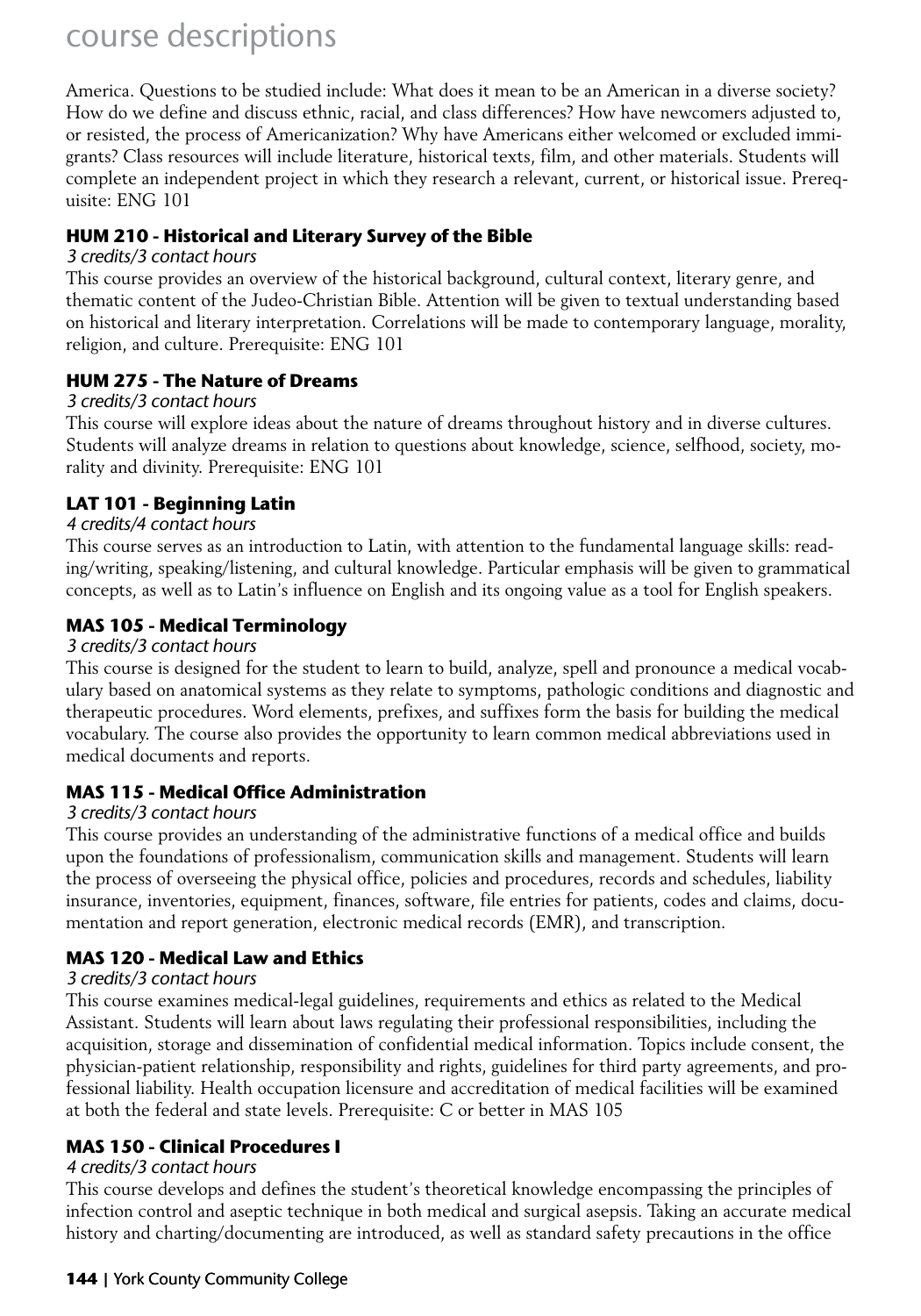and clinical settings. Vital signs and physical measurements are presented, and an understanding of assisting with physical examinations and minor office procedures are established. Must be taken concurrently with MAS 151. Prerequisites: C or better in MAS 105 and C or better in BIO 104.

#### **MAS 151 - Clinical Procedures I Laboratory**

#### 0 credits/2 contact hours

Preparation and operation of medical equipment, including personal protective equipment (PPE), autoclave, sphygmomanometer, otoscope, ophthalmoscope, and anthropometric measuring equipment. Emphasis will be on proper clinical techniques and procedures, and patient safety. A mock clinic is included during the course that encompasses the entire skill set learned. Must be taken concurrently with MAS 150.

#### **MAS 205 - Medical Insurance and Coding**

#### 3 credits/3 contact hours

This course focuses on the support of medical practice finances, third-party billing, processing of claims, and applying managed care policies, procedures and fee schedules. Three types of coding systems and the relationship between procedures and diagnostic codes will be covered. The coding systems include: Current Procedural Terminology (CPT), International Classification of Diseases Clinical Modification (ICD-CM), and the Healthcare Financing Common Procedural Coding System (HCPCS). Prerequisites: C or better in MAS 105 and C or better in MAS 115.

#### **MAS 225 - Pharmacology**

#### 3 credits/3 contact hours

The focus of this course is on the ethical and legal preparation and administration of medication to include classes of drugs, drug forms, drug actions, side effects, emergency use, substance abuse, calculation of dose and immunizations. The preparation and administration of parenteral and non-parenteral medication is presented as well as prescriptions including prescription parts, safekeeping, record-keeping, reordering and controlled substances. The maintenance of immunization records, medication disposal and the principles of intravenous therapy in terms of terminology and theory are discussed. Prerequisites: C or better in MAS 105 and C or better in BIO 104.

#### **MAS 250 - Clinical Procedures II**

#### 4 credits/3 contact hours

This course teaches specimen collection methods and diagnostic testing techniques for Medical Assistants. Venipuncture and capillary puncture methods of blood collection are taught, as well as collecting specimens for urinalysis, microbial and immunological testing. Diagnostic methods include the electrocardiogram and urinalysis. Students are also introduced to the administration of oral and parenteral medications. Nutrition and health promotion are discussed, as well as orthopedic and pediatric techniques. Safety for health providers and patients is emphasized. Must be taken concurrently with MAS 251. Prerequisites: C or better in MAS 150/MAS 151.

#### **MAS 251 - Clinical Procedures II Laboratory**

#### 0 credits/2 contact hours

This course is the laboratory component for Clinical Procedures II. The lab will reinforce the topics covered in the lecture component and will allow students to perform clinical procedures related to those topics. Must be taken concurrently with MAS 250. Prerequisite: MAS 150/ MAS 151

#### **MAS 290 - Medical Assisting Practicum**

#### 4 credits/4 contact hours

This 160 hour rotation to clinical affiliate sites is the culmination of didactic training. This supervised practicum is set in various ambulatory health care settings wherein the student will perform both administrative and clinical procedures. This is a mandatory practicum for graduation. Prerequisites: MAS 250/251, G.P.A. of 3.0 in program courses, with at least 45 credits earned in the program of study and permission of the Department Chair or designee.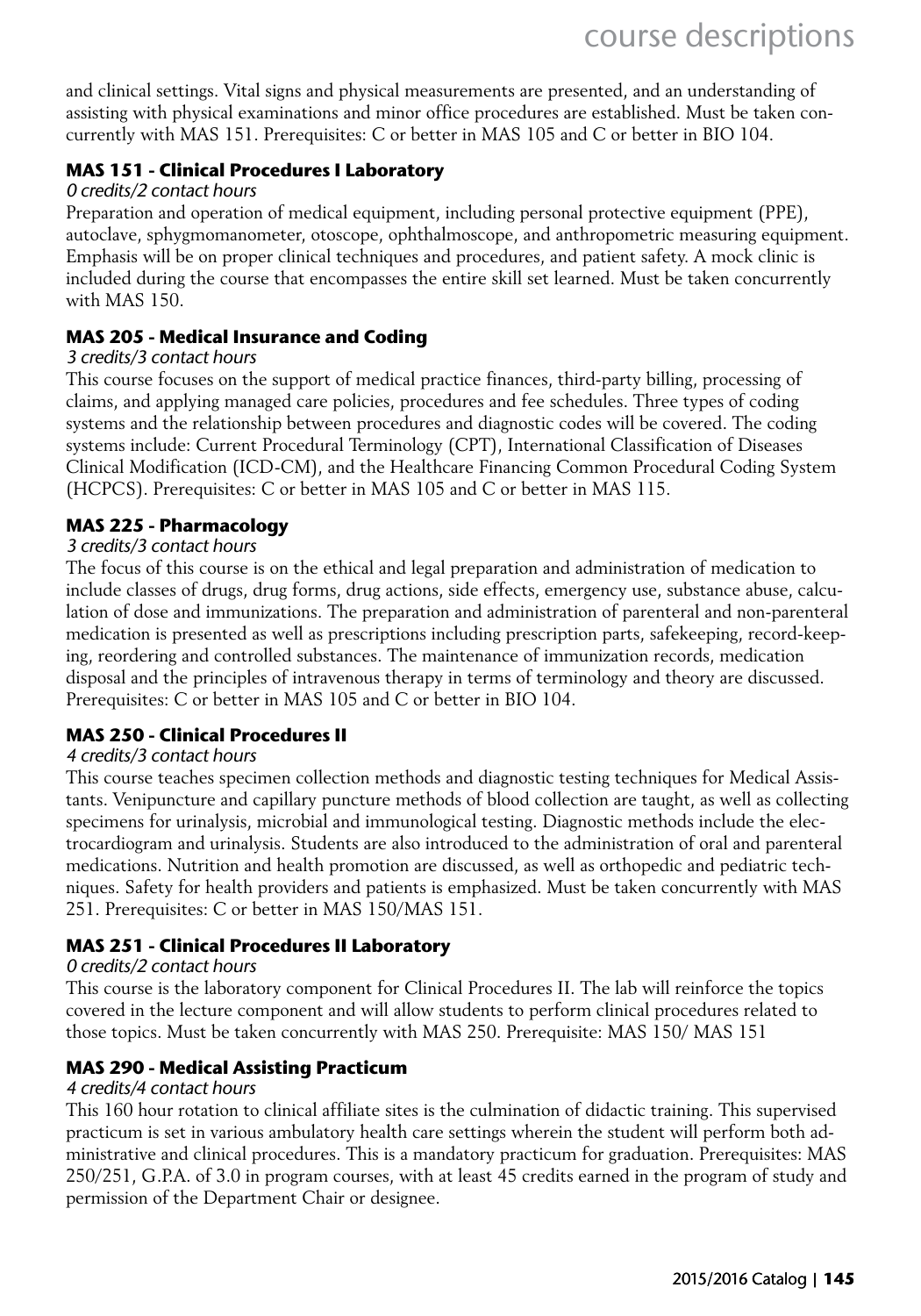#### **MAT 092 - Introduction to Algebra**

#### 3 credits/3 contact hours

This course reviews the basic operations with whole numbers, fractions, decimals, percents, ratios and proportions. The course covers an introduction to basic algebra including variables, algebraic expressions, writing and solving linear equations and inequalities, Cartesian coordinates, graphing linear equations and applied problem solving. This is a pre-college level course and credit does not count toward graduation in any degree program. Prerequisite: Appropriate score on Mathematics Placement Exam.

#### **MAT 098 - Intermediate Algebra**

#### 3 credits/3 contact hours

This course covers the fundamentals of algebra including solving equalities and inequalities in one variable, graphing linear functions and inequalities in two variables, working with polynomials, rational expressions, and quadratic equations. This is a pre-college level course and credit does not count toward graduation in any degree program. Prerequisite: P or C or better in MAT 092 or appropriate Mathematics Placement Exam score.

#### **MAT 109 Elements of Mathematics**

#### 3 credits/3 contact hours

This course is a problem solving approach to mathematical topics that are useful in contemporary society. Topics covered include a brief review of solving linear equations, ratios and proportions and their applications, consumer mathematics, an introduction to geometry, measurement systems and calculations, sets and logic, and an introduction to statistics. A scientific calculator is required for this course. The course is intended for students not expecting to enroll in another mathematics course and will satisfy a three credit Core IV math requirement. Prerequisite: C or better in MAT 098 or appropriate Mathematics Placement Exam score.

#### **MAT 122 - Finite Math**

#### 3 credits/3 contact hours

This course is a problem solving course using contemporary examples from business, behavioral sciences, economics, and the social sciences, social topics that are relevant to a contemporary society. Topics include systems of equations, matrices, linear programming, personal finance, sets and probability, and an introduction to statistics. Use of a scientific calculator is required. A graphing calculator is highly recommended. Prerequisite: C or better in MAT 098 or appropriate Mathematics Placement Exam score.

#### **MAT 127 - College Algebra**

#### 3 credits/3 contact hours

This course covers solving and graphing linear equalities and inequalities, quadratic and polynomial functions, graphing linear, polynomial and rational functions, exponential and logarithmic functions, and systems of equalities and inequalities. A graphing calculator is required. Prerequisite: Grade of C or better in MAT 098 or appropriate Mathematics Placement Exam.

#### **MAT 210 - Statistics**

#### 3 credits/3 contact hours

This course studies methods of collecting, organizing, summarizing and presenting data. Students will develop skills in examining and interpreting data using statistical techniques. Topics include sampling theory, descriptive statistics, probability theory, normal distributions, hypothesis testing, inference, regression and correlation. A scientific calculator that handles statistics is highly recommended. Prerequisites: C or better in MAT 122 or C or better in MAT 127

#### **MAT 220 - Trigonometry**

#### 3 credits/3 contact hours

This course provides some of the more advanced tools necessary to continue on to Calculus for those students interested in mathematics, science, engineering, architecture, or manufacturing. Students will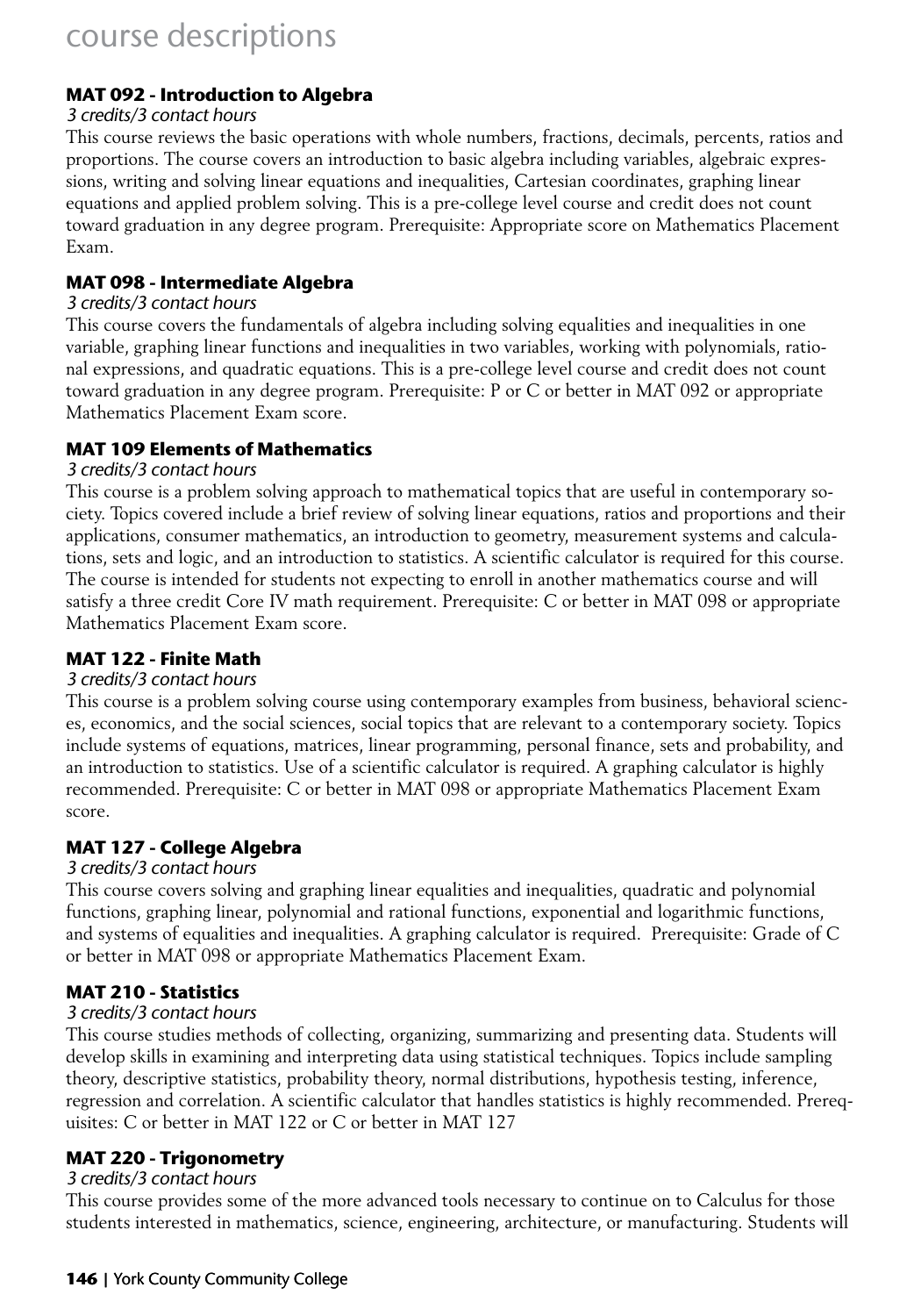learn the basic geometry of angles, triangles, arcs, solid objects, three dimensional space, trigonometric functions, and vectors. Students are required to bring a scientific or graphing calculator to class. Prerequisite: C or better in MAT 127

#### **MAT 227 - Pre-Calculus**

#### 3 credits/3 contact hours

This is a function-based course focusing on polynomials, rational, exponential, and logarithmic and trigonometric functions. Students are required to bring a graphing calculator to class. Prerequisite: C or better in MAT 127

#### **MAT 251 Calculus**

#### 4 credits/4 contact hours

This course is an introduction to the first calculus sequence with topics covering the differential calculus of algebraic, trigonometric, exponential and logarithmic functions. The course will also include an introduction to integration including areas, volumes, the substitution rule and the fundamental theorem of calculus. Prerequisite: C or better in MAT 227.

#### **MUL 110 - Digital Imaging**

#### 3 credits/3 contact hours

This course explores the fundamentals of image editing and object creation. Topics covered in this course include imaging and design methods, pixel manipulation, and use of specific color modes. Students apply graphic techniques using basic concepts of Adobe Photoshop software.

#### **MUL 122 - Digital Illustration**

#### 3 credits/3 contact hours

This course introduces students to the fundamentals of illustration in the digital environment using Adobe Illustrator software. Students will explore the various features of vector based drawings using current illustration software. Use of Bezier curves and control of vector based creation tools will be practiced with an emphasis on the creation of quality digital illustrations.

#### **MUL 125 - Intermediate Graphic Design**

#### 3 credits/3 contact hours

This course takes the fundamental concepts and practices of Foundations of Design (ART 126) and Digital Imaging (MUL 110) courses and expands on their application in real world situations. Students use current design software to create graphics and documents for web and print media. An emphasis is placed on developing an understanding of layout and design in the digital environment. Prerequisites: ART 126 and MUL 110

#### **MUL 126 - Typography**

#### 3 credits/3 contact hours

This course provides an introduction to the art of typography with an emphasis placed on fundamental type design techniques including: type rendering, letter spacing, type and headline groupings, type relationships, type images and type applications. The course includes letter forms and their use in visual communications, image composition, portfolio development, and critical analysis. This course utilizes current layout and design software. Prerequisite: ART 126

#### **MUL 130 - Motion Graphics**

#### 3 credits/3 contact hours

Students study storyboard layout and how it plays a role in animation. Topics covered in this course include design and the design process, animation throughout history, and animation development. Students apply animation techniques using current industry software. Prerequisite: ART 120

#### **MUL 140 - Web Graphics**

#### 3 credits/3 contact hours

This course will teach students the design concepts and skills required to create and modify effective web graphics, using industry standard software. Topics include: graphic formats, color palettes,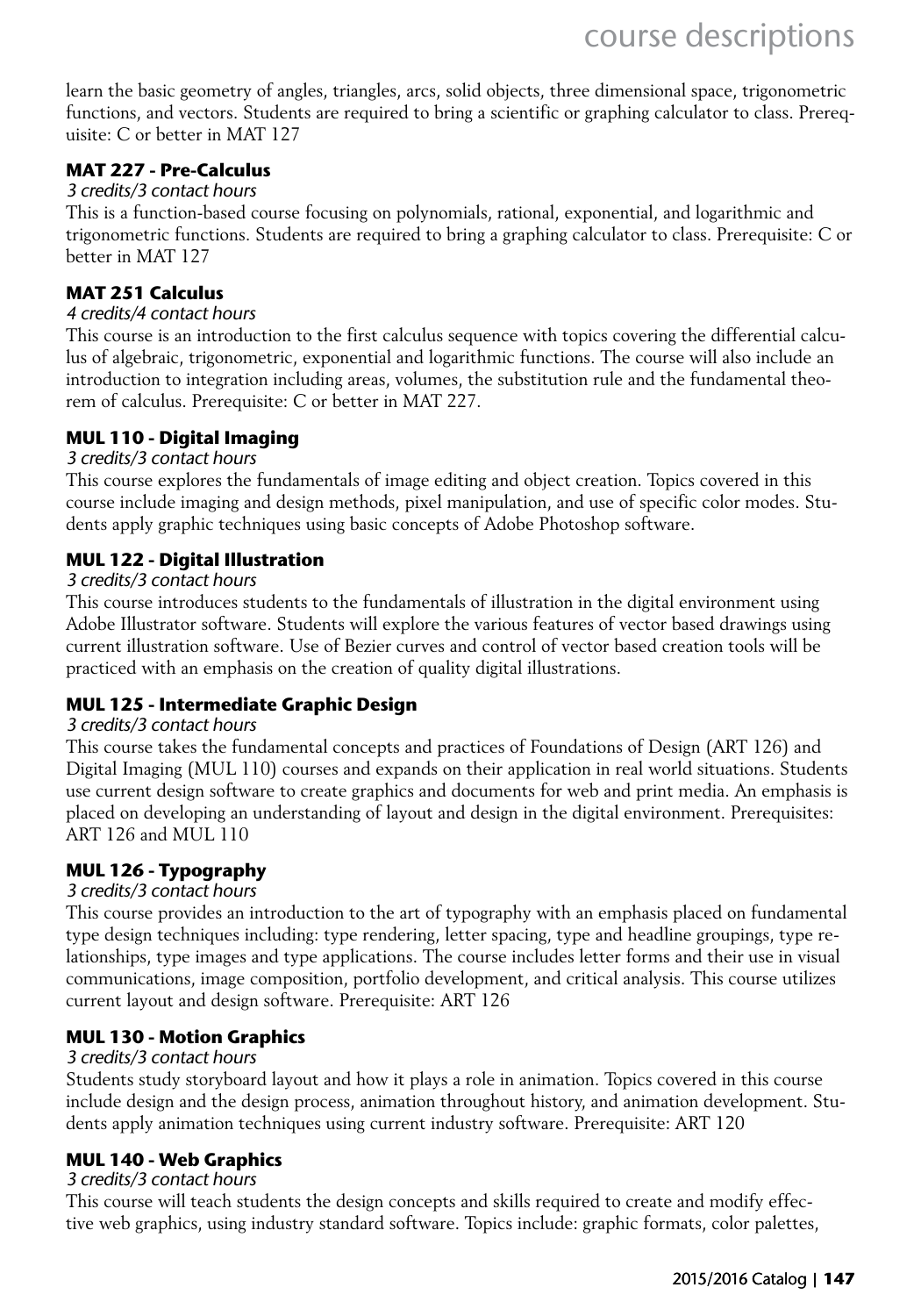compression, text as graphics, image slicing, image optimization, and animation. Course concepts and skills are learned through hands-on exercises and projects. Students will create original backgrounds, banners, navigation and other design elements, as well as advanced graphics such as rollovers, fly-out menus, and animation. Prerequisites: WEB 131 and MUL 110

#### **MUL 170 - Introduction to Game Development**

#### 3 credits/3 contact hours

This course provides an introduction to 3D game design and level editing. Building a game level will show the student several concepts including: aesthetic and game flow considerations, controlling game environment, scripting, texture and model creation/ importing, and shader use. Students will be introduced to the construction and implementation of their own textures and game assets for use in the game, as well as game story development.

#### **MUL 175 - Texturing & Lighting**

#### 3 credits/3 contact hours

This course focuses on the visual refinement of 3D lighting, texturing, and rendering. Artistic applications of the lighting and texturing and the difference in final output they create are explored. Students will enhance their knowledge of 3D modeling and animation through the use of realistic textures and the development of atmospheres using various lighting techniques. Prerequisite: MUL 110

#### **MUL 180 - 2D Game Design**

#### 3 credits/3 contact hours

This course is intended to describe the basics of 2D game design and level editing. Students will design and create 2D graphics, use specific styles and themes, create animated symbols, action scripting, and use common external code classes to control game play. Students will be focused on the role that scripting plays in games, and adjusting existing code to create their own unique module from the provided code samples. Students will design the game environment and the success of the module to operate as designed.

#### **MUL 185 - 3D Game Design**

#### 3 credits/3 contact hours

This course will familiarize students with the creation and editing tools used in commercial 3D game design. Students will create graphical environments and models, program behavior and functionality, and work within a Quality Assurance environment. Prerequisite: MUL 170

#### **MUL 190 – Introduction to Mobile Application Design**

#### 3 credits/3 contact hours

This course introduces students to the design of mobile device applications. Students will learn the skills to design, code, and publish applications for mobile devices development using a mobile OS Software Development Kit (SDK). Current industry techniques and best practice examples will be utilized to create a functional mobile application structure. Each student will develop a prototype and demonstrate the user experience. Prerequisites: WEB 131 and MUL 110

#### **MUL 200 - Topics in Digital Media**

#### 3 credits/3 contact hours

This hands-on course explores a specialized topic in Digital Media. Students will learn the fundamentals of the topic, including general principles and techniques, the use and application of materials and tools, and relevant vocabulary. The goal is to increase the student's awareness of the current techniques and trends in the field of Digital Media. Prerequisite: MUL 110

#### **MUL 202 – Digital Page Layout**

#### 3 credits/3 contact hours

This course introduces students to the topic of page layout for print and digital distribution. Students apply digital page layout skills to create the materials most widely required in the communications field. Students are exposed to concepts such as the importance of proper page layout, page layout planning, capturing content, font management and cross platform compatibility, proper image preparation, color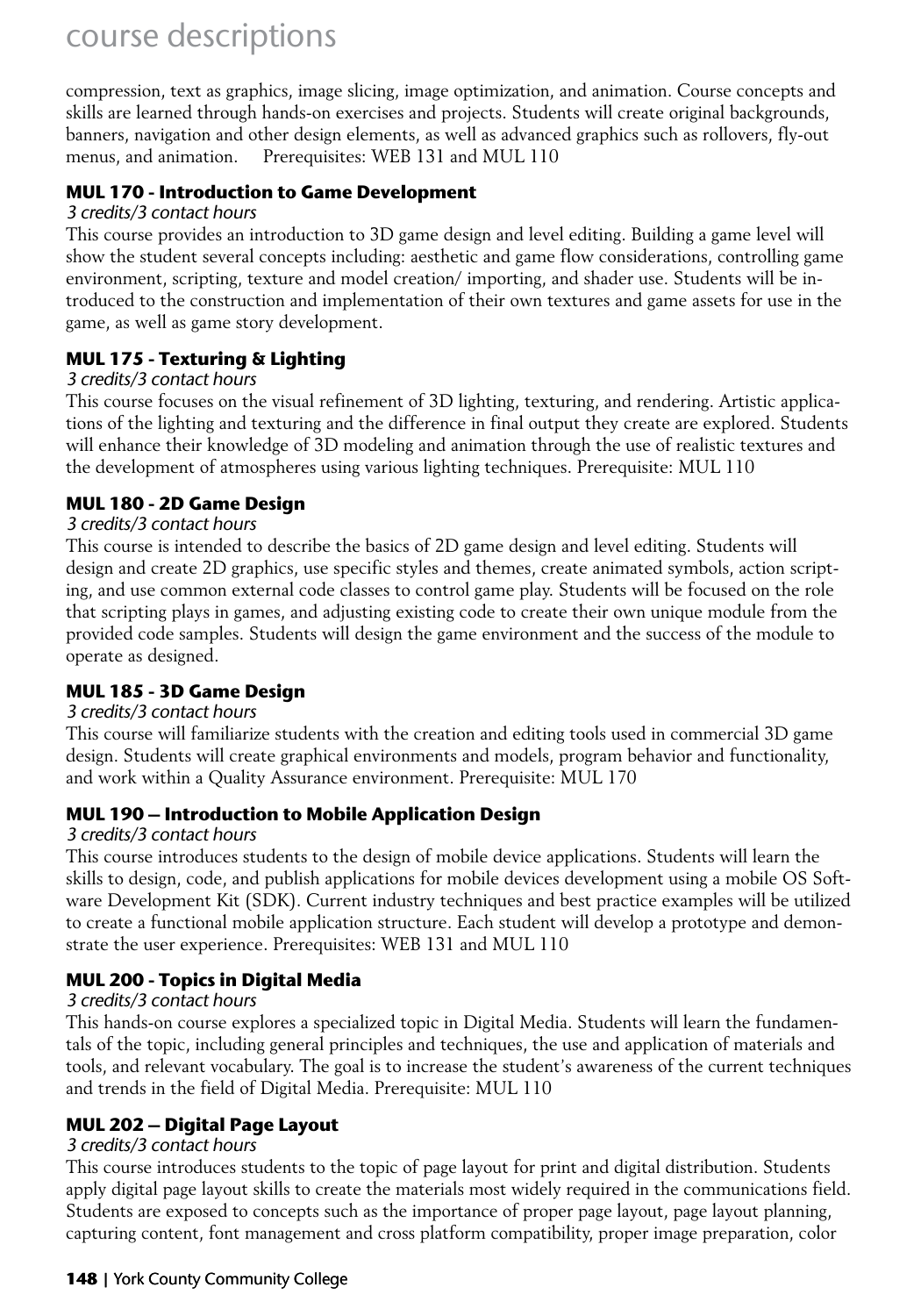management (including spot color specification), and file preparation for output. Also covered will be industry standards, page layout terminology, and page proofing. Prerequisites: MUL 110 and MUL 125

#### **MUL 210 - Advanced Digital Imaging**

#### 3 credits/3 contact hours

This course provides advanced techniques using pixel based and vector based image editing software, as well as instruction in computer graphics hardware usage, design and the professional environment. Students will receive training in generating vector graphics for illustrations and preparing work for professional printing. Prerequisite: MUL 110

#### **MUL 225 - 3D Modeling and Character Animation**

#### 3 credits/3 contact hours

This course builds upon the concepts of 3D computer modeling and character creation. Students will explore animating characters and creating personality in those characters, with a focus on sketching and development of objects and characters through storyboarding to actual models. Animating through pivot points and the use of bones is practiced and compared. Prerequisite: MUL 110

#### **MUL 230 - Computer Animation**

#### 3 credits/4 contact hours

The history of animation and the impact of computer animation on the making of film are explored. Students use drawing pads, pencils, and markers to begin the conceptual development of coherent, impactful animation. Storyboarding skills are refined and further enhanced. Students explore the process of developing a concept from sketch to screen. Students create a complete animation in this course. Building a scene, lighting and texturing, and integration of sound is explored. Critical analysis skills are learned and employed in the practice of the course. Prerequisite: MUL 130

#### **MUL 265 - Advanced Computer Animation**

#### 3 credits/4 contact hours

This course is the culmination of the animation skills learned in the foundational courses. In addition to furthering the understanding of animation as a discipline, computer generated special effects are explored and used. Using skills recently gained in the previous courses, the class will create a project animation as a production team where cooperative and organizational skills are stressed and put into practice. The process of developing the skills and techniques to create rich, complete, well done animation is the primary focus. Student will refine animations from previous courses for inclusion in their portfolio. Prerequisites: MUL 225 and MUL 230

#### **MUL 290 - Digital Media Internship**

#### 3 credits/3contact hours

This course provides the student an opportunity to integrate classroom theory and knowledge with the daily practices of a firm or studio working in the field of Digital Media. The course is designed to promote professional development by providing challenging and valuable work experience and prepare students for future careers in the Digital Media field. In addition to field work, students will also be required to submit written assignments on a regular basis. Students are expected to spend a minimum of 135 hours working in the field and complete written assignments related to the experience. Prerequisite: Students who have completed 45 credit hours, minimum curriculum GPA of 3.0, and consent of Department Chair.

#### **MUS 101 - Music Appreciation**

#### 3 credits/3 contact hours

This course guides students toward a deeper understanding of music by exposing them to various musical genres, and by developing their knowledge of musical elements and their listening skills. Students will learn to identify their own emotional and thoughtful responses to music, and to express those responses in discussion and in writing. Coursework will include attendance of at least one live or virtual musical performance. Prerequisite: ENG 101 recommended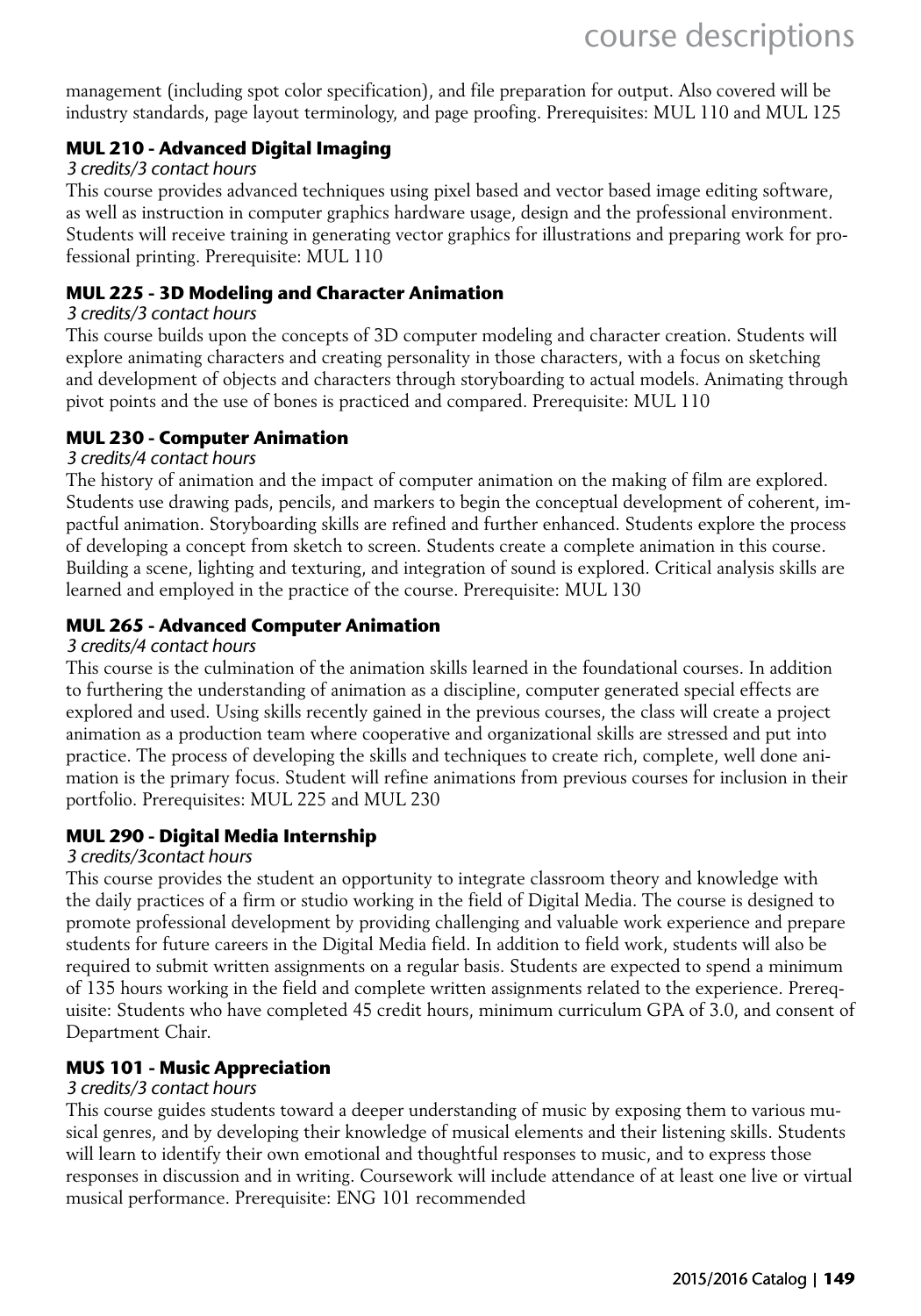#### **MUS 120 - YCCC Chorale**

#### 3 credits/3 contact hours

This course provides theoretical and practical musical knowledge by allowing students to participate in a vocal ensemble. Students will learn basic concepts in music theory, and as a group they will practice the skills necessary for successful vocal performances. Coursework will include participation in one or more group performances for the YCCC community. This mixed-voice ensemble is open to all students without audition.

#### **NET 110 - Networking Fundamentals**

#### 3 credits/ 3 contact hours

This course introduces students to the terminology, protocols, and standards used in Local Area Networks (LANs) and Wide Area Networks (WANs), including the Internet. Topics include content standards, network reference models, LAN and WAN differences, cabling, network addressing and routing, and methods to secure and manage networks. Prerequisite: C or better in MAT 098 or appropriate Math Placement Exam score.

#### **NET 221 – Network Security**

#### 3 credits/3 contact hours

This course provides the student with an in-depth knowledge of the security aspects of TCP/IP networking protocols, and the security tools and techniques used to protect the network. Some topics covered in this course include: firewalls, remote access, virtual private networks, intrusion detection systems, and data auditing tools. Prerequisite: NET 110.

#### **NUR 126 - Dosage Calculations**

#### 2 credit/2 contact hours

This course is required for students interested in a nursing program. It focuses on mathematical calculations used by nurses in the clinical setting. Students must possess basic math skills (knowledge of decimals, fractions, metric system, conversion between systems of measurement, ratio-proportion, and ability to do basic algebraic equations) required for medication calculations. This course will emphasize safety and accuracy required for medication administration. It will include clinically based problems that provide students with the practice needed to master clinical calculations. A simple use calculator is permitted but not required. Prerequisite: Grade of C or better in MAT 098 or appropriate Mathematics Placement Exam score

#### **PHI 102 - Ethics and Contemporary Society**

#### 3 credits/3 contact hours

This course introduces students to classical, historical, and contemporary perspectives on the theory and practice of ethics. Students will apply this knowledge by examining a variety of contemporary personal, social, and professional ethical issues and problems, and by practicing methods for arriving at ethical solutions and decisions. The course emphasizes critical thinking skills and reasoning, and the expression of ideas in writing. Prerequisite: ENG 101

#### **PHY 151 - General Physics I**

#### 4 credits/5 contact hours

This course is a laboratory-based introduction to physics for college students. Topics covered include measurement, kinematics and force, dynamics, work and energy, impulse and momentum, motion, and fluids. Students are required to bring a scientific or graphing calculator to class. Prerequisite: MAT 220

#### **PMT 110 – Precision Machining I**

#### 4 credits/8 contact hours

Students will be introduced to basic precision machining theory and operation as well as the importance of workplace and machine safety. The course will focus on the development of best work practices and the principles of Lean Manufacturing. The fundamentals of precision measuring, layout, hand tool, lathes, drill press, and milling will be covered. The course will discuss a variety of general industry safety and health hazards that a worker may encounter. The course will stress hazard identifi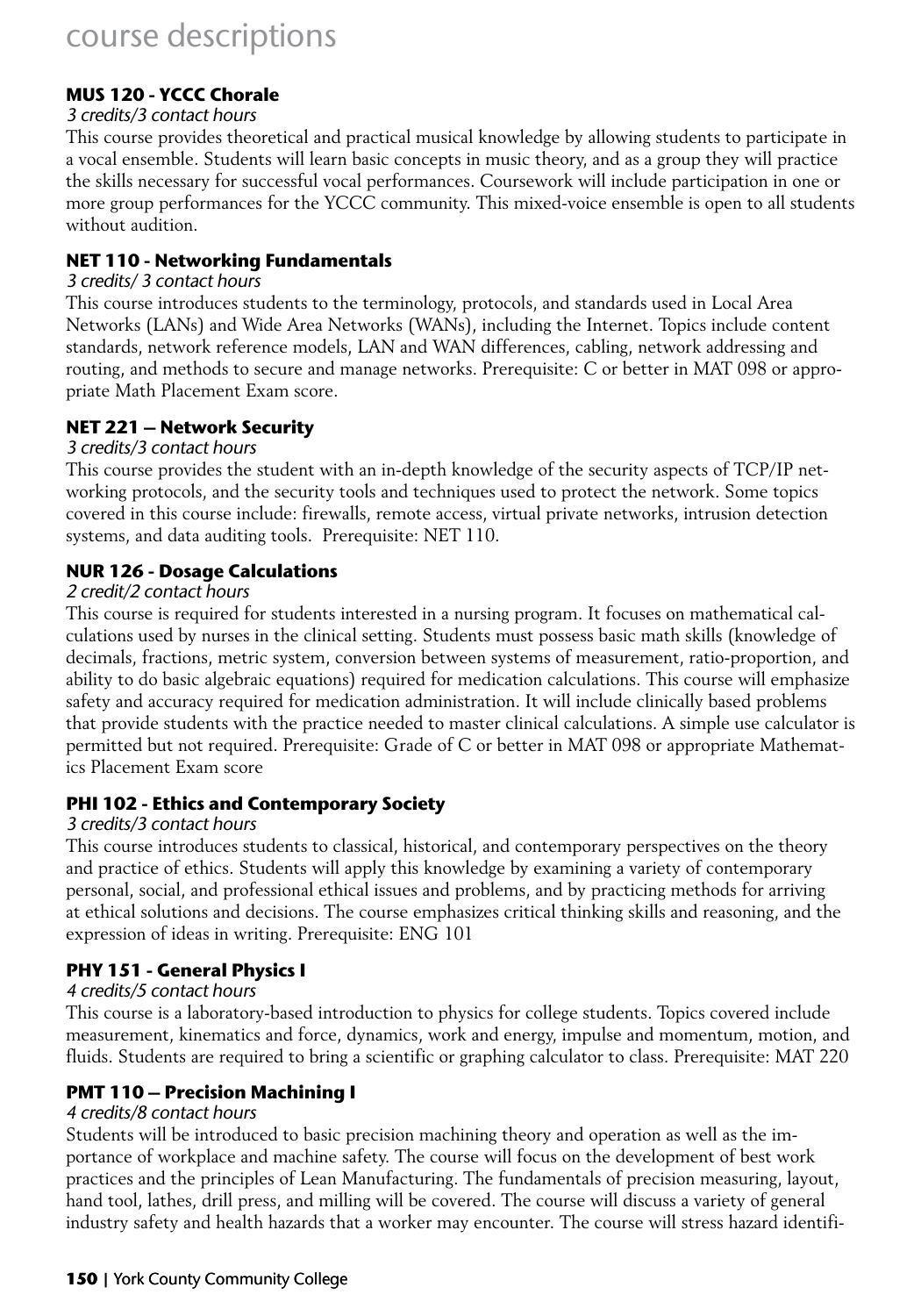cation, avoidance, control and prevention and will include how to identify, abate, avoid and prevent job related hazards. Successful completion of the course will include students receiving the 10 hour card from the OSHA Training Institute.

#### **PMT 125 - Principles of CNC**

#### 3 credits/5 contact hours

This course will introduce students to the fundamentals of Computer Numerical Control (CNC) machines, machine terminology and equipment. Students will learn the basics of manual programming, using G and M codes, and operating CNC machines.

#### **PMT 150 Precision Machining II**

#### 4 credits/8 contact hours

This course is the second in the sequence of four precision machining courses. In this course, students apply the manual machine operations skills with a focus on threading processes and intermediate milling methods. The course emphasizes the application of geometric tolerances according to ASME Y14.5 standards. Business models will be explored to develop an understanding of manufacturing management methods. The course reinforces safe work habits. Prerequisites: PMT110 and CAD115

#### **PMT 175 CNC Programming and Operations I**

#### 3 credits/5 contact hours

This course offers in-depth experiences in advanced set-up, quality control methods, and process planning on both turning and machining centers. Students work in a project based environment using G&M code programming and canned cycles to create CNC programs from engineering drawings. Topics include the science of metal cutting, advanced cutting tool materials, and high temperature usage of carbide tooling. Students will utilize the practical application of fixture design and rapid set ups on the CNC machines for small lot sizes. Prerequisites: PMT 110 and PMT 125 and CAD 115

#### **PMT 200 - Topics in Precision Machining**

#### 3 credits/3 contact hours

This course explores a specialized topic in the field of precision machining. Students will learn the fundamentals of the topic, including general principles and concepts, the use and application of materials and tools, and relevant vocabulary. Topics discussed will be outside of those carried in the catalog on a regular basis. The goal is to increase the student's awareness of current and emerging trends in precision machining and manufacturing. Prerequisites: PMT 110 and PMT 125

#### **PMT 210 Precision Machining III**

#### 4 credits/8 contact hours

This course examines the set-up and use of fourth and fifth axes on the vertical milling machine and the associated application to the CNC machining center. Students will machine assigned parts and assemblies based on blueprint specifications using auxiliary views. Each student will fabricate, set-up and use fixtures of their own design to produce assigned parts and assemblies. Prerequisite: PMT150

#### **PMT 215 CNC Programming and Operations II**

#### 3 credits/5 contact hours

This course utilizes advanced process planning skills, fixture based set-ups, and the control of multiple coordinate systems for the production of complex parts and assemblies. Students work in teams to develop quality control plans and process documentation, manufacture parts and assemblies, and inspect parts to assigned specifications. Students examine the effect of tool design on the set-up of fixtures to produce parts, components, and assemblies. A focus is on the manipulation of the CAM interface to generate complex G&M code based on the automatic incorporation of canned cycles. Prerequisites: CAD 107, PMT 150 and PMT 175

#### **PMT 250 Precision Machining IV**

#### 4 credits/8 contact hours

This course is the final of four precision machining courses. In this course, students apply processing, planning, and machining skills to complete a complex capstone project. Students perform multi-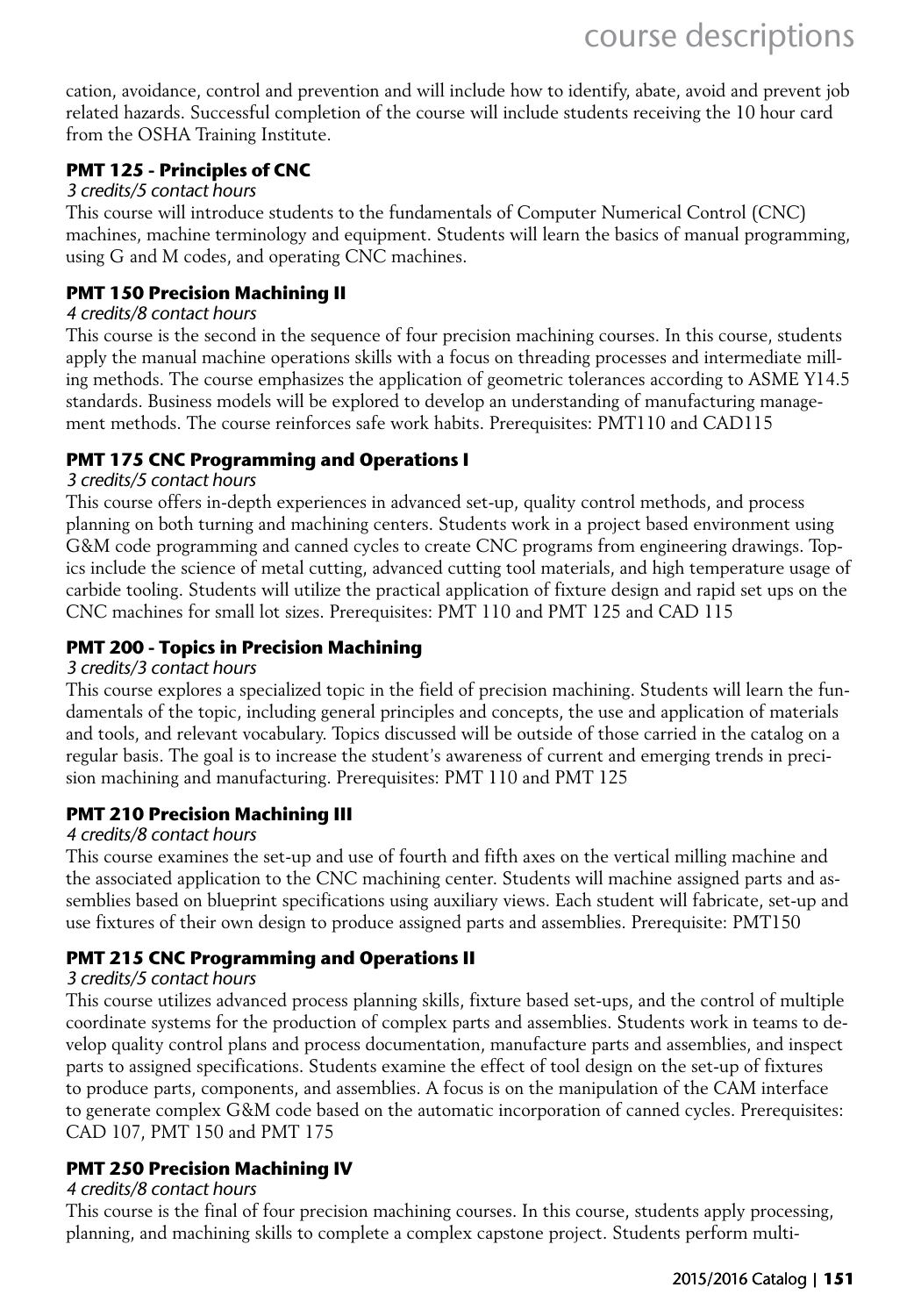ple set-ups on various machines, produce documents for quality control sampling, design inspection techniques, and complete the project on time and on budget. Students work as a team to successfully plan, document, machine, assemble, and maintain a project log of processes used to create the capstone project. Particular emphasis is placed on the application of skills acquired through all previous courses taken as part of the PMT program. Prerequisites: PMT 210 and PMT 215

#### **PMT 290 – Precision Machining Technology Internship**

#### 3 credits/3 contact hours

This course provides the student an opportunity to integrate classroom theory and knowledge with the daily practices of a work environment of a company in the precision machining industry. The course is designed to promote professional development by providing challenging and valuable work experience and prepare students for future careers in the field. In addition to field work, students will also be required to work with their faculty sponsor and to submit written assignments on a regular basis. Students are expected to spend a minimum of 135 hours working in the field and complete written assignments related to the experience. Prerequisites: PMT 150 and PMT 175, a cumulative GPA of 3.0, with at least 30 credits earned in the program of study and permission of the Department Chair.

#### **POS 101 - American Government**

#### 3 credits/3 contact hours

This course examines the American system of government: its political institutions, as well as the processes and problems of government. Focus is on the federal government with special attention paid to the roots of the federal system and the development of the Constitution. Students will study the role of the three branches of government in the resolution of modern political issues.

#### **POS 105 - Introduction to International Relations**

#### 3 credits/3 contact hours

This course will examine the structures, processes, and issues that shape contemporary international relations. Topics include national and international security in the Post Cold War era; problems of the international political economy; the impact of terrorism; international conflict resolution, human rights, and global environmental politics.

#### **POS 115 - Topics in Political Science**

#### 3 credits/3 contact hours

This course focuses on special topics or emerging issues in the field of political science. Topics discussed will be outside of those carried in the catalog on a regular basis. The course may be repeated for credit when the topic varies.

#### **POS 125 - Constitutional Law**

#### 3 credits/3 contact hours

This course is a survey of American constitutional law emphasizing civil rights and individual liberties, including an analysis of federal and state court decisions that interpret the United States Constitution as to the authority and process of criminal justice agencies. Students will develop an understanding of constitutional frameworks for criminal justice procedures and policies.

#### **POS 290 - Government Internship**

#### 3 credits/3 contact hours

The purpose of this course is to assist students in developing basic skills, understanding, and applications related to the possibilities and problems of democracy in the tradition of U.S. government and citizenship. This internship experience is designed for placement in a local, state or federal level office. Combining real life experience with reading, research, and reflection, the internship endeavors to nurture both academic analyses and professional skills pertaining to the practice of public service in the elective political arena. Prerequisite: POS 101 or SOC 210

#### **PSY 101 - Introduction to Psychology**

#### 3 credits/3 contact hours

This course is an introduction to the study of human behavior and its application to everyday situations.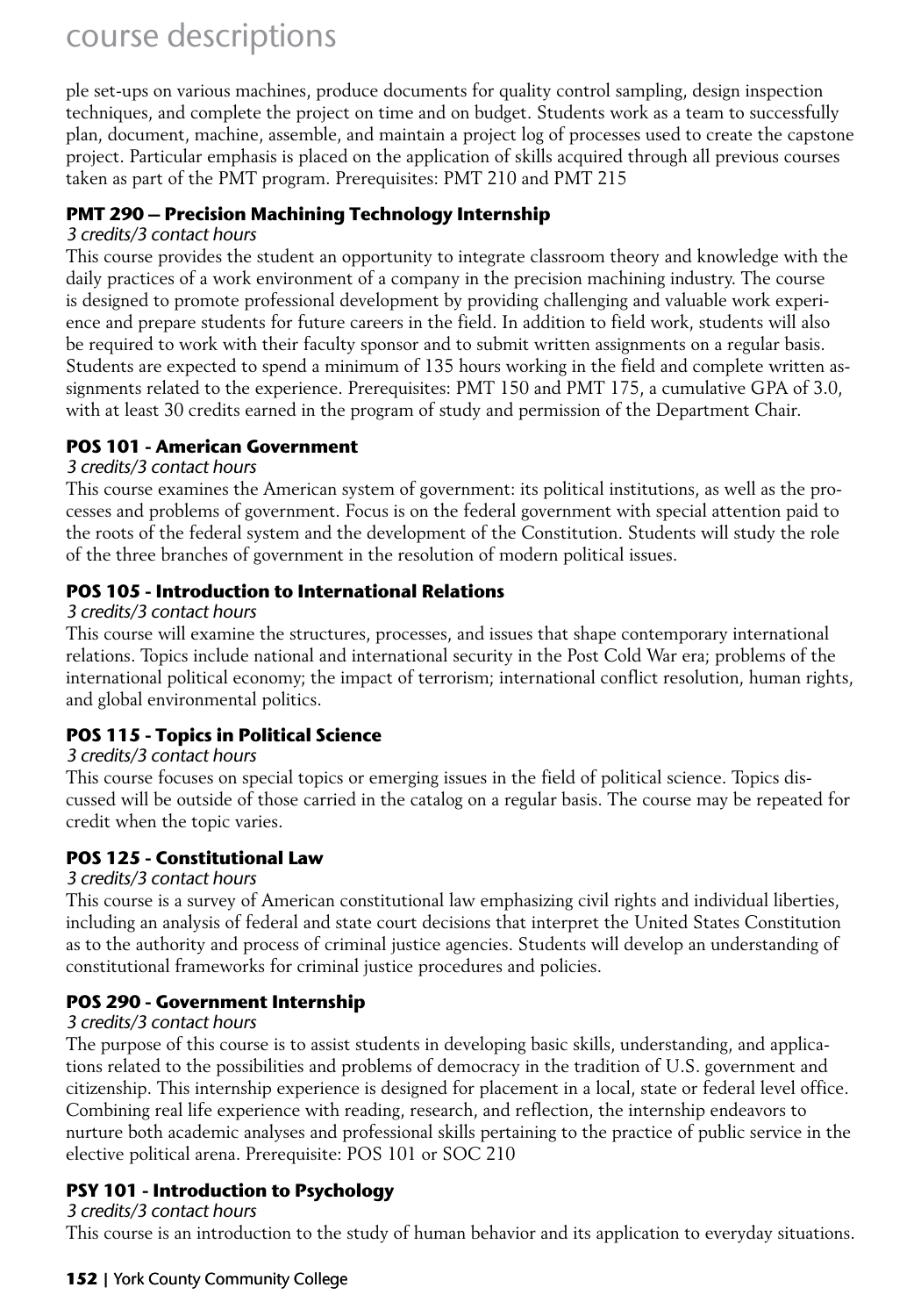Among the topics discussed are the biological foundations of behavior, altered states of consciousness, learning and thinking, human development, personality, behavior disorders and therapies, and social psychology.

#### **PSY 200 - Topics in Psychology**

#### 3 credits/3 contact hours

This course focuses on special topics or emerging issues in the field of psychology. Topics discussed will be outside of those carried in the catalog on a regular basis. The course may be repeated for credit when the topic varies. Prerequisite: PSY 101

#### **PSY 202 - Social Psychology**

#### 3 credits/3 contact hours

This course focuses on the theories, research methods, and the status of scientific knowledge about social influences on human behavior. Topics include social psychological approaches to social influence, social perception and cognition, attitudes, group dynamics, prejudice, conformity, obedience, aggression and prosocial behavior. Prerequisite: PSY 101

#### **PSY 210 - Psychology Across the Lifespan**

#### 3 credits/3 contact hours

This course focuses on the theories, research methods, and the status of scientific knowledge about human development across the lifespan. Topics include the interplay of psychological and environmental factors in physical, cognitive, social and personality development from birth through adulthood. Prerequisite: PSY 101

#### **PSY 214 - Child Development**

#### 3 credits/3 contact hours

An introduction to the science of human development from infancy through childhood. The course will examine children's physical, cognitive, and emotional development, including the social and cultural contexts of development. Prerequisite: PSY 101

#### **PSY 226 - Forensic Psychology**

#### 3 credits/3 contact hours

This course will focus on the application of psychological principles to the legal system and understanding criminal behavior from a psychological perspective. Topics will include the psychology of crime and aggression, juvenile delinquency, criminal profiling, and the legal system's procedures relevant to the right of defendants, victims, children and mental patients. Prerequisite: PSY 101

#### **PSY 230 - Abnormal Psychology**

#### 3 credits/3 contact hours

This course considers the major diagnostic, etiologic, and treatment issues for a variety of categories of abnormal behavior and psychological disorders. Specifically, the course will examine disorders related to anxiety, stress & trauma, mood, schizophrenia, eating and substance abuse, memory & organic dysfunctions, and personality. We will also examine the social, cultural, and legal issues related to psychopathology. Prerequisite: PSY 101

#### **PSY 232 - Introduction to Counseling**

#### 3 credits/3 contact hours

An introduction to various theories of behavior change, including dynamic, behavioral, cognitive, humanistic, and existential approaches to therapy. Individual, group, and family therapies will be discussed. Prerequisite: PSY 230 (can be taken concurrently)

#### **PSY 234 - Trauma and Recovery**

#### 3 credits/3 contact hours

This course will provide an overall theoretical basis for trauma assessment and intervention. Students will learn concepts of trauma theory, treatment options, and stages of recovery. The psychological and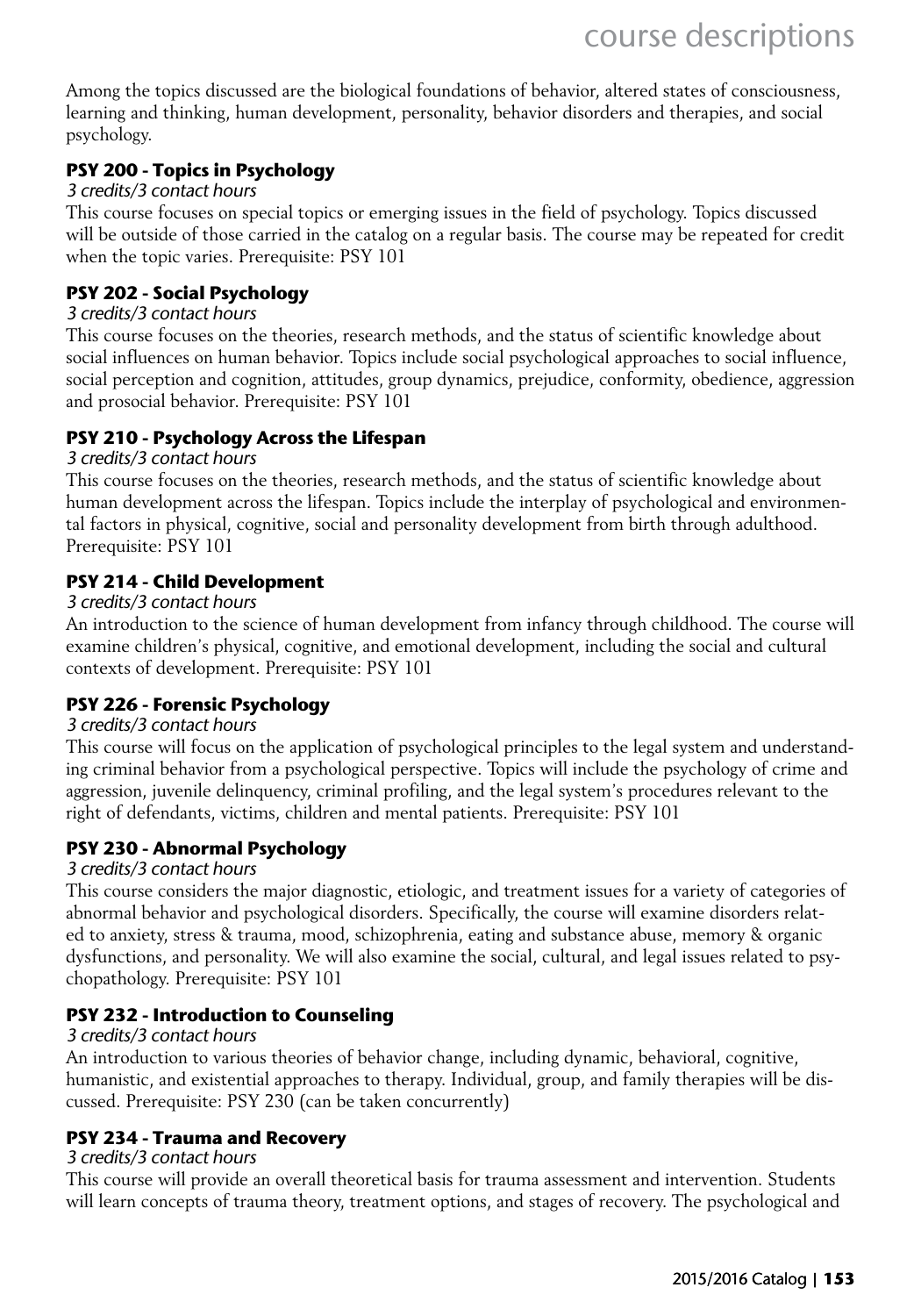biological effects of trauma will be examined and clinical outcomes for the major trauma-specific disorders will be explored. Prerequisite: PSY 230 (may be taken concurrently)

#### **PSY 244 - Psychosocial Rehabilitation**

#### 3 credits/3 contact hours

This course will examine psychosocial rehabilitation as a core organizing principle of all behavioral health care. The philosophies and values of psychosocial rehabilitation and their application in essential client services will be examined with a focus on diagnosis, treatment options, and recovery models. Attention will be given to the experience of disability, components of service delivery, and the importance of collaborative planning. Prerequisite: PSY 230

#### **PSY 280 - Positive Psychology**

#### 3 credits/3 contact hours

The course is an introduction to the theories, concepts and practice of positive psychology. Positive psychology is the scientific study of psychological strengths and optimal functioning, including (1) positive subjective states such as happiness, satisfaction, love and contentment; (2) positive individual traits such as courage, honesty, wisdom and resilience; and (3) positive institutions such as healthy families, work environments and communities. Prerequisite: PSY 101

#### **SCI 100 — Topics in Science**

#### 3 credits/3 contact hours

This course provides an exploration of a special topic or emerging issue in the field of science. Topics discussed will be outside of those carried in the catalog on a regular basis. The course may be repeated for credit when the topic varies.

#### **SCI 101 - Introduction to Environmental Science**

#### 3 credits/3 contact hours

This course is an introduction to the basic principles of environmental science. Topics including energy, resources, and waste management and air, water, and soil pollution are addressed within ecological and social contexts. Classroom discussions and projects will focus on current local, state, national, and international issues. The main purpose of the course is to engage students in a dialog that goes beyond superficial explanations of complex events. Over the course of the semester, students will develop skills in gathering and assessing information concerning specific environmental issues, identifying and evaluating options to deal with those issues, and appreciating the implications of selecting (or not selecting) any of those options.

#### **SCI 110 - Introduction to Scientific Inquiry/lab**

#### 4 credits/5 contact hours

This course is an inquiry-based introduction to the scientific process as a way of understanding the world around us. Introduction to Scientific Inquiry utilizes some of the central themes of biology as a framework for the development of the critical thinking skills that form the intellectual core of science. Selected topics from molecular, cell, and organismal biology as well as topics from the fields of ecology and evolutionary biology are covered. During hands-on, minds-on laboratory exercises, students generate hypotheses based on observations of natural phenomena, then design and conduct experiments to test those hypotheses. Appropriate methods of collecting, analyzing, and representing empirical data are discussed and employed. Emphasis is placed on rational thought and the formation of valid conclusions. Prerequisite: Grade of C or better in MAT 098 or appropriate Mathematics Placement Exam score

#### **SOC 101 - Introduction to Sociology**

#### 3 credits/3 contact hours

This course analyzes the social and cultural forces, which govern human behavior. Topics include social interaction and organization, socialization processes, primary groups and the family, collective behavior, population, and ecology.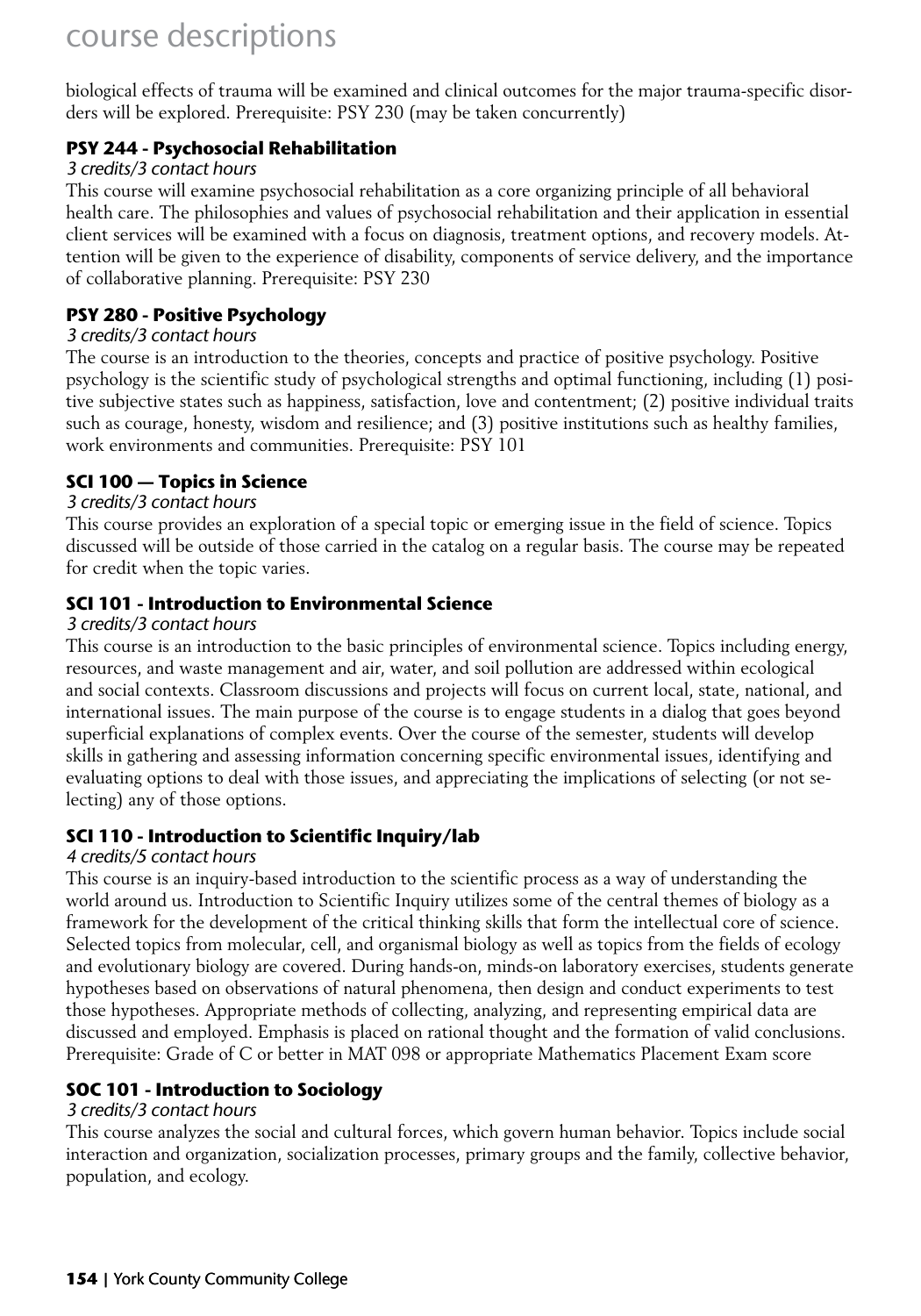#### **SOC 200 - Topics in Sociology**

#### 3 credits/3 contact hours

This course focuses on special topics or emerging issues in the field of sociology. Topics discussed will be outside of those carried in the catalog on a regular basis. The course may be repeated for credit when the topic varies. Prerequisite: SOC 101

#### **SOC 201 - Sociology of the Family**

#### 3 credits/3 contact hours

Explores the family from historical, contemporary and cross-cultural perspectives. Familial relationships throughout the life span are explored within the context of the following topics: gender roles and power within the family, choice of partners, marriage, alternative life styles, parenting, domestic violence, divorce and remarriage. Prerequisite: SOC 101

#### **SOC 210 - Social Problems**

#### 3 credits/3 contact hours

This course will develop students' skills of critical analysis through the application of sociological principles to current social issues. Examples of issues which may be examined are: stratification and inequality around the globe, poverty, health care, homelessness, aging, racial/ethnic conflict, gender roles and national and global conflict. Prerequisite: SOC 101

#### **SOC 232 - Death and Dying**

#### 3 credits/3 contact hours

This course provides a basic background on historical and contemporary perspectives on death and dying. Topics include attitudes toward death and preparation for death; the understanding of and care for the terminally ill; funeral rites; burial, mourning and grief practices; grief counseling; suicide and euthanasia. Attention will be given to American practices regarding death, as well as cross-cultural interpretation. Prerequisite: SOC 101 or PSY 101

#### **SPA 101 - Conversational Spanish I**

#### 4 credits/4 contact hours

This course teaches Spanish conversation and grammar with practice in business situations, particularly those suitable for the hospitality and tourism industries. The course will use a variety of oral situations and scenarios to equip students to function in different situations within a Spanish-speaking context. This course offers interpersonal transactions and geographical and cultural awareness of the Hispanic world.

#### **SPE 101 - Oral Communications**

#### 3 credits/3 contact hours

Experiential learning is emphasized through a variety of life and career-oriented speaking situations, including relating personal experiences, giving directions, making announcements, using exhibits, reading from a manuscript, delivering informative talks and participating in a persuasive exercise. Also included are listening techniques and exercises, and the study of nonverbal communications, and interviewing. Prerequisite: ENG 101

#### **VET 101 - Introduction to Veterinary Technology**

#### 3 credits/3 contact hours

The course will examine the role of the veterinary technician in the workplace. Students will do an analysis of employment opportunities and areas of specialization as well as related concepts in ethics, professionalism and laws and regulations governing veterinary technicians. Students will get an introductory view of animal handling and husbandry concepts, veterinary clinic management topics and an introduction to veterinary clinical laboratory procedures, animal nutrition and breeding. Students will be expected to complete a four hour job shadow experience at a veterinary clinic of their choice.

#### **VET 110 Animal Nutrition**

#### 3 credits/3 contact hours

This course will cover aspects of nutrition for large and small animals. The digestive process will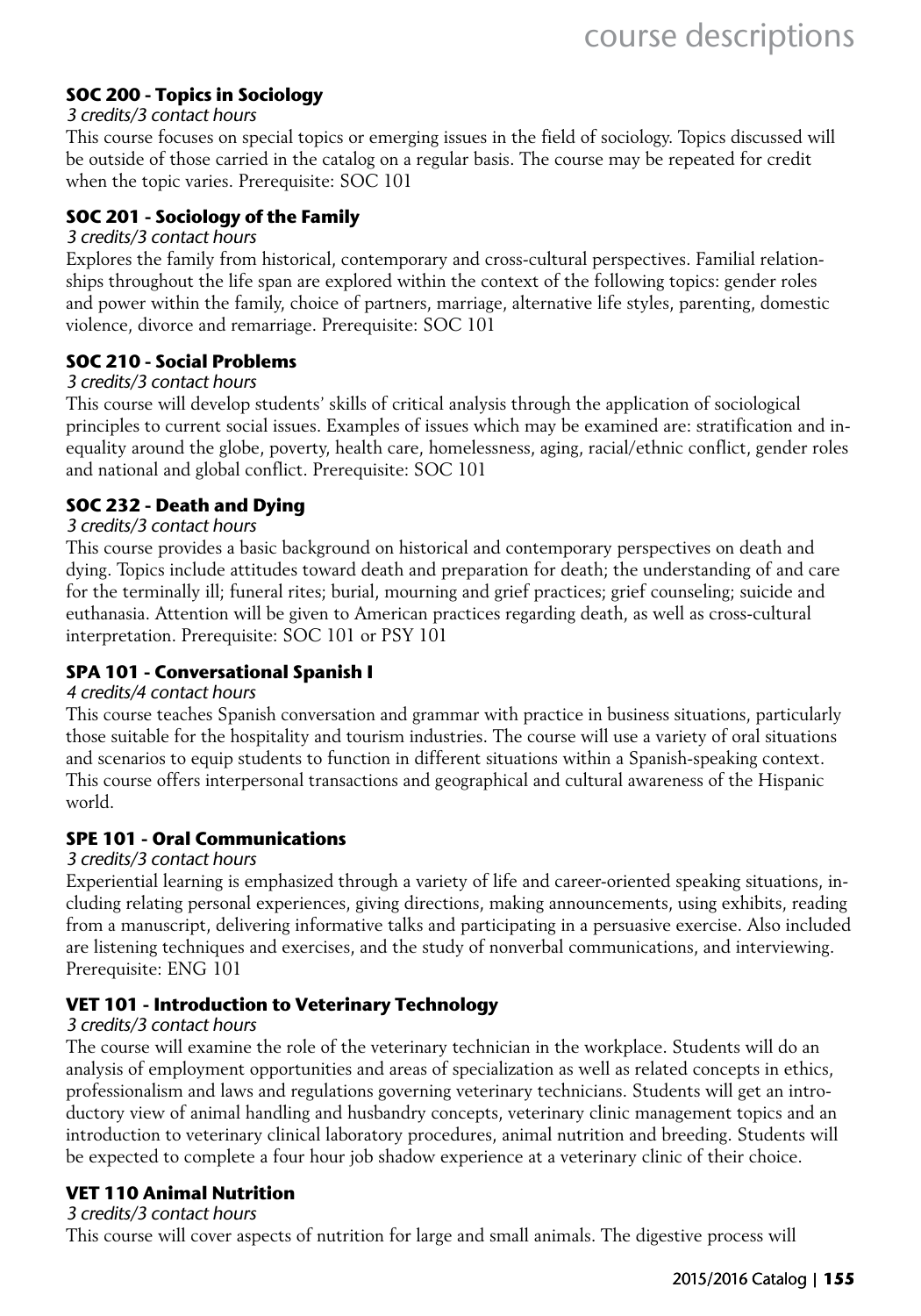be studied as well as the utilization of nutrients by animals. The importance of vitamins, minerals, proteins, fiber and other forms of energy will be covered. Students will study how feed rations are calculated and practiced for large and small animals diets. These concepts will be applied to both animal management and veterinary care environments covering the Essential Skills required by the American Veterinary Medical Association's (AVMA) Committee on Veterinary Technician Education and Activities for Veterinary Technician students. Prerequisite: Grade of C or better in MAT 098 or appropriate Mathematics Placement Exam score

#### **VET 120 - Veterinary Pharmacology**

#### 2 credits/2 contact hours

This course will examine the fundamentals of pharmacology as it relates to the veterinary technician. This class looks at the effects of different drugs on the animal body and their uses for combating various ailments. Future veterinary technicians and technologists learn about drug recognition, labeling and packaging, calculating and measuring appropriate dosages for each animal, and administering, storing and inventorying pharmaceuticals. Students will also study normal and abnormal responses to therapeutic agents. This course may involve field work. Prerequisites: Grade of C or better in Math 127, BIO 124/125 and VET 101. This course is only available to students in the Veterinary Technology program.

#### **VET 125 - Clinical Methods I**

#### 4 credits/3 contact hours

This course is an introduction to clinical skills, laboratory equipment and veterinary nursing procedures. Part or all of this course will meet at an off campus location. Topics include the care and handling of small animals, animal restraint, physical examinations, specimen collection, medication administration and other clinical nursing skills. Laboratory procedures include urinalysis, parasitology and cytology as well as any other topics related to essential AVMA skills assigned as course content. Students will practice skills using models and live animals where appropriate. This course must be taken concurrently with VET 126. Prerequisites: Grade of C or better in Math 127, BIO 124/125 and VET 101, as well as permission from Department Chair or designee. This course is only available to students in the Veterinary Technology program.

#### **VET 126 - Clinical Methods I Laboratory**

#### 0 credits/3 contact hours

Laboratory exercises in this course will relate to the topics covered in VET 125 Clinical Methods I. Part or all of this course will meet at off campus locations and students must provide their own transportation. Using models and live animals where appropriate, students will gain experience in animal handling, basic veterinary nursing and laboratory skills in preparation for their first practicum experience. This course must be taken concurrently with VET 125. Prerequisites: Grade of C or better in Math 127, BIO 124/125 and VET 101, as well as permission from Department Chair or designee. This course is only available to students in the Veterinary Technology program.

#### **VET 190 - Veterinary Practicum I**

#### 3 credits/3 contact hours

This course provides the veterinary technology student the opportunity to put into practice concepts and techniques learned in program courses as required by the American Veterinary Medical Association's (AVMA) Committee on Veterinary Technology Education and Activities. Students must meet the Essential Functions for Veterinary Technicians as defined by the AVMA. Students will be responsible for locating a veterinary practice willing to host the 135 hour practical experience. This Practicum cannot be completed at a current place of employment and students cannot receive compensation for time spent in the Practicum. The student will be required to engage in the collaborative process of negotiating the memorandum of understanding regarding their accountability during the time spent at the practice as it relates to professional behavior and responsibilities. The course instructor will supervise students to witness proficiency in any outstanding essential skills and to facilitate discussions with all students to compare and contrast techniques and learning experiences. Prerequisites: Grade of C or better in Math 127 and a 3.0 average in all program courses including VET 101, VET 110, BIO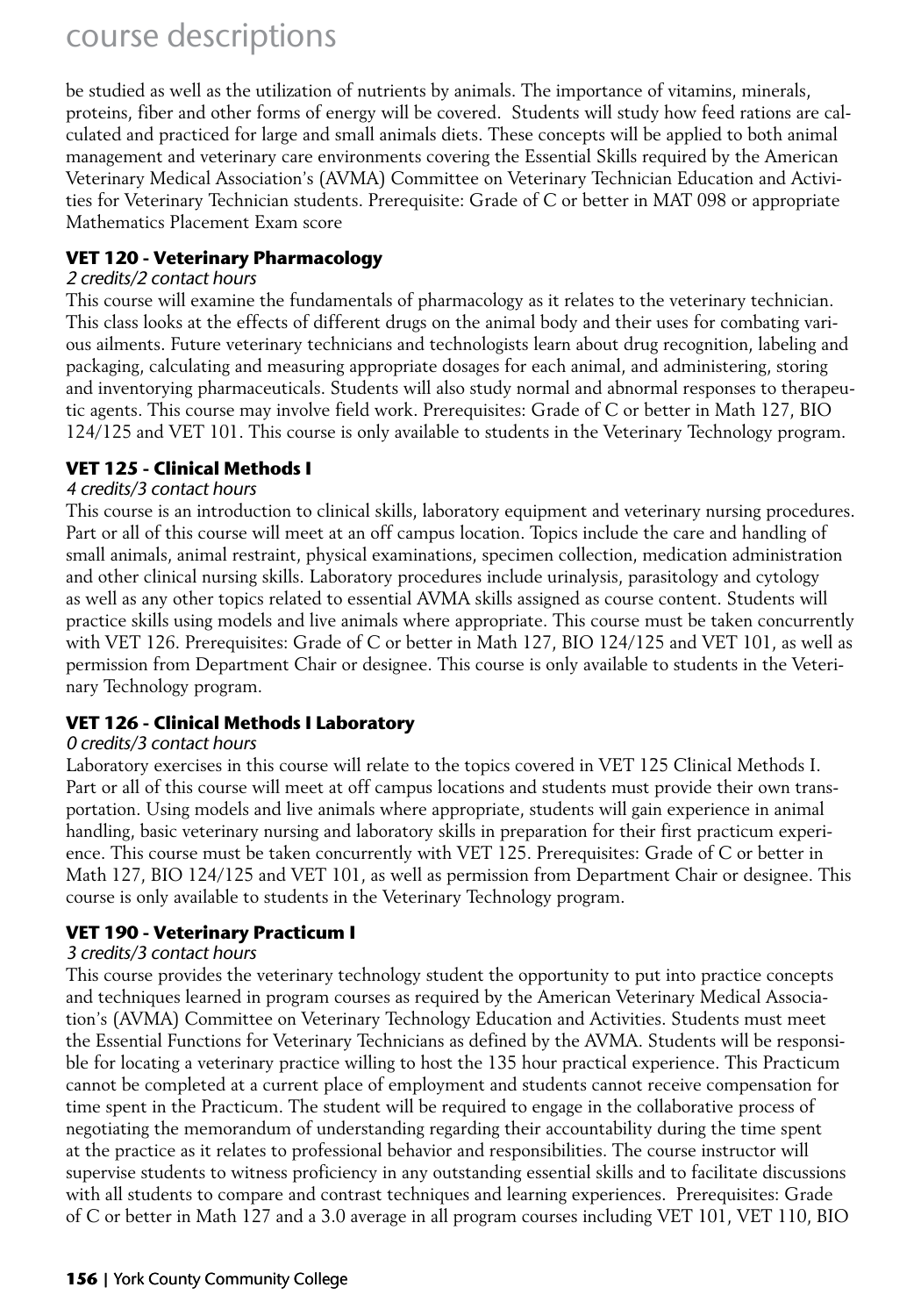124/125, VET 120, VET 125/126 and BIO 134/135. This course is only available to students in the Veterinary Technology program and requires permission of the Program Director.

#### **VET 215 - Laboratory Animal Medicine**

#### 2 credits/3 contact hours

This course focuses on laboratory and exotic animal husbandry, handling, restraint, and specific problems encountered with laboratory and exotic animals. The student will learn proper feeding and common management practices, including sanitation and disease prevention, in a clinical or zoological setting. The student will also review common diseases of laboratory and exotic animals. This course is designed to provide knowledge and skills required for veterinary technicians Students will get an introductory view of animal handling and husbandry concepts, veterinary clinic management topics and an introduction to veterinary clinical laboratory procedures, animal nutrition and breeding. Students will be expected to complete a four hour job shadow experience at a veterinary clinic of their choice and will require field work. Prerequisites: Grade of C or better in Math 127, VET 101, VET 110, BIO 134/135 and VET 125/126. This course is only available to students in the Veterinary Technology program.

#### **WEB 131 –Web Development I**

#### 3 credits/3 contact hours

This hands-on course covers the fundamentals of developing and authoring a web site from initial design to implementation. Course topics include markup and display languages such as Hypertext Markup Language (HTML), as well as presentation languages such as Cascading Style Sheets (CSS). The course focuses on the use of current industry best practices to develop web sites for accessibility and usability. Prerequisite: None

#### **WEB 133 – Web Development II**

#### 3 credit hours/3 contact hours

This course builds on the foundations of web development covered in WEB 131, and incorporates the advanced techniques to create vibrant, dynamic, web sites. Topics covered include: dynamic hypertext markup languages, advanced presentation techniques, client-side scripting including JavaScript, and using existing web services. Prerequisite: WEB 131.

#### **WEB 211 - Web Site Programming**

#### 3 credits/3 contact hours

This course builds on the student's programming skills and background providing the student with an overview of web server management and functionality, and an exploration of server-side scripting. This course emphasizes the use of ASP (Active Server Pages) for web site management. Other topics include current technologies such as PERL, PHP, and JSP. Students explore new and emerging web technologies. Prerequisite: WEB 133 or CIS 131

#### **WEB 215 – Web Systems and Programming**

#### 3 credit hours/3 contact hours

This course covers the design, implementation and testing of web-based applications including related client- and server-side programming languages, databases, interfaces and using digital media. Following an introduction to the underlying web protocols and technologies, students will learn to create dynamic web applications that perform a variety of server-side programming functions, such as HTML forms and database processing. The course also covers social, ethical and security issues arising from the expanding use of web-based applications. Prerequisite: CIS 133.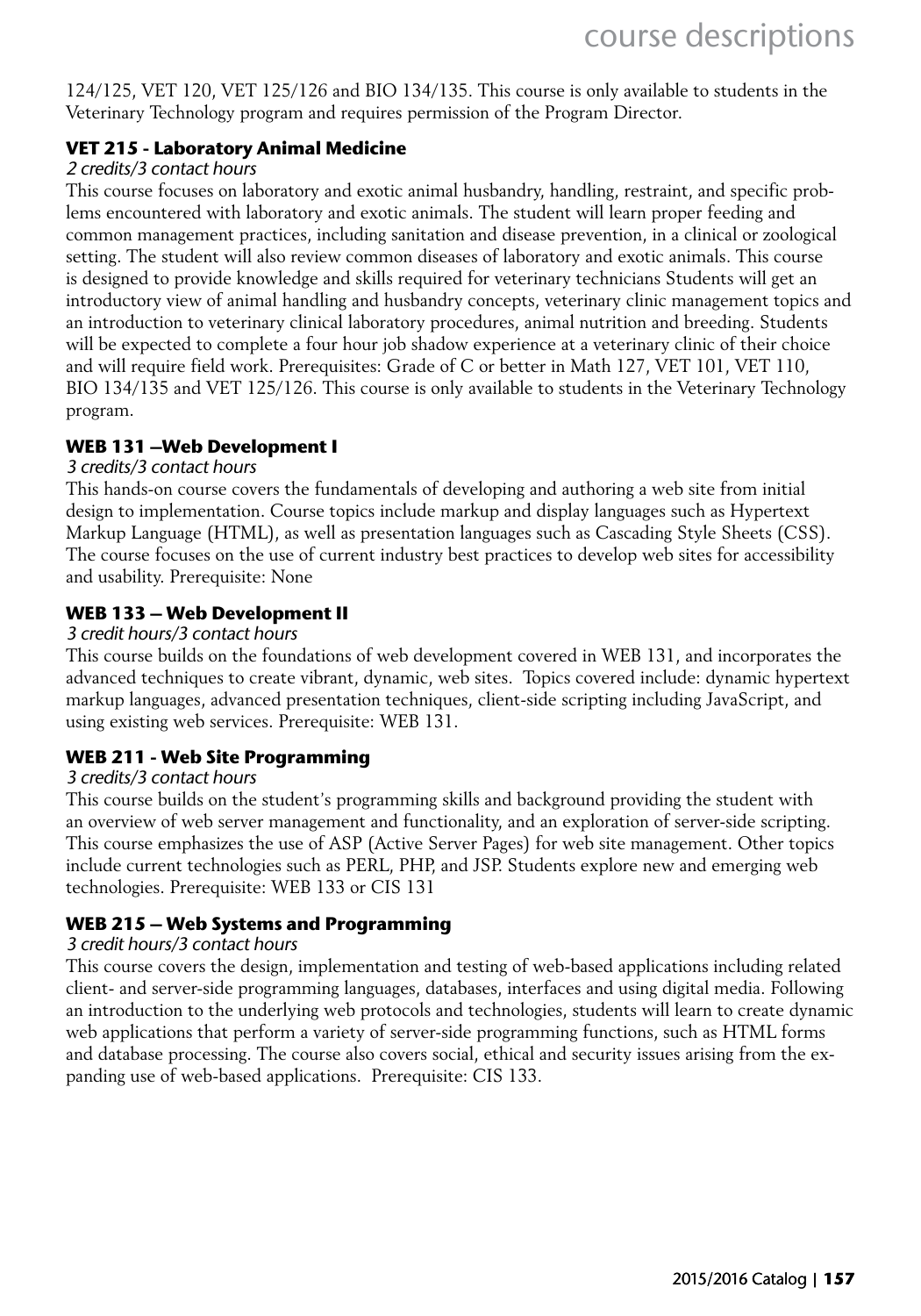#### Board of Trustees

YCCC is part of a seven-campus system of community colleges and is administered by the Maine Community College System under the authority of the Board of Trustees. It is a public, non-profit institution supported by student fees, state legislative appropriations, federal funds and private funding.

#### **Maine Community College System Board of Trustees**

Robert Clark (Chair), *Northern Maine Development Commission, Fort Fairfield* William Cassidy, *Standish* Patricia Duran, *Hermon School District, Hermon* Jean Ginn Marvin, *Nonantum Resort, Kennebunkport* Laurence Grondin, *R.J. Grondin & Sons, Scarborough* Joanna Jones, *Education Development Center, Waldoboro* Kaitlyn Kinsey, *Fort Fairfield* Beth Ann Lorigan, *Greenville School District, Brewer* David MacMahon, *Poland* Shawn Moody, *Moody Collision Centers, Gorham* Hon. Robert Moore, *Dead River Company, Cumberland* Jane Sexton, *Gorham*

#### **Ex-Officio Members**

Thomas Desjardin, Acting Commissioner, *Maine Department of Education* Jeanne Paquette, *Commissioner, Maine Department of Labor*

Maine Community College System Derek Langhauser, Interim President 323 State Street, Augusta, Maine 04333 207.629.4007

#### YCCC Foundation

The YCCC Foundation is a non-profit organization established in 1995 with a mission to encourage and advocate for the expansion of educational resources by developing private and public support of York County Community College and its mission. The YCCC Foundation is the preferred channel for private gifts to the College, through annual giving programs, planned gifts, and major or special campaigns. Gifts to the Foundation qualify for the maximum tax deduction allowed under the law. The Foundation Board of Directors is comprised of business and civic leaders committed to advancing the goals of the college community.

#### **2014-15 Board of Directors**

Marc Brunelle (Chair), *Kennebunk* Kathy D. Baker (1st Vice Chair), *Kennebunk Beach Realty* James W. Fitzgerald, Jr. (2nd Vice Chair), *Coldwell Banker* Kevin Reilly (Treasurer), *Benchmark Construction* Margaret Nichols (Immediate Past Chair), *York* Jonathan L. Carter, *Town of Wells* Jamie Goodwin, Conifer Consulting Tami Gower, *YCCC Faculty Representative* Keith R. Jacques, Esq. *Woodward Edmands Danylik Austin Smith & Jacques, P.A.* Barbara Low, *Low's Variety* Chris Magnuson, *Wasco Products, Inc.* Patrick J. McKenna, *Pratt & Whitney* Suzanne Menard, *Southern Maine Health Care*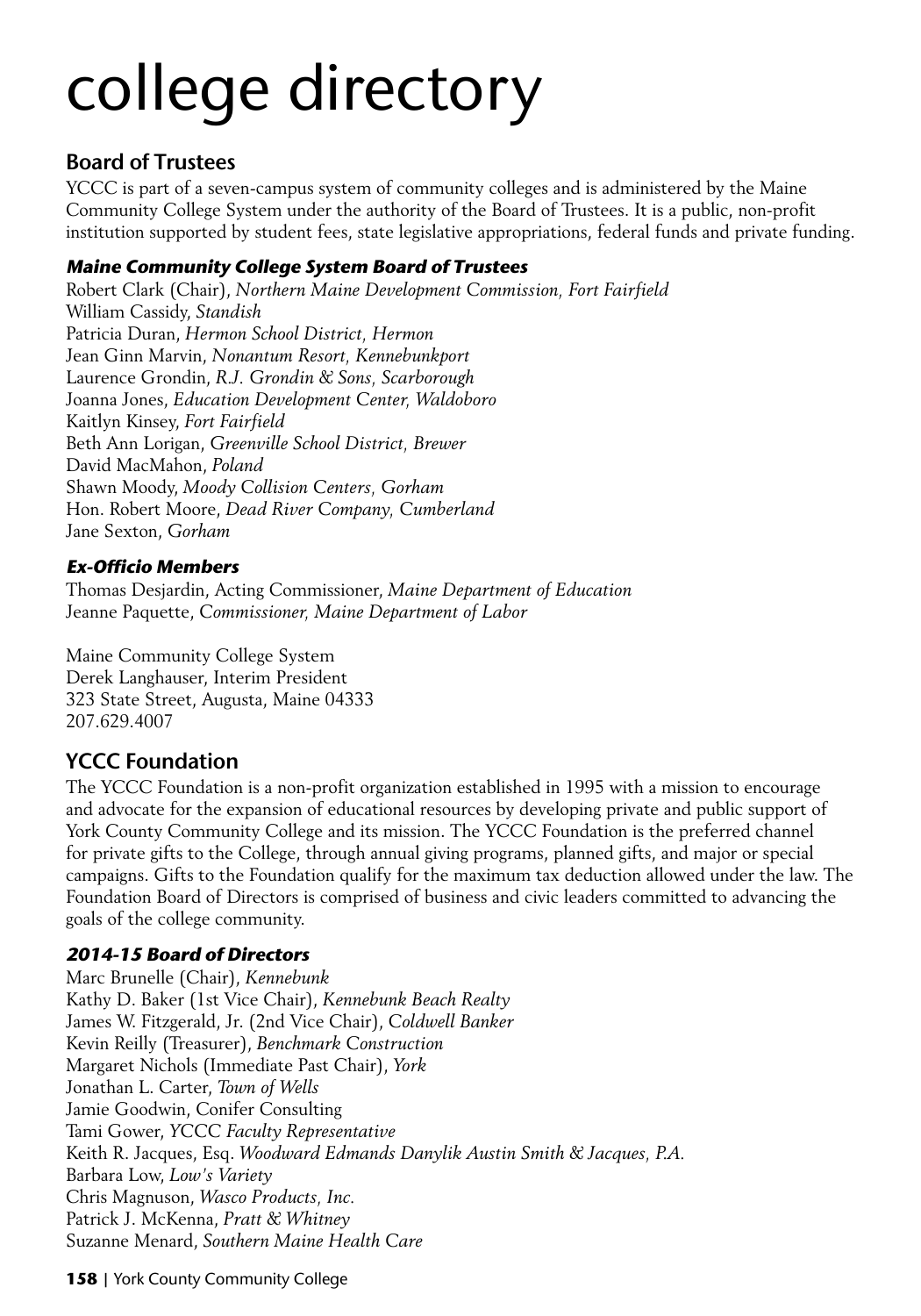Judy Morin, *Ocean Communities Credit Union* Martha Muldoon, *Fiddler's Green Farm* Betty Olson, *The Bank of Maine* Dr. Doreen Rogan, *YCCC Staff Representative* Stephen A. Soubble, *Kennebunk Savings* William Kany, Jr. (Emeritus), *Saco* Dr. Barbara E. Finkelstein, (Ex Officio), *YCCC President* Bryan Matluk (Ex Officio), *Executive Director* Lorraine H. Boston (Special Advisor - Finance), *The Bank of Maine* Jamie Goodwin, D.M. (Special Advisor - Scholarship)*, Conifer Consulting*

#### Faculty and Staff

**Cynthia Ambrogne-O'Toole**, (2010) Coordinator of Student Disability Services, B.S. Fitchburg State College, M.A. Lesley University

**James R. Appleby**, (2014) Customized Training Program Manager for Business and Industry, A.A. Tyler Junior College, B.S. Ed Baylor University, B.S. Ind. Tech. Utah State University

**Paul Archer**, (2014) Information Systems Specialist II

**Jason Arey**, (2015) Dean of Students, B.A. University of New Hampshire, M.S. University of Southern Maine

**Sandra L. Bartolome**, (1997) Accountant I

**Eric Bourque**, (2000) Director of Information Technology, A.A.S. York County Community College, B.A. University of Phoenix

**Dannie Camire**, (1999) Facilities Maintenance Specialist I

**Arthur Chamberlain**, (2014) Facilities Maintenance Specialist I

**Stacy Chilicki**, (2011) Director of Marketing & Public Relations, B.A. Keene State College

**Krista Cochran** (2014) Faculty Culinary Arts, A.S. Le Cordon Bleu, B.A. Le Cordon Bleu

**Amanda Beth Cole-Dougherty,** (2006) Financial Aid Counselor, B.S. William Woods University

**Ernest Copley III**, (2000) Faculty Business and Accounting, A.S. College of Financial Planning, B.A. College of William and Mary, M.B.A. George Mason University

**Tracey Cornell**, (2009) Faculty Criminal Justice, B.S. Northeastern University, M.A. University of Massachusetts - Lowell

**Sandra Cudmore**, (2003) Administrative Specialist III, A.A.S. York County Community College

**David P. Daigle**, (2000) Financial Aid Director, B.A. University of Maine - Presque Isle

**Nancy A. Drouin**, (2003) Dean of Finance and Administration, B.S. New Hampshire College

**Claudette Dupee**, (2007) Retention Director, B.A. University of Connecticut

**Danielle Ebbrecht**, (2012) Student Navigator, B.A. Gettysburg College, M. Ed. Azusa Pacific University

**Samuel Ellis**, (2011) Business Manager II, B.S. University of Maine – Machias, M.B.A. Thomas College

**Dianne Fallon**, (1996) Chair/English, Faculty English and Humanities, B.A. Bowdoin College, M.A.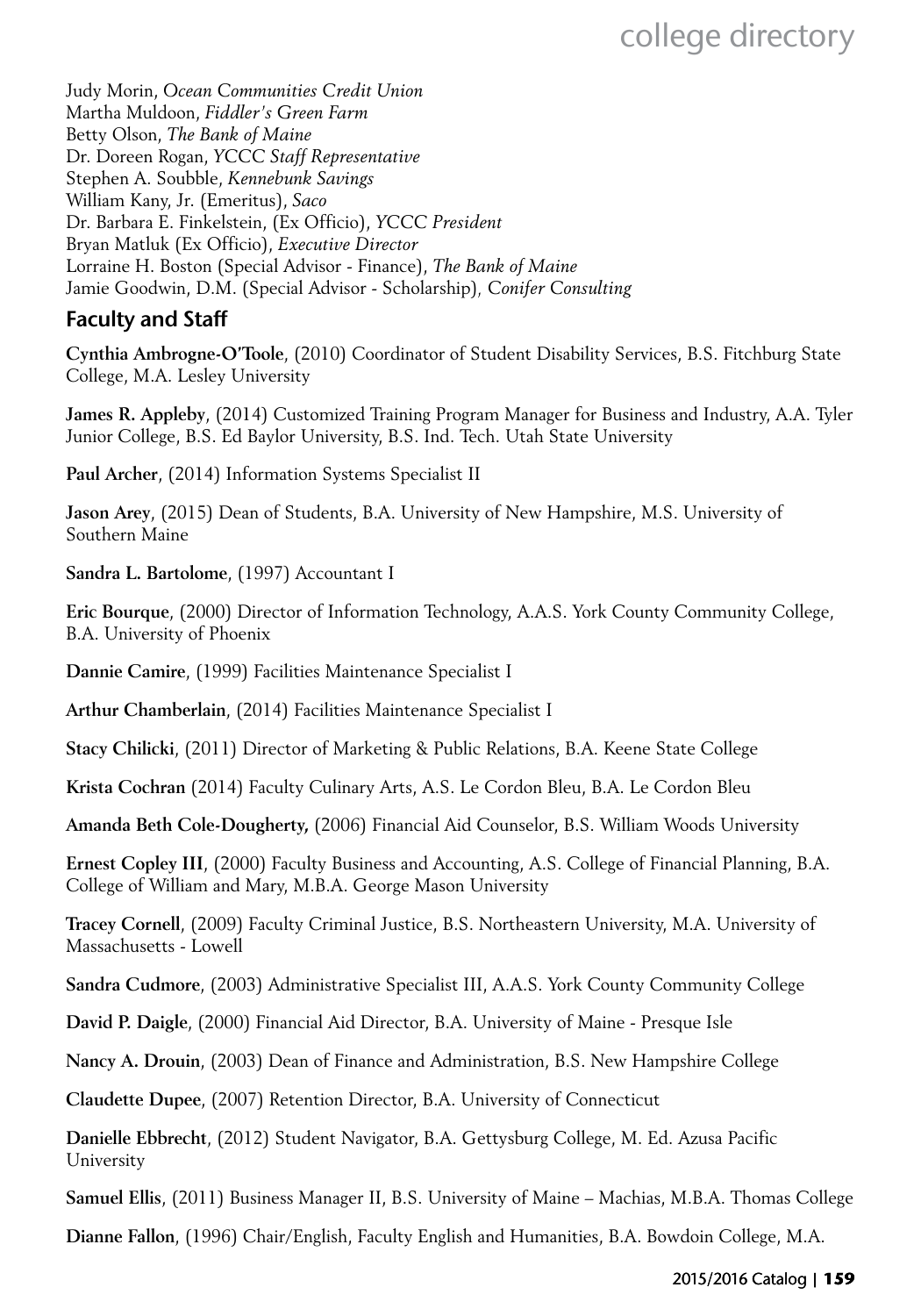State University of New York, Ph.D. State University of New York

**Joshua Fecteau**, (2013) Librarian I, B.A. Stonehill College

**Cathleen Ferrick**, (2015) Faculty Psychology, B.A. Gordon College, M.Ed. Cambridge College

**Barbara E. Finkelstein** (2014) President, B.A. Boston State College, M.A. New York University, Ph.D. Capella University

**Elizabeth D. Fitzgerald**, (2008) Administrative Specialist IV

**Jane Kimball Foley**, (2011) Trio Project Director, B.S. University of Maine – Orono, M.S.Ed, University of Southern Maine

**Stefanie Forster**, (2007) Director of Faculty Development and Assessment, B.A. Eugene Lang College/ New School University, M.A. University of New Hampshire

**Valerie S. Forsyth**, (2005) Administrative Specialist III, A.S. Middlesex Community College, B.A. University of Massachusetts at Amherst

**Robert Franklin**, (2013) Faculty Precision Machining Technology, A.A.S. Mohawk Valley Community College, B.S. State University of Oswego, M.S.Ed. University College of Oswego

**Jessica Gagne**, (2011) Director of Career & Transfer Services, B.A. University of Rhode Island, M.Ed. University of Southern California

**Paula S. Gagnon**, (1997) Vice President/Academic Dean, B.A. University of Maine-Orono, M.Ed. University of Maine-Orono

**Charles Galemm**o, (2010) Faculty Culinary Arts, B.A. State University of New York at Potsdam, M.B.A. Whittemore School of Business and Economics at the University of New Hampshire

**Nicholas Gill,** (2012) Associate Dean of Institutional Research & Planning, B.S. Saint Michael's College, M.S. University of Southern Maine

**Tami W. Gower**, (2004) Chair/Business, Faculty Business and Accounting, B.S. Husson College, M.B.A. Bentley College, M.Ed. Lesley College

**Audrey Gup-Mathews**, (2014) Coordinator of Grants, B.A. Bowdoin College, M.A. Brown University

**Brian Hall**, (2011) Information System Specialist II

**John Hall**, (2013) Dual Enrollment Coordinator, B.A. University of Maine Farmington, M.A., University of Southern Maine

**Ellen R. Harford**, (2006) Human Resource & Benefits Manager, A.S. McIntosh College

**Erin Haye**, (2008) Executive Assistant to the President, B.A. University of New Hampshire

**Brittany Heaward**, (2011) Administrative Specialist III, A.A. York County Community College

**Leon Kassler**, (2008) Faculty Architectural Design, A.S. Wentworth Institute of Technology, B.A. Northern Arizona University, M.A. Northern Arizona University

**Matthew S. Kaszubinski**, (2010) Chair/Allied Health, Faculty Medical Assisting, B.S. Excelsior College

**Samuel L. Kelley**, (2008) Faculty Mathematics, B.A. Saint Cloud University, M.A. University of Colorado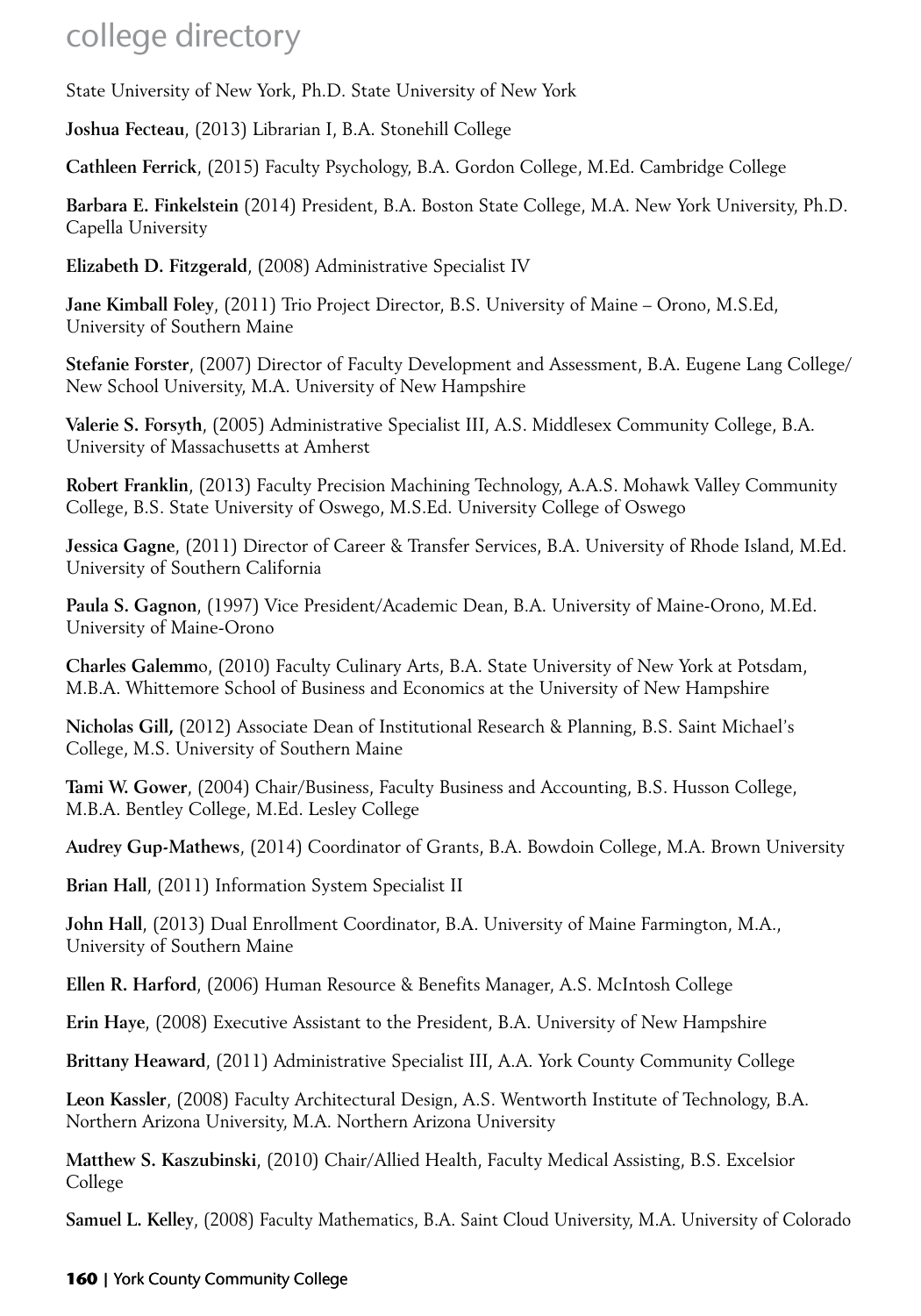**Cindy J. Lahar**, (2002) Chair/Social Sciences, Faculty Psychology and Sociology, A.A. Lyndon State College, B.A. University of North Carolina at Charlotte, M.A. Brandeis University, Ph.D. Brandeis University

**Michael Lee**, (2005) Faculty Digital Media and Humanities, A.S. Johnson & Wales University, B.A. Notre Dame, M.A. Notre Dame College

**Rachel Levasseur,** (2004) Administrative Specialist III - Continuing Education & Business Services, A.A.S. York County Community College

**Agnes Little**, (2014) Director of Counseling and Wellness, B.A. University of Vermont, B.S. University of Vermont, M.S.A. McGill University, Psy.D. Antioch New England

**Joy Locher**, (2011) Administrative Specialist III, A.A. York County Community College

**David Magee III**, (2000) Chair/Mathematics and Physics, Faculty Mathematics, B.A. Salem State College, M.A. Worcester Polytechnic Institute

**Jennifer Mallett**, (2014) Faculty Mathematics, B.S. Gordon College, M.S. University of Massachusetts

**Jessica Masi**, (2005) Director of Enrollment Services, B.A. University of Connecticut

**Bryan Matluk**, (2013) Director Development/Executive Director, York County Community College Foundation, B.A. University of Maine

**Stephen A. Mazurkiewicz**, (2005) TRIO Student Development Coordinator, B.A. Brooklyn College, M.S. Ed Brooklyn College

**Thomas McGinn** (2000), Chair/Design Technology, Faculty Architectural Design, A.S. North Shore Community College, B.S. Fitchburg State College, M.A. Harvard University

**Michelle Mehler**, (2011) Administrative Specialist III, A.A. Southern Maine Community College

**Maureen Michaud**, (1997) Accountant I

**Jesse Miller**, (2013) Educational Assistant II, B.A./B.F.A. University of Maine – Farmington, M.F.A. Goddard College

**Paulette Millette**, (2001) Director of Business and Community Programs, A.S. Mount Ida Junior College

**Wesley Mills**, (2007) Faculty English and Humanities, B.A. Gordon College, M.Div. Fuller Seminary, D. Min. Andover Newton

**Mark Monnin**, (2008) Chair/Faculty Computer Technology, B.S. Rose- Hulman Institute of Technology, M.S. University of Illinois at Urbana-Champaign

**Lisa Murphy**, (2009) Faculty Psychology and Sociology, B.A. Antioch University, M.A. University of Maryland, College Park, Ph.D. University of Maryland, College Park

**Angela Nadeau**, (2007) Learning Center Director, B.S. University of New Hampshire, M.A., Lesley University

**Maria Niswonger,** (2007) Chair/Science, Faculty Biology, A.S. Kettering College of Medical Arts, B.S. Duke University, M.S. Duke University, Ph.D. Duke University

**Patricia O'Brien**, (1995) Administrative Secretary to the Vice President/Academic Dean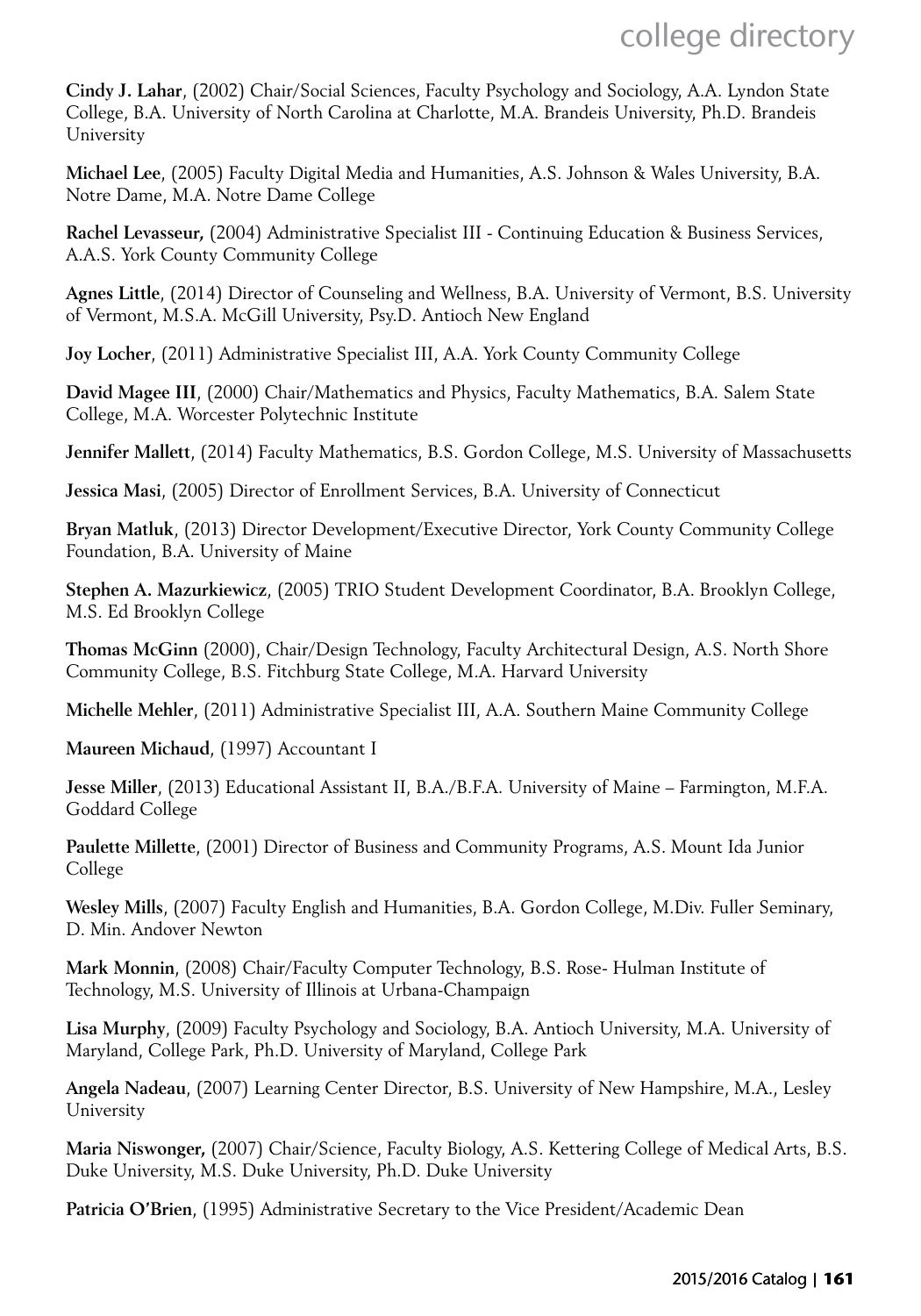**Mark Paradis**, (2014) College Safety & Security Manager, B.A. Saint Leo University

**Dana Petersen,** (2011) Manager of Facilities, B.S. Maine Maritime Academy

**Fred Quistgard,** (2005) Director of Admissions, B.S. Southern New Hampshire University

**Desirai Richard**, (2014) Information Systems Specialist I TACCCT Grant, A.A. York County Community College

**Doreen Rogan**, (1997) Associate Academic Dean, B.S. Granite State College, M.A. University of Southern Maine, D.A. Franklin Pierce University

**Jane Scanlon** (2007) Admissions Counselor, B.A. University of Maine

**Kathy Schettino,** (1997) Receptionist

**Maureen Simmons**, (2000) Instructional Technologist TAACCCT Grant , A.A.S. York County Community College

**Tracy Slater**, (2014) Accountant II, B.A. New Jersey Institute of Technology

**Angela Smith**, (2008) Facilities Maintenance Specialist I

**Jill Smith**, (2014) Developmental Math Specialist TAACCCT Grant, B.A. Massachusetts College of Liberal Arts

**Shannon K. St. Amant**, (2013) Faculty Health Information Management and Medical Assisting, B.A. University of Maine - Fort Kent, M.S. Trident University, D.C. Palmer College of Chiropractics

**David E. Susman**, (2004) Chair/Humanities, Faculty English and Humanities, B.A. Ithaca College, M.A. Syracuse University

**David Swanic**k, (2013) Faculty Precision Machining Technology, B.S. University of Massachusetts - Lowell, M.S. Rennselaer Polytechnic Institute

**Annette Tanguay**, (2000) Librarian, B.A. University of Maine – Orono, M.L.I.S. University of Rhode Island

**Amber Tatnall**, (2001) Director of Library and Learning Resources, B.A. Bates College, M.A. University of Washington

**Deidre Thompson**, (2010) Admissions Representative, A.A.S. Central Maine Community College

**Margaret Wheeler**, (2013) Faculty Veterinary Technology, B.S. University of New Hampshire

**Denise Young**, (2014) Academic Coordinator, B.S. University of Maine, M.Ed. University of Maine

#### Adjunct Faculty

York County Community College enjoys the support of a gifted and credentialed group of adjunct faculty each semester. The following list indicates those who taught at YCCC in Academic Year 2014-2015.

**Karen Abendroth**, B.S.W. Western Illinois University, M.S.W. University of New England

**Sonja Ahlberg**, B.S. University of New Hampshire, M.S. University of Nebraska

**Cynthia Ambrogne-O'Toole**, B.S. Fitchburg State, M.A. Lesley University

**Paul Basko**, D.C. National College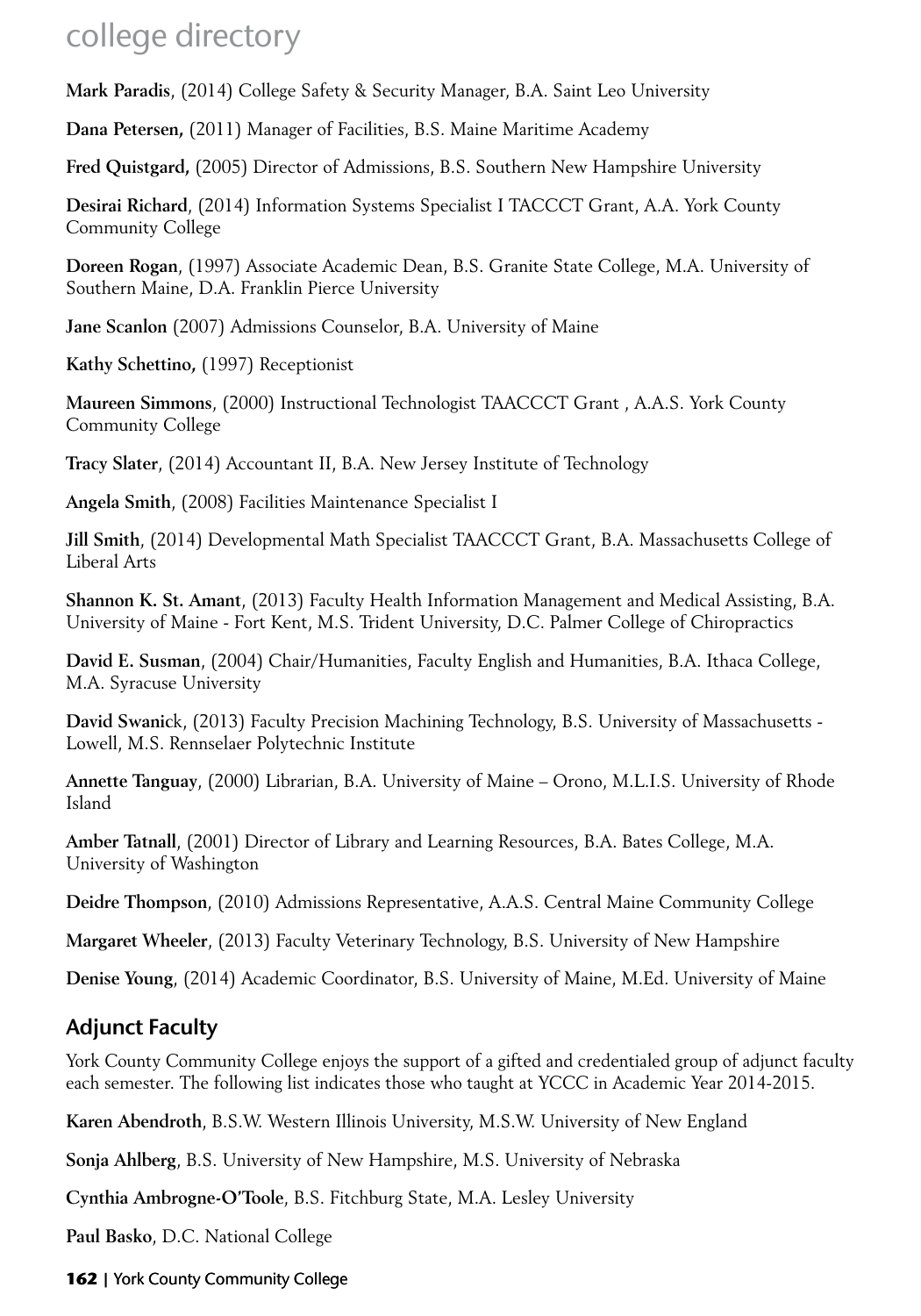- **Donald Beane,** B.S. Chapman College, M.P.A. University of Oklahoma, M.A. University of Northern Colorado, M.A. University of Maryland, Ph.D. University of Maryland
- **Jacqueline Belrose**, B.A. University of Vermont, J.D. Vermont Law School
- **Timothy Berrigan**, B.S. University of Maine, M.A. University of Maine
- **Karen Birch,** B.A. Dartmouth College
- **Christopher Boucher,** B.S., B.A. Western New England College, M.B.A. University of Phoenix
- **Michael Bourgeois**, B.A. Keene State College
- **G. Arthur Brennan**, B.A. Colby College, J.D. Suffolk University
- **Marc Brunelle**, B.S. University of Maine, M.B.A. New Hampshire College
- **Robin Buckley**, B.A. Marist College, M.A. Hofstra University, Ph.D. Hofstra University
- **Stephen Canders**, B.A. Colby College, J.D. The University of Chicago Law School
- **Russell Clark**, B.S. Embry-Riddle Aeronautical University
- **Tammy Cloutier**, A.S. University of Maine, M.S. University of New England, M.W.S. Texas A&M University
- **Cheryl Coughlin**, B.S. Salem State College, M. Ed. Suffolk University
- **Lisa Crothers**, B.A. University of Southern Maine, M.A. Union Institute & University
- **John Daubert,** B.S. University of Mary Washington, M.S. Mississippi College
- **Catherine Demchur-Merry,** B.S. University of Maine, M.S. Thomas College
- **Eric Desmond**, B.S. Northeastern University, M.B.A. Benedictine University
- **Jennifer Dufort**, B.S. University of Maine, M.S. University of New England
- **Roger Easley**, A.A.S. York County Community College
- **Samuel Ellis**, A.B.S. McIntosh College, B.S. University of Maine, M.B.A. Thomas College
- **Dierdre Estes**, B.S. New England College, M.S. New England College
- **Christian Farnsworth**, B.S. University of Arizona, M.S. Humbolt State University, M.F.A. Maine College of Art
- **Mark Farrell**, B.A. University of New Hampshire, M.A. Riviera College
- **James Ferreira**, B.S.A. Bentley College, M.B.A. Suffolk University
- **Cathleen Ferrick**, B.A. Gordon College, M.Ed. Cambridge College
- **Sean Ferrick**, B.S. Salem State University, M.S. Salem State University
- **John Ferry**, A.A.S. York County Community College
- **Jillian Foley**, B.A. University of Rhode Island, M.P.P. University of Southern Maine
- **Stefanie Forster**, B.A. Eugene Lang College, M.A. University of New Hampshire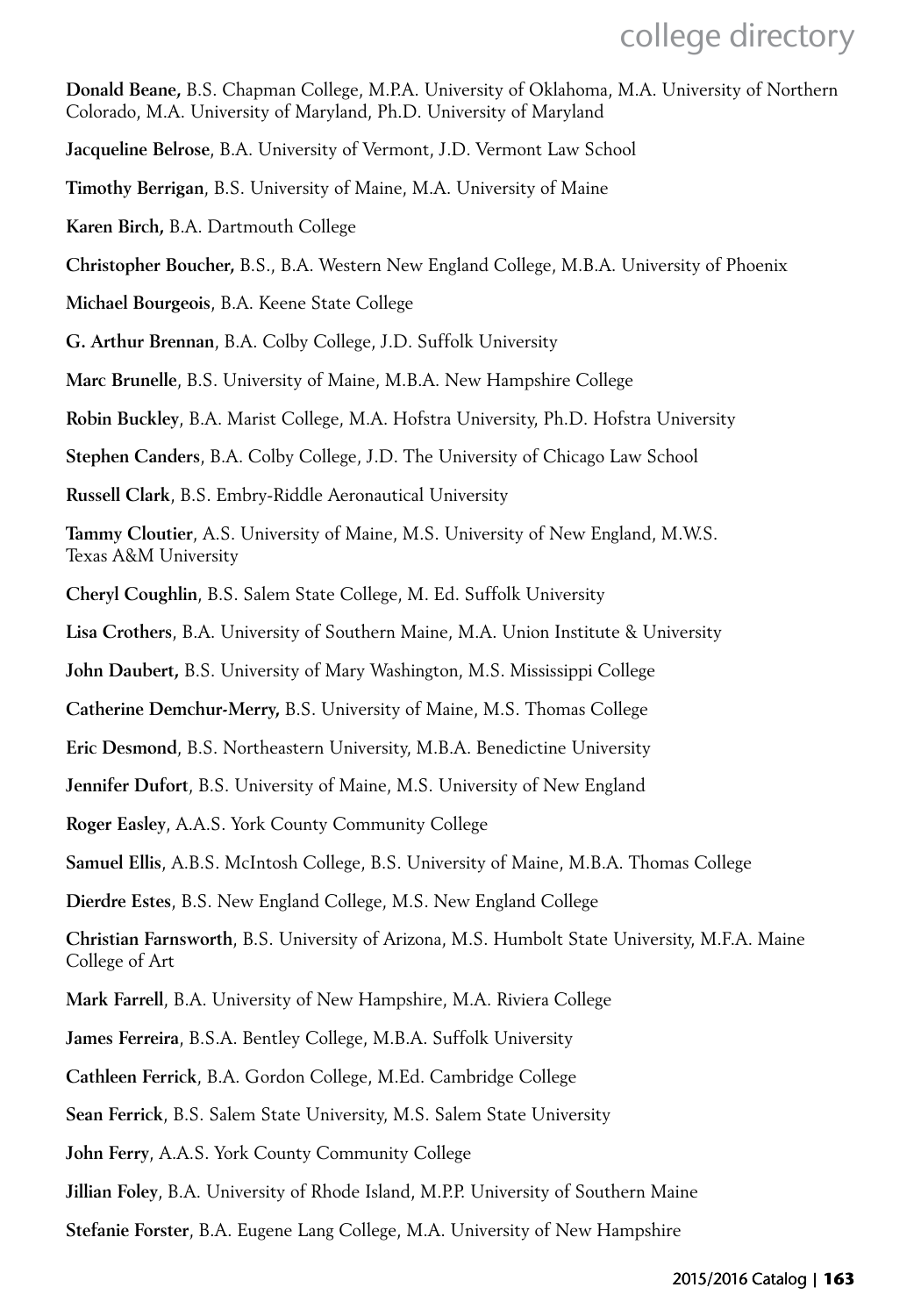**Joseph Foster**, B.S. University of Maine, M.A. University of Maine

- **George Fowler,** B.S. Central Connecticut State College, M.B.A. University of Connecticut
- **Kristen Fuda**, B.S. Roger Williams University, M.S. University of New Hampshire
- **John Gallant**, A.A. University of Maine, D.C. Logan College of Chiropractic
- **Alicia Giftos**, B.A. University of Maine, J.D. University of Maine School of Law
- **Carolyn Gosselin**, B.A. University of Maine, M.A. University of Maine
- **Kristina Gran**, B.S. University of Findlay, D.V.M. Tufts University
- **Kurtis Grant**, A.A.S. York County Community College
- **Fredrick Graunke**, B.A. University of Maine, M.A. University of Maine
- **Zoe Gregory**, B.A. Rhode Island College, M.Ed. Rhode Island College
- **Irene Guzman-Rothwell**, B.S. Fordham University
- **Natalie Hale**, B.A. Eastern College, M.S. Wheelock College
- **John Hall**, B.A. University of Maine, M.A. University of Southern Maine
- **Betty Hallenbeck**, B.A. Carleton College, M.Ed. University of Virginia, Ph.D. University of Virginia
- **Claire Handy**, B.S. University of New Hampshire, M.A. University of New Hampshire
- **Kerry Hanson**, A.A.S. Southern Maine Community College, B.U.S. University of Maine
- **Kathleen Harder**, B.A. St. Joseph's University, M.A. Seton Hall University
- **Timothy Harkness**, B.F.A. The Cooper Union School of Art
- **Kendall Harnett**, B.A. Indiana University, M.F.A. Columbia College
- **Paul Haroldsen**, B.A. Husson University, M.B.A. Sacred Heart University
- **Jennifer Hart**, B.A. University of Maine, B.S. University of Maine, M.Ed. University of Maine
- **Corey Hashem**, B.S. Southern New Hampshire University, M.S. Southern New Hampshire University

**Jennifer Healy**, B.S. University of New Hampshire, M.B.A. Northeastern University, M.Ed. Cambridge College

- **Richard Horrigan**, B.S. Lesley University, M.S. Lesley University
- **Nancy Horton**, A.S. Endicott College, B.S. Merrimack College, M.F.A. Leslie College
- **Bethany Hundt**, B.A. Macalester College, M.A. University of New Hampshire
- **Lori Hutchins**, B.A. University of Maine, M.B.A. South University
- **Theresa Hyatt**, A.S. Johnson & Wales University
- **Maria Induisi-Richardson**, A.S. McIntosh College, B.A. Bradford College
- **Lisa-Marie Johnson**, B.A. Bates College, M.S. University of Southern Maine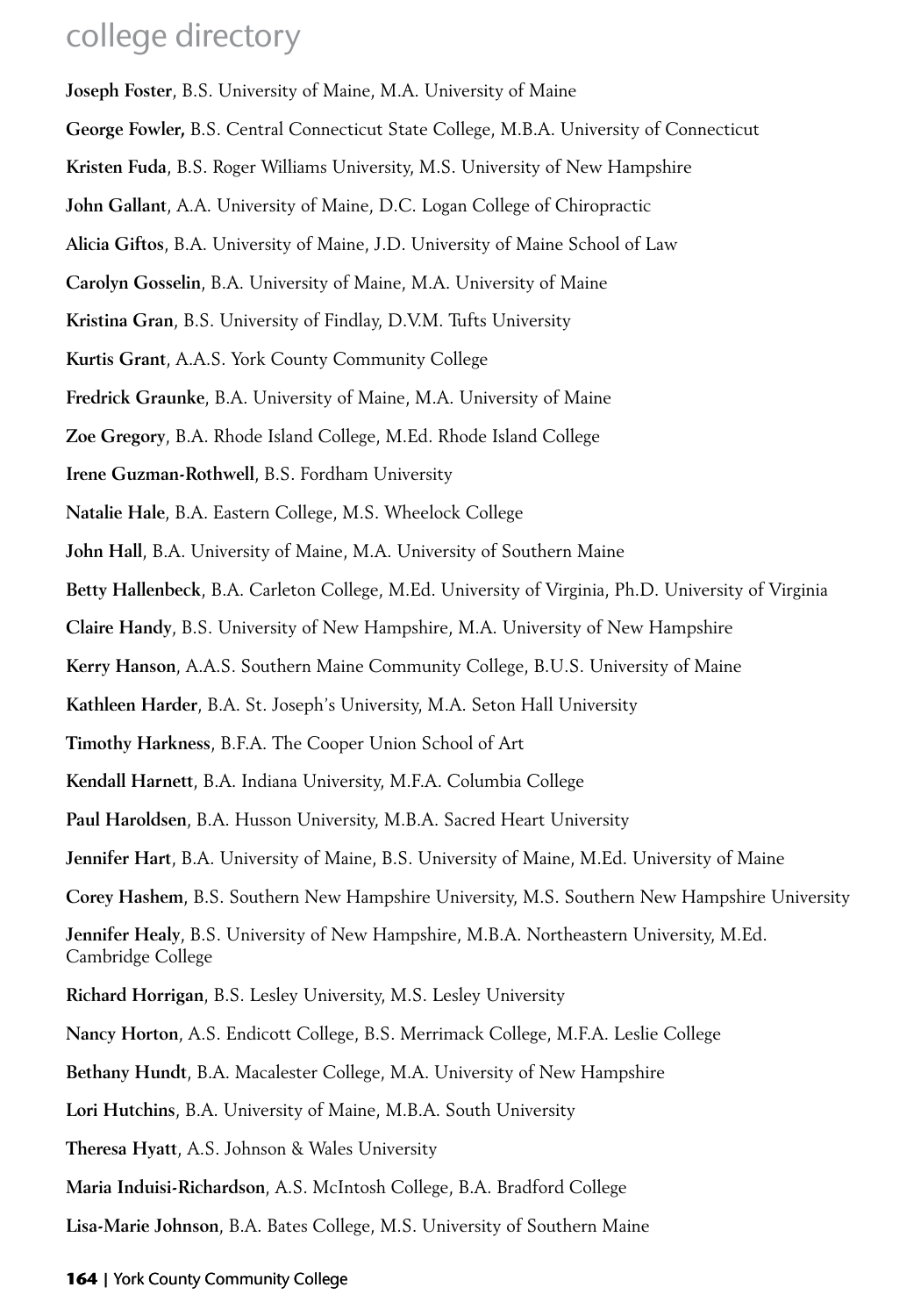- **Z. Johnson-Cramer**, B.S. University of Alabama, M.S. University of North Dakota
- **Matthew Jones**, A.A.S. Southern Maine Community College, B.S. University of Southern Maine
- **Thomas Joyce,** A.A.S. Southern Maine Technical College, B.S. University of Southern Maine, M.S. University of New England
- **Roger Kidder**, A.A.S. Central Maine Community College, A.A.S. York County Community College
- **Cheryl Klein**, B.A. California State University, M.Div. Harvard University
- **Donna Kousaie**, B.S.N. University of Akron, M.S.N. University of Maine
- **William Kramer**, B.S. University of Massachusetts, M.S. University of Massachusetts, M.B.A. New Hampshire College
- **Robert Lansing**, A.S. Schenectady County Community College, B.A. University of Southern Maine
- **Francis LaRosa**, B.S. Marquette University, M.Ed. Fitchburg State University
- **Arthur LeClair**, B.S. University of New Hampshire, M.Ed. University of New Hampshire
- **Andrew Lederer**, A.A.S. York County Community College
- **Lisa Legere**, B.S. Husson University, M.P.T. University of New England
- **Heather Lewis**, B.A. Empire State College
- **Christopher Libby**, B.A., B.A. University of Maine, M.M. University of Maine, M.L.S. University of Buffalo
- **Margaret Losee**, B.A. Concordia College, M.Ed. Western Maryland College
- **Joan Ludwig**, B.S. Syracuse University
- **Marcus Mann**, B.S. Pennsylvania University, M.B.A. Southern New Hampshire University
- **Helen Mansur,** B.A. Metropolitan State College, M.S. Regis University
- **Stephen Mazurkiewicz**, B.A. Brooklyn College, M.S. Brooklyn College
- **Lisa McAllister**, B.S. Northeastern University, M.S. University of New Hampshire
- **Dianne McCaul**, A.S. Fisher College
- **Paul McDonough**, B.A. University of New England, M.S.Ed. University of Southern Maine
- **Donise McGinn**, B.A. Massachusetts College of Art, M.S. University of Southern Maine
- **Michelle McNeil-Brown**, A.S. York County Community College, B.S. University of Southern Maine
- **Cynthia McOsker**, B.A. Allegheny College, M.A. Allegheny College, M.A. Case Western Reserve University
- **Lynne Michaud**, B.S. Husson College, M.S. Husson College
- **Jesse Miller**, B.F.A. University of Maine, M.F.A. Goddard College
- **Jean Mitchell**, B.S. University of Rhode Island, M.S. University of Rhode Island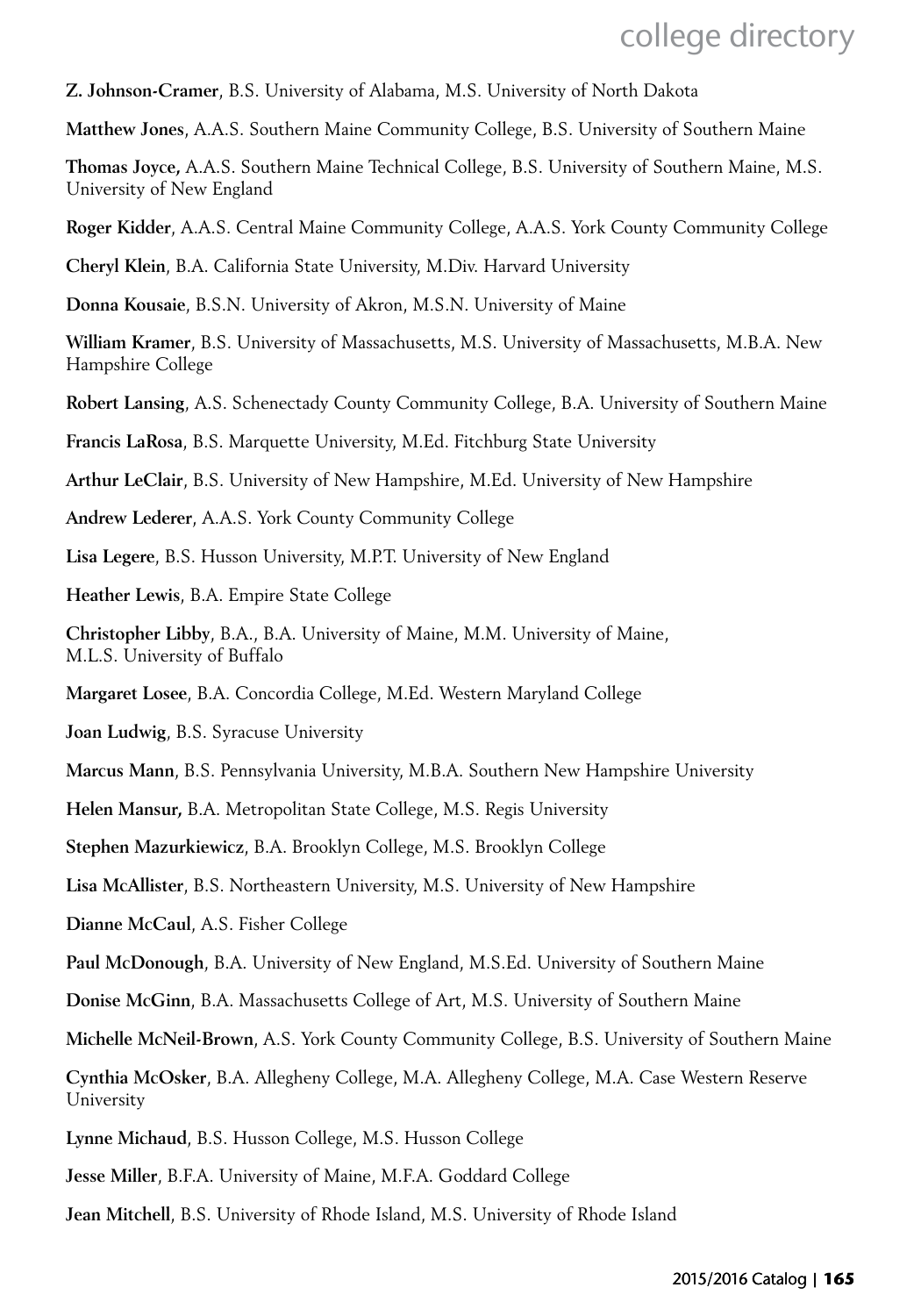**Tiffany Moore**, B.A. Middlebury College, M.A. Boston College, Ph.D. Northeastern University

**Nan Morin**, A.S. York County Community College, B.A. Franklin Pierce College, M.Ed. University of New Hampshire

**Ashley Mowatt**, B.S. Thomas College, M.S.Ed. University of New England

**Dianne Murphy**, B.S. University of Maryland, M.S. Walden University

**Angela Nadeau**, B.S. University of New Hampshire, M.A. Lesley University

**Kim Nagy,** B.A. Colby College, M.S.W. Boston College

**Jennifer Niese**, B.A. Rutgers University, M.S. University Marland

**Rebecca Oliver**, D.C. University of Western States

**Brian Pellerin**, A.A.S. Southern Maine Community College, B.S. University of Southern Maine

**Rita Perron**, B.S. University of Southern Maine, M.S. University of Southern Maine, M.A. Western Michigan University, Ed.D. Western Michigan University

**Evelyn Peters**, B.S.E. Far Eastern University, M.S.Ed. University of Massachusetts

**Dana Petersen**, B.S. Maine Maritime Academy

**Lillian Popken**, A.S. Southern New Hampshire University, B.S. Southern New Hampshire University

**Jill Poyourow**, B.A. Western Washington University, B.F.A. California Institute for Art, M.F.A. California Institute for Art

**Stephen Quinlan,** B.A. University of Colorado, M.S.W. Hunter College

**Tove Rasmussen**, B.S. University of Toronto, M.B.A. University of Western Ontario

**Kathleen Rinaldi-Boisvert**, B.A. Quinnipiac College, M.A. Quinnipiac College

**Erika Rioux**, B.F.A. Hofstra University

**Doreen Rogan,** B.S. Granite State College, M.A. University of Southern Maine, D.A. Franklin Pierce University

**Seth Rogoff,** B.A. Washington University in St. Louis, M.A. Duke University

**Janis Sacco**, A.B. Washington University in St. Louis, Ph.D. University of Pittsburg

**Wayne Sargent**, B.S. University of Massachusetts, M.B.A. Western New England College, M.S.Ed. University of Southern Maine

**Edwin Seppa**, B.S. Western Connecticut State College, M.A. Wesleyan University, M.S. Rensselaer Polytechnic Institute

**Brian Shaughnessy**, B.A. Boston College, M.Ed. Salem State College

**Ann Shultz**, M.A. Vermont College

**Maureen Simmons**, A.A.S. York County Community College

**Matthew Simon**, B.A. North Adams State College, M.S. University of New Hampshire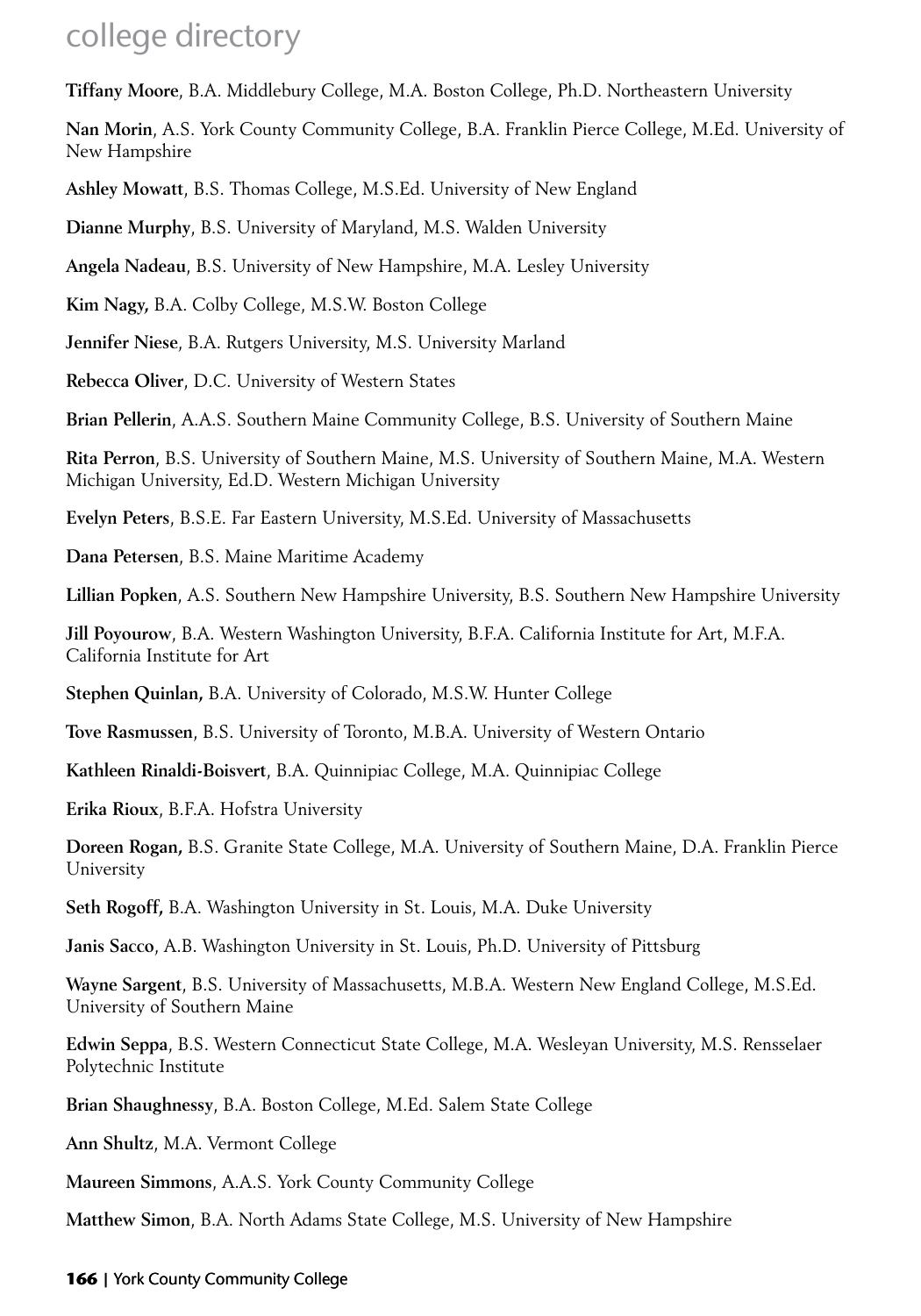**Jack Smith**, B.A. North Adams State College, M.S. University of New Hampshire

**Jill Smith**, B.A. North Adams State College

**Paul Sokoloff**, B.S. University of Rhode Island, M.S. University of New Hampshire

**Alicia Soliman**, B.S. Cornell University, D.V.M. Cornell University

**Susan Stehle**, B.S. Northern Arizona University, M.A. Northern Arizona University

**Edward Stone**, B.S. Kent State University, M.A. Kent State University

**Kevin Sturtevant**, B.A. Roanoke College, M.A. University of Massachusetts

**Katherine Sullivan**, B.S. University of New Hampshire, M.Ed. University of New Hampshire

**Stephen Swecker**, B.A. West Virginia University, M.A. Boston University, M.Div. Wesley Theological Seminary

**Amber Tatnall**, B.A. Bates College, M.A. University of Washington

**Caitlin Tenney,** B.S. Virginia Commonwealth University, M.Ed. University of Massachusetts

**Jeffrey Thivierge**, B.S. Post University

**J. Michael Tighe**, Jr, A.S. Dean College, A.S. Southern Maine Community College, M.S.N. Walden University

**Ellen Towne**, B.S. University of New Hampshire, M.S. University of Southern Maine

**Linda Trombley**, A.A. Greenfield Community College, B.A. University of Massachusetts, M.A. Smith College

**Karen Veit**, B.A. University of Maine, M.S. University of Maine

**Julia Venell**, B.S. Northland College

**Jeannie Vezina-Wood**, B.A. Grand Valley State University, M.A. Antioch University New England

**Martha Vrana-Bossart,** A.A.S. Harper College, B.S. University of California, M.S.N. Walden University

**Janet Vrettos**, B.S. Salem State College, M.Ed. California State University

**Jennifer Williams**, B.A. University of Maine, M.S. University of New Hampshire

**Robert Williams**, B.S. University of Maine, M.B.A. University of New Hampshire

**Scott Young**, A.A.S. Central Maine Community College

**Genie Zampieri**, B.A. University of Southern Maine, M.S. University of New England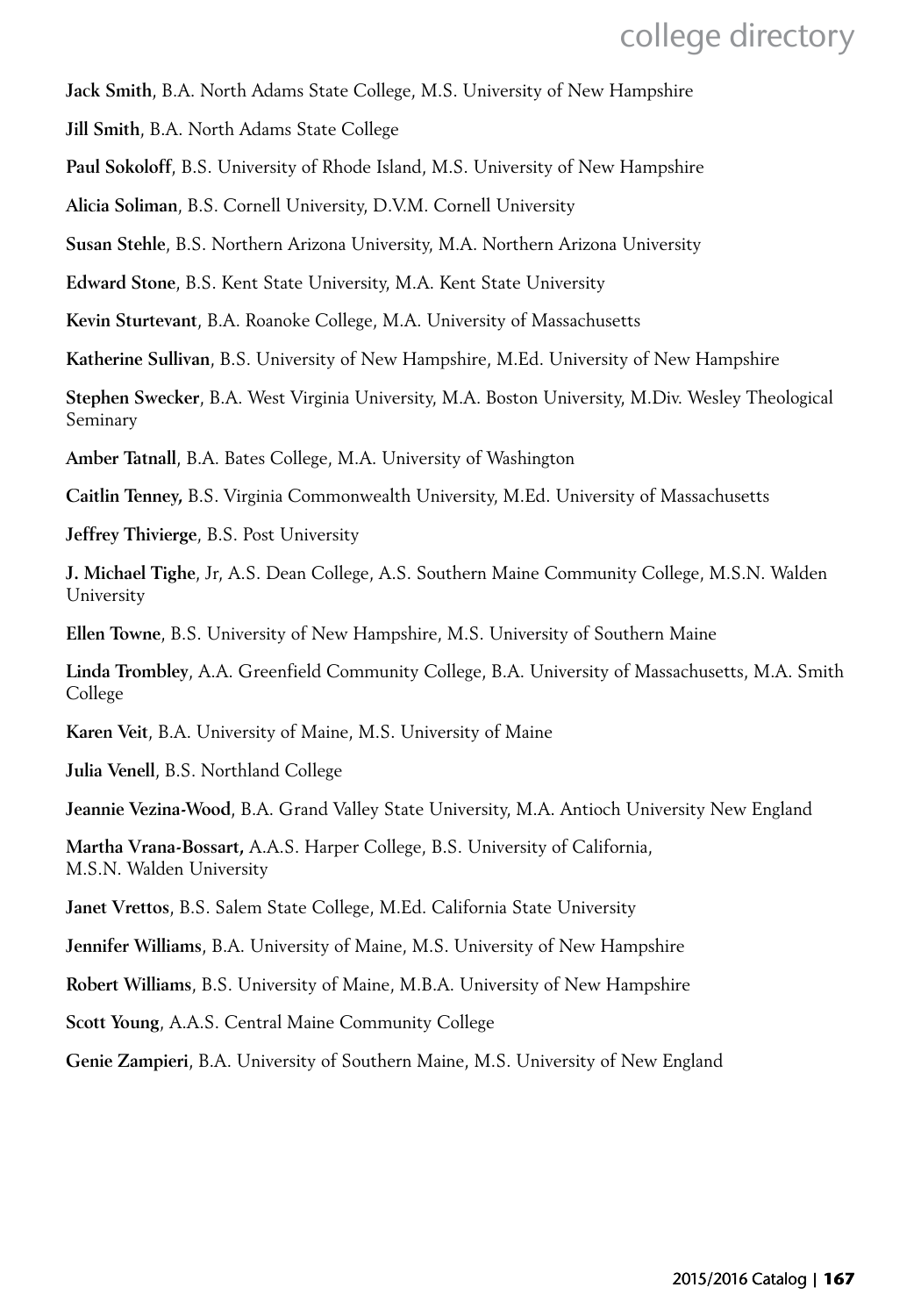# glossary of academic terms

**A.A. (Associate in Arts)** The associate in arts credential is awarded upon the completion of a program designed to prepare students to transfer to an upper division baccalaureate program. The curriculum is built on a foundation in liberal studies with considerable flexibility in selecting strands of electives to develop depth in the prerequisite knowledge required for further study at the baccalaureate level.

**A.S. (Associate in Science)** The associate in science credential is awarded upon the successful completion of a program designed primarily to prepare students to transfer to an upper division baccalaureate program while also providing employment skills. These curricula are approximately half general education and half occupational specific.

**A.A.S. (Associate in Applied Science)** The associate of applied science credential is awarded upon the successful completion of a program designed for employment in a specific occupational area or transfer into a baccalaureate program. These curricula are approximately two thirds occupational specific and one third general education.

**Academic Advisor** College faculty or staff member responsible for providing guidance in course and/or program-related issues.

**Academic Term (Semester)** Fall, spring and summer weeks when classes are in session. The fall and spring semesters are approximately fifteen weeks long. The summer semester usually has two sessions varying in length from eight to twelve weeks.

**Academic Year (AY)** Fall, spring and summer semesters, generally from early September to mid August.

**Add a Course** To enroll in additional courses after registration is complete. This is accomplished online through the student's MyYCCC account or through the Office of Student Affairs.

**Administration** College staff members responsible for management and supervision.

**Alumnus/Alumni** Graduate(s) of the college.

**Articulation Agreement** A formal agreement between York County Community College and a four year college or university or a secondary school, which eases transfer to or from that institution.

**Audit** To take a course under an agreement which does not result in college credit or a calculated grade. Generally involves regular attendance and participation, but limits graded activities, such as exams. Requires full payment of tuition.

**Certificate Program** An academic program of study in a specific field intended for occupational training, upgrading or retraining, generally 30 credits or less. A certificate is awarded upon successful completion of the program.

**Commencement** Graduation Ceremony.

**Credit Course** An academic course numbered 100 or above in the college catalog which may be applied toward completion of a degree or certificate.

**Credit Hour** The credit hour is the basic unit of measure for college credit. The measure represents the equivalent of an hour (50 minutes) of instruction per week over the semester/term.

**Curriculum** Set of courses focused in a particular field, e.g. accounting, computer applications technology, and early childhood education.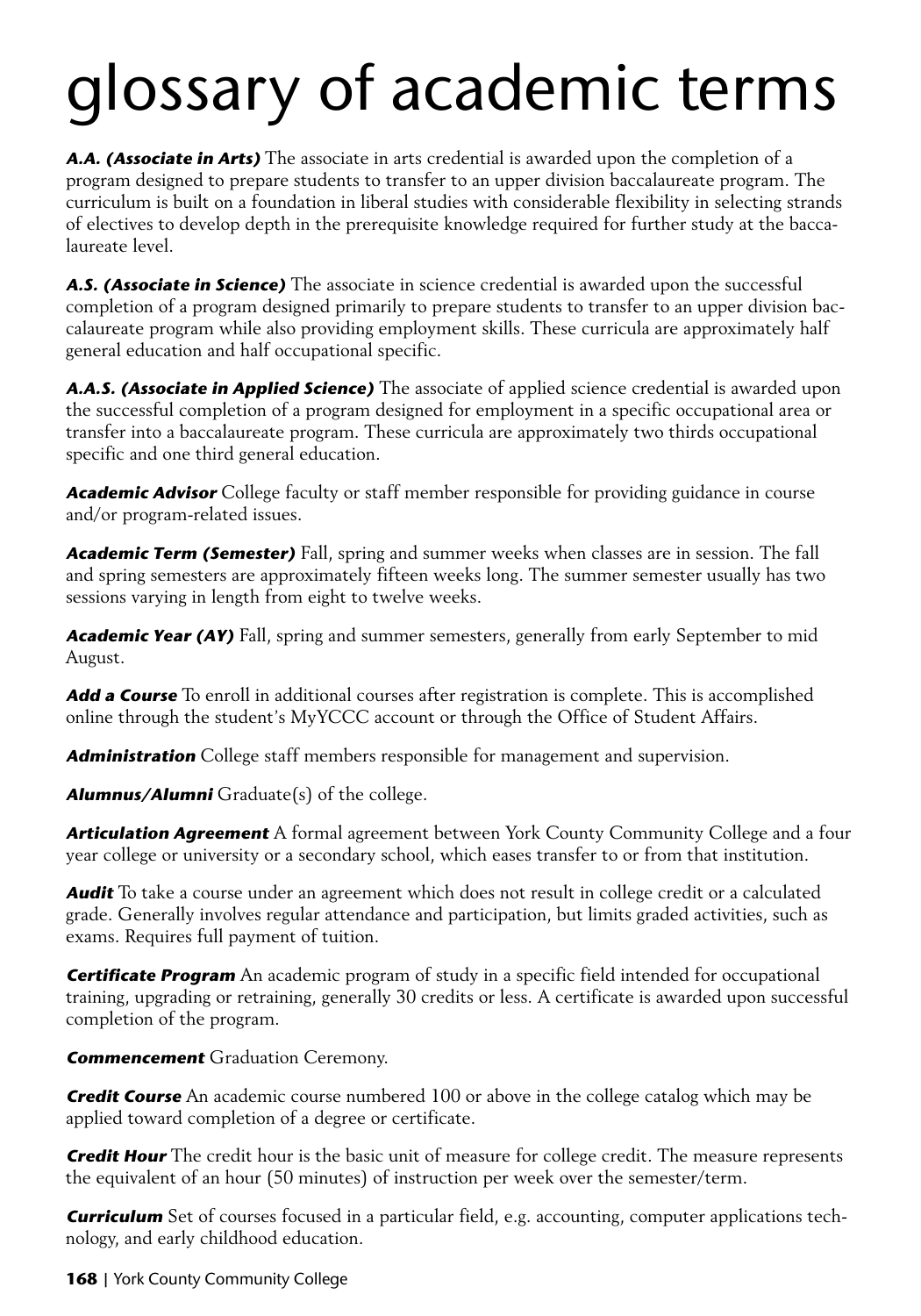**Dean** Member of administrative staff responsible for supervision and management of a particular division of the college.

**Degree Program** An award conferred by the college as official recognition for the successful completion of a program of studies. At York County Community College, an associate of applied science, an associate in arts, or associate in science program of study requiring 60 credits or more for completion.

**Developmental Course** A basic skill development course numbered below 100 in the college catalog which carries college credit but does not count toward the requirements for graduation.

**Drop a Course** To cancel registration in a course. It may be accomplished only during the schedule adjustment period as specified on the academic calendar and processed through the Student Affairs Office.

**Elective** A course requirement in a program of study, which may be fulfilled with a variety of courses in the designated discipline area numbered above 100.

**Faculty** Members of college staff who teach.

**Fees** Charges to students by the college for specific services.

**Financial Aid** Funding provided to students from various sources to assist in defraying expenses of college (See Financial Aid section of this catalog).

**Free Application for Federal Student Aid (FAFSA)** A standardized application including detailed financial data which is required to determine eligibility for all financial aid programs.

**GED** General Educational Development (high school equivalency diploma).

**General Education** A common core of courses that all students are required to take which provide for the acquisition of the core skills and knowledge of a literate citizen.

**GPA (Cumulative GPA)** Grade point average, used to compute student academic standing.

**Matriculation** Formal application to and acceptance in a degree or certificate program.

**Part-Time (Student)** Student enrolled for 11 credits or fewer in a semester.

**Prerequisite** Skill or course required for entry into a course or program of study.

**Transfer Guidelines** Informal documents which suggest courses to be taken at York County Community College for transfer to a four-year college.

**Full-Time (Student)** Student registered for 12 or more credits in a semester.

**Transfer Program** A degree program designed for students who plan to continue their academic careers beyond the associate degree level through transfer to a four-year college or university.

**Transcript** Permanent record of student academic grades, available through the Student Affairs office.

**Tuition** Charges to a student by the college for registration in credit courses.

**Withdrawal From College** The formal process of notifying the college of the decision to discontinue attending all classes. To officially withdraw from the college, matriculated students must complete a withdrawal form in the Student Affairs Office.

**Withdrawal From a Course** The formal process of notifying the college of the decision to discontinue course attendance. A student may withdraw from a course following the add/drop period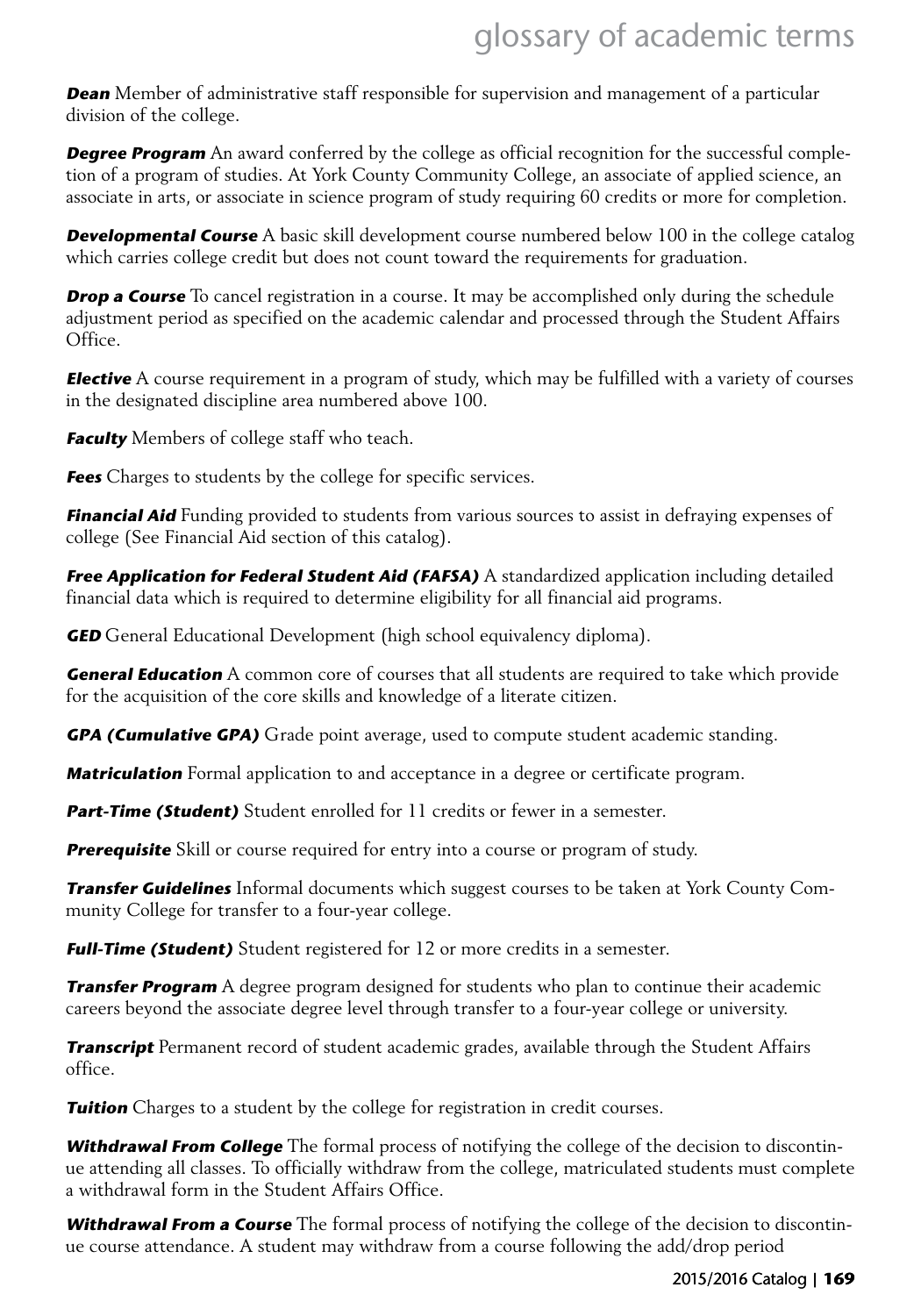## notes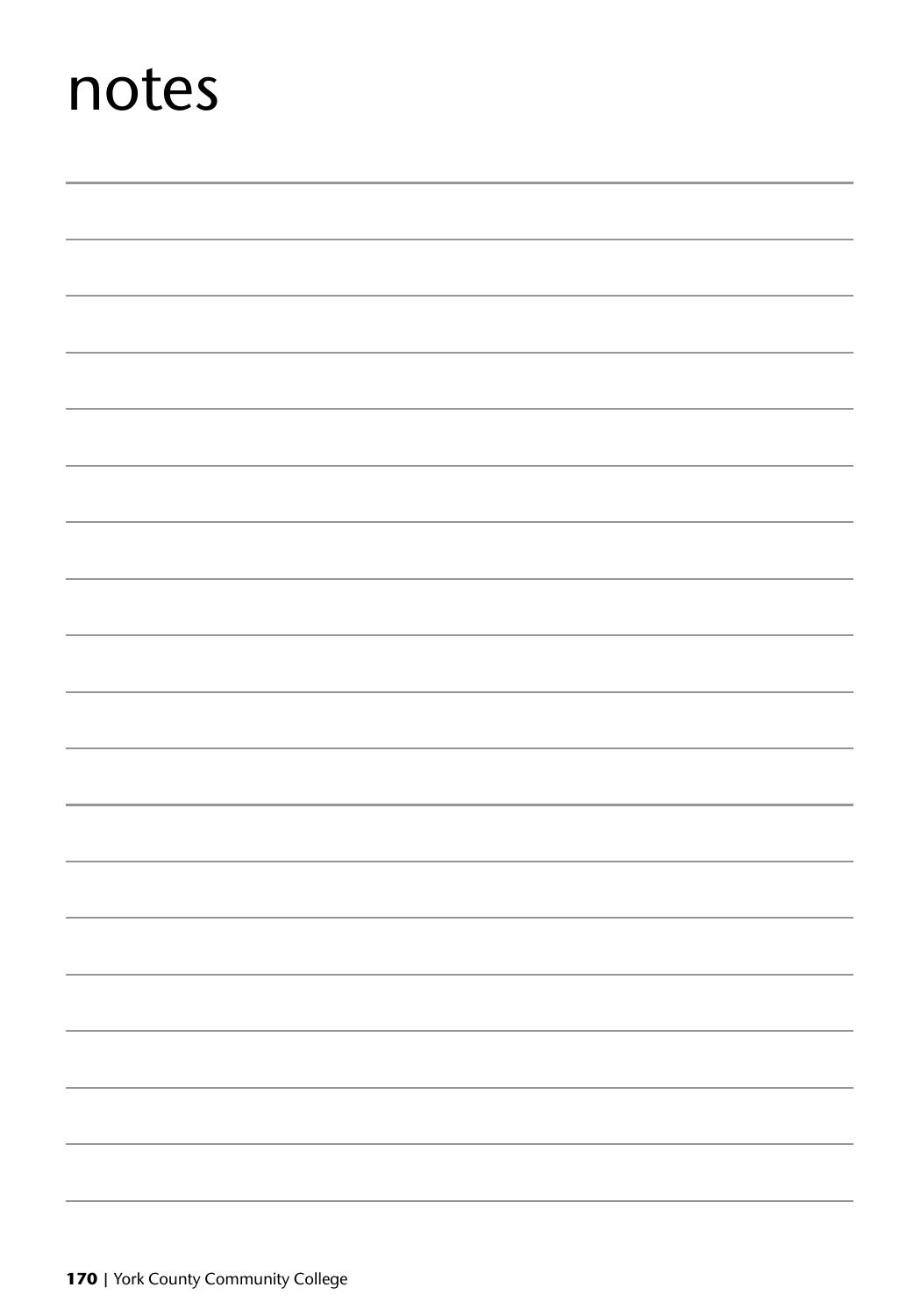## notes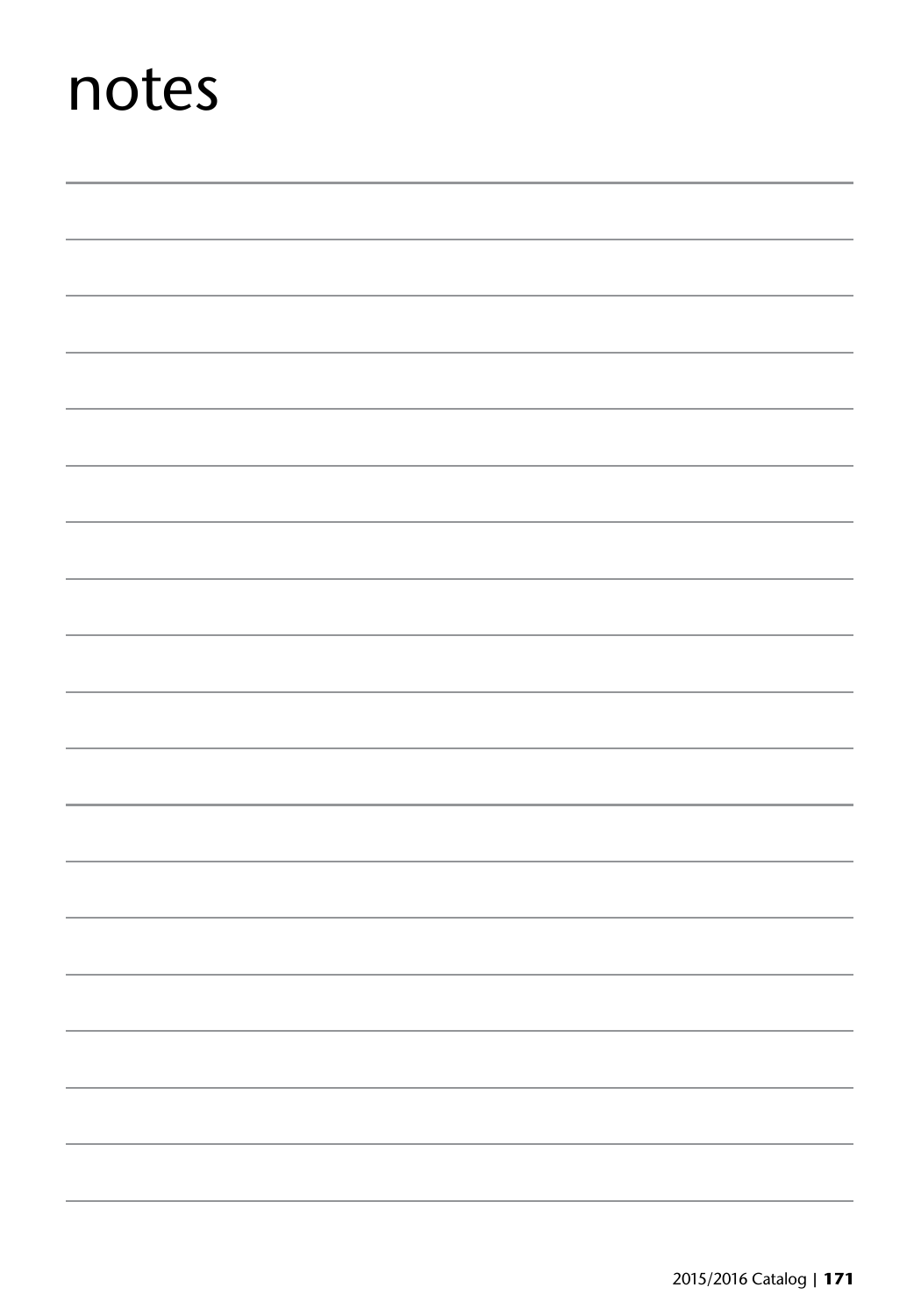

112 College Drive, Wells, Maine 04090-5341 Toll-Free: 800-580-3820 Phone: 207-646-9282 Fax: 207-641-0837